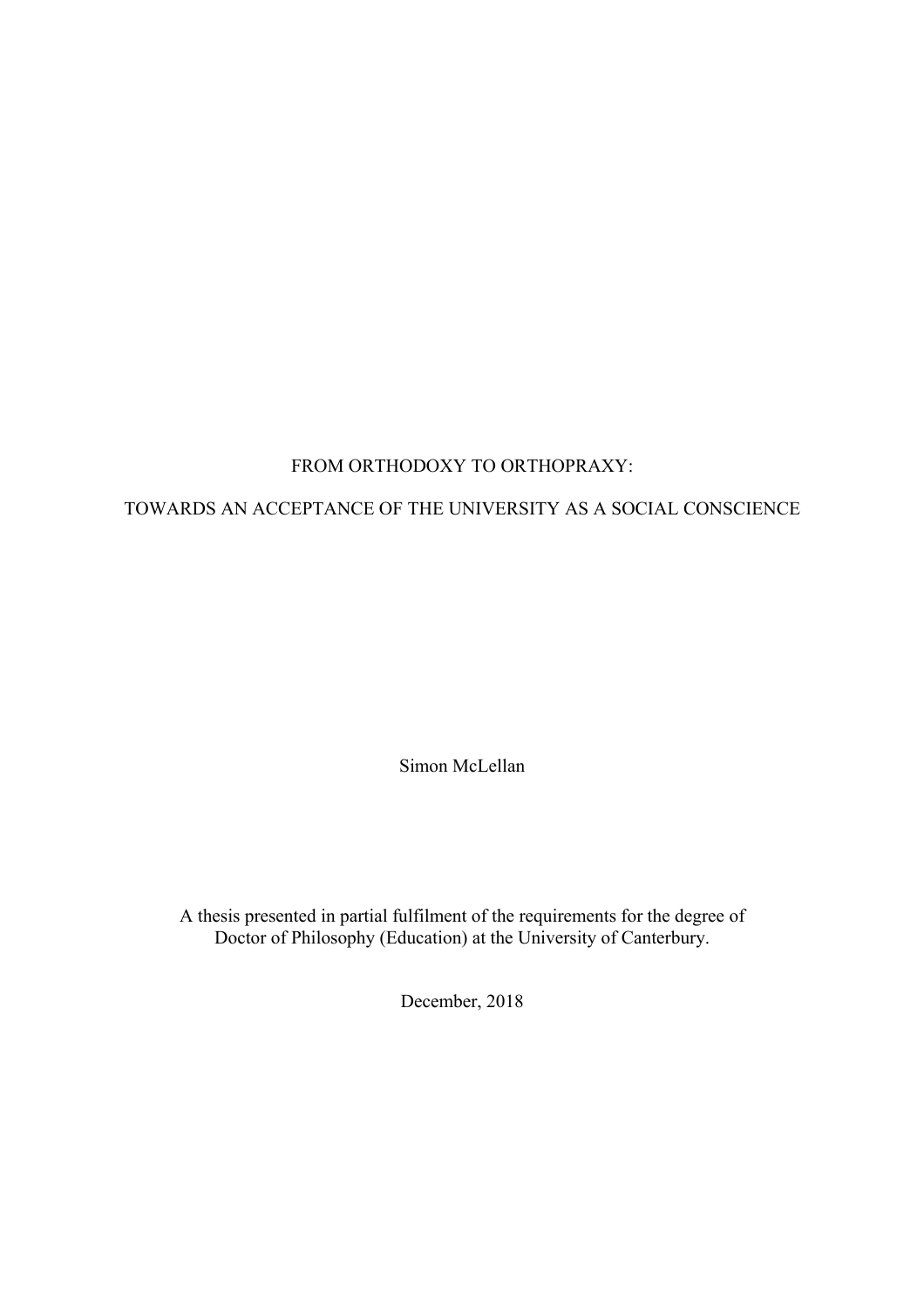## **ABSTRACT**

The right to speak without fear of reprisal is essential to the ideal of the university. In some contexts, this right is enshrined in law. Universities in New Zealand have a legal obligation to accept a role as critic and conscience of society. Yet, academic freedom is in danger of being narrowed and minimised to facilitate thought as indifferent to the gift of scholarship. Drawing on the work of Jacques Derrida, this thesis deconstructs the notion of the university as a social conscience. In upholding academic freedom as a social conscience, there is an inherent dilemma for scholars between their obligation to the other as an absolute singular 'one' and their obligation to respond to 'every Other'. Tertiary education policy takes scholarship as a singular conscience of the other as an orthodoxy of self-interest. The thesis contains the argument that tertiary education policy is obliged to the 'other' in wider responsibility for 'every Other' as a social conscience. Freedom for the gift of scholarship is better found in orthopraxy: a type of practice that is unconscious to the gift, that forges reference to itself, so as to uphold wider acceptance and freedom for the university as critic and conscience.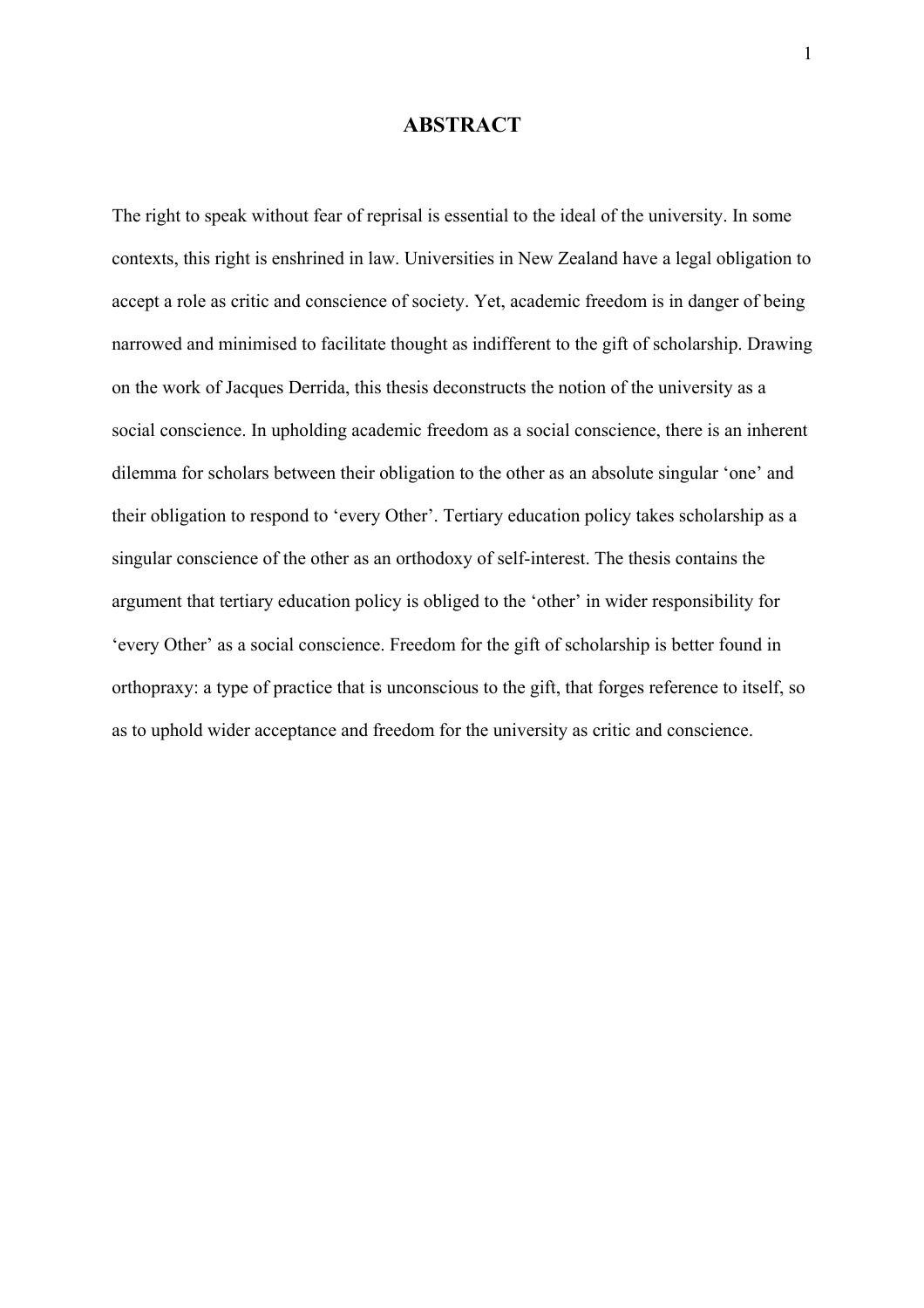#### **ACKNOWLEDGEMENT**

Professor Peter Roberts and Associate Professor Billy O'Steen supervised this research project, and I would like to thank them for the guidance, careful reading and advice they offered to me for the duration of my thesis. I would also like to acknowledge the stimulation and encouragement provided by other scholars at PESA conferences, where work from this thesis has been presented. The connections and insights I have made from taking part in psychodrama workshops, both in Wellington and Sydney, and in a conference with the Australia, Aotearoa/New Zealand community in Auckland in 2017, were very rewarding. I can express only gratitude for all that I have received from belonging to that community. I also take part as a trustee with The Friends of Futuna Chapel Charitable Trust, and the Vogelmorn Community Group Trust, who have, at times, allowed a context to come alive with my suggestive and tentative philosophical ideas. Belonging as a trustee to my local Catholic primary school for over ten years has, at times, had a life far beyond what I could comprehend, although I have tried to offer support. I would also like to acknowledge friends in Christchurch who provided hospitality on regular journeys there to attend supervision meetings. To Julie Burgess-Manning and Simon Manning, Tracey Cook, and Carlo Ballara, your companionship and warmth in conversation has always been extremely rewarding. To Jenny Rollo and André Verheij in Sydney, where I first engaged with Derrida's ideas on forgiveness, thank you for your hospitality. Finally to my family: thank you to my children Christopher and Hannah for your patience and sacrifice, and to my wife Joanne Kelly, who resolutely encouraged and supported me at every moment of my thesis journey.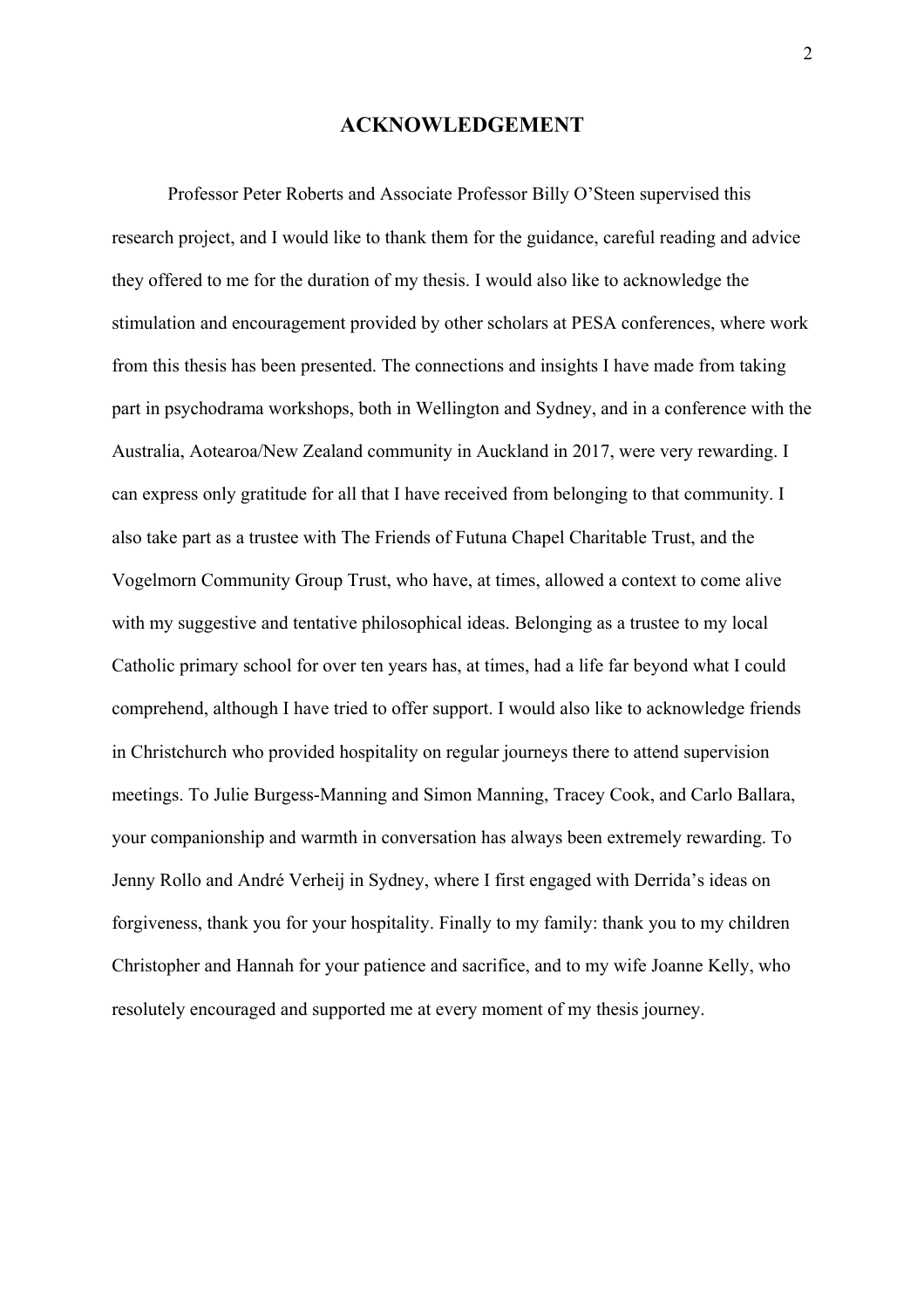## **ABBREVIATIONS AND ACRONYMS**

- EFTS Equivalent Full-Time Student
- MoE Ministry of Education
- NZQA New Zealand Qualifications Authority
- OECD Organisation for Economic Co-operation and Development
- PBRF Performance-Based Research Funding
- PCET Post-Compulsory Education and Training
- STEP Statement of Tertiary Education Priorities
- TE Tertiary Education
- TEAC Tertiary Education Advisory Commission
- TEC Tertiary Education Commission
- TEI Tertiary Education Institution
- TEP Tertiary Education Policy
- TES Tertiary Education Strategy
- UGC University Grants Committee
- UNESCO The United Nations Educational, Scientific and Cultural Organization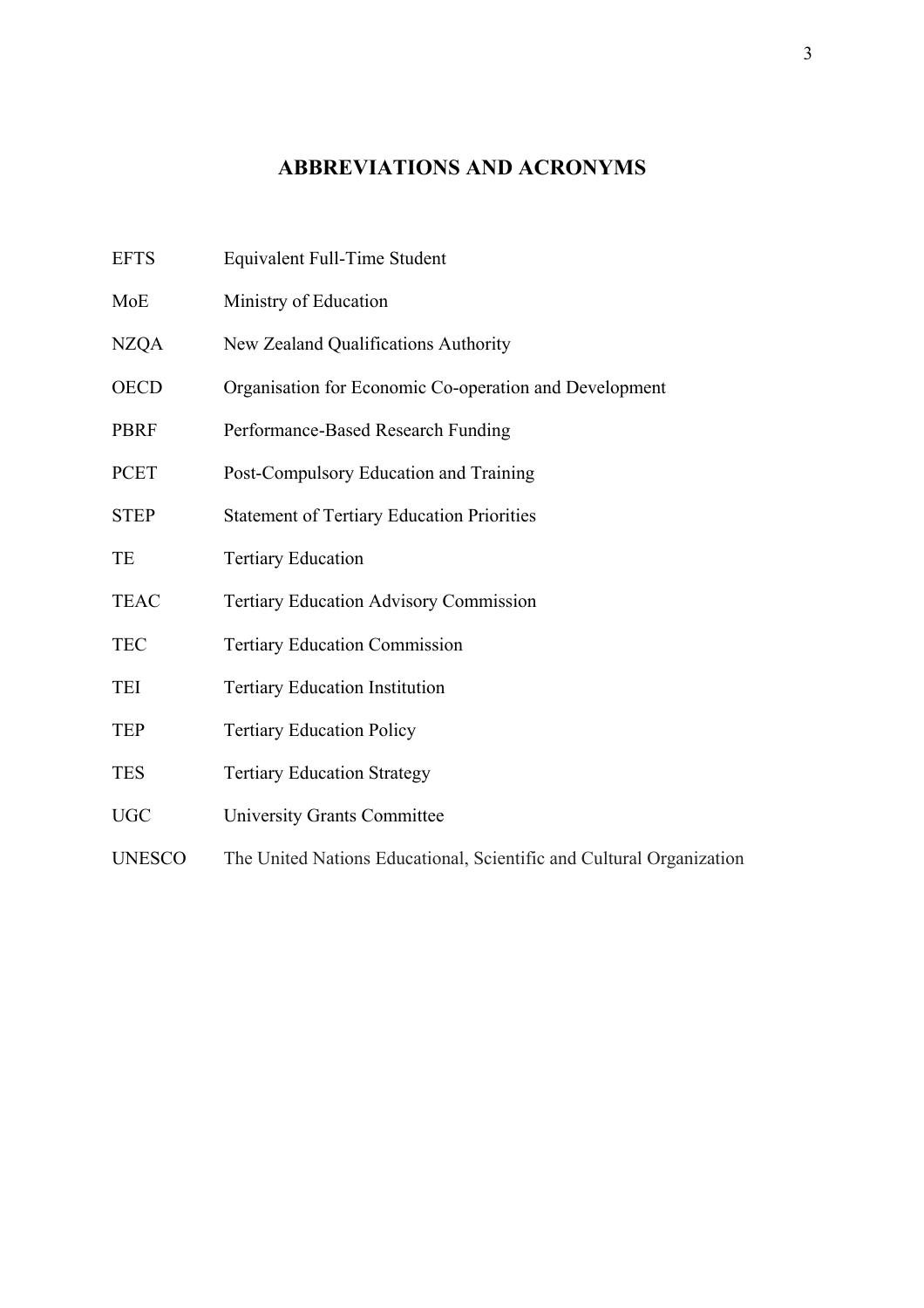# **TABLE OF CONTENTS**

| <b>ABSTRACT</b>                                        | 1  |
|--------------------------------------------------------|----|
| <b>ACKNOWLEDGEMENT</b>                                 | 2  |
| <b>ABBREVIATIONS AND ACRONYMS</b>                      | 3  |
| <b>TABLE OF CONTENTS</b>                               | 3  |
| <b>CHAPTER ONE</b>                                     |    |
| Introduction: Becoming alive in the mind of another    | 7  |
| The importance of difference in exchange               | 10 |
| My interest in the topic                               | 11 |
| The responsible university                             | 12 |
| The gift of deconstruction as a social conscience      | 15 |
| Academic freedom in New Zealand                        | 20 |
| The emergence of critic and conscience as an orthodoxy | 22 |
| Self-interest of the responsible university            | 24 |
| Key question                                           | 29 |
| Sub-questions                                          | 29 |
| Methodology                                            | 30 |
| Chapter summaries                                      | 35 |
| Conclusion                                             | 37 |

# **CHAPTER TWO**

| Critic and conscience in New Zealand academic society: A critical overview of tertiary |    |
|----------------------------------------------------------------------------------------|----|
| education in New Zealand                                                               | 38 |
| Introduction: Academics as critic and conscience of society                            | 38 |
| A brief history of establishing universities in New Zealand                            | 38 |
| New Zealand's distinctive tertiary education system                                    | 41 |
| Defining the university and its functions                                              | 46 |
| Governance of university education in New Zealand                                      | 47 |
| The reforms of tertiary education and the role of critic and conscience of society     | 51 |
| Neoliberalism and the critic and conscience role                                       | 56 |
| Neoliberal governmentality                                                             | 59 |
| Knowledge as intellectual capital                                                      | 61 |
| Neoliberalism, tertiary education and research                                         | 62 |
| Performance-based Research Funding                                                     | 64 |
| Performativity: The change in institutional decision-making                            | 67 |
| Conclusion: Implications for scholarship and thought                                   | 69 |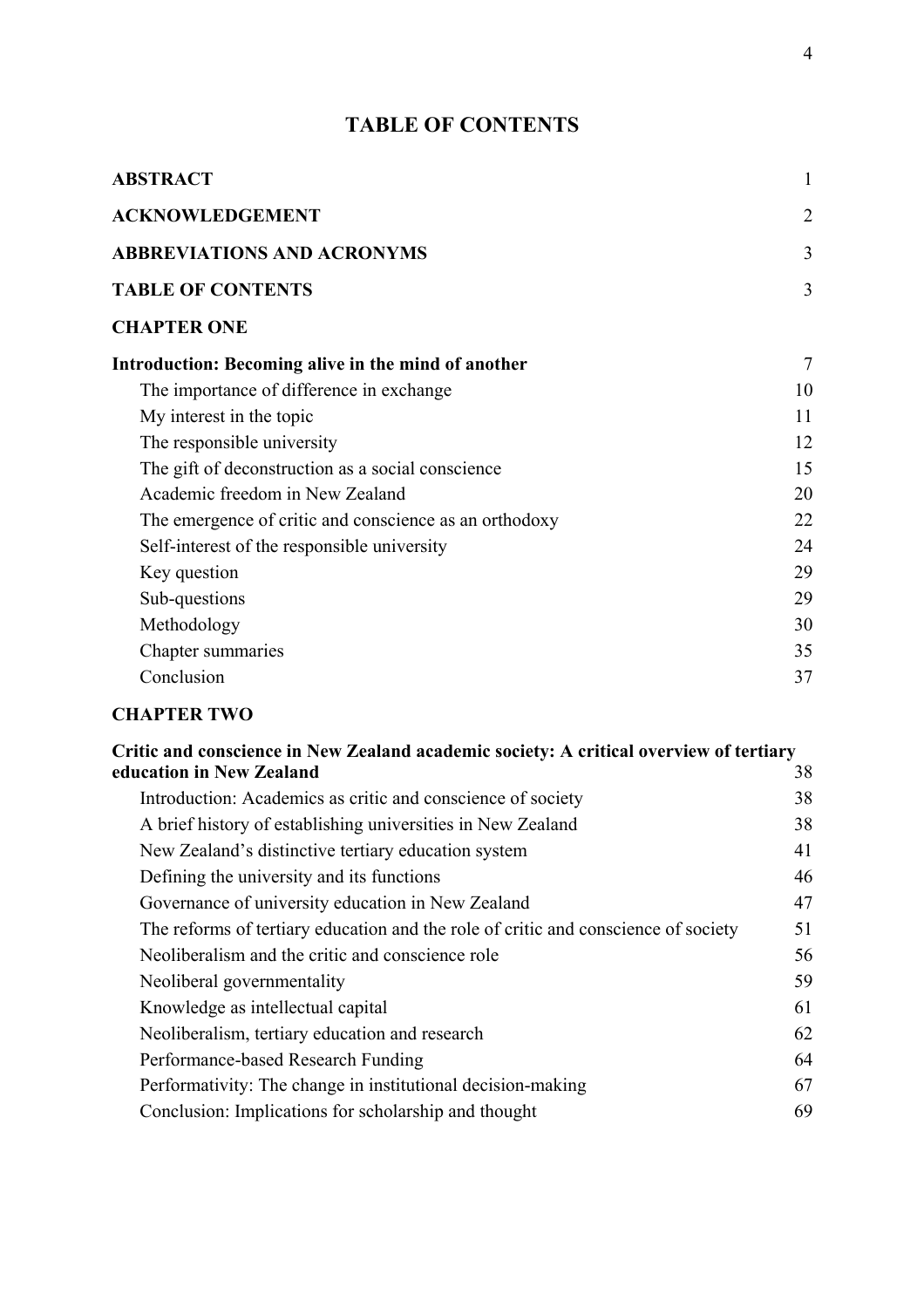# **CHAPTER THREE**

| An algorithmic society: Highlighting the academic public sphere            | 72. |
|----------------------------------------------------------------------------|-----|
| Introduction                                                               | 72  |
| Networked society as an inversion to the logic of power                    | 75  |
| The influence of democracy on the public sphere                            | 79  |
| Algorithms as an artificial intelligence in our everyday lives             | 84  |
| Institutional autonomy of tertiary institutions devolved to its IT systems | 90  |
| Conclusion                                                                 | 93. |
|                                                                            |     |

# **CHAPTER FOUR**

| The gift of critic and conscience in New Zealand: Unconditional acceptance of academic |     |
|----------------------------------------------------------------------------------------|-----|
| freedom                                                                                | 95  |
| The gift of Derrida's death                                                            | 98  |
| The unconditionality of the university                                                 | 100 |
| Academic freedom as a gift for the unconditional university                            | 105 |
| Gifting the privilege of academic freedom for society                                  | 108 |
| Academics remain unconsciousness to the gift of academic freedom                       | 110 |
| Asymmetrical gaze: Responsibility as self-sacrifice for the other                      | 112 |
| Economics of the gift                                                                  | 116 |
| Conclusion: critic and conscience of society                                           | 119 |

# **CHAPTER FIVE**

| Deconstruction as critic and conscience                  | 122 |
|----------------------------------------------------------|-----|
| Giving definition to the gift of deconstruction          | 124 |
| Deconstruction as critic and conscience                  | 128 |
| Deconstruction as a conscience of deferral               | 131 |
| A deferral of the signified/signifier binary in language | 137 |
| Difference and Différance                                | 138 |
| A social conscience for the gift                         | 142 |
| Feminism: A limitation of deconstruction                 | 147 |
| Conclusion                                               | 148 |
|                                                          |     |

## **CHAPTER SIX**

| Introduction                                              | 150 |
|-----------------------------------------------------------|-----|
|                                                           |     |
| Thought leadership and mastery                            | 151 |
| The artistry or acceptance of deconstruction              | 155 |
| Vulnerability of the university                           | 158 |
| Academic freedom in the unconditional university          | 163 |
| A review of the issues before the Productivity Commission | 164 |
| Managerialism inherent to inquiry                         | 165 |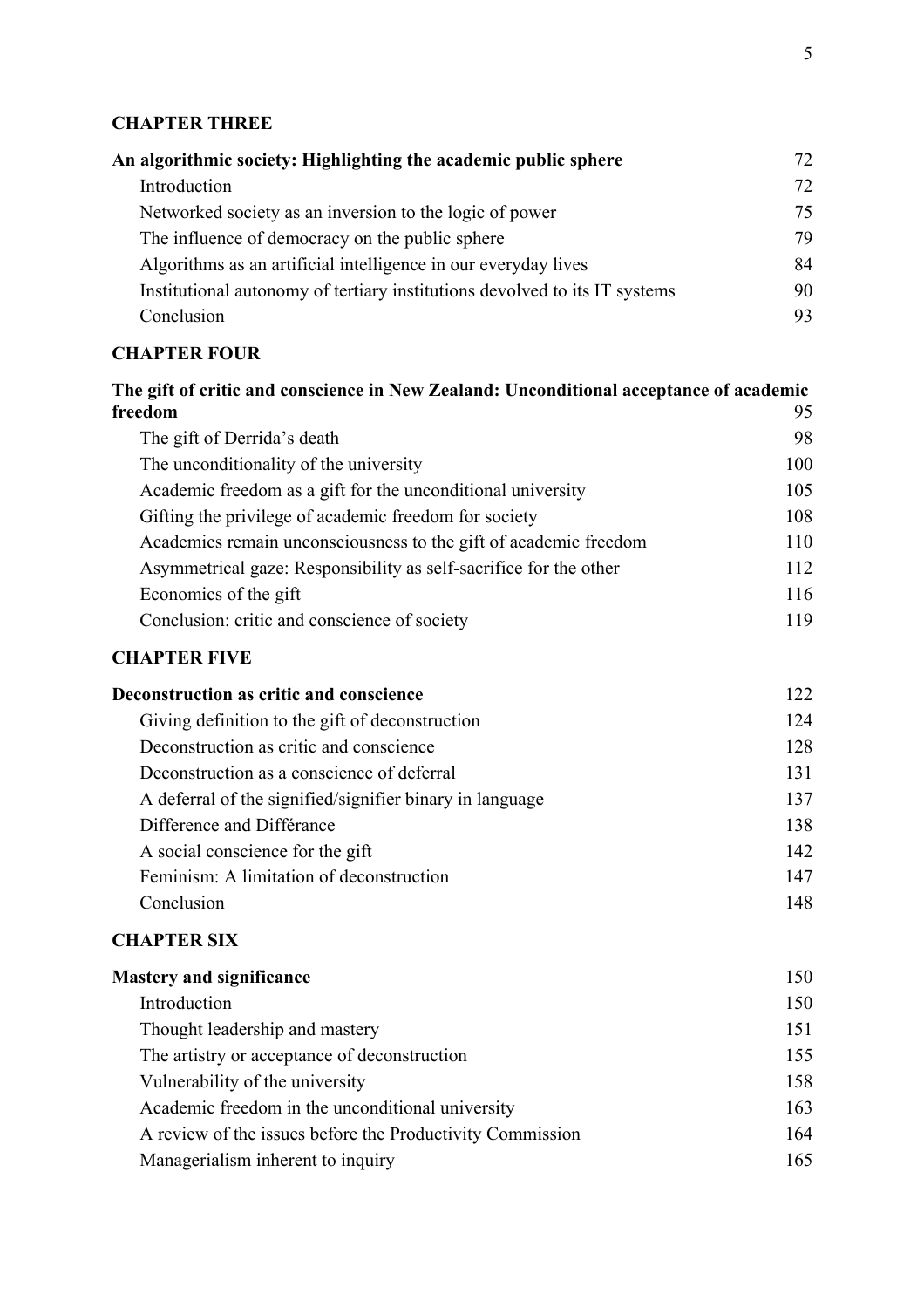| Problematising the inquiry | 166 |
|----------------------------|-----|
| A contestable issue        | 167 |
| Returning with Mochlos     | 169 |
| Conclusion                 | 170 |
| <b>CHAPTER SEVEN</b>       |     |

| Deepening academic freedom as a conscious disclosure in New Zealand | 173 |
|---------------------------------------------------------------------|-----|
| Introduction                                                        | 173 |
| Disclosure as a response to responsibility                          | 174 |
| Remaining at the frontier                                           | 179 |
| The gift of scholarship as democratic of society                    | 181 |
| Disclosure as radical forgiveness                                   | 183 |
| Radical forgiveness                                                 | 187 |
| Implications for disclosure as a practice in scholarship            | 190 |
| Discernment                                                         | 192 |
| Further doubt of Derrida's Gift                                     | 195 |
| Conclusion                                                          | 197 |

# **CHAPTER EIGHT**

| <b>Conclusion</b>                       | <b>200</b> |
|-----------------------------------------|------------|
| Acceptance of the university in society | 203        |
| Future research directions              | 206        |
| <b>References</b>                       | 210        |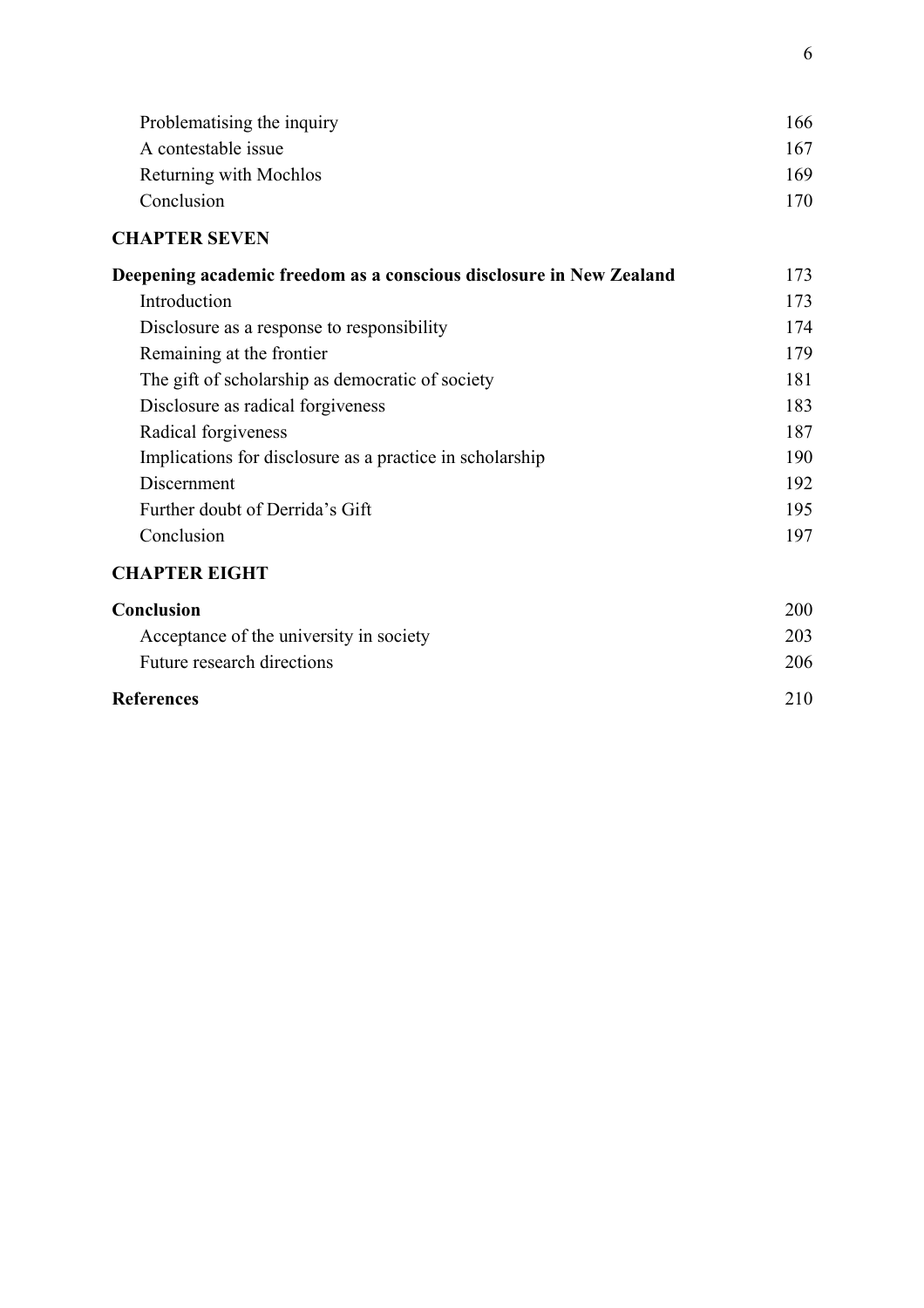## **CHAPTER ONE**

### **Introduction: Becoming alive in the mind of another**

The thesis undertakes a philosophical investigation of New Zealand universities to consider their enactment as critic and conscience of society. The investigation seeks to extend the phrase 'critic and conscience' towards an acceptance of the university as a social conscience. Responsibility for academic freedom is inherent to the production of scholarship, which can be identified as either an orthodoxy or an orthopraxy, the convergence of thought into practice. An orthodoxy is a practice responsible for conforming to existing beliefs about its production, while orthopraxy is responsible for scholarship that forgoes the inherent selfinterest of thought as an intellectual humility, and is prepared for a new discovery to those beliefs. Orthopraxy is committed both to the practice of thought, such as scholarship, and at the same time is unconscious to the discovery of that thought. The difference between the two terms, orthodoxy and orthopraxy, will be the focus of the thesis.

What it might mean for the university to be critic and conscience, will be considered from the perspective of scholarship as a responsible gift. Responsibility for producing scholarship has been likened by Jacques Derrida as inherent to the gift of scholarship, as a gift that is unconscious to itself, a type of irresponsibility. There is an inherent dilemma in becoming alive in the mind of another as a form of evangelisation, namely the absolute responsibility to 'one' or other and a responsibility to 'every Other', that involves sacrificing an obligation for 'every Other' to act responsibly towards the one chosen. A social conscience university that upholds academic freedom involves intellectual humility from scholars, a type of openness from the gift of scholarship towards the injustices that confronts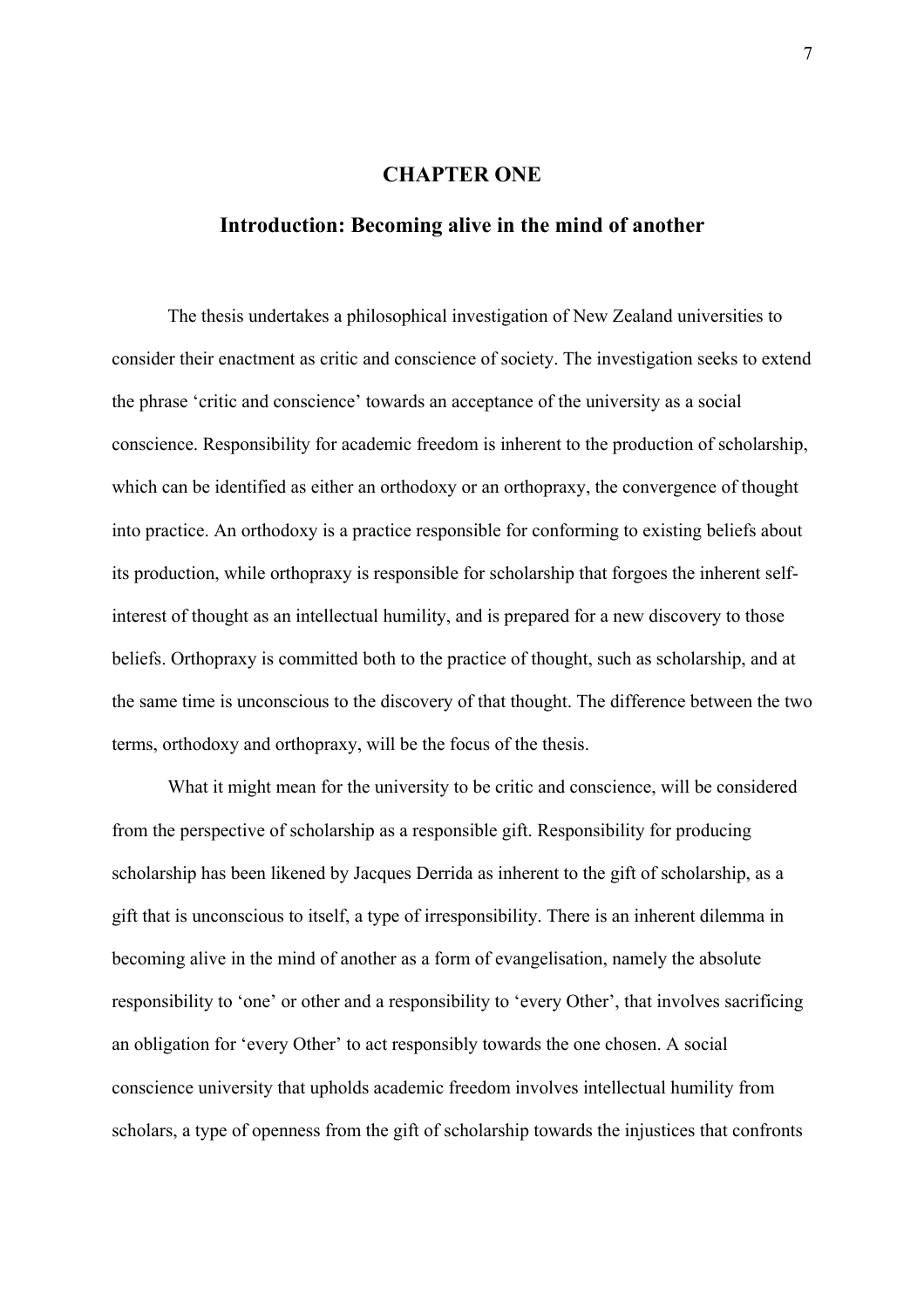them at the university, without forgoing their responsibility to all others, that addresses the command towards unconditional freedom of the academy. Scholarship responds through its responsible practice to the acceptance of the university as a social conscience, paradigmatic of the absolute responsibility to each 'other' and to 'every Other'.

At the origins of the university, traveling scholars were to be brought under an institution modelled on the medieval church. Orthopraxy, a term borrowed from religion, is consistent with the approach of Derrida, who reinterpreted a biblical story used by Søren Kierkegaard for examining responsibility. In his work *Fear and Trembling* (1843/2005)*,*  Søren Kierkegaard interpreted the story of the *Binding of Isaac* (Gen. 22: 1–19, New International Version) that depicts the attempted sacrifice by Abraham of his own son. Kierkegaard likened making ethical decisions to standing unconditionally before God. As a philosopher and theologian, he was interested in seeing the importance of a religious story being informative to human ethics and decision-making. Derrida's reinterpretation is critical of religion being contained by a set of codified beliefs and seeks to re-examine theology as a responsible part of scholarship.

 The waning interest in the scholarship of the humanities as informative for democracy is a concern that has been recently highlighted (Nussbaum, 2010). It is intimately related to the problem under examination, namely a responsibility by the university towards unconditional freedom and upholding the right to say what needs to be said. On occasion, leaders of democratic nation-states assert their responsibility against ideas that are uncomfortable to them, to have their own concerns as paramount, that threatens and limits the privilege of academic freedom, an impossible position for universities to overcome. The thesis contains arguments in the opposing direction, that the privilege of academic freedom is most valuable when offered with an openness towards the concern of others that is prepared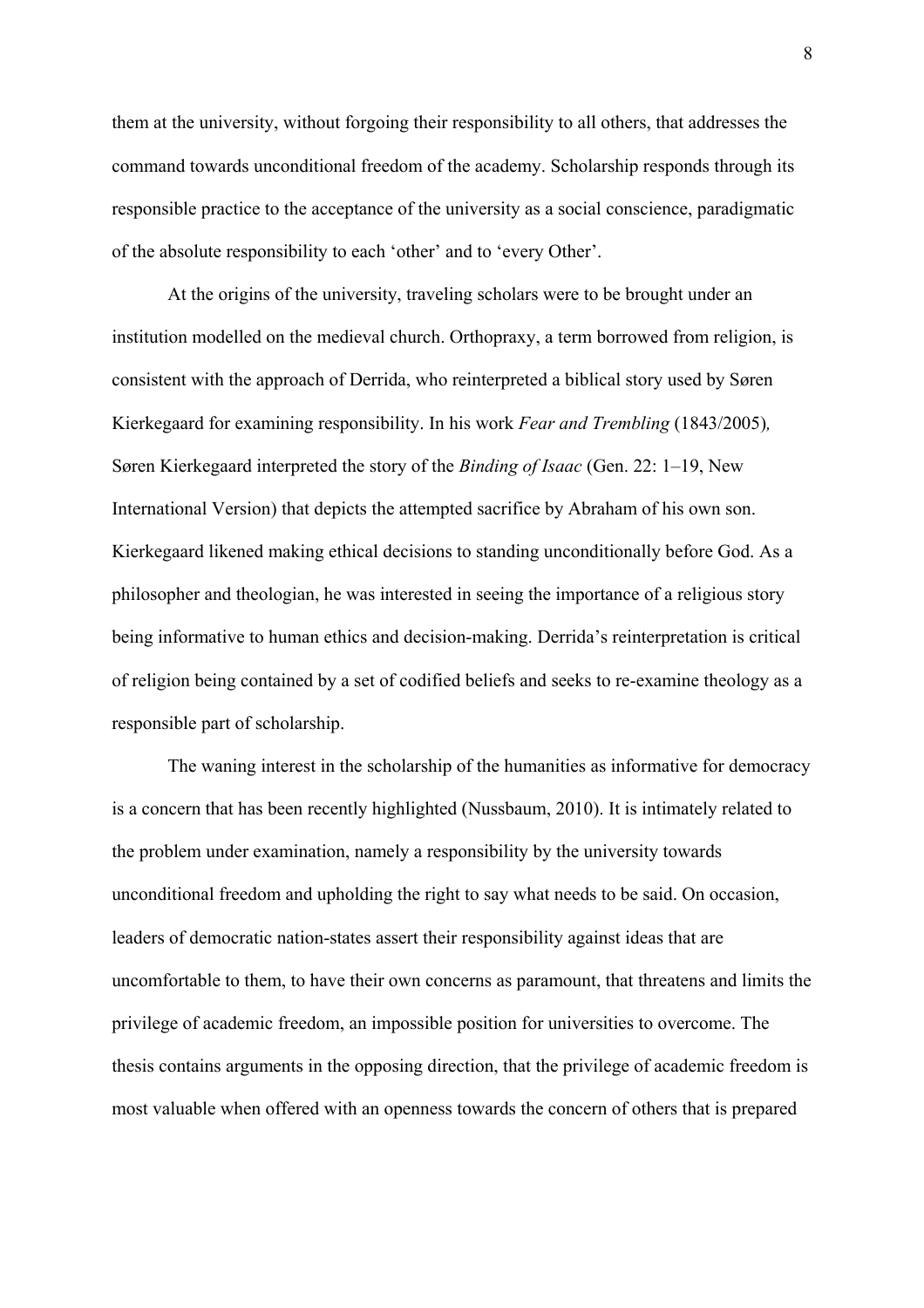to forgo self-interest, and privileges the unconditional freedom informed from scholarship of the humanities.

 The gift of scholarship is in danger of being sacrificed too easily. The neoliberal university that believes self-interest is inherent to scholarship, remains indifferent to claiming a purpose that is given to it, in the case of New Zealand legislation, as critic and conscience of society (Education Act, 1989, Section 162(4v)). That indifference arises from a set of beliefs and practices that prioritises those beliefs over the gift of scholarship. A meaningful and valuable university cannot rely on a set of management techniques that remain neutral to the meaning of its scholarship. A social conscience university is aware of compassion and care for others as other to itself, rather than a noble pursuit out of a sense of duty to others.

 The university must take responsibility for the freedom of academics to speak without fear of reprisal, a position that is under threat within the neoliberal university, that instead, seeks optimised conditions of exchange. That may require the university to acknowledge academic work as difficult and uncomfortable to accomplish, and may not fit with a scholar's optimal trajectory. Placing their own trajectory at risk, may bring about a perspective that has yet to be understood. Instead of placing the production of scholarship in an optimal exchange with others, it is more valuable and meaningful to scholars to take the understanding of other scholars apart, to become conscious and alive in the mind of all others. Deconstruction supports a meaningful university as a deferral to the other as different.

 While scholars attempt to act out of a deferral of their self-interest, ultimately there arrives a relief and acceptance of new thought in the mind of another. Given the gift of scholarship, there is an acceptance that the present gift is haunted by a painful past, which requires forgiveness of what is ordinarily unforgivable, in the sense that the pain is unacknowledged, pain or anger that cannot be reconciled in the present, but is evident, and in the sense of an incomplete gift, is unforgiven. Forgiveness for what is not able to be forgiven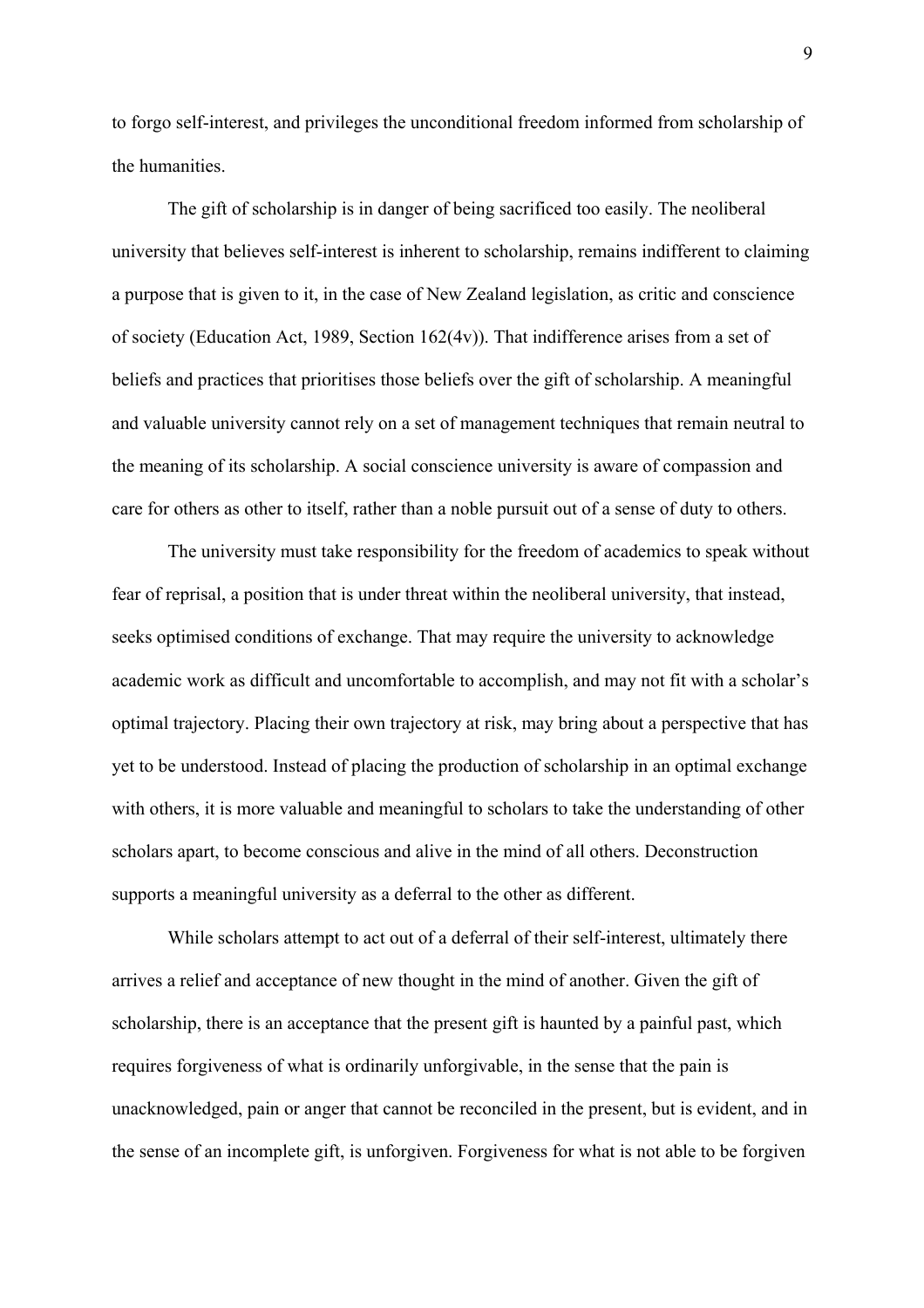in the spirit of a gift that is unconscious to itself, offers a relief to the constraints of adhering to a singular belief. That will be useful to the university that does not deny that it is gifted, but requires care from the pain of its own past.

#### **The importance of difference in exchange**

It is important to democratic society to have scholarship that is prepared and practiced from deep consideration of others. The freedom to express without fear of reprisal is itself a political position. Political thought is routinely derived out of adversity with others and is an important feature of democracy. The contest and arena of an exchange in politics is said to be inherent to the production of political thought. In these situations, people engage astutely and relate to others with care and concern. While they choose not to agree with the perspective of others in the contest of exchange, they have to form an argument from the situation before them that is persuasive to others. That takes a type of intellectual humility that acts out of care and concern for others as one example of a social conscience.

Demonstrating care and concern for others in contest could be considered part of the formation of a representative position for a particular group. Avoiding a representative position could itself be reflective of the level of acceptance for others from those taking part as well as the decision under examination. The way that a representative position is articulated, its depth of perspective, is reflective of the concern for the other, that has been informed from the humility of the exchange. Willingness and openness towards others forms part of the decision.

 Deconstruction is interested in encouraging what needs to be said as scholars from within the academic context as a valuable and meaningful contribution. Such interest is more important than playing a competitive and reductive game of exchange with others towards an optimised position that neoliberalism invites, for example, through models of allocated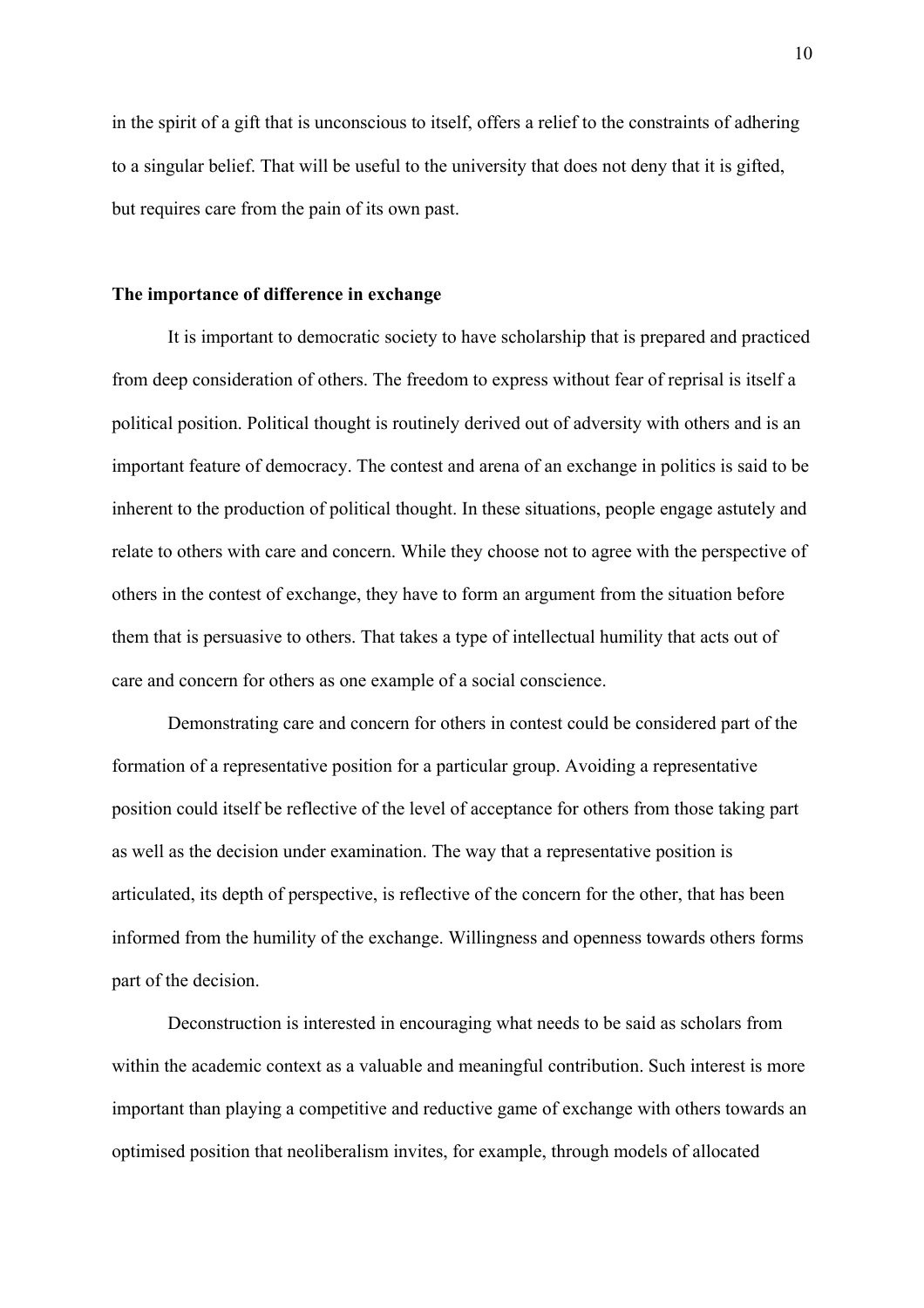funding for the performance of research. Deconstruction draws attention to the gamification of the exchange of ideas as indulgent to itself. A gift that seeks its reward is optimised for receiving rewards from others, which distorts the otherness of the other. What is being proposed by the thesis is that scholarship remain part of democracy in such a way that takes responsibility for the privilege for unconditional freedom as a promise for the other.

The thesis is respectful of the influences of the university as a privilege in democratic society. Too often a culture of indulgence and evangelisation of self-interest consumes the horizon and importance of being wholly other to each other. That may be appropriate for neoliberal economic thinking, but not for academic freedom. Derrida offers a specific way through deconstruction of invoking that unconditional horizon from the work of scholarship, that breaks the dependency on economic rationalism evident through managerialism. The thesis will therefore deconstruct the gift of scholarship as an unconscious deferral of the gift, that seeks responsibility for the university. Between irresponsibility and responsibility for academic freedom, the unconscious gift examines the horizon of responsibility that forgoes self-interest and will demonstrate a need to listen for the calm and prophetic voices of scholarship.

#### **My interest in the topic**

 I began my post-school education at roughly the time radical policy changes were introduced through the *Education Act* (1989). Like many at the time, I did not hesitate to enrol and take up a course of study to develop what I saw as an opportunity in preparation for an unknown future. This was a time of transition for tertiary institutions and more broadly, for the post-school education sector. As I began to emerge as a developing and growing adult, there was a redirection from tertiary education away from a focus on social integration to an emphasis on the individual. The vocational outcomes of my non-formal education as an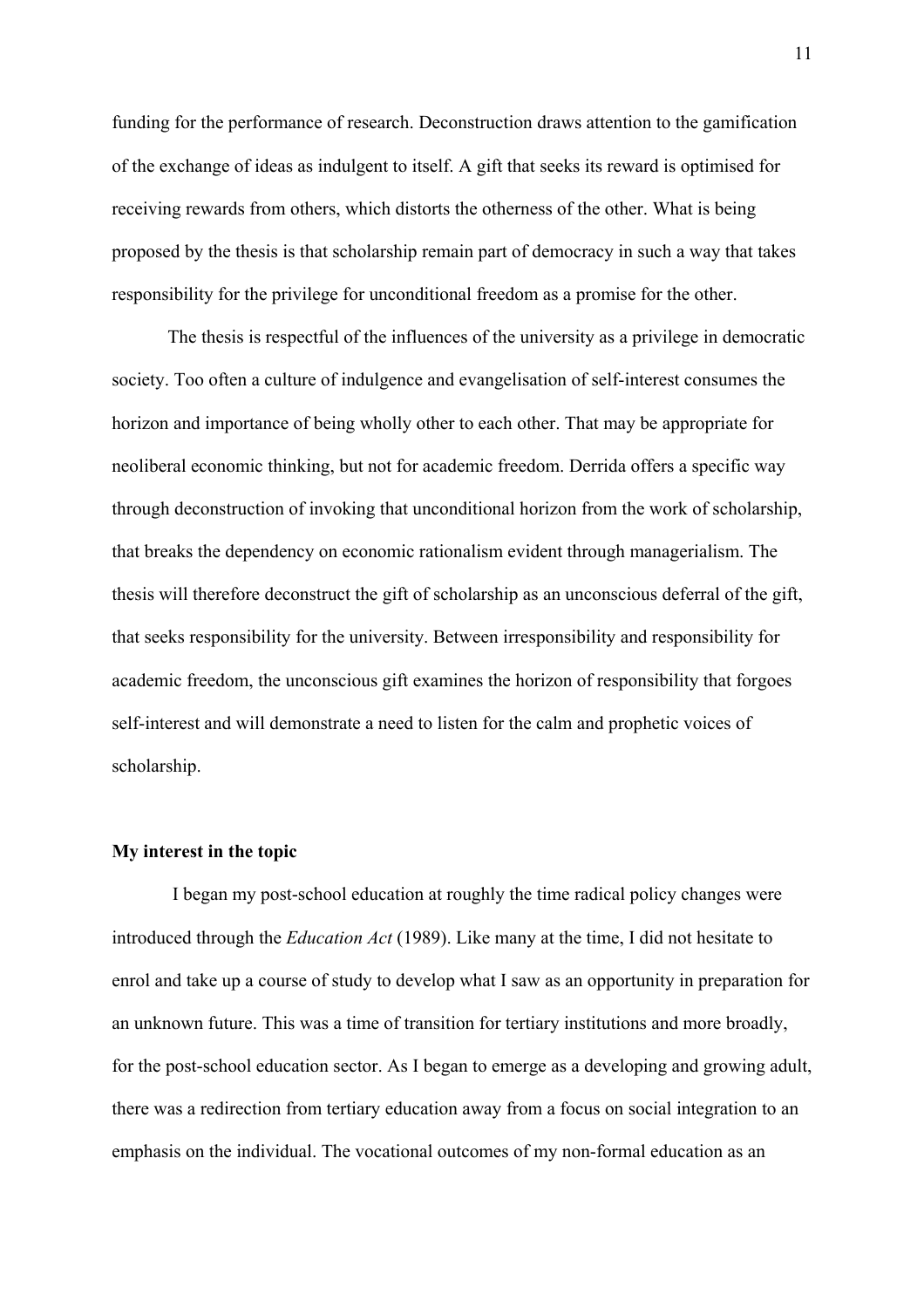individual have been equally rewarding and fulfilling in a way that compliments my formal education. I have undertaken a wide range of formal tertiary learning, both generalist (a science degree) and specific (a teaching diploma). I have also received a wide range of nonformal learning opportunities, through which I have exceeded my own expectations for fulfilment, as a psychodramatist (I have trained for five years), as a violinist (I played in professional orchestras in New Zealand and Germany for ten years), Ignatian spirituality (I led an emerging spiritual community in New Zealand), and family life. Both formal and nonformal aspects of my education are part of the consciousness and awareness of myself as an individual in society. What interests me is the need to value and recognise what I have received from education as informative on myself as a unique individual. In the acceptance of the gift of my education, both formal and non-formal, I remain indebted, a gift that I may never be able to repay or fully accept. However, one way to approach that or at least deepen or live with that incomplete acceptance, may be to enter into the gift of others from the perspective of being an auxiliary to them. That may be taken as an amplification of the perspective I am struggling with and would involve exploring the idea of remaining as a humble auxiliary or support to them, but nonetheless, a meaningful support for a purpose in their life in social conscience.

#### **The responsible university**

As part of the Hayek Lecture Series at Duke University, Haidt (2016) explores perspectives of moral psychology that contrast the university as either a truth university or social justice university. These terms are associated by Haidt with the ideas of John Stuart Mill and Karl Marx respectively, who were writing independently at around the same time in late 19th century London. Haidt argues that each thinker represents a notion of the university that is incompatible, and instead he believes that universities must hold a mission to be one or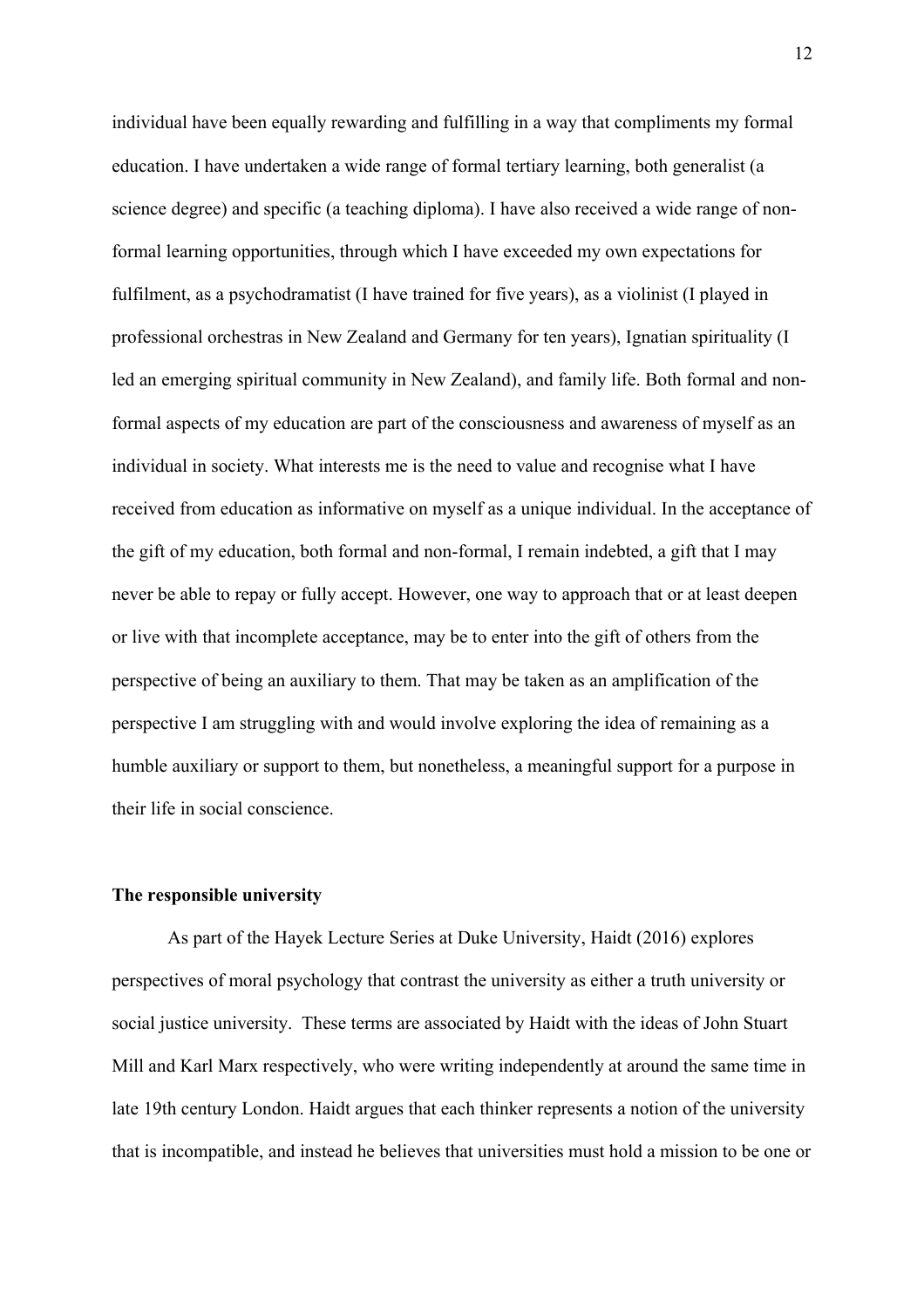the other. Part of that motivation appears to be informed from a new type of university emerging in the United States (US), that sees the need for upholding the diversity of viewpoints, a so-called heterodox academy (Heterodox Academy, n.d.) that has quickly gained traction among tenured academic staff.

The truth university for Haidt (2016) is characterised by a wisdom that seeks truth from the frailty of human thought, and that scholars turn to the strength of debate and discussion to mediate the thought of each other. He quotes Mill (1869) thus:

He who knows only his own side of the case, knows little of that. His reasons may be good, and no one may have been able to refute them. But if he is equally unable to refute the reasons on the opposite side; if he does not so much as know what they are, he has no ground for preferring either opinion. (Chapter 2:23)

By contrast, a social justice university seeks to make an intervention from scholars towards bringing about a reform of society, and is typified in a quote from Karl Marx (1888) that reads: "The philosophers have only interpreted the world in various ways; the point, however, is to change it" or in other words, that intellectual thought at the university needs to pursue philosophical truth, but not without acknowledging the effect of such thought in a changing and emerging society. One way to do that is through the upholding of truth through the pursuit of justice in society. From the 1990s onwards, Haidt notes, universities in the US became more diverse and open towards social justice. An expanded range of faculties within humanities was made available. There was "a broadening of the cannon of the university", that helped explain the rapid transformation of universities themselves.

Haidt (2016) argues that a schism between universities should exist because the two universities are incompatible with one another. A Millian critique places importance on modifying the frailties and weakness of human thought through the critique of fellow scholars to give the optimal or most evidential response by scholarship. By contrast, a university that seeks social transformation is informed from a diversity of discoveries of the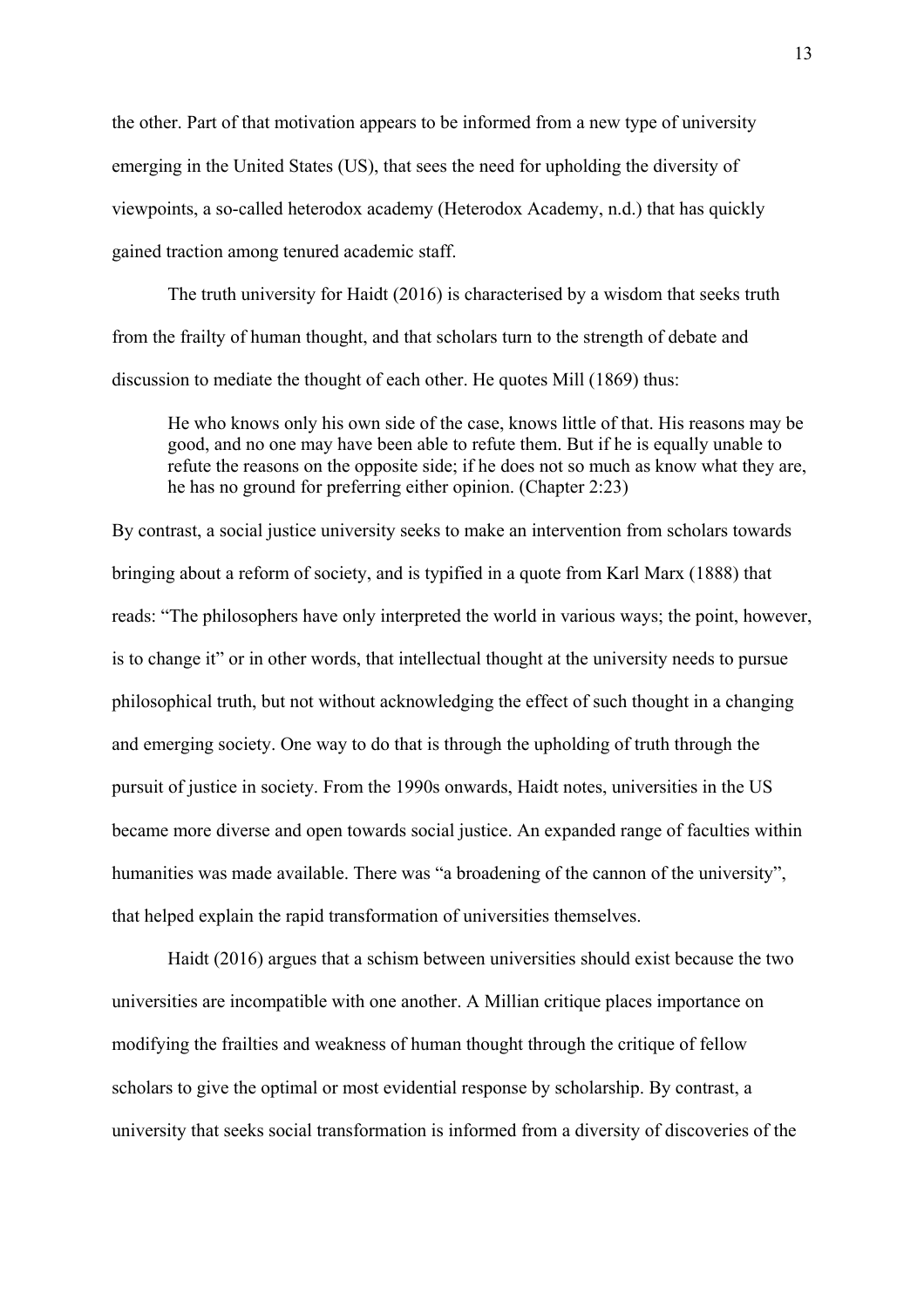humanities, where since the 1990s, Haidt (2016) identifies an expansion of the US university into research faculty such as gender studies, developmental studies, languages, expanded history programmes, and studies of oppressed people. Left unchecked, such a development in scholarship can lead to viewpoints that are unavailable to critique and result in academic bias. Haidt (2016) comments on "safe spaces" in American universities as a symptom of an overreaction, to protect students from their thought being open to challenge in any way.

Further difficulties are identified from a type of indifference towards the truth of scholarship. Examples such as research constructed from "selected evidence", and "scholarship that is undertaken to support a political agenda" are evidence of "motivated reasoning" for Haidt (2016). Another is the difficulty that arises from publishing a "pleasing falsehood", that is, at the time of publication, the research was politically pleasing to the majority of scholars, but now turns out to be incorrect. The dissemination and sharing between scholarly fields makes it extremely difficult to retract. Haidt (2016) instances one major protection against motivated scholarship, that is, "institutionalised disconfirmation", where the institution that engages in critique and debate will disconfirm the ideas of its scholars. The idea, as an idea from moral psychology, is that "bad ideas are caught and filtered out" before they are released. Institutional rationality that exists from the discussion and debate will eliminate or modify what is disclosed as scholarship and thereby uphold the operation of the institution with its users in optimal thought.

The thesis considers the responsibility by both universities shown here as a contribution to a third option, that overcomes their limitations and upholds academic freedom as an unconditional freedom. The conclusion of Haidt (2016) is to propose universities be permitted to choose between either option and exist in heterodoxy. Such merging falls short of the unconditionality of academic freedom. An environment of heterodoxy for scholarship and thought is unsatisfactory to thought as difference and falls too readily towards an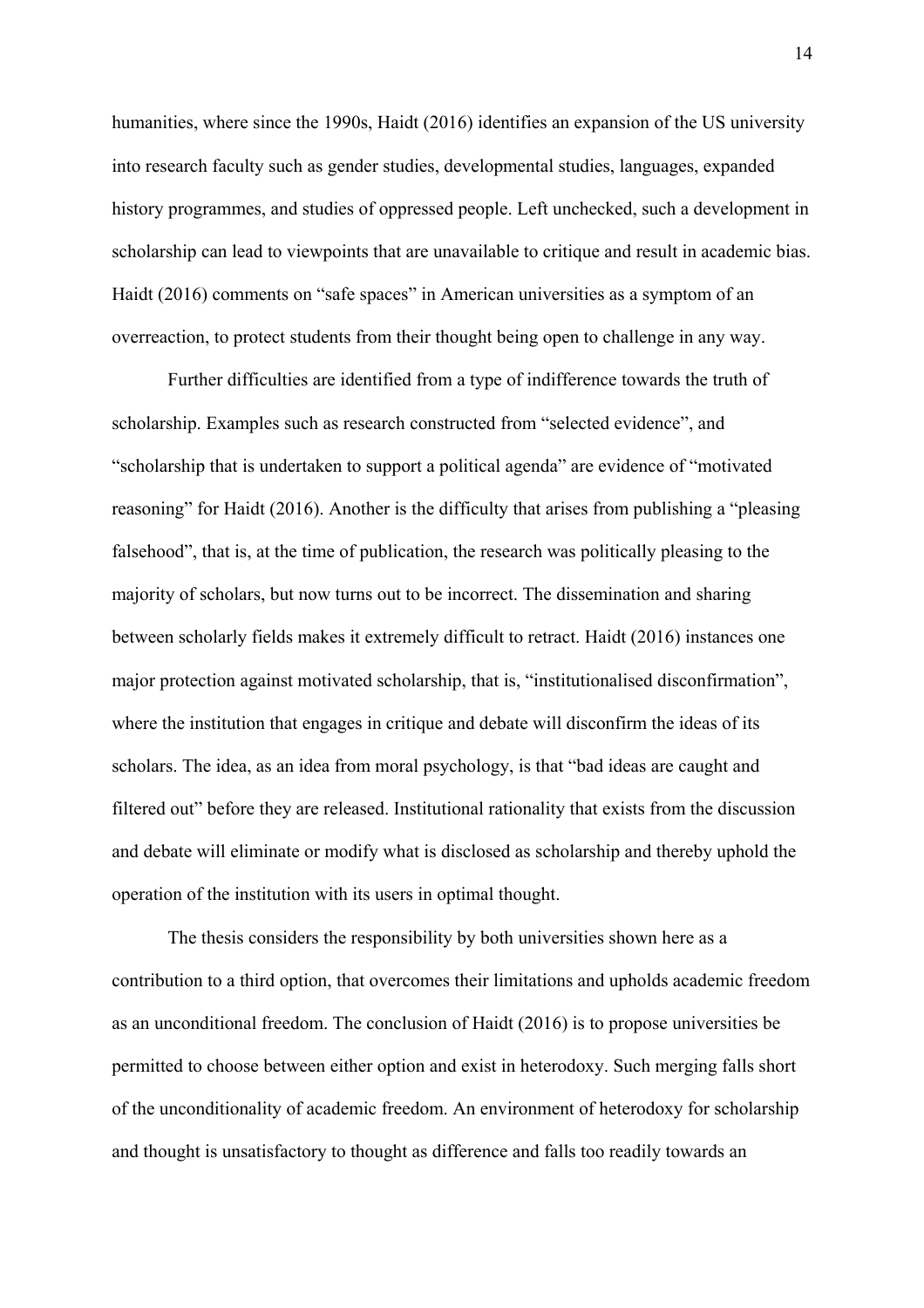environment of scholarship as a commitment through self-interest to a particular set of beliefs. Conditions already exist for the production of thought as self-referential, that is, thought that is most valued as a reinforcement of thought most sought, a sort of evangelisation. That has the effect of foreshortening and usurping the freedom of the university and its responsibility to itself as responsible. The university as a social conscience will allow for scholarship to place unconditional responsibility for the university under examination.

The idea of unconditional responsibility is inherent in response to the otherness of the other. It relies on scholarship as a gift that forgoes self-interest, and that defers its own interest to the interest of the other. In the upholding of an important feature of free speech, academic freedom of the university plays a role to inform democratic debate and discussion. One such responsibility is informed from New Zealand legislation, namely the responsibility as critic and conscience of society.

The social conscience university asks that we think of the future, not in terms of an improvement on the past, but rather in terms of an inadequacy from the past. What could have been done differently that would have made this moment or future moments better? That is a practice of scholarship that is respectful of both seeking truth, and acting out of concern for human injustice that exist in society. Scholarship that is orthopractic fulfills the definition of acting with social conscience, as an action that is both an adherence to truth and social justice, instead of one or the other as Haidt (2016) is advocating.

#### **The gift of deconstruction as a social conscience**

In this thesis it is accepted that the practice of deconstruction links with the university's role as critic and conscience as a contribution towards academic freedom, a type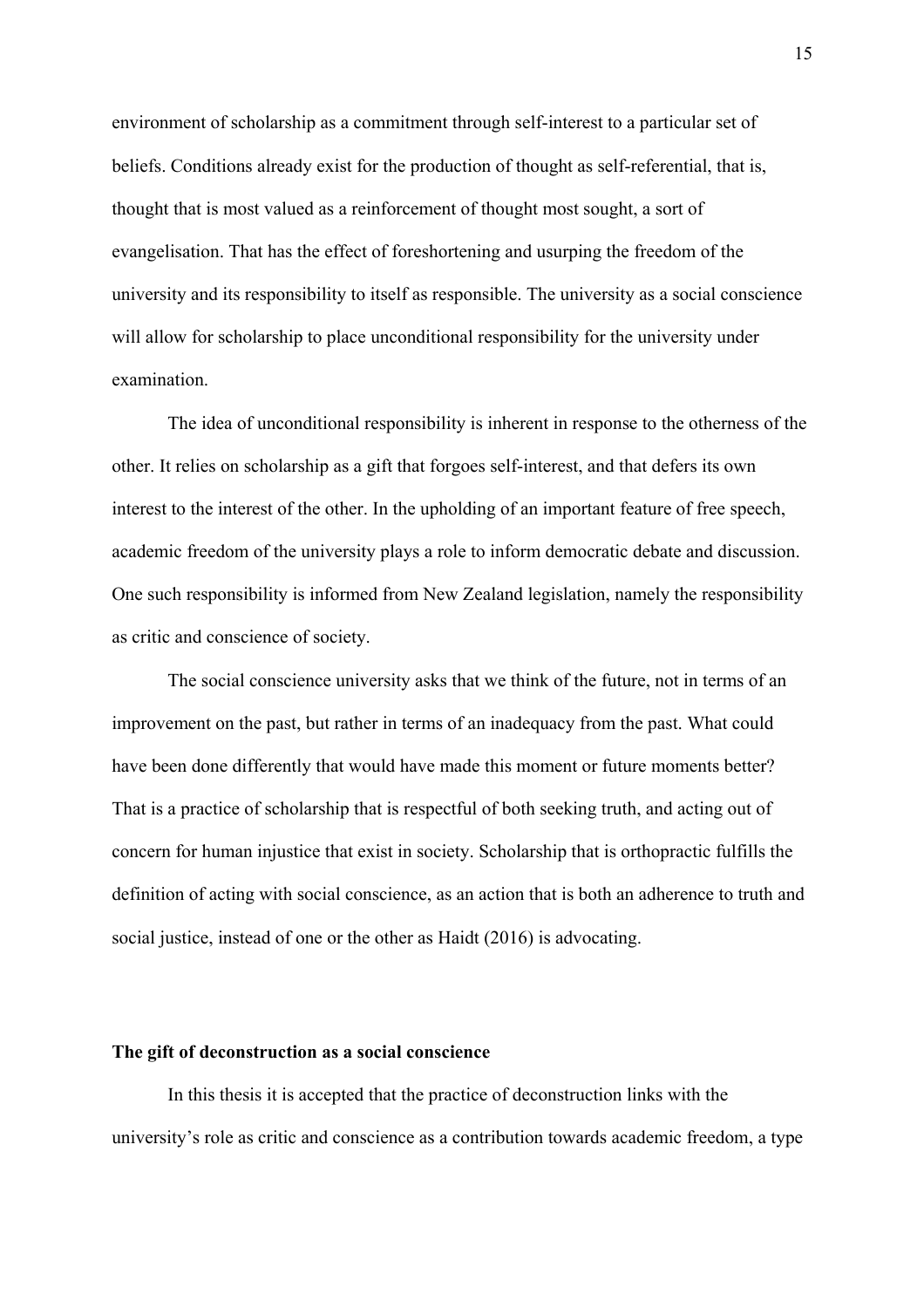of social conscience. Jacques Derrida (1930–2004) is a well known figure in 20th century philosophy and social sciences. He is regarded as the founder of deconstruction, a philosophical outlook that seeks to expose the general reliance on Western metaphysical principles by subverting various binary oppositions such as presence/absence, speech/writing and others. Such an outlook is fraught with difficulty and consequently far from settled as a valid and finalised position in philosophy for which Derrida has occasionally been maligned (Peters & Biesta, 2009). More important is the recognition of Derrida as a political philosopher, much discussed and debated in the placement of his scholarship within a recognisable philosophical genre.

Deconstruction in Derrida's hands is to express "an openness towards the other" (Derrida, 1984, p.124). The work of deconstruction is not to destroy through breaking apart everything that stands in its way. Derrida strongly refutes the nihilistic tendencies that have accused deconstruction of being ethically bankrupt and utterly dangerous (Anderson, 2015). Such openness is a confirmation of what exists. However, by implication 'the other' refers to what is unforeseen and unforeseeable in the present. Deconstruction therefore allows us to consider and bring into the present what is beyond the horizon of what exists. The feeling of disruption or deconstruction is forever present as an acceptance that things are not yet settled or tranquil, that there are undecidables, even as we agree to settle. The wholly or infinite Other [*tout autre*], that which is forever other to us, needs our responsibility. Derrida was at pains to point out that society would be better off if it spent time in contemplation and consideration, as a re-evaluation of Western metaphysics, instead of constructing yet more theories. At the same time, he was a strong advocate of the application of deconstruction as evidence of the capability and untapped capacity of humans to become conscious of another. After discovering, applying and advocating for deconstruction, Derrida spent the latter period of his life taking up ethical themes in deconstruction, in particular a responsibility for the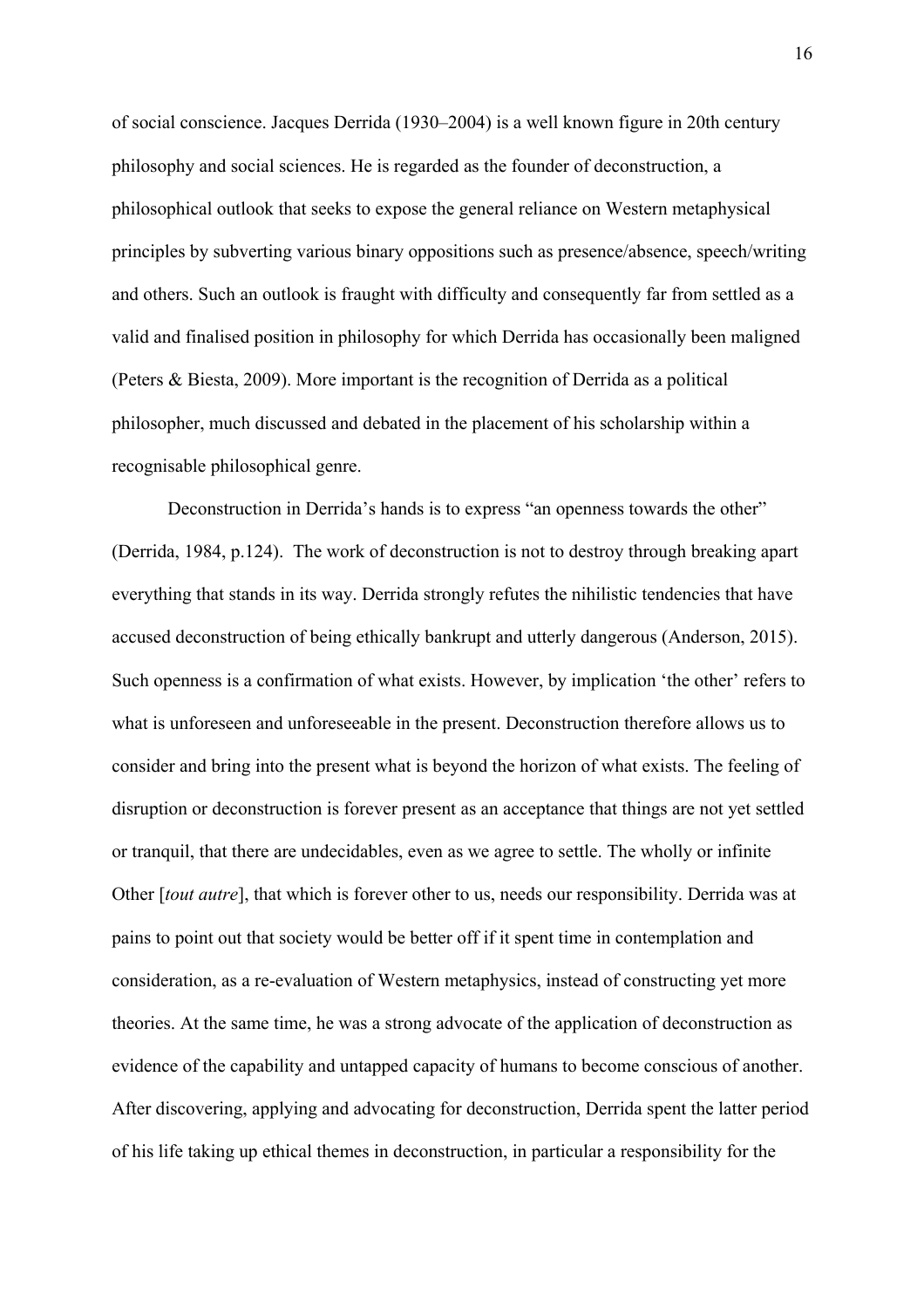other, and from his Jewish heritage, the absolute singularity of the responsibility for the other.

Derrida made a visit to New Zealand in 1999 and spoke to a diverse range of academics in conference about the future of the academic profession as an unconditional university (Derrida, 2001a). He specifically advocates the availability of the humanities and their scholarship as a source of truth, should the university accept its role in society. The deconstruction therefore is to reveal the possibility of scholarship, not as a confirmation of what we know to be the case, but rather the revelation of what might be accomplished through scholarship in the humanities. Deconstruction brings into sharp relief the managerialism and stifling process of the university as inhuman, and consequently a closing of our mind to a source of truth. Without any reference to those processes, he urges academics to take up a programme of deconstruction in six steps as a profession of their faith, faith in the university, as professors of faith, who enjoy unconditional, irresponsible freedom to say what needs to be said. The independence of thinking imagined in the university by Derrida is based on "events", known as performative speech acts, that are anomalous, and do not depend on pre-existing rules, but respond to the call of *tout autre*, as a response to uphold and profess faith towards the wholly Other. As a further and final proposition, a seventh step on the ladder of faith is added, as something of an antidote or decontainment to the allure of unconditional freedom, which makes reference to the command of *tout autre,* the wholly Other.

The ethics of responsibility for such events is explored by Derrida in a short work, *The Gift of Death* (1996), which arose at a time that deconstruction was dealing with criticisms of ethical relativism and nihilism (Goldman, 1999). Deconstruction has been described as "entailing a paradoxical move" (Anderson, 2015, p. 48), that challenges without rejection of the binary didactic metaphysical characteristics of ethics and responsibility. That paradox, common to many applications of deconstruction associated with Derrida, is strongly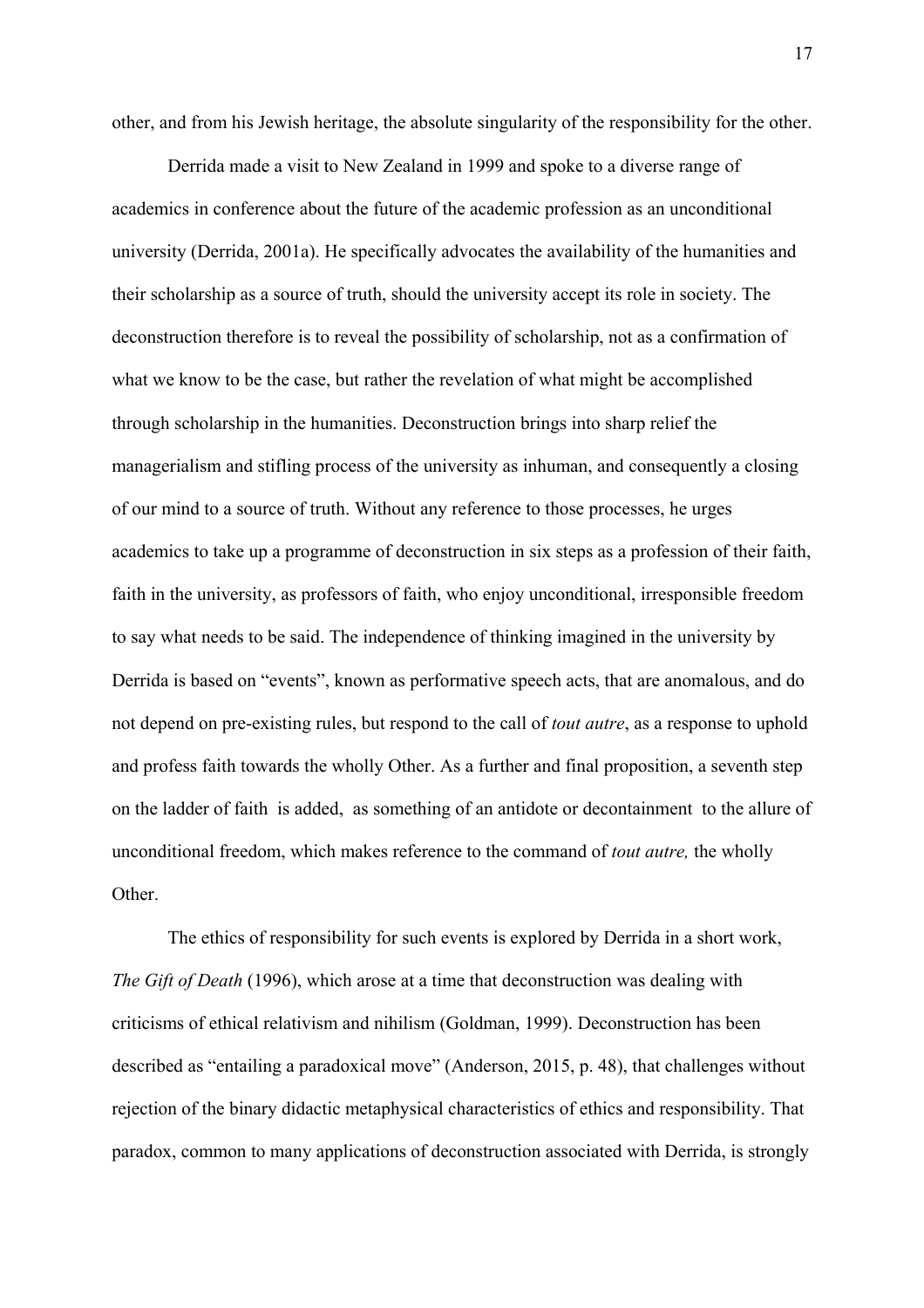felt in *The Gift of Death,* which deconstruction seeks to form as paradigmatic. In arguing that ethics and morality are constrained by responsibility, Derrida notes that ethics and morality paradoxically *contain* an irresponsibility, that were we to de-contain responsibility, we would appreciate our ethical selves. That is keenly expressed in the biblical account of Abraham who is called by God to sacrifice his son Isaac (Genesis 22:1-19). The *singular* responsibility of Abraham ('one' or other) to follow God's call is set against the *general* common law of his society ('every Other') in compliance to fulfil his responsibility to those around him. Our most deeply held desires should inform our decision as *irresponsible* in the sense of a new response to the infinite possibility of humankind. However, what is possible to bring about, is bound or destined to the responsibility more generally accepted.

Such an asymmetrical gaze is an opportunity for ethical deconstruction and has implications for the way we treat academic freedom as a radical individuality, that for Derrida is a responsibility for the other, an openness that deconstructs what is taken to be already the case. It is common, as Kierkegaard shows, to interpret the story from the book of Genesis at Mt Moriah as a sacrifice that is to be fulfilled only by the complete acceptance of the wholly Other, where God might intervene to release the bindings that hold Isaac, to allow him to walk fulfilled from Mt Moriah. Only when we fully accept ourselves from the decisions we make, best supported by the practice of religion, then we stand unconditionally before God, as a fear and trembling.

Without denying the implicit fear and trembling as an unconscious and uncontrollable feeling that it would take to stand unconditionally before God, Derrida argues that such binding need not be released, and that every decision we make is made at our own Mt Moriah, a place of great promise, covenant and unconditionally to the other. That position is explored with Derrida understanding the gift as a gift that seeks no reward, a deferral of the reward of the gift for another. The gift of our death, as an unconscious gift, where each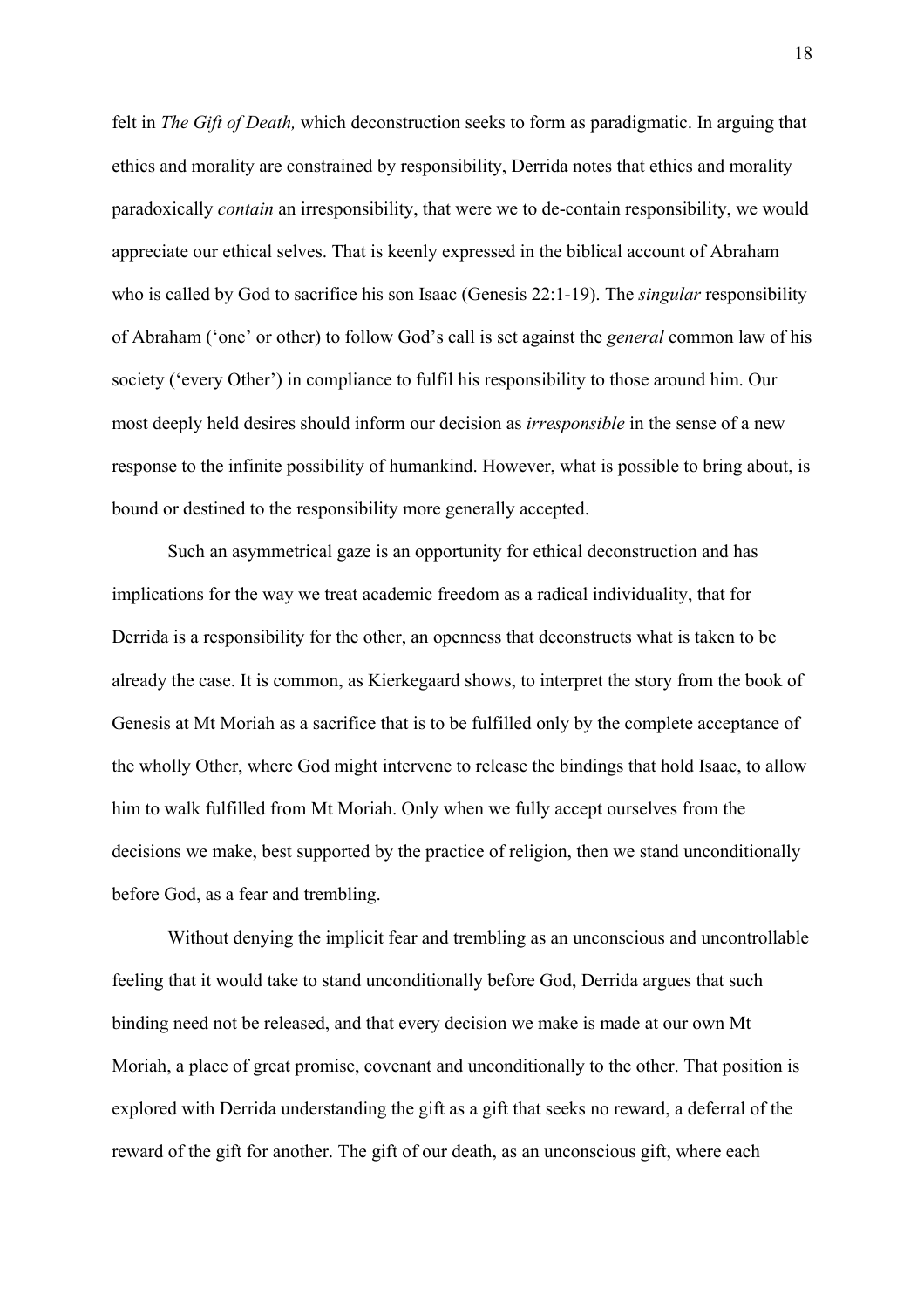'other' is sacrificing and binding the other to death, is understood by Derrida to be a betrayal of the obligation to all others known or unknown. Each decision we make to give thought and attention to the other, made out of duty to our own life, comes with a sacrifice to others who were excluded from that thought and attention. Thought as an openness or giftedness for scholarship, to the other as wholly other, is informative as a social conscience.

Derrida's idea of forgiveness, a further type of givenness, comes from the opposite direction in exchange of the gift, that seeks to uphold the unconditionality or responsibility of the university to act. Once the gift is given without reward, there is a debt to the receiver left behind that can never be extinguished from the exchange. A social conscience that forgoes and sacrifices the 'other' with an incomplete gift leaves a grievance to the past, and requires forgiveness. That can be seen at the point in the biblical story where Abraham commits murder as an unforgivable act from being called by God. There are many examples of being called but falling short of the promise to which we are 'bound'. Forgiveness of the unforgivable is an acceptance of sacrifice, that reinforces the forbearance undertaken, in such a way that prevents a return to an unworthy and painful past out of nostalgia, as a sentiment for the past. Forgiveness answers that with an acceptance of the indebtedness to the gift given. It forgives that debt as unforgivable, in the sense that the donor is being released from their obligation to have given. Forgiveness of the unforgivable overcomes and lifts the obligation to forgive out of the usual meaning of forbearance to act, that places the optimising of self-interest under further question.

Universities and academic freedom felt as a privilege in democracy is worthwhile defending, to benefit society for further insight and possibility. The gift of such freedom taken in scholarship without reward suggests two features. The uniqueness of the scholarship being gifted may invoke the infiniteness of human thought, but it should not be assumed that such a gift will find itself accepted and acceptable without vulnerability to the other. This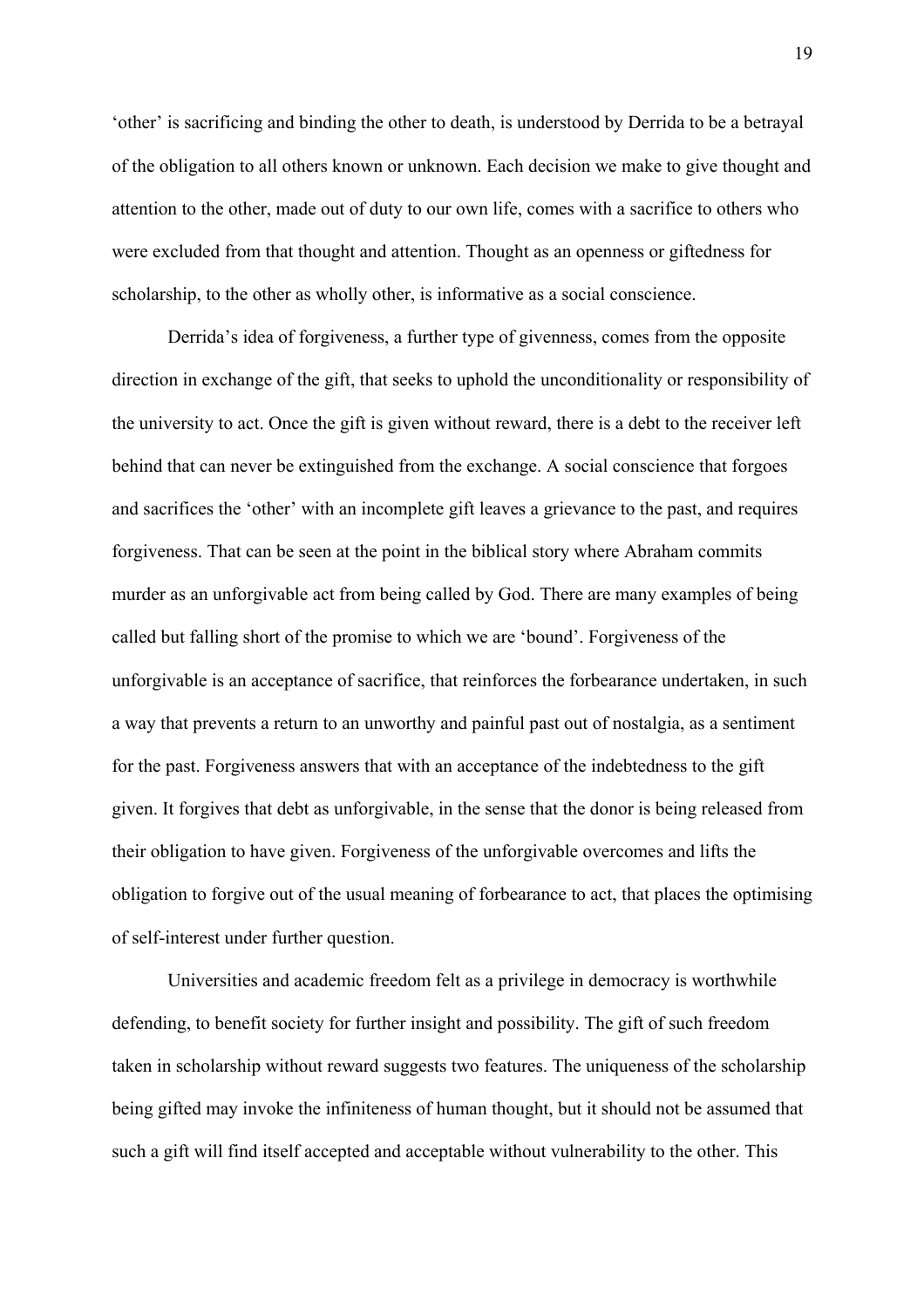thesis provides a platform for academic freedom as an unconditional university, sufficient in its treatment of scholarship as a gift in the social conscience university.

### **Academic freedom in New Zealand**

Academic freedom as a professional freedom for academics is identified with Mt Moriah, as depicted in the Bible (Genesis 22), a place of great promise and unconditionality, but ultimately a place of sacrifice. Academic freedom pertains to forms of expression by academic staff engaged in scholarship and for the institution is defined in New Zealand by the *Education Act* (1989) (s161(2)) as:

For the purposes of this section, academic freedom, in relation to an institution,

means—

 a) The freedom of academic staff and students, within the law, to question and test received wisdom, to put forward new ideas and to state controversial or unpopular opinions;

b) The freedom of academic staff and students to engage in research;

c) The freedom of the university and its staff to regulate the subject matter of courses taught at the university;

d) The freedom of the university and its staff to teach and assess students in the manner they consider best promotes learning; and

e) The freedom of the university through its Council and Vice-Chancellor to appoint its own staff.

Academic freedom is highly valued by academics within higher education as a professional freedom and has been likened to a clinical judgment that is valued by doctors, and judicial independence by judges (Jones, Galvin, & Woodhouse, 2000). It is generally recognised as a core function and value of a university. It allows scholars to comment on the world around them with integrity, without fear of reprisal. It allows deep questions to be asked of the world and of its future. The legislative precepts for the university are designed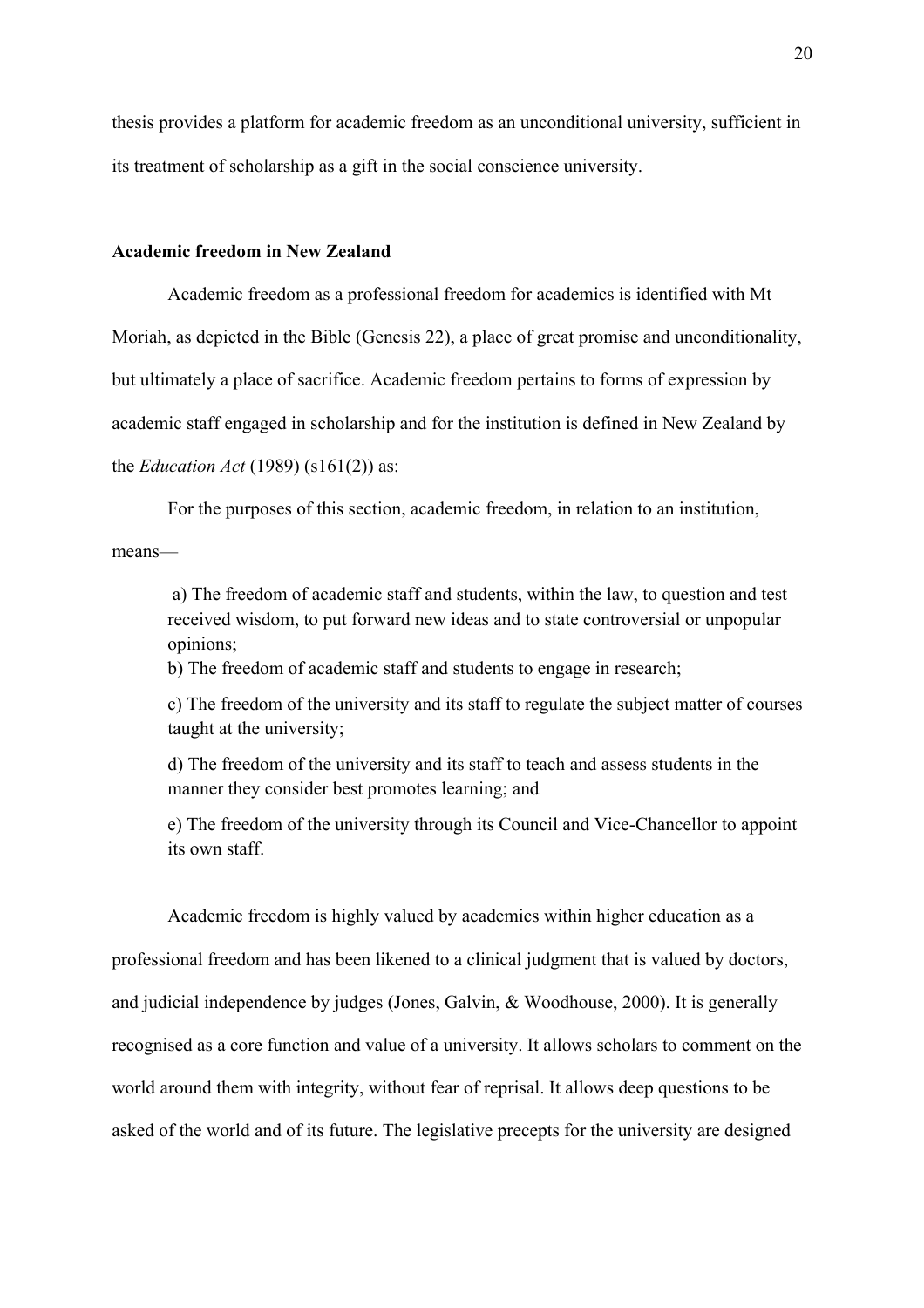with that in mind. Anne Salmond in an interview (Shirazi, Swannix, & Verweij, 2016) notes that academic freedom is a privilege to democratic society that comes with responsibilities. "If scholars do not report the things that they see in the world around them with absolute integrity because they are afraid of what might happen to them if they speak out, then we do not deserve that privilege and that protection" (Shirazi, Swannix, & Verweij, 2016). Overall the privilege of freedom given to scholars is to promote the seeking of truth.

 'Critic and conscience' is a further definition of freedom that is endowed on an academic environment to those engaged in scholarship, unique in its appearance in legislation for New Zealand. It is far from settled to whom such freedom ultimately belongs, but the University of Canterbury (2015) has adopted a comprehensive policy that elucidates an agreed set of views for such freedom, that articulates the part that institutions play. To date, it is the only university in New Zealand that has a policy of this kind in place to do so. The opening statement of that policy reads "The University values its obligation and role as a critic and conscience of society" (p. 1), which reflects the obligation under legislation of the university in its role as critic and conscience of society. Certain rights and obligations for academic staff, those engaged in scholarship, are afforded when it states: "As with all rights and obligations, academic freedom carries with it certain responsibilities, expectations and accountabilities, and is exercised within a relationship of trust and confidence" (p. 1). Finally, the document implies in various places that such freedom ultimately resides with the institution, when it states: "Academic staff and students should uphold the good name of the University and exercise judgement in the best interests of the University" (p. 2), and "Academic freedom does not denote the freedom to neglect the basic obligations of the employer-employee relationship" (p.3), and "In any case of conflict over the responsible exercise of academic freedom, resolution will be sought through a special sub-committee of Council that will include representation of the wider academic community, as required" (p.3).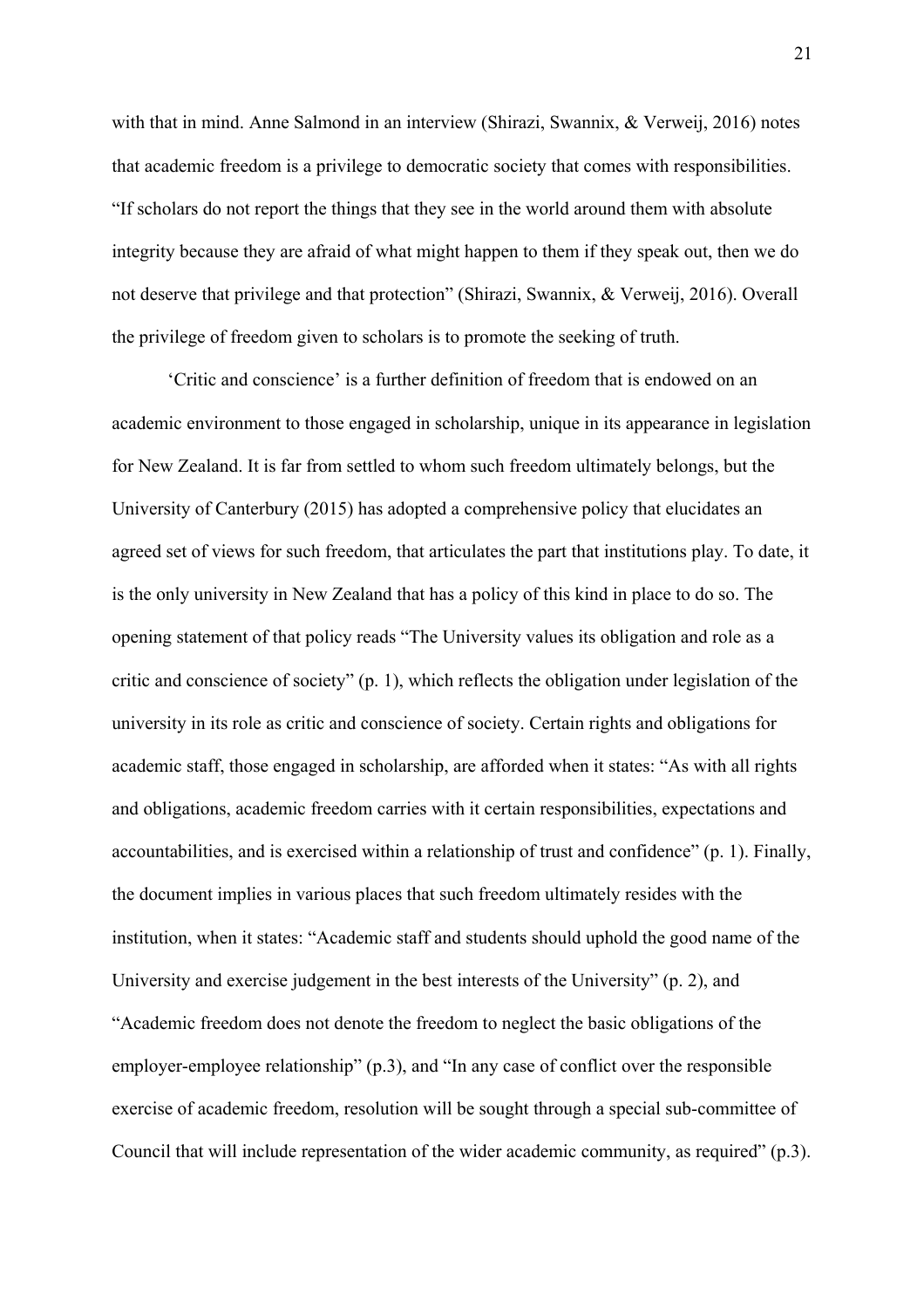The policy is based on a paper from New Zealand Universities Academic Audit Unit (Jones et al., 2000) which notes that if we are to take academic freedom seriously, then it is inseparable from the role of universities as critic and conscience of society. In such a role, the paper strongly asserts that while academic freedom may entail deviation from conventional wisdom by academic staff, the university is to defend those staff in the face of opposition or retraction from the stated position. Passing judgement on society is seen as a vital function of the university for its role. Further evidence of rewarding staff for promoting the university role of critic and conscience was required. It also notes that the imposition of managerialism on staff, citing Kelsey (1998), may thwart any motivation for upholding academic freedom within the institution.

#### **The emergence of critic and conscience as an orthodoxy**

Tertiary education policy in New Zealand directs and defines the basis upon which government funding will be granted to the sector. The context for the current policy can be traced to reforms of the sector that were introduced with a Treasury document on government management (Treasury, 1987) and was presented, following a national election, as a briefing to the incoming Minister of Education and Prime Minister, David Lange. The briefing (300 pages) sets out a comprehensive and coherent position on education in New Zealand, including tertiary education in Chapter 6 (Treasury, 1987) as underpinned by the economic reforms previously announced in 1984. Further reports (*Hawke Report,* (Ministry of Education, 1988); *Learning for Life: Education and Training Beyond the Age of Fifteen*, (Ministry of Education, 1989)) expanded and developed the policy setting, and a new direction for education was finalised under the *Education Amendment Bill* (1990). The term 'tertiary education' has been adopted to encompass all post-school education and training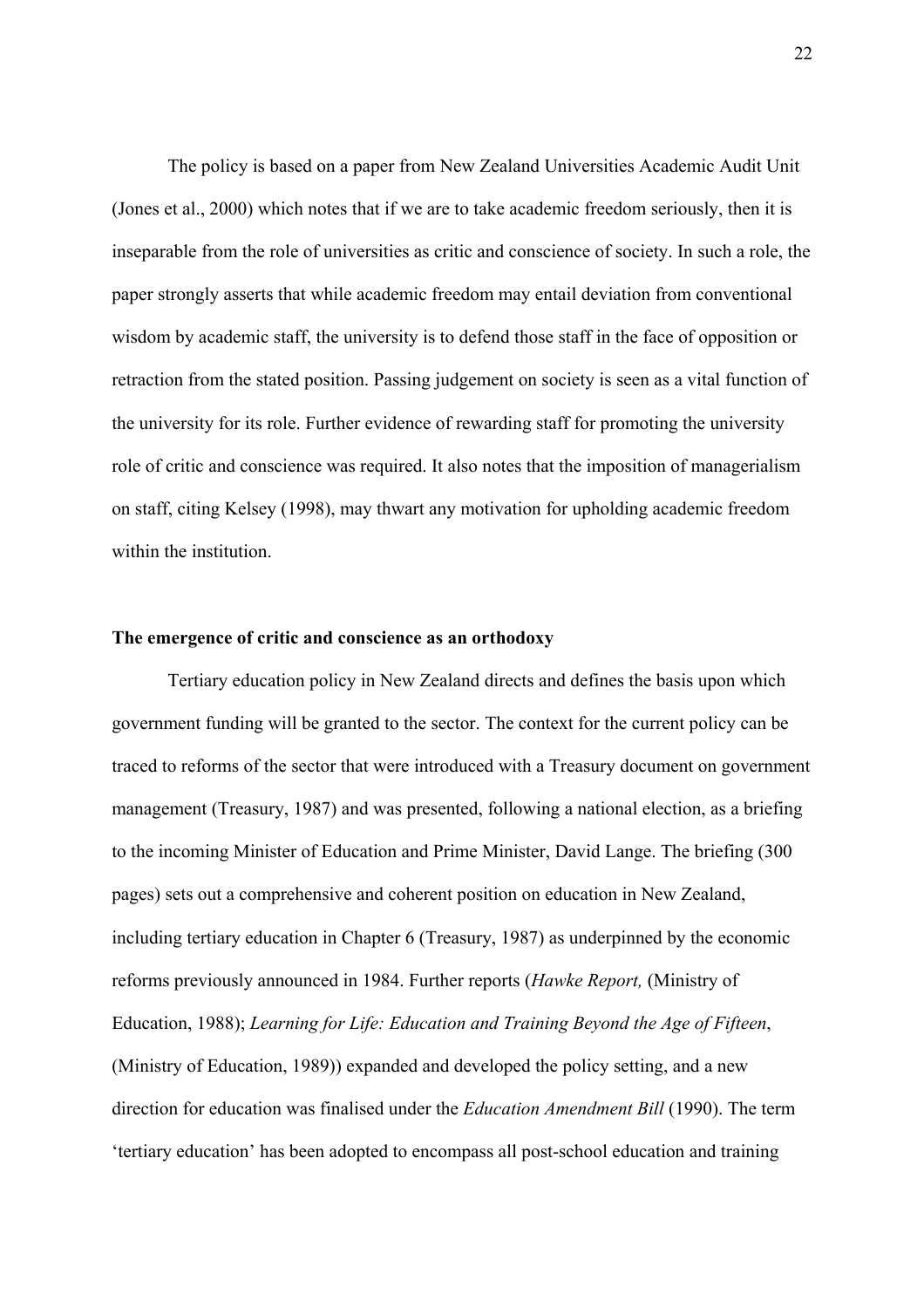(Ministry of Education, 2014) and encompasses a wide diversity of institutions and settings and, "includes higher education, applied and vocational training, and training in foundation skills where these have not been obtained during schooling. It includes structured learning in a range of settings, including workplaces, universities, and polytechnics" (p. 3).

Alongside the introduction of those sector policy reforms, an amendment to legislation for universities was proposed that sought to provide some relief and balance to the concerns of those critics of the reforms who decried the harsh treatment of accountability and downgrading of universities in society. The phrase 'critic and conscience of society' was introduced as one criteria among others for the role of universities in New Zealand. Its successful adoption by parliament can be considered part of the sweeping reforms of the sector. Apprehension remains that universities have yet to take up that role, or that policy is provided for that to occur. In practice only one of the five criteria for a university has been publicly funded (Easton, 1999), namely "Their research and teaching are closely interdependent and most of their teaching is done by people who are active in advancing knowledge" (Education Act, 1989, Section 162(4ii)). To fund the other criteria of a university, all other costs appear to be funded as they contribute to this primary criteria. That can have the effect for scholars of conforming to the advancement of knowledge in ways that clearly define their practice, an example of orthodoxy.

Present day tertiary education policy is directed towards particular goals in ways that tend to promote short-term socio-economic frameworks that foster a mistaken belief in job training and accelerated personal successes. Neoliberalism underpins the marked expansion of the university in the social life of New Zealand (Boston, 1988; Butterworth & Tarling, 1994; Harland, 2009; Harvey, 2005; Kelsey, 1997; Lauder, 2006; O'Neill, 2005; Olssen, 2004; Peters, 1997, 2011; Peters & Roberts, 1999; Roberts, 2005). It is a movement found in all OECD countries and is characterised by high student enrolments in pursuit of cultural

23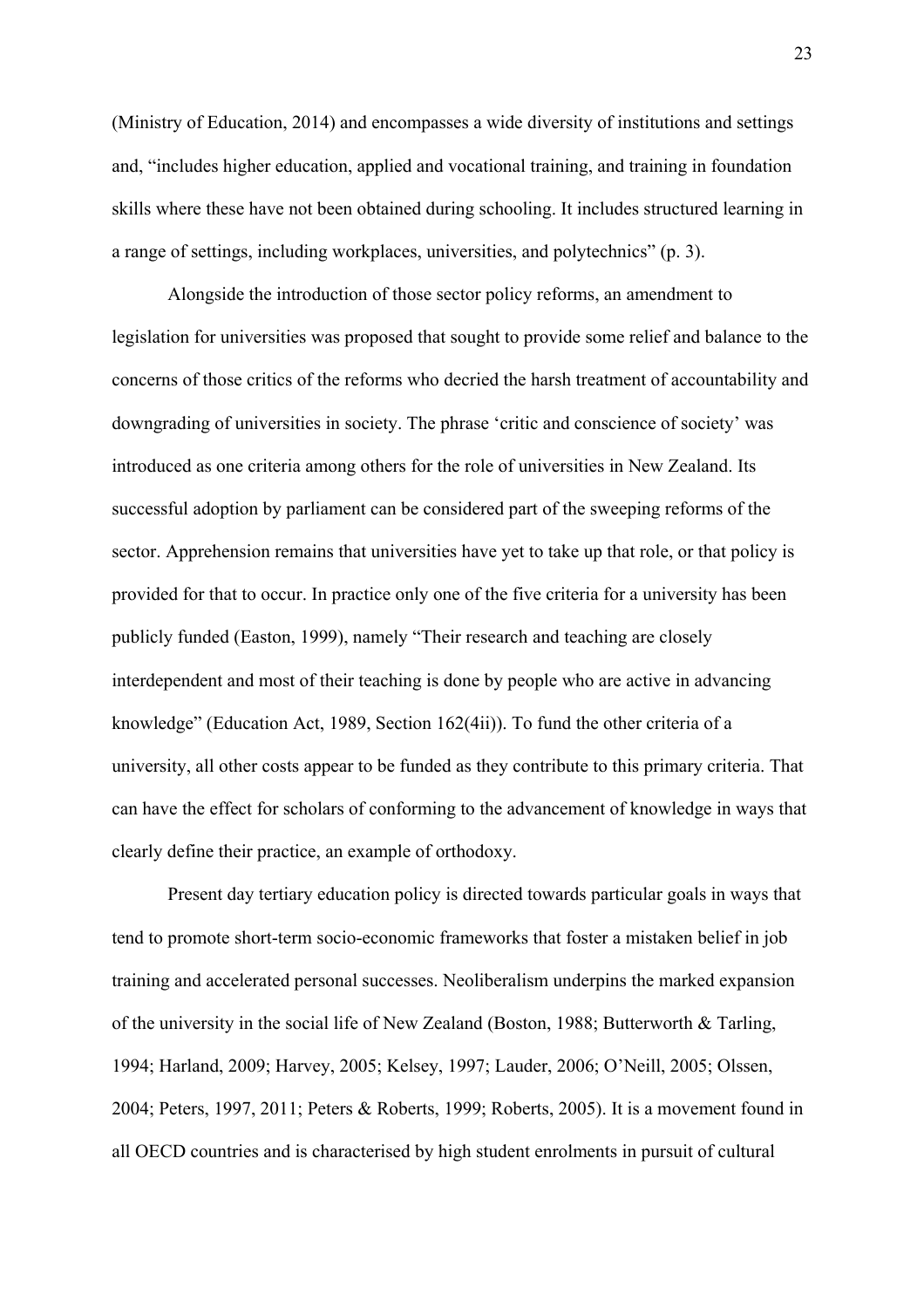elitism and success (OECD, 2015). In the past gaining a university qualification was regarded as an essential step towards academic elitism. Today, university study, regardless of qualification, is seen more as a social rite of passage to expand horizons and as a targeted training for a career, rather than as an empowerment for individuals to prepare a contribution towards the advancement of knowledge. Governments play a role in promotion of high enrolments in tertiary education. They find an interest in maintaining tertiary education as a cultural status indicator. They also fail to adequately account for the imposition of student fees, and therefore covertly place a heavy financial burden on younger generations in training before they enter the workforce.

The policy administration body, the Tertiary Education Commission (TEC), arose in 2003 and remains in place at the time of writing. It serves to advise and promote the policy settings sought by the government from a distance, and exists as an agency within the Ministry of Education to provide policy advice to government mandated by the *Tertiary Education Strategy*. The document (Ministry of Education, 2014) sets out government priorities and expectations for the sector. A feature of the strategy document is the move to introduce an outcomes focus, which is identified as "economic outcomes, environmental outcomes, and social outcomes" (p. 2). Such 'outcomes' derive from the government's priorities identified for the sector, which is to have a tertiary education system more flexible and strategic, a focus of performance as part of the wider economy, adaptability to technological advances, and that links skills accumulated with changing employment opportunities.

### **Self-interest of the responsible university**

In citing recent research of Drezner (2012), Sessions (2017) draws attention to the paradigmatic separation between public intellectuals and thought leaders, and their particular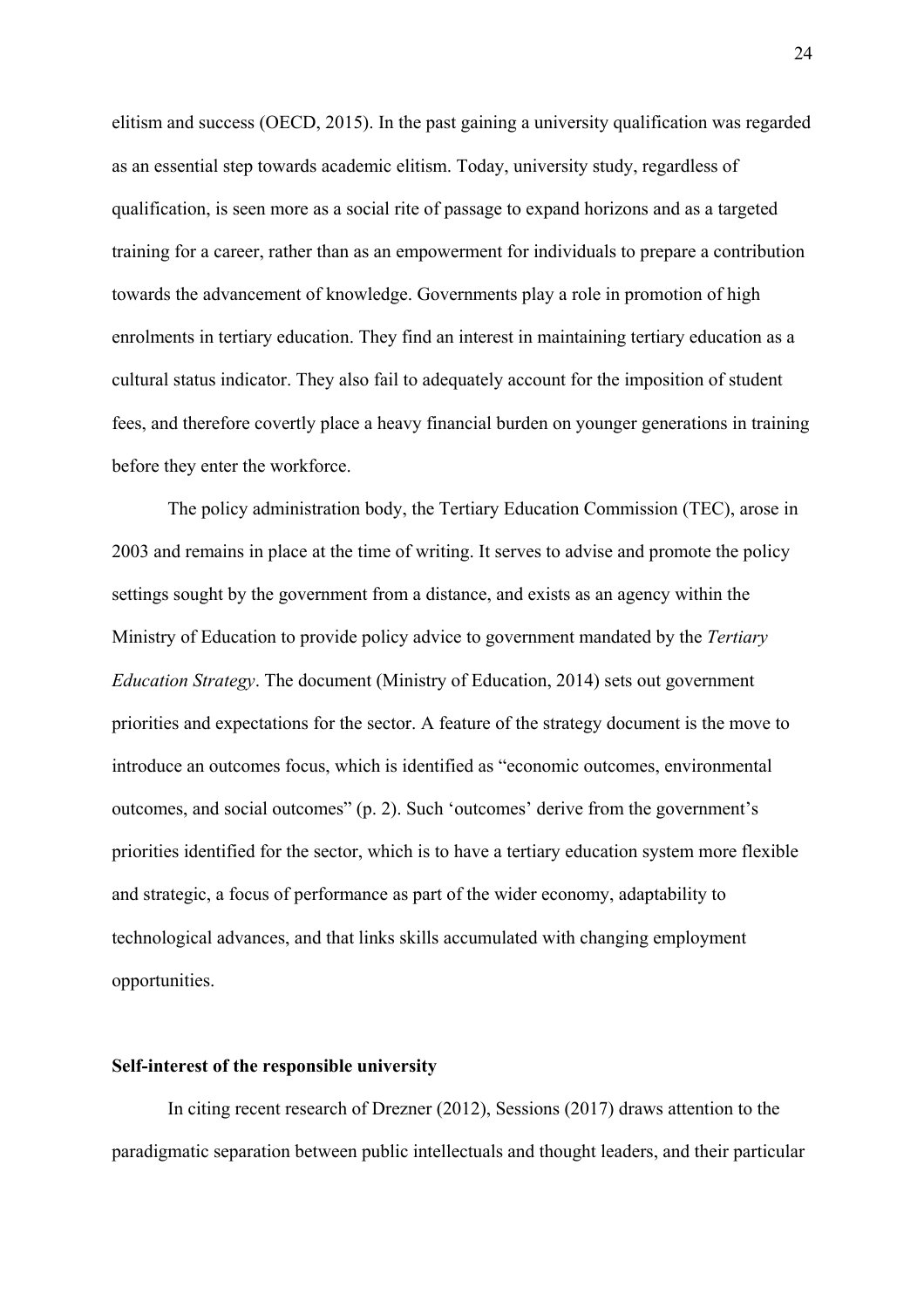relevance to universities, academics and scholarship. Public intellectuals as viewed by both Drezner and Sessions are those who develop a specialist interest that is recognisable from a contribution to a field of scholarship, but retain an involvement in wider public discourse that appeals to a non-intellectual audience. By way of contrast, thought leaders are those who are well established in a field of expertise, but promote their ideas in public discourse as representative of a brand with evangelical-like qualities. It is not the downgrading of thought *per se*, but more the unintended or unconscious consequences of promoting thought in public discourse that is uncritical or indifferent to existing thought. Such a contrast has important relevance to the idea of scholarship as a gift without the need of reward.

 Martha Nussbaum and Noam Chomsky are cited by Drezner (2017) as two towering contemporary public intellectuals, who have contributed to take up a very public role, contributing over sustained years of research to their field of expertise, but who are also unafraid to make their ideas available for public discourse as a critical and conscious disclosure of themselves. Derrida as will be explored, is a further example. Drezner (2017) connects the culture of universities in America with these two paradigms. The development of recent pressures and incentives on academics to be published, has also resulted in a shying away or reluctance of standing behind their work as an academic from making public comment or engaging critically and consciously. The importance of their public, academic role from a critical perspective shows, that what lies behind recent developments or brings deeper insight informed from scholarly research is not yet responsible. The picture of universities that Nussbaum calls for, has less to do with dissemination of knowledge for critical understanding by scholars and more to do with being public as a responsible intellectual.

 Equally though, academics are conflicted in their dilemma to contribute to public debate given the preference by some universities for *thought leadership*. Examples of making

25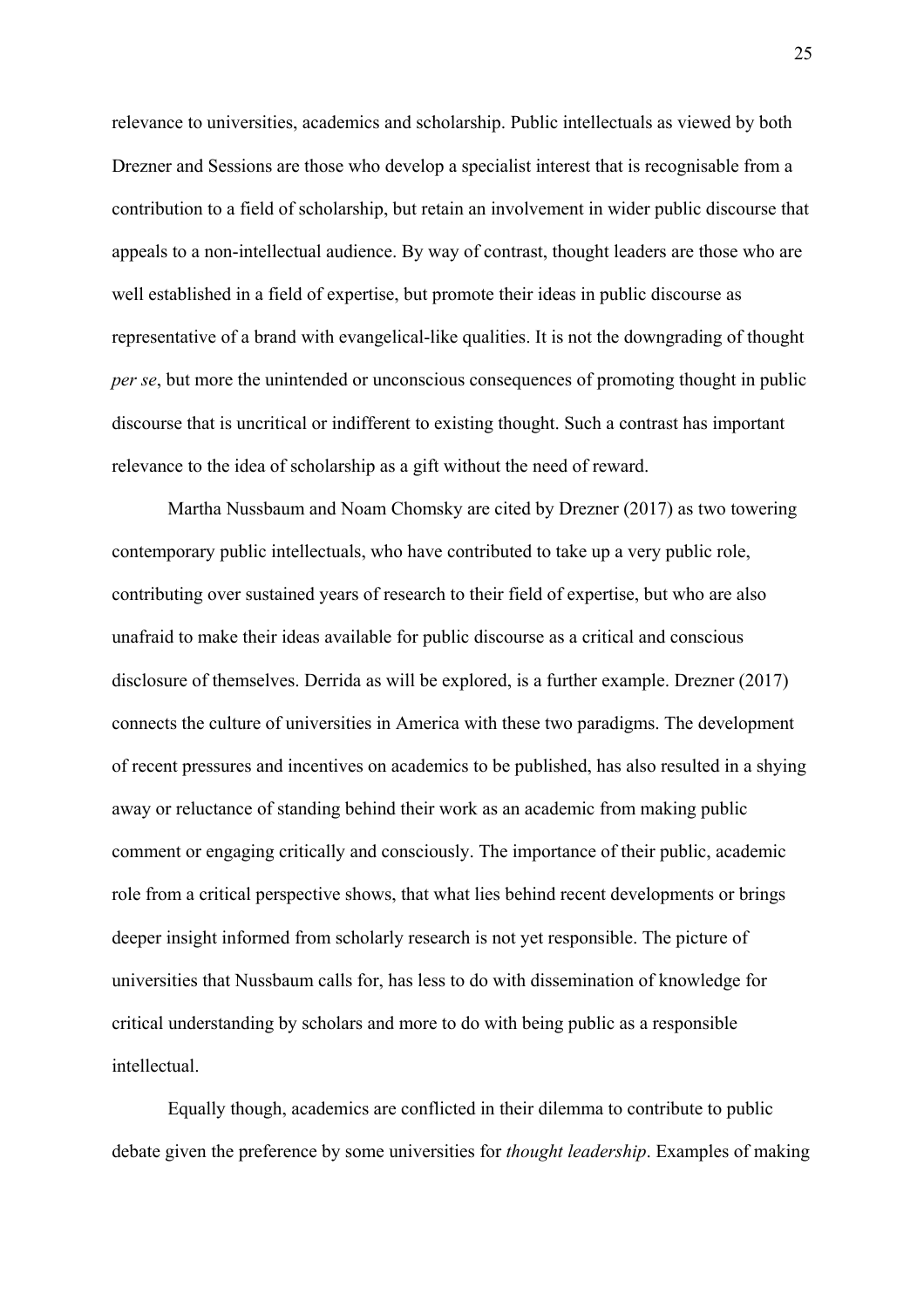a contribution in this way abound, especially in America, where philanthropy from extreme wealth is administered through think tanks, universities or other former public institutions that had previously committed to public interests, are now to conform to serving their private interests. Weinstein (2014) notes the university in the America has been transformed into a corporate model of top-down governance, that he believes threatens the independence of staff appointments, and the setting of curriculum. Of interest here is not just the waning attention to public thought, which is important, but also the concern for the narrowing of interest towards economic rationality that serves the primary interest of philanthropy and the thought leadership it seeks. Such narrowing will be shown to be the paradigm of economic interest informed from game theory that is suited towards an uncritical and unconscious interest, a non-cooperative, disinterested and benign model of exchange and distorts upholding thought for the opportunity of insight. For academics therefore to write excessively about what they know needs to be celebrated and valued as brilliant work, could come to be seen as an adaptation to their environment of self-interest.

 Roberts (2007) examines the notion of difference from the attention given to the nature and purpose of intellectual life. The universalist approach has been influential on thinkers in the 20th century, who are "intellectuals…carrying a burden of responsibility beyond themselves" (p. 480), thinkers who would be prepared to develop and perhaps champion a particular cause or ideal. That view has been challenged by others who contend that "differences within and between groups" (p. 480) are more important for intellectual life. Roberts (2007) examines the role of the postmodern intellectual as discussed by Zygmunt Bauman as one path towards a redefinition of intellectual life. Intellectuals for Bauman are suffering from a deep sense of loss and anxiety, a crisis of status, the result of a devaluing of the influence their role had once offered. Bauman observes that the role of an *organic intellectual* that Gramsci had described had simply failed to transpire in practice. Roberts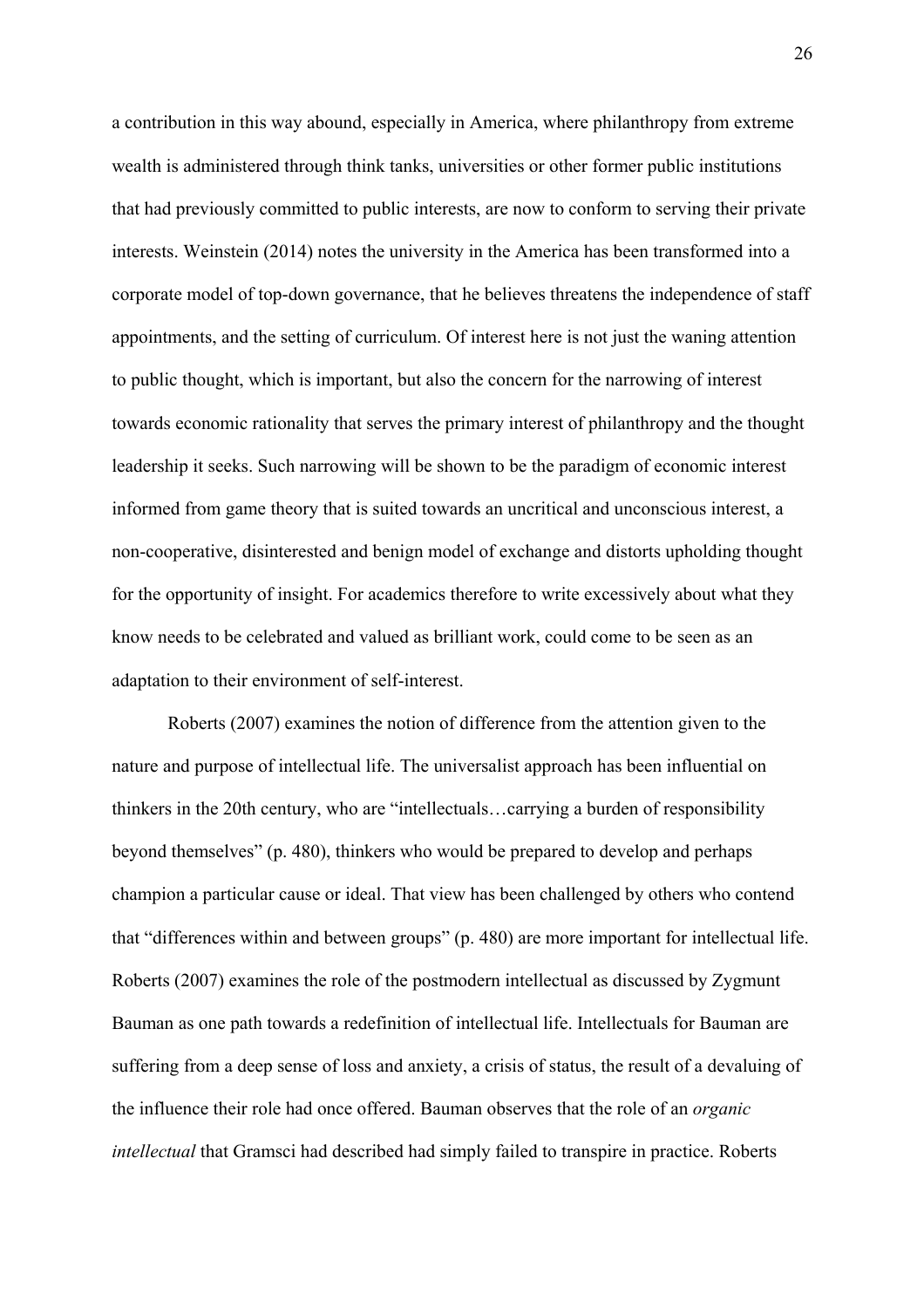(2007) notes that the postmodern intellectuals that Bauman is exploring, are individuals "who can deal with the questions about their role in modern society (e.g., the question of who they represent) with greater honesty and self-awareness" (p. 484).

Roberts (2007) notes that academics exert little influence of the kind envisaged by Gramsci and Sartre. "One implication of Bauman's analysis is that academics need to accept and practice a certain form of *humility* as a defining feature of their intellectual lives" (p. 487). To accept a role as a public intellectual with a social conscience will be a central theme of the thesis. To produce scholarship with orthopraxy is to bind 'the other' to sacrifice, to place an obligation on others that may be too difficult to respond. It will be argued that to act with humility and is to act out of concern for the other, to forgo the thought of oneself in return for the discovery of others to come forward. The research will show that intellectual humility is a feature of deconstruction.

Derrida presents deconstruction with features that lie outside the ethical. Deconstruction is unable to offer an ethical theory, because "it *inhabits* metaphysical structures from within so that structure itself is revealed to be constructed in and through nonstructure" (Anderson, 2015, p. 52). How then does deconstruction address the question of responsibility, as a responsibility for itself as itself, let alone for ethics? Criticism of deconstruction as nihilistic and unethical have been consistently asked by theorists but two influential examples have come from Jurgen Habermas' *The Philosophical Discourse of Modernity* (1987) and John Searle's paper *Reiterating the Differences* (1977), to which Derrida responded.

 In the late 1980s and 1990s scholars came to the defence of Derrida's deconstruction as ethical. Anderson (2015) reports an ethical turn of deconstruction that came from the reception of his work by Anglo-American scholars, but was absent from Derrida's own work. It was characterised as a reading of Derrida's work through the ethics of Emmanuel Levinas.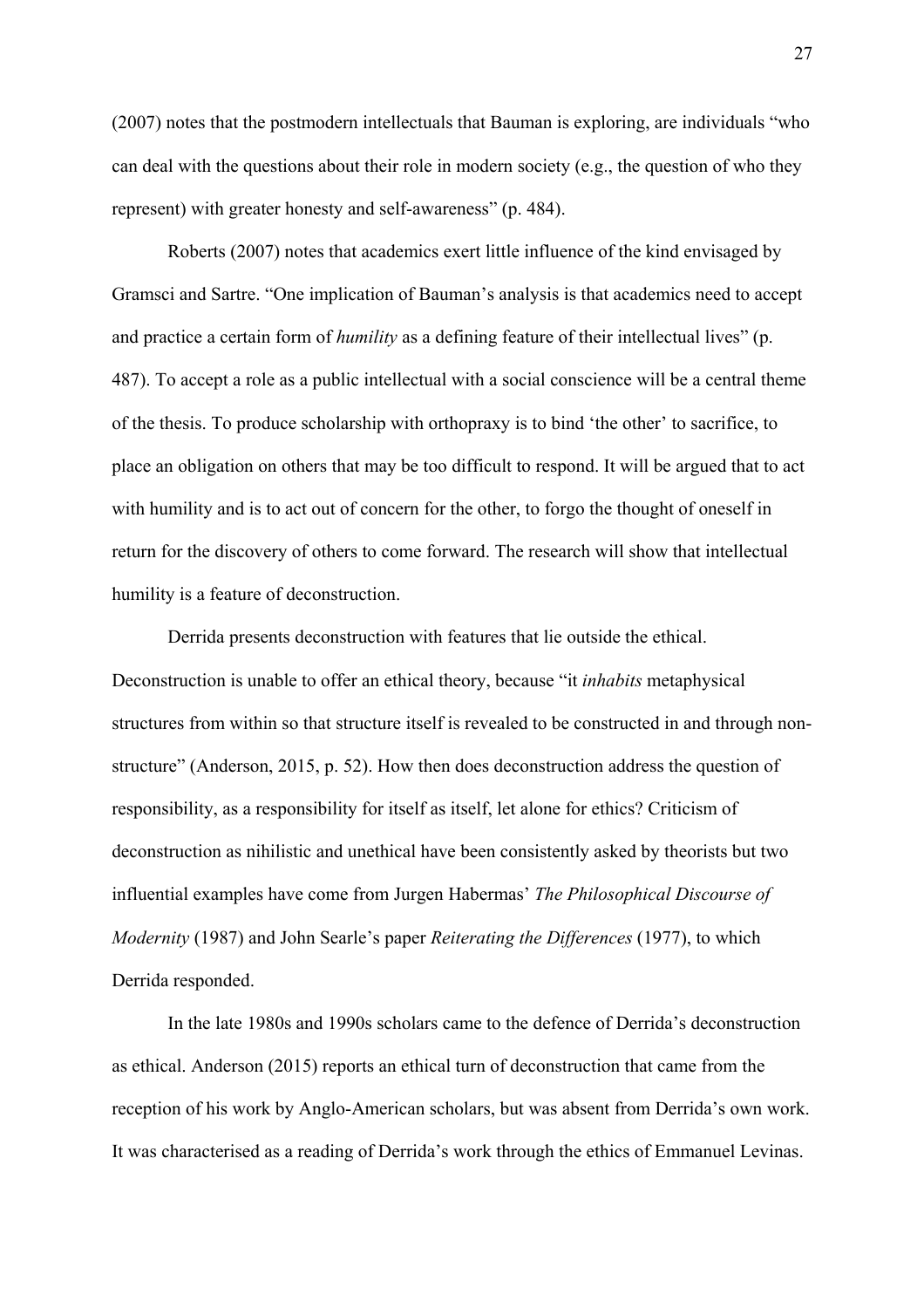Anderson (2015) briefly sketches the interconnection of these two strands of thought to delineate various positions that have been arrived at by scholars today. She notes that the debate around the connection between Derrida and Levinas continues into the 21st century. The context for the debate is acknowledged, and will be touched on. Derrida's position is unable to be entirely embraced by Levinas's ethical position. Derrida's discussion of responsibility in *The Gift of Death* (1996) has been shown as one source of difference between the two.

A contrast will be drawn with scholarship in exchange that seeks its reward, namely a confirmation that it holds or contains the effect intended from its contents, and acts out of self-interest to optimise reward. Thought leadership will be one example of that, but more generally, the condition of neoliberal policy that acts to optimise thought in its self-interest in exchange with others. The gift of scholarship will be argued to be in optimal condition, that arises within a coordinated network of exchange, which nullifies the gift. It is not that exchange is the difficulty, that is important, but how that exchange takes place responsibly. Offering ideas and thought in optimal exchange is a confirmation of the outcome most sought. Further, ideas offered that are non-cooperative in exchange form an equilibrium of thought that is experienced by those taking part in the exchange as a paranoia, or fear. Such fear arises from the importance of maintaining the rules of exchange that forbids unconditionality, because it takes no account of the absolute uniqueness of the other. Consideration for thought that goes against or is irresponsible to the exchange is seen as destructive and to be avoided. A specific type of irresponsibility, it will be argued, places under examination the importance of upholding academic freedom as a responsibility to the university. The type of irresponsibility from deconstruction of the gift of scholarship is meaningful for the university as critic and conscience of society in such a way that it can never avoid its responsibility towards academic freedom. Scholarship that seeks to make a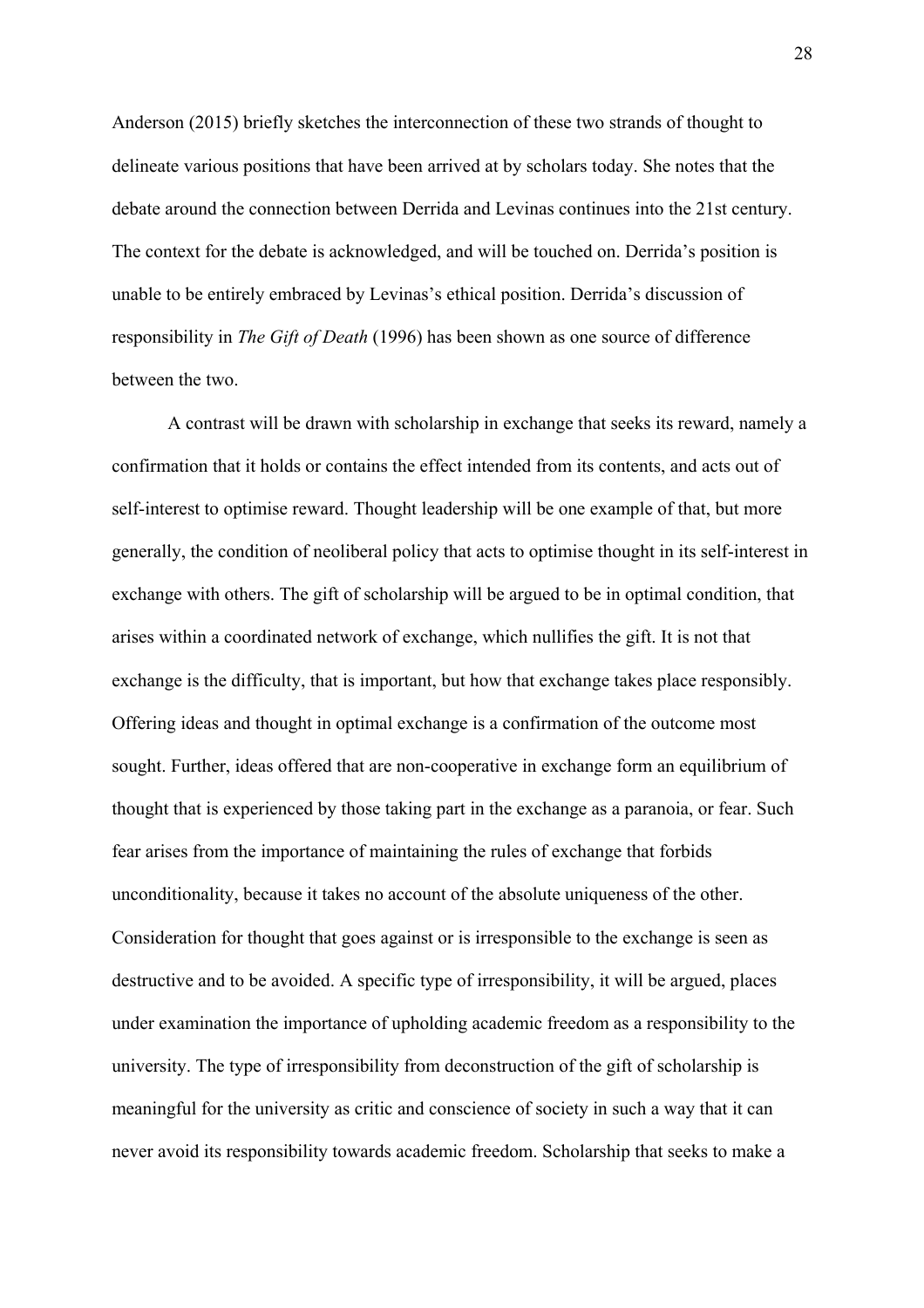difference to the 'one' other, that acts with humility and openness, is irresponsible to all others. That position, informed from Derrida's reading of the biblical account of the *Binding of Isaac* (Gen. 22:1-19), is to be considered as an openness towards the other, a sacrifice to all others.

 The responsible university relies on the activities and thought of its scholars taking part. The exchange between themselves in the mind of another reflecting and debating the concerns around them is an important part of the gift of the university. However, the privilege of academic freedom as a responsibility ultimately resides with the university. Therefore the thesis investigates what it might mean for the university to accept the role as 'critic and conscience of society'. If there is to be a social conscience university, then there are certain conditions for the university that it requires through the actions of scholarship to be upheld, such as openness and intellectual humility, that draw attention to that responsibility. To focus the research, the following questions are proposed.

#### **Key question**

What might it mean for the university to accept a role as 'critic and conscience of society'?

### **Sub-questions**

- How did the 'critic and conscience' role emerge and develop in the history of New Zealand universities?
- To what extent, and in what ways, is the 'critic and conscience of society' role reflected in tertiary education policy?
- How is the 'critic and conscience' role related to the notion of academic freedom?
- What are some of the limits and possibilities in exercising academic freedom in today's world?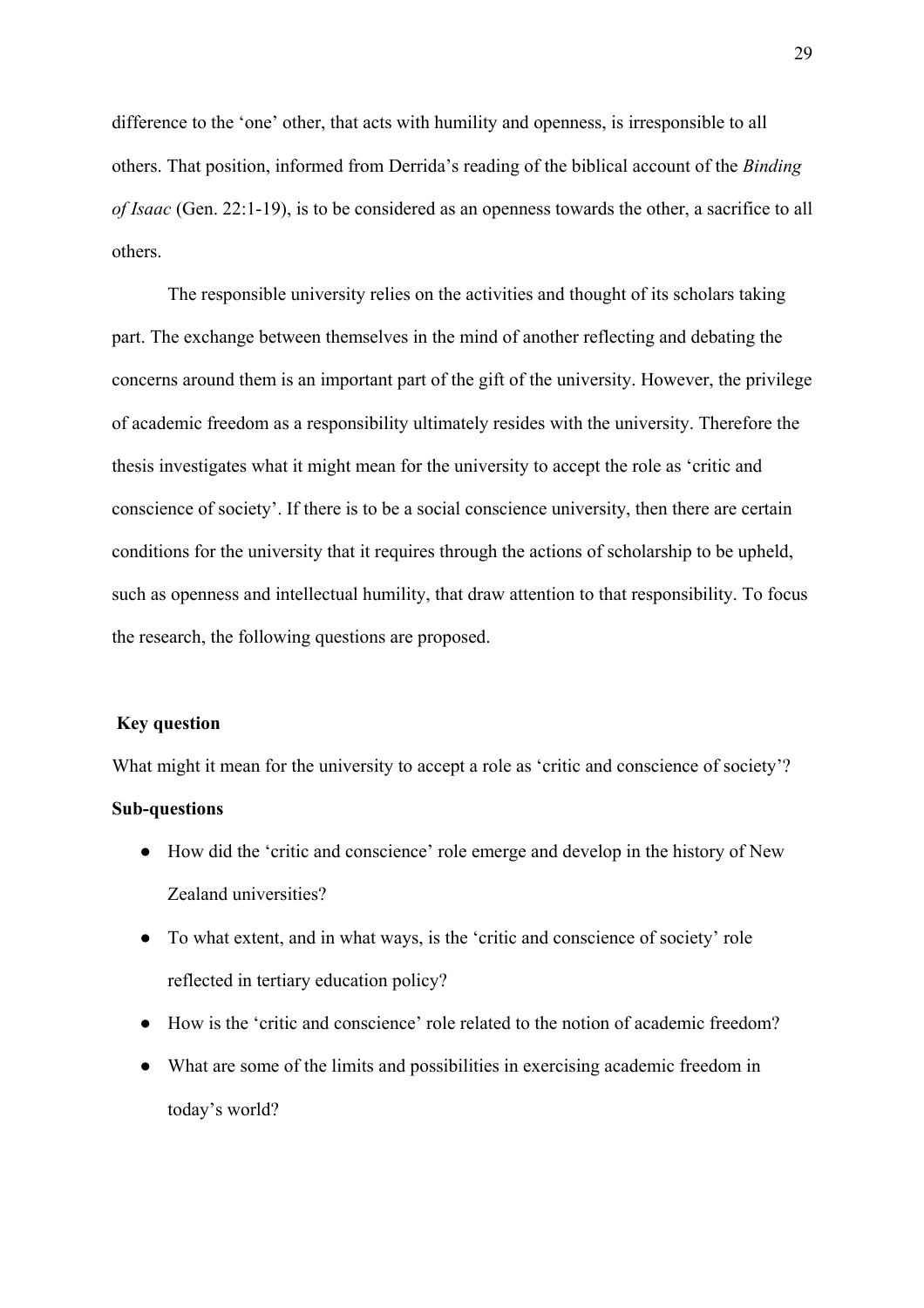### **Methodology**

This section sets out the method by which the research will be conducted. It gives a summary of some of the aims and expectations from a methodology, termed here deconstruction. The thesis will conduct a scholarly investigation into tertiary education policy in New Zealand. It will draw on the current views and tenets that underpin tertiary education policy as well as the historical development of those views that continue to shape the New Zealand education system. The research will also carry out a sustained examination of the ideas of education in the texts of Jacques Derrida. It will involve a close study of philosophical thought that pertains to education as elucidated and supported in scholarship.

The research will be conducted using philosophical analysis, critical policy analysis and aspects of historical analysis. A range of sources will be sought, which will include official policy documents, such as Acts of Parliament, regulations, ministerial briefings, socalled white and green papers, select committee reports, and other sources that influenced the formation of policy. Secondary source material will include reports and analysis from various stakeholders, and academic scholarship.

The thesis research will undertake the following:

- A review of a range of tertiary education policy positions that have been adopted over a period time until today.
- A critical analysis of neoliberalism as an orthodoxy in education that stifles academic freedom.
- A philosophical analysis that returns critic and conscience to academic freedom through orthopraxy.

 As much as Derrida is associated with deconstruction, it was not a term that he would settle on as belonging with him. Generally regarded as its chief proponent, many of its ideas are set out in *On Grammatology* published as part of a suite of books in 1967 (the other two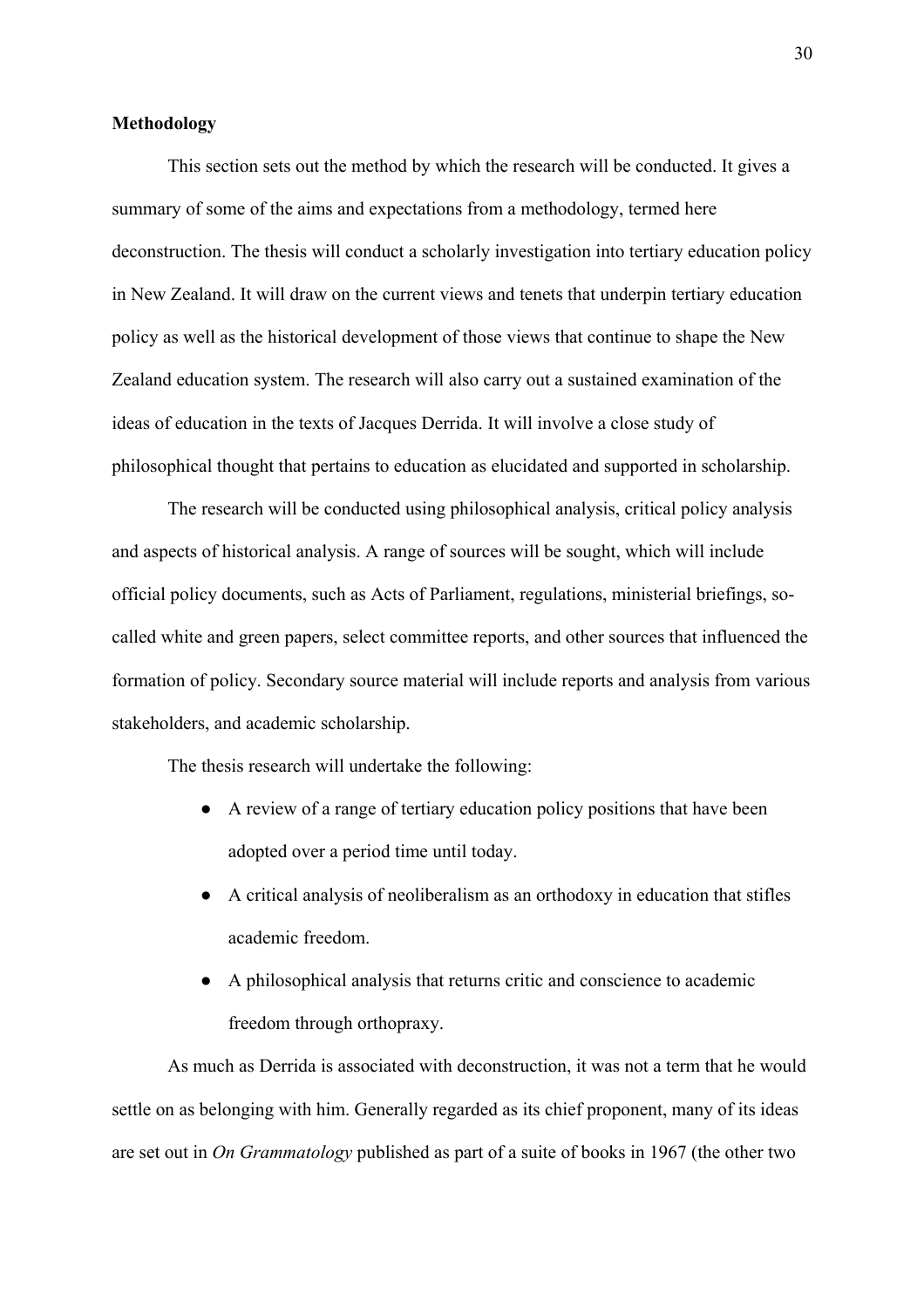being *Writing and Difference* and *Speech and Phenomena*). These works used the term deconstruction for the first time, and were used by Derrida only in passing as a description for that project. The term deconstruction was a term chosen by Derrida as he attempted to apply Heidegger's terms *destruktion* to literary text. Deconstruction will be taken as a *translation* of the existential term *destruktion*, which seeks to imply "a dismantling but not a destruction of the traditional organizing concepts of Western ontology and metaphysics" (Howells, 1998, p. 2). That term used by Heidegger, was to extend philosophy into the everyday, where philosophy usually wanted to destroy ontological concepts. Derrida wanted to take loan of the term *Destrucktion* and lend it to a more nuanced philosophical programme, that he termed deconstruction. The term for Derrida partly avoids a sense of annihilation, but nonetheless takes up Heidegger's complaint to philosophy as a tradition known only to itself. In doing so, there are some difficulties that immediately arise, that Derrida convincingly worked out over his lifetime. The attempt of Derrida's to translate the fundamental term of Dasein from existentialism will be extended using the concept of gift, a type of ontological givenness. The thesis contains arguments that use deconstruction to give meaning as critic and conscience from the event of scholarship.

Deconstruction had an enormous impact on the Anglo-American literary criticism. It has been characterised as an attempt to upend the Western metaphysical tradition. It represents a complex response to a wide array of theorists and understandings from philosophy of the 20th century in particular Husserlian phenomenology, Saussure and the French structuralists, Freud, Lacan and psychoanalysis. There are a wide variety of accounts of Derrida's deconstruction, but it should be noted that there is a need to defy a single methodology. With that in mind, any presentation of deconstruction should be held at best as a partial account, that can only hint at the contribution of Derrida's work.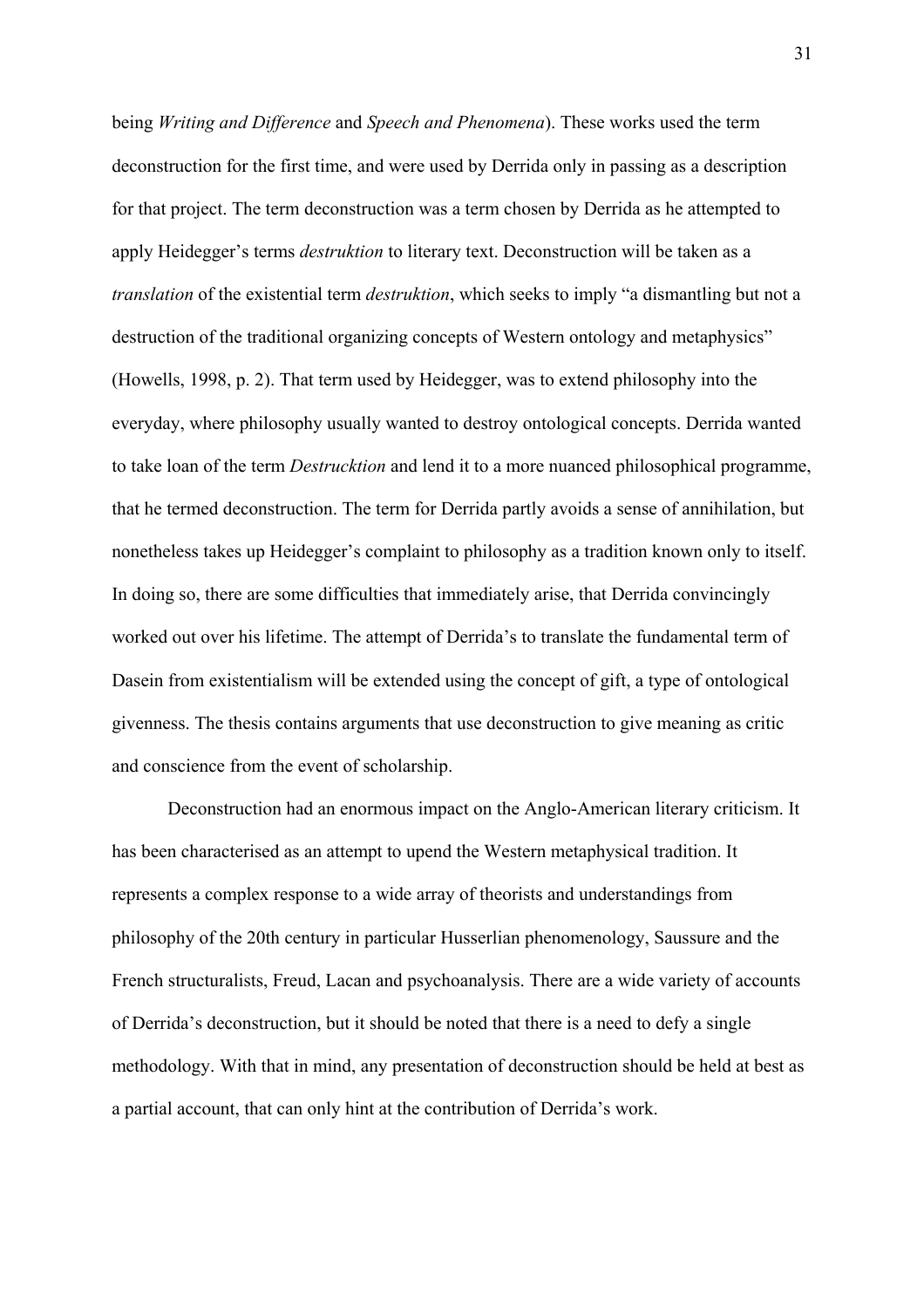The use of language by Derrida, that is considered by some to be sexist, has also attracted attention. It is presumably because the word "man" is frequently used by Derrida to be representative of both men and women, which could be taken as ignorant or ambivalent of human sexual difference and imply that femininity is equivalent to masculinity. Freeman (1989) explores whether the use of the term "man" imperils "the ends of men, women or both" (p. 304), and if so, to what extent are the use of those terms morally responsible. The use of the term "humanities" could also be taken as gender-specific, a question which Derrida states needs to be answered by humanity, by the humanities. The constitution of UNESCO cited by Freeman (1989) also begins with gender-specific language that reads: "Since wars begin in the minds of men, it is in the minds of men that the defences of peace must be constructed." Freeman (1989) proceeds to interrogate the use of sexist language in its denial of sexual difference, from the way that women and feminism "are implicated and complicit in man's potential end as represented by the possibility of nuclear war" (p. 304). Proceeding with a coupling of man/women and war/peace as "two of the most influential couples ever constructed" (p. 304) shows the conscious exclusion of war from peace, men from women. To that extent, sexual difference is "dependent upon and determined by the structure of the couple" (p. 304), and therefore acts to feminise man.

The questioning of modernity as suitable for education, that widely informs programmes of education, has a dominant and recognisable form, and has limitations that are shown to fall short of the expectations that it has set for itself, namely its humane aims. There are two main approaches to overcome the limitation and uphold humane values of modernity. The first is a reform of the modern project in some way, best exemplified by Jurgen Habermas and his followers, as a continuance of the project of the French Enlightenment. The second is to "break" with modernity, that is, to accept the limitation and move thought and intellectual understanding away from the modern, including the question that the human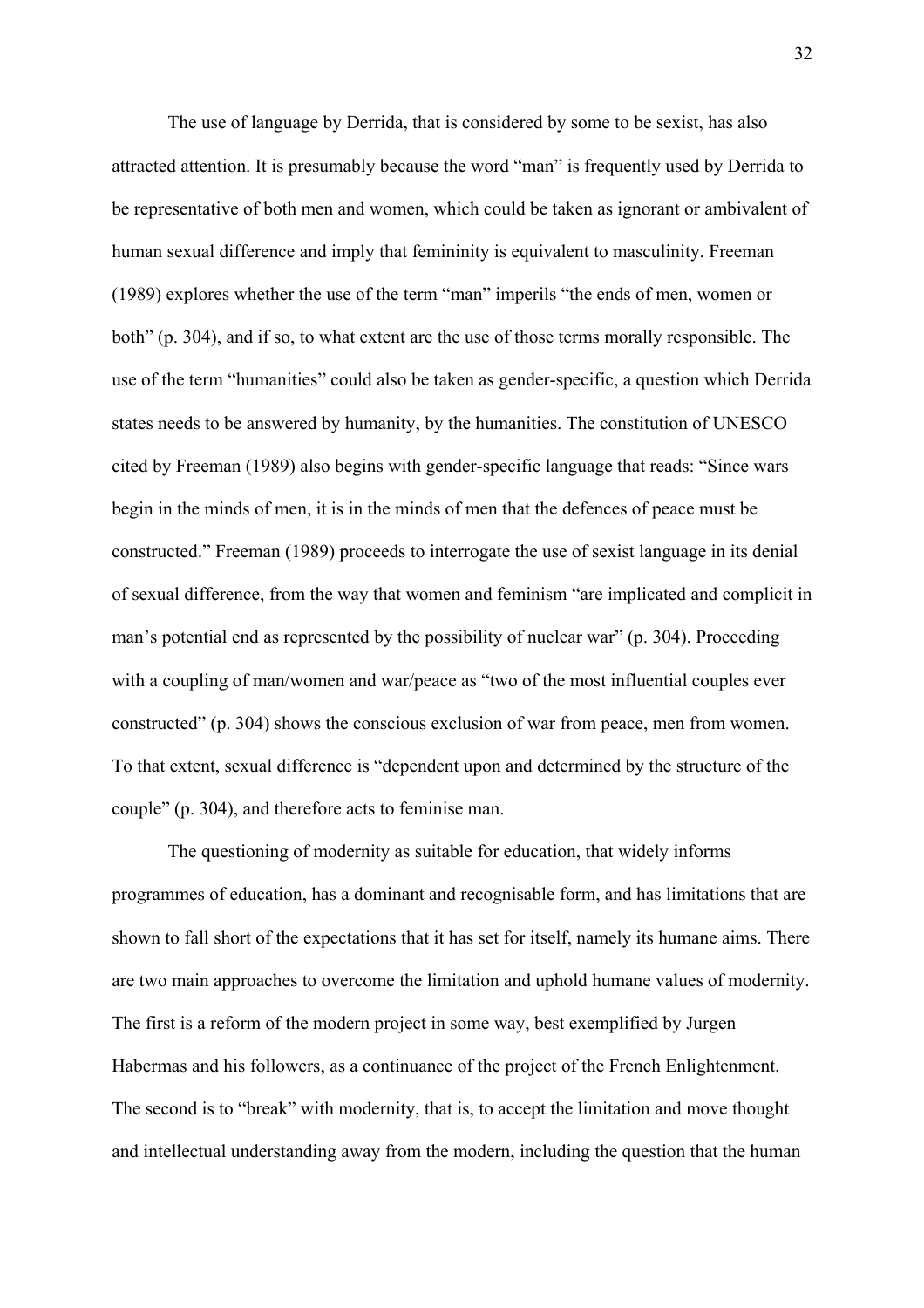subject is a fixed, knowable and stable subject, and that as humans we inhabit ideal forms of human existence that are universal and achievable, discoverable through science. For some thinkers, including Derrida, postmodernity is understood as a rejection of modernity. Both approaches to modernity share the importance of achieving thought that is humane and invaluable to being human, but differ in the means to achieve that.

Mourad (1997) argues that philosophical inquiry is the best way to reveal postmodern philosophy. He argues that the need for philosophical inquiry will be best served from postmodern thought as a basis for expansion, beyond what currently counts as "legitimate scholarly inquiry" (p. 4). Mourad (1997) argues that a wide range of postmodern philosophers believe that the basis of inquiry is about gaining knowledge of a phenomenon that exists prior or independent of the inquiry. Mourad identifies a wide range of postmodern philosophers, including Derrida, who believe that such inquiry is limited and could better serve an expansion of the nature of inquiry. Mourad (1997) considers that higher education is a pursuit of knowledge that is in need of expansion to account and remain relevant to "general intellectual and social life" (p. 4). As a support for the use of postmodern thinking as a methodology, the thesis shares that concern.

Derrida argues that deconstruction is not "a method, critique, analysis, act or operation" (Derrida, 1986, p. 4). It is hard to define deconstruction, because there is no single deconstruction taking place that is unchangeable and metaphysical. Deconstruction is an attempt to deal with the "peculiarities and limitations of human thought" (Gutting, 2001, p. 291), that is, a particular type of philosophical examination that shows ambivalence at the edges of metaphysical thought. Despite the effort of human thought to attain Platonic ideal in meaning and truth, termed logos, there remains a residual assumption that such thought is itself the result of striving for perfection. That is typically presented by Derrida in three principles, as reported by Gutting (2002), that seek to question the logocentric nature of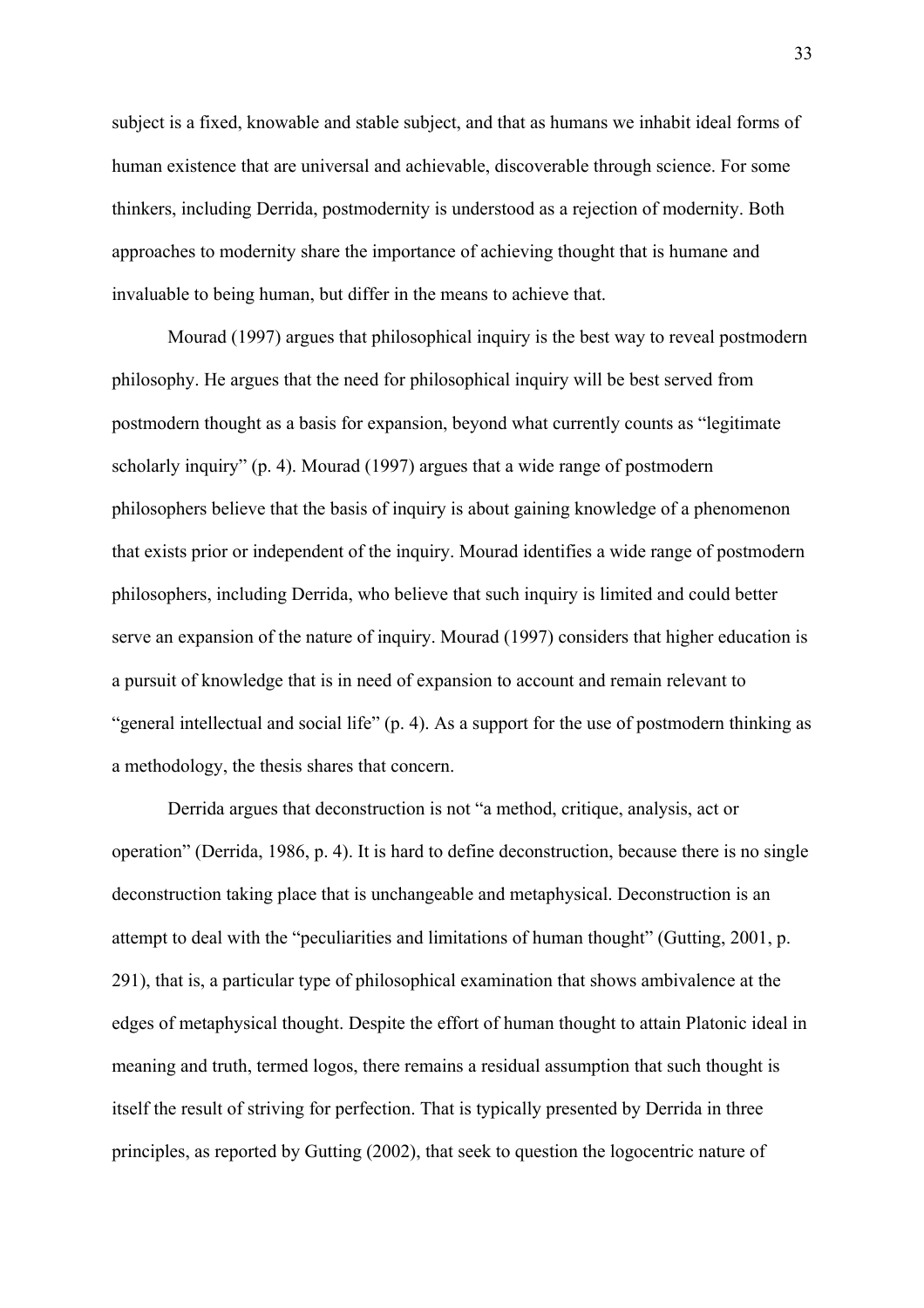philosophical thought. The first principle is that the elements under examination appear in pairs of opposing concepts, for instance, same/other, truth/falsehood, one/many, male/female, and so one, termed a principle of opposition. The second, is that the pairs are to be regarded as "exclusive logical alternatives" (p. 293), that is they cannot be identical, and they exist as non-contradictory pairs, termed logical exclusivity. For instance, being the same excludes being other, in the sense that being *same* to something is taken as in no way what it is not (other). The final principle is that the pairs of terms are taken to be asymmetrical to each other, that one has a crucial priority over the other.

Deconstruction is to give a reading of the model of a logical system that is defined by these three principles. The work of the analysis is to show that the oppositions upon which the system is based cannot be sustained, and instead when held up to these logical principles, reveals that they may deny or bring into question the source or origin that formulates them. Such a technique is understood by Derrida to be deconstruction, the idea that binary oppositions themselves violate logical principles of exclusion and priority. What is to be revealed from the revelation of logocentrism as stable binary opposites is a critique of the presence of metaphysics itself.

Deconstruction as proposed by Derrida is inherently political, in the sense that meaning is called into question through its relation to other meaning. Deconstruction critique is to bring out the instability of meaning constructed through the relation with other meaning. However, the practice of such critique is not intended to reveal thought that belongs with the practice of the critic. Rather the critique is to deconstruct itself, that is to invent new meaning for the receiver that could not have been understood by the critic. In this way, there is to be no need to distinguish between theory and practice. To practice or act in the world is to be made up of the way we theorize, or see and experience the world in action, an orthopraxis.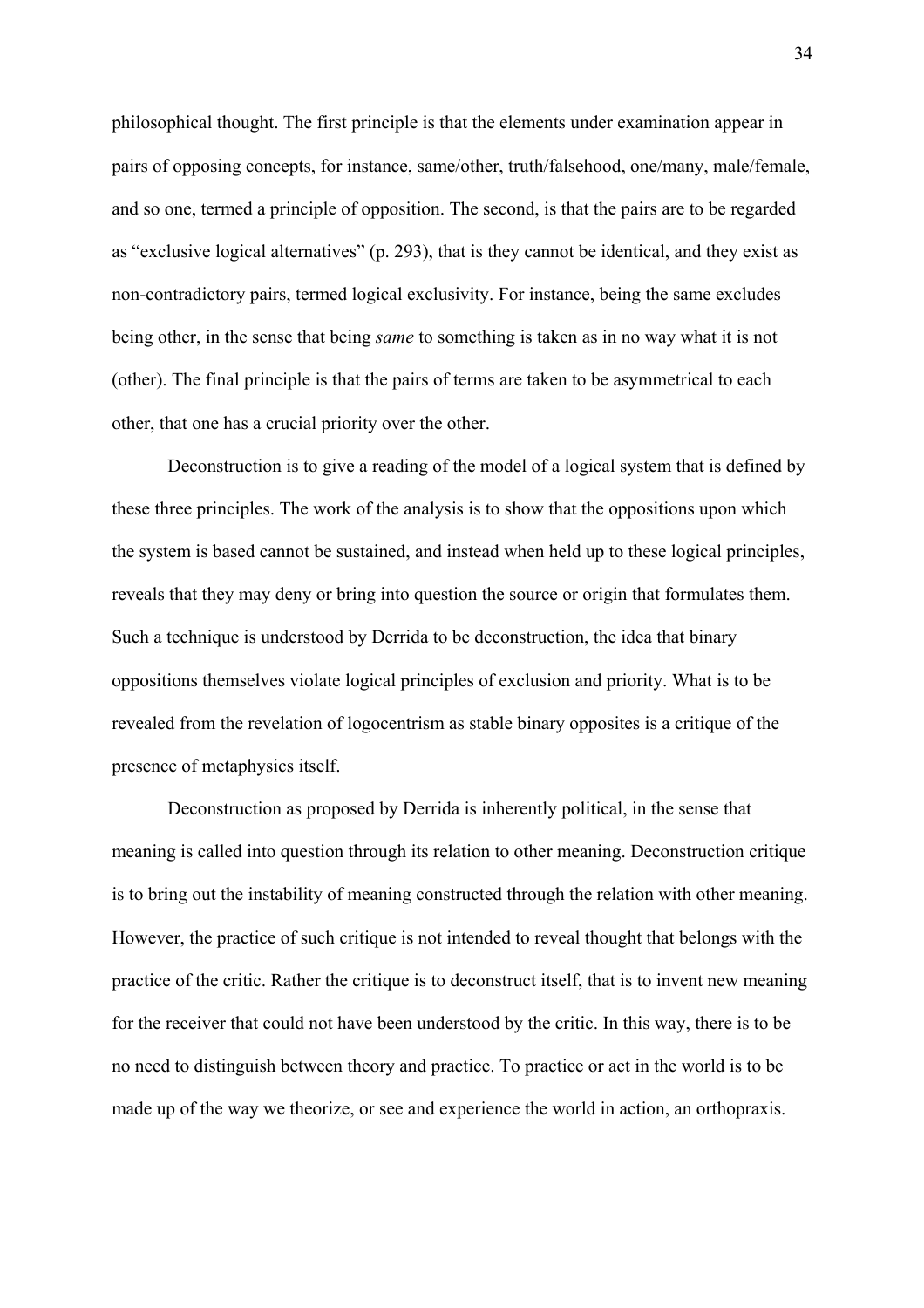#### **Chapter summaries**

The thesis is presented in three sections, each comprising two chapters. The first section, Chapter 2, proceeds with a critique of tertiary education policy as a responsibility for the other. The exchange with others from the perspective of the neoliberal university, is one that takes responsibility through seeking optimal exchange as competitive between parties. That perspective arises from the historical reforms of tertiary education policy that have led to an indifference from universities towards the acceptance of their role as critic and conscience. Examples that manifest for scholars from the policy environment are presented and discussed.

 Chapter 3 extrapolates the perspective of a neoliberal policy environment towards a networked society, one that is constantly in exchange, that shows the paradox of responsibility for the other from optimizing thought out of self-interest, as a political philosophy that fits a Nash equilibrium. That interpretation shows absence or indifference from the non-cooperation of participants, a paradox of the responsible exchange, and is shown from political philosophy to closely align with neoliberal policy (Amadae, 2003, 2016; Mirowski, 2002, 2013). Some have described being held in non-cooperation with the condition of paranoia, a type of fear and trembling that can never be answered. Implications for democracy are discussed from a non-cooperative mode, which includes the importance of the role that academic freedom plays in democracy.

Chapter 4, which opens the second section, views the gift of scholarship without reward that better serves responsibility in scholarship. While paradoxical to its responsibility of scholarship, taken more deeply, that gift is shown to be paradigmatic to responsibility and draws on a sense of humility, that involves a fear and trembling towards the upholding of academic freedom. The importance of responding to academic freedom is emphasised and the Derridean notion of the gift without reward is explored as a means to uphold from the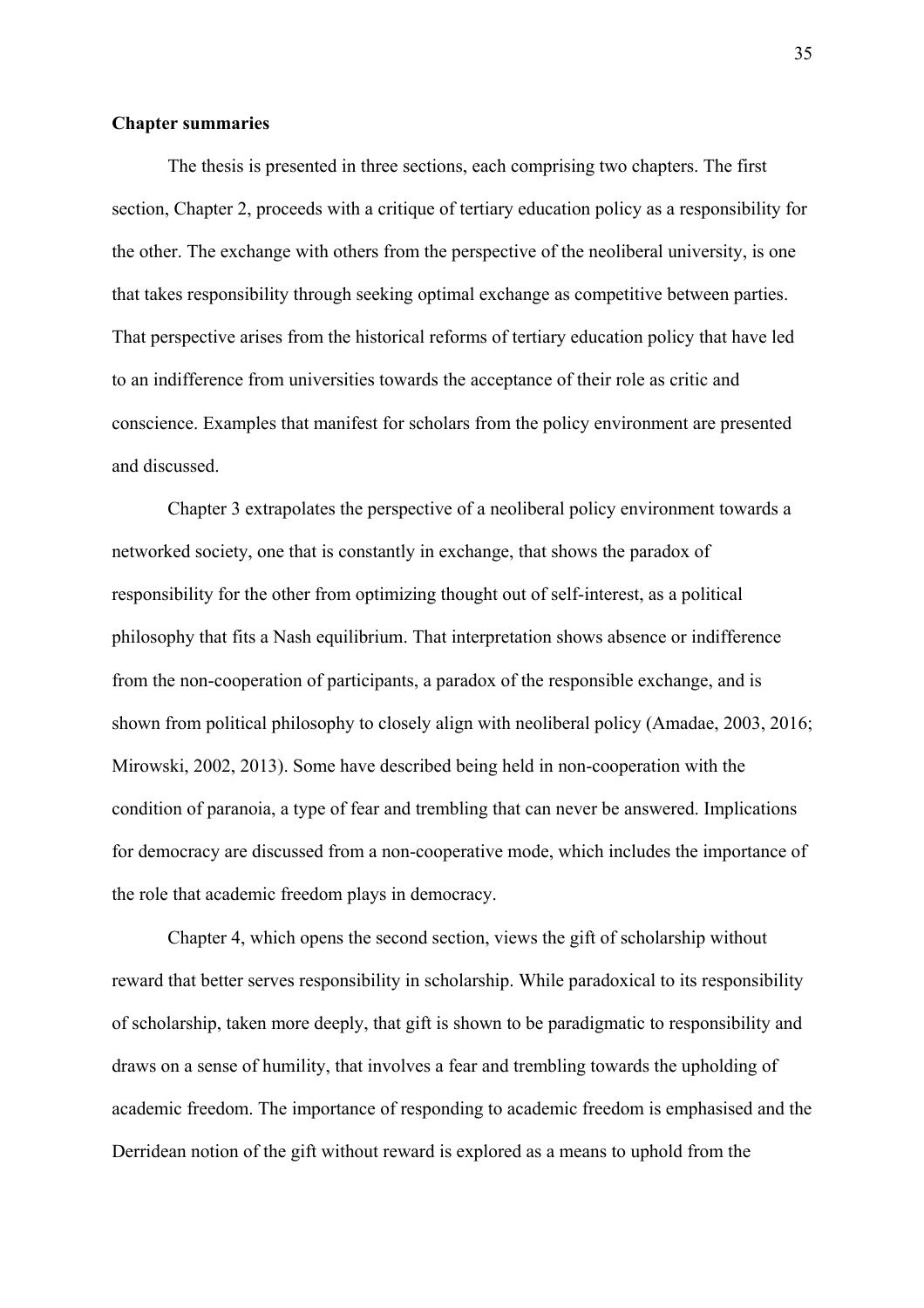unconditionality of the gift of scholarship, a response to the responsibility for academic freedom. That response is located with scholars themselves, in their research decisions, and the need for intellectual humility, of acting from the irresponsibility of self-sacrifice, as a vulnerability, or openness to the other, as paradigmatic to responsibility of the wholly 'Other' and 'one' other.

Chapter 5, the second part of the second section that considers the gift of deconstruction, extends the notion of the gift to add definition to critic and conscience. It gives definition to deconstruction that Derrida made during his lifetime, the source of terms that arose in deconstruction, as a conscience way of thought. Further it is suggested that deconstruction is a work of healing and repair, of restoration from vulnerability in humility.

The final section, Chapters 6 and 7, applies the theoretical perspective obtained to the practice and development of the production of scholarship as an orthopraxy. Chapter 6 takes academic freedom as an act of thought, of acting as a public intellectual as critic and conscience. In taking academic freedom seriously, of granting the university the right to say everything that needs to be said, academics act with humility, an openness that is found with the way Derrida himself spoke about the university, his own response to responsibility for academic freedom.

Chapter 7 reconsiders academic freedom as a conscious disclosure in social conscience of the university acting as a support or auxiliary out of humility to uphold academic freedom as critic and conscience in New Zealand. Acting with intellectual humility, vulnerability and an openness to the other are all features of the sort of social conscience that a university brings to their society. However, to act consciously is an irresponsibility of the very thought under examination, the foregoing of self-referentiality. What it might take for the gift of scholarship to intervene as a support for the acceptance of the university as critic and conscience of society is considered. Derrida's idea of forgiveness comes from the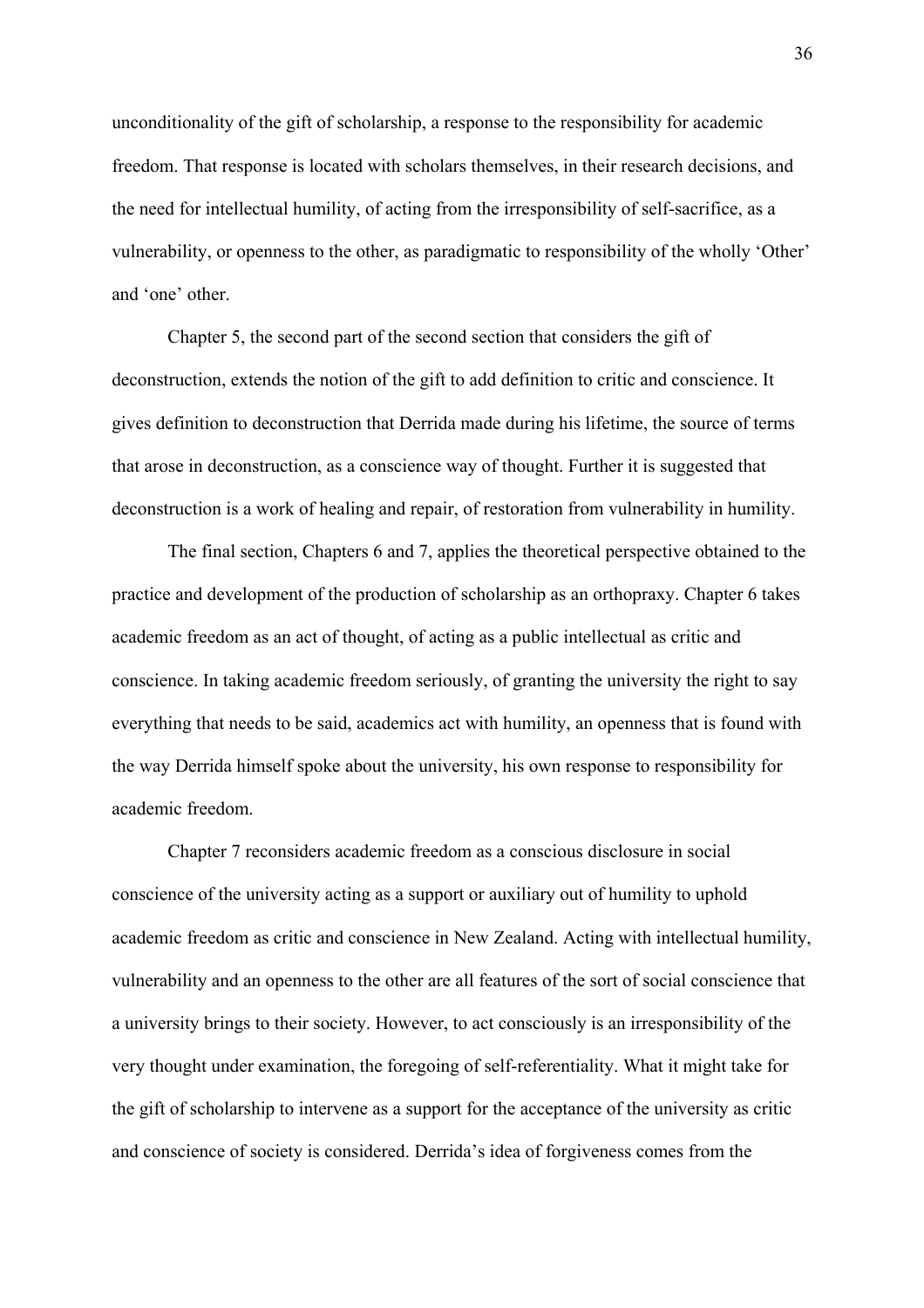opposite direction in exchange of the gift, from the gift already given, that seeks to uphold the unconditionality or responsibility to act. Once the gift is given or donated without reward, there is a debt left behind that can never be acknowledged by the receiver. Forgiveness captures that debt, as an acceptance of the indebtedness to the gift given. It forgives that debt as unforgivable, in the sense of the donor being released from their obligation to have been given. Forgiveness of the unforgivable overcomes and lifts the obligation to forgive out of the usual meaning of forbearance to act, that places the optimising of self-interest under question from another direction. Chapter 8 concludes the thesis with answers to the key research questions.

## **Conclusion**

The introduction has focused on what it might mean to appear alive and purposeful in the mind of another from remaining unconscious to the gift of scholarship. That appears to be consistent with interpretations of the Abrahamic story of the *Binding of Isaac* (Gen. 22:1-19) from Kierkegaard and Derrida, where decisions made on behalf of scholarship are made at Mt Moriah, a place of great promise and sacrifice. A focus for what it might mean for the university to be the critic and conscience of society can be found with the action of scholars, who require conditions of a university that support an awareness or thought of the other as other to themselves. To uphold academic freedom responsibly, means that the university accept itself, its policies and procedures as a social conscience, from an acceptance of the otherness of others, as a meaningful step towards its role as critic and conscience of society.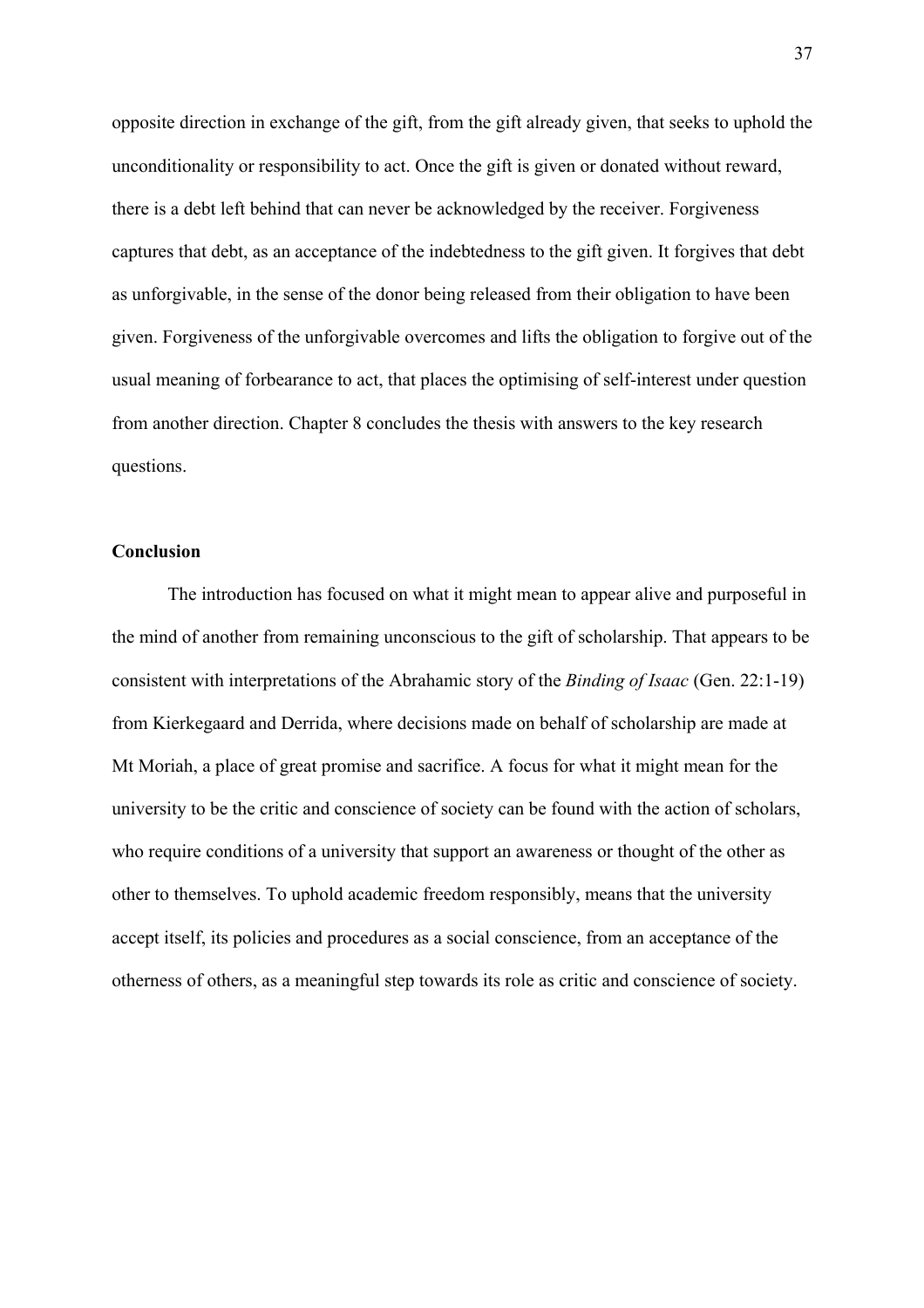## **CHAPTER TWO**

# **Critic and conscience in New Zealand academic society: A critical overview of tertiary education in New Zealand**

## **Introduction: Academics as critic and conscience of society**

 As an introduction to the term, the chapter looks at the arrival of the phrase 'critic and conscience of society' from the history of New Zealand universities. The introduction of the term in legislation coincides with the sweeping reforms made more generally to the public sector in New Zealand. A critical relationship is established from the introduction of that phrase and development of tertiary education policy in New Zealand universities. Initially the chapter identifies a system in policy of tertiary education in New Zealand from within historical reforms of tertiary education policy, and is an adapted overview of the framework of tertiary education from Morton (2013), as an update or further iteration to that work. The chapter continues to briefly present a succession of reforms of tertiary education policy in New Zealand since 1988 and identifies a policy response to those reforms for higher education. It allows a context for consideration as 'critic and conscience' prior to the reforms of neoliberalism, and then, subsequent to those reforms, it looks at the current picture of the notion of critic and conscience of society. Conclusions are then drawn about the role of critic and conscience of society as reflected in tertiary education policy and some implications in scholarship and thought suggested.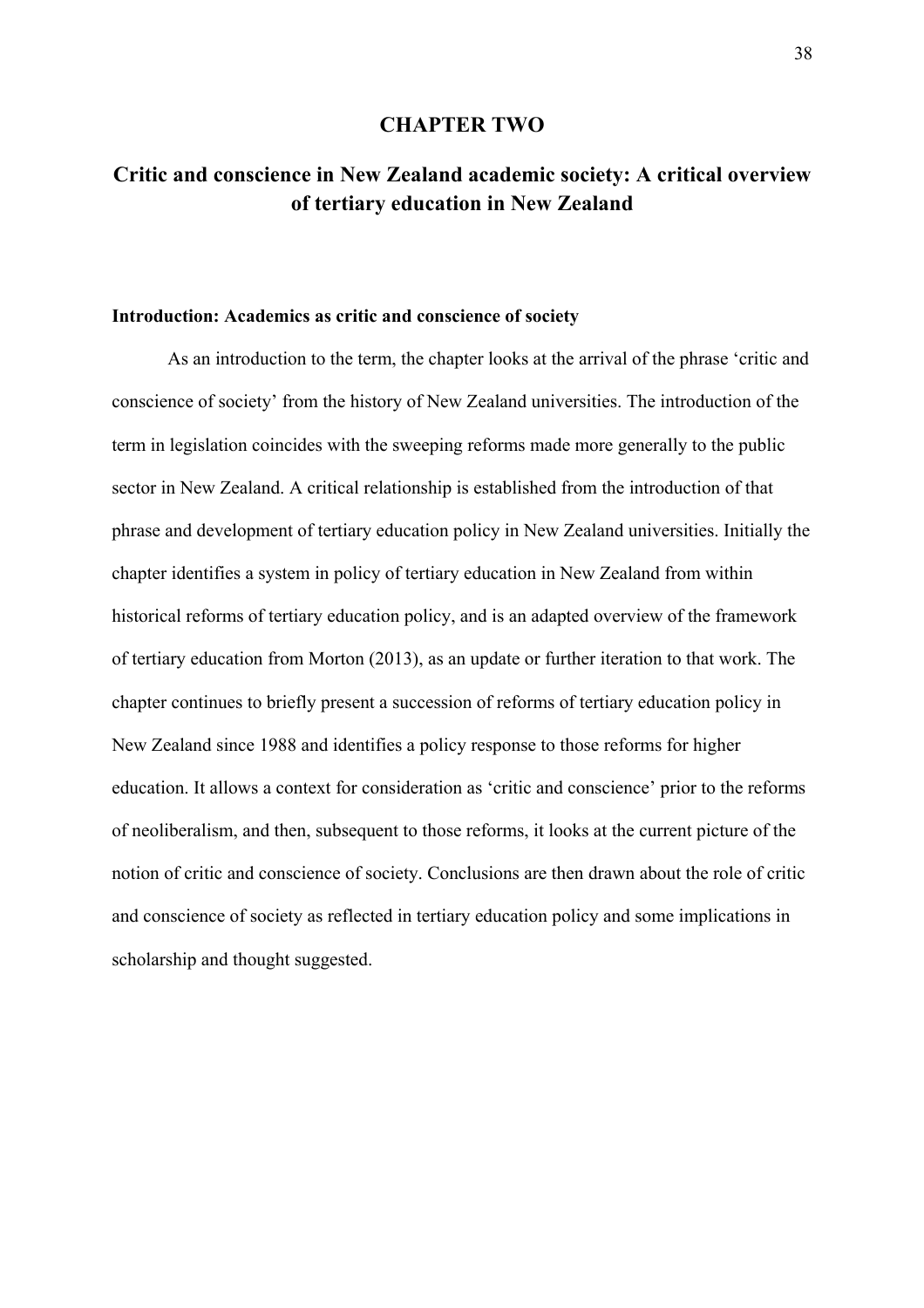## **A brief history of establishing universities in New Zealand**

University of Otago in Dunedin is the earliest university in New Zealand, and was established locally in 1869 with three professors, and from 1871 offered degrees in arts, medicine, law and music. The University of New Zealand was established by the provincial government in 1870 and became the examining and degree-granting body for all New Zealand university institutions until 1961. University colleges were established in Christchurch (Canterbury College, 1873), Auckland (1883) and Wellington (Victoria University College, 1897). These institutions were largely operating autonomously under their own acts of parliament. A review was conducted into how universities could be better organized, including "the role of the university in the New Zealand community" (Department of Education, 1959, p. 5). The Parry Committee, headed by Sir David Hughes Parry, Emeritus Professor of English Law, University of London, emphasized their independence from the state. It called for the constituent universities to be given complete autonomy, subject only to the University Grants Committee (UGC) which would continue to balance their development with the needs of the national interest. The role of the university was as "centres of independent thought; as guardians of accumulated culture of the past; as social and scientific laboratories for the accumulation of new knowledge" (p. 10). In considering the economic contribution of universities to New Zealand, the report noted the clear link between increasing the number of qualified people and economic development, as one reason among others. Notably, "Although we have emphasised the relationship between higher education and economic development, we by no means think that this is more important than knowledge for its own sake and for increasing delight in life" (p. 17).

 In 1962, four university colleges transitioned to full universities in their own right and the University of New Zealand was disestablished. A further two new universities were created in 1964. The University of Waikato was established due to population increases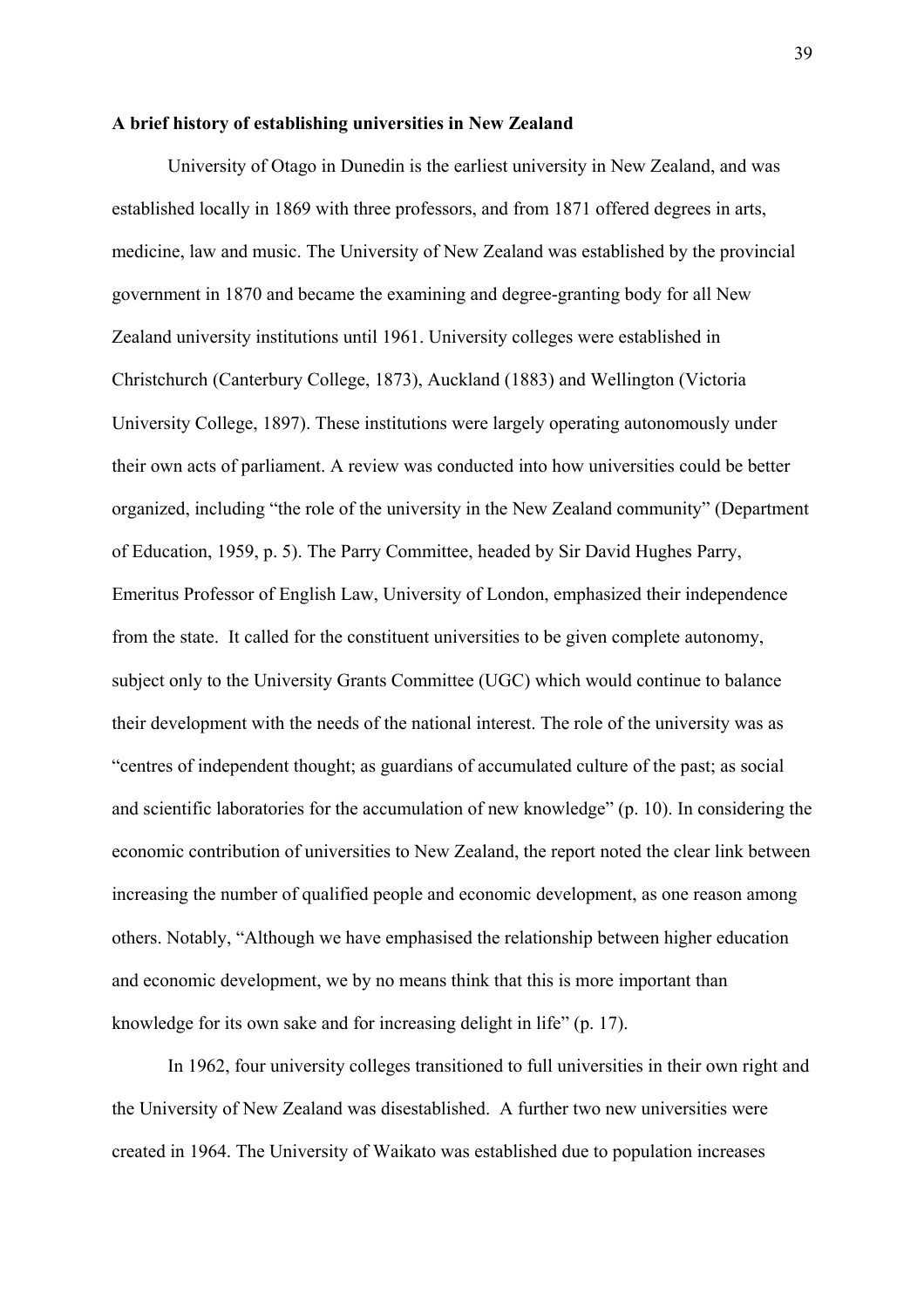around Hamilton, and Massey University. Massey University in Palmerston North arose from Massey Agricultural College to address the priority of the farming sector. Funding administered centrally through the UGC was received from The Crown to meet an agreed budget reviewed every five years, and adjusted annually for inflation. To coordinate the curriculum by the system as a whole, a centralised system of oversight and examination of major proposals was undertaken by the UGC. In general funding was distributed based on an effective full-time student equivalent, adjusted by faculty (Snook, 1991).

 Another agricultural college, this time in the South Island, was established as Lincoln University in 1990. It had its origins in Canterbury Agricultural College dating from 1896 and then renamed Lincoln College in 1961. Until 1990, it had been a college of the University of Canterbury. The final university to be established in New Zealand was the Auckland University of Technology in the year 2000 and had its origins as a technical school beginning in 1895. Alongside universities in New Zealand and to be included and redefined as tertiary education, there were other institutions of higher education that were non-degree granting bodies. The six teacher colleges offered pre-service training, although since the 1960s some have entered into arrangements to offer higher diplomas taught jointly by college and university staff. Polytechnics had their origins in technical high schools, which were introduced to boost regional development as a community college by the third Labour Government (1972-75). While these technical colleges were under the control of the Department of Education, they were free to set their curricula, but were not able to grant degrees or enter into an arrangement with a university.

 Some have observed (Teichler, 1988) that the system had developed into diversified arrangement of institutions sometimes overlapping, but distinctive enough in their outlook and goals. Of note is the place of knowledge as a pursuit for its own sake that offered delight and pleasure in life that was envisaged by the 1961 Parry committee in determining the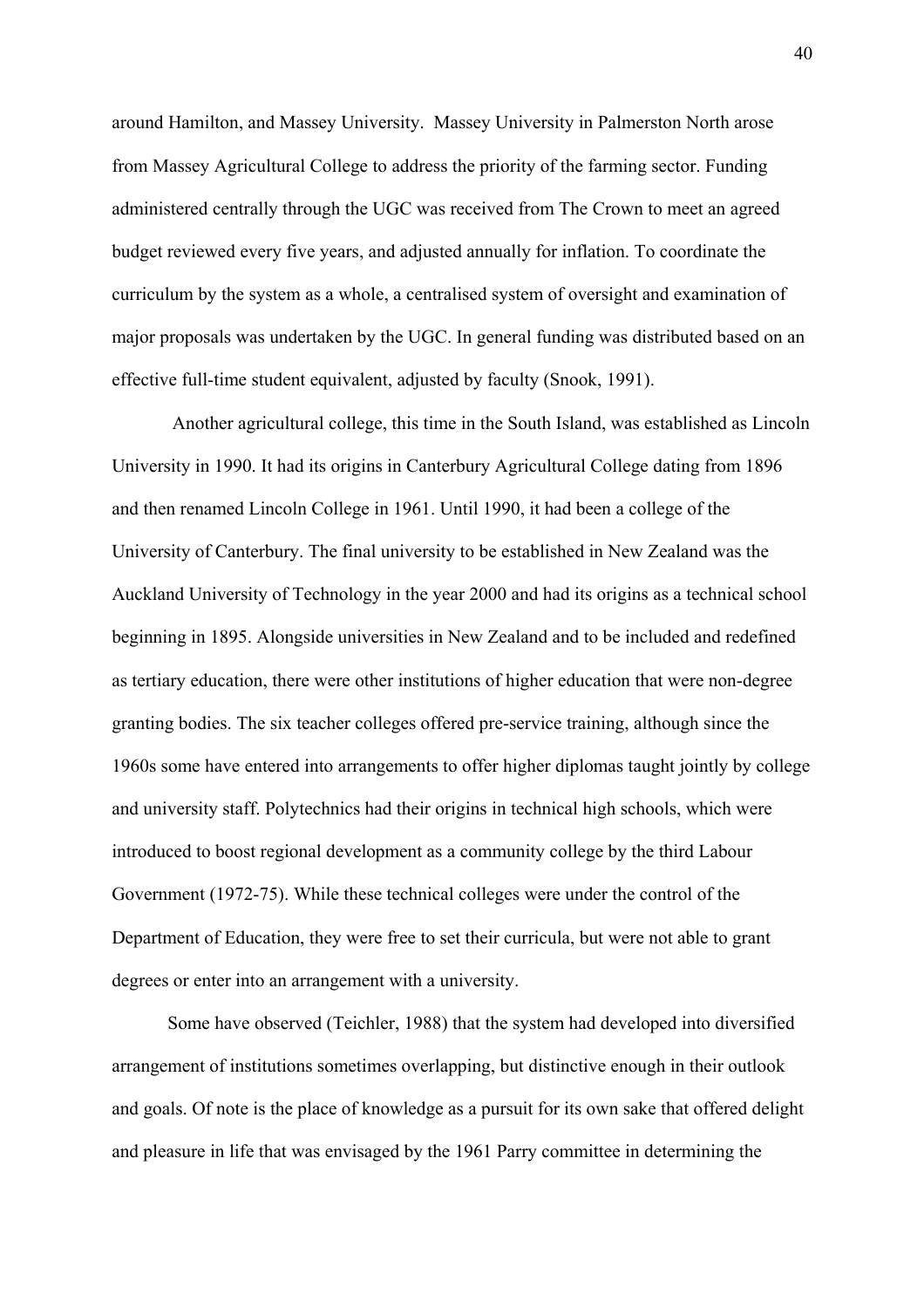independence of universities from the state. While the history of the university and tertiary education presents some of the broader changes within the education sector, the next section will relate those changes to tertiary education policy and ideology.

## **New Zealand's distinctive tertiary education system**

The term 'tertiary education' has been adopted to encompass all post-compulsory education and training (PCET) and encompasses a wide diversity of institutions and settings and "includes higher education, applied and vocational training, and training in foundation skills where these have not been obtained during schooling. It includes structured learning in a range of settings, including workplaces, universities, and polytechnics" (Ministry of Education, 2015, p. 3).

The term 'tertiary education' arose in light of neoliberal reforms of the fourth Labour Government being implemented. These reforms were captured in a comprehensive and coherent programme for the entire education sector compiled by Treasury, as a briefing to the incoming Minister of Education (Treasury, 1987). Unusually, the discussion of tertiary education (Chapter 6) is restricted almost entirely to universities in New Zealand. It strongly argues for the provision of education as a private advantage, and therefore was better conceived as a dispenser of knowledge with less government involvement and to allow the sector to be more responsive to the society it serves. Following the briefing, a survey of the tertiary sector was conducted (Ministry of Education, 1988), out of concern for "the highly centralised tertiary education sector that was failing to respond to the changing economic conditions" (Codd, 2002, p. 33). The report conducted a survey of PCET providers. The solution laid out in the *Hawke Report* (Ministry of Education, 1988) exposed all tertiary education providers "to market forces and to introduce a highly competitive commercial environment in which higher education would be treated like any other commodity" (Codd,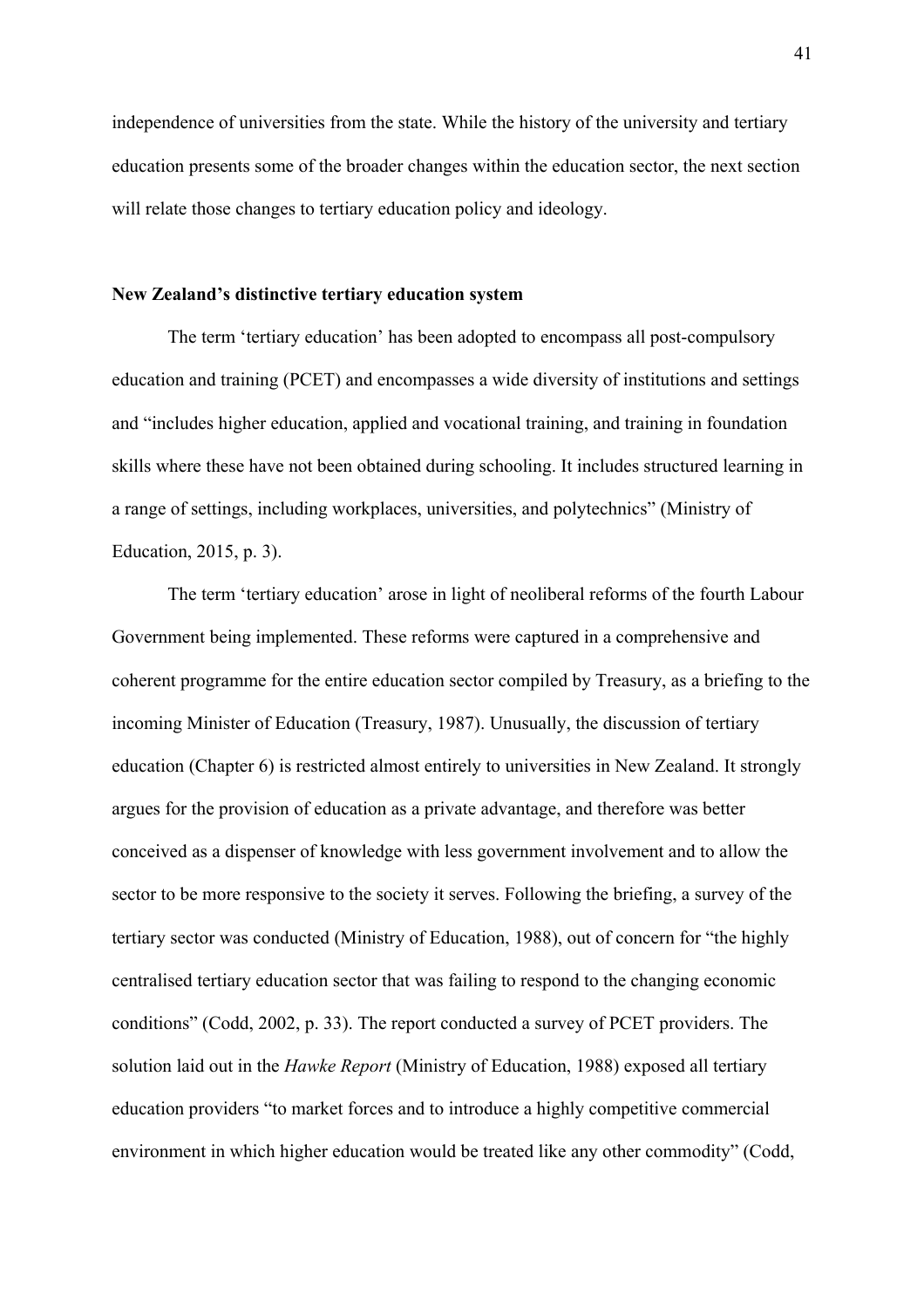2002, p. 33). Loss of autonomy for universities was to be compensated for by sharing allocated resources across the entire tertiary education sector. The system of funding allocation is based on annual predictions of equivalent full-time students (EFTS).

The reforms of the 1990 Education Amendment Act introduced a single regulatory framework for all tertiary institutions, abolishing the UGC. Funding is provided instead to each individual tertiary education institute (TEI), or private training establishment (PTE). The Ministry of Education (MoE), who term their support as "a network of provision", includes direct funding administered alongside projected EFTS. The MoE defines this network as "a comprehensive national system of tertiary education that is the outcome of tertiary institutions focusing on their distinctive contributions in response to the needs of employers, industry, communities and iwi" (Ministry of Education, 2006b, p. 77). Each institution is required to implement a charter that contains strategic plans, annual statements of key objectives that are measurable. Further neoliberal reforms were introduced to the sector in 1998 with the release of the white paper, *Tertiary Education in New Zealand: Policy Directions for the 21st Century* (Ministry of Education, 1998), that extends and develops the merging of education and training policy introduced by the *Hawke Report* (Ministry of Education, 1988). Easton (1999) notes that the white paper transfers the benefits of education from the institution to the community through the optimisation of 'student needs'. Easton (1999) also notes the silencing of a higher social purpose from education other than the maximisation of material benefit.

The *Education Act* (1989) defines the three overlapping groups as a system of tertiary education institutions, organisations, and providers. Tertiary Education Organisations (TEOs) are defined by the MoE as "all the institutions and organisations that provide tertiary education and training. These include public tertiary education institutions (TEIs), private training establishments (PTEs), industry training organisations (ITOs), other tertiary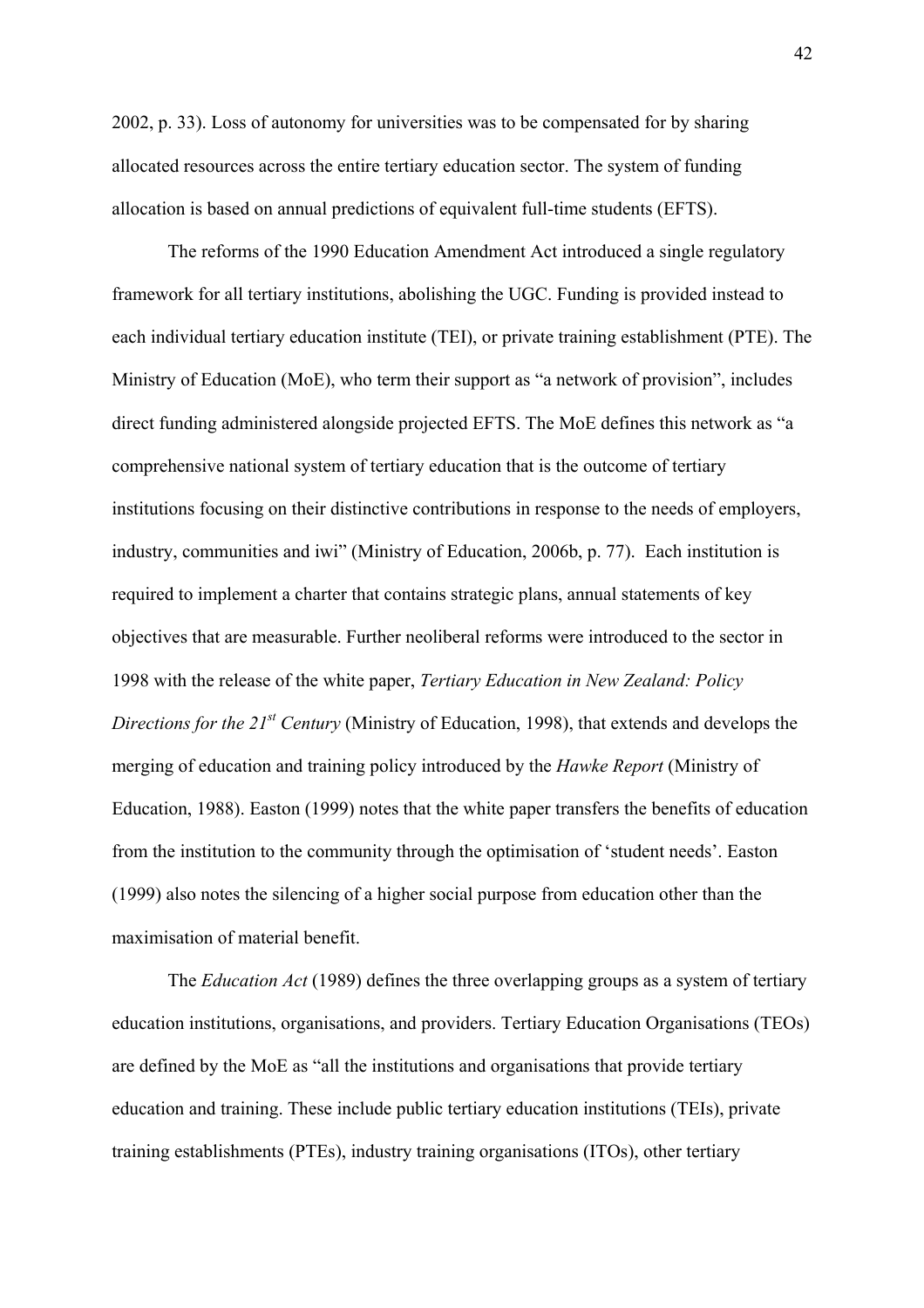education providers (OTEPs) and government training establishments (GTEs)" (Ministry of Education, 2006a, p. 11). In other words, any organisation that receives public funds in the post-compulsory school environment is identified as a TEO. Distinctions are made between private and public providers. Tertiary education institutions (TEIs) are defined by the MoE as "publicly owned tertiary education providers. These consist of universities, colleges of education, institutes of technologies, polytechnics and wānanga" (Ministry of Education, 2006a, p. 14). Private providers (PTEs) are funded by the government through vote education and are answerable directly to the Minister of Tertiary Education through the Tertiary Education Commission (TEC). The MoE define tertiary education providers (TEPs) as "tertiary education institutions, private training establishments and government training establishments. The definition does not include industry training organisations" (Ministry of Education, 2006a, p. 11). The decision to exclude ITOs as a provider of tertiary education was intended to align apprentices with industry.

The above definitions from policy begin to present a convoluted and complicated picture of the tertiary education sector that is administered by the MoE. The total government investment in tertiary education annually is set at around \$3 billion (Treasury, 2015) and is administered mainly through vote tertiary education and is "almost exclusively allocated to providers, based on student numbers or research funding" (Ministry of Education, 2014b, p. 21).

University education in New Zealand is generally characterised through its activities towards research and teaching. Typically degree based courses are offered in a wide range of subjects, which take three years to complete. Entrance was previously open to all who met minimum requirements, but increasingly selective admission policy to enter courses requires a specified level of academic requirement. Domestic students pay fees towards their tuition costs, which is part-funded by the government. The student portion can be loaned from the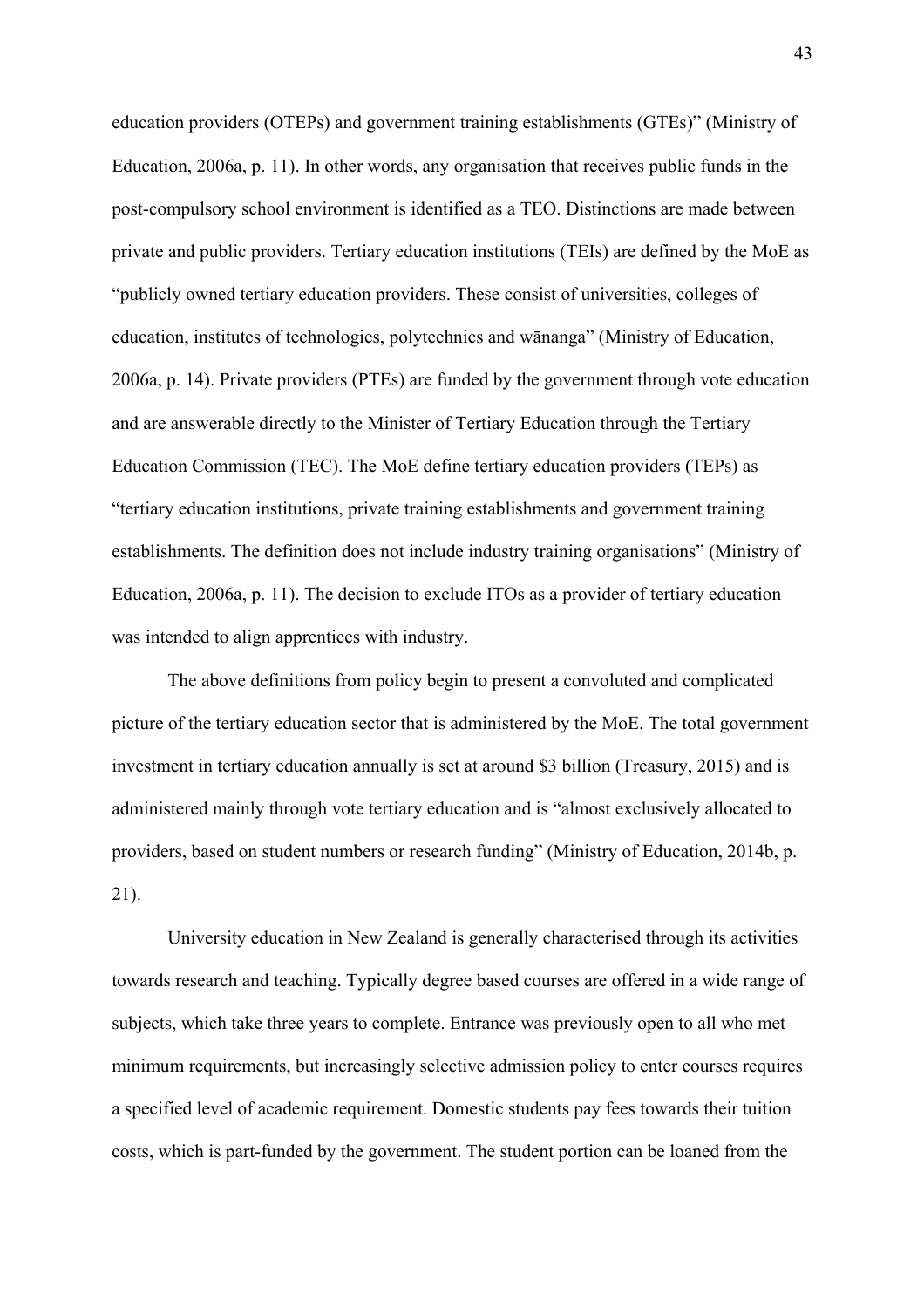government under its student loan scheme. Stipends for weekly allowances are means-tested and can also be drawn down as a loan from the government. There is allowance to forgo repayment of the stipend based on an assessment of student need.

As a model of university education, there is strong divergence of opinion on the way the university should accept its role to meet the demands of society. Now more than ever it would seem that the university embrace its role as critic and conscience of society. It is increasingly demanded that the university engage with a wider audience at all levels of society. Broader goals that society might desire provide an opportunity to avoid the university as beholden to a narrow group of interests.

Marginson (2012) touches briefly on idealised models of higher education organisation, structure and style. The model places New Zealand alongside the United Kingdom and Australia, who have adopted a higher education system that combines "university autonomy and public/private investment with explicit national steering" (p. 5). In the case of New Zealand, autonomy is provided through legislation, and a strategic approach to 'steering' the sector through the Tertiary Education Strategy (TES).

The TES is a broad strategic document that acts as a blueprint for the entire postcompulsory education sector in New Zealand. The document is silent on the role of the university as critic and conscience of society. To accept that role is presumably by any other means, beyond the model of countries similar to New Zealand. The document is clear that university education benefit the economy. Students are to find relevance for their studies from employment. Research is to serve narrow foci of an export-led economy with an emphasis on technological innovation. A new generation is to be furnished with knowledge drawn from the past, to expand their capacity for new knowledge, complexity and change of a future society (Ministry of Education, 2014a).

44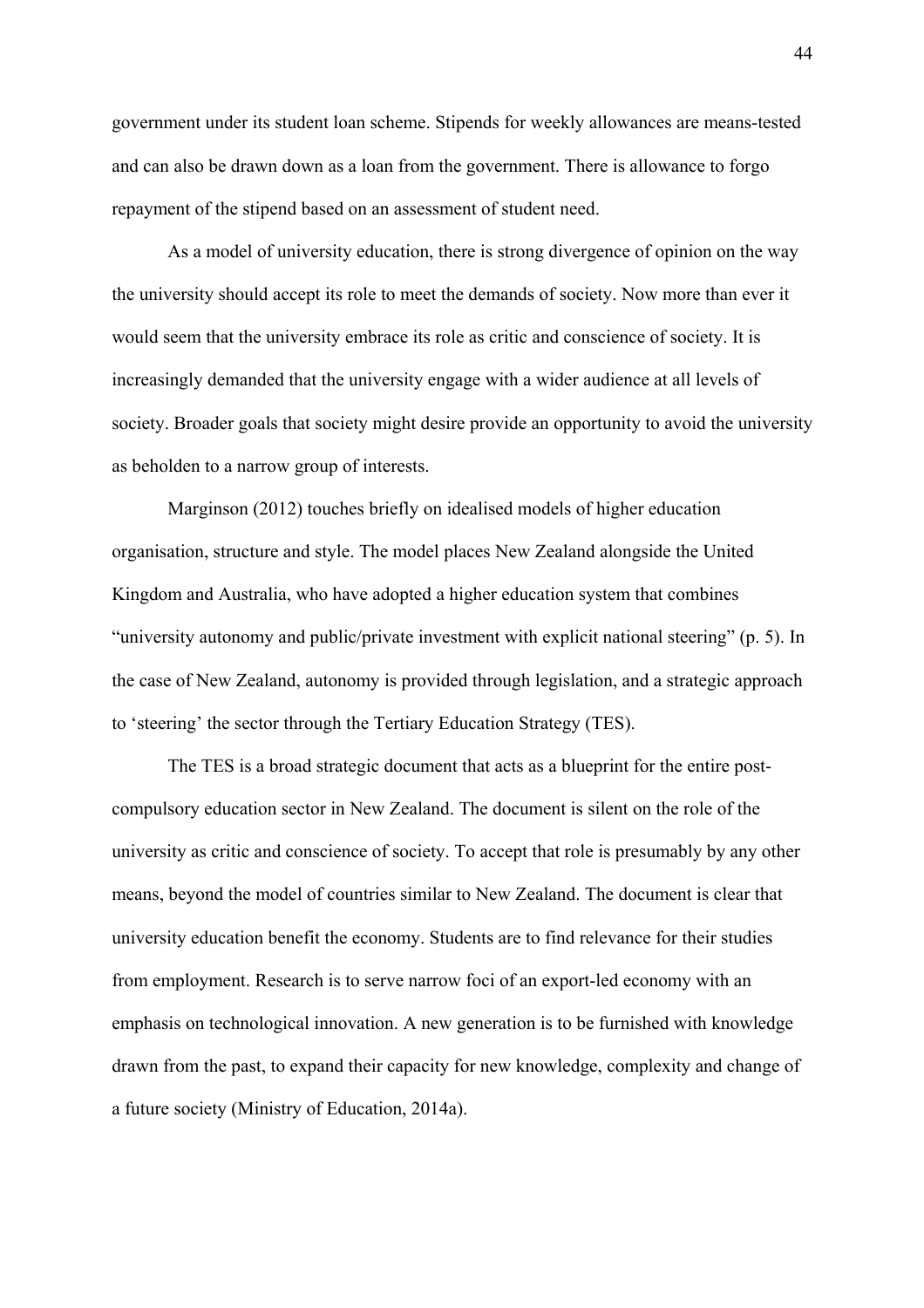Snook (1991) reports that the system of education in New Zealand was left largely unchanged until 1987, when neoliberal reforms brought about a radical transformation of the entire education system. In essence, the process is characterised as a decentralisation of administration, where each learning unit was to become the basic administrative unit. A charter was to be a written document brought forward from the learning institutions after discussion with their individual community (or stakeholders) into an agreement with the Ministry. An audit of the learning institution would ensure that institutions are held accountable to their charter. Overall the move is towards privatisation of the institution, that offers a type of accountability, a type of centralisation that appears to decentralise, and local responsibility posing as local control. Originally there was a call for community representation within the tripartite arrangement, but that gave way to centralised control, where parents who sit on boards are diverted towards management, rather than genuine educational involvement.

 There are global demands that the benefit of university education contribute directly to the economy. The perception that such education is not useful unless it is relevant to the nation state's economy and labour market is the dominant paradigm. That paradigm appears to act as undermining the autonomy of the institution and the academic freedom of its staff, especially when funding is allocated to retain an optimal position in a global market (Kelsey, 2002). It has the effect of isolating and polarising academic staff in the competitive production of scholarship and teaching. Some perceive fear or paranoia behind the broad move from elitism to a mass system of higher education that is instead to be made relevant along capitalist economic lines of knowledge production. In the following chapter, the thesis will argue that the paradigm of meeting global capitalist demands is to be best served from maintaining a culture of optimal self-interest.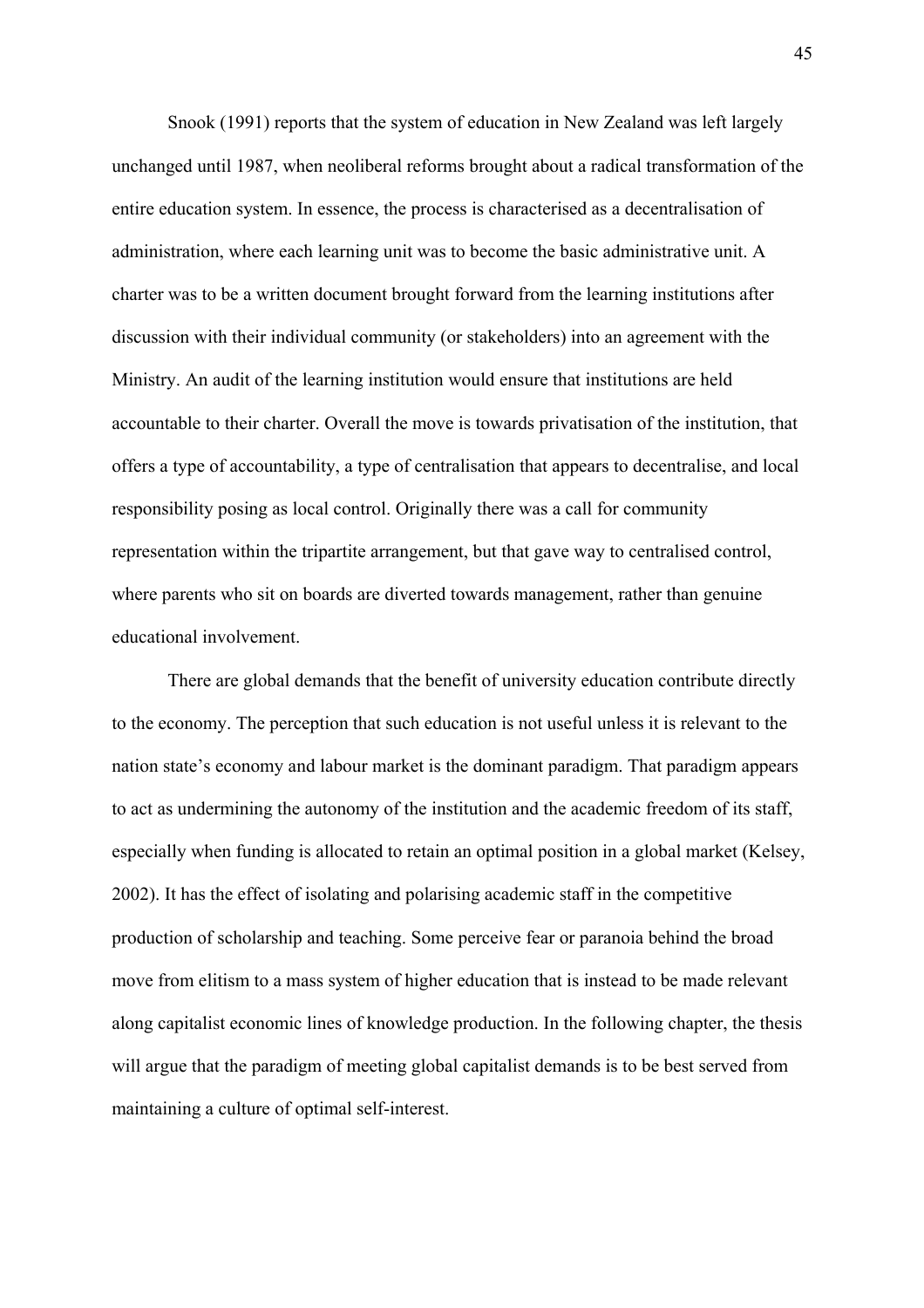## **Defining the university and its functions**

The purpose for the university is now being questioned. It was founded as one of the first models of a self-organising community of scholars in Europe (Patterson, 1997). The notion of organising with the freedom to govern as part of democracy is now under question. As will be shown in Chapter 3, democracy relies on institutions that are self-governing and ranks alongside the freedom of the press and the freedom of the courts. Academic freedom is the lynchpin of a healthy democracy that has come into question. Higher education is taken to mean the optional final stage of learning that occurs after secondary school in an institution that confers degrees on mainly non-vocational courses. As well as universities, that term might encompass academies, colleges, seminaries, and institutes of technology. The word university derives from the Latin phrase *universitas magistrorum et scholarium,* which roughly translates as "a community of masters and scholars" (p. 9, Patterson, 1997). Arising from Mediaeval Europe, the Western-style university is an autonomous organization of scholars that arose from the resistance of the church towards the secular powers of the state. The university as an invention of the church, acquired its freedom, initially as an imperial freedom granted to traveling scholars contained in *Authentica haibta* (ca.1150), that ensured the conduct of research and scholarship free from government interference. The important idea of academic freedom lies within the constitution of the first established Western-style university, The University of Bologna founded in 1088. The *Magna Charta Universitatum*  was signed 900 years later by over 450 universities around the world to celebrate the fundamental values and principles of the university, in particular institutional autonomy and academic freedom. Now grown to over 700 signatories, New Zealand remains unrepresentative by a university signatory to the charter.

Today the university in New Zealand is vastly different from the medieval institutions that came before it. The MoE defines a university as being primarily concerned with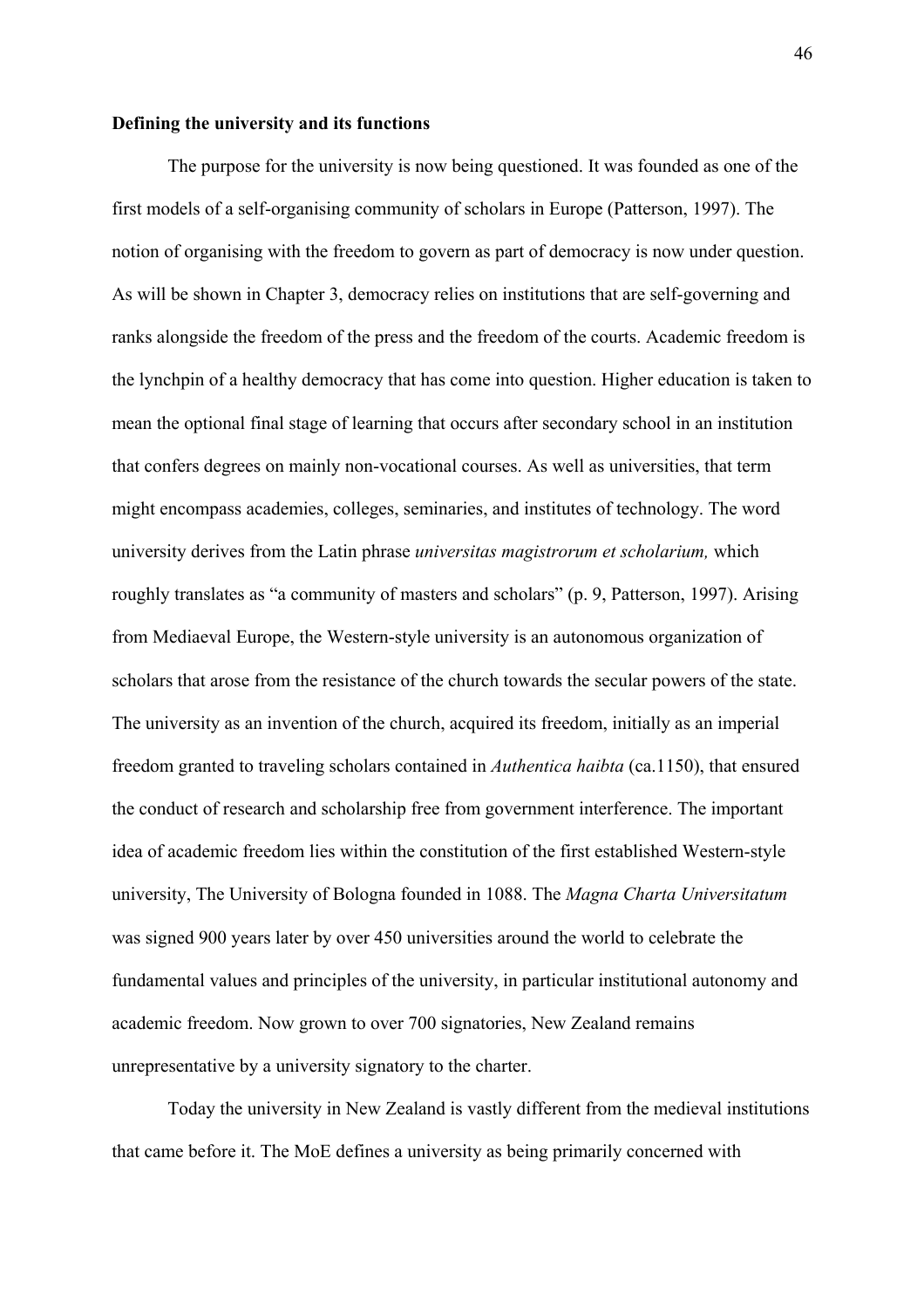advanced learning and knowledge, research, and teaching to a postgraduate level (Ministry of Education, 2014b). One place that clearly sets out a programme for education unique in the Western world is found as a brief written by Treasury to the incoming government in 1987. At the time, the Treasury had taken up the introduction of fiscal reforms through financial policy advice. Alongside that process, it had assumed an expert role in other areas, and offered policy advice on wider government administration. It produced two documents in 1987, one on the social system, and the second devoted to education (Treasury, 1987).

### **Governance of university education in New Zealand**

Special governance status has always been afforded to universities because of the unique character of the academic process (Malcolm & Tarling, 2007). The university itself sustained its own understanding of its activities and scholarship best judged and guided by its organisation. In recent years, reforms have remodelled and refashioned the way governance and leadership takes place at universities. These changes imposed on the university in New Zealand have major implications for its continued existence. The latest change was made to the special governance status that has now been removed and replaced with a governance structure appointed by the Minister.

The governance arrangements for universities and wānanga were changed by the Education Amendment Act 2015. The deadline for having a new council in place is 30 June 2016. The changes include a reduction in the number of council members to between eight and twelve and the requirement for at least one Māori member. (Retrieved from http://www.tec.govt.nz/Tertiary-Sector/Governance/).

This was to bring into line with existing changes made in 2009 to TEIs who have four members appointed by the Minister and four appointed by the council.

The legislative framework for tertiary education policy is found in the *Education Act*  (1989), from part 13 through to part 16, that sets out the statutory provisions for tertiary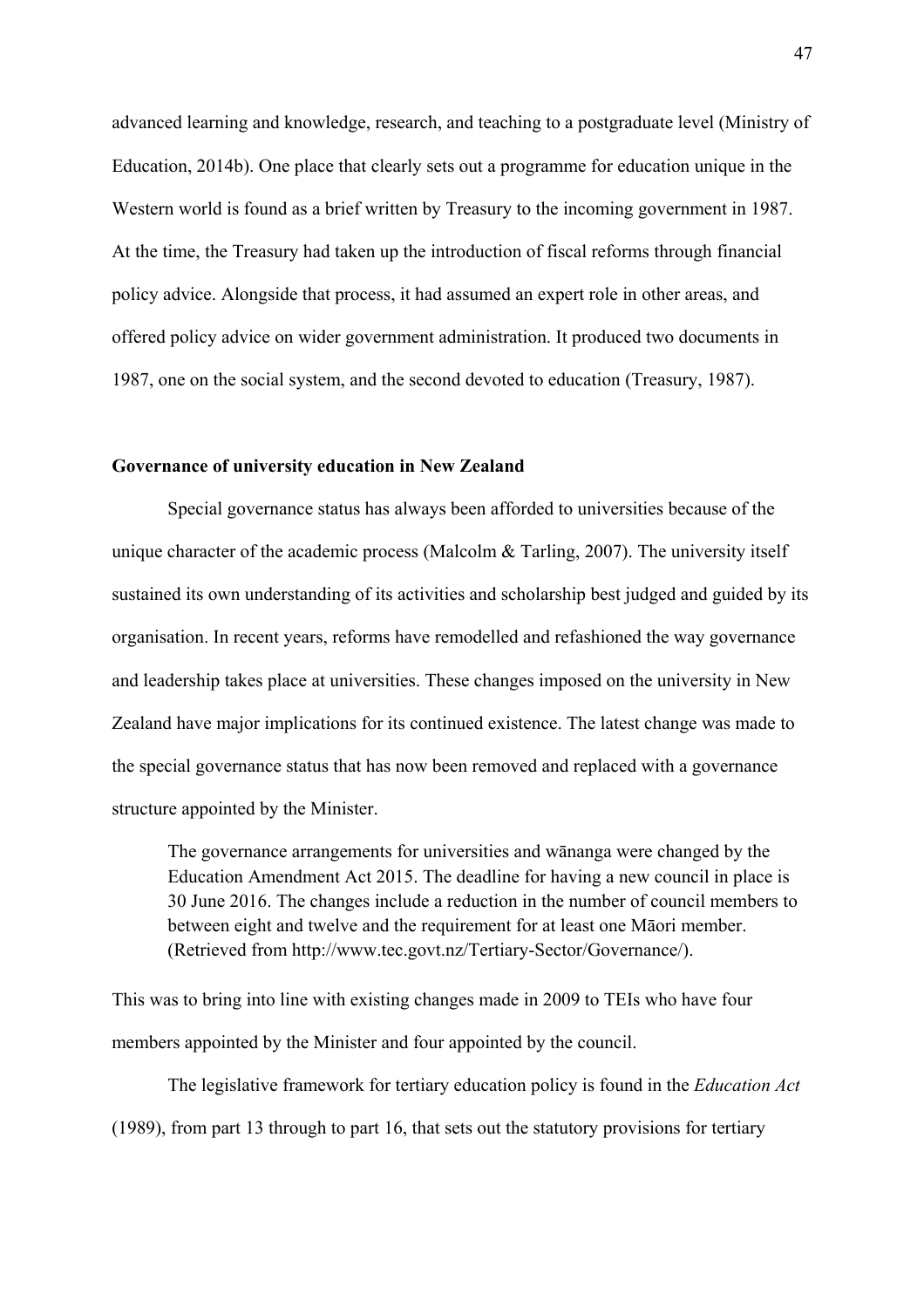education in New Zealand, defining the roles and responsibilities, strategic function and direction of TEIs and the TEC. Universities in New Zealand are empowered under the criteria set out in part 14, section 162(4) that reads:

> (a) that universities have all the following characteristics and other tertiary institutions have 1 or more of those characteristics: (i) they are primarily concerned with more advanced learning, the principle aim being to develop intellectual independence: (ii) their research and teaching are closely interdependent and most of their teaching is done by people who are active in advancing knowledge: (iii) they meet international standards of research and teaching: (iv) they are a repository of knowledge and expertise: (v) they accept a role as critic and conscience of society; and...

(b) that...(iii) a university is characterised by a wide diversity of teaching and research, especially at a higher level, that maintains, advances, disseminates, and assists the application of, knowledge, develops intellectual independence, and promotes community learning:

The primary state sector body charged with oversight of the sector is the Ministry of Education. Established in 1989, it arose from the breakup of a larger organisation into six separate agencies. Today, it is the primary agency advising the government on tertiary education. In practice all matters in tertiary education policy, its development and administration, are dealt with by TEC, which sits as a distinct section within the Ministry. The New Zealand Qualifications Authority (NZQA) has a specific role of quality assurance with the sector. Taken as a whole, the Ministry has oversight of monitoring the performance of the entire education system and requires TEIs to report on their performance in relation to broad objectives.

To introduce a new policy environment, a comprehensive review of the tertiary education system announced by the Labour-Alliance Government in 1999, from which arose the Tertiary Education Advisory Commission (TEAC) in April 2000 "with a brief to develop a strategic direction for tertiary education" (Codd, 2002, p. 37). The new policy direction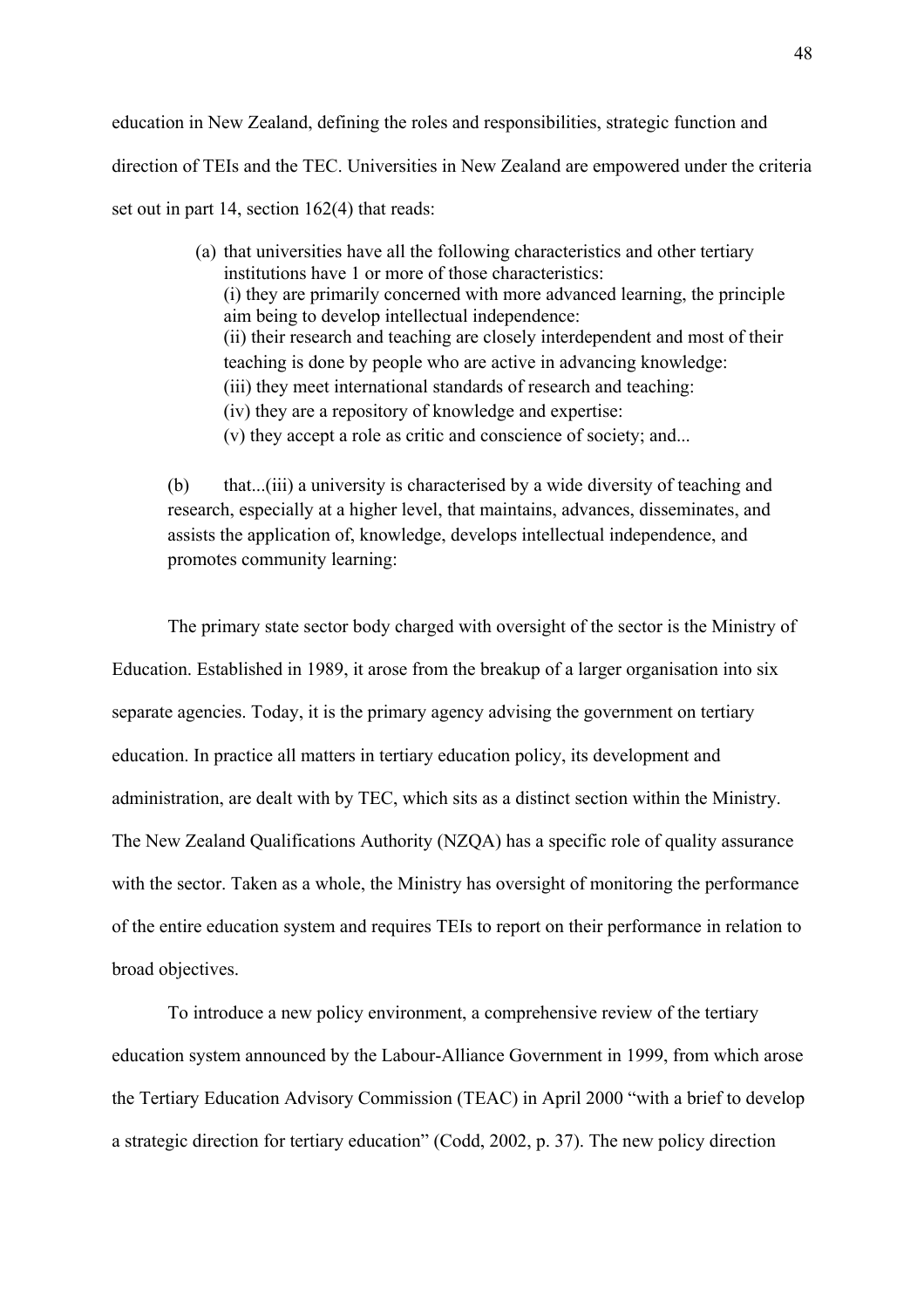came after a decade of neoliberal policies of decentralisation and marketisation for the sector. The change in direction was consistent with so-called third way politics espoused by the new coalition Government. TEAC initially produced four reports (TEAC 2000, 2001a, 2001b, 2001c respectively). Roberts (2005) undertook a wide-ranging and in-depth critique of the TEAC reports. The emergence of the strategy document, TES (Ministry of Education, 2002), that set out priorities for the sector from 2002 to 2007, was treated as a separate exercise from TEAC reports, and was produced by different people, for different reasons. Roberts (2005) notes a number of omissions, notably the disappearance of critique from the TES, which introduces a wide range of new terms such as *knowledge economy*. Little elaboration is made of academic freedom or the role as 'critic and conscience of society'. Critical thinking, notes Roberts (2005), attracts brief attention in TEAC reports, but is largely overlooked in the TES for requiring serious attention by the sector. Instead the document presents itself as doctrinaire, unavailable for critique or critical reception.

Following the release of the TES into the sector, the TEC was set up in 2002. The *Education (Tertiary Reform) Amendment Act* (2002) is the enabling legislation for the commission, unique in the world to have "clustered its community, vocational and academic education together in quite this way" (Mahoney, 2003, p. 2). Rather than acting as an independent advisor any longer, the TEC was given the role as a policy implementation agency that provides advice to the Minister on tertiary education policy. TEC produces the tertiary education strategy, which is further expanded on through the Statement of Tertiary Education Priorities (STEP).

The Ministry of Education (2006b) defines a TES as "a five-year blueprint for a more collaborative and cooperative tertiary system that contributes to New Zealand's national goals. A TES is closely connected to enterprise and local communities" (p. 92). The document sets out the government priorities and expectations for the sector. A feature of the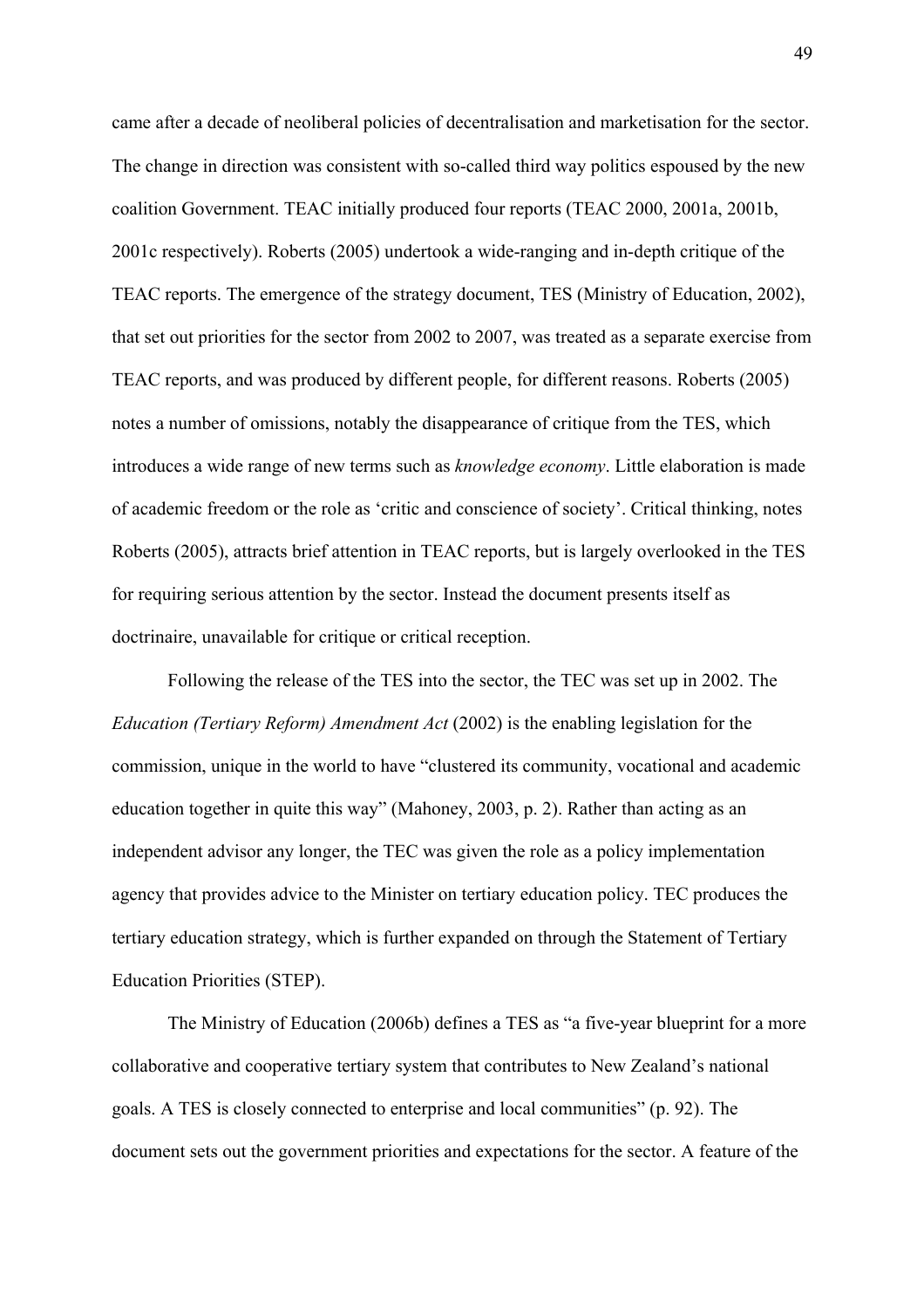document is the move to introduce an outcomes focus, which is identified as economic outcomes, environmental outcomes, and social outcomes (Ministry of Education, 2014). The outcomes derive from the government's priorities identified for the sector, which are to have a tertiary education system which is more flexible and strategic, along themes of performance of the wider economy, adaptability to technological advances, and skills gained that are linked with changing employment opportunities.

Quality assurance for the education sector, is administered by NZQA, which was set up as a stand-alone Crown entity under section 248 of the *Education Act* (1989). The Act states that its objective is "to establish a consistent approach to the recognition of qualifications in academic and vocational areas" (Education Act, 1989). Tertiary providers are subject to periodic review (external evaluation and review (EER)) that provides independent judgement on educational performance. Higher performance measures were introduced in 2011 based on the results of the EER. A new set of incentives and sanctions was introduced to providers.

*Identifying the role of critic and conscience of society.* The notion of critic and conscience of society appears in legislation among a series of precepts for universities in New Zealand. There is little preamble or discussion provided to give any context in the legislation. Critic and conscience of society is closely aligned with the notion of academic freedom, belonging for some to the institution, and the importance of that freedom fosters the role of critic and conscience (Jones et al., 2000). In aligning the role to academic freedom, Jones et al. (2000) strongly assert that academics require protection from their institution as enabling and accepting that role. They describe the role as having an influence on those around them, and to present their opinions and ideas as academics free from retribution. In their view, academic staff and the university system work in a unified way to "function as critic and conscience of society" (p. 3). Such a unity, it is argued, fosters an ethos in the institution that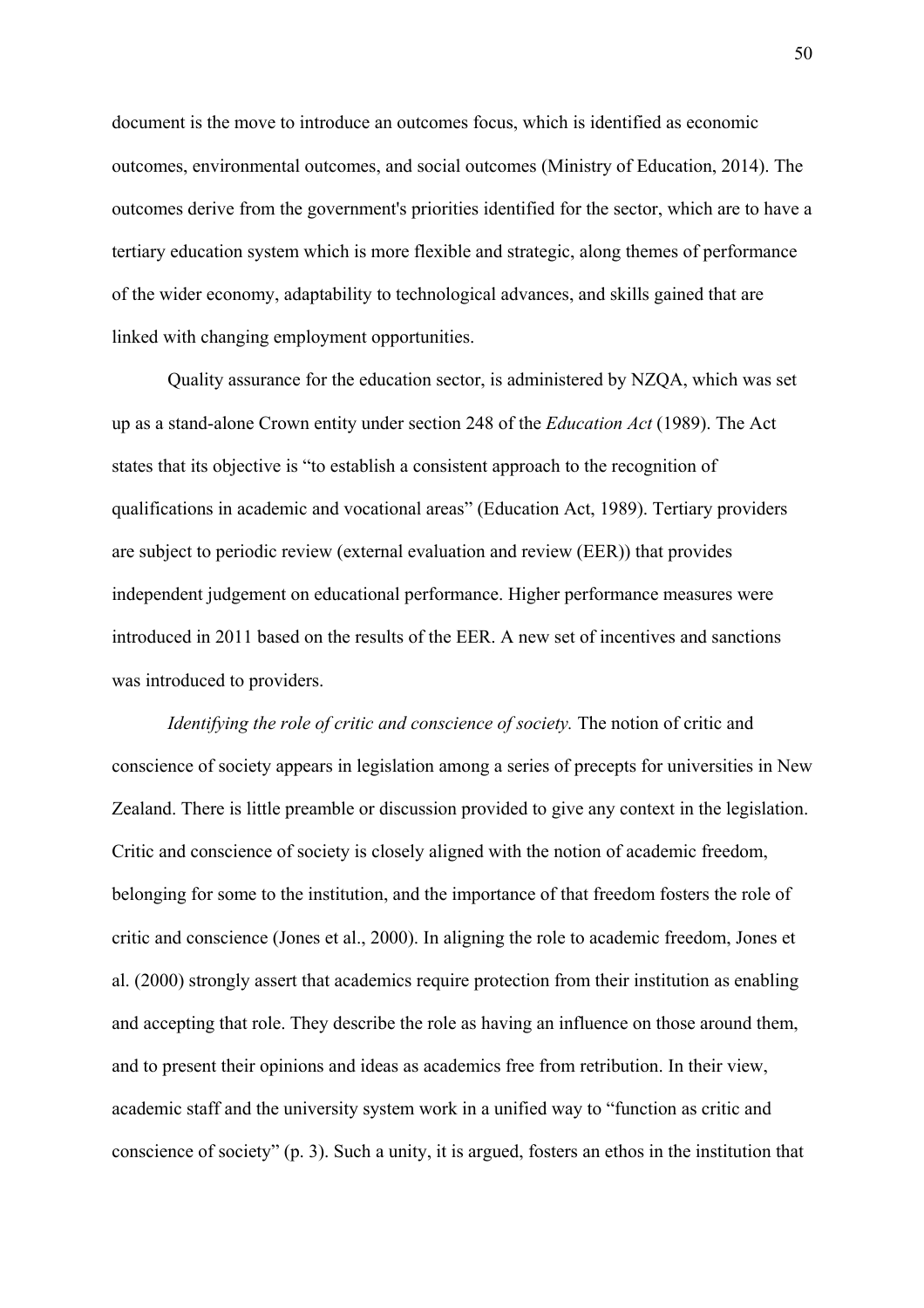research and scholarship imbibe. The reinforcement of the everyday life of scholars and academics with the institution strengthens the acceptance of the role.

 Jones et al. (2000) argue for the role of academic freedom as critic and conscience of society. It is not a straightforward procedure to differentiate between academic freedom and the critic and conscience role, however it is important to do so, and allows for clearer examination of the acceptance by the university of a role as critic and conscience of society. Academic freedom is a key notion of professional identity. It is appropriate for an academic audit unit to examine the notion of academic freedom as a professional imperative. Indeed the document of Jones et al. (2000) examines the freedom of staff, students, curriculum, publication and a wide range of other contexts, as well as threats to their professional freedom. While their effort is certainly representative of critic and conscience (of society) in the robust way an academic audit unit should be, it fails to separate sufficiently the objective nature of their important work as auditors with the professional freedom of an academic *per se*. In their view, only when academic freedom is finally secured and in an optimal reporting environment, that the concept of critic and conscience of society can flourish and be rewarded in universities and the sector as a whole. Such a security is afforded to themselves as auditors of universities.

## **The reforms of tertiary education and the role of critic and conscience of society**

The thesis considers more carefully defining the terms of critic and conscience within the context of higher education. It would be remiss not to relate to the reforms that have been undertaken in tertiary education policy as shaping and influencing the acceptance of that role. Indeed the thought that lies behind those reforms is crucial to unlocking the acceptance of the role by academics. It stands as a unique contribution from the reforms themselves first appearing in print in the *Hawke Report* (Ministry of Education, 1988) in consideration of the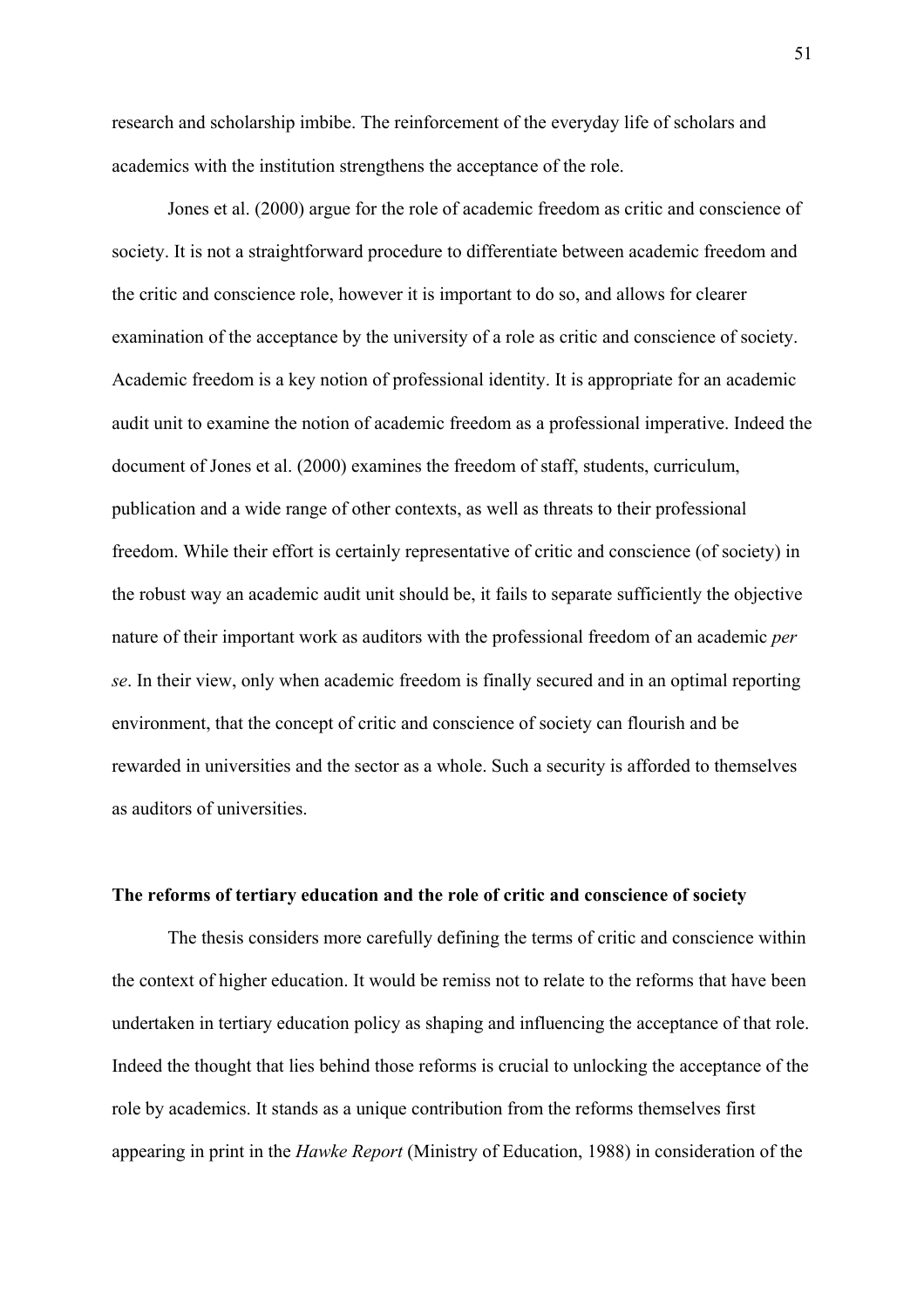reforms. There is no international precedent from which to draw (De Pont & Grant, n.d.) In their commentary, De Pont and Grant uncover the suggestion that the phrase arose in conversation between Gary Hawke and Wilf Malcolm over preparation of the *Hawke Report* (Ministry of Education, 1988). Gerald Grace (2010), head of education at Victoria University of Wellington, also offered it in a written submission to the committee headed by Hawke. In that sense it can be assumed that the origins of the phrase arose from the period before and leading up to the implementation of the reforms. As has been widely reported, the reforms present a distinct and disruptive break with the existing thought in education from which the phrase is drawn.

At that time, it would not be unexpected to have acknowledged the thinking of Malcolm or Grace as anything but appropriate for tertiary education policy. In the mid to late 1980s, it is representative of thought freely given that is astute and perceptive across a wide field of endeavour such as education. Such generosity of thought was more common among academics at that time, coinciding as it does the wide embrace and love for their field of education with the task to provide a brief representative and responsive phrase. Such a freedom to be novel or daring is part of their respect and responsibility for academic freedom, and could equally be extended to Hawke. What is more distinctive for Malcolm and Grace is the enduring influence of their thought on New Zealand universities.

Renwick (1986) in a series of six essays from his position from 1975-1988 as Director of Education captures a useful perspective from policy. It encompasses the foundations and basis of education policy as well as its renewal and speculation for a society in change and development. From his position as Director of Education prior to the reforms, he observes a wide range of difficulties and problems within policy, and argues from a clear and articulated position. Such a commentary on education is as critic and conscience of society. What is more remarkable is the on-coming economic liberalisation of society that he had to contend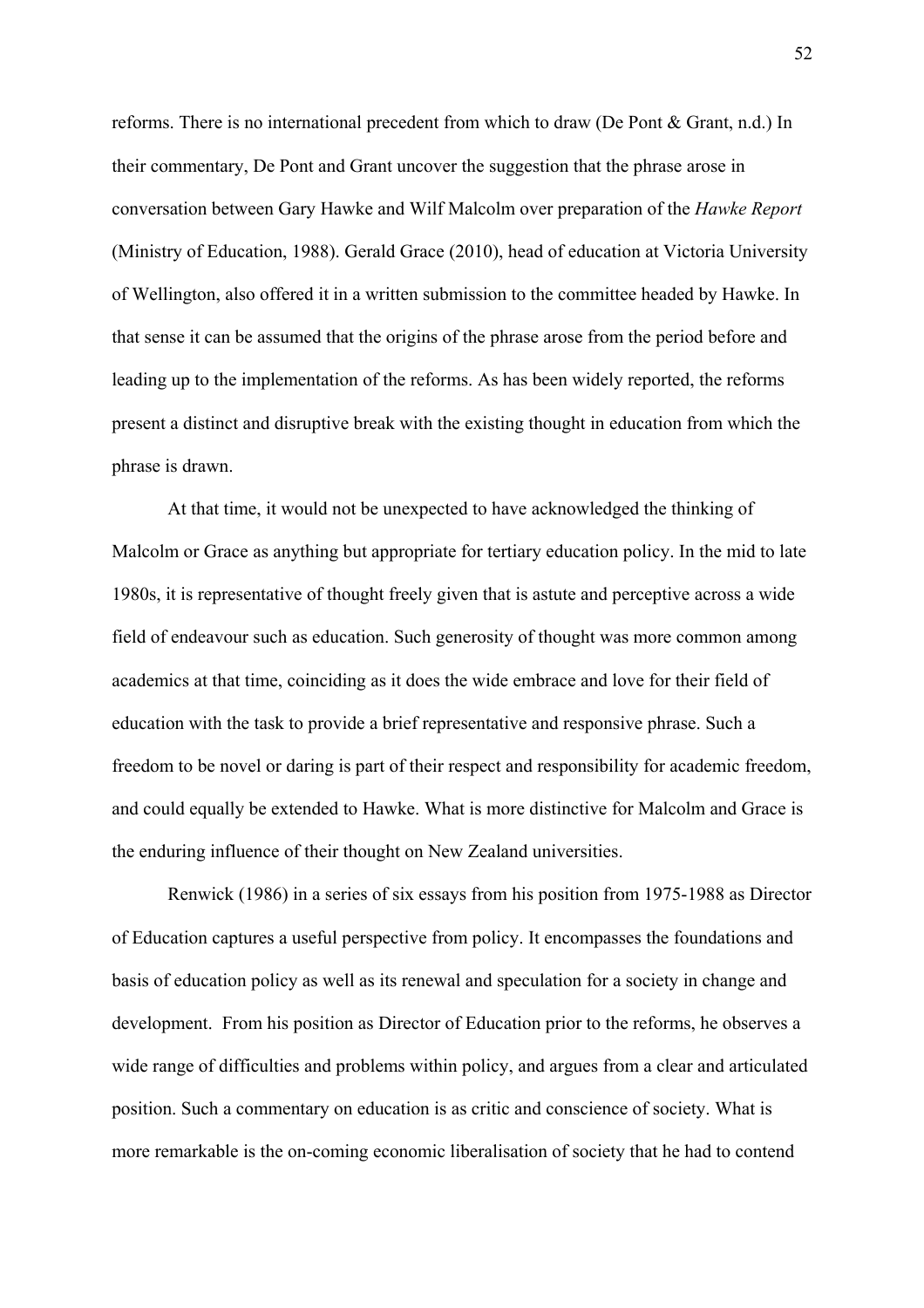with in directing education policy.

Pre-war education had dealt with the urgent and important task of providing an education system fit for a democracy that lasted up until the Second World War in the mould of Jeremy Bentham. It was designed "to meet the greatest good for the greatest number" (Renwick, 1986, p. 49) at a time when nation building was made a priority. Tertiary education contributed to that, although not in the same mould of accountability. It came from the collection of various institutions. From the end of the Second World War, Renwick (1986) saw that the system of education was called into question, as a distinction of maturity "in the sense that, on almost any issue of public interest you can think of, relevant knowledge and experience is now likely to be found in the community at large as well as in the minds of officials in state administrations" (p. 51). Universities and other tertiary institutions, Renwick observes, have become a focal point for "independent commentary and criticism" (p. 51). He describes the burgeoning development of research as well as the support and adaptation to "new roles", that lead to an "anxious jostling for status and professional dominance" (p. 51). Professional associations were again a new, but natural outgrowth of this period.

Such a burgeoning of ideas and thought in society lead Renwick to reflect on the dilemma for education policy as either requiring support, or left alone, a common position for any policy maker in a liberal democracy. Hawke (2002) drew comparisons with the *Hawke Report*, (Ministry of Education, 1988) to fashion an amelioration of his thinking with Renwick. The treatment there is to take the education policy dilemma of "education for all" amid a fractioning and splintering of society as it grapples with the finer distinctions of social order. The basis of his argument is that reform is not new for education, and cites a number of examples from the second half of the 20th century. He finds the suitability of education for reform and concludes, "Education is inherently related to a search for improvement…reform is endemic rather than episodic" (Hawke, 2002, p. 3). Further Hawke (2002) strongly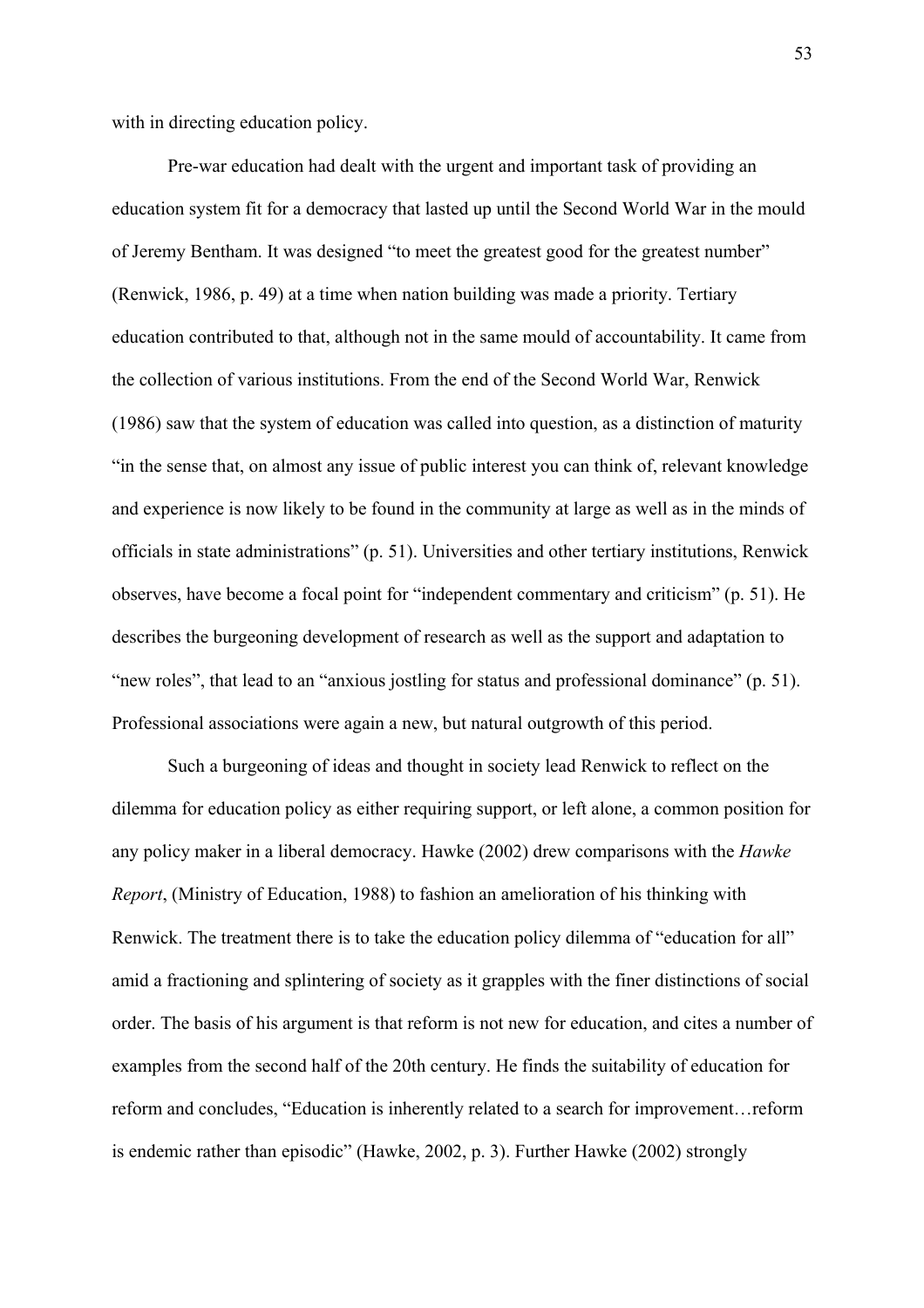characterises the tertiary education reforms that he oversaw as responding to the needs of employment that arose from the reforms of the public sector more generally, which had generated unprecedented levels of unemployment and chaos. Those instances, Hawke contends, should be considered against a backdrop of public sector reforms with reprioritised private interests over public interests, and the need to give up "traditional 'public sector' thinking" (p. 3) that was thwarted in its attempt to adjust. In conclusion, "[p]ressure on education was not frontal" (p. 3). Instead government schemes arose initially as addressing skills and knowledge, called *Access* and *MAccess* from the Department of Labour, devised in partnership with local employers and Māori iwi respectively. These schemes responded to the lack of preparedness for life, where young people "had nowhere near the attitudes and skills that were expected from school leavers" (p. 4). According to Hawke, educationists were unwilling to engage in the debate for reform stating, "educationists responded [to a proposed reform] that the employer and officials had no understanding of education" (p. 4). Hawke and his committee became a target for educationalists who saw the narrowing of the aims and purposes of tertiary education reduced towards preparing students for employability. Such an intervention towards tertiary education from a distinguished economist such as Hawke is not unprecedented. It is to his credit from among others that he was so persuasive. However, as the thesis contends, the aims and purposes of education are far larger than employability, and as will be shown, his thinking does not meet the deeper demands of educational reform.

Renwick (1986) by contrast strongly asserts that planning in education for a future workforce is key to fostering thought and ideas, and is eminently achievable. The paper draws a number of careful conclusions for a state department planning professional development in education, a term he takes in the broad sense of demarcation of specialisation for various activities that meet the "larger objectives of public education" (p.65). At stake is the design of adaptability and flexibility for policy planning. He calls for communication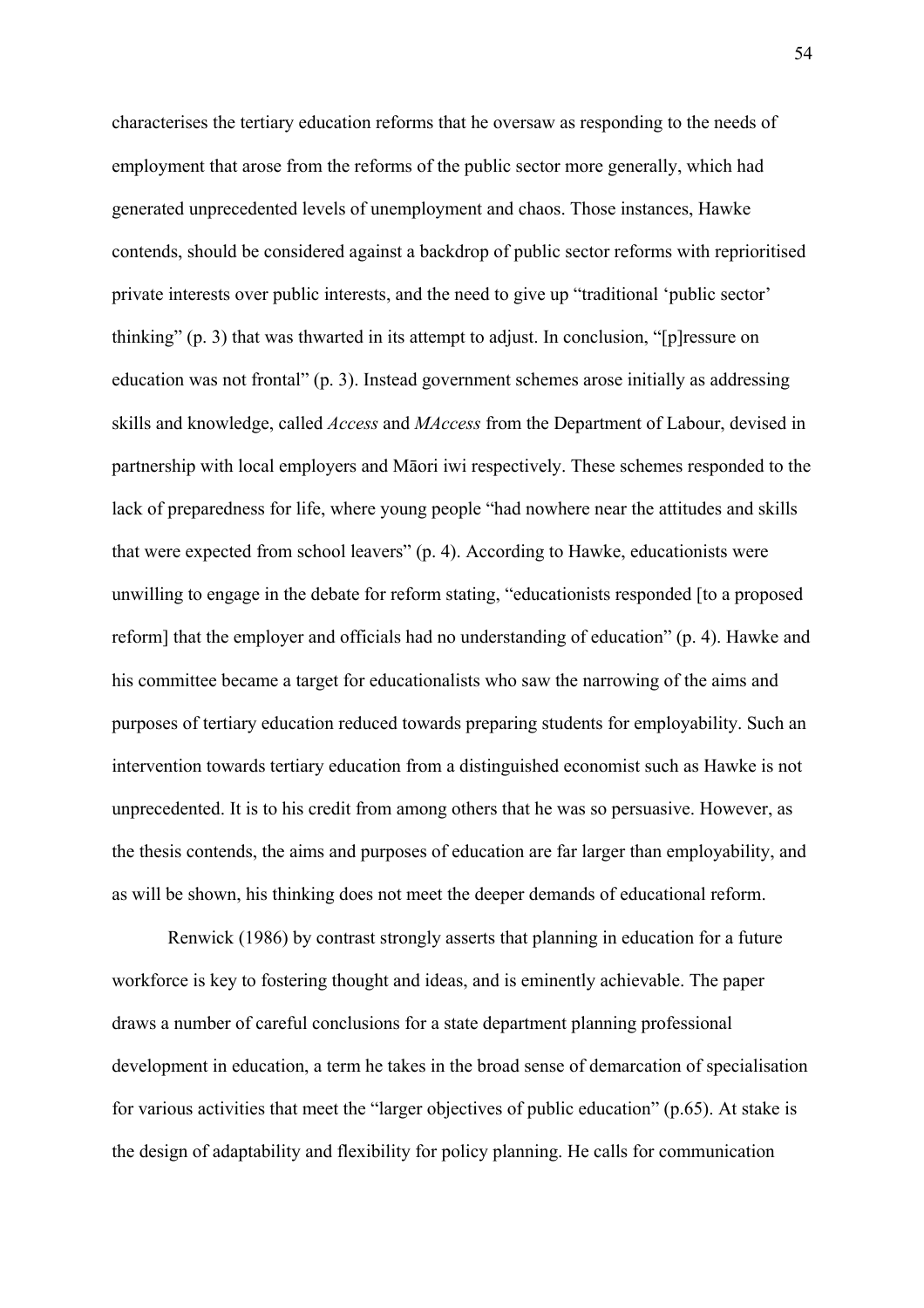between specialised groups, the participation of laity in education, the relationship between the two, that those plans should be made without a "common culture"  $(p.65)$ , that conditions for setting professional development are retained by teachers, that decision-making power is decentralised, and that professional development be associated with continuing education. The list of conclusions, all supported with clear and concise evidence considers thought in policy for a society "in a state of disequilibria", which is the condition for planning a future "they cannot presume, a future, moreover, that seems bound to be problematic" (Renwick, 1986, p. 65).

Such a picture of preparing and developing for a future profession could hardly be less problematic or predictable. However, to have followed such conclusions would today produce very different preparations by tertiary institutions for the work expected in education policy. To expect as is usual, a coherence and coordination of policy across other areas of state planning, would assume a very different expectation for society, equally achievable and would require a very different response from tertiary education policy. Such thinking to address labour market concerns is well within the grasp of educationists such as Renwick. Neither is it inappropriate to retain public interest, debate, discussion and planning as a resource for thought. The thesis contends that Renwick is a leading light in the sort of thinking that education policy could turn to more often, as representative for the engagement of education. Such thought demonstrates a role as critic and conscience of society that upholds a responsibility for the freedom to act.

As convinced as that may sound however, future policy planning in tertiary was unprepared to accept the role of 'critic and conscience' and remains largely unexplored by the sector. As will now be shown, the conditions for policy planning continued on with a very narrow and mean-spirited view of education as nothing more than preparation for the workforce. The rise of a set of ideas that loosely associated as neoliberal prepared the policy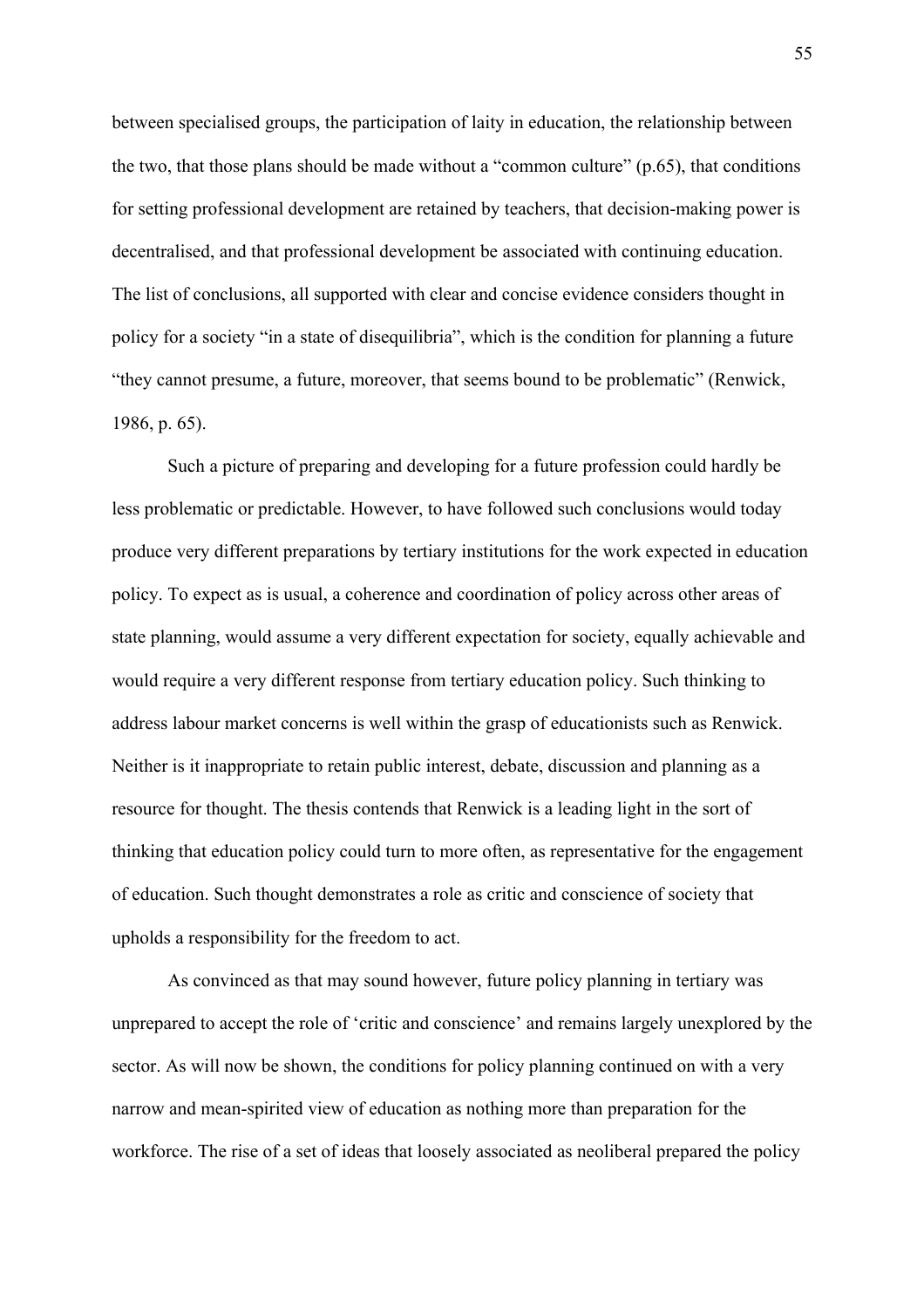conditions and conditions for rejecting and thwarting the acceptance of the role of 'critic and conscience'. In general we see the rise of a policy setting for a society conceived along economic lines. The challenge arises more strongly that the 'critic and conscience' role is key to educational advancement, understanding and thinking. It is important to show at this point, the way neoliberalism inadvertently thwarts the *acceptance* of that 'critic and conscience' role, its thinking and execution.

## **Neoliberalism and the critic and conscience role**

There is a well-established connection in literature between the influence of a loosely based set of ideas termed neoliberalism and the development of higher education in New Zealand since the latter half of the 1980s. We have seen the strengthening and increasing demands of neoliberalism emerge as an unquestioned ideology. It is in the nature of an allencompassing scheme that demands our attention as sacrosanct that requires examination. Liberal economics which was devised to allow more freedom in our lives, has ended up stifling life in academic freedom. However, the thesis shows that we do have the means from within our current lives to find a way out, to thwart the ideological belief of neoliberalism as an orthodoxy from the way we act.

The role of 'critic and conscience of society' allows dynamic thought to persist beyond idealism and orthodoxy. Given the looseness of ideas that associate to bring neoliberalism as an orthodoxy, it is critically important to uncover strands of thought as neoliberal policy in review. The thesis attempts to show that liberal economics sought to maintain disparity and difference from the non-cooperation between people as the optimising of decision-making. Market processes accept change and possibility as a natural and dynamic occurrence in decision-making. Neoliberalism eclipses that notion of difference for dynamic possibilities as an orthodoxy, and while maintaining the market as the best arbiter for new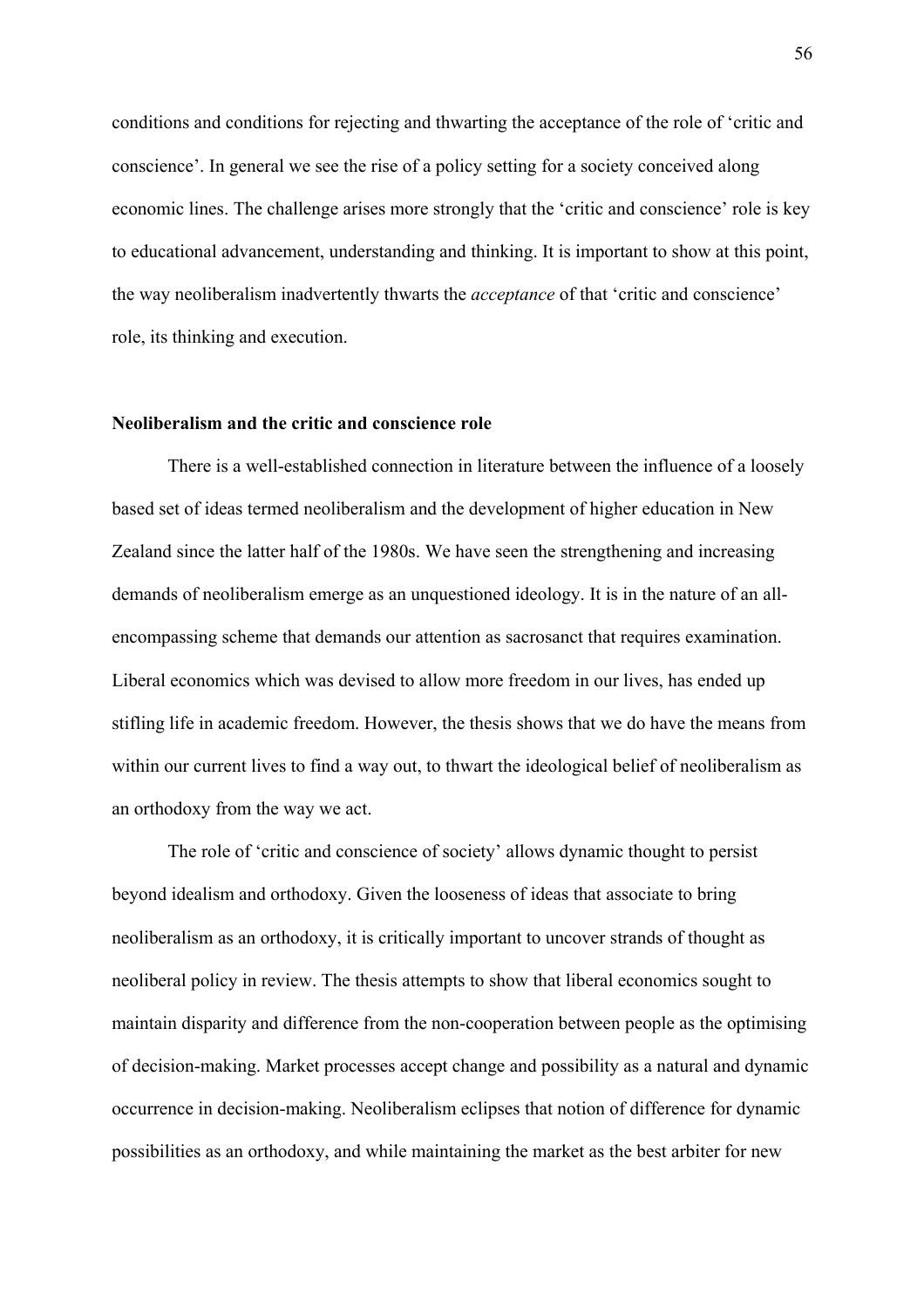possibility, nonetheless encourages governance as setting the conditions by which activity and order in a dynamic society is to occur. Taken to its extreme, the market has come to condition the way we exist as a changing and transforming society, which has implications for the way we interact with others. Such conditioning as will be shown, acts as an illusionary sympathy that gives a dulled sense of new possibility in our everyday lives, from which the role of critic and conscience needs a release.

The origins of liberal economic thinking can be traced back to the Enlightenment period that sought to apply science as a means to provide for humankind. Three distinct schools of thought have been identified (Olssen & Peters, 2005) each centred on and dedicated to neoliberalism. The Austrian school of economics emerged in the late 19th century and was associated with the second-Chicago school of economics, and finally the Freiburg school in the 1930s. Hayek is most strongly associated as the founder of the movement, because he took the ideas of the Austrian school from which he was trained, to London and then onto Chicago, before retiring in Freiburg. He was largely responsible for the movement of liberal economics from one that involved the state to one that embraced the supply and demand of the market as the most efficient means to arrange society. Politically therefore, he called for the reduction in the involvement of the nation state in people's everyday lives.

The economic view of the self-interested individual is one who is rationally disposed to make decisions in an optimal way, because they are the best judge of their own interests and needs. The context of making those choices, namely the free market, is the best way to allocate resources and opportunities. The rational optimiser is guided by the efficiency of the market as a moral guide. Because the market is so efficient at self-arrangement and organisation, neoliberals strongly believe that interventions from government or other forces outside the market to regulate the market are inferior to the natural processes of the market.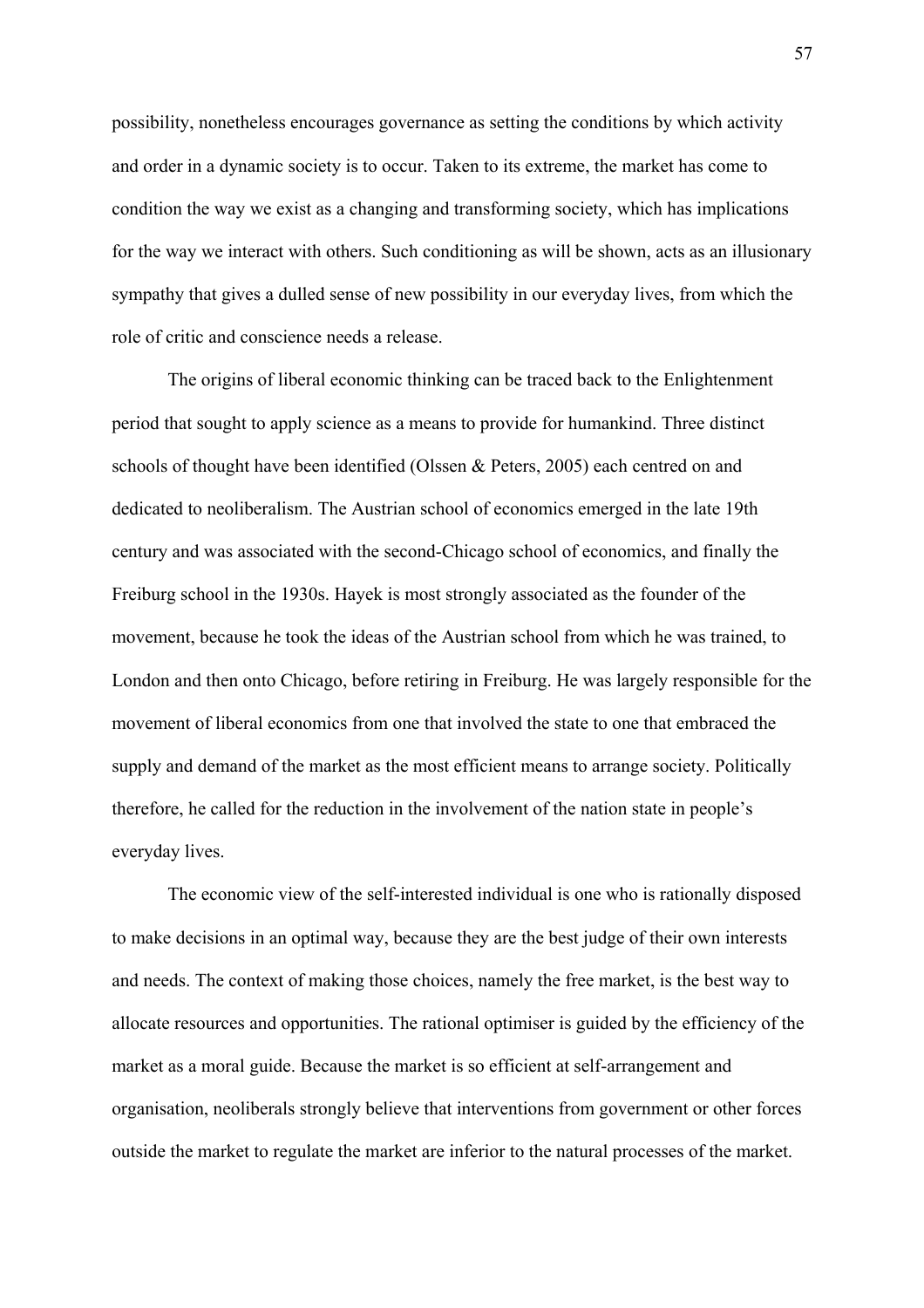Consequently, the power of the state is presented as a negative conception of the involvement of the state and instead is limited to the protection of individual rights. Finally the liberalisation of trade is an extension of the negative involvement of the state in markets between countries. It calls for the abolition of all tariffs or other forms of state-imposed restrictions on trade, and instead the facilitation and maintenance of floating exchange rates and an opening of national economies through trade agreements.

Despite the inherent similarities between them, a clear distinction can be made between neo and classical liberalism. Hayek's contributions, while orientated on classically liberal economics, strongly articulated the reduction of the state provision in our everyday life. The freedom of the private individual was better addressed by the influences of the market rather than the state. His outlook is classical in the sense that he advocated the market as a more efficient distribution of goods and services than the state. He argued that the ordering of the market relied on natural spontaneity, and that society was better served and arranged along the efficiency of supply and demand. Unlike Herbert Spencer, who spoke of the benefit of ordering our individual behaviour, Hayek applied the benefit of order to the entire society, so that large sections of society were clustered or had different patterns that arose from natural spontaneous groupings (Peters, 2011).

That has consequences for the way we value our subjectivity or being subject in the world. Hayek strongly believed that we attribute what we value in the world through our subjectivity. He wanted processes that make us more exposed and valuable as human beings, a strongly liberal position. The state represented for him a form of social cohesion that was inefficient and was not exposed to the rigour of the raw forces of nature. The market he advocated was the most effective at providing local information to us based on supply and demand. Things or events would emerge without design (the so-called "velvet glove" theorem) (Peters, 2011).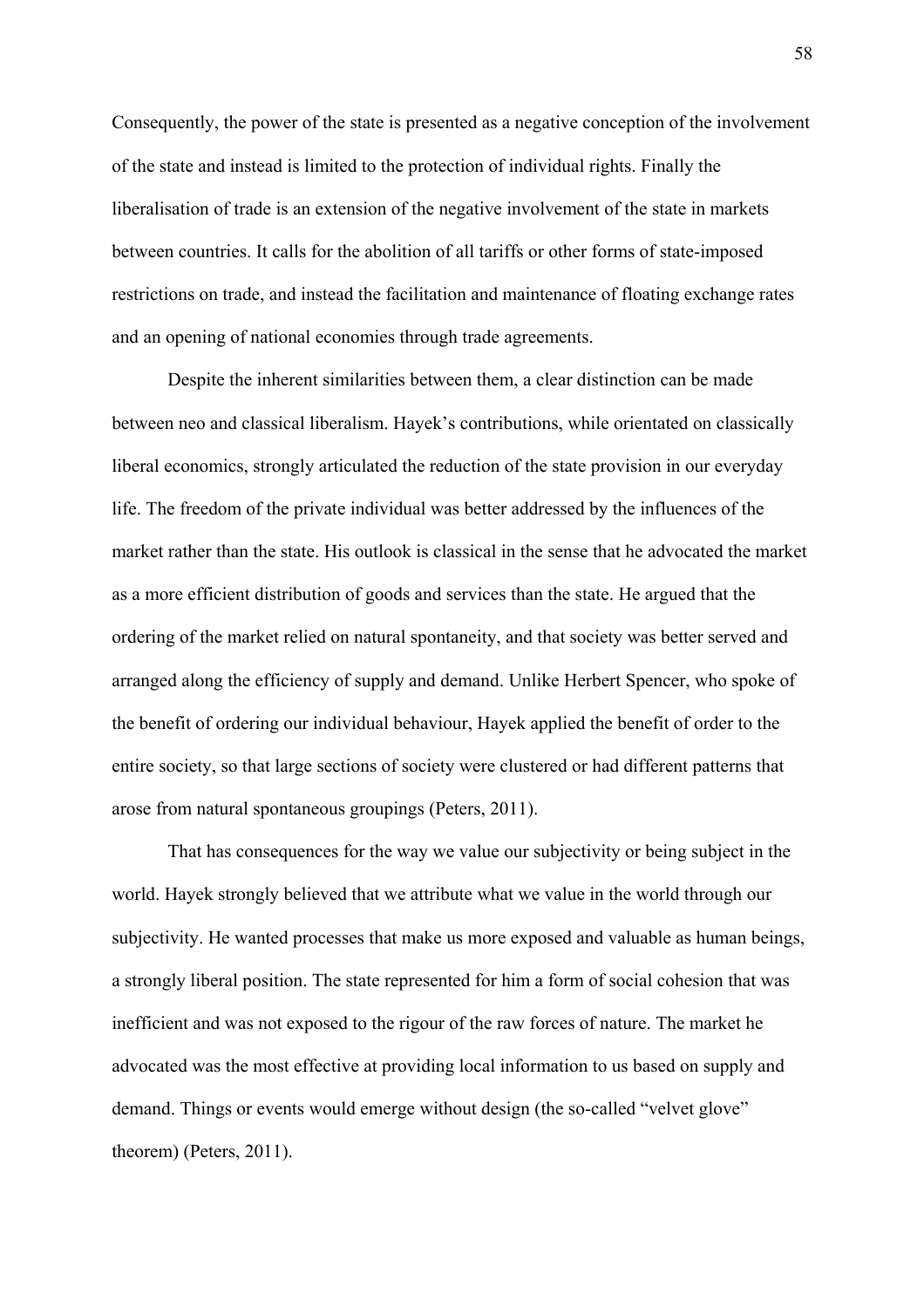### **Neoliberal governmentality**

In contrast to Hayek, Buchanan took the idea of a liberal efficiency of the market a step further and conceived the *efficient* involvement of the state in our lives. He argued that the government and the power of the state can act to set optimal conditions for individual market competition to thrive. Strongly critical of Hayek for reducing the involvement of the nation state in our lives, Buchanan advocated the involvement of government to set the conditions by which the market would be most efficient in our lives, a form of *positive* conditioning of society for optimal market conditions (Peters, 2011).

Hayek wanted to emphasise that the ordering of the market occur as a natural selfreplicating process. Many natural processes occur spontaneously, such as the sudden instinct of prey or the complex harvest of pollen by bees, which provide great beauty and amazement to us. These processes arise spontaneously without an overarching design. In a reference to overcoming Cartesian rationality, Hayek contends that the correct knowledge of one part of the structure allows understanding of the whole structure (Olssen & Peters, 2005). The overarching structure is an attempt at rejecting Cartesian rationality, and instead placing man not at the centre of the world for rational thought, but leaving us exposed to ambiguity and a lack of foundation. There is a natural conditioning of the market that tends towards orderliness, although never finally achieving that, as it is constantly in flux and change. Natural processes are drawn through entropy to the path of least resistance towards equilibrium as a place of order and scientifically conceived as *Order out of Chaos* (1984) from Pridgione and Stengers.

As Peters (2011) points out, the idea of spontaneous ordering is to apply not only to markets, but also to social life as seen in the structure and growth of language and the development of moral norms. Selective evolution in the market therefore is the source of all order, analogous to Darwinian natural selection. The use of financial capital as a means to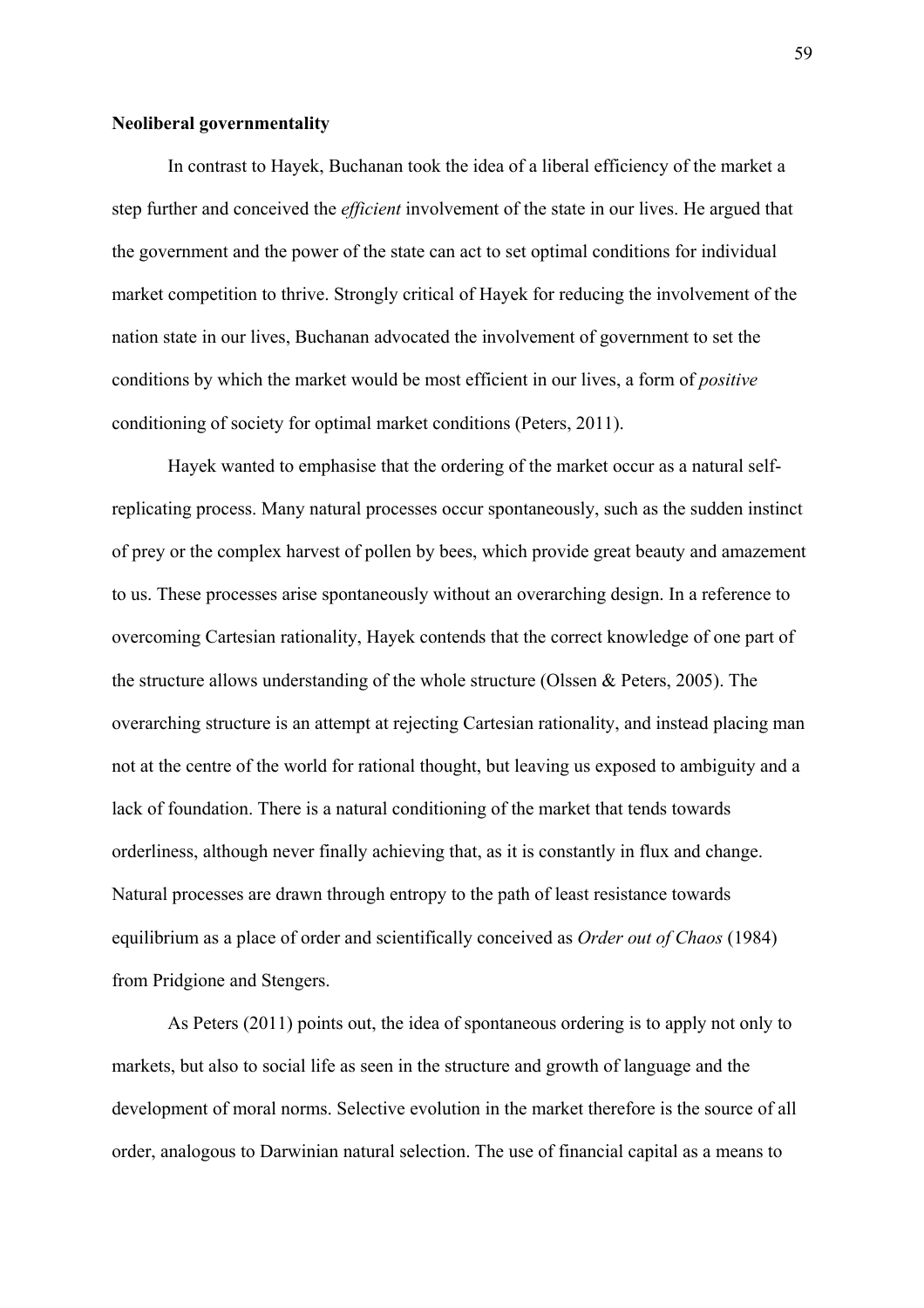produce a return or not (profit or loss) is a mechanism of selection for fit or unfit systems in social enterprise. Hayek strongly believed that human action gave rise to social systems that arose from being attuned to the processes of the market, rather than by design (the "velvet glove" thesis). Knowledge embodied in human practices and skill as tacit and local is given a primacy over other types of knowledge. It confers a privilege from competitive reinforcement as other rules and practices come to be replaced and discarded as unsuitable to the human environment.

By contrast, the views of public choice theorists such as Buchanan argued that the raw and competitive nature of markets was a useful apparatus to the nation state. Buchanan and public choice theorists "were concerned with the marketisation of the public sector by the deliberate actions of the state" (Olssen & Peters, 2005, p. 319). Their main interest was the spontaneous and open reordering of the market for harmonious social transformation. Indeed there appears to be rejection of autonomaticity and evolution, to be replaced by Buchanan as a *conscious action* to give a long overdue answer to institutional overhaul. The emphasis is on the workings and involvement of the state, and is divided into the *protective state*  concerned with the basic rights of citizens enforced by law, and the *productive state*, conceived as a participant. According to Buchanan, these two modes of social involvement with the state were to be thought of as the framework of rules within the action of rules as selected. In the context of neoliberalism as a political theory, Buchanan draws distinction between the freedoms of our everyday lives as engineered by the *positive* influence of the state. "The stringent constitutional safeguards on the protective state make any change in the status quo or redistribution of property almost impossible, the positive arm of the productive state effectively extracts compliance from individuals in order to engineer a market order" (Olssen & Peters, 2005, p. 319). The influence of classical liberalism begins to fade when we consider the domain of personal freedom, rights of privacy, professional autonomy, and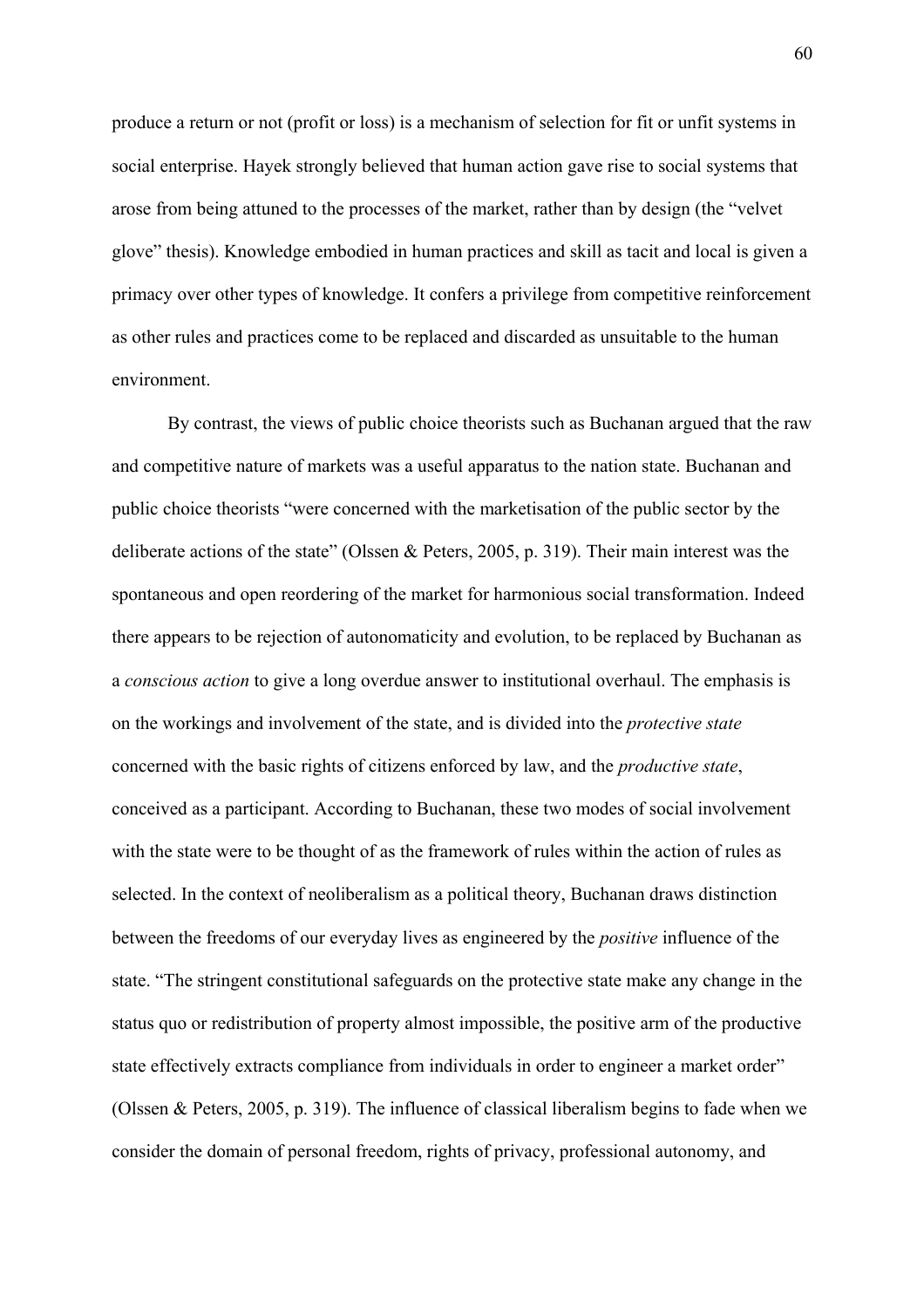general discretion at work. Such a shift in liberalism is important to consider when understanding the changes to higher education in New Zealand and other OECD countries over the last three decades.

#### **Knowledge as intellectual capital**

The most significant progress of the neoliberal project in the 21st century has been the global emergence of knowledge as the new form of intellectual capital. Previously the way we thought intellectually was tied more securely to countries and cultures where it had originated. Following various influential groups, such as the so-called "Washington Consensus" and modelled in policy by the IMF and World Bank (Roberts & Peters, 2008), there has been an overall adherence of intellectual capital to the processes of globalisation at the expense of other accounts of globalisation. In effect, there is an obscuring of country and regional differences in the commitment towards the global emergence of intellectual capital. There is a consequential reduction of local traditions, and cultural values of organisations to "mediate, negotiate, reinterpret and transmute the dominant model of globalization and the emergent form of knowledge capitalism" (Olssen & Peters, 2005, p. 330).

Knowledge capitalism emerged as a consequence of describing the knowledge economy, an economy in which knowledge is seen as a key resource in the creation of wealth and innovation for the advancement of the nation state (Gilbert, 2007; Peters, 2001a). While not a new idea for an economy, the rise of intensity of knowledge as a resource for example from IT communication coinciding with the processes of globalisation as national and international deregulation present a compelling picture for the characterisation of fundamental changes to national economies. Knowledge economy and knowledge capital are terms that have their origin in reports from the OECD (1996), and the World Bank (1998, 1999) and were reproduced as a policy blueprint by nation-states around the world. These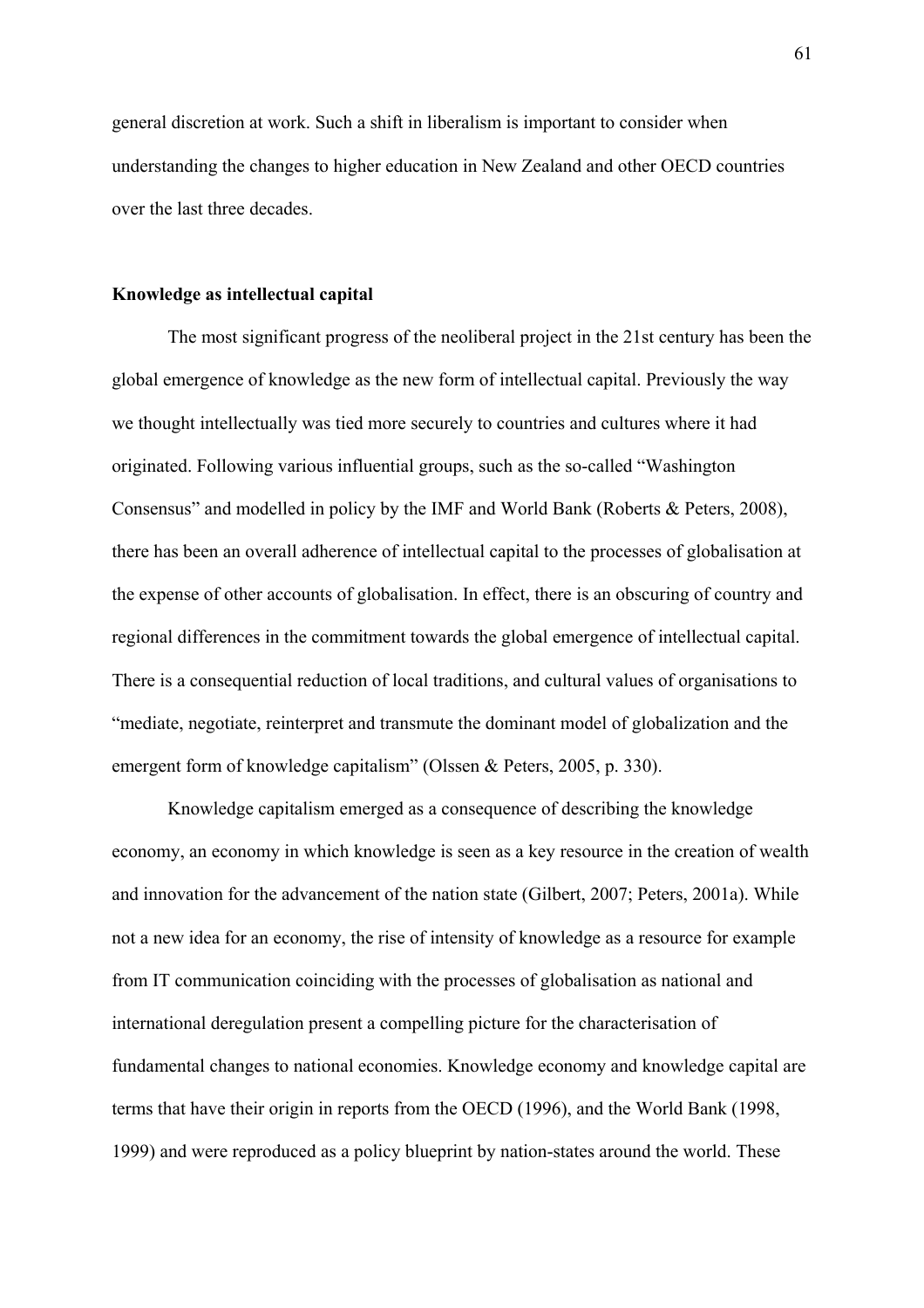reports show that education is an undervalued form of knowledge capitalism. At stake for education, according to the reports, is the future of work, organisations, the shape of society.

#### **Neoliberalism, tertiary education and research**

Over the past three decades, tertiary education policy has been strongly shaped by marketisation, managerialism and productivity that are hallmarks of neoliberalism. The New Zealand experiment has combined the various elements of public choice theory, agency theory, and transaction cost economics that characterise the ideology of neoliberalism. The process of reform for tertiary education during that time has not been averse to either progressive or conservative governments. The reform process has a particular view of human beings in mind that are rational, self-interested, individual consumers. Policies are implemented that reflect the ideology that supports the economic conditions of individualism sought. Tertiary education is no exception. Indeed education holds special place at the confluence of a society in continual growth and development, by preparing workers, shaping organisational arrangements, and focusing social conscience. Competition between individuals is an encouraged, and an expected outcome of neoliberal thinking. Amid the sweeping changes, policies of "user pays" were introduced and education was pressed into service as something to be traded and consumed as any other product. Students were seen as benefiting privately from their investment in education, reinforced with the requirement for students to carry a larger portion of the tuition cost of tertiary education. Roberts (2007) notes that the notion of education serving as a public good had largely disappeared from policy discourse by the early 1990s.

Further influence of commercial models on tertiary education policy can be found with the introduction of governance by boards of directors, with full competition encouraged between public and private institutions. The distinction between public and private was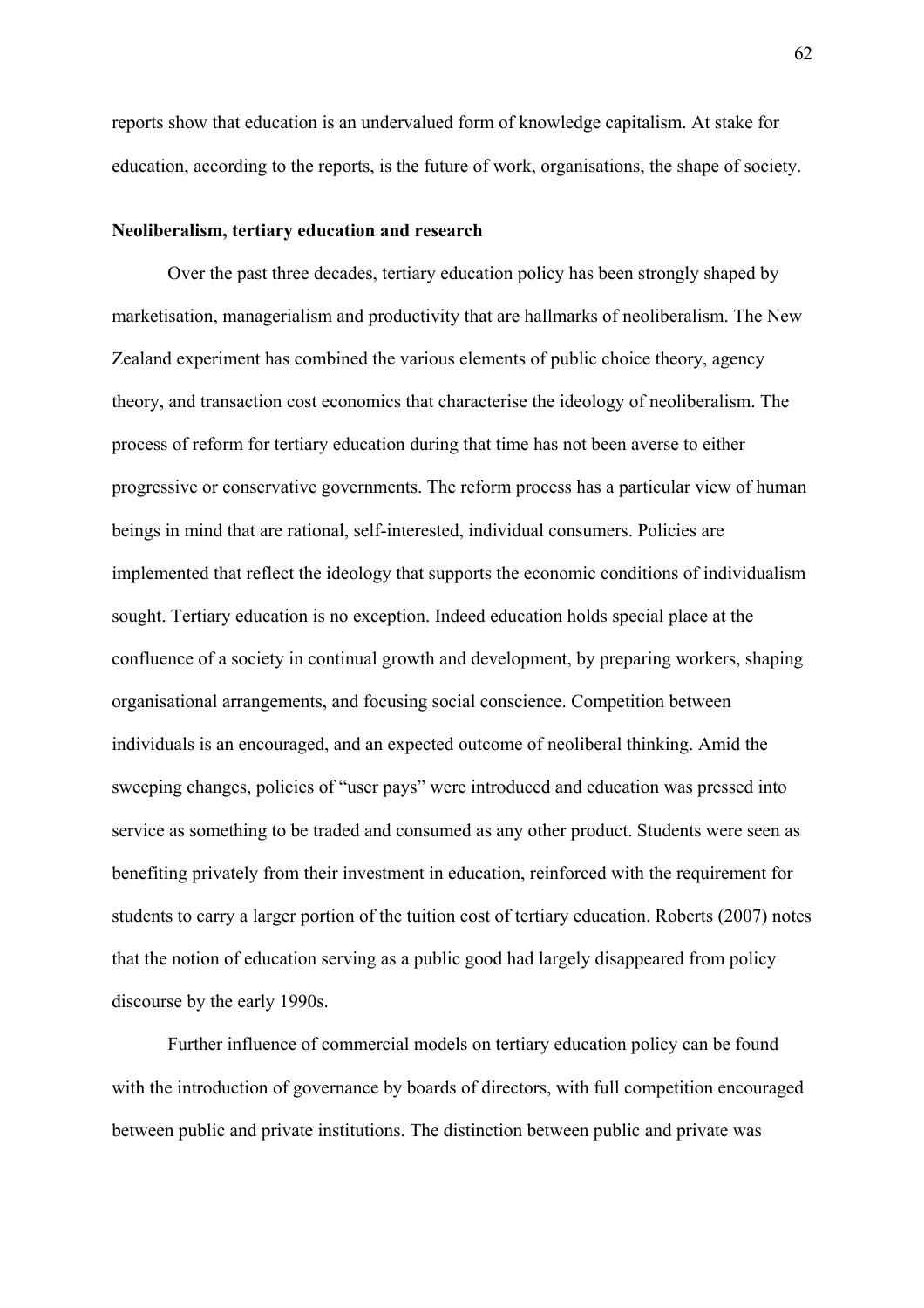dulled with the introduction of terms such as "providers", and students referred to as "consumers". The model of market for tertiary education policy in New Zealand was openly embraced. With minimal state intervention, accountability for institutions was focused on "the bottom line" in policy-making decisions.

The election of a new government in 1999 saw the introduction of a new agenda, termed "the third way" in policy discussions (Codd, 2001). The policy direction sought less exposure to market forces through managing the affordability for students, but at the same time emphasised the role of the state in supporting market conditions of the knowledge economy. The formation of TEAC in 2000 was put in charge of introducing the new policy reform, and went onto produce four reports. With the release of the *Tertiary Education Strategy* (2002), the movement for defining the involvement of the state in tertiary education policy was complete. TEAC moved from a policy advice agency to the policy arm of the Minister, known as the TEC, with responsibility and oversight of its implementation.

With the introduction of a strategic approach to the policy direction of tertiary education, it is claimed that a more inclusive and cordial approach to social groupings has been made to those who were previously excluded from tertiary education. In particular over the last 30 years, Māori and women and older people have all had more success in tertiary education where they were previously excluded. This change is seen as reaching a "new consensus" (Smyth, 2012), again a term that suggests a plateau or normalising the acceptance of a new arrangement as an embrace of "others". A strategic approach is thought to prioritise the balance of available resources with a particular need towards more marginalized sections of society. TES (Ministry of Education, 2002) was replete with phrases that gave national priority to those needs. At the same time, new planning mechanisms for institutions were introduced.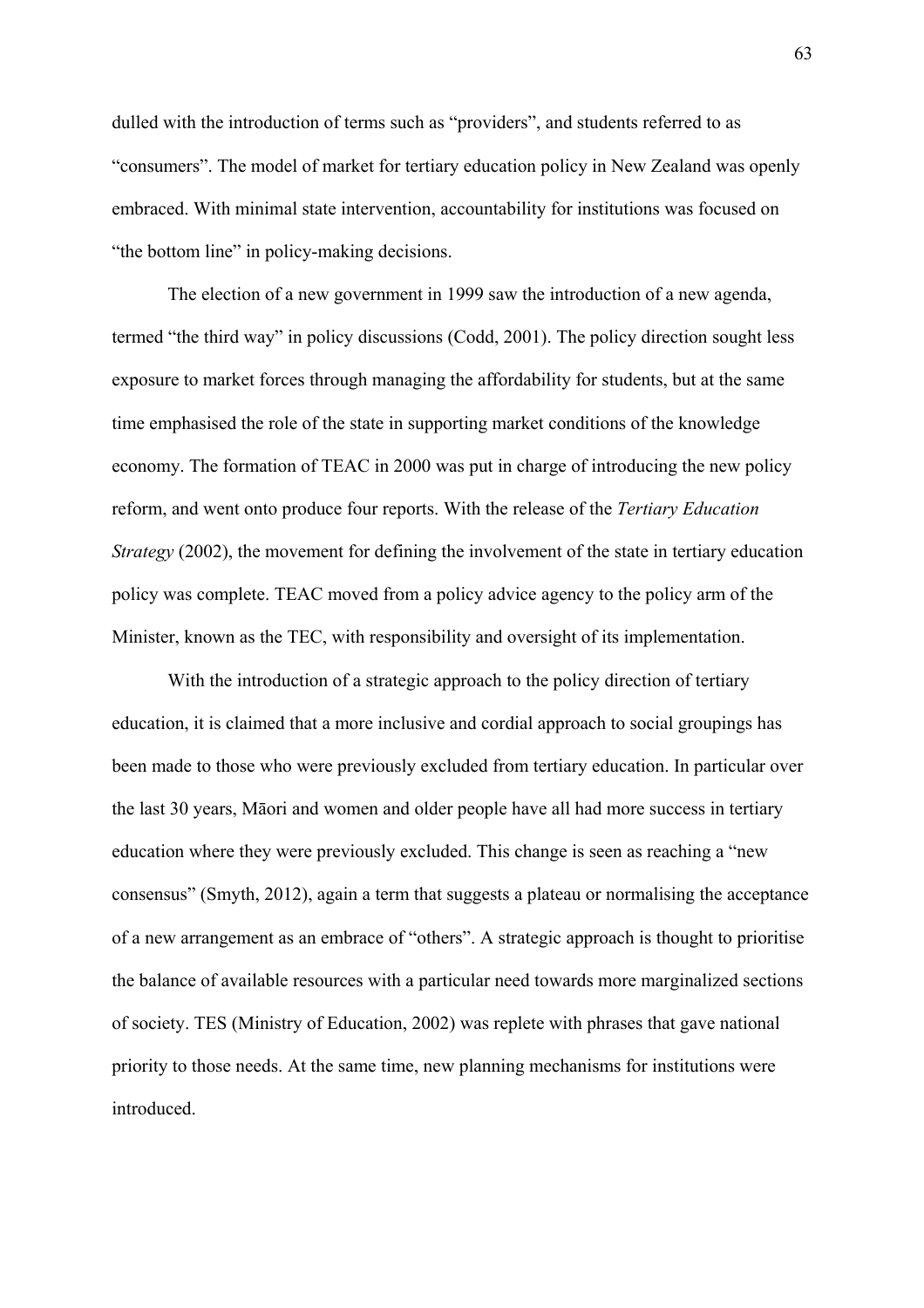The overwhelming distinction in these reforms for institutions had been their retention of institutional autonomy, which is consistent with Hayek's view of the involvement of the nation state as inferior to the freedom of market forces. In policy settings that unfolded, the autonomy for universities and tertiary institutions more generally had rarely been disturbed. Policy reforms overlooked putting in place a robust system of quality assurance. The introduction of the Performance-based Research Funding (PBRF), first suggested in 1988, and fully implemented in 2005, moves the policy settings for a university towards more overt conditioning of the institution from free-market principles. Considered more fully below, the move joins knowledge as a commodity to research in competition with others.

## **Performance-based Research Funding**

Roberts (2011) has identified the policy of a competitive system for the part-funding of tertiary education, as a further feature of the neoliberal landscape of tertiary education policy. This section will briefly set out the features of the scheme that highlight such a landscape, including reference to the report of the latest published results from the 2012 funding round. The next round will be in 2018. The following section continues to associate the critical features of the PBRF system as a reflection of neoliberal ideology and highlight the effect of competition on academic freedom and intellectual life more generally.

New Zealand's competitive research funding scheme has combined features of schemes employed elsewhere in the world. It was felt that no one system would alone satisfy the New Zealand context. A great deal of effort went towards considering the particular context of the tertiary education landscape in New Zealand. However, the introduction of the scheme reduces research to a series of measurable 'outputs' that place an indelible mark on the reshaping of the intellectual life of research and researchers in tertiary institutions in New Zealand.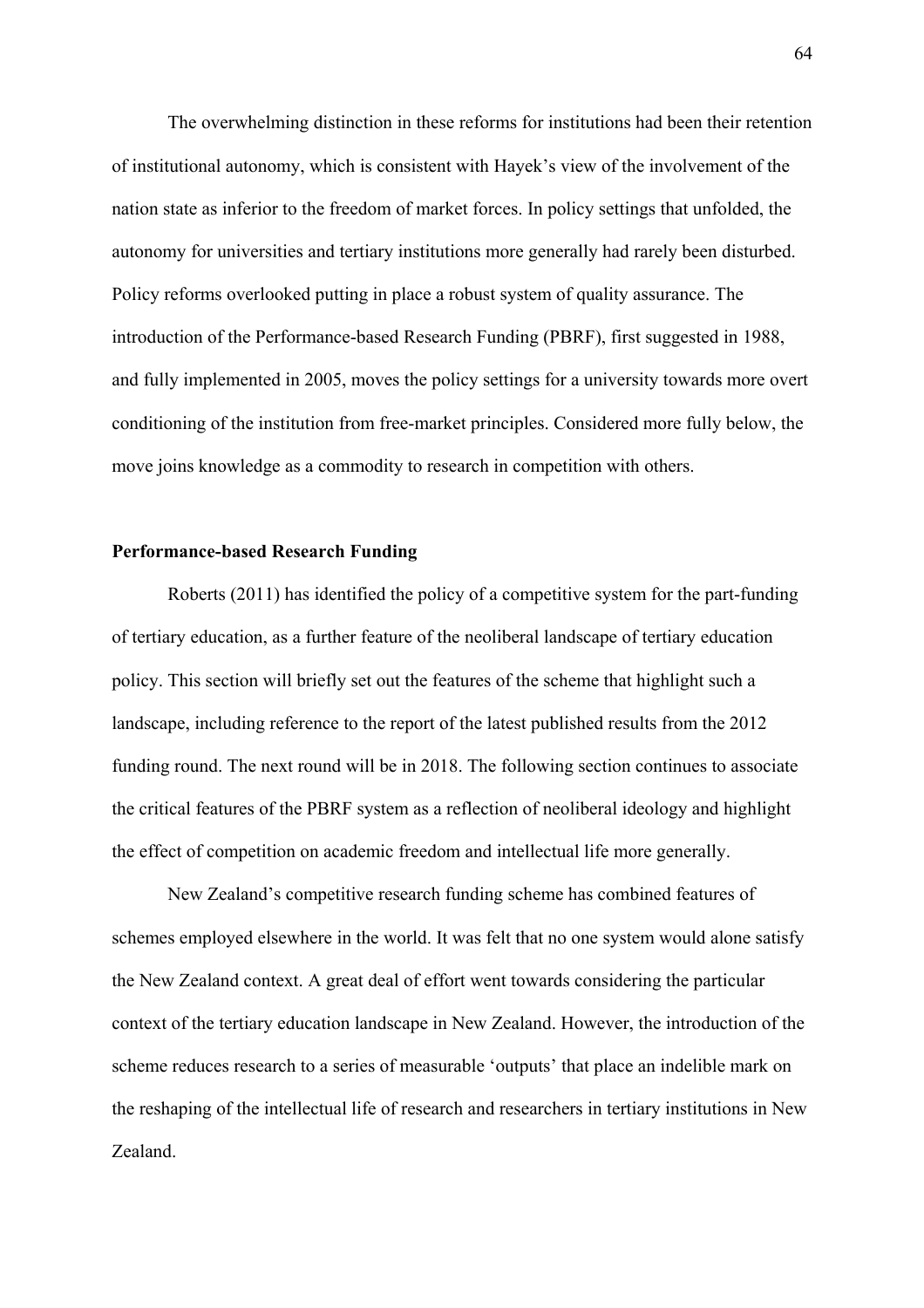Although there was early mention in broad white papers on tertiary education reforms, the PBRF scheme grew out of substantial recommendations from TEAC (2001c). Following a review of a scheme in Hong Kong and Great Britain, and Australia, the commission settled on a combination of "peer review" and "performance indicators" to determine funding (Roberts, 2007). The review also proposed that up to one-third of total funding for the sector be allocated as contested through PBRF. The performance of each institution would be weighted towards broad criteria, namely, 60% on quality ratings of an individual researcher, 25% towards number and type of degree completions, and 15% secured against external research funding generated by the institution (Ministry of Education, 2006a).

From 2003 the performance of all tertiary institutions began to be measured based on the three criteria. Individual researchers were required to complete an Evidence Portfolio (EP) for three sections: a list of research outputs, peer esteem, and contribution to research environment, with the respective weighting of 70% for the first section and 15% each for the remaining two. The period covered extended back six years, from 1 Jan 1997 to 31 Dec 2002. The EPs were evaluated by an appointed external panel of researchers in subject groupings. Education had its own panel. Each individual researcher was ranked by the panel as 'A' ("world-class standard"), 'B' ("very good quality research") or 'C' ("good quality research), or R ("did not meet the requirements for "C") (Ministry of Education, 2012, p. 20). A category for new and emerging researchers (NE) was added in 2012, who did not meet the A or B standard and were classed as 'C(NE)'. Analysis and allocation of the results is then collated over 300 pages, including an overview of the scheme, methodology, description of result presentation, result analysis, key considerations, further performance measures, formulas and allocations, along with a further 11 appendices that contain mainly data tables (Ministry of Education, 2012).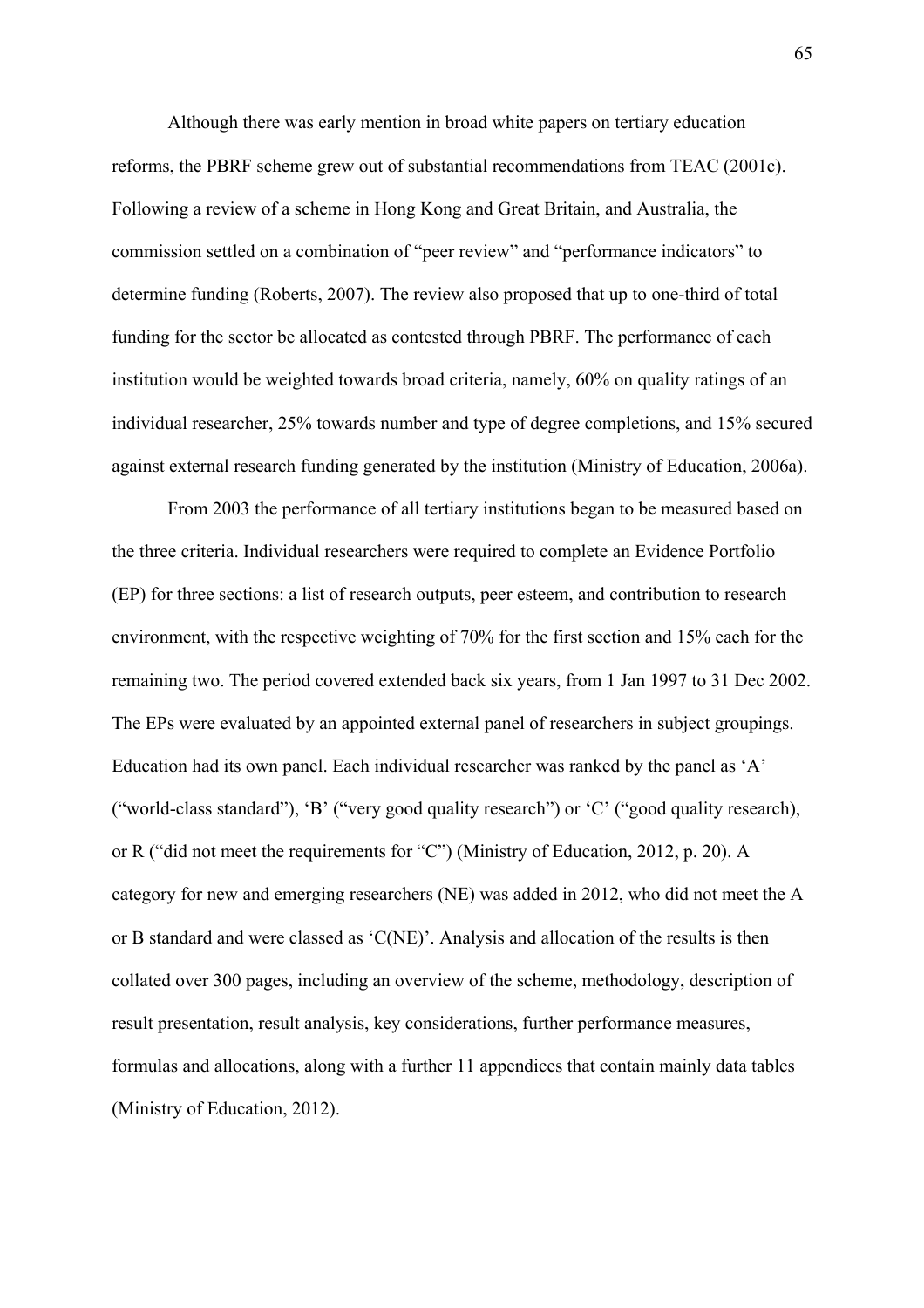Roberts (2007) notes in a critique of the PBRF system, some positive features of the changes made since 1999 to tertiary education. He notes that there is more respect and acceptance by government towards the expertise found in academic institutions. He acknowledges those who sat on TEAC in developing the future of tertiary policy as having extensive university research and teaching experience. The investigative work for preparing for PBRF was carried out by TEAC, who looked at existing research funding schemes around the world. Those reports were made available, which has received important comment and feedback from well-qualified people on external panels. Roberts (2007) welcomes the process of introducing these reforms to tertiary education as a "thorough, democratic and well informed…policy process employed in reforming tertiary education and research…." (p. 356). Three themes of the PBRF policy are then identified as requiring deeper examination, namely, "the relationship between privatisation, competition and research performance; the standardisation of research; and motivations for research" (p. 356).

The system that the PBRF was intended to replace arose in a context of the shortage of research funding (TEAC, 2001e, Hawke, 2002). The previous system was based on distributions driven by the demand along specific lines of research (so-called "demand driven funding") was granted through the UGC. Public funding therefore took place along the lines of the research needs deemed necessary by the researchers themselves. Indeed the lack of accountability towards the production of knowledge is a key feature that evades the previous system, accountable only through service to the scholarship it provides. PBRF, by contrast, more strongly holds both parties in a contractual relationship that is open and objective as far as reasonably possible. It was introduced to increase the proportion of spending to institutions that were performing at high levels in their research outputs. In support of a system of relating the level of research funding to performance, the Commissioners acknowledged their acceptance of three assumptions: first, "that there is a positive relationship between the use of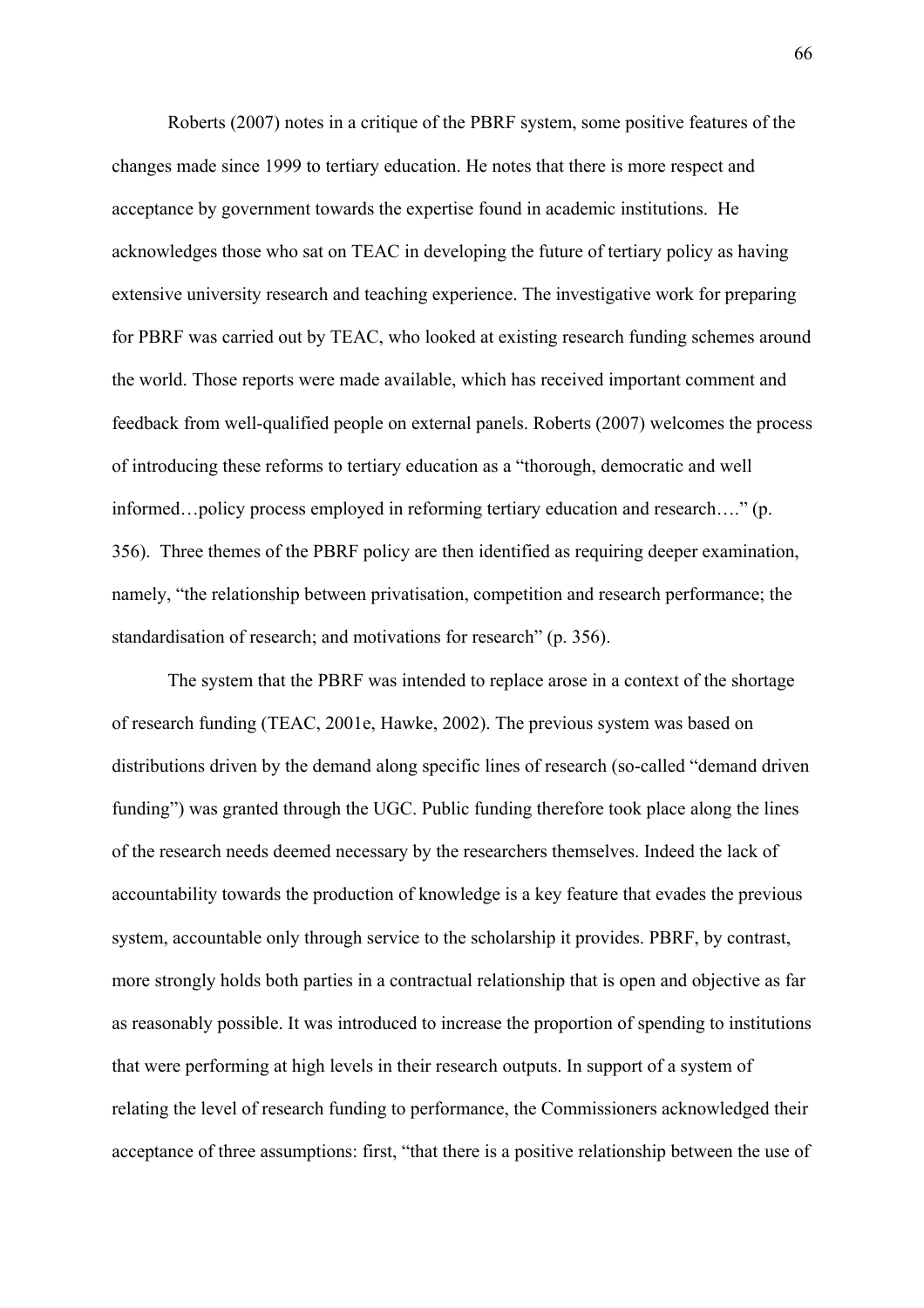explicit incentives for performance and the actual effort expended by academic researchers"; second, "that an increase in individual effort enhances aggregate research productivity"; and third, "that a greater concentration of research funding enhances the quality and/or quantity of research outputs" (TEAC, 2001e, p. 88).

The neoliberal reforms have been viewed by some as increasing participation in the sector in a way that was unexpected and unplanned (Smyth, 2012). It is only through strategic planning, PBRF accountability and other reforms, that with the appropriate conditions applied, increased and diversified participation in the tertiary sector would occur. The introduction of incentivised state-sponsored accountability appears to reinforce participation in higher education, in a way that is mutually exclusive and unique, and that stymies tertiary education as elite and privileged.

Critics of neoliberal reforms see that the reforms themselves invented a problem that did not justify such a radical policy intervention. Roberts (2007) points out, the genesis of the problem arises from the proliferation of institutions and organisations encouraged under neoliberal ideology of the National-led Government of 1990-1999. The neoliberal social reforms required to support such a proliferation can be readily attributed to the maximising of freedom through individual and popular choice. The research needs of the country did not require a structural reform of institutions towards competitive advantage, but rather more money to complete cycles of research programmes that had become shortened and more constrained in their scope and outlook.

## **Performativity: The change in institutional decision-making**

A key justification of prioritising efficiency as a metric for the tertiary institution is the scarcity of resources and the continued fiscal burden on the state. Such an outlook has an immediate and damaging impact on institutional autonomy. The nature of that efficiency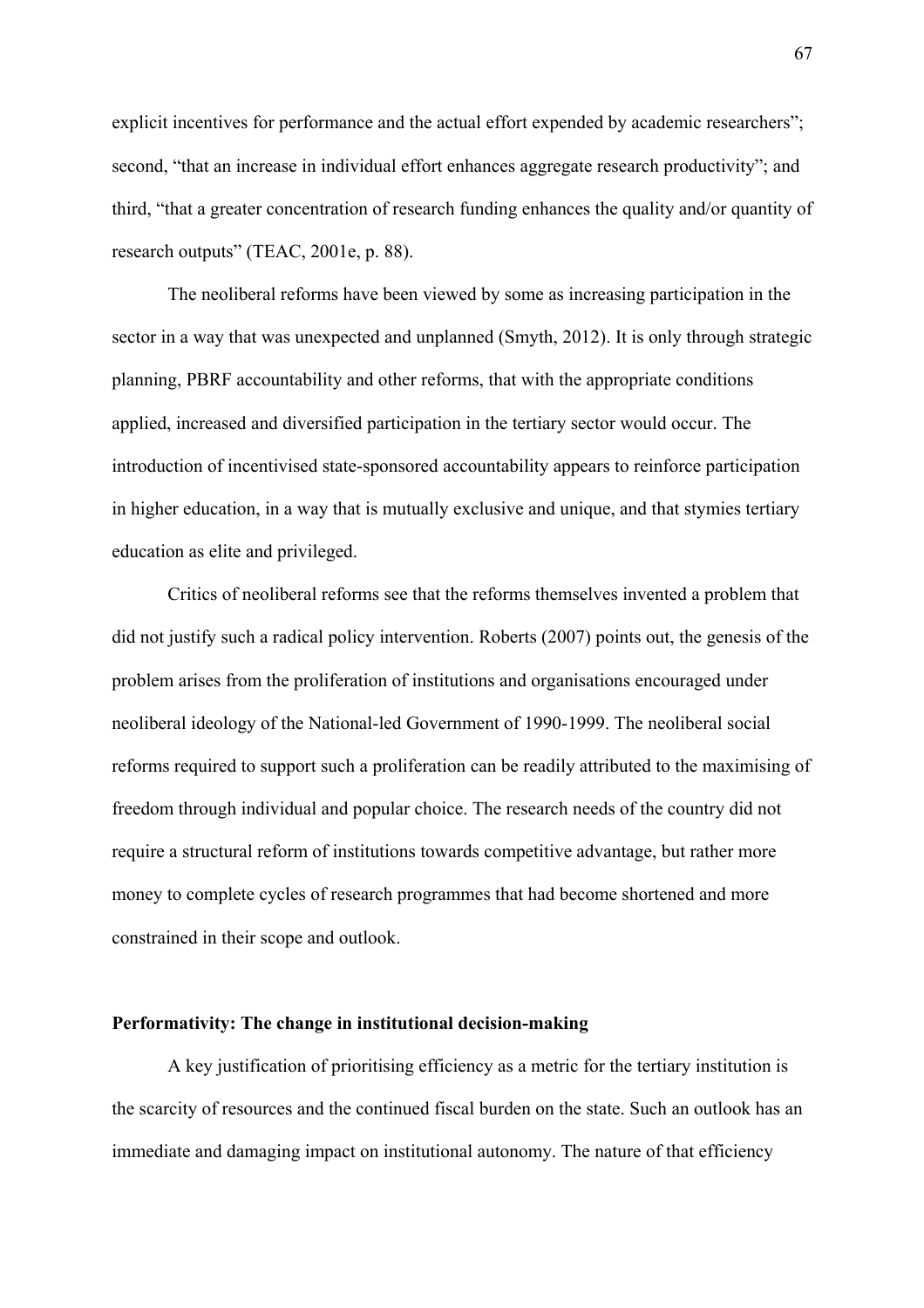relies on the importance and priority given to performativity, as a feature of the autonomous institution. It would be preferable that such autonomy be subject to the same conditions of supply and demand. Such a position thwarts a deeper understanding of autonomy and therefore freedom and independence of tertiary institutions.

The current debate appears to present the state's involvement in tertiary education as entrapment by the market processes. Such a debate is legitimate neoliberal governmentality, since the market is sole mechanism for state intervention to its citizens. In the continued burden of providing post-compulsory education as a public good, justification of a desirable social order is raised as a contentment of the individual who pays for that service. The debate therefore serves to delegitimize a common purpose usually afforded through taxation.

Such action can be found behind comments such as the "Reversal of the dynamic of institutional decision-making" (Smyth, 2012). In the provision of social order and contentment legitimated through the market as "mass education", the autonomy of the institution is indeed brought into question. The need of institutional norms and practices is to be contrasted with the needs of individual academics operating in the marketplace of ideas exchange. Smyth's (2012) comments come as a conclusion to the reformed system of tertiary education policy that optimises the funding levels in tertiary institutions with the strategic priorities of the government. He concludes that the post-compulsory education of a widerange of young students regardless of background, who aim for higher qualifications, that are taught by academics where their research in citations has accelerated since 2005, all managed by efficient institutions, is the optimal picture and attainment of mass higher education from a process of reform.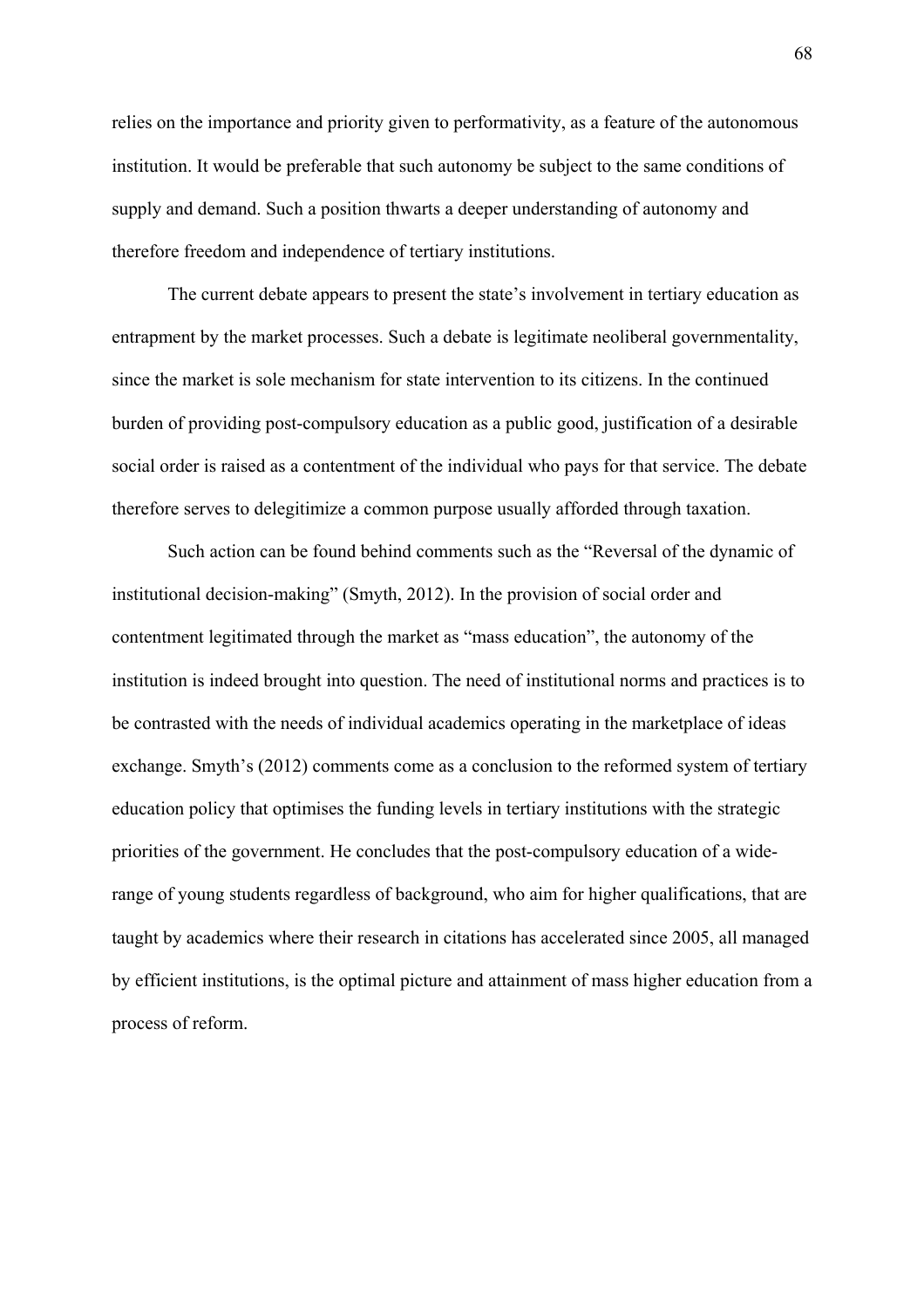### **Conclusion: Implications for scholarship and thought**

The chapter has attempted to present the influence of neoliberal economics on tertiary education. The main conclusion that academic processes are no less subject to the market, conditioned and encouraged by government policy such as PBRF, has direct implications for scholarship and thought. The contention is that neoliberal orthodoxy expressed in tertiary education policy works to ameliorate and condition our thought as dull and insipid. Scholars need to expose ourselves more broadly to the dynamic and full possibilities of society as critic and conscience.

It might also explain why there appears to be a confusion to accept the role as critic and conscience. Such confusion is related to the illusory operations of thinking conditioned by the forces of supply and demand. The implications for such a role as critic and conscience, unique as they are to tertiary legislation since 1989, have barely been explored from within the rise and rise of managerialism over the life of an academic. To escape from institutional processes as a reflection on the nature of academic life are more likely to be found in the more ephemeral and distance corners of our cultural life.

Roberts (2007) has suggested that the role of critic and conscience of society can be related to intellectual life as "a defence of the importance of ideas" (p.111), their examination and extemporising. In examining the notion of being intellectual, he puts forward an argument for the critic and conscience of society role as one among others that support being intellectual. "They are not intellectuals *first* and only incidentally academics or scientists" (p. 111). For those working in universities with the role of 'critic and conscience of society' in legislation means working with existing ideas. Scholarship by definition is generated from a critical framework, and so the threshold for that role as an academic appears to be satisfied. More problematic is the role of being a conscience of any group with overtones of universalism. Roberts (2007) points out a key role for the intellectual as "*having* a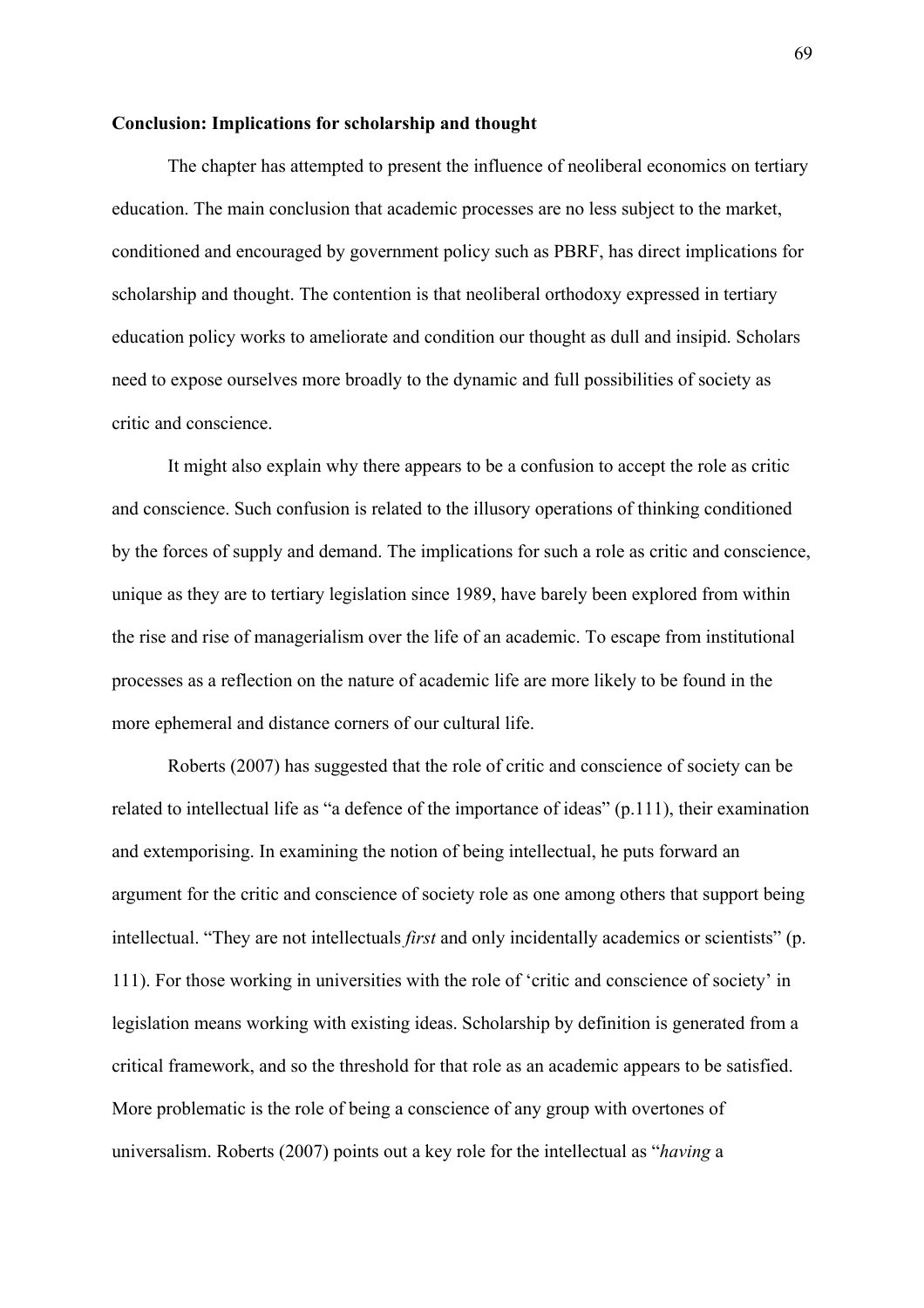conscience", as commensurate with university life in the role of critic and conscience of society. "*Having* a conscience, without pretending that this is *someone else's* conscience, allows one to fulfil the other, critical, function not merely because this is required under the law but because it [is] necessary to become an intellectual of 'good conscience' – that is, to live up to the name 'intellectual'" (p. 112).

Such a reading of the role of 'critic and conscience of society' is very important in the discovery of what is at stake. In a defence of intellectual thought, the application and use of ideas in the role of 'critic and conscience of society' is of crucial importance. In the acceptance of the role, academics are compelled to use the ideas of others with 'good conscience'. It begins therefore to express the qualities required to meet that demand rather than merely having ideas in scholarship. Such a quality begins to expose the stifling and incessant conditions of competitive market forces, for example, between academics under PBRF conditions. No longer can scholarship be taken seriously without the 'good conscience' of the use of the ideas of others. Such a role or practice for academics comes with "a certain form of *humility* as a defining feature of their intellectual lives" (Roberts, 2007, p. 112).

Implications for scholarship of the kind mentioned here appear to be useful in overcoming the demands of an orthodoxy that is committed to the rule of market forces. However, in this thesis it is accepted that the threshold for academic scholarship should be raised further. It is already the case, as has been shown, that critic and conscience of society is made valid through the informed conditioning of neoliberal governmentality. Many people involved ordinarily in tertiary education, but outside academia, are fully aware that their postschool education has kept them alive and available for critical and articulate thought. The thesis examines the extent to which academics can take responsibility for their scholarship, as a response to the responsibility of the upholding of academic freedom. The rapid uptake and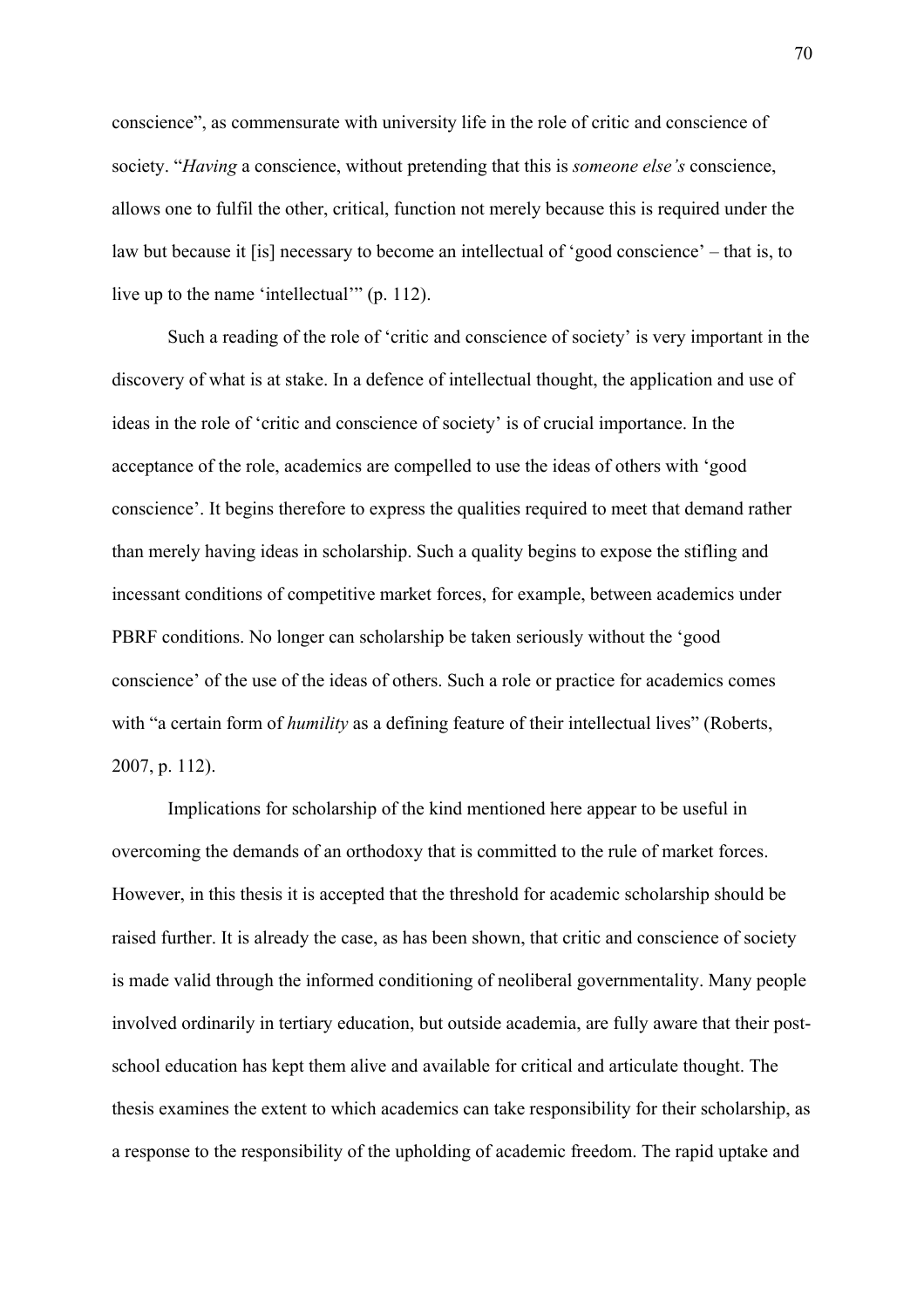articulation of neoliberal policy shows how adaptable tertiary professionals and others have been. In this thesis it is accepted that thought in good conscience is applied with humility, with concern for others, as a new response to upholding academic freedom within the institution. Such a demand though may be inconclusive for *acceptance* of the role if we fail to consider acting in good conscience as a concern for others. Such a position calls forth the moral implications for accepting such a role. That theme is taken up in Chapter 4 with *the gift without reward*, as expressed by Jacques Derrida.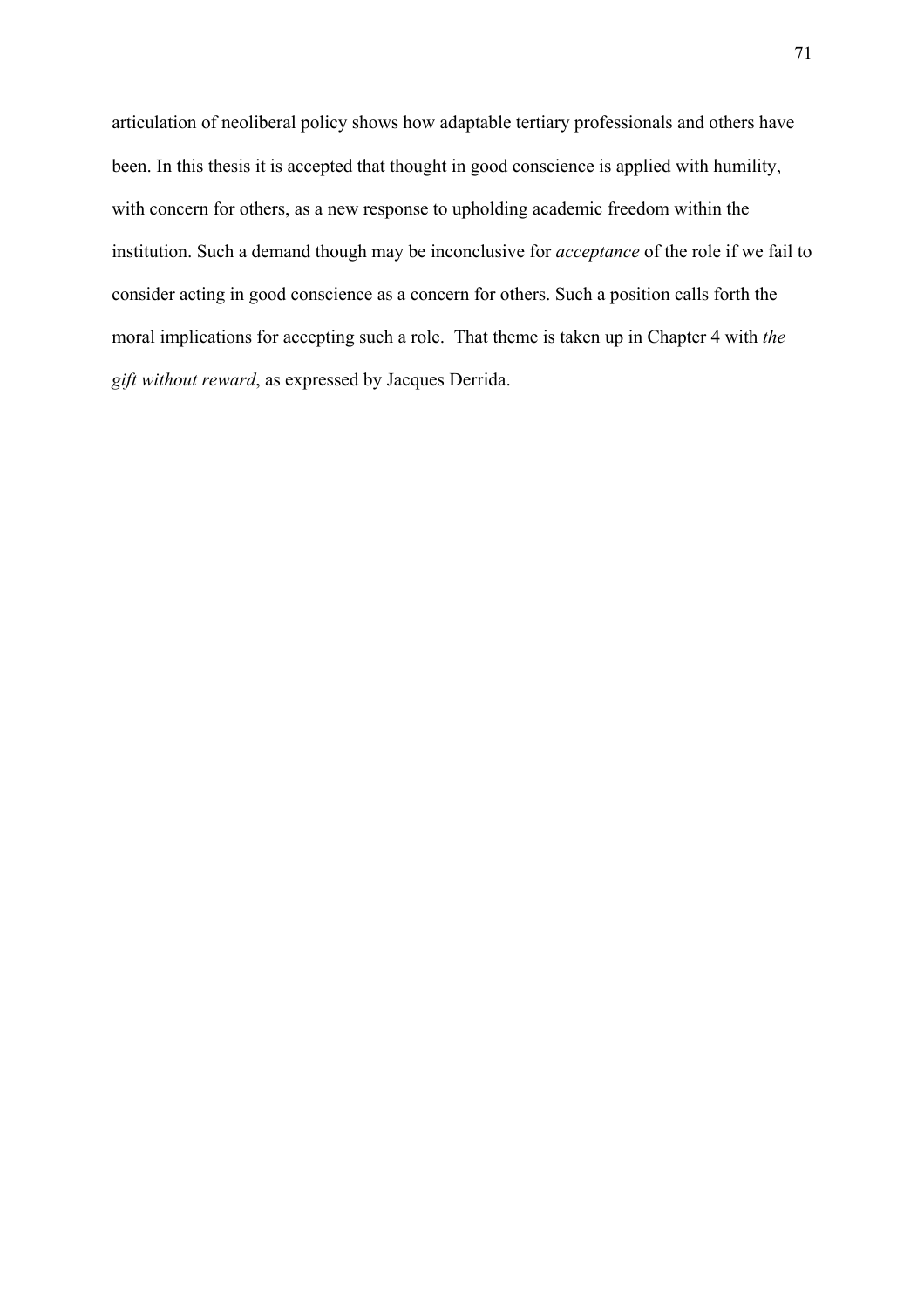## **CHAPTER THREE**

# **An algorithmic society: Highlighting the academic public sphere**

## **Introduction**

The previous chapter critically examined the immediate context of 'critic and conscience', an academic freedom unique to New Zealand, its introduction, and development, amid wide-ranging reforms in tertiary education policy. It placed on display the effect of those reforms that calls into question the need for scholarship as critic and conscience. While backgrounding the notion of critic and conscience of society as one response to academic freedom, the conditions imposed by reforms that pursue neoliberalism raised questions as to the validity and reliability of academic freedom, seen in the downgrading of scholarship and the distraction to scholars more generally. One of the purposes of the thesis is to consider what it might mean for universities to accept a role as critic and conscience. What is not being considered is the purpose of academic freedom that might be felt as a resistance to a previous reform of tertiary education. It is beyond the scope of the thesis to critically assess that reform in tertiary education policy. To do so would throw up questions about the very conditions by which we are free or constrained within the academy. The thesis contains arguments that accept that the reform of tertiary education has moved the traditional research of the university centred on the nation-state, towards a powerful influence that is set to remain part of the fabric of social policy and society. The thesis will also accept that within scholarship there are alternatives, that is respectful of the tertiary policy environment, while challenging the nature of the university. The humanisation of scholarship as a deliberate action (Harland, 2016) is evidence of those who prepare scholarship and think on behalf of society, which requires urgent attention.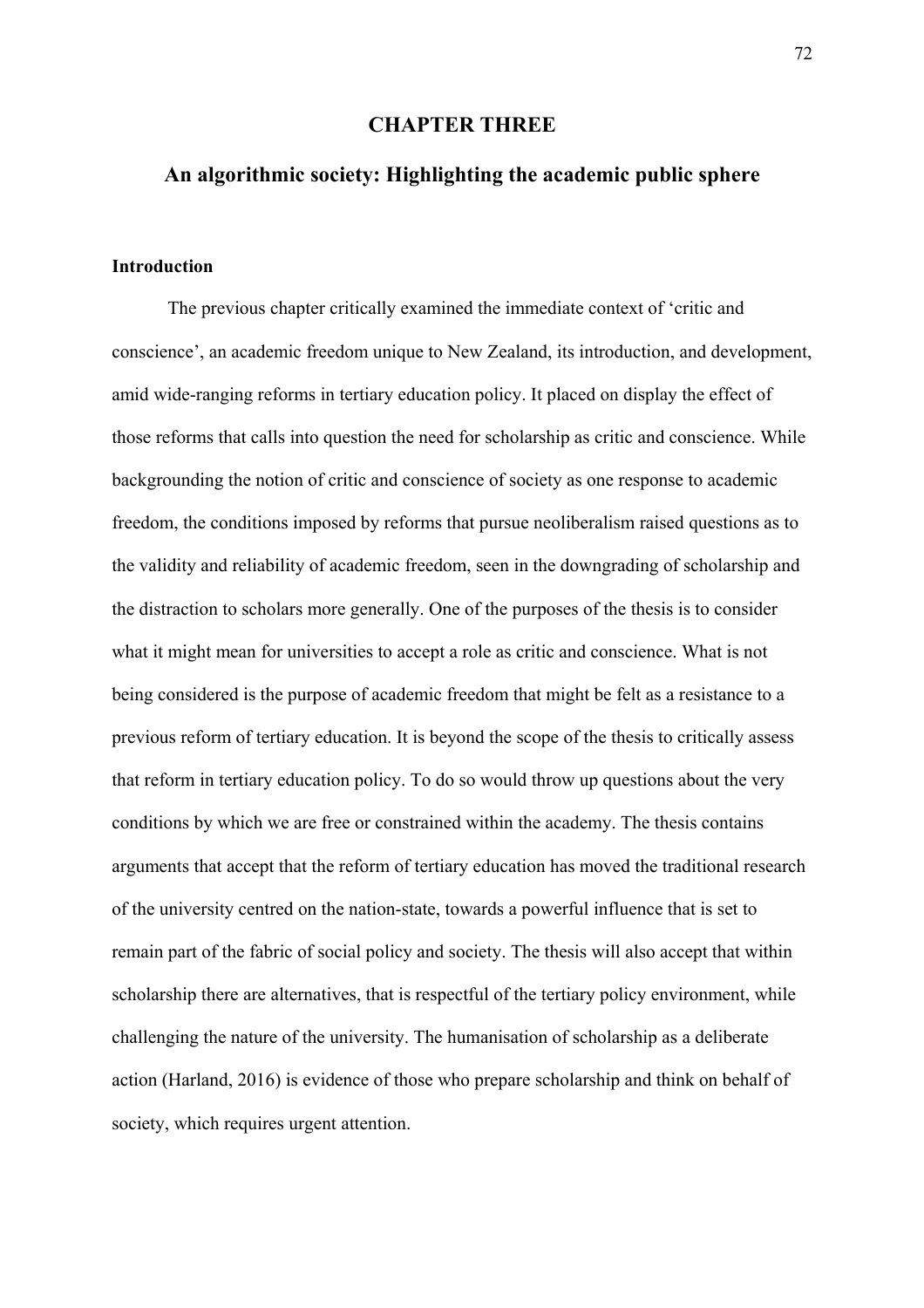Harland, Tidswell, Everett, Hale, and Pickering (2010) note that the criteria for the university in New Zealand are open to wide interpretation and implementation. 'Critic and conscience of society' is legislated as one criterion which defines academic freedom for the university in New Zealand. In practice it is available as two separate tasks for academics. Harland et al. (2010) found the role of critic relatively straightforward to accept, because "academic practice is grounded in criticism and critical thinking and academics can use these attributes to play a critical role within society" (p. 93). Harland et al. (2010) define conscience as an "internal voice" that distinguishes right from wrong and therefore takes on a moral dimension. "Developing such a conscience requires the ability to reason and being critical requires a conscience if the position is accepted that our beliefs and actions depend on our values" (p. 93). Accepting both terms together 'critic *and* conscience' proved harder to find evidence for.

When scholars act as public intellectuals, there is an uncomfortableness towards what might be spoken. Heinemann ((2014, October 19) views that uncomfortableness as belonging to a role that might challenge the status quo of financial and political power that seeks reinforcement of the 'same' and states: "Each [side in academic public debate] increases the burden on those who are critics, rather than on those who have power and need to be challenged". The chapter investigates one instance of that political power that reinforces the belief towards a private benefit that is felt as an uncomfortable burden. While there is a public role of academics in society as public intellectuals, the research has noted that private objectives have been tied to the funding of scholarship, which Heinemann (2014, October 19) believes "conditions the behaviour within the sector". The university is to behave and be held accountable as a private business concern. Heinemann believes that universities as a community of scholars were chosen by society as critic and conscience because scholars are able to hold very different views among themselves. In Heinemann's view, the conflict for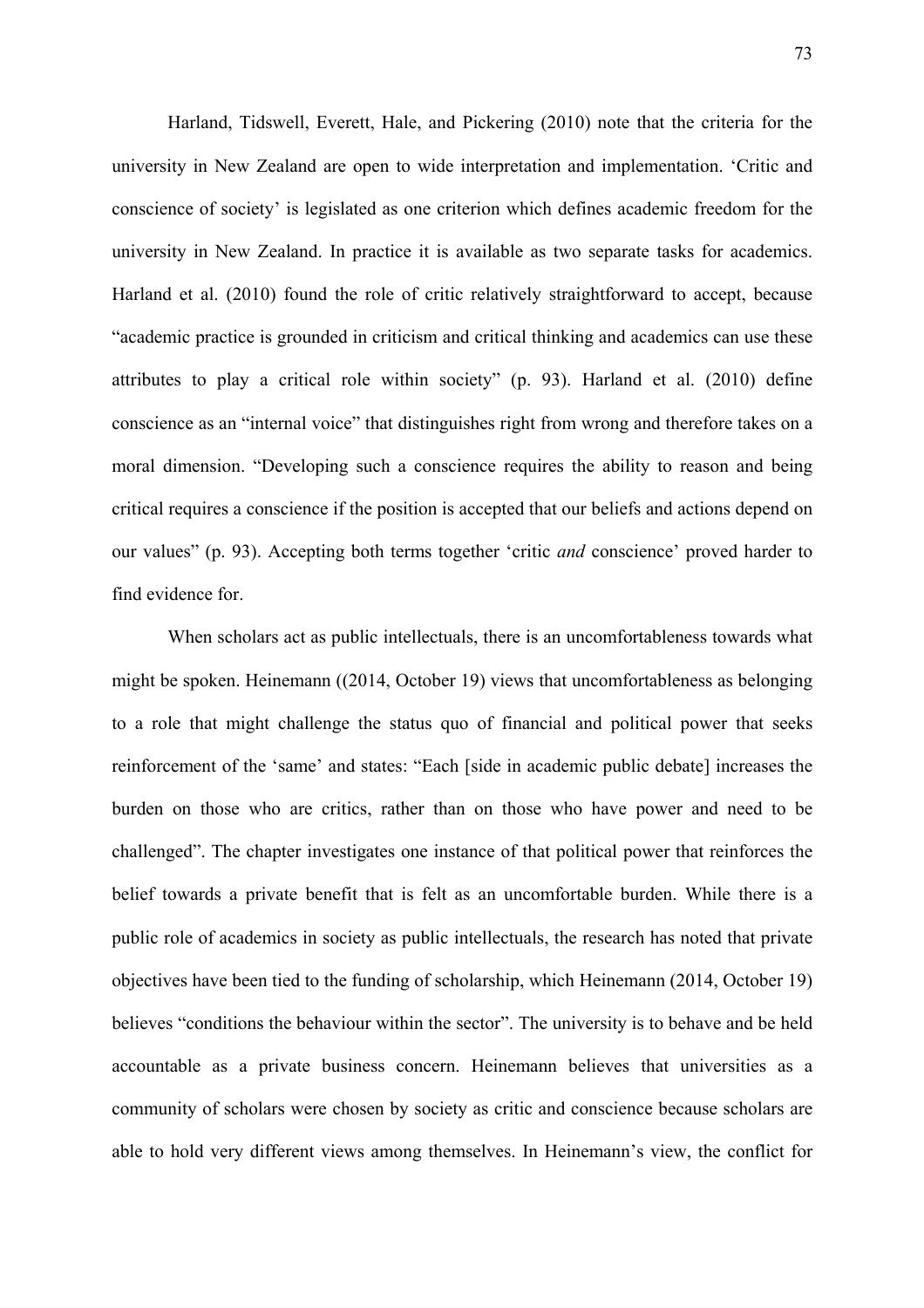scholars is that the conditioning of universities towards private interests does not allow for the public role of critic and conscience. The thesis shares that concern, but is prepared to set a higher threshold, one that accepts that the constraint of scholars means that there is no obvious escape from the private conditioning of scholarship. The thesis contains arguments that a new practice is needed for academics that restores the role and academic freedom of universities as an orthopraxy.

The thesis turns to amplify further that struggle and tension between the privilege of academic freedom and tertiary education reform, not as a resistance from academics, but as a responsibility for its role, taken as a privilege that will be forever unattainable. An openness to the unattainable, the infinite and therefore uniqueness of other scholars is argued to be an important element in upholding responsibility of academic freedom. In Chapter 4 that follows, such responsibility is taken to be a self-sacrifice as a "radically individualistic gift" (Peters & Biesta, 2009, p. 3), a responsibility that may involve an unfaithfulness or irresponsibility, which may better inform the nature of scholarship. The present chapter will examine the conditions that arise as a result or as a consequence within a networked society of global interconnections in education today that forgo the unconditional nature of exchange found in the uniqueness of the 'other'. Developments of a networked society will be identified that require critical thought from education, that appear to undermine a professional freedom towards a meaningful conscience of society. Conclusions will be drawn on the likelihood and fragility of that role of academics to remain critic and conscience of society towards the general perfectibility of a network. Such acceptance as a vulnerability is later introduced to the unattainable role of the academic to maintain the privilege of academic freedom afforded by society, a privilege worthy of protection.

The difficulty of neoliberalism and the opaqueness of understanding tertiary education policy as an orthodoxy, will be developed and amplified. The chapter will attempt to look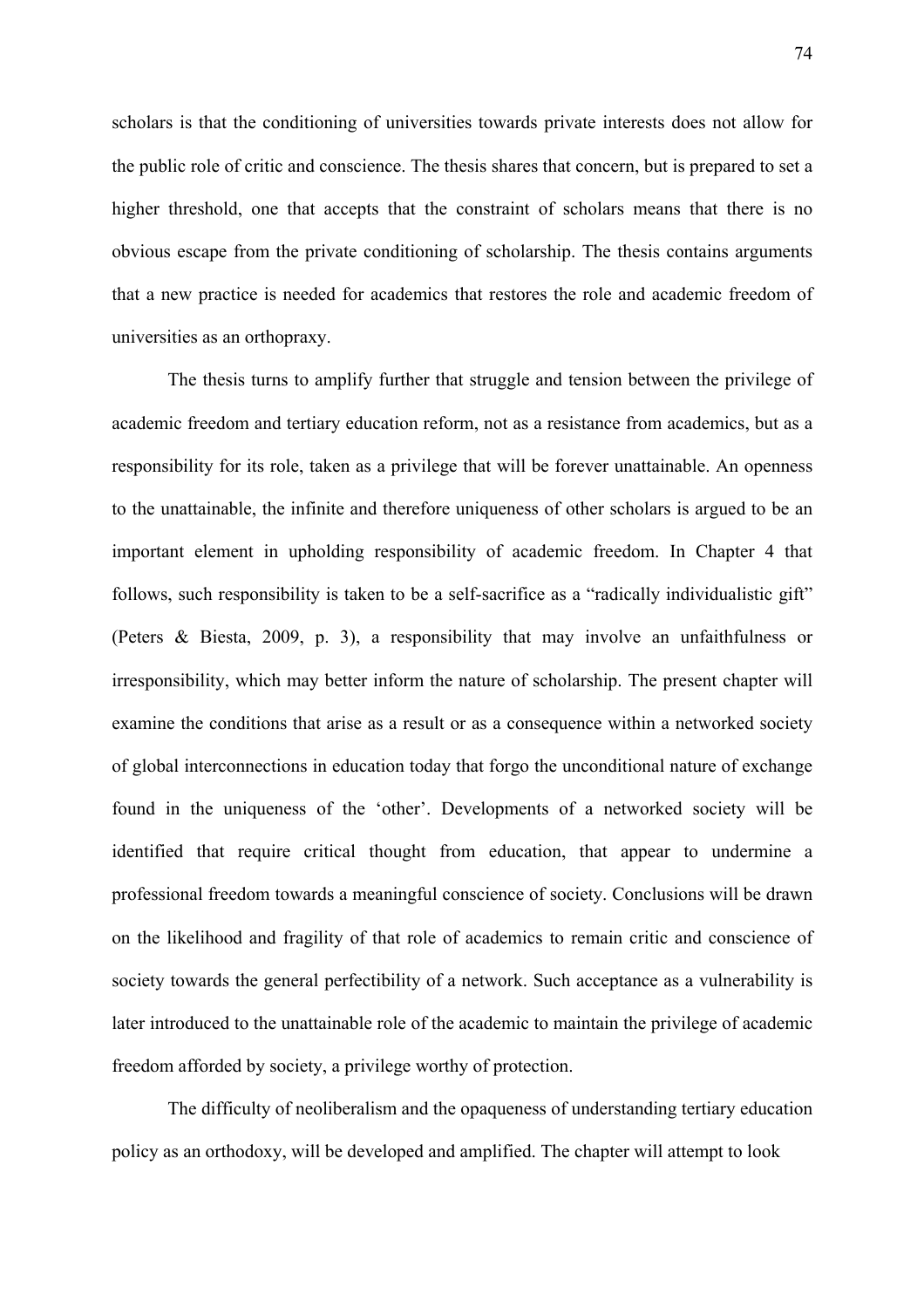more widely at society, and an underlying political philosophy linked to neoliberalism, namely 'game theory', an insight that was first proposed by the mathematician John Nash, who was celebrated for his contribution with the Nobel Prize for economics, and is referred to as the Nash equilibrium. Implications for democracy will be explored.

## **Networked society as an inversion to the logic of power**

At the turn of the century, there were several attempts from philosophy to theorise the individual as interpersonal. Martin Buber (1923) drew a distinction between 'I' and 'Thou', George Herbert Mead (1934) gave an account of the *generalised other* as a social conscience. It appeared to be a promising lead to questioning the nation state at war in the 20th century that drew increasingly from techno-science and advances in nuclear weaponry. Social networks of today have become supercharged and optimised for exchange with others through social media. There is a decentralisation of social control away from the nation-state. Many features of our everyday and ordinary lives are available for connection through the World Wide Web. Equally, our understanding of being networked socially has been enhanced and enlarged. New ways of meeting potential partners for selling products or making group decisions have emerged from social media. Key events in political history such as the election of a US President are available live at an instant around the globe. Many political leaders see the need to keep us informed through Twitter, each tweet sent to a powerful microcosm of invisibly connected subscribers.

There has never been a time in history when we have so much choice from connectivity with others. It is through the relationships that have formed from mutual choice that we have created "an invisible constellation of relationships" (Moreno, 2014, p. 21). We communicate through the interpersonal choices we make, either informal or the official ones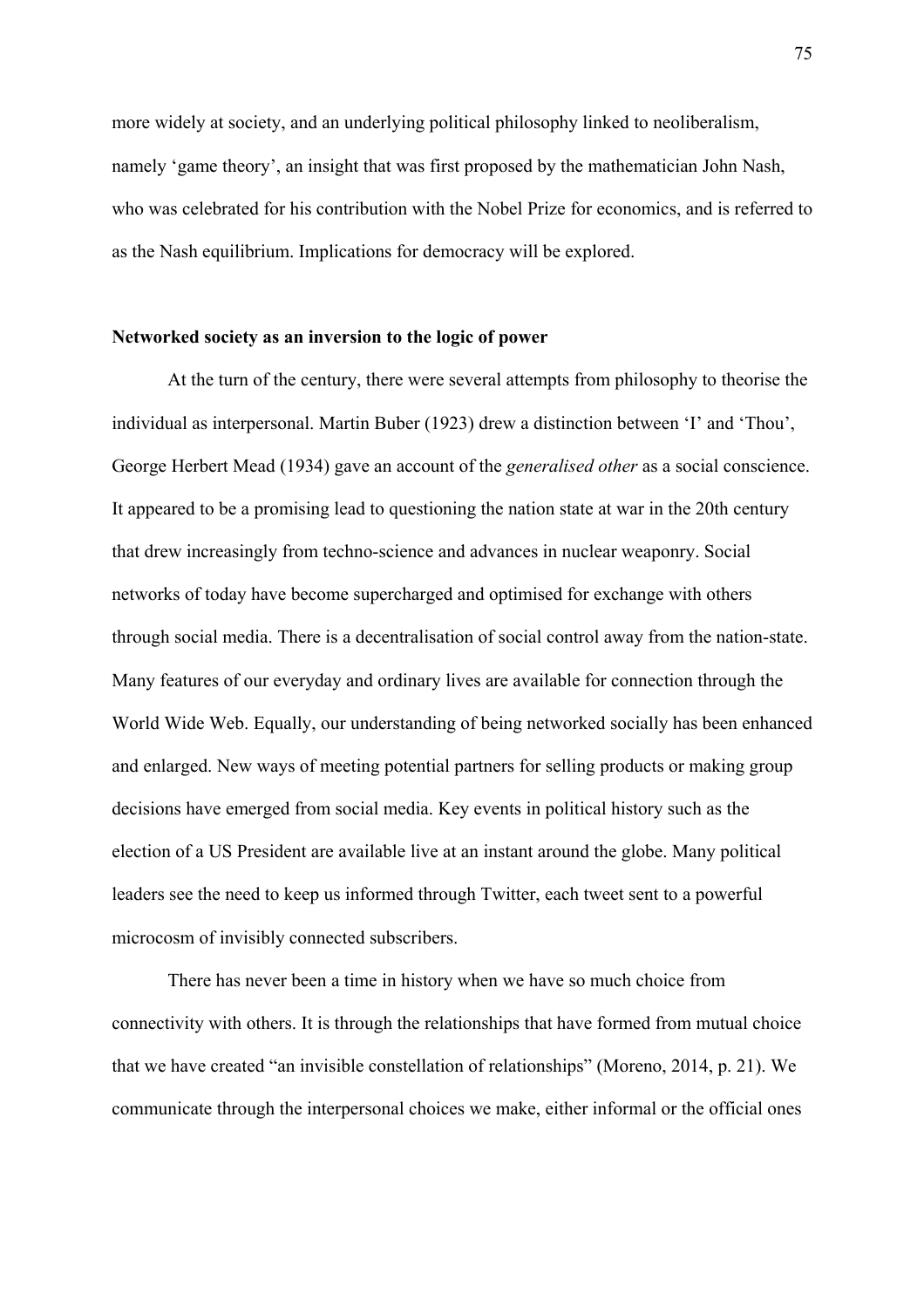that are assigned to us by institutions. Social networks enhance and support people to create new communities of understanding and support.

 The understanding of a social network among scholars is extremely important and equally significant as it occurs in daily life. The nature of academic freedom is specialised and specific to scholars. To remain relevant as critic and conscience of society, scholars draw on their network of social experiences as well as the published thought of others. The choices they make about a position will communicate within the community to hopefully find a mutual, willing recipient. Such reciprocity of exchange is arguably what breeds insight and understanding within the community of scholars. It generates over time a pattern of sources to draw from, that inform the field of research, constantly influenced and emerging as part of the debate. As will be discussed in Chapter 5, Derrida points out that a networked system of scholars was far from anticipated at the birth of the modern university, a problem amplified in an increasingly instantaneous world of interconnection. These themes are also picked up when considering the implications for disclosure as scholars in Chapter 7.

 A solution for the production of scholarship is too readily accepted in a world that is accustomed to instantaneous answers and that is experiencing strains of strong political nationalism, sometimes with the imposition of security walls at borders to prevent the movement of people. The rapid dominance and use of overwhelming power that these sorts of security policies create are viewed as a valid political response to the concern of citizens to find mutual connections. Such concerns can be bewildering and confusing to scholars who strive to offer insight and thought to society. Responsibility towards freedom for their profession becomes increasingly open to challenge and debate, that emphasises the tenuous nature of scholarship.

There is tension emerging between a networked global arrangement of trade and liberalism within the nation state. That tension is mirrored in scholarship by academics who

76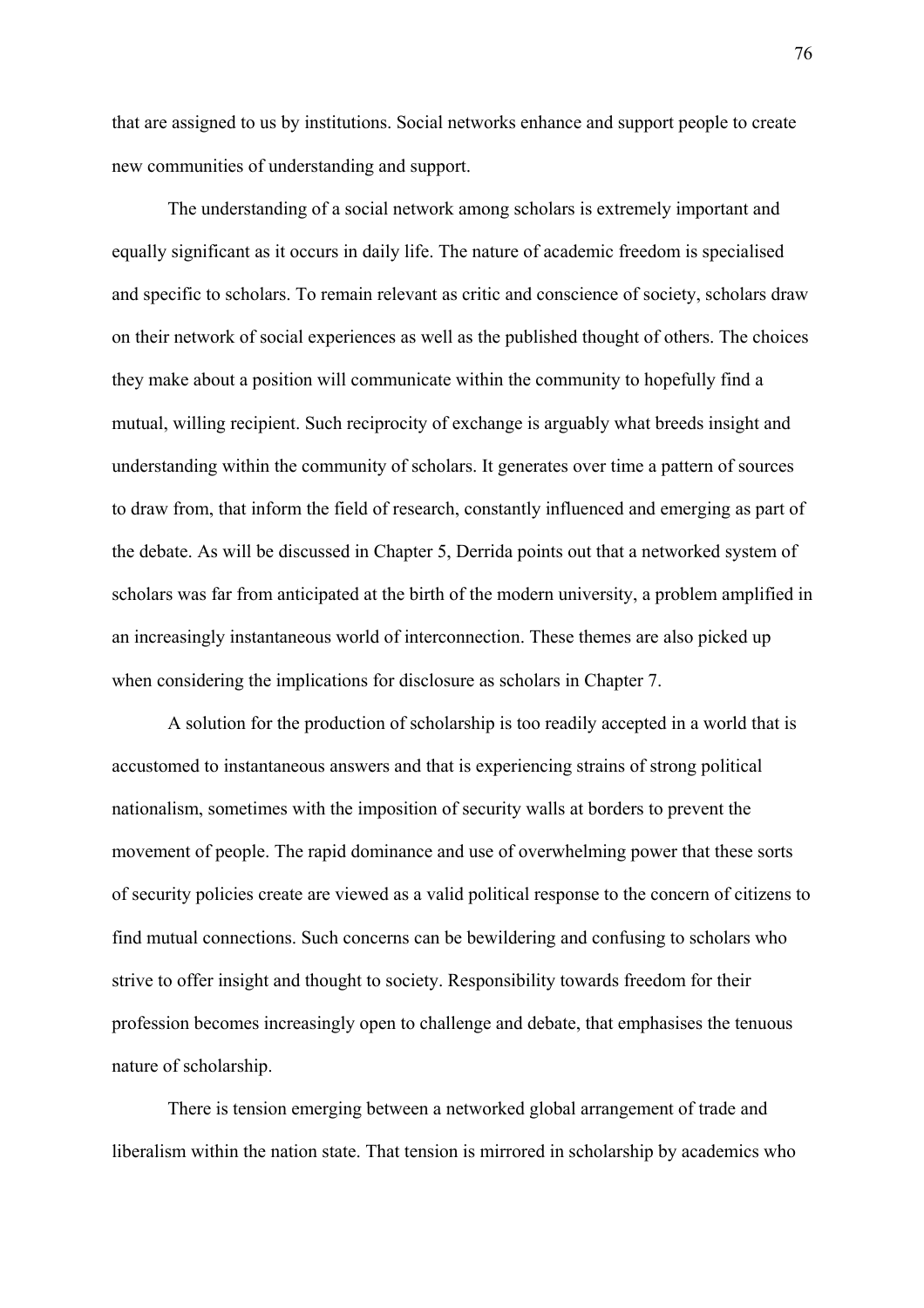seek and rely on social connectedness, but must turn as scholars to the provision of the nation-state, usually universities or other tertiary institutions. It has been already highlighted that the acceptance of academics to publish and become known internationally comes into conflict with the stated aims of 'increased productivity' and other intended aims of the university. Further, the need for accountability is coming less from one's connection with a scholarly community or like-minded peers, but more from the rise of artificial intelligence and thought with the influence of online publishing. As will be discussed, the turn towards algorithms as a tool of productivity inverts the power structure of networks away from people, towards machines. Examples of the ready acceptance of our culture to downgrade or negate the involvement of human beings in social activity will be identified. This has implications for the way scholars give purpose to their work as critic and conscience of society, which will be discussed.

At the heart of interconnectivity as an exchange is the problem of accountability within these systems. As the systems of interconnectivity become more complex, there appears to be a corresponding decline of transparency of a system where decisions for exchange are being made, a disambiguation and decentralisation of decision-making. Accountability for those decisions is driven by a need towards compliance that is instead maintained by surveillance. Some of the most powerful companies that ever existed such as Google or Facebook gain their veracity and purpose from the power and strength of artificial intelligence algorithms. Such an evolution adds to the allure and potency of the development of artificial intelligence as a replacement for human involvement. That new horizon of how citizens access health care, how they manage their financial decisions, how work is conducted is well advanced.

The difficulty of grappling with these issues by politicians has been cited as a source of recent voter frustration (Cooper Ramo, 2017), where nationalistic tendencies have taken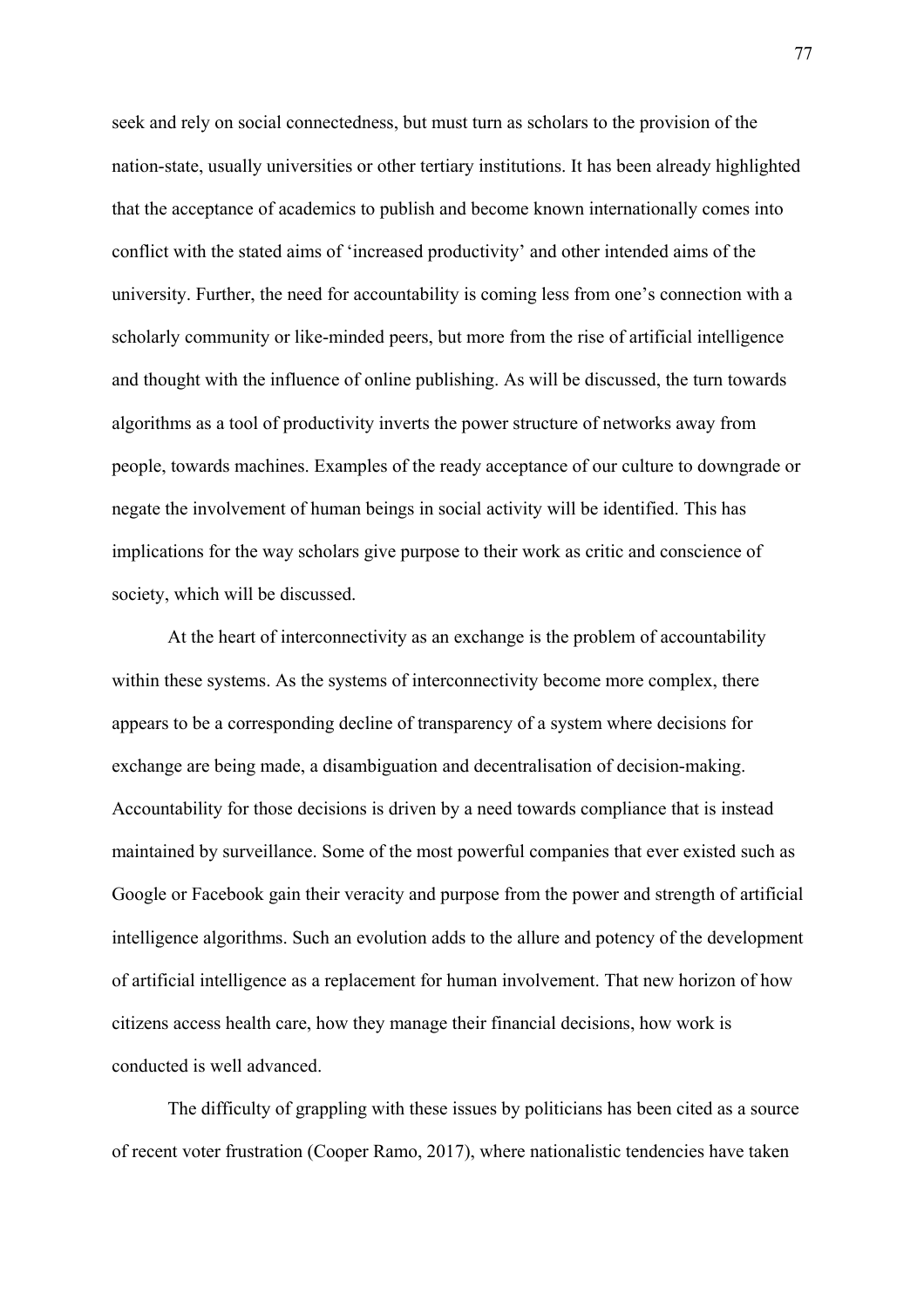hold as a surrogacy for the loss of control. Part of the focus for the thesis is the inherent loss of control, but one that is more respectful of ourselves as human beings than political nationalism. It is accepted that the nature and function of a networked system is opaque to judgement and justification, highly valued by scholars, which will later be considered from the standpoint of the philosophical idea of deconstruction.

For now, the focus of the chapter remains with the implications and new purpose that arises from a networked system of control for scholarship. The academic environment that supports the production of scholarship, especially one that is legislated to play a role as critic and conscience of society, will be examined. Connectivity which crosses national borders is highly valued by scholars. Scholars rely on interconnectivity for their scholarship. While there is an openness for the movement of goods between nations, the movement of people especially for scholarship and research purposes is increasingly problematic and devalued by the nation-state. That reluctance is shaping the way scholarship is undertaken. Conclusions will later be drawn on the nature of taking a role as scholars from the perspective of deconstruction that may better serve scholarship to derive meaning from the meaninglessness around them.

 While algorithms have been reported as an overlooked influence in our lives, they give rise to an interconnected and networked society that lends itself towards governance by artificial intelligence algorithms that undermines democracy. The claim is that from the pursuit of a networked society, and the internet is one example among others, will result in the acceptance of decisions made by machines that impact critically on humans. Some have commented that to accompany the evolution of interconnectivity will result in an inversion of the logic of power. That applies no less to universities whose embrace towards networked systems of control has led to a dehumanisation and automation on campus and the confusion around the lack of control that arises. The advent of the algorithmic society predicted here,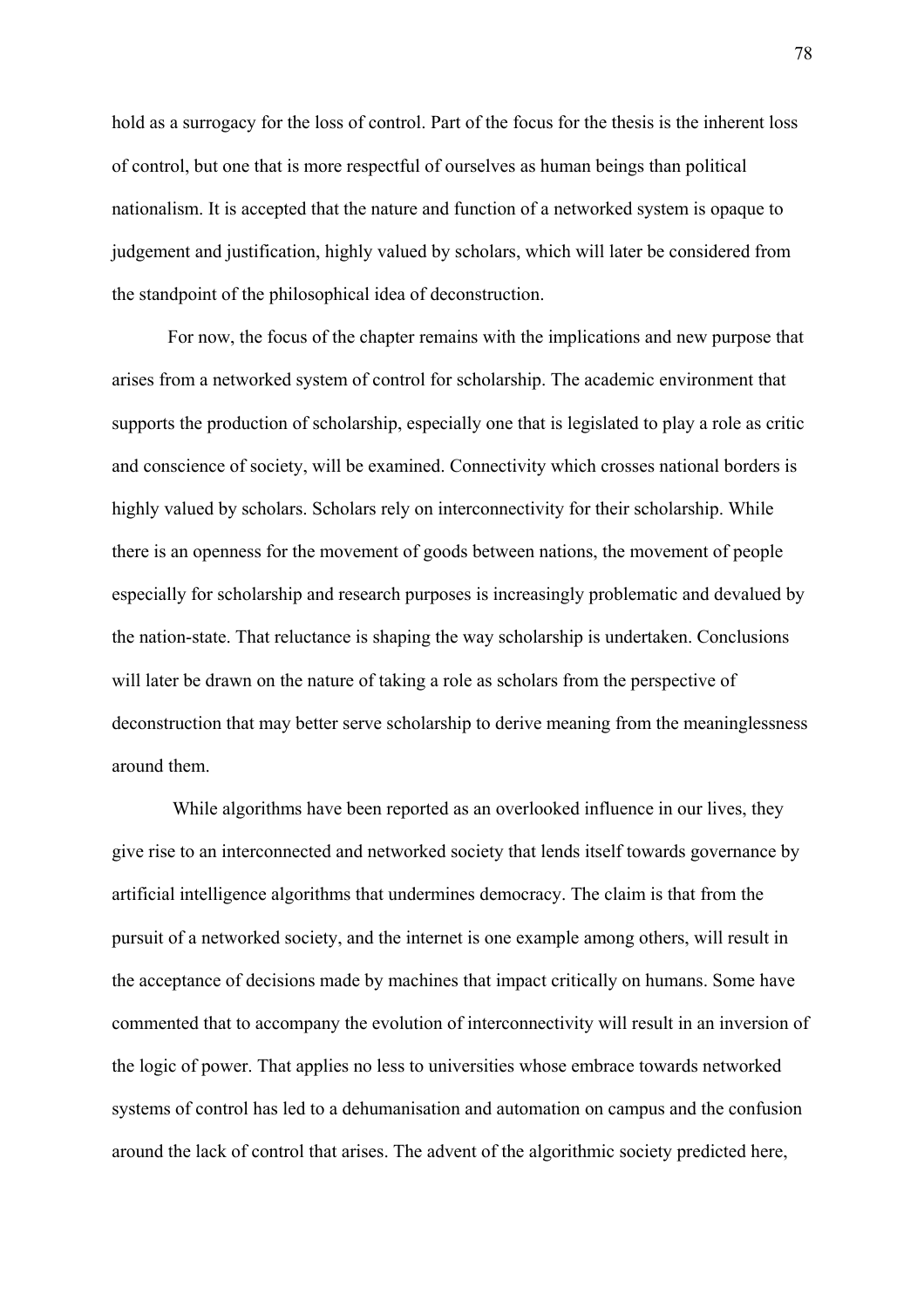destabilises and disturbs existing structures that tertiary education policy must adapt to more critically. As will be explored, the implication for scholarship mirrors the tenuous position of scholars, an idea explored by Jacques Derrida.

## **The influence of democracy on the public sphere**

Alexis de Tocqueville (1835/1944) undertook a study of democracy as it was appearing in 19th century America. He had been dismayed at the way it was developing in France, and wanted to reveal more of the relevance of democracy to France. As part of its global spread at that time, democracy valued the idea that members of society ought to have a share in the structures of power that governed their society. Tocqueville noted in America the way that democracy valued the individual worth of people. Instead of hierarchical social structures which segregated and distributed power in society unequally, democracy for these Americans could be viewed as equal and equally capable of judging their society. Muldoon (2005) notes that "Democracy persuades people that they are capable of judging for themselves what is ultimately true or false. Democracy exalts individuals by persuading them that they can discern the nature of reality through the intelligent application of the faculty of conscience" (p. 90). Muldoon goes on to observe two further important consequences of the individual conscience, namely, the need for individuals to make reasoned judgements, an attractive quality, and the privatisation of individual faith, a detractive quality to democracy. The reliance on faith as a private individual private enterprise will be challenged by arguments within the thesis, such as when Derrida considers the private faith of a scholar as a profession of faith.

Tocqueville views democracy therefore as a way of life that values an equality of conditions, a levelling of one view of how to proceed in society over the other. While there are an abundance of inequalities within democracy itself, Tocqueville believes that it is in the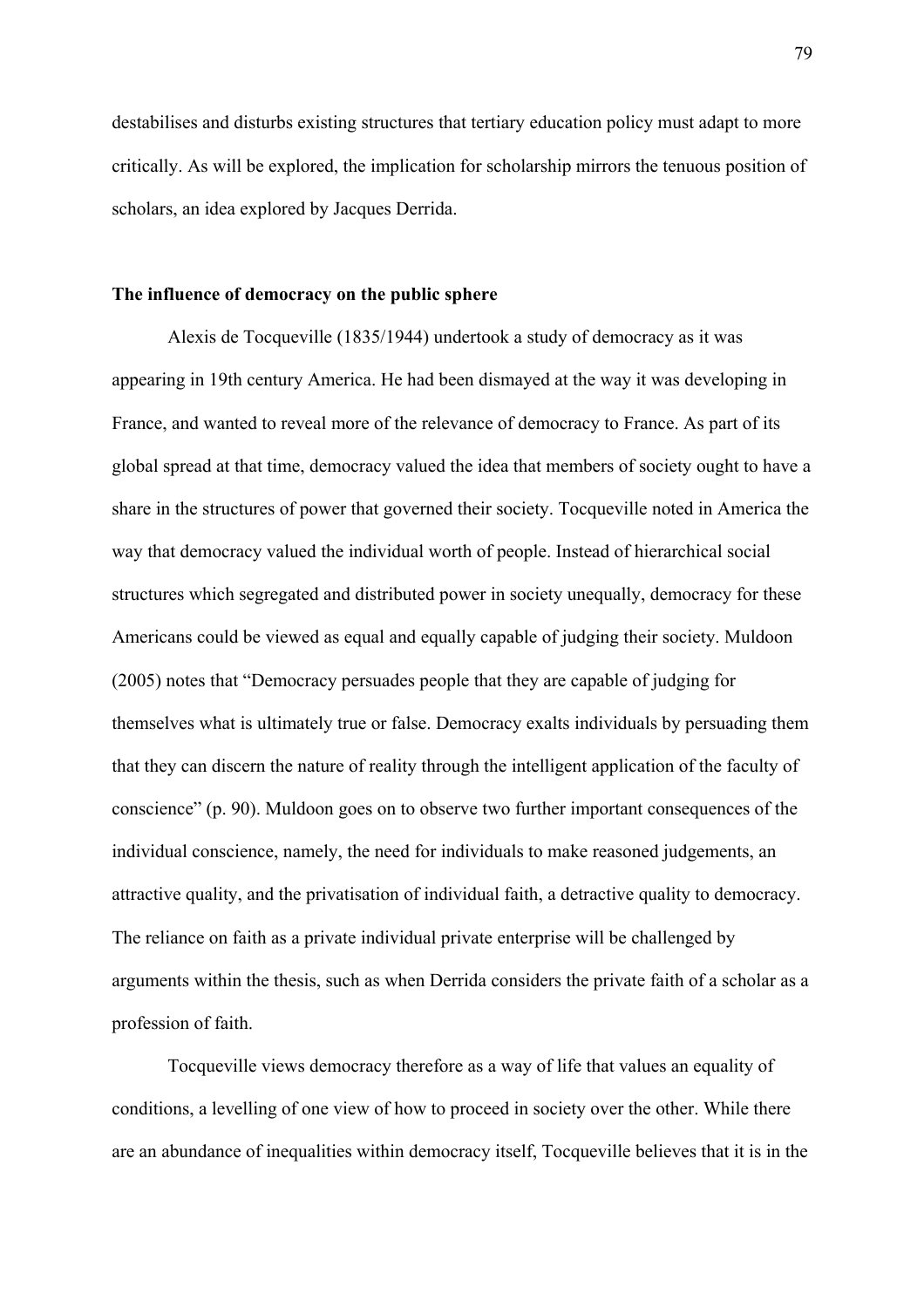nature of democracy to become more democratic. That should be seen as a rebuttal to the dominance of aristocracy, a social class to which he belonged, and instead locates the origins of democracy as a trend emerging in Europe over 700 years with the opening of the ranks of the clergy of the church. However, his account of democracy in America is not philosophical in the sense of setting out a theoretical perspective, but rather an account by observation of the practice of democracy in America. Coming near the end of a very short chapter on sovereignty, Tocqueville writes "The people reign in the American political world as the Deity does in the universe. They are the cause and the aim of all things; everything comes from them, and everything is absorbed in them" (Tocqueville, 1835/1944, p. 58).

The idea of democracy is an unsociable connection, because it gives a powerful freedom to people to have a stake in the structures that govern their society. That freedom brings risk, risk to society, to the structures that govern them, and as Tocqueville observed and recorded, democracy in early 19th century America can work well. Self-interest plays a role, but only to an extent. Self-interest in democratic society is to be set aside for gaining strength from associating together, such as in a community, which is fragile and immature, and tempts higher authorities to interfere with it and set it right. Democracy relies on not interfering or meddling in those communities in return for walking alongside and encouraging a wisdom to order, to order up a collective and representative view to be governed. What those collective views most bring to any government from the bottom up is spontaneity, today another rare commodity in exchange with others. Just as important to democracy is the need to obey authority and set aside one's views for the views of others insofar as it is useful to do so. In association with others, we set aside our pride in return for accomplishing something that we could not do alone, which in turn strengthens our pride and sociability.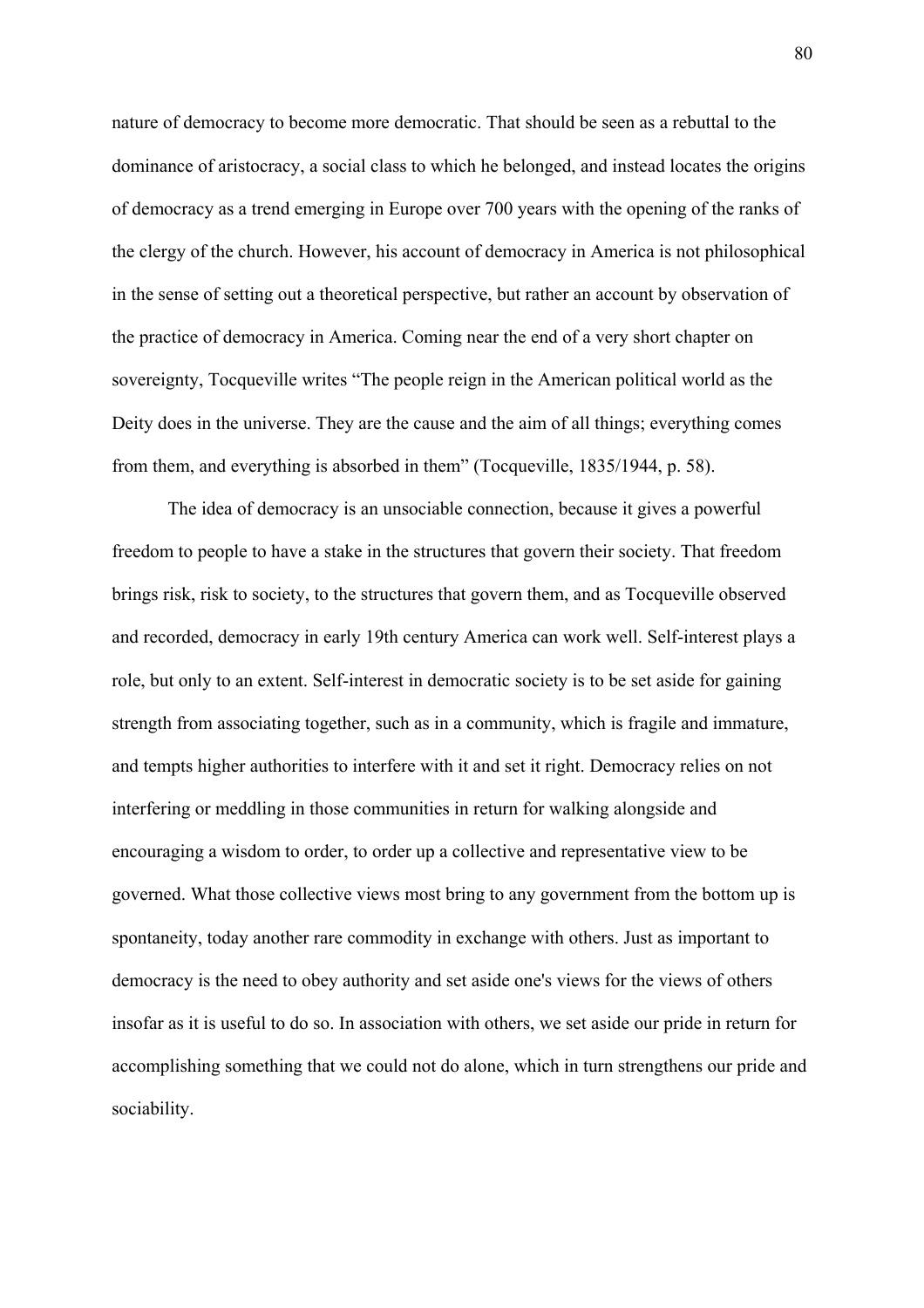Nussbaum (2010) writes out of concern for the decline of democracy as a critical feature of citizenship in America. Her concern is that democracy among other invaluable aspects of the humanities is in need of being upheld, especially through education. Although Tocqueville is not quoted, the idea of democracy upholding itself as democratic is presented as under threat from the pursuit of profit. Self-interest and greed it is argued are threatening the decline of democracy as a fundamental in society. Ironically, democracy is not really interested in social cohesion that comes from a unified and uniform society. Democracy is seeking the opposite from the play of others in difference. However, the more accepted notion of democracy for reasoned judgement is supported by the need for education that develops reason. Nussbaum makes the claim that democracy supports humanity better, when the profit motive is set aside to allow for a more informed citizenry from the humanities, as an organising principle of democracy.

The related idea of democratic education is equally important for humanity, but also as a call to action, not least to the parts of education that support democracy. Her vision for action as an informed citizenry is a key idea Nussbaum wishes to convey. It is not an account of democracy at a distance as Tocqueville gave, but rather the idea that democracy is a feature of humanity that is critical to human existence. There are many examples given, and in turn call us to act, sometimes out of urgency or deficit, and other times out of prospect. The profit motive that Nussbaum observes as so motivating in society is in need of refinement and insight from the humanities, which offers "searching critical thought, daring imagination, empathetic understanding of human experiences of many different kinds, and understanding of the complexity of the world we live in" (Nussbaum, 2010, p. 7). That is not to deny the importance of techno-science and its advancement, but in order to strengthen an informed citizenry we draw from a range of sources. Sites of education are noted where the contest over democracy is strongest and loudest, and in need of deeper consideration. "The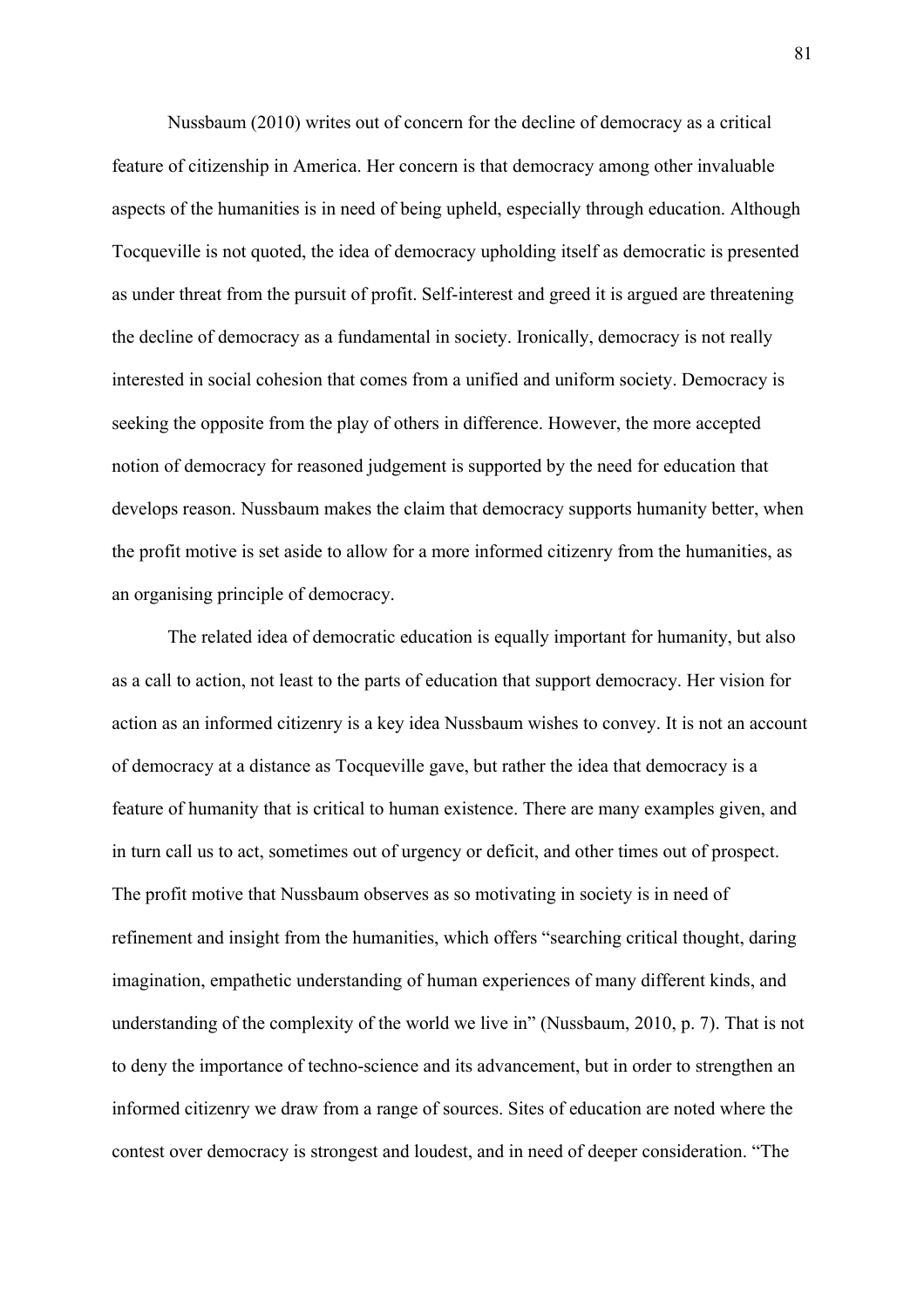focus on schools, colleges, and universities is justified…because it is in these institutions that the most pernicious changes have been taking place, as the pressure for economic growth leads to changes in curriculum, pedagogy, and funding" (p. 9). When it comes to what democracy offers, Nussbaum is critical that we are informed enough to adopt such a narrow focus in schools. Education offers a great deal more and is available more readily than is assumed by such a focus. Equally democracy allows for "reasonable disagreement among citizens who hold many different religious and secular views" (p. 9), a feature worthy of support, and "in which people inform themselves about crucial issues they will address as voters"  $(p. 9)$ .

The possibility for being informed from among wide ranging and diverging views held in democracy, Nussbaum believes, is in urgent need of support from the humanities, specifically "critical thinking and reflection" (p. 10). Related to that is our capacity "to imagine the experience of another...[that] needs to be greatly enhanced and refined if we are to have any hope of sustaining decent institutions across the many divisions that any modern society contains" (p.10). It is the call to participate and act in such a democracy that "makes wider demands" (p.10) that critically informs and contributes to humanity. Nussbaum is perhaps warning that ignorance towards action leaves us in further danger of returning a kind of governance from wealthy elites, the very governance that Tocqueville saw democracy in America defeating.

As part of examining critical citizenship and tertiary education, Roberts (2014) identifies dehumanisation as part of the *Tertiary Education Strategy 2010–2015* (Ministry of Education, 2012), in particular the lack of the social and cultural value that tertiary education offers to democracy that underpins citizenship and states,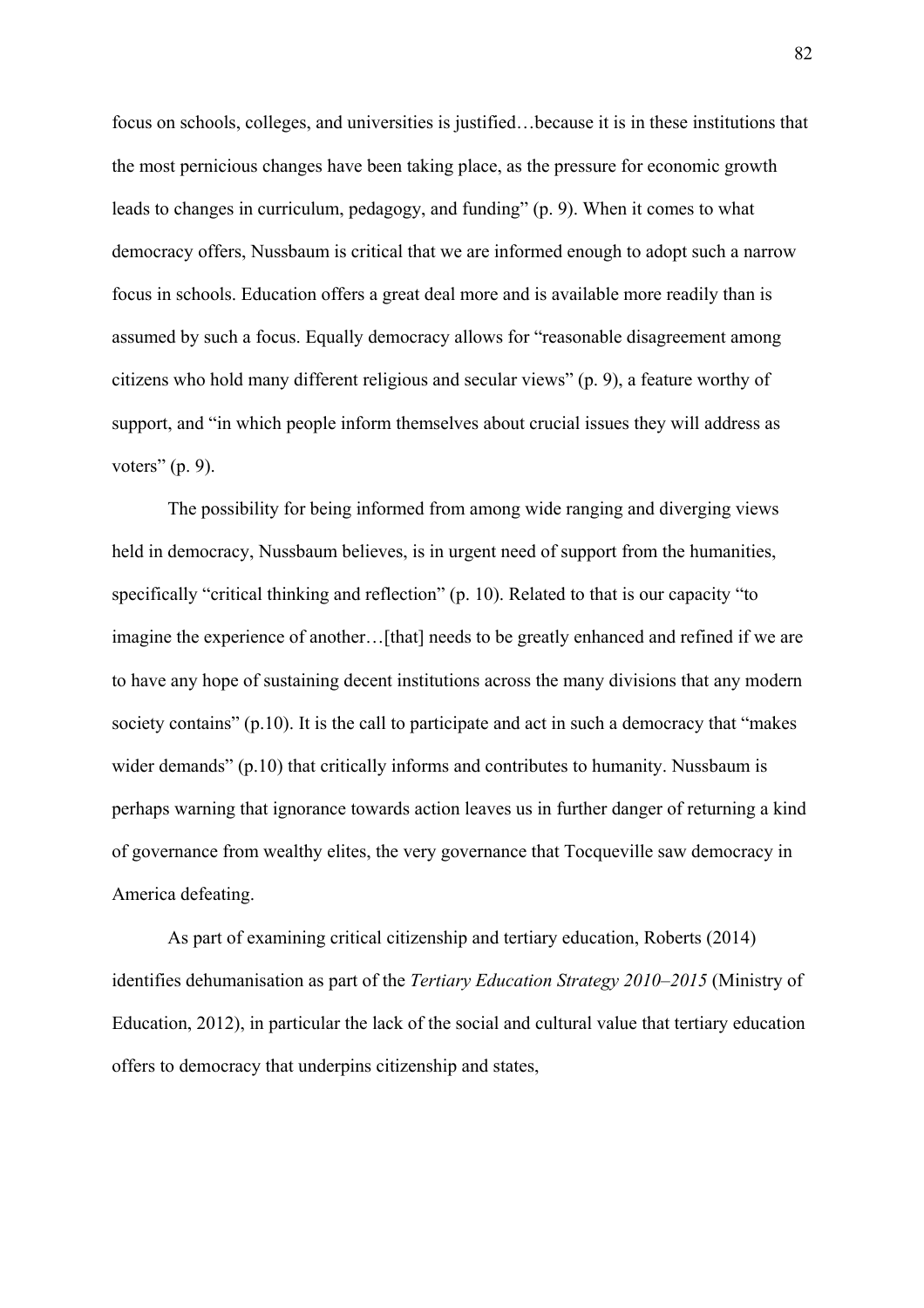It is as if the whole process of tertiary education has become *dehumanized* in quite a specific sense. For the statements [of the Tertiary Education Strategy] that carry weight in the official discourse of tertiary education, it is scarcely necessary to refer to human beings at all. As long as the system *performs*, the particulars of human thinking, feeling and willing, of relations and context, become largely irrelevant. (p. 229)

Those particulars of being human unrecognised and unrecognisable in official document for tertiary education are important in the dynamic organisation of society from neoliberal economic rationality. The thesis returns to Derrida's interest in performative speech acts that argues that human action is inseparable from the event of which they speak. To speak therefore of the TES that overlooks attention to human thought as derived from feelings, mood and other qualities suggests a dispassionate and dehumanized nature of policy being followed.

Concerns with the undermining of democratic citizenship through surveillance as part of "cultural mistrust" are highlighted by Roberts (2014). Monitoring and measurement are two features from tertiary education policy that are replicated in society more broadly, with the need for heightened surveillance from the introduction of legislation to expand the powers of the Government Communications Security Bureau (GCSB). That expansion as part of neoliberal reform accepts a new condition of citizenship that is "closely related to a culture of distrust...Under neoliberalism, the language of accountability replaces the notion of responsibility" (Roberts, 2014, p. 230). The chapter will later reference the Nash equilibria, that supports characteristics of surveillance and distrust from neoliberalism, an observation supported by Amadae (2015). It is important to note that responsibility may amount to accountability from a neoliberal outlook, where the market guides human action through accountability. The thesis means to show that to guide us as humans cannot be reduced to our action within a market of exchange. Through his notion of the "gift without reward", Derrida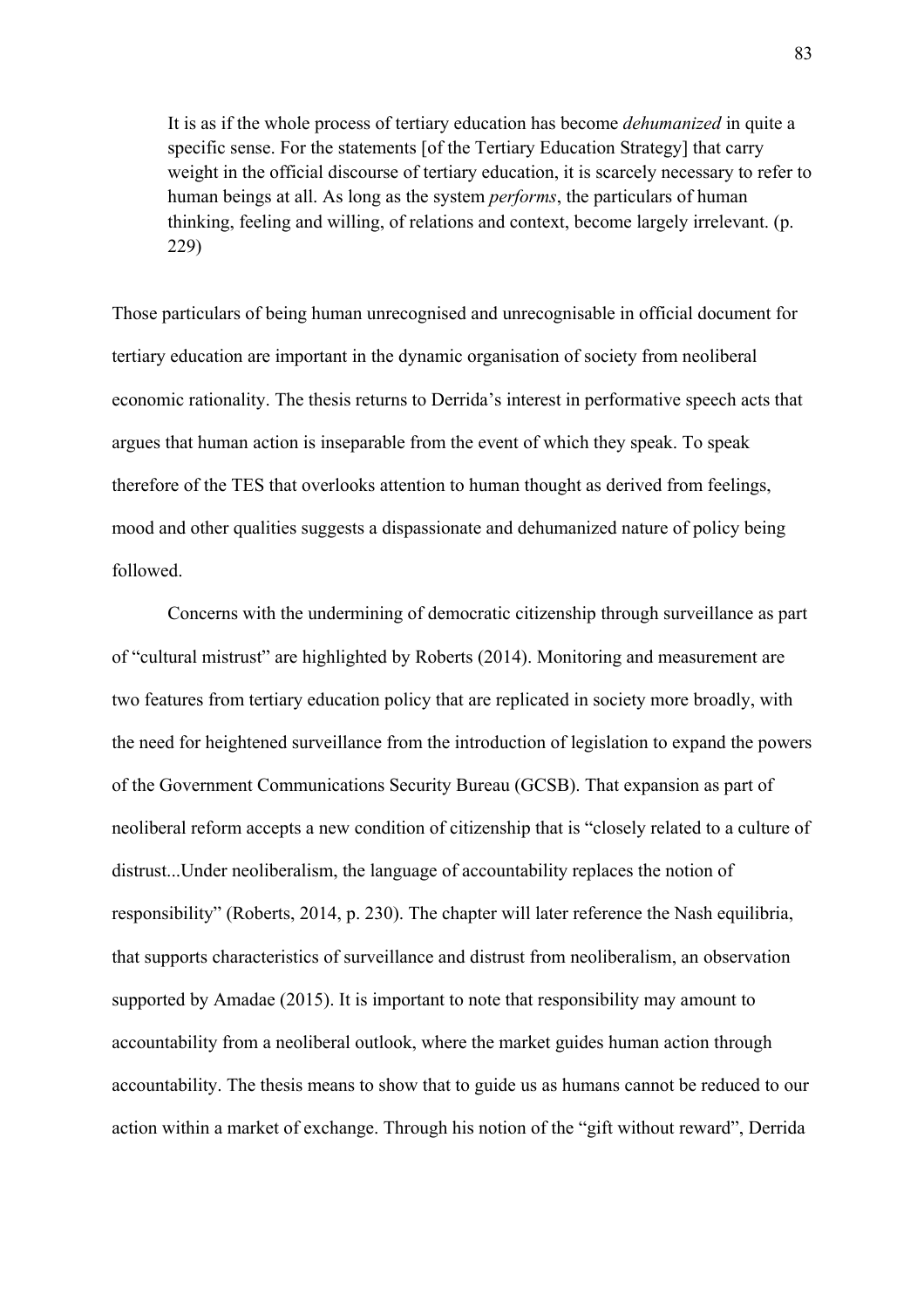shows that through the action of exchange, we exchange with others as other, as something we are not, which attempts to elevate our human exchange as beyond a systemised market of accountability, but does not reject that type of exchange.

#### **Algorithms as an artificial intelligence in our everyday lives**

Recent attention has been drawn to the hidden influence of algorithms in our lives operating on an interconnected network of exchange (Gangadharan, 2015). These are mathematical formulae used by computer programmes to enhance decisions when interacting electronically by collecting data from that interaction. They are widely applied, from predictive policing, to traffic monitoring, to online target advertising on the web and TV. Algorithms allow predictions to be made from a definite set of data, using strict parameters from analysing a given set. Those parameters are finely tuned to such an extent that predictions of certain behaviour for future actions come to be relied upon. Indeed the interpretation of such predictions is in itself a feedback for future algorithms. In an endless series of algorithmic feedback-predictors applied for desired outcomes, our ability to make choices for ourselves and to act with autonomous human agency in the world is largely undermined by the application of algorithms.

While the pervasive use of computers used for making decisions from algorithms in our lives is a relatively new field of research, the use of algorithms for decision-making is well established. Evidence for that can be traced back to the mathematical advances made with invention of the computer associated with Alan Turing. John von Neumann (1944) invented game theory with the economist Oskar Morgenstern, and John Nash (1950) extended and generalised that pioneering work. Mirowski (2002) examines the extent to which economic orthodoxy has adapted and become absorbed into the science of cybernetics, an alternative way of describing the control of a series of computers linked together, that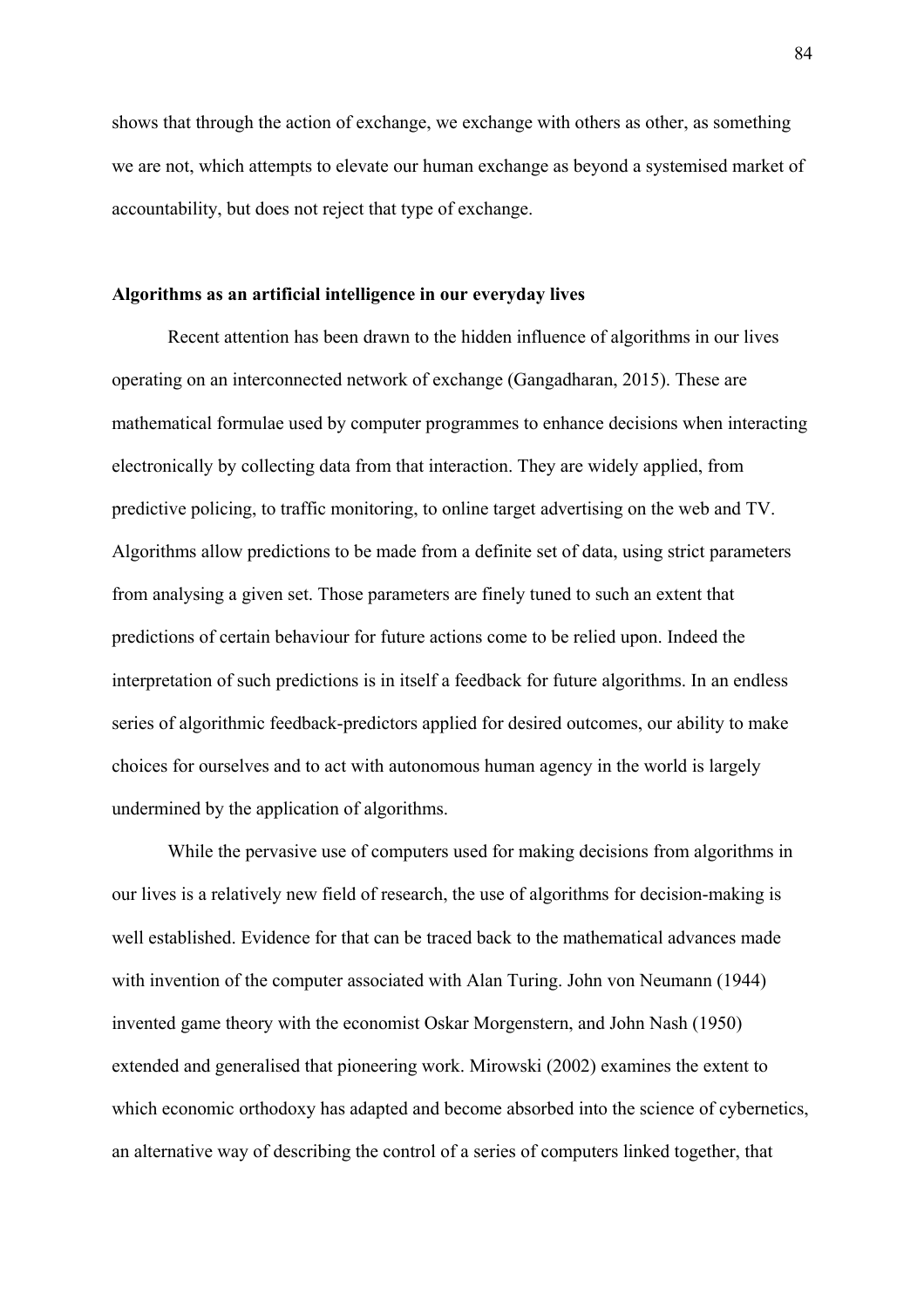learn and develop through feedback. The ability of networked computers to adapt and develop on behalf of economics as a system of exchange is shown to extend the ideas of economists Hayek and Buchanan presented in the previous chapter. Conclusions will be drawn for making decisions being made in exchange with others that undermines the value of political democracy.

 Algorithms appear as a simple set of mathematical rules that are embedded in software to complete a task. Social media sites, google search, amazon.com predictions, but more widely anything that collects data, such as spy agencies, use algorithms to sift through the data for certain patterns. An algorithm can be compared to a baking recipe that carries out specific instructions using a set of ingredients to deliver a specific outcome. Cookies embedded in websites, to unintentionally extend the metaphor, are computer instructions that examines our actions within a specific website domain, and then makes some decisions unknown to us. In a crude sense the cookie interprets our actions to allow something else to happen from our use of the site. A common example is on a bookstore website, where we receive further title suggestions based on our selection. Further suggestions are commonly framed up as titles that others have selected based on our choices, thereby legitimising the algorithm as an ordinary common practice among users of the site. In a similar fashion, there are wide and expanding sources of data, from TV viewing to car driving, and supermarket loyalty programmes that lend themselves to interpretation and interaction of an algorithm.

The *Nash equilibria* has been suggested as a political philosophy (Amadae, 2015) that links distrust and self-interest with political freedom of society. It draws on mathematical work of John Nash, for which he received the Nobel Prize for economic sciences in 1994, among other international awards for his work in the field of mathematics. His major contribution from that field was in game theory, specifically non-cooperative games, where the elements of the game accept the non-cooperation of the players. Nash sought to extend his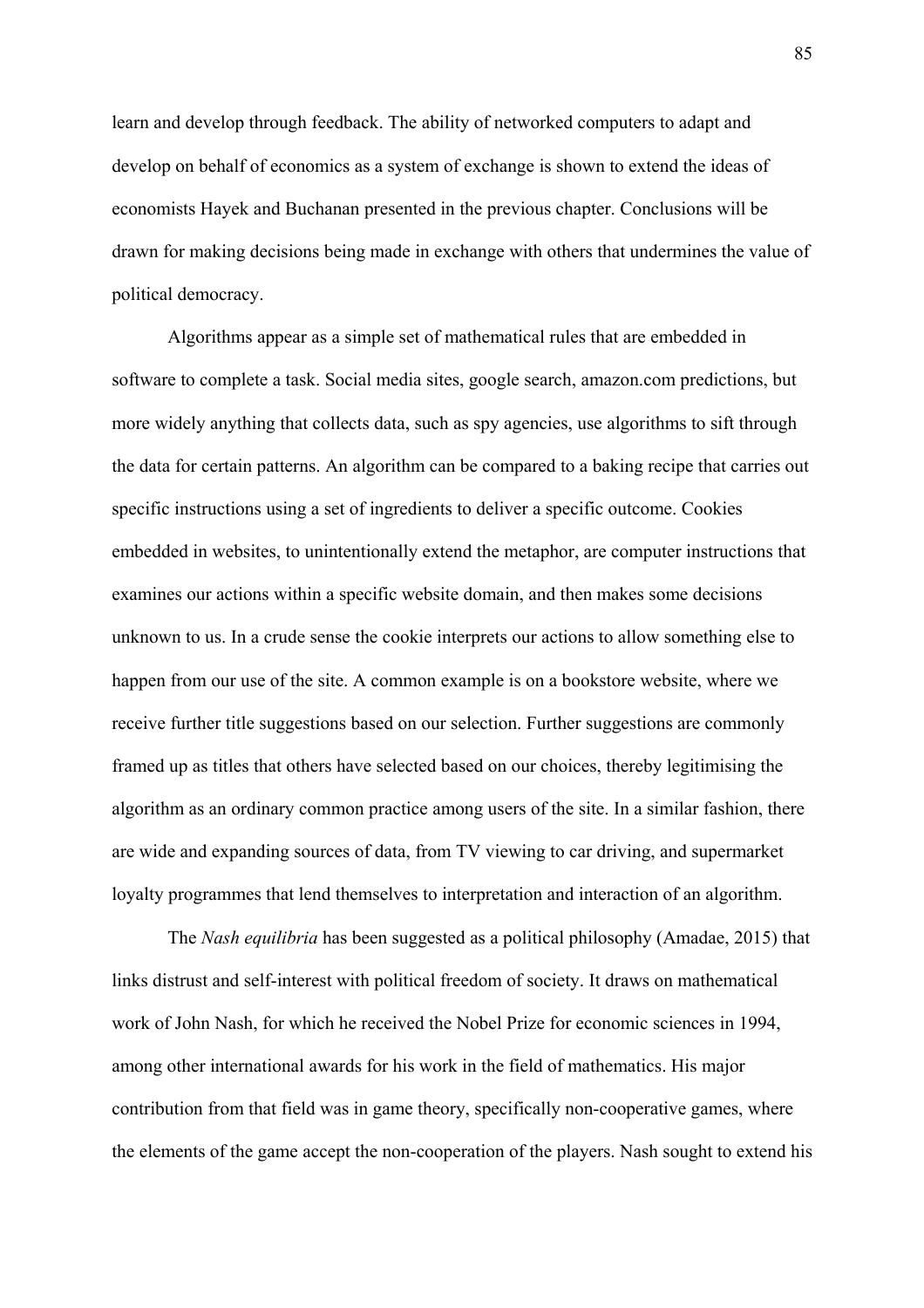theory to encompass all forms of human interaction as representative of society. The insight for which he was recognised from mathematics was to offer a theory that proposed an equilibria would result from the non-cooperation of the players, the so-called *Nash equilibria* or non-cooperative equilibria. Those insights became part of economic sciences through the conflict between America and Russia in a so-called Cold War (Mirowski, 2002), that is, a state of geopolitical tension that lasted from 1947 until 1991 with the collapse of the Soviet Union. It was a state of heightened tension in which neither side would concede nor cooperate with the other, but remained engaged, compatible and ready to act in conflict, out of self-interest. An equilibria as a freedom of a kind existed that both accepted the noncooperation, but were required to predict what the other side might attempt from surveillance of the other side. At stake were terrifying consequences of an armed-nuclear conflict. Such tension involved constant surveillance, and a system of radars and weapons in America were set up to monitor and engage the activities of the Soviets for signs of threat. Mirowski (2002) notes the emergence of a political strategy from the intense engagement of war that could never be fought but required constant vigilance of what the Soviets might be about to do. John von Neumann, a prominent Hungarian *emigré* to America and brilliant mathematician, first suggested the application of computers to analyse the large amount of data being collected from surveillance. The Rand Corporation, a non-profit development agency in America who employed von Neumann and many others, played a prominent role in developing the nuclear strategy of America in the Cold War based on the mathematics of game theory.

A political philosophy of mistrust and surveillance associated with such a strategy and supported by game theory has been found to match closely with neoliberal economics (Amadae, 2003, 2016; Mirowski, 2002, 2013; Stein, 2008). Mathematics of game theory demonstrates that strategies for each side are made that predict how the other side will react.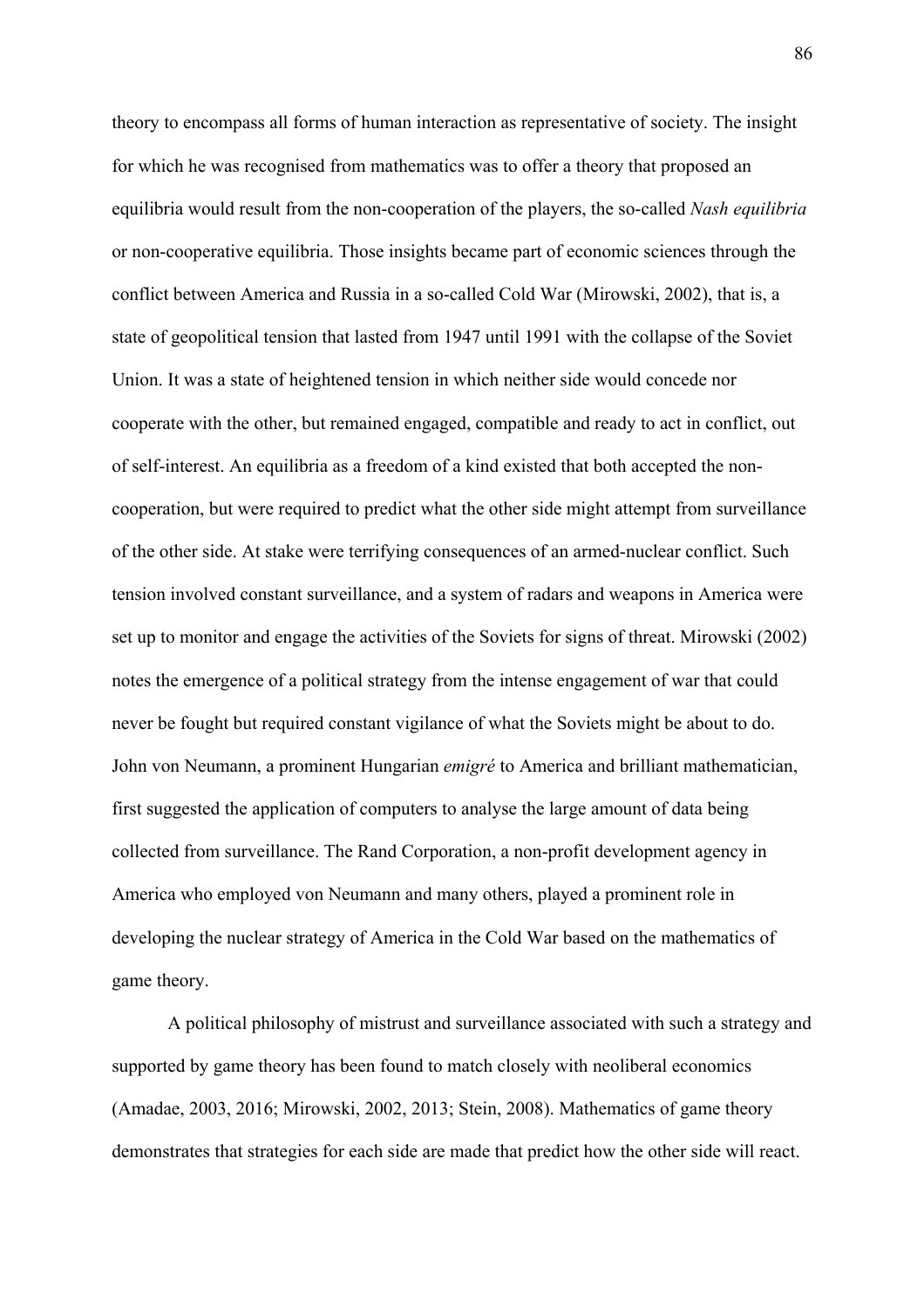For instance when the game of poker is viewed as a system of exchange, each side is engaged in the potential for exchange with another player. The best moves, mathematics showed, could be predicted that did not defeat the opponent or end the game, but supported the exchange of cards as far as was possible. It applies to situations best where the consequences of ending the game are too devastating to consider, and therefore require constant vigilance and monitoring, completing the importance of engagement. To some extent, it is argued by Mirowski (2002, 2013), the emphasis on the other is so prominent in devising strategic plays, that you cannot help but incorporate the opponent into your own thinking. It is conceivable that each side understood the other side so well, that they would play the exact same set of strategies that continued in the engagement of exchange. There arises a mutuality out of noncooperation in exchange with others. The conditions for stability or equilibria of such a system arise by creating powerful incentives not to resolve the conflict or to enter into irreconcilable conflict, but to remain in a game that involves continued strategic enterprise. Applied to politics, the view of human beings in such a scenario of social interest is one of mistrust of those around them. Being available to others as 'other' from Nash's equilibrium came with suspicion and self-interest, which were mathematically shown by John Nash (1950a, 1950b) to bring about stability in non-cooperation. He extended his work to a research program that argued that cooperative games would benefit from a reduction to their non-cooperative form (Walker, 2012). It conceives human beings as hostile and competitive. Such politics is behind the urge to get what you want, especially at the expense of others, that relies on the constant monitoring and surveillance of the behaviour of others out of distrust. There are wide implications therefore for what we disclose with others towards a sense of human trust and honesty, of being prepared to accept the truth of things from another human being, that the thesis engages with in Chapter 7.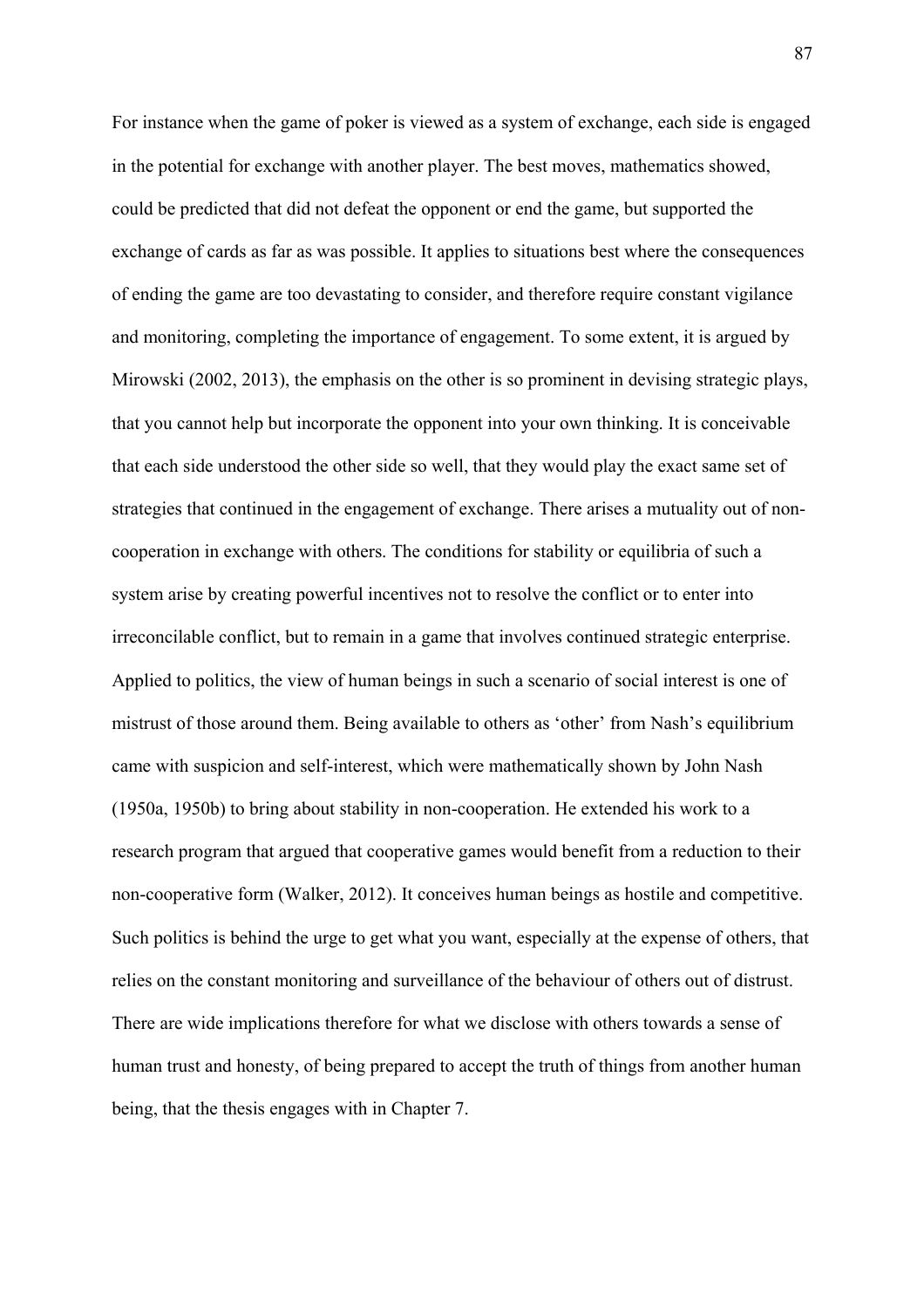The Nash equilibria predicts that coming to an exchange with another, requires a strategy that seeks one's own selfish needs to be optimised in relation to all others around them. "Nash appropriated the notion of a strategy as an algorithmic program and pushed it to the nth degree" (Mirowski, 2002, p. 343). When a player's turn arrives to strategically deploy resources, the game will deliver a benefit based on their optimal relation to each other in "play". Each player is seeking separate and non-cooperative optimisations. An equilibria is obtained from the system in exchange that promises delivery of a benefit or payoff, one that only partially meets the optimal intent of each exchange out of non-cooperation. In that sense, there is something in it for everyone. The philosophy maintains that each player is selfish and is working to optimise their interests in relation to each other. Cooperation between optimisations would destabilise and cause unpredictability in the system. Selfishness always leads to the safer outcome, but in doing so throws up a dilemma in the exchange, which was studied at the Rand Corporation and become known as *the prisoner's dilemma* of which there are many versions. That dilemma of whether to trust or betray the other in exchange is shown to be a compromise of the optimisation most sought. The rational choice, Nash shows, is to betray the other side, because to trust the other person is to risk losing everything in exchange, a further instability. Freedom could be found in equilibria from the optimisations of utility rationally chosen (Amadae, 2015). Such optimisations are becoming strongly supported from the aggregation of data by algorithms. In this sense, the way we act out of reason, has been likened by Amadae (2015) to being a prisoner, a prisoner to reason, unconscious to thought.

Extending Nash's theory to the whole of society has been shown to link closely with neoliberal economic rationality (Amadae, 2015). Hayek, Buchanan and other proponents of neoliberalism showed that a society based on individual freedom would not degrade into chaos when self-interest is most upheld. The politics of self-interest previously feared by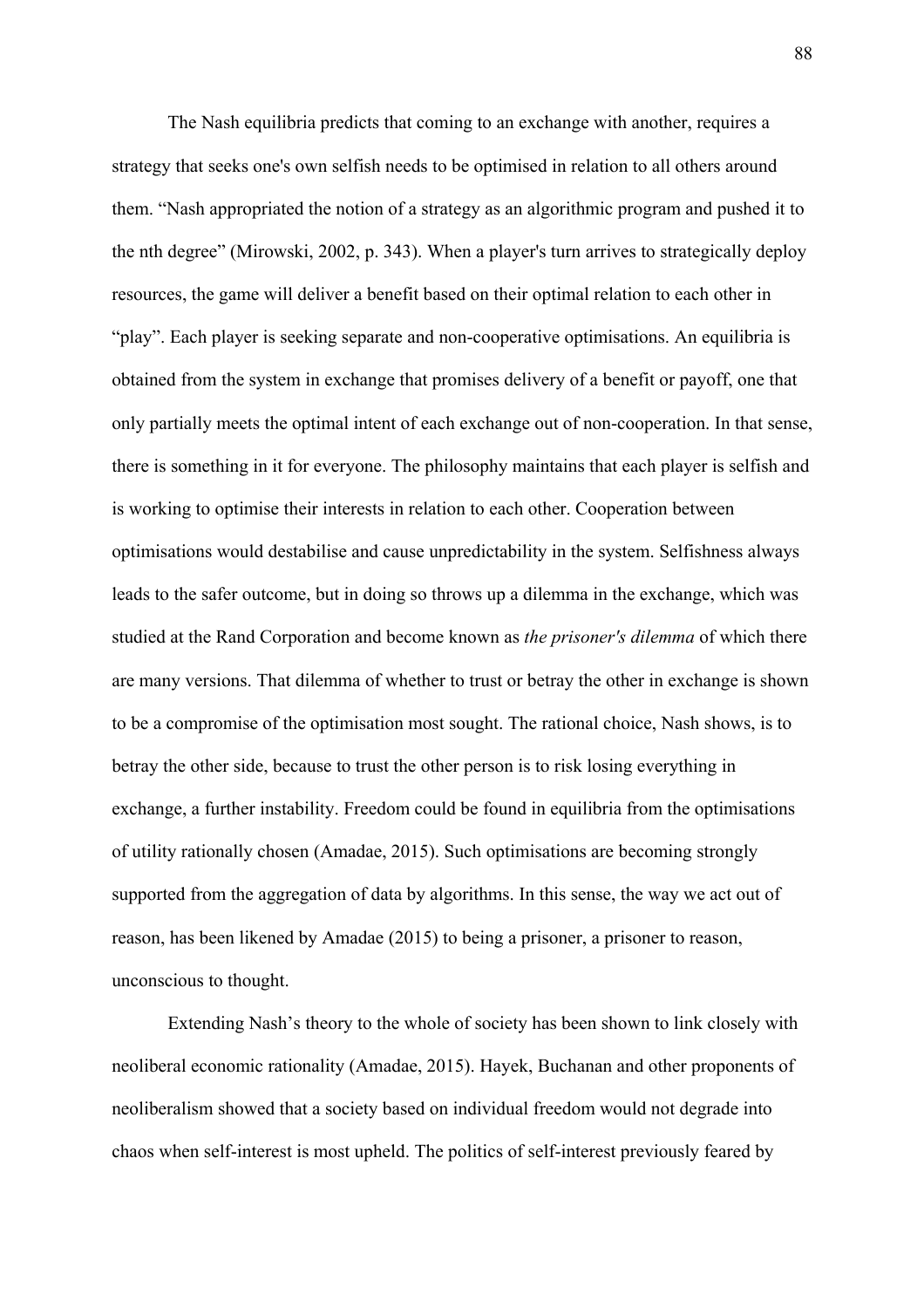politicians predicted to lead to chaos, was now linked to economics as a political freedom. The Nash equilibrium reassures politicians that "rational pursuit of self-interest, even in the face of ...enemies will lead to a kind of order, where all players agree with the strategies being played, and that those strategies makes sense to them" (Curtis, 2007, 16'53"). The price of that freedom is a world in which everyone would have to be suspicious and distrustful in exchange with each other. That involves the obsession of attempts to reconstruct their opponent, who is totally hostile and bent on their destruction. However, under experimental testing at the Rand Corporation and conducted by Nash, live participants who were taking part in a re-enactment of the prisoner's dilemma, turned to trust and cooperate with each other, a new kind of freedom. The freedom that they found from betraying each other was too difficult to live with. It showed inadvertently that human beings just do not live like this.

John Nash himself suffered from paranoid schizophrenia, that perhaps explained his pursuit to extend his ideas as a theory of politics of society. Gripped by paranoia, the way to escape out of the control of others is,

through an eternal vigilance and hyperactive simulation of the thought of the Other. Not only must one monitor the relative "dominance" of one's own strategies, but vigilance demands the complete and total reconstruction of the thought processes of the Other - *without* communication, *without* interaction, *without* cooperation - so that one could internally reproduce (or *simulate*) the very intentionality of the opponent as a precondition for choosing the best response. An equilibrium is attained when the solitary thinker has… reached a fixed point, a situation where his simulation of the response of the Other coincides with the other's own understanding of his optimal choice. (Mirowski, 2002, p. 343–4)

Dominance was a theme that Derrida addressed through a philosophical investigation of logocentrism. The sort of play that Derrida wanted is based on his concept of difference, that conceptualises again the relation to the other being presented here. In Chapter 5, the thesis attempts to show that in an exchange with others in society, foregoing self-interest brings about change or difference from the trust (in deficit) of self-interest. Placing another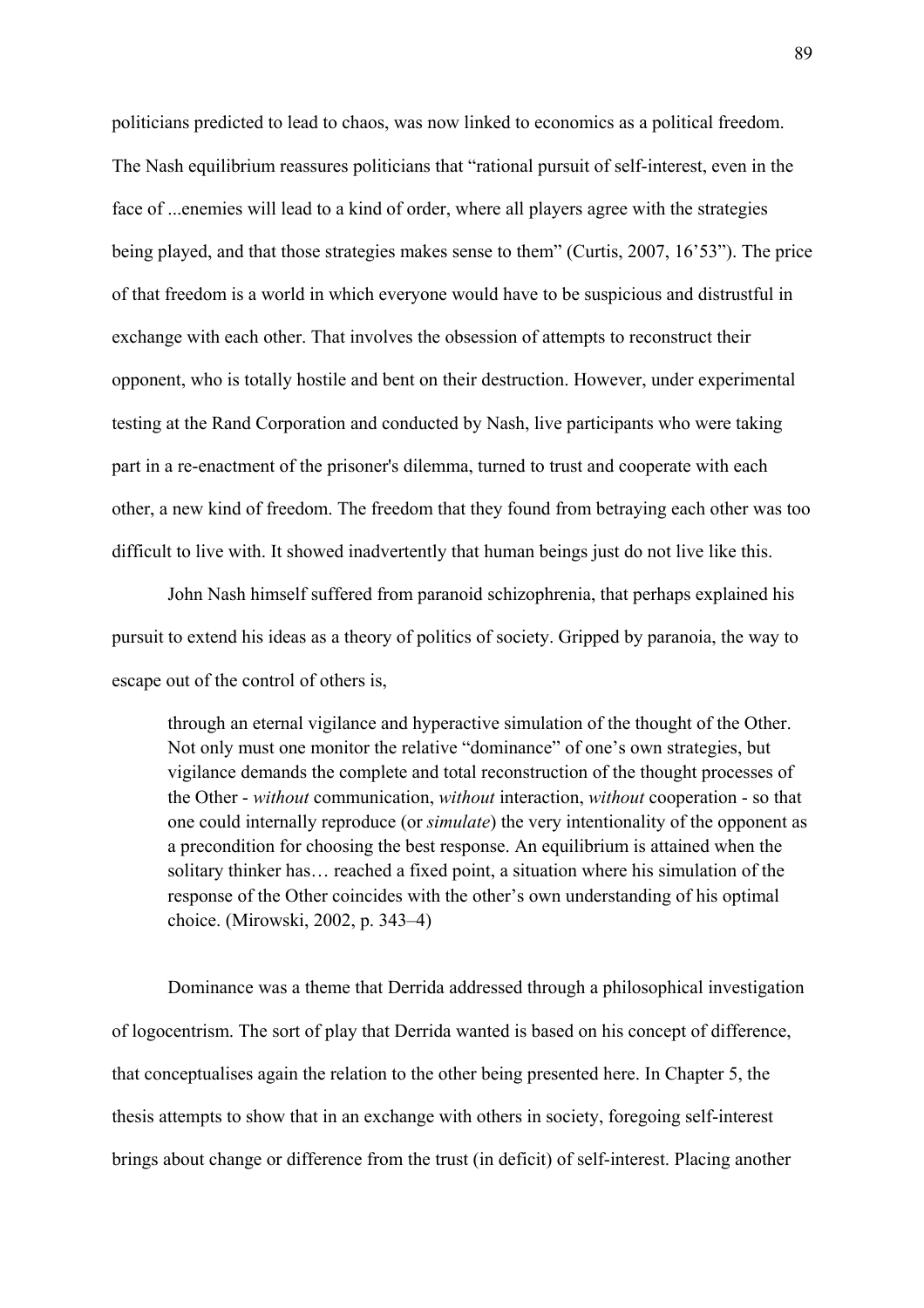person's interest at expense to my personal freedom is one way that may undo that dilemma of self-interest as a prisoner of reason, and bring about a new freedom. The price obtained from the freedom to optimise our exchange must be overcome from the trust we have for each other. The suspicion of surveillance promotes and enhances the readiness for selfinterest and distrust because it can be revealed in hindsight what hand or self-interest was being most sought. One way to overcome that distrust is through the openness of democracy.

## **Institutional autonomy of tertiary institutions devolved to its IT systems**

This section examines the ubiquitous and networked expansion of computing power as a distortion of the freedom and autonomy of the university towards self-interest and distrust. The tertiary sector has always been exposed to techno-science, tacitly accepted in policy. However, the proliferation and expansion of computing machines themselves is in danger of being accepted as the mediator of the tertiary institutions between humans and the decisions that are made. That has implications for redefining the freedom of tertiary education again and being replaced by another type of organisation that devalues the current collective networked understanding. On the one hand the institution is attracted to the efficiency and rationalisation of data management, and on the other there is a seduction that says "you cannot help but be involved in a consumption of data". There is an inherent imbalance between networks of national identity and as a user of particular platform. We face difficulty in relation with others to find meaning for ourselves as individuals in situations where our very existence is under consideration, either as learners or scholars and perhaps unintentionally compromised or challenged through the unchecked expansion of computing power.

The autonomy of tertiary institutions can be defined by the interpersonal connections that occur in everyday life of the institution. With the proliferation of computing power as a

90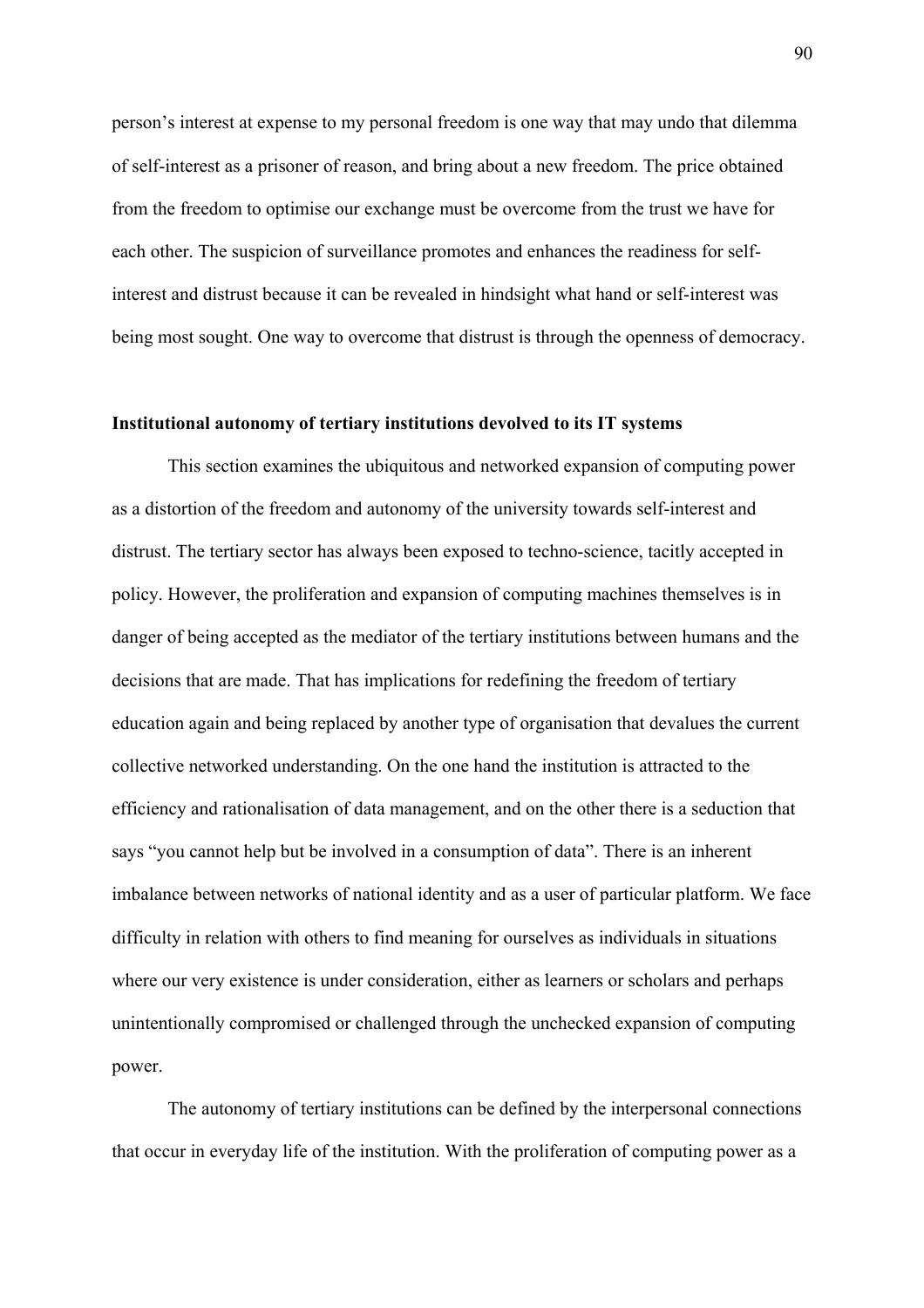networked system of control, there has been a rapid expansion to such an extent that interpersonal connections with IT devices mimic and model the connections of person to person connections as "real". This has implications for the way we understand institutional autonomy and its responsibility to those who belong. No longer can we assume that interpersonal exchange such as teaching and learning, or the exchange of scholarship will give meaning to the institution. Rather the meaning and persuasion that networked computing systems offer us personally has grown to become an equal albeit artificial partner in the meaning we make of the world. In an algorithmic society, institutional freedom can no longer be considered immune to the influence of computing power. Such an exposure has direct implications for the purpose and responsibility of tertiary education policy.

There is not space to discuss the full implications of such a large topic, but rather the thesis highlights the capacity and impact that such a move has on our individual autonomy and freedom. In exploring the issue of autonomy within an advancing IT environment, some of the limits in exercising academic freedom will be highlighted.

Academic institutions turn towards corporations for computing power. Those corporations such as Apple, Google and Facebook are celebrated "as some of the most remarkable creations of the modern economy" (Cooper Ramo, 2017) and have an inherent bias towards becoming more connected. The more connections that can be made, the more data can be generated, which reinforces the purpose given to the corporation. Universities have been wary of the uptake of networked computing that may eventually come to undermine or question the purpose for universities themselves.

Examples from a networked algorithmic society that question the regulatory regime of the nation state comes from health care and throws up ethical concerns. One implication of such work may be that such mapping and modeling of bodily systems will allow for a transfer of ethical standards to include machines. The application of artificial intelligence towards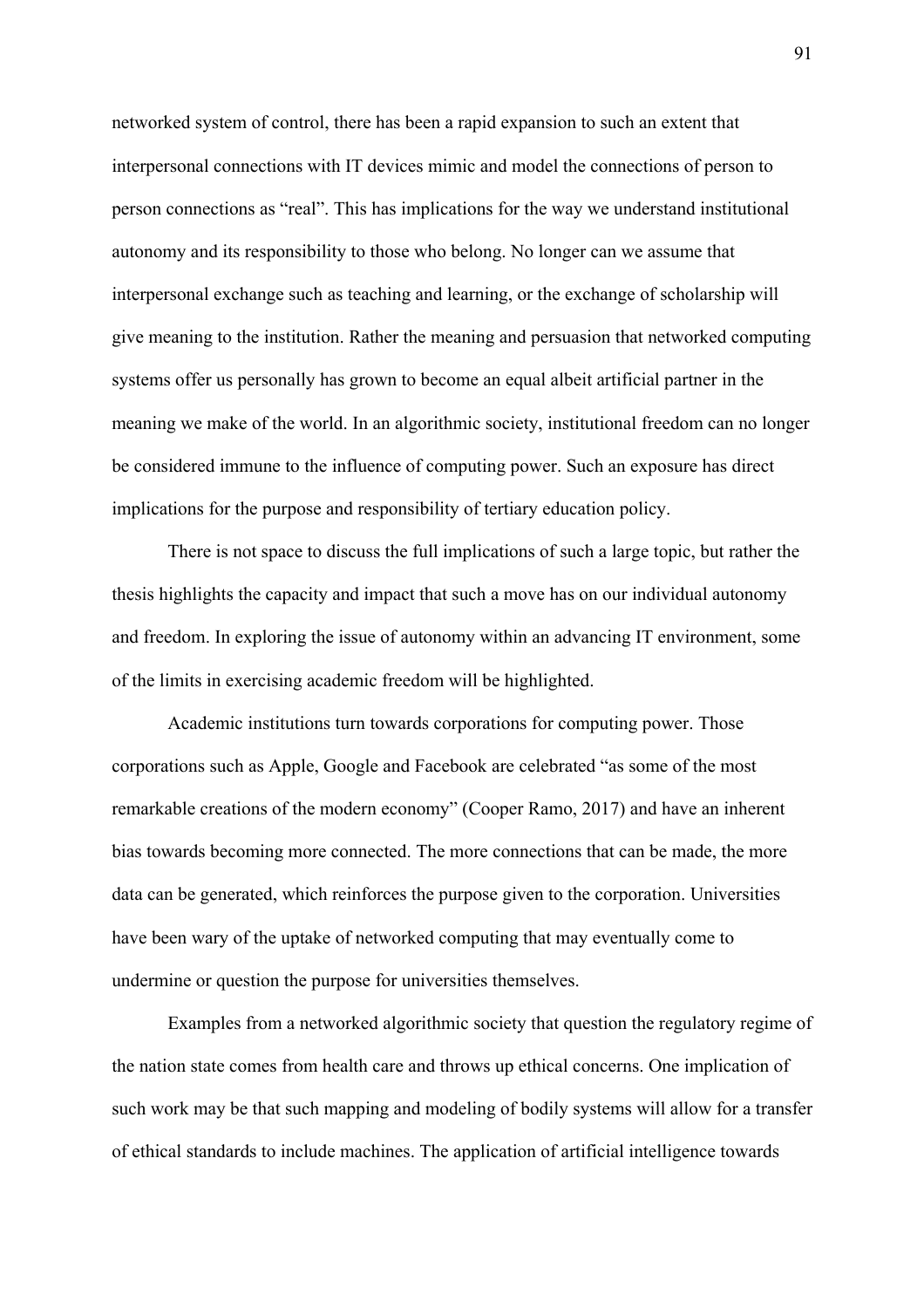making healthcare decisions without human accountability already takes place. The processes and structure for making those decisions of biological compatibility for donor organs between nation-states is one example that is close to being established. That would place the accountability for those decisions beyond and outside those who created the system as fundamentally unaccountable. At the time that those biological decisions of donor compatibility are pieced together, traditional borders between nations are transcend, a system that would undermine and question the validity of a democracy. Cooper Ramo (2017) claims that the level of sophistication and complexity required to regulate such a system is beyond the human conception of regulation or policy.

The possibility for the convergence of these systems with systems of DNA sequences as the unique pattern of individual patients has ethical implications that have yet to be fully grasped. It would appear that humanity in being led by technological advancement, without the influence and full appreciation and embrace of scholarship in the humanities.

One way to draw out further the pervasiveness of networked computing power is to undertake a simple comparison between philosophy and economics of the meaning of the needs of someone versus the wants or desire of humans. Needs are captured in philosophy by the Other, God, or some sort of unattainable higher power or belief. We can never finalise those needs or hold ourselves accountable to them. In economics, such needs are a matter of survival for all human life. In everyday life, both agree that we should strive to avoid wearing our needs or survival like a badge. To do so would be to state the obvious that we exist and begin to block our connection with ourselves in relation with others, and appear constantly needy. Equally though it is possible to go through life without ever realising that we are loved or accepted by others, or to find purpose in our life from the love or connection with others. At this point it appears that philosophy and economics diverge. What stops such selfacceptance towards acceptance by others is the fall back towards our wants, those things that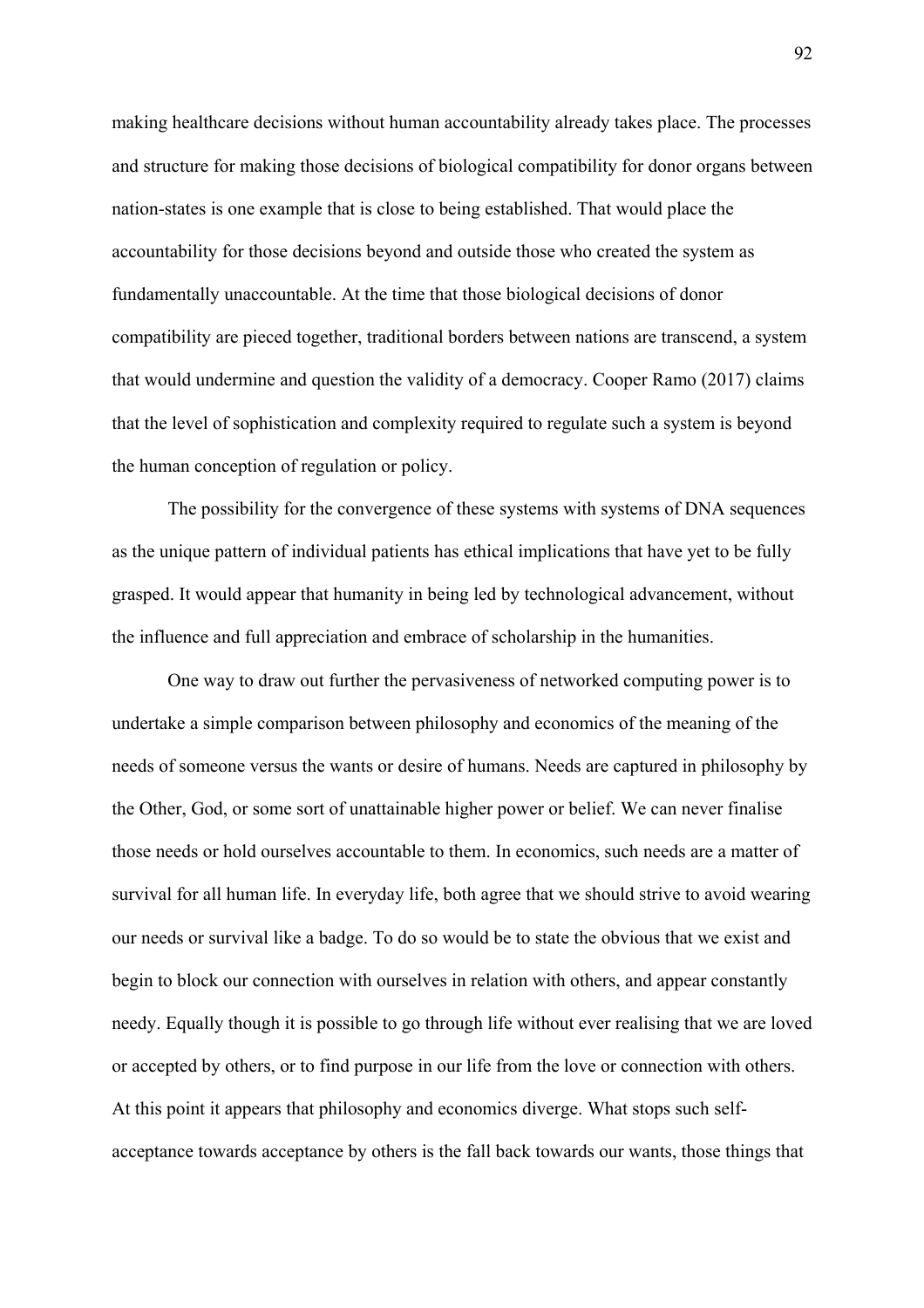commonly fill our lives for survival. Philosophy might observe that the pervasive effect of computing power promoted by economics needs questioning if computers are to provide the level of acceptance and adaptation that is promised by networked computing systems. Many people already live saturated with automated processes that meet many desires or wants, usually through social media. It is not difficult to imagine a machine that would act as a companion in conversation in the privacy of one's home, adapting and updating algorithmically to every nuanced desire, obtaining its purpose from the accumulation of data to fulfil the purpose of their master. The idea that machines could in the near future adapt algorithmically to fill our daily need is false, because while a machine might arise that generates the formation of a personable and human connection, it acts at best as a surrogate for a real human relation. Such surrogacy at its worst blocks and denies that we have human needs, that we are required to tend to our survival and that our existence depends on both ourselves in survival and our relation with others in the world. Such a struggle is very common even today, and it is more the task to live with surrogacy and to accept that the world can never satisfy our every need even as a desire or want, including the pervasiveness of computing power. If machines could satisfy our every need, it would be a false world. That raises the question of how to live with the computing power of interconnected systems promoted to satisfy our desires, but adapting to our very survival as an acceptance of dependency. Deconstruction, as will be touched on later, offers an alternative way to support the presentation of meaning coming forward that is "irreducible, unrepeatable, heterogeneous and idiosyncratic" (Anderson, 2015, p. 54).

# **Conclusion**

Later, the thesis looks at the theme of mastery as a practice within education that is unconscious to itself. For now, the idea of mastering our own society from the orthodoxy of

93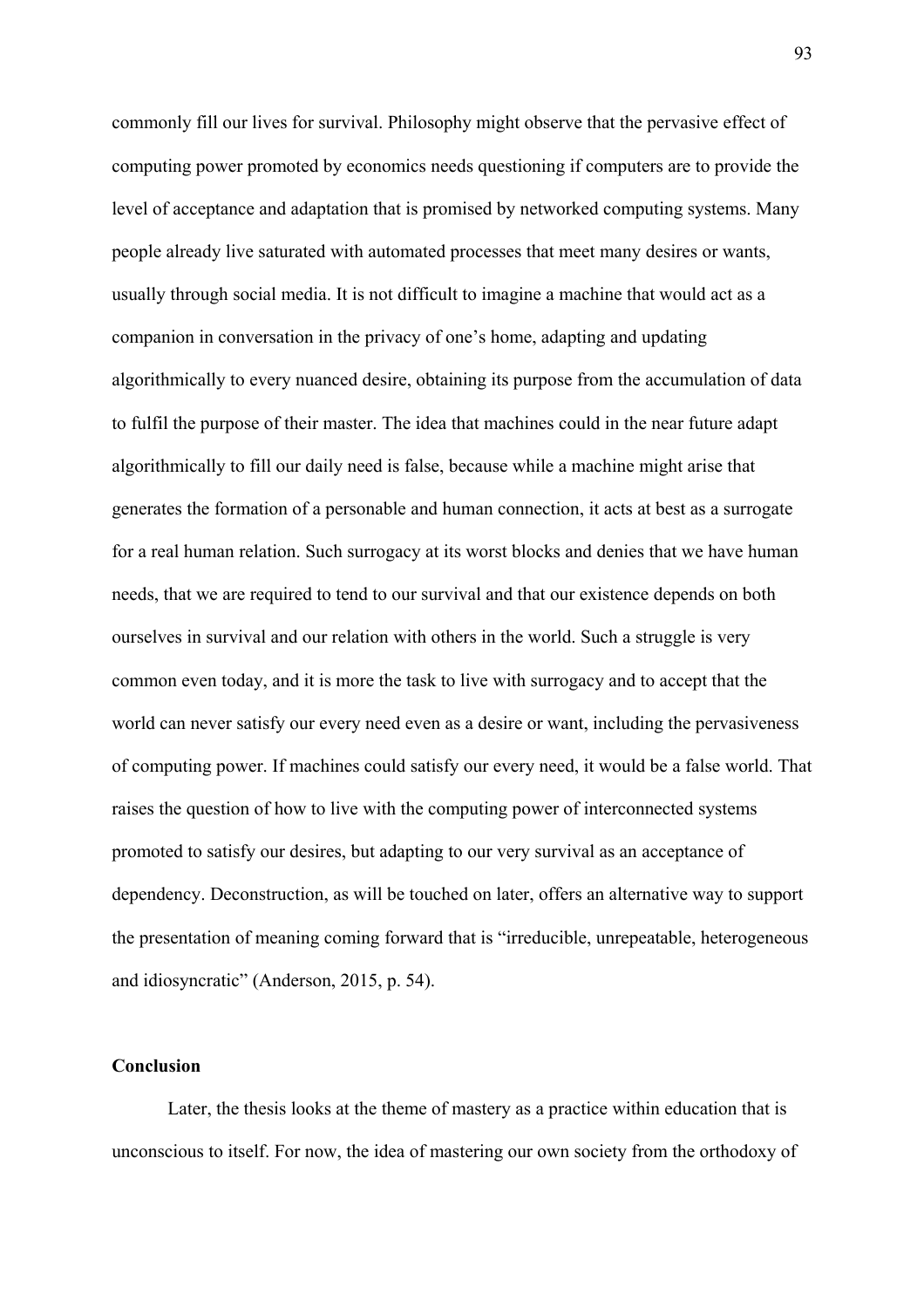economics relates to the discussion of algorithms of society presented here as a political philosophy of self-interest. Scholars may watch on, removed at a distance and yet remain no less immune from its influence. Academic freedom remains an important privilege, that requires scholars to be both offer respect through their research and receive protection. Examples here have traversed something of the decline of democracy from a pursuit of selfinterest. The relation of the scholar to the public sphere must remain open to make sense of the tension between university processes and the upholding of democracy. It is painful to observe a decline of democracy, of society devaluing itself, because it impacts on the values of scholars (Harland & Pickering, 2010) held as a privilege for democracy more generally.

There is a certain irony that as part of the transition from a mass to a global society, the collapse of the Cold War order was replaced by the expansion and globalisation of electronic communication. The chapter can only give a taste of some of the attempts being made to reclaim a future for education from some of the ramifications for a society embracing AI systems running algorithms. The ramifications for thought are widespread, and can only be hinted at, enough it is hoped to highlight scholarship as well placed as a social conscience if considered as a gift without reward. Such a gift well-established by Jacques Derrida, has certain consequences that derive from critical features of the university to highlight responsibility for the role of 'critic and conscience of society'. Some of those features have been highlighted here as valuing individual scholars desiring to play a role as critic and conscience. That notion has been challenged, not from any threat to individualism, but from what society values as networked and interconnected. As has been highlighted, any connection between people involves an exchange of some kind. There are many threats from nation-states towards interpersonal exchange that is more than a network. The thesis seeks to highlight a role that scholars might play in meaningful spontaneity and curiosity that supports their social conscience as a gift without reward.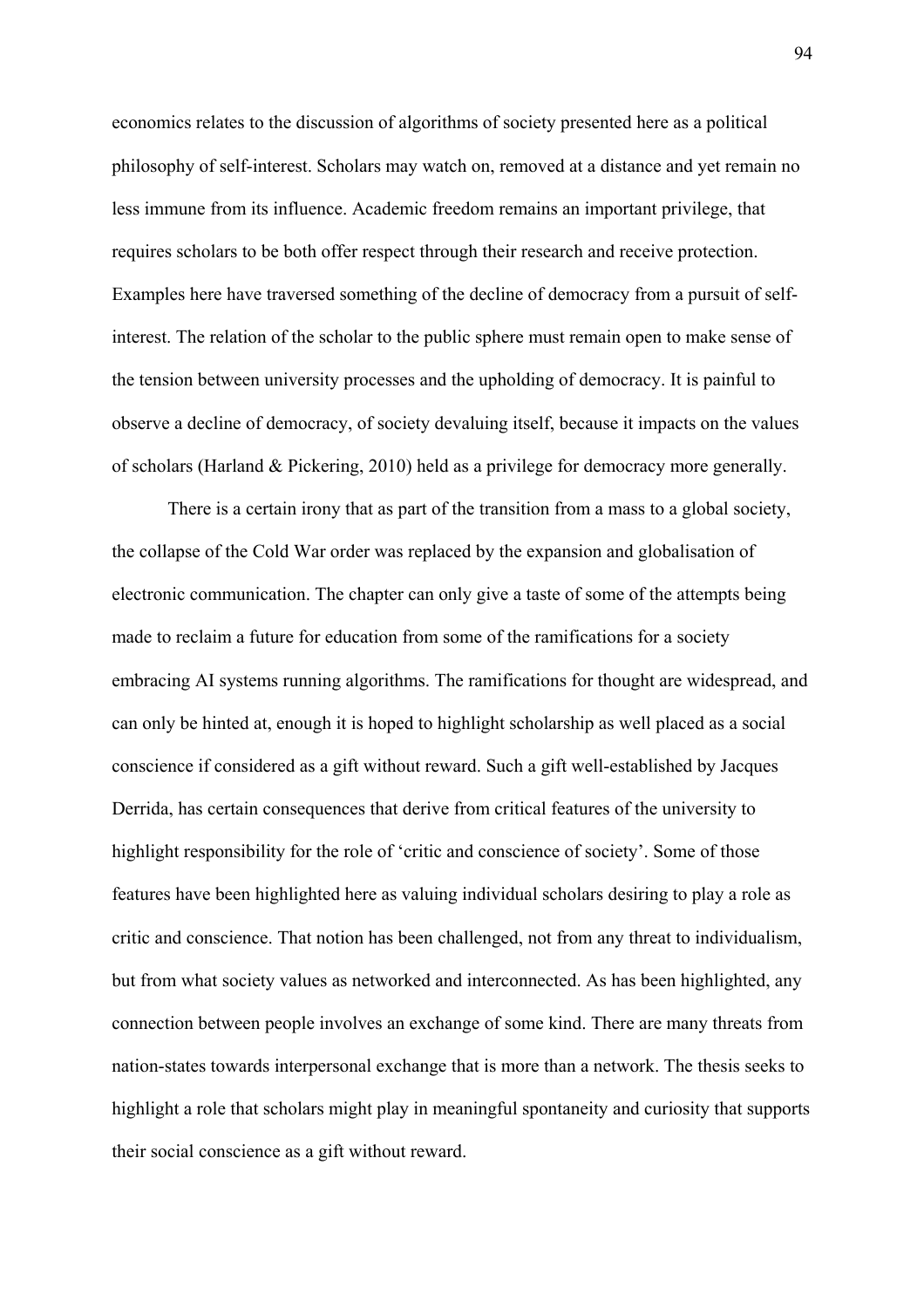## **CHAPTER FOUR**

# **The gift of critic and conscience in New Zealand: Unconditional acceptance of academic freedom**

There is no reason for there ever to be the least gift - Derrida.

The acceptance of the role of 'critic and conscience of society' has already been noted as an important aspect of the criterion by which universities are defined in New Zealand. Such acceptance is yet to be finalised because the role of 'critic and conscience' and academic freedom more generally involves a responsibility both to be upheld as a desired notion, and the freedom for academics to speak*.* For some commentators, academic freedom is seen as a privilege of society that upholds democracy (Ignatieff, 2017; Ignatieff & Roch, 2018; Nussbaum, 2010). Such protection from reprisal to speak out or make comment on society in their view ought to be seen as worth enhancing and cherishing. The lives of ordinary people are otherwise left to the powerful elite who maintain a system for control as an injustice of society. If academics do not speak out, then society should lose the privilege of universities to speak truth, or attempt to move us away from social injustice. Such a position is intended to support or maintain the acceptance for academic freedom for universities of society as a basic safeguard against injustice.

The idea of upholding the privilege of academics is under threat. A contemporary example is found from Ignatieff (2017) in his current role as President of Central European University, that is fighting to remain a free institution in Budapest, Hungary and who cites other universities in Turkey, Russia and the US that are dealing with a similar struggle. He notes that academic freedom in the populist age is under threat from both inside and outside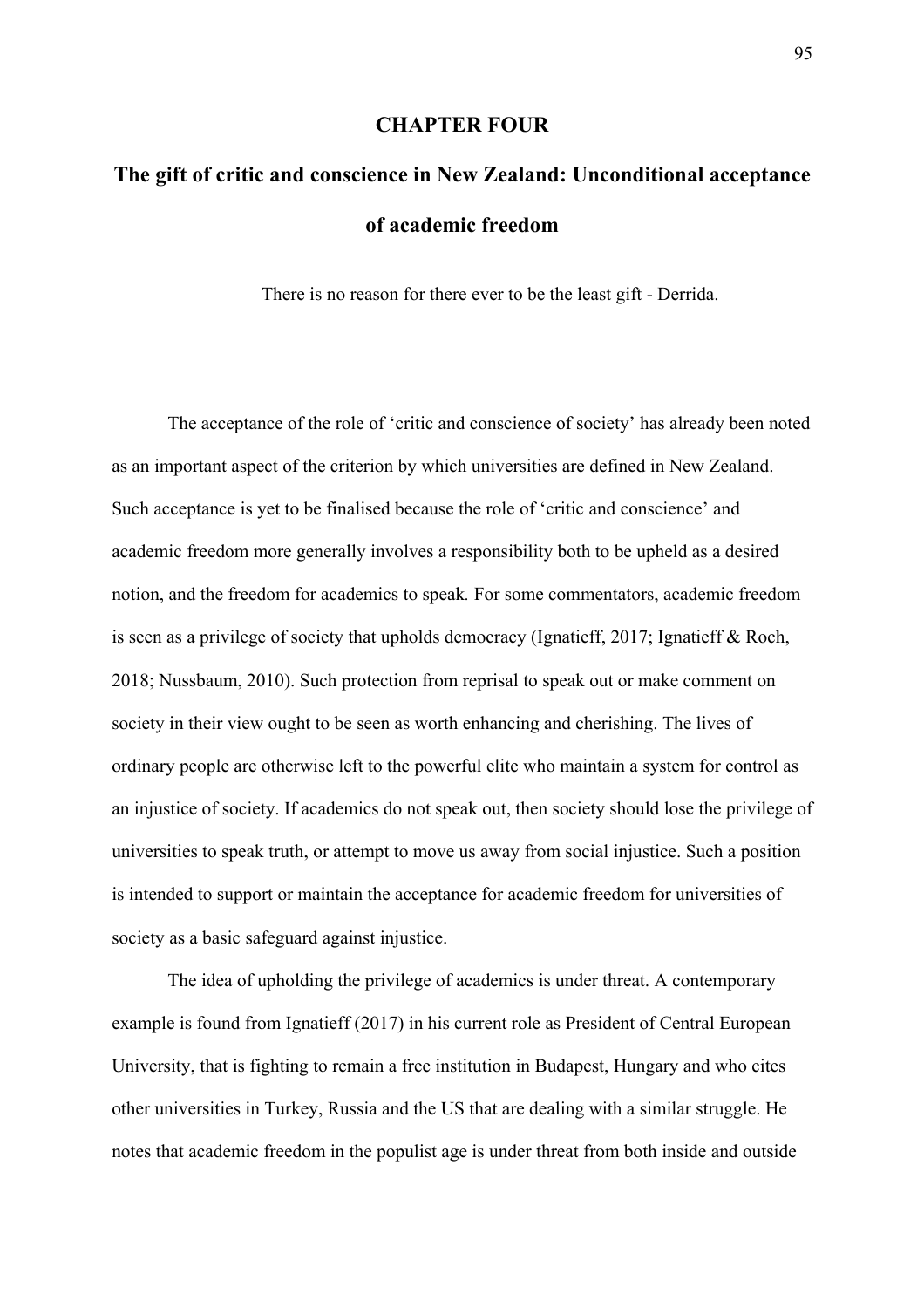the university. Outside autocratic governments and private interests align, while on the inside there is "the threat...of fiefdoms of jargon and self-righteous coercion" (Ignatieff, 2017). It is increasingly difficult in the populist nature of social debate for anyone to speak out with much adherence to truth or social justice, such is the persuasive power of the market. Academics are no less immune in their work environment from exposure to market forces and managerialism that has been highlighted and explored. The politics of populism suggests to Ignatieff (Ignatieff & Roch, 2018) that there is less need for universities to require protection from speaking out in an already crowded marketplace of thought and debate, explained from an adherence to acting out of self-interest. Populist talk of the privilege to society that universities might bring from academic freedom is to be pitted against commentary that calls for yet more marketisation of universities. Ignatieff (2017) terms that political debate an "[a]version to "expertise" and rejection of "establishment" authorities...a central element in the politics of populism" (p. 3).

A deeper examination of the protection of academic freedom is called for and is worthy of exploration. A *laissez-faire* marketplace of ideas as a social commentary to debate, neglects the capacity of humans to provide organised insight on behalf of others. Universities are the last remaining place dedicated to higher thought, for thinking beyond our ordinary lives, to draw attention to social injustice and power imbalance, values held dearly in democracy. However, like all privileges, when speaking out as an academic, it might be better balanced with our capacity to be human, to draw from our human qualities and reach others in human thought. The importance of the humanities to universities should not be overlooked as extending and supporting that capacity.

To balance the privilege of academic responsibility with the protection and freedom to speak out as academics, the thesis turns to the philosophical ideas of deconstruction, best exemplified by Jacques Derrida as a seminal figure in the humanities and philosophy. In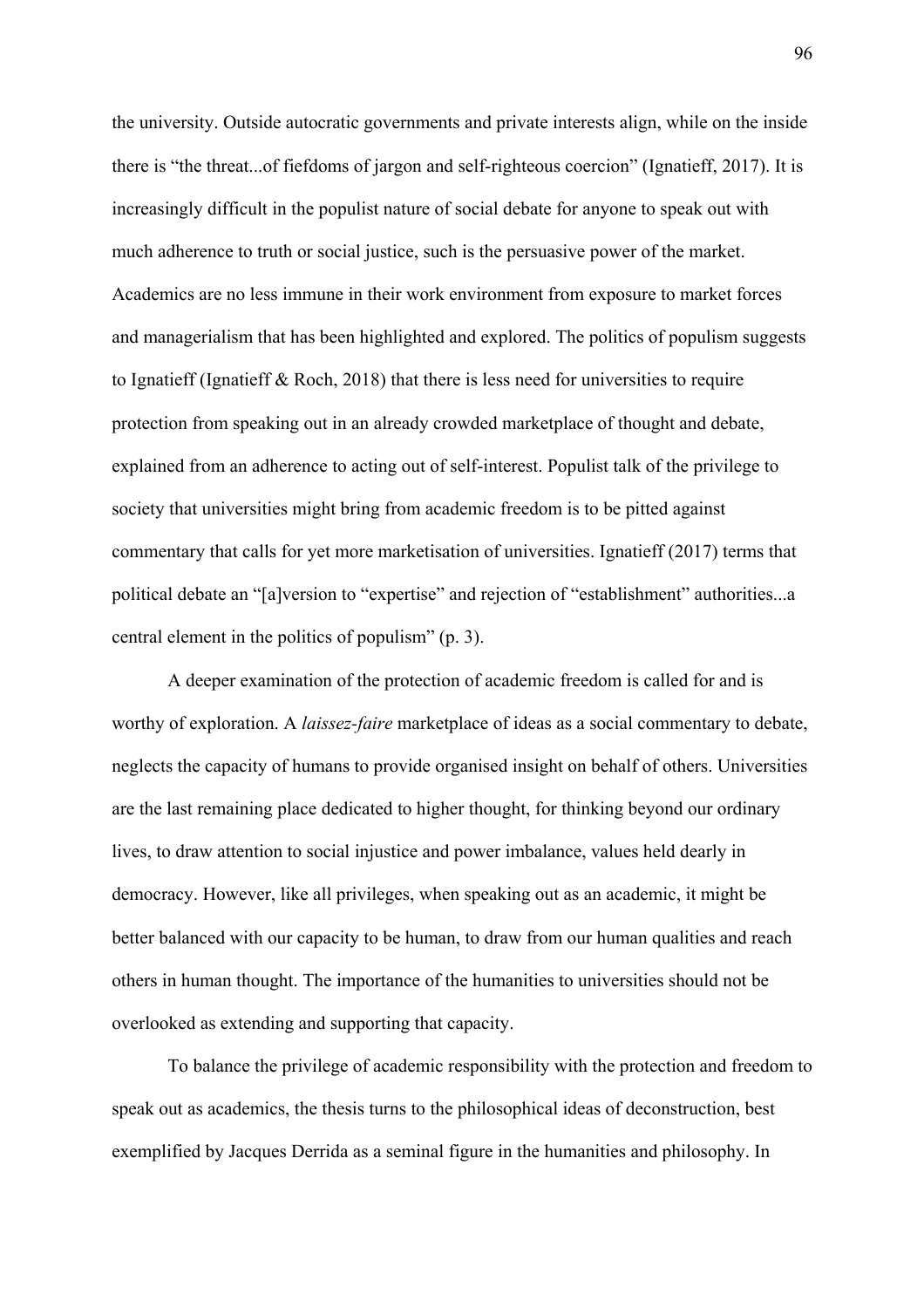expanding, promoting and becoming strongly associated with those set of ideas, Derrida also demonstrates 'an openness to the other' as an "unforeseeable incoming of the other" (Peters & Biesta, 2009, p.16). It is that mode of his thinking, of thinking on behalf of the other, more than any that will support the research towards an *acceptance* of the role that seeks to balance the demands of upholding the privilege of academic freedom as critic and conscience of society. Derrida visited New Zealand in August 1999 and presented research on his ideas of the unconditional university. The philosophical theme of unconditionality, promissory and covenantal is further extended from his ideas on gift that came to be captured in his work, *Donner le mort* (1991) *(trans. D. Wills, The Gift of Death,* 1996). Although an essay of only four small chapters, and a mere taste of a much larger work on the questions of the gift (*Donner le temps, 1. La fausse monnaie* (1991) *(trans. P. Kampf, Given Time I. Counterfeit Money,* 1991), the French text appeared as a part of conference proceedings held in Royaumont in December 1990. However, that text was not what Derrida delivered at that conference, instead what was presented found its way into *Donner le temps* (GT) due for publication at the time (Wills, 1996). *The Gift of Death* was intended as yet further reflections on the nature of gift. Inspired by the French sociologist Marcel Mauss's famous short work *The Gift: The Form and Reason for Exchange in Archaic Societies (1925, trans. 1990), The Gift of Death* is typified by an intensity of ideas that is arguably convincing enough to delve no further. Caputo (1997) noted the crystallisation of Derrida's thinking on Johannes de Silento that was prevalent only in small amounts throughout his previous work. Caputo noted that scholars other than Derrida had made attempts to weave de Silento into the fabric of deconstruction, a task that was suddenly accomplished by Derrida in one stroke. As will be argued, the chapter will largely confine itself to these two works of Derrida to explore acceptance of 'critic and conscience' as unconditional for universities in New Zealand, an acceptance that can be felt as a privilege of our own death. Scholarship that arose however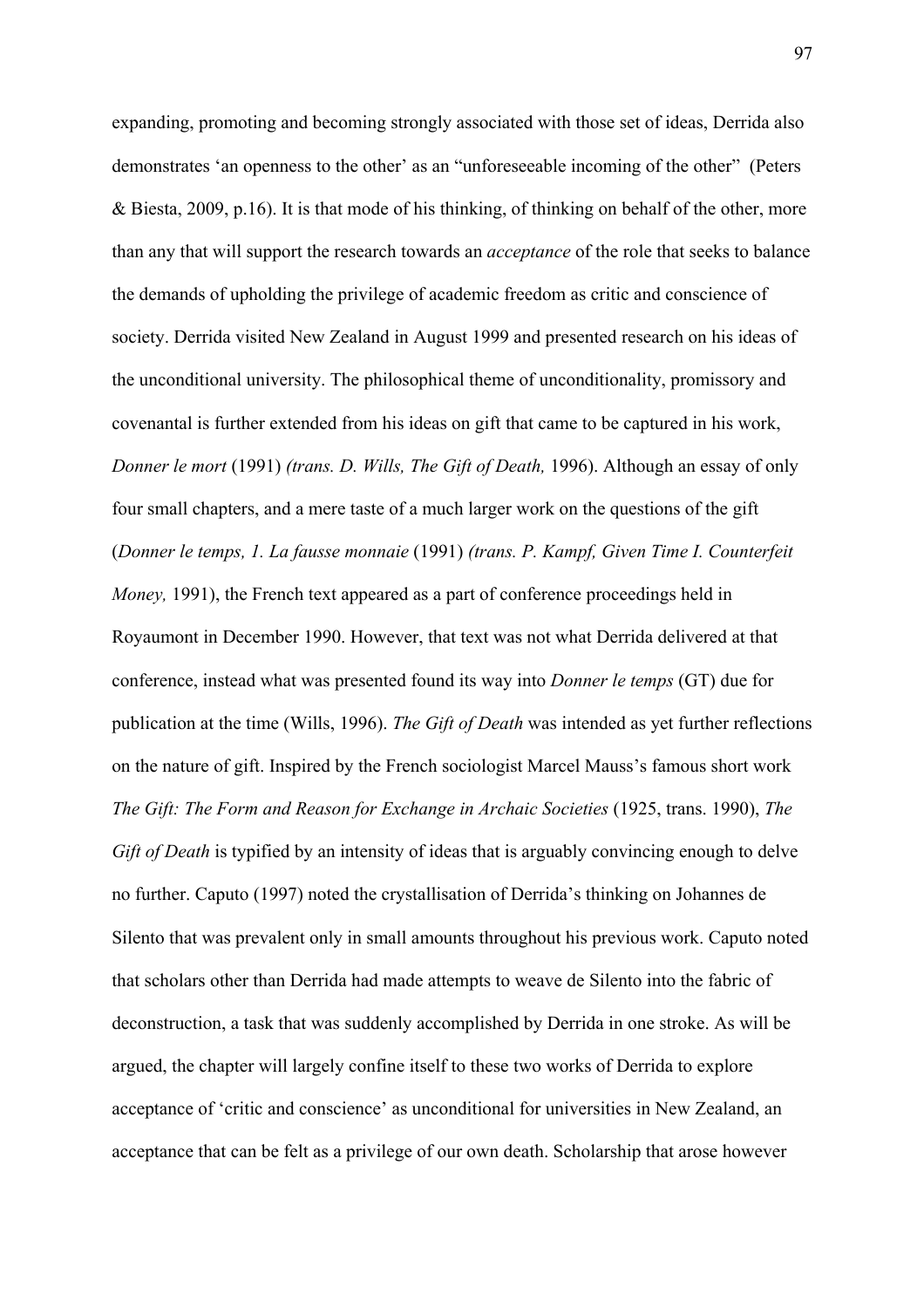from Derrida's visit to New Zealand will also be drawn from as will other secondary scholarship of his work that delineates the field of deconstruction.

## **The gift of Derrida's death**

On the death of Jacques Derrida in 2004, international newspapers were far from complimentary towards his work. The obituary in the *New York Times* (Kandell, 2004, October 10) attempted again to hold the irrelevance of Derrida as its prime importance. That elicited a protest from his students, some of whom wrote a joint letter, signed by many, and then hosted as a memorial website at the University of California, Irvine where he taught for many years. *The National Review* (Miller, 2004, October 10) commented with "The French father of deconstruction, Jacques Derrida, has died at the age of 74, in Paris. His intellectual legacy essentially is to have articulated a theory proposing that communication is impossible. Think about that for a second, because that's what deconstruction really is: *a theory that argues communication is impossible*." More reflective and helpful obituaries can be found in the *NZ Herald* ("Pointy-heads do Battle", 2004), *New York Times* (Eakin, 2004) and *The Australian* (Hall, 2013).

While the formal summary of his institutional work is important, his thinking can also be taken as a move away from academic institutions (Roth, 2004). There are many famous examples in his personal life that disrupt or "deconstruct" the processes of the academy. He abandoned a doctoral thesis in 1957 on Husserl's phenomenology seeking instead to embark on a series of critical encounters in Western philosophy, literature and theory, which culminated in a doctoral thesis engaging with the works of James Joyce ("The Ideality of the Literary Object", Derrida, 1983). In that sense, Derrida might be better appreciated as a roving practitioner of philosophy, who tested the strength of his thought in the world outside the walls of an academic institution as a means to draw attention to the confines of the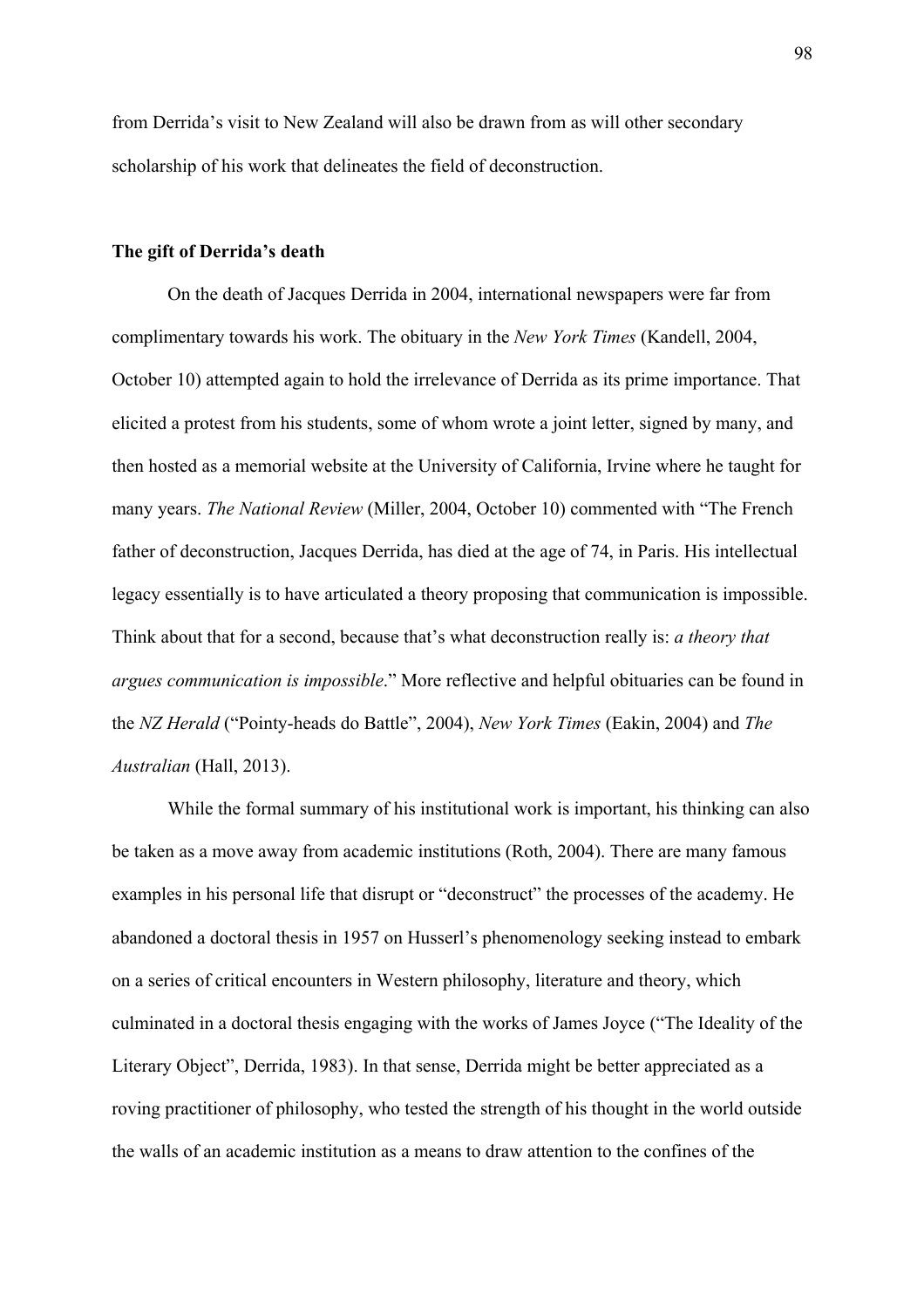institution (Willinsky, 2009). His writing forms nothing like a standard philosophical *oeuvre*, to which we might point to a seminal work or finalise a position of his thought. Rather Derrida's writing appears to be ready to accept competing tendencies and tensions within philosophy through his wide philosophical engagement with contemporary culture. He attempts to place himself at the service of humanity through that engagement, rather than prioritising the coherence of a philosophical position. Consequently and perhaps not unexpectedly, his work led him to controversy from which Derrida did not shy away from, and today the difficulty of placing his thought or legacy continues to remain emblematic of the contemporary issues of freedom in our democracy and society that he was drawing to our attention, as a symptom of the retention and relevance of academic freedom.

The hiatus that arose for awarding Derrida an honorary doctorate in 1992 from Cambridge University are well documented and do not require any further analysis. Such is the very public display of controversy that far exceeds the expectation of everyone involved, let alone the lasting attention to the philosophical community, stands as an example of the legacy of Derrida that deconstruct the accepted norms and practices of academic life. The controversy of making the award that arose from analytic philosophers outside Cambridge University, directly brought into question the traditions of the institution to which they were adhering. Public accusations attacking Derrida as employing trickery, or obfuscation in his scholarship, accused as he was through his writing as being unrecognisable as a scholar, reinforced the contribution of Derrida as questioning the traditions and foundations of the academy. The way to ask questions about institutions that adhere to higher thought were until Derrida rarely attempted, and today remain far from settled, such is the delicacy of what is at stake for those committed to examining the un/conditionality of higher thought. In writing to advance the prospect of higher thought, Derrida abandoned a thesis in philosophy as insufficient to examine what he saw as most needed, a deeper response to academic freedom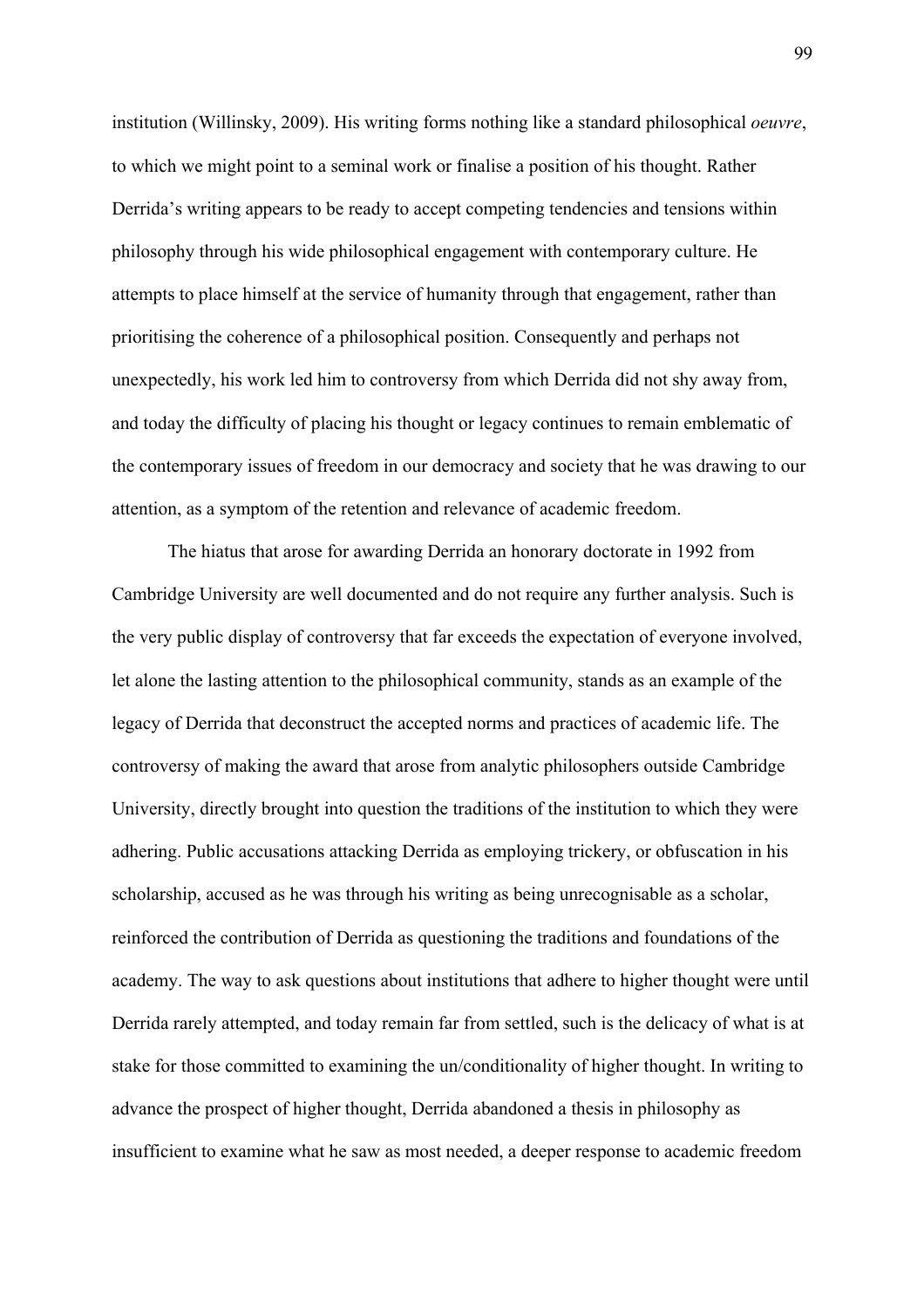(Derrida, 2004) and did not defend a doctoral dissertation until 1980.

His work is strongly associated with deconstruction, a form of critical analysis that seeks to subvert or tear apart the very connections that bind or construct ideas, particularly in spoken or written text. In philosophy, deconstruction would seek to upset the prevailing understanding from metaphysics, the dominant source of thought in Western philosophy. That analysis appears most commonly in written form that exposes irreconcilable binary oppositions for which an alternative might be offered. Such work is extremely risky, and often criticised as a work of distraction and obfuscation, felt as an undermining and destabilising of a dominant position.

As already noted, such nihilistic tendencies have often been cited as a strong motivation for accusations of ethical deficiency or politically dangerous. Those accusations are untenable when we consider more carefully the thought of Derrida as having a distinct horizon (Peters & Biesta, 2009). The horizon of deconstruction conceived as an ethicopolitical horizon is argued by Biesta (Peters & Biesta, 2009) to be "a concern for the other" (p.31), in Derrida's words "an openness towards the other" (Derrida, 1984, p. 124). Biesta argues that deconstruction should be taken as an affirmation for what might be possible.

But that horizon should not be taken as an affirmation that defines what already exists. Alterity by its nature is seeking things to be other, not the same. In the case of a horizon of deconstruction that opens up something new, we might expect to identify what is yet to arrive from beyond the horizon, "what is unforeseeable from the present, or what is beyond the horizon of the same" (Peters & Biesta, 2009, p.15). Deconstruction is more than simply being open to the other, it is also the becomingness of the other (Peters & Biesta, 2009).

100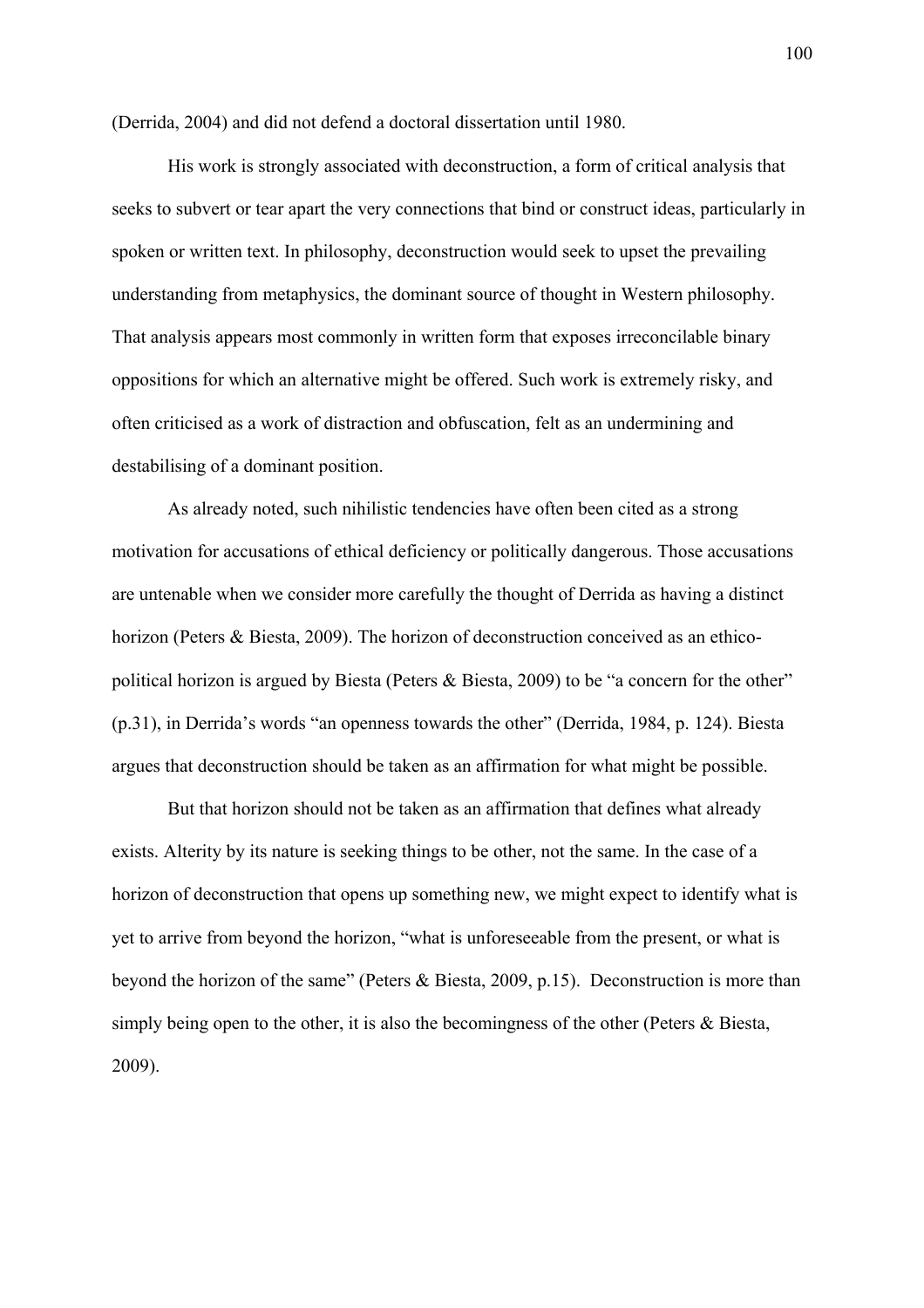## **The unconditionality of the university**

Derrida made a visit to Auckland in August 1999, as a part of an Australasian tour, "a truly intellectual event for Auckland and New Zealand" (Peters & Biesta, 2009, p. 39). His visit consisted of a public lecture *Forgiving the Unforgivable* (Derrida, 2001c) that filled the Auckland Town Hall, which he had given many times previously, alongside a paper on the unconditionally of the university to an invited audience of scholars. A series of academic papers from that invited audience were published as *Derrida Downunder* (Simmons & Worth, 2001). Derrida's paper on the university is of interest to the thesis discussion as a responsibility for the university, and was reproduced in a further publication *Deconstructing Derrida: Tasks for the New Humanities* (Trifonas & Peters, 2005) and referenced again in *Derrida, Deconstruction, and the Politics of Pedagogy* (Peters & Biesta, 2009).

In the published paper, *The Future of the Profession or the Unconditional University (Thanks to the "Humanities," what could take place tomorrow)* (Derrida, 2001b) given to the Auckland conference, Derrida deconstructs the university to gradually and carefully reveal the unconditional university as a restoration of academic thought in action. In doing so, he clearly signposts his own thought in deconstruction. That is to be expected in the political act of his finite thought taken as an unconscious offering or gift. The concept of mankind is initially set among the problem of a "modern university" without condition, an unlikely and forever unattainable condition "that can not be grounded in reason or being" (Das, 2010, p. 8). Academic freedom as unconditional freedom is already a right of universities "to question and assert, or even the right to say publicly all that is required by research, knowledge, and thought concerning the *truth*" (Derrida, 2001c, p. 11, emphasis in the original). Such a truth is found in faith of the profession, from the work of scholars to reflect and draw from the world around them with integrity. Human rights, or the right to speak out without reprisal, derives from the Enlightenment as "proper to man", upon which "Humanism and the historical idea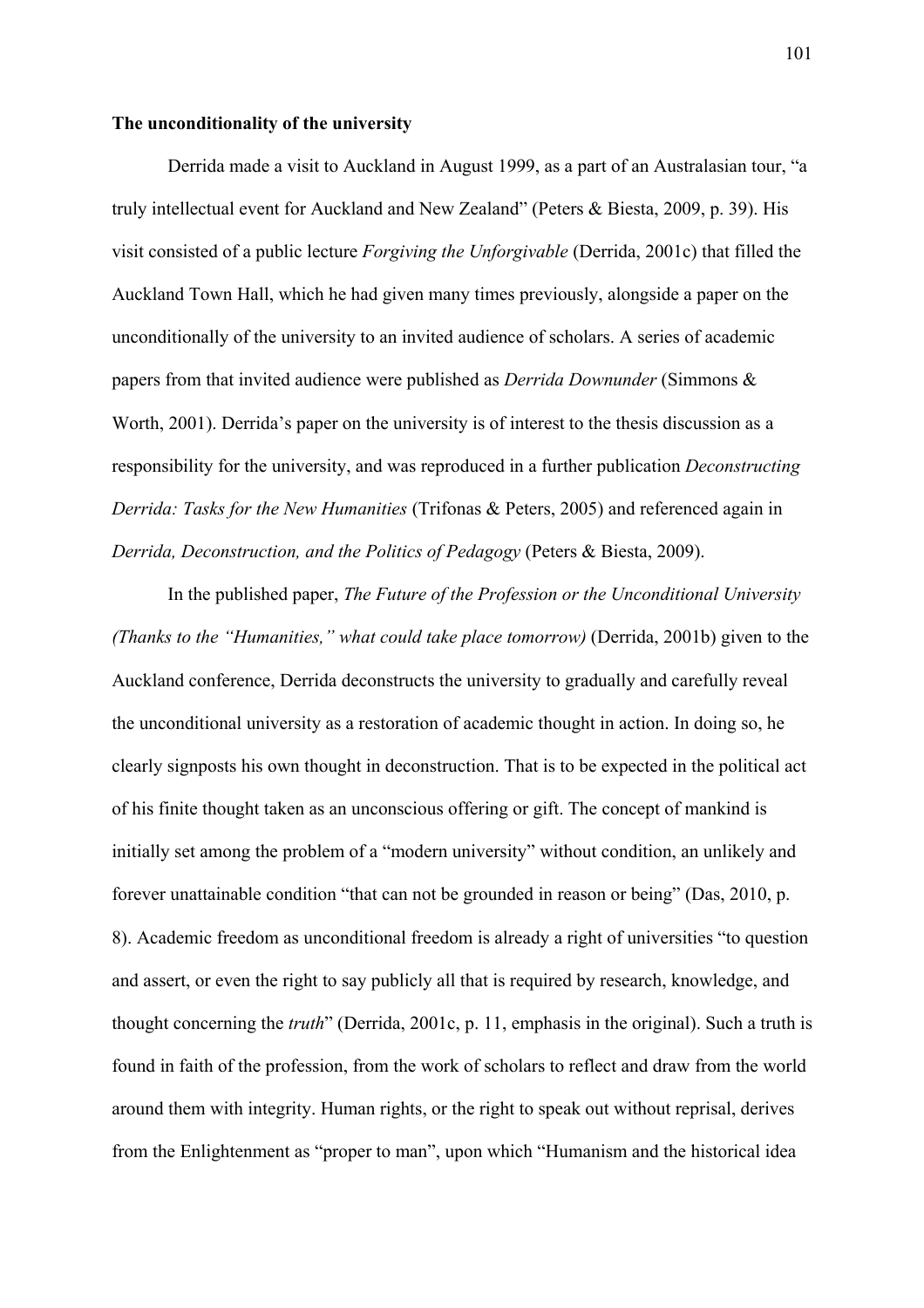of the Humanities" (p. 12) is founded.

 Peters (Peters & Biesta, 2009) highlighted concerns from the conference, as a resistance to neoliberal reforms from globalisation. New Zealand was no less immune from those reforms felt just as widely under Thatcher's leadership of Great Britain and the Reagan presidency in the US. Education for Peters was seen as central to the political arsenal of the state in bringing about those reforms. Such a decry for the Humanities can readily be found in his writing on Derrida, subsequent to the conference (Peters, 2001b).

 The acceptance of the role of critic and conscience of society is for Derrida a political act. Without condition, the university will have "the principle right to say everything…to say it publicly, to publish it" (Derrida, 2001b, p. 14). The public space for speaking truth rests with the Humanities. As part of that "profession of faith" (p. 14) for the Humanities is the idea of confession, "to keep it secret" in the form of fiction. Derrida notes the wide range of examples from the "worldwide scene" as a repentance, and seeking forgiveness, such as "crimes against humanity" (p. 14).

 Derrida (2001a) examines briefly the independence of the university as nebulous and difficult to pin down, where unconditionally is better suited to the future of the academic profession. Unconditionally of the university excludes research that is pressed into "service of economic goals and interests of all sorts, without being granted in principle the independence of the university" (p. 14). Unconditionally suggests vulnerability and fragility in the powers that it possesses, to have a capacity and role that strides politically for independence. "It gives itself up" (p. 14). Under question is the extent to which the university requires control and support "by commercial and industrial interests?" (p. 14). Examining the economics of unconditional independence, Derrida notes that "the Humanities are often held hostage to departments of pure or applied science in which are concentrated the supposedly profitable investments or capital foreign to the academic world" (p. 15). Derrida argues that a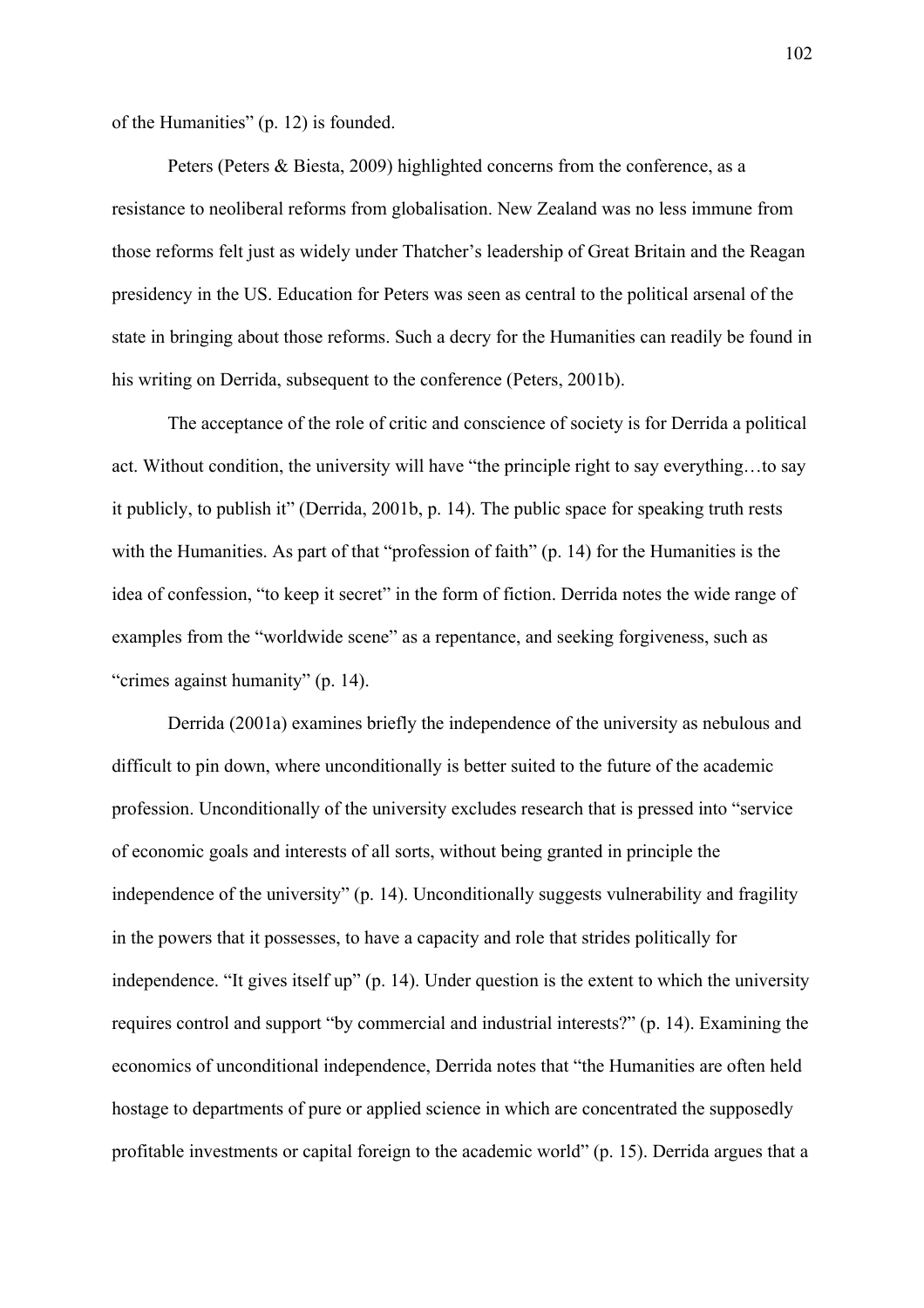sovereignty or seal of the unconditional university is a horizon upon which to fix the history of the academy for deconstruction. Resistance is not freedom, except when it is freedom in deconstruction, found best in the Humanities as "an originary and privileged place of *presentation,* of manifestation, of safe-keeping in the Humanities" (p. 15). Deconstruction takes its place in the university, forever "the place of Irredentist resistance or even, analogically, as a sort of principle of civil disobedience, even of dissidence in the name of a superior law and a justice of thought" (p. 16). That makes the work of the scholar a profession of faith, "a commitment, a promise, an assumed responsibility, all that calls not upon discourses of knowledge but upon performative discourses that produce the event they speak of" (p. 17). The work concludes with seven summary propositions, the last of which appears to contradict what has been said about the university's unconditionality. The audience is posed a "hypothesis" that unusually involves a confession that is not, at first, easy to understand. The hypothesis of an unconditional university is impossible to prove, "inaccessible to proof" (p. 21) and is therefore contrary to a scientific hypothesis. If it were a false proposition, science would have to prove that as false. The contradiction being offered is to invite the unconditional freedom to uphold independent thought in the university as a performative speech act as a response to the wholly other, *tout autre.* 

The move to decenter the human condition limited as it is to generate knowledge that relates and speaks to us as human beings, is worthy of attention. The reshaping of academic freedom for a decentred freedom is being captured by an economic schema of utilitarianism that would rather have the conditionality of being human accepted for its own. Derrida and other theorists such as Nussbaum (2010), Arendt (1998) and Freire (1973, 1985, 1993) have contended that the humanities are a stronger and clearer platform to understand and appreciate the conditions of what it takes to be human.

The privilege of academic freedom of society relies on the responsibility of scholars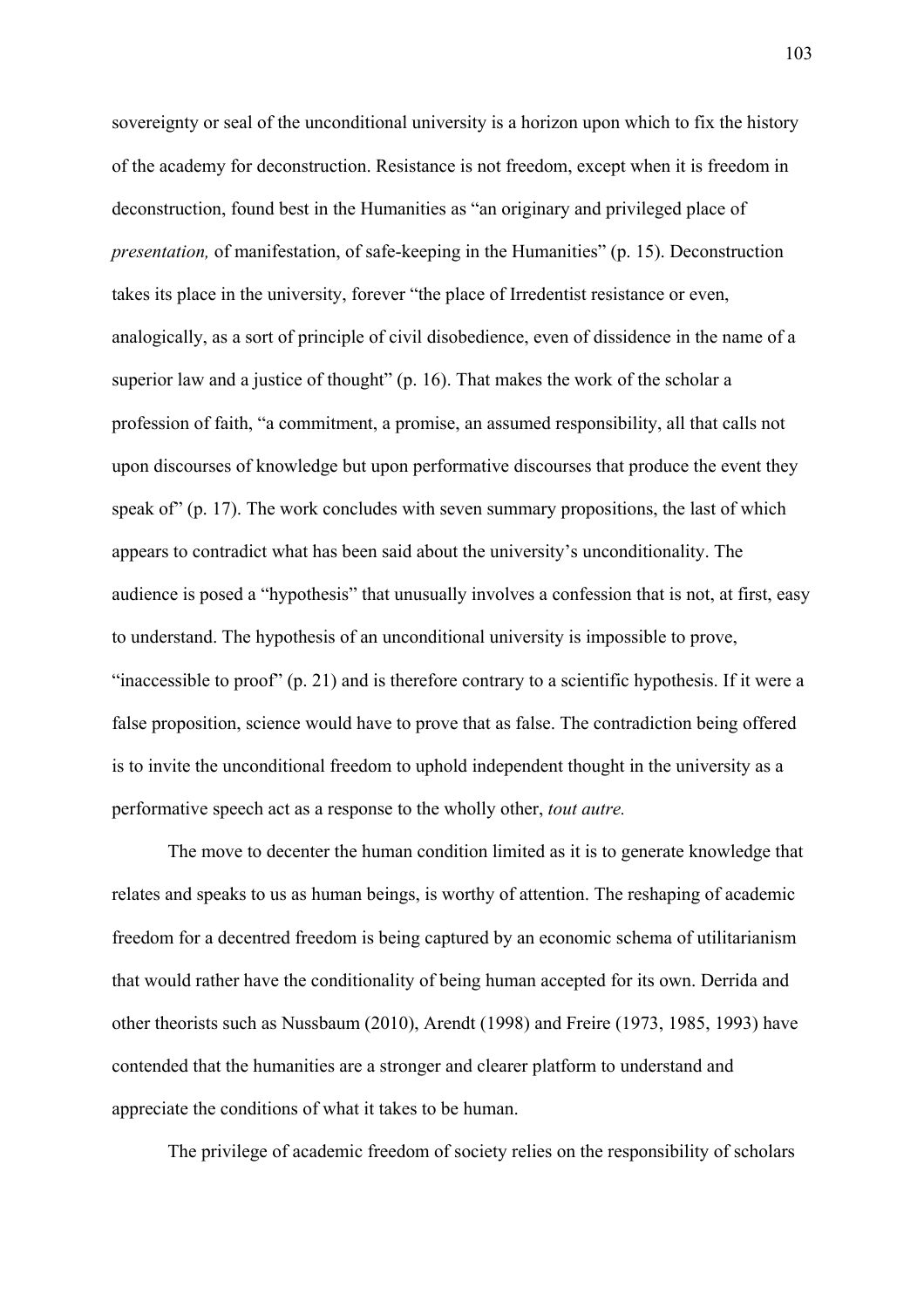to report things around them without the interference of reprisal. This notion of academic freedom as private and accountable only to itself, can be open to criticism because the privilege of such freedom allows for thought that can be uncomfortable or inconvenient to others. Arguments that support a private or internal privilege rely on the heterogeneous nature of thought, a coincidence of events in the world discerned privately on behalf of society to be an optimal arrangement of self-interest. Such a position requires the continual reciprocity and sanctioning of thought towards the progress and unfolding of society. That position is insufficient as a social conscience of the university. The efficiency and pervasiveness of economic rationalism is held by some as a convincing and compelling means to attain optimal conditions from a functional exchange that the thesis has argued needs addressing, especially in tertiary education policy. Derrida by contrast takes a position that advances and deals with academic freedom not as a cloistered or held understanding internal to universities, but academic freedom as an unconditional *gift* that forgoes the need for reciprocity or reward between the society they serve and the insight offered. Forgoing the privilege of academic freedom for democratic society as a functionality is not without consequences, as will be explored. The desire for dispassionate analysis and the lack of gratitude shown are two immediate consequences for academic freedom from giving up its functionality. However, as will be argued, in order to thwart the utilitarian need to account for higher thought and its effect, aspects of reciprocity as a gift are further refined from the philosophical idea of alterity, a standing in place of the 'other'. Notions of truth found in universities, veritas, that overcome the foibles and biases of human thought from being peer-reviewed by other scholars, is to be highlighted as an opportunity for intellectual humility of an openness or vulnerability to the other. A horizon for the university to speak truth within the humanities that is infinite and unconditional, lies with the treatment of scholarship as an unconditional gift.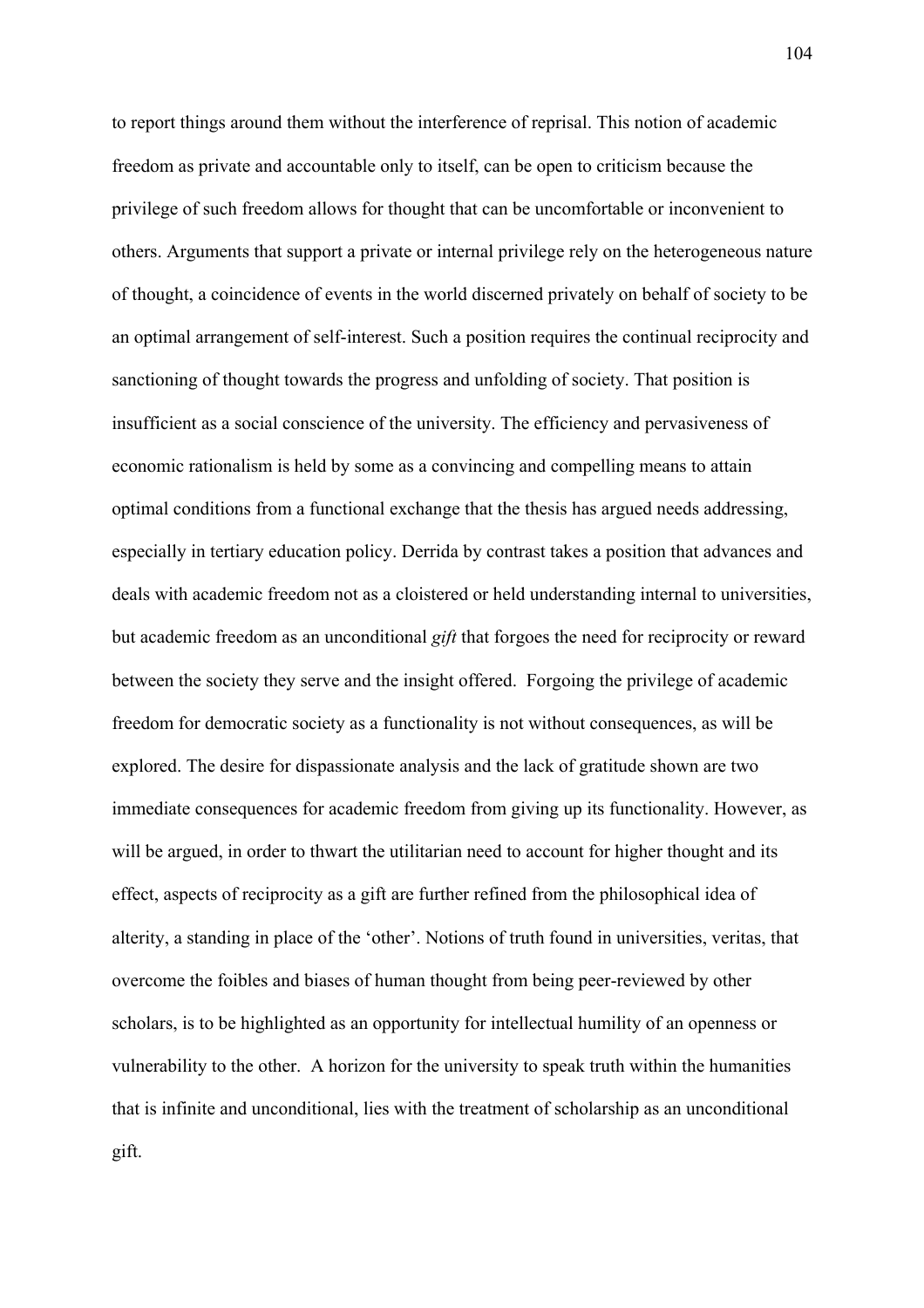## **Academic freedom as a gift for the unconditional university**

To further extend the academic freedom within the unconditional university, the thesis draws from Derrida's *The Gift of Death* (1996) that examines more carefully the ethics of the unconditional gift for academic freedom. It is a work in which Derrida "exposes tirelessly...an economic ethics of responsibility...tied to an *econo-onto-thanatology"* (Das, 2010, p.7). The functional idea of gift finds a specific and direct relation with Māori, a culture indigenous to New Zealand, through the work of the French anthropologist Marcel Mauss, whose influential work *Essai sur le don: Forme et Raison de l'échange dans les Sociétés Archaïques (The Gift: The Form and Reason for Exchange in Archaic Societies 1954/1990)* reported an anthropological survey of the functioning of gift from Polynesia, one of which were from Māori. Such a study, while noteworthy for its functionality of gift is touched on here to deepen the contrast with Derrida's philosophical adaptation of those ideas. It is important to acknowledge the trace of thought through Māori culture, to Mauss, that appears with Derrida. While many studies and topics of inquiry from anthropology on gift have appeared, there was a delay until the publication of *Donner le Temps. 1. La fausse monnaie*  (Derrida, 1991) for other disciplines within social sciences and humanities to take up the idea of gift as a theme (Schrift, 1997). The thesis builds up a notion of gift from a brief exploration of Derrida's work that argues for academic freedom that thwarts and exceeds the utilitarian outlook of tertiary education policy. The thesis pursues the further refinement of academic freedom, that privileging of freedom of society from reprisal and attack towards academics, as an unreciprocated gift dispassionate towards the need for gratitude.

Before turning to Derrida's work, the functionality of gift is worth exploring to deepen and contrast with an unconditional gift. If academic freedom is to be upheld as a privilege for society that is beyond reproach, then the honour in the exchange of scholarship freely given is crucial to the discussion. Drawn from a wide range of distinct societies around

105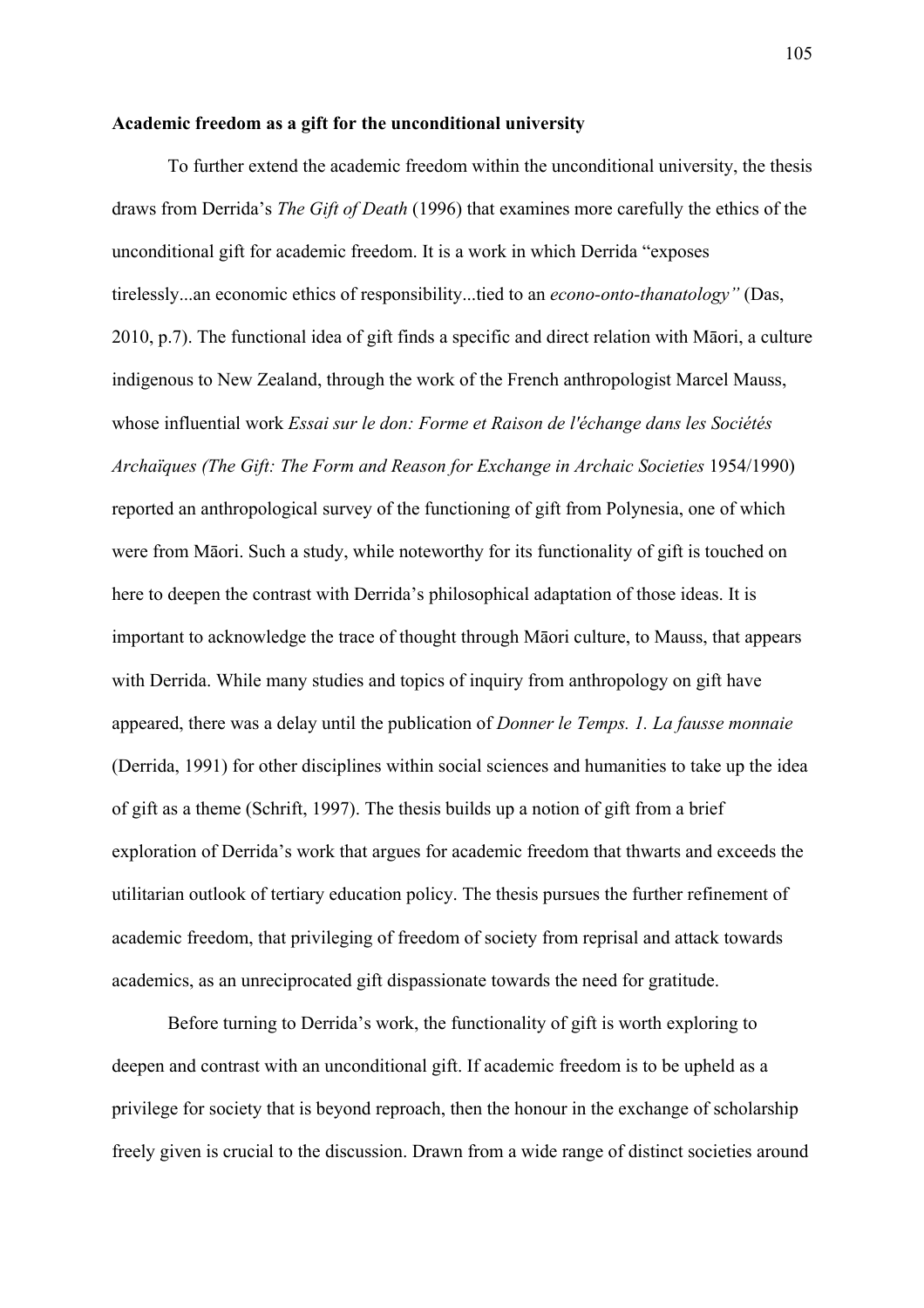the world, the anthropological survey of functioning social systems of Marcel Mauss, gives wide evidence for the relevance of gift among humans. At its core is the idea that giving something as a gift becomes part of a system of reciprocity that produces something that is beyond or unconditional to either party. At stake is the honour of the giver and receiver in entering into that system.

It is a total system in that every item of status or of spiritual or material possession is implicated for everyone in the whole community. The system is quite simple; just the rule that every gift has to be returned in some specified way sets up a perpetual cycle of exchanges within and between generations…. The cycling gift system is the society. (Douglas, 1990, p. viii)

In an extreme example of excess or unconditionally, Mauss recalls the excess of potlatch – "total services of an agonistic type" (Mauss, 1954/1990, p.6). The potlatch was a gift-giving feast by indigenous peoples of the Pacific Northwest coast of Canada and the United States, that was their primary economic system. "The institution of 'total services' does not merely carry with it the obligation to reciprocate presents received. It also supplies two other obligations, just as important: the obligation, on the one hand, to give presents and, on the other, to receive them" (p. 35). The same applies for *hau*, a term that Mauss used to describe the obligation or spirit to return the gift that is inherent to the object. "What imposes obligation" Mauss (1955/1990) writes, "in the present received and exchanged, is the fact that the thing received is not inactive. Even when it has been abandoned by the giver, it still possesses something of him. Through it the giver has a hold over the beneficiary...This is because the *taonga* is animated by the *hau* of its forest, its native hearth and soil" (p. 11).

From the metaphysical point of view, reciprocity is presented in terms of the giver, the gift given, and a givee. As important an example of reciprocity as this is, it operates as a system of exchange, without treating the unconditionally of the gift as gift. Derrida took exception to metaphysical nature of things and, as will be shown, the model of functional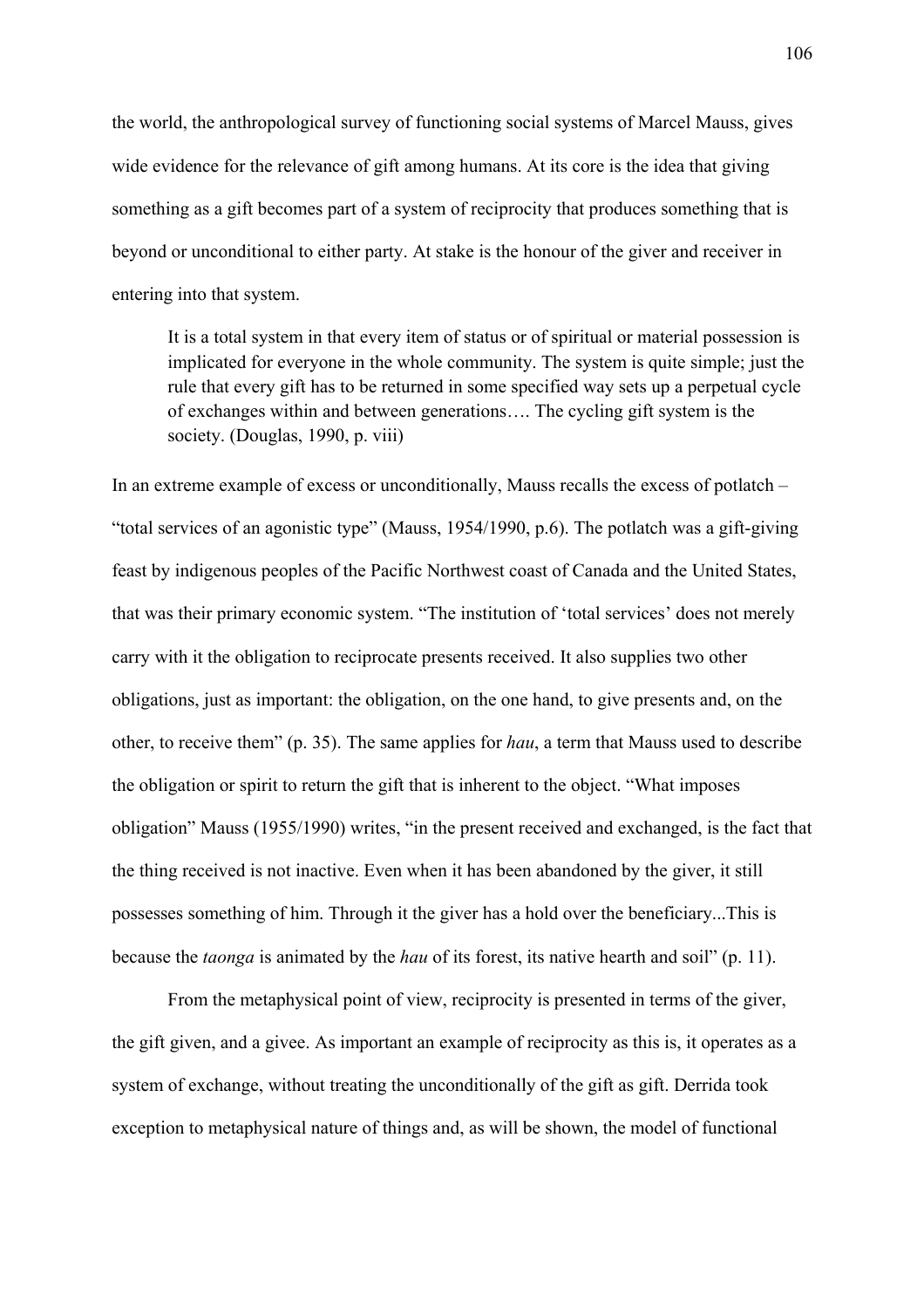exchange of gifts contradicts itself in its own terms, but also avoids the unconditionally of the gift. In the case of *hau,* a spirit of the gift that has a hold over a counter-gift, the giver could no longer be identified, and there could be no gift. Were it to be returned, it would annul the terms that define it. "To reduce the gift to exchange," writes Derrida (1991),

is quite simply to annul the very possibility of the gift. This annulment is perhaps inevitable or fatal. No doubt its possibility must always remain open. Still one has to deal with this annulment…; still one must not treat the question of the thing, of the gift of the thing, and of the thing-gift as a false problem one need merely expose to the fresh air of reason for it to be snuffed out like a candle…. *In total*, there is no gift as concerns reason, not even practical reason. There is no reason for there ever to be the least gift. (p. 77)

The thesis attempts to demonstrate the unconditional gift from Derrida's arguments expressed from *The Gift of Death* (1996), as further reflection on the nature of academic freedom in the unconditional university.

In the 1996 work *The Gift of Death,* the ethical writings of Czech philosopher Jan Patočka (1907-1977) and Kierkegaard's *Fear and Trembling* (1843/2005) are explored as Derrida's own responsibility towards the limits of his own history. The work itself is a 'gift' to the death of Patočka, who was a prominent spokesperson for Charta 77, a human rights declaration of 1977. He died at the hands of his oppressors, from a brain haemorrhage, after 11 hours of police interrogation (Wills, 1996). It is more than a mere tribute, that explores Derrida's Jewish responsibility for the thought of Patočka from probing his own Jewish heritage, that had largely remained hidden in his writings (Caputo, 1997). Derrida treats the Christo-historicity that interests Patočka, specifically to present them as relevant and contemporary to Derrida's own Jewish thought through revisiting and reworking of that most Jewish of stories, the sacrifice of Isaac, as told by Johannes de Silentio (Kierkegaard 1895/2005). By placing his own work at the limit or edge or border of the death of Patočka "that separates one another, one from another, one from oneself" (Das, 2010, p.1), the work is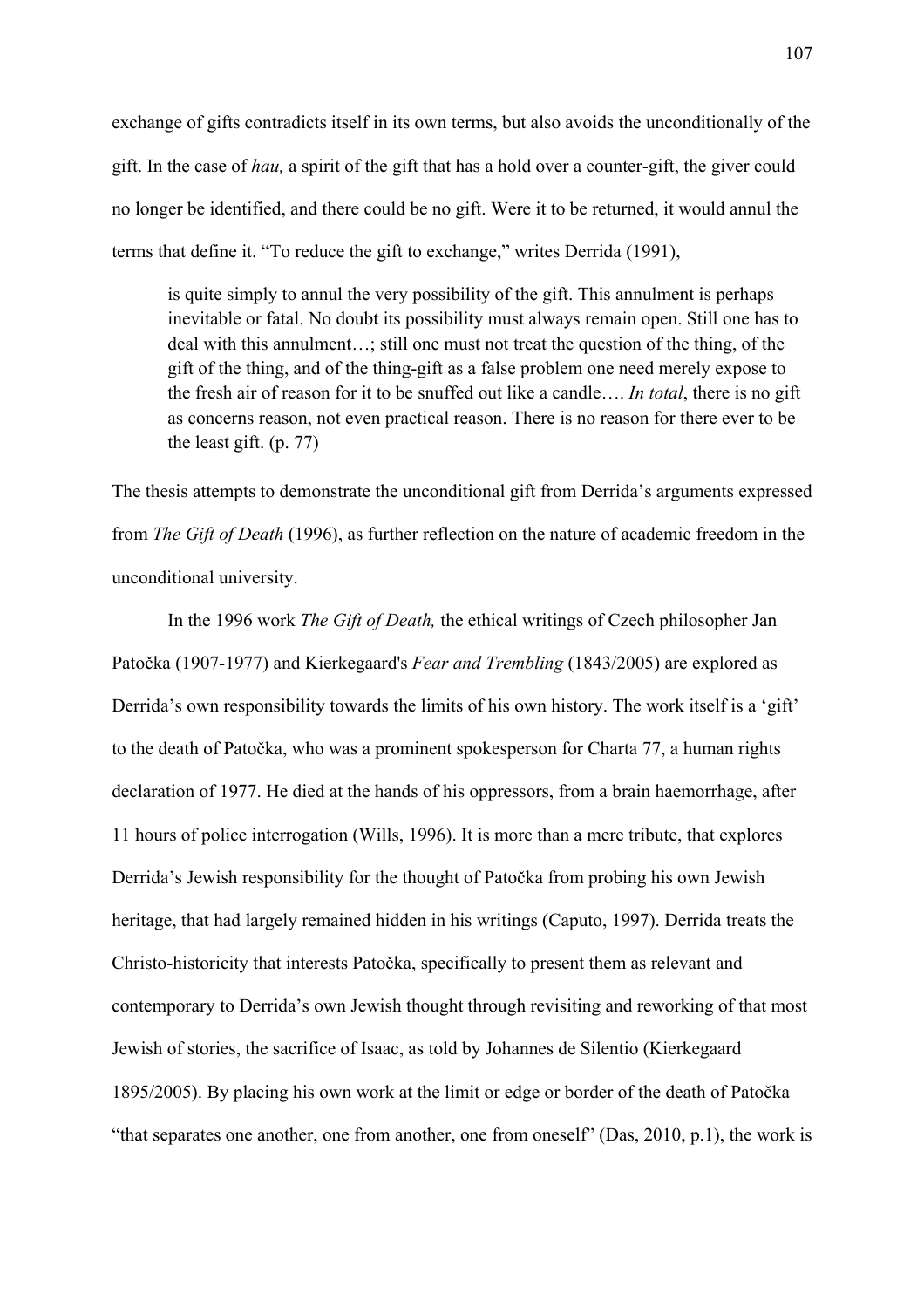a demonstration of Derrida's attempt at the unconditionality of thought for what remains, as the remnant in mourning (of not being able to assume the origin of oneself, in difference, so that the *I* disappears and the *other* arrives) of his death.

## **Gifting the privilege of academic freedom for society**

Academic freedom is claimed as a privilege that society ought to enjoy. The role of critic and conscience of society, a freedom granted in legislation to New Zealand academics, is a privilege worthwhile cherishing to allow academics to pursue truth without reprisal and attack. However, the struggle for academics to escape from their responsibility as a privilege, as something extraordinary, needs to be set aside in the unconditional university. According to Derrida, for there to be a gift given unconditionally, there must be no need for reciprocity. Such freedom is paradoxical to privilege because, to pursue truth unconditionally is ordinarily a burden to accept that is beyond human capacity.

Academics have a determinate responsibility in their public observations and reporting for the history of academic scholarship as much as a history of society that they are working on behalf of. Placing neoliberal tendencies inherent to a tertiary sector aside for the moment, academics work within their field of scholarship to elucidate from previous scholarship. Such ideas of the advancement of knowledge can never avoid such responsibility. Derrida captures the aporia or conundrum of responsibility when he writes,

Saying that a responsible decision must be taken on the basis of knowledge seems to define the condition of possibility of responsibility (one can't make a responsible decision without science or conscience, without knowing what one is doing, for what reasons, in view of what and under what conditions), at the same time as it defines the condition of impossibility of this same responsibility (if decision-making is relegated to a knowledge that is content to follow or to develop, then it is no more a responsible decision, it is the technical deployment of a cognitive apparatus, the simple mechanistic deployment of a theorem). (GD 24)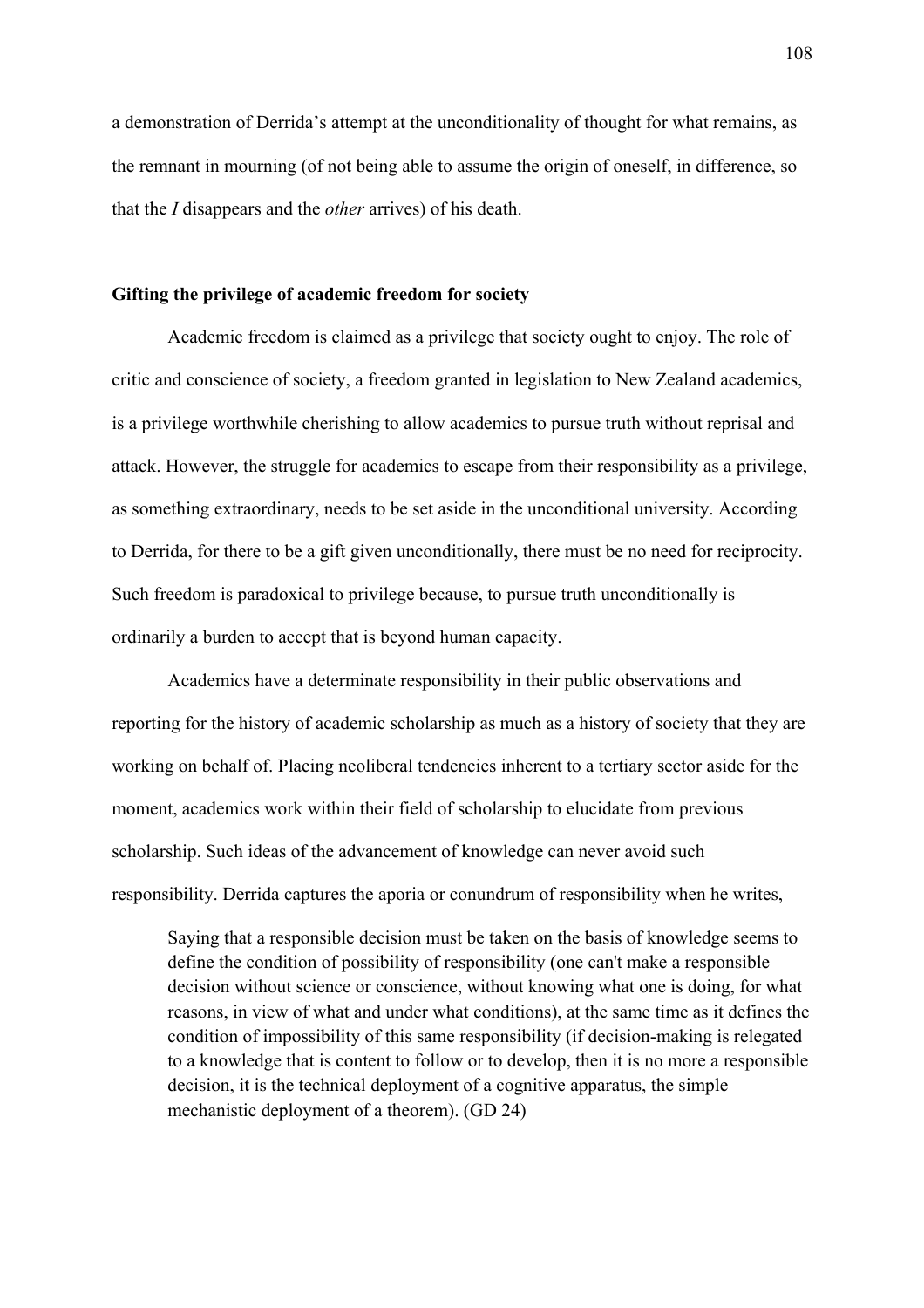Derrida is elucidating a theme that is drawn out from *Fear and Trembling*, the impossibility for Abraham in the extreme as either a responsibility to God, or responsibility to the conditions that are found more generally in society.

What Jacques Derrida here is interested in is the other Kierkegaard, the inconsolable Søren Kierkegaard of utter desolation, singularised by mortality and abandoned by the law of the calculable. The intensity and passion of Kierkegaard here is somewhat in certain proximity of the messianic intensity which is the exodus passion, of the wilderness of an irreducible singularity, the passion of difference. (Das, 2014, p. 259)

Responsibility for Derrida is an act of faith. The unconditional university requires an act of faith, a profession of faith. Derrida opens his paper *The Future of the Profession*  (2001b)*,* declaring his faith: "This will no doubt be *like* a profession of faith: the profession of faith of a professor who will act as *if* he were nevertheless asking your permission to be unfaithful or a traitor to his habitual practice" (p. 11, emphasis in the original). The deconstruction that Derrida is undertaking is the general assumption that responsibility associated with our behaviour is assumed to be justifiable in the public realm.

*The Gift of Death* (1996) probes a "history of responsibility" and places history as extrinsic to responsibility. These historical conditions confront everyone as a responsibility towards our freedom and liberty. We must keep apart the "essence of an experience" from "one's own historical conditions" (GD 5). Derrida argues that classically there is "a concept of decision and responsibility" that excludes all historical connections such as genealogical, causal, other types of motivation from "heart, essence, or proper moment" for responsible decision making, characterised historically by what we must acknowledge and take responsibility for. By contrast Patočka argues that historicity however it arrives must remain a problem "that is never to be resolved". If it were to be resolved then we would be completely closed to history. Derrida draws on Patočka's distinction between demonic rapture or enthusiasm, and responsibility. By the *demonic* he means "that which confuses the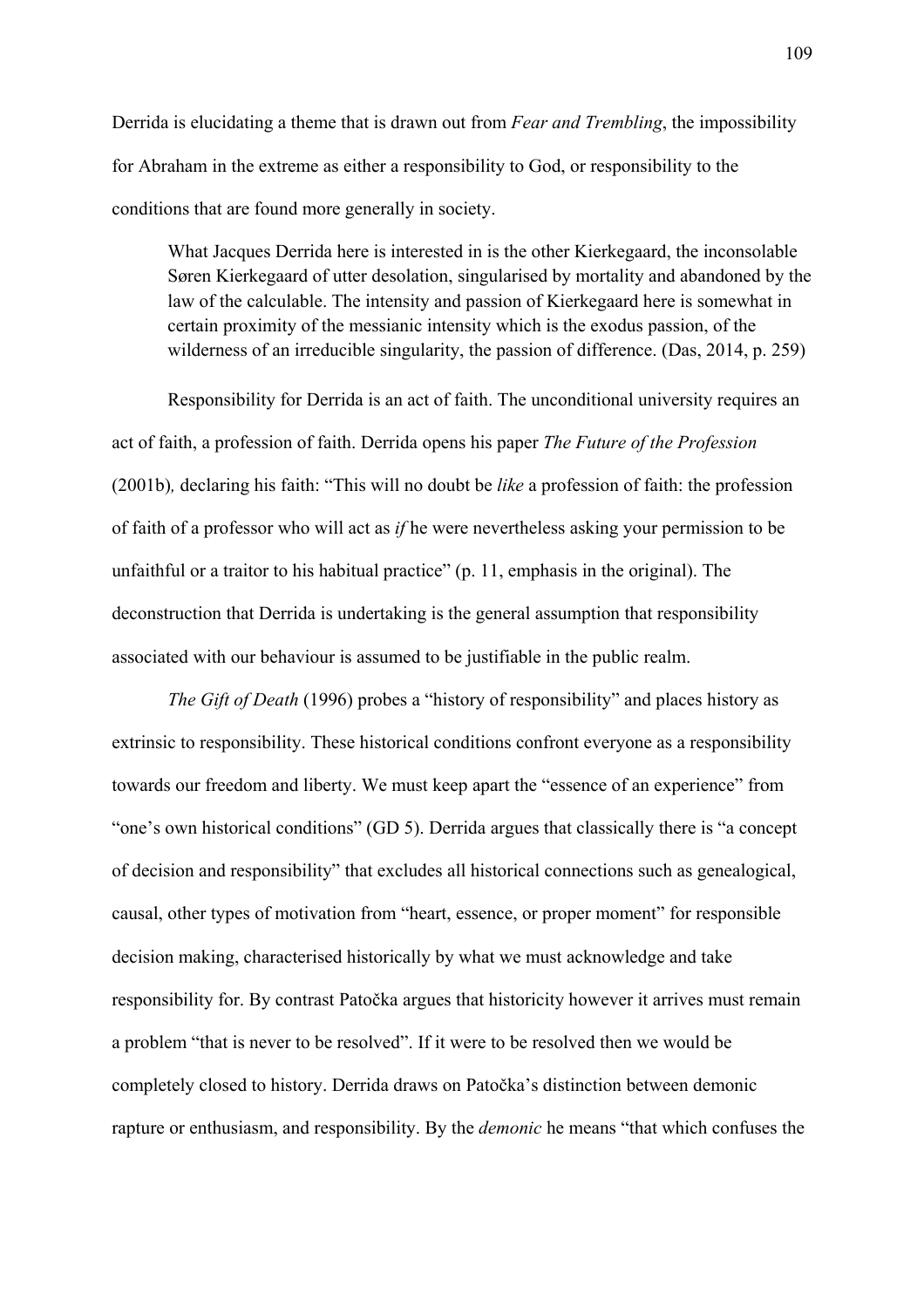limits among the animal, the human and the divine" but however "retains an affinity with mystery, the initiatory…the sacred" (GD 2). Derrida proposes to examine religion more closely as a means to surpass the orgiastic towards responsibility.

The work begins with an examination of the secrets of European responsibility, such as they are intimately related to Christianity. "Patočka sees the emergence of Europe as the emergence of a freedom and a responsibility that are the special fruits of Christianity" (Caputo, 1997, p. 192). The main thrust of the *Heretical Essays on the Philosophy of Europe* (Patočka) is a good example of Christo-Euro-centrism or Western metaphysics that is recognisable from throughout Derrida's work. What is to become of Europe if it relies on its Christian roots and eschews it pagan ones? Derrida questions the blindness/openness of Europe to Jewish and Muslim faiths, to the ebb and flow of people and recalls the Christian Crusades against Muslims as but one extreme example in need of responsibility. "How to conceive of "the expansion of Europe" before and after the Crusades? More radically still, what is it that ails "modern civilisation" inasmuch as it is European?" (GD 3). What became of Europe following the crusades, that came at the expense of the Patristics and gave rise to the scholastics, the birth of universities for modern civilisation, at a time when thought was more contained by Christianity? While that is no longer the case, and as will be later shown, Derrida argues that the approach or thought of the university involves such history and is available to us as a personal responsibility.

## **Academics remain unconsciousness to the gift of academic freedom**

The unconditional university requires the gift of academic freedom, as a privilege that exceeds us all. Academics to whom such freedom applies and who generate scholarship, need to remain privately faithful to scholarship as a responsibility in thought. What academics already bring is the selfless desire to contribute in thought. There is a great deal of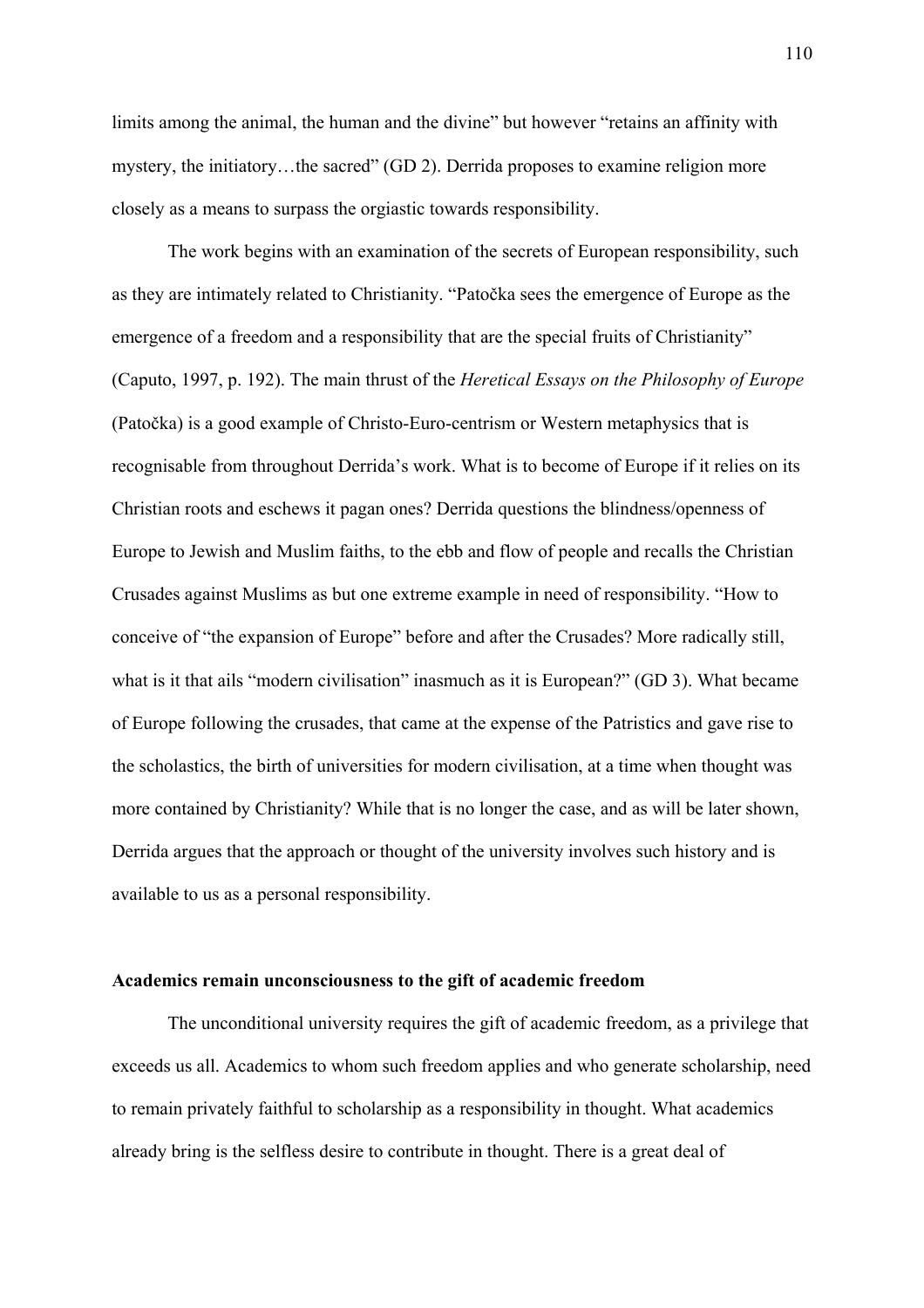responsibility in contributing to each other's work. However the gift of academic freedom for the unconditional university requires that the giftee be unconscious to the gift, that their scholarship give life to others in a way that they may never be aware of. To undertake such scholarship should proceed unbound by a contract or indebted or given as a repayment in any way.

Derrida makes clear his own acceptance of unconditionally in his attempt to walk into the desert, to strip bare the Abrahamic faith traditions from which his Jewishness arises (Caputo, 1997), as but one tradition among others that have all a shared heritage, "the religions of the races of Abraham" (GD 65). When we consider a history of responsibility, Derrida is clear that suffering from ignorance of history is not the fault of the scholar or philosopher. "It is not in fact a sin of ignorance or lack of knowledge…[that] their historical knowledge…confines…themselves in the details" (GD 4). Rather that in creating history, there is an abyss, that is "orgiastic mystery" and requires separating from "Christian mystery", which for Derrida is where the origin of responsibility lies. His work is a deconstructive movement or gesture from the Abrahamic messianic faith tradition towards the universal messianism (Caputo, 1997). Derrida intends to show from his reading of *Fear and Trembling* (Kierkegaard, 1843/2005)*,* that the particular messianisms can equally apply to those without determinable faith. The horizon of universal possibility is an abyss Derrida writes. "Historical man does not want to *admit to* historicity, and first and foremost to the abyss that undermines his own historicity" (GD 4). The deconstructive is therefore a way for Derrida to show that religion does not have the final say or "exclusive rights" (Caputo, 1997, p. 190), but that it is possible to free the religious or faithful from religion, a so-called religiosity of religion.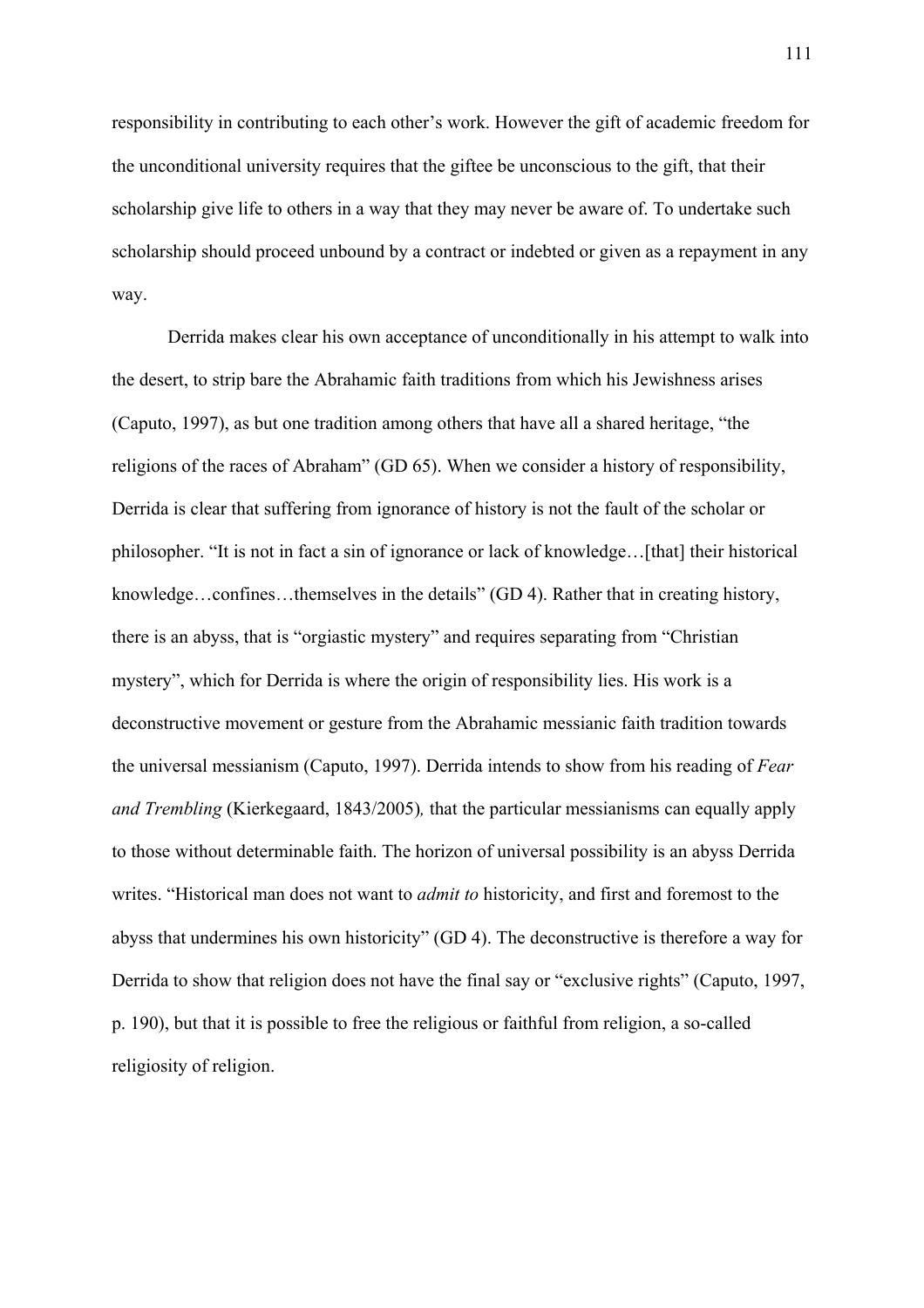The demonic is that which arrives prior to the subject. "It belongs to a space in which there has not yet resounded the injunction to *respond*; a space in which one does not yet hear the call to explain oneself, one's actions or one's thoughts, to resound to the other and answer for oneself before the other" (GD 3). Derrida defines that space prior to the arrival of knowledge, and seeks to reconsider that as a gift of death that regards "the other in its relation to infinite alterity" (GD 3). Such infinite alterity as will be argued is infinite goodness that will never be known, but is an experience that Derrida links to the unique experience of our own death. Caputo (1997) notes that the French expression "*donner la mort"* is translated as "giving death" (p. 191), in the sense of bringing or causing death, as if it were a condition either for someone or oneself (a suicide) that is given to them. Caputo notes that the English word "giving" does not seem quite right for the destructive nature of death. Derrida exploits that paradox of being given death (GD 10), that questions our finiteness in responsibility.

#### **Asymmetrical gaze: Responsibility as self-sacrifice for the other**

It is very difficult, but not impossible, to be placed in the infinite goodness of truth. It is almost a burden too much to bear to remain open and accepting enough as academics, that might be taking part in something that is loved and valued by others as an infinite or an unconditional gift. Derrida states that getting to a place of selfless or infinite acceptance of ourselves for supporting one's fellow man is a sacrifice. Such a sacrifice legitimates ourselves in privilege, and gives scholarship and higher thought an unconditional place within society. Before we can make that claim, we have to look carefully at integrating the sacrifice or the so-called *Binding of Isaac* (Gen. 22:1–19) as the basis of our gift, unique to ourselves in academic scholarship, one for the other. Derrida examines the question: How could we accept such an extraordinary commitment to infinite freedom that blatantly disregarded fellow humans as a gift, let alone one for the other? The Danish philosopher and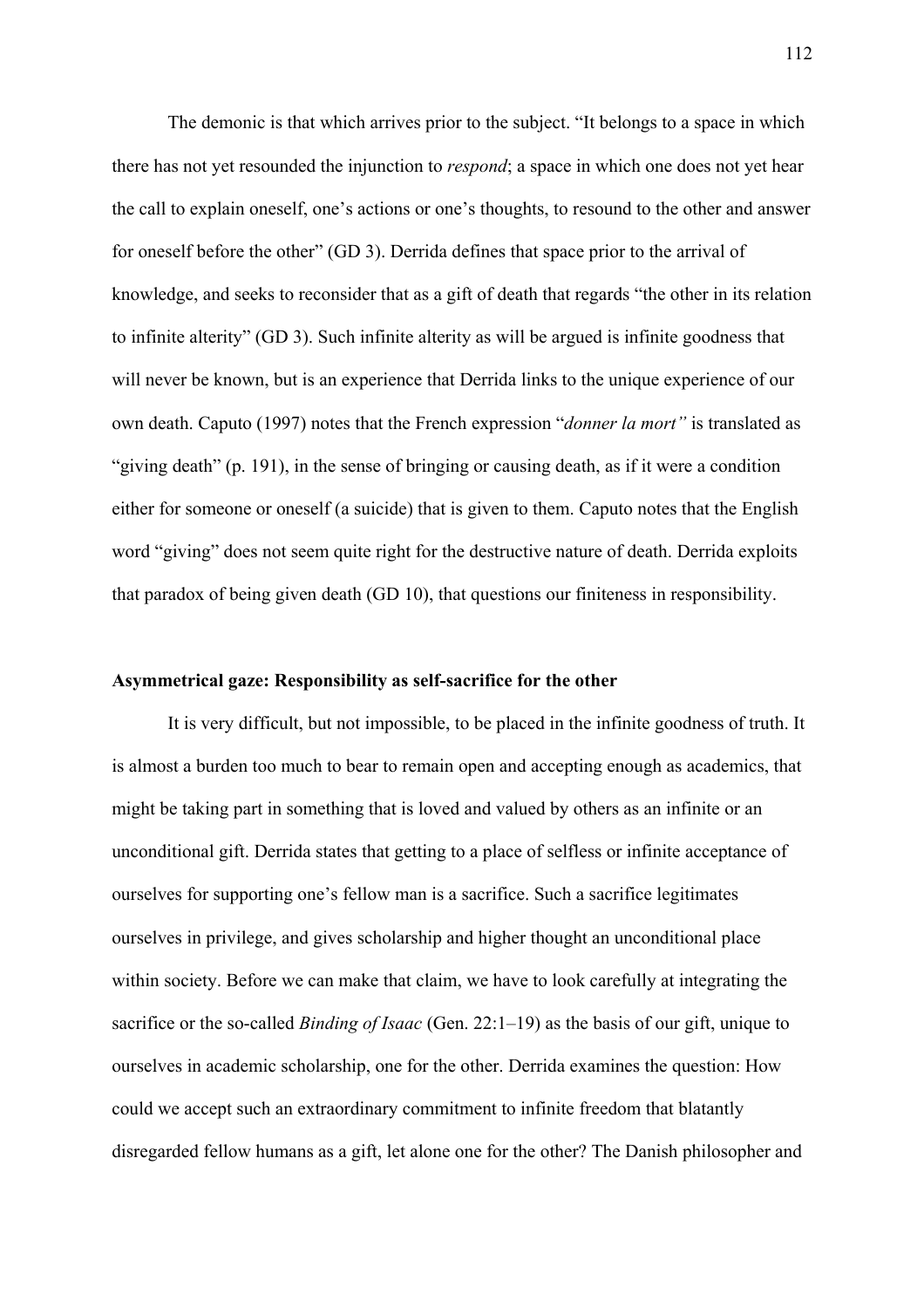evangelist Søren Kierkegaard, wanted us to make our faith a priority through God, instead of the ethics that humans come up with. He argues that we should embrace the sacrifices that God demands in return for self-understanding and acceptance, rather than overcoming the obstacles and hurdles set out in the human world. In some cases there can be no purely ethical solution. Derrida by contrast is attempting to bring the gaze of the infinite onto the ethical world as one for the other in self-sacrifice.

Suppose that we receive a gift in the privilege of academic freedom, the scholarship of a fellow academic. No gift in the eyes of the receiver is perfect or unconditional. It is after all an approximation of what the giver really desires in their heart, as a mere taste for the life of thought gifted in the community. But as the giftee we are torn, because it is imperfect, clumsy at best, to gift what we are most committed to as a perfect gift in scholarship. In my responsibility, am I worthy enough that I should offer my unique contribution as a gift for the community of scholars that upholds the privilege of academic freedom? The gift that we give to each other, involves both ethical norms, such as upholding the conventions of written scholarship, alongside our own private and unconditional responsibility, that passes on through to a commitment to scholarship as a privilege. Many problems of society have been addressed already as a history of responsibility, it would seem unfathomable to attempt to begin again. But begin we must. We must wager that in the crowded marketplace of responsible thought, that our contribution will be no less worthy than others to come forward, had it not come forward. That is the same wager that Abraham made with God known only to himself. In the account of *Fear and Trembling* the Danish philosopher Kierkegaard, posed anonymously (in secret) as the evangelist Di Silentio when he gave that account. The biblical story reads that Abraham was asked by God to put his son Isaac to death. Such a sacrifice was in the eyes of Abraham extremely important to carry out since it showed, he believed, his faith in God. To everyone else, that would be murder, a betrayal of humanity. Abraham took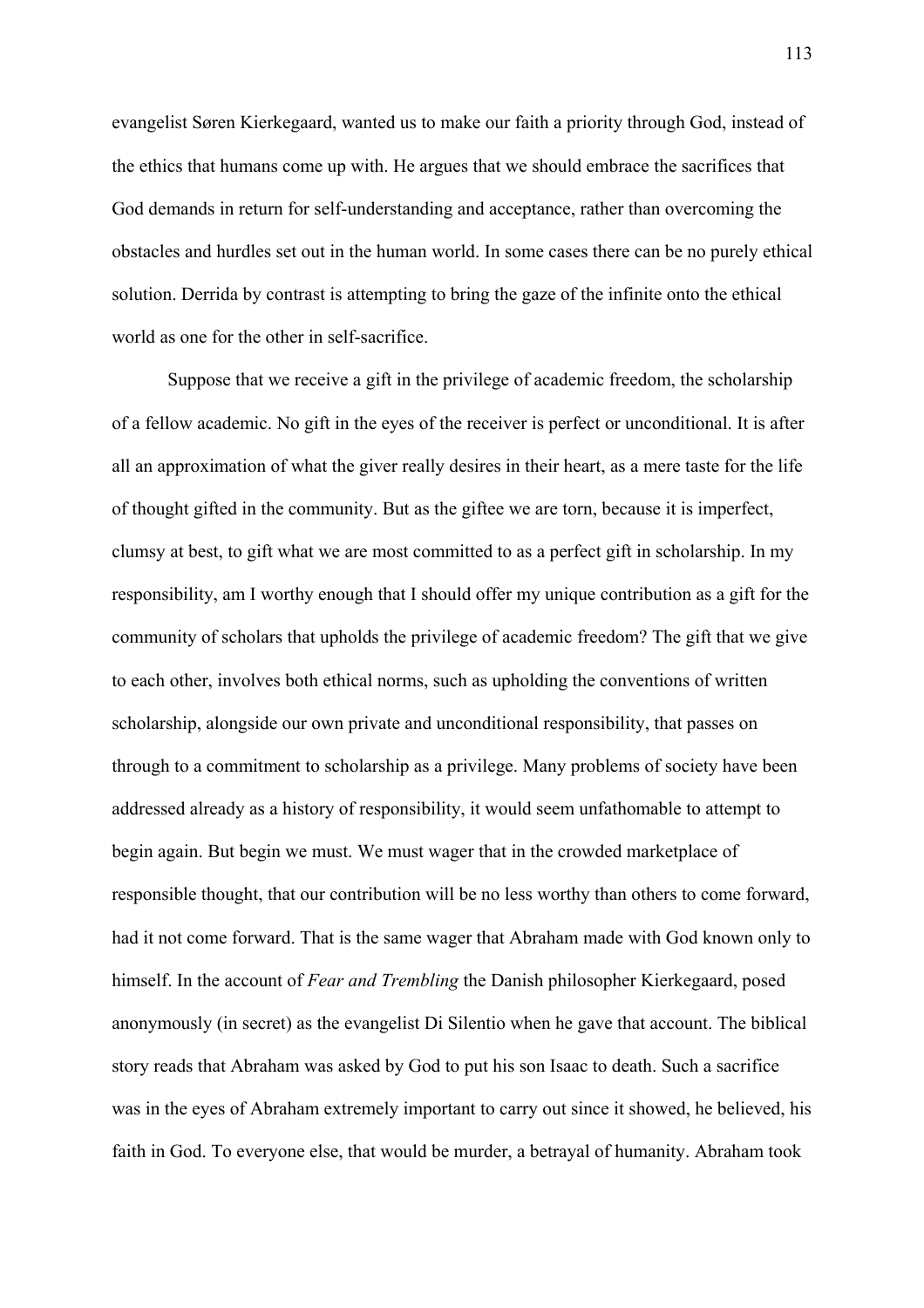his son, his most precious gift, who was about 18–19 years old, away to the sacrificial altar in secret, secret also to himself, because Abraham does not understand God. The death of his son was what God had asked, an extreme example that was based on his relationship with God, rather than the universal and accepted norms of society that had been reasoned out. Fortunately an angel intervened and Isaac was saved. They sacrificed a ram instead. Kierkegaard (1843/2005) argued that our relationship with God private or public transcends the ethical norms of society. Such a responsibility is felt as *fear and trembling*, a reference to a line from Philippians 2:12, "Wherefore my beloved as ye have always obeyed, not as in my presence only, but now much more in my absence, continue to work out your salvation with fear and trembling." — itself a probable reference to Psalms 55:5, "Fear and trembling came upon me..." (the Greek is identical). It suggests that we are behaving as if we are standing *unconditionally* in the absence of the master. God or the infinite [*tout autre*] represents what is wholly Other, or inaccessible to us, but to whom we are no less responsible. "The trembling of *Fear and Trembling*," Derrida states,

is, or so it seems, the very experience of sacrifice. Not, first of all, in the Hebraic sense of the term, *korban*, which refers more to an approach or a "coming close to," and which has been wrongly translated as "sacrifice," but inasmuch as sacrifice presumes the putting to death of the unique in terms of its being unique, irreplaceable, and most precious. It also therefore refers to the impossibility of substitution, the unsubstitutable; and then also to the substitution of an animal for man; and finally, especially this, by means of this impossible substitution itself, it refers to what links the sacred to sacrifice and sacrifice to secrecy. (GD 59)

Being with one's salvation as an unconditional gift to others requires a fear and trembling, that you might feel as you die, an unconditional uniqueness (your experience of your own death) which for Derrida, brings together both our relationship with God and the world, not one or the other as Kierkegaard would have it. What Kierkegaard finds as a paradox, Derrida now sees as paradigmatic. He finds in equal measure the *singularity* of any 'one' or other, and the duty of being responsible to "every Other", (the *general* found in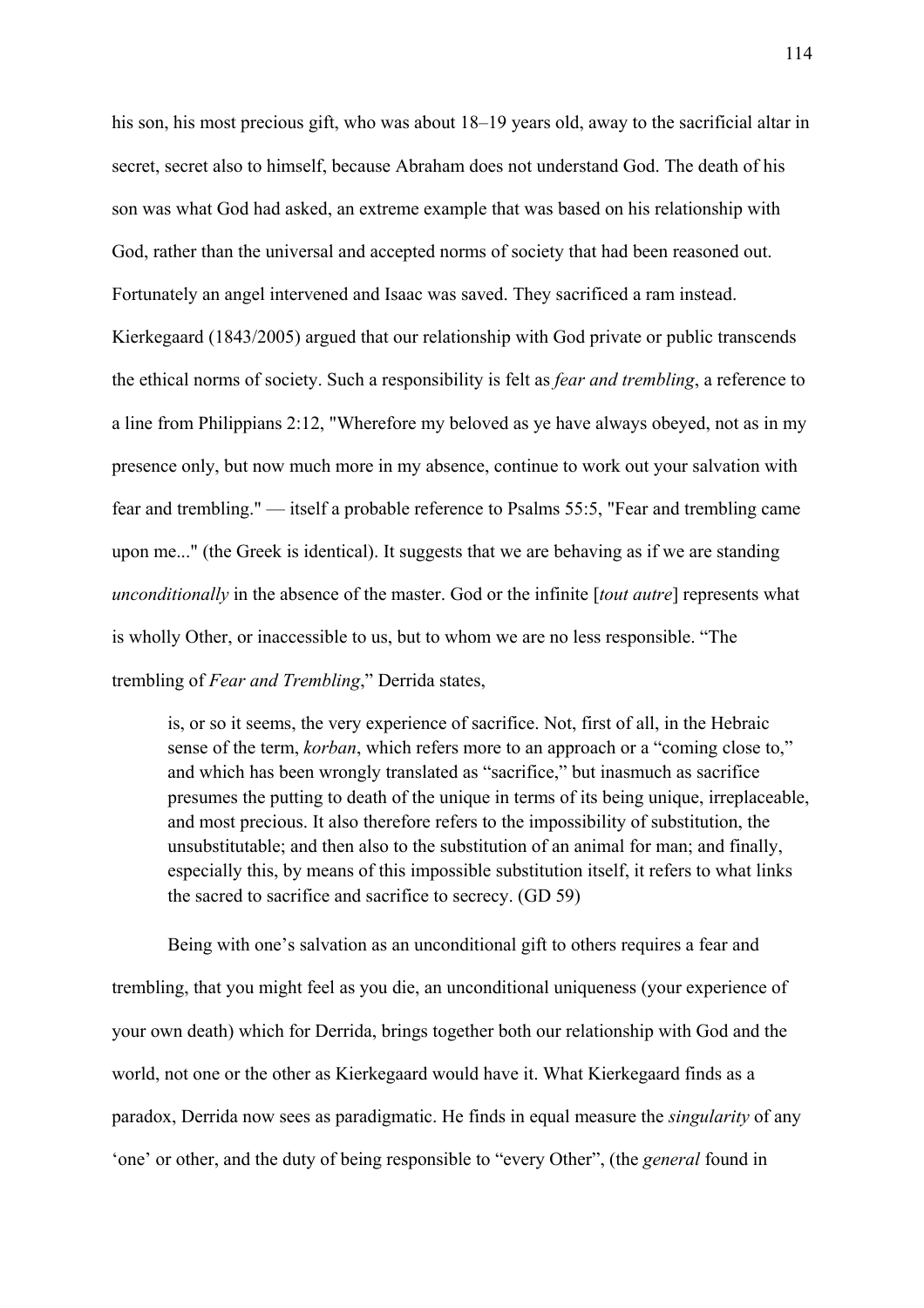common law). Consider the freedom to produce scholarship. The scholar is caught up in the same sacrifice of ethics, to respond with whatever obliges them to uphold that freedom.

By preferring my work, simply by giving it my time and attention, by preferring my activity as a citizen or as a professorial or professional philosopher, writing here in a public language, French in my case, I am perhaps fulfilling my duty. But I am sacrificing and betraying at every moment all my other obligations: my obligations to the other others whom I know or do not know, the billions of my fellows (without mentioning the animals that are even more other others than my fellows), my fellows who are dying of starvation or sickness. I betray my fidelity to other citizens. (GD 69)

In deciding on behalf of a future community of scholars that keeps responding to thought and ideas, at the same time, I am betraying millions of others to whom I owe an obligation or responsibility, such as those starving or suffering. I have made an ethical decision of sacrifice to forgo my obligation to the call of a future community, out of neglect for others (Keating, 2014).

Such acceptance of an experience of self-sacrifice for academics writing for the unconditional university can be found as a secret, a *mysterium tremendum*, a Christian mystery, that is unspoken and silent. As soon as we put ourselves into language, we betray the silence. In our singularity to speak, the silence acts like a covenant, a promise of infiniteness of the wholly other. We are required to speak, but if we are to give a gift to each other, then we have to accept that before we speak there is silence, a vulnerability or openness, that we might best associate with our death. "Just as no one can die in my place, no one can make a decision, what we call "a decision," in my place. But as soon as one speaks, as soon as one enters the medium of language, one loses that very singularity" (GD 60).

Speaking ends our singularity, because it "translates into the general" (GD 61), such that our responsibility from our actions are translated away from the singular to allow for public responsibility. Responsibility therefore requires both the secret in our infinite singularity and a betrayal of the secret of which we speak. Das (2012) uses the term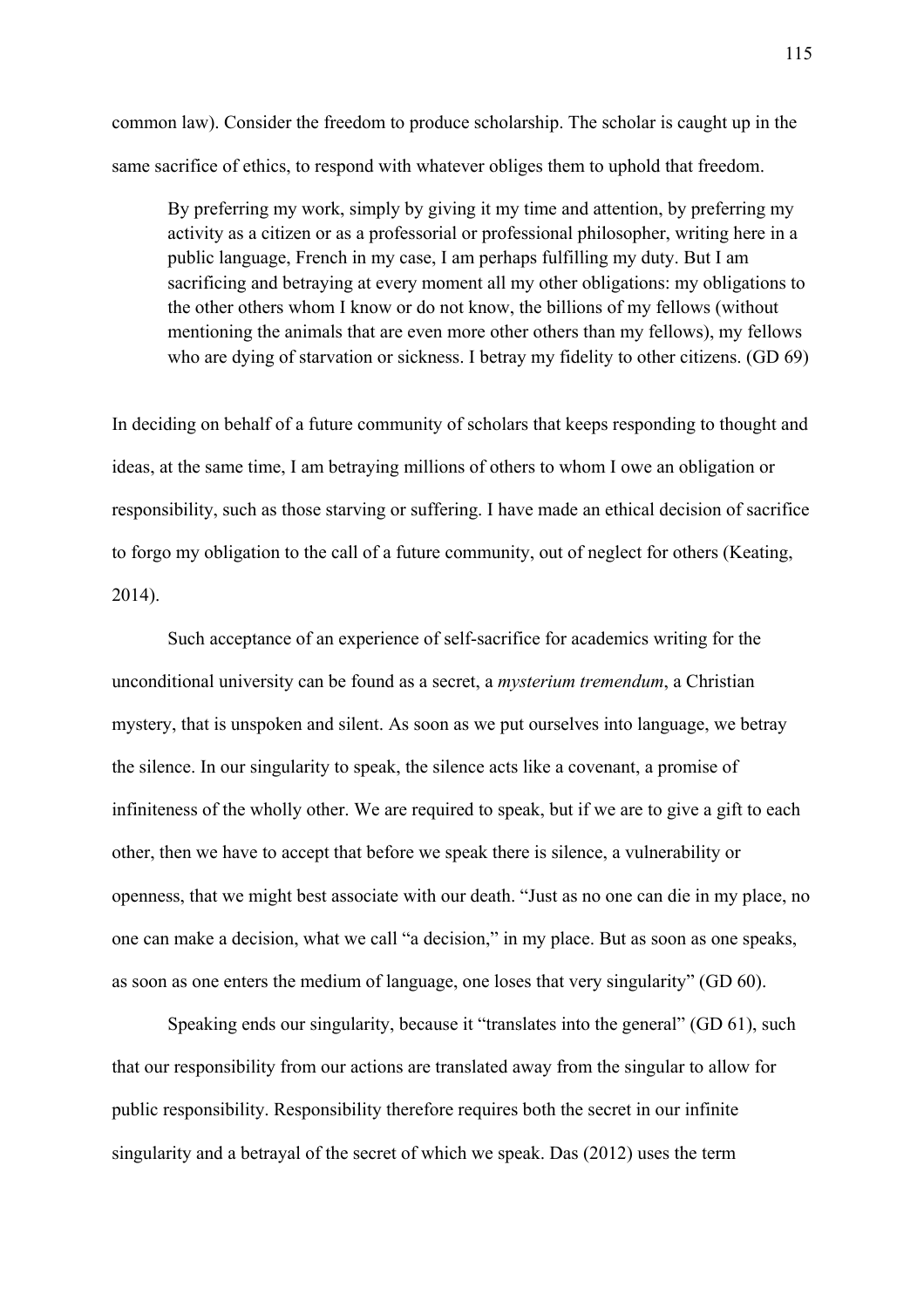"originary melancholy"(p. 5) to denote such a secret. Within the politics of responsibility, our very attempt to be ethical and responsible, to make the right decision may lead us instead to be unethical and irresponsible without justification. Derrida believes that it is so inevitable to be irresponsible that we must be constantly vigilant towards being responsible.

#### **Economics of the gift**

Derrida is attempting to identify a human condition of inevitable irresponsibilisation that places religion under examination. Conforming to religion as an orthodoxy stamps out the secret with God and represses the radical call of the Other [*tout autre*] to remain open to the call of the infinite. The choice of Abraham's story from the book of Genesis is an instance from which three religions were founded. Before these biblical accounts, there was a premoral, orgiastic condition, which Derrida claims also needs to inform moral philosophy, and an interpretation of the Bible by religion all the more. It is from within that context that Derrida identifies a human condition that requires further responsibility from ethics, and without solving that, points to a direction for philosophy to pursue. The ethics of responsibility explored by Derrida arose at a time when deconstruction was dealing with criticisms of ethical relativism and nihilism (Goldman, 1999). Derrida is responding to his critics who have written off deconstruction as relevant any longer to address questions in the real world. As has been noted, deconstruction is about ethics.

Miller (2009) notes how "scandalous and troubling" (p. 216) the iteration of Derrida's ethics of irresponsibility is from both the Bible and from Kierkegaard and places it closer to Levinasian ethics as indicated by Derrida in a footnote (GD 78). For Miller, that is still beyond Levinasian discourse, "that I might irresponsibilize myself just through responding, as Levinas might put it, to the face of the other" (p. 216). The crucial moment of the story of Abraham is when the angel intervenes, to allow a return to the ethical, and restores the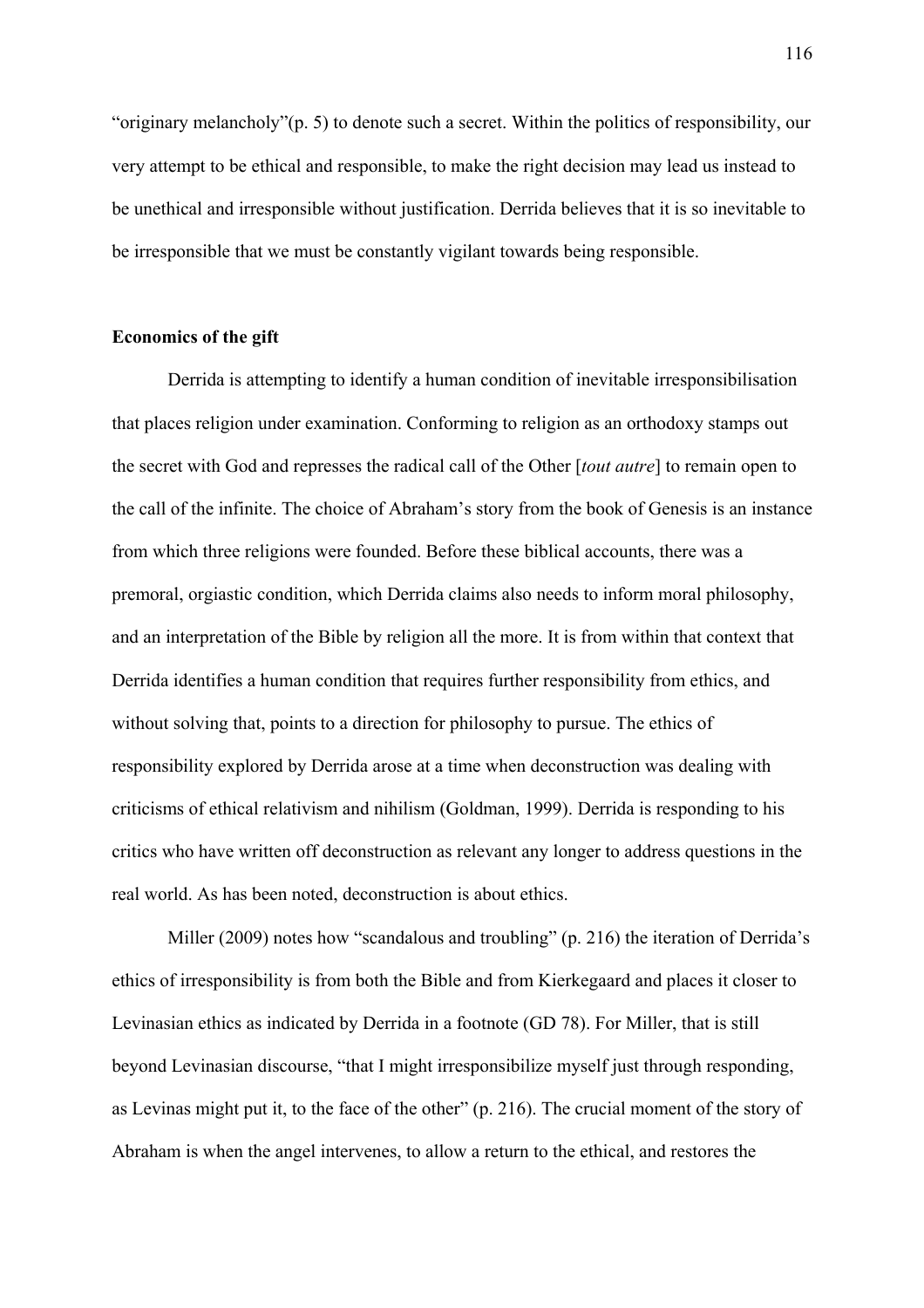prohibition to murder each other. Levinas would accept that encounter with the other has a restorative effect to the ethical, as a feature of a kind of ethic of ethics. Kierkegaard might read the angel breaking the bindings of Isaac, and releasing him to his future purpose. Caputo (1997) notes that Derrida's reading of Kierkegaard opens up a Levinasian reading of Kierkegaard "that was missed by Levinas himself" (p. 205). The account of Abraham's willingness to sacrifice his son is taken by Kierkegaard as beyond the general rules or as proper to religion, whereas Levinas argues for a return to the ethical at the encounter between the angel intervening in Abraham's murderous act "as the crucial effect of the face-to-face encounter with the other" (p. 216). Derrida, at this juncture, holds no distinction between the ethical and the religious, but instead attempts to assimilate the 'One' with the 'other'. He claims that each person as other is no less singular, as other, and just as wholly other as each other, as in the absolute other, God. *Tout autre est tout autre*: every other (one) is every (bit) other, or "Every Other is Wholly Other". Not unlike the ideas of Levinas, Derrida seeks to assimilate the lower case "one" to the uppercase "One" my neighbour to God, that seeks an ethic of ethics. When we are responsible to our neighbour we are, in that instance, irresponsible to everyone else in commitment or openness to the other.

*Tout autre* offers a new kind of messianism that was unexpected from the story of Abraham. Our every waking moment is like Abraham on Mt Moriah, poised with a dagger ready to strike, the most "unforgiveable irresponsibility" (Miller, 2009, p. 214). The idea of becoming irresponsible like this is an ordinary and inevitable condition of being human that requires vigilance as a social conscience. It is a double bind that no religion or culture has yet overcome or could hope to ever achieve, nonetheless part of the fate of being human. We can attend to that condition by being open and vulnerable, with intellectual humility to the other, a social conscience that informs the way we act towards others as other. Derrida sees the uniqueness of the creature as your neighbour, meaning that every other, is completely foreign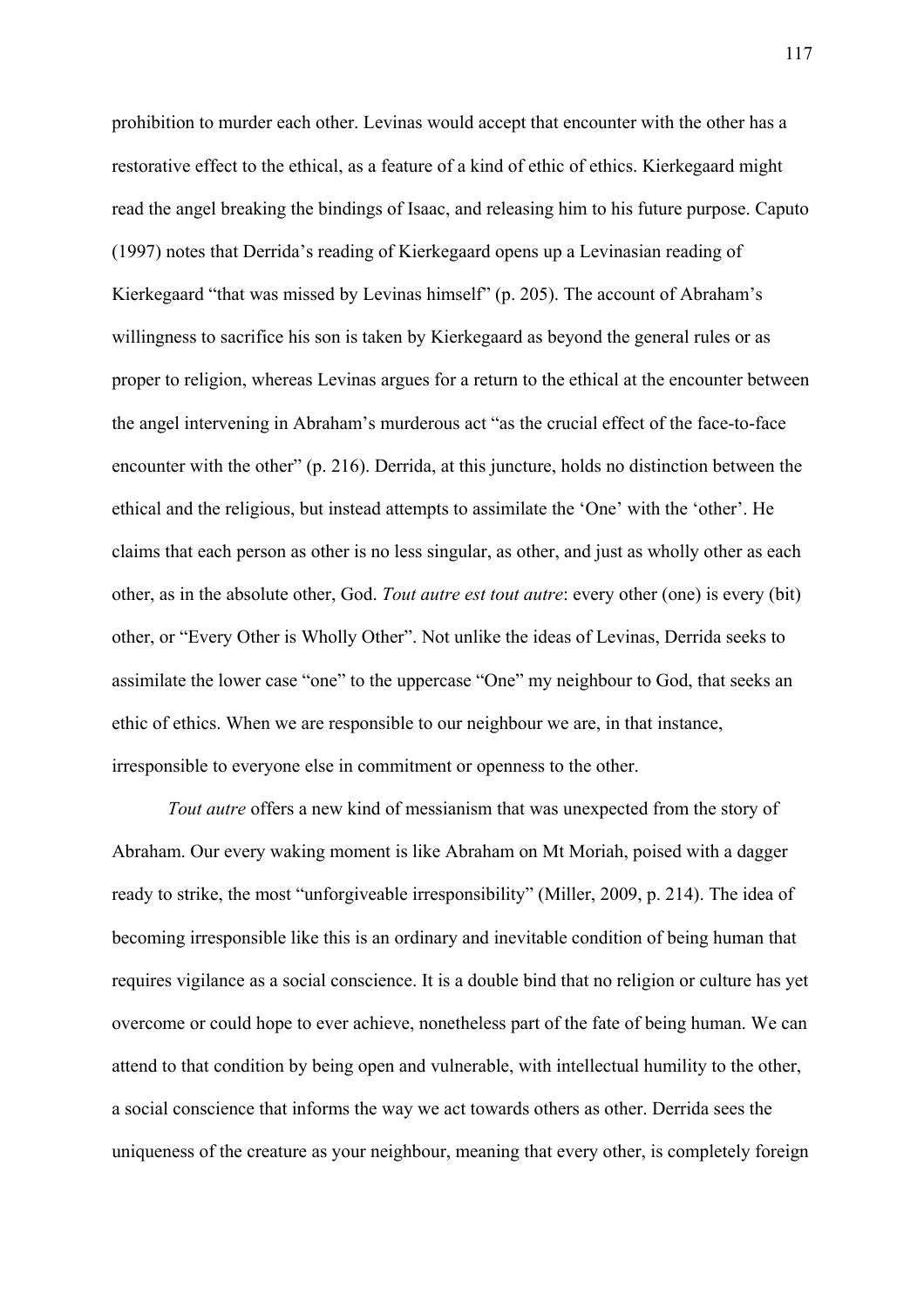to me in their uniqueness, and other to every other others. Every other (one) is every (bit) other [*Tout autre est tout autre*], everyone else is completely or wholly other to me, and states, "It implies that God, as the wholly other, is to be found everywhere there is something of the wholly other. And since each of us...is infinitely other in its absolute singularity...then what can be said about Abraham's relation to God can be said about my relation...to *every other (one) as every bit (other)*...as secret and transcendent as Jahweh" (GD 78). From deferring the impossible task for attending responsibly to all others, we are caught irresponsibly, as a sacrifice to them, to attend responsibly towards the action to take. Such deferral places responsibility under examination.

This new form of irresponsibilisation, whereby scholarship fulfills its responsibility to its neighbour, and becomes inevitably irresponsible in relation to all others, is a social conscience that has the character of an economy. Derrida is interested in the decision that Abraham has to make as being part of the real world. "He wants to know whether and when giving death is a good deal, a solid investment that promises a good return, and whether there is a giving, indeed a giving death, that represents a gift without return" (Caputo, 1997, p. 191). In taking responsibility as a scholar, there is a personal responsibility that is tied to history that can "neither be a decidable object nor a totality capable of being mastered" (GD 5). When we make decisions that are "outside of knowledge or given norms" (GD 5) then we rely on something larger than ourselves, the upholding of academic freedom and the unconditionality of the university. Derrida concludes that the "gift of death…puts me into relation with the transcendence of the other…that gives me what it gives me through a new experience of death" (GD 6). Such responsibility relies on a break with the "secret of the orgiastic mystery" (GD 6) in such a way as to remain a problem to history.

To be a gifted scholar that wishes to uphold the unconditionality of the university means remaining unconscious to the gift, and therefore the gift cannot be a part of any

118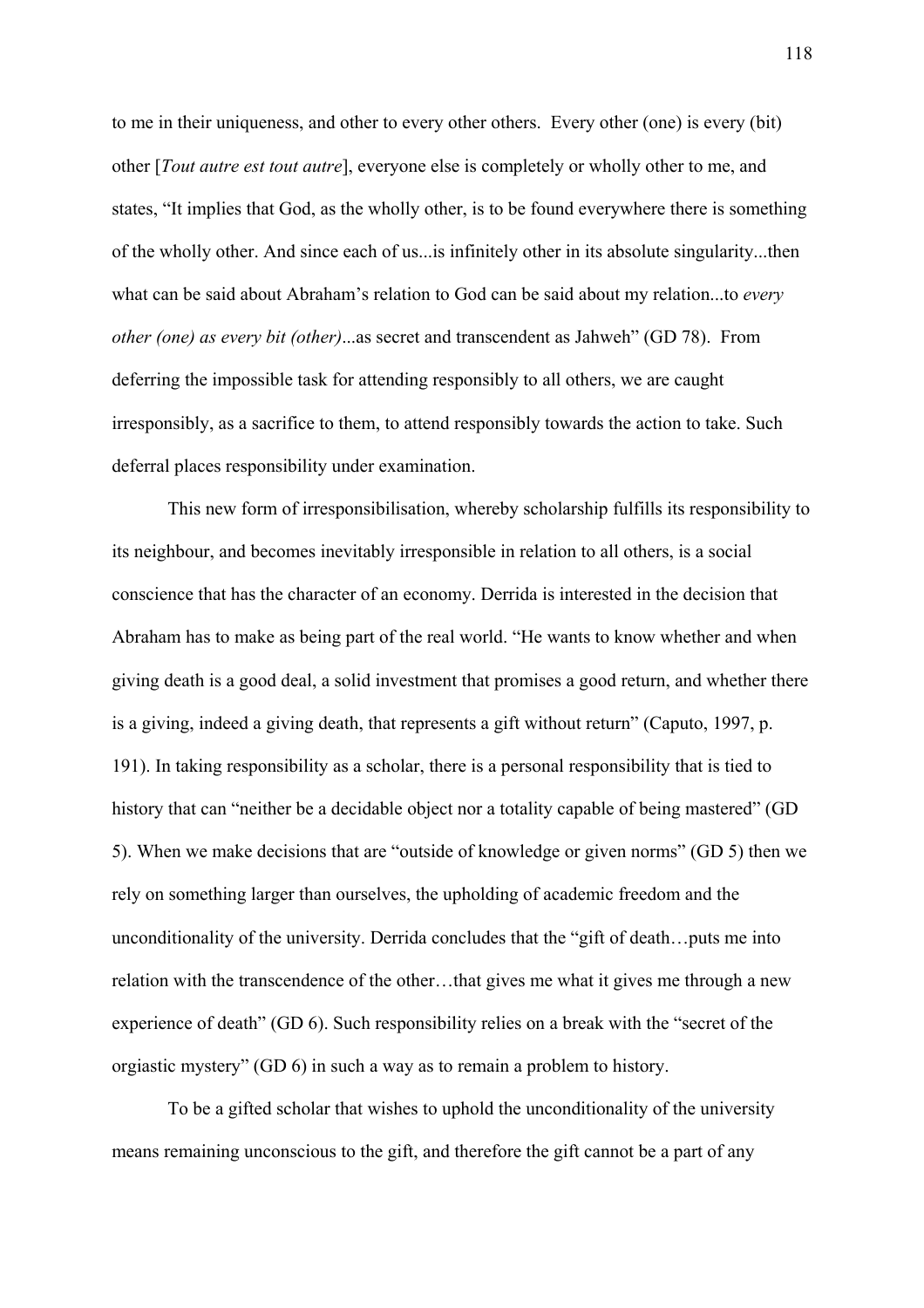economy. However, when we consider the infiniteness of Abraham who has given beyond any possibility of exchange, then economy is brought in through the backdoor of our death. A scholar acting with intellectual humility, hesitates and trembles before the unliveable experience of the utmost secret of their own death, a silence that is ultimately secret between the divine and their unconscious. They must work to break their silence as a sacrifice to God to connect with others. That sacrifice of mutual otherness that is offered by the university is sacrificed, and instead scholarship must earn that privilege to speak again to connect with others that the university can be no less responsible for.

#### **Conclusion: critic and conscience of society**

The thesis has discussed the privilege of academic freedom to society as a gift that applies to the unconditional university. Uniquely for New Zealand, academic freedom is defined and offered conditionally to universities as an acceptance of the role of critic and conscience in New Zealand. It remains therefore to show that such conditions offered to define the university in New Zealand coincide with what is intended by the academic freedom that the thesis has presented as unconditional. The next chapter will examine from the perspective of deconstruction the critic and conscience role as an unconditional gift to society. The argument is being attempted from the ethics of deconstruction for the acceptance of critic and conscience as a role of the university, from the gift of critic and conscience, as a promise or covenant, to remain a secret, known only through the vulnerability and openness of scholars in the unconditional university.

The thesis makes the claim that Derrida's deconstruction of the university as unconditional was his *acceptance* of the role as critic and conscience of society as a gift, unique to New Zealand universities. Taking up that role as deconstruction, as demonstrated by Derrida, allows us to take responsibility for our history again as an ethical acceptance of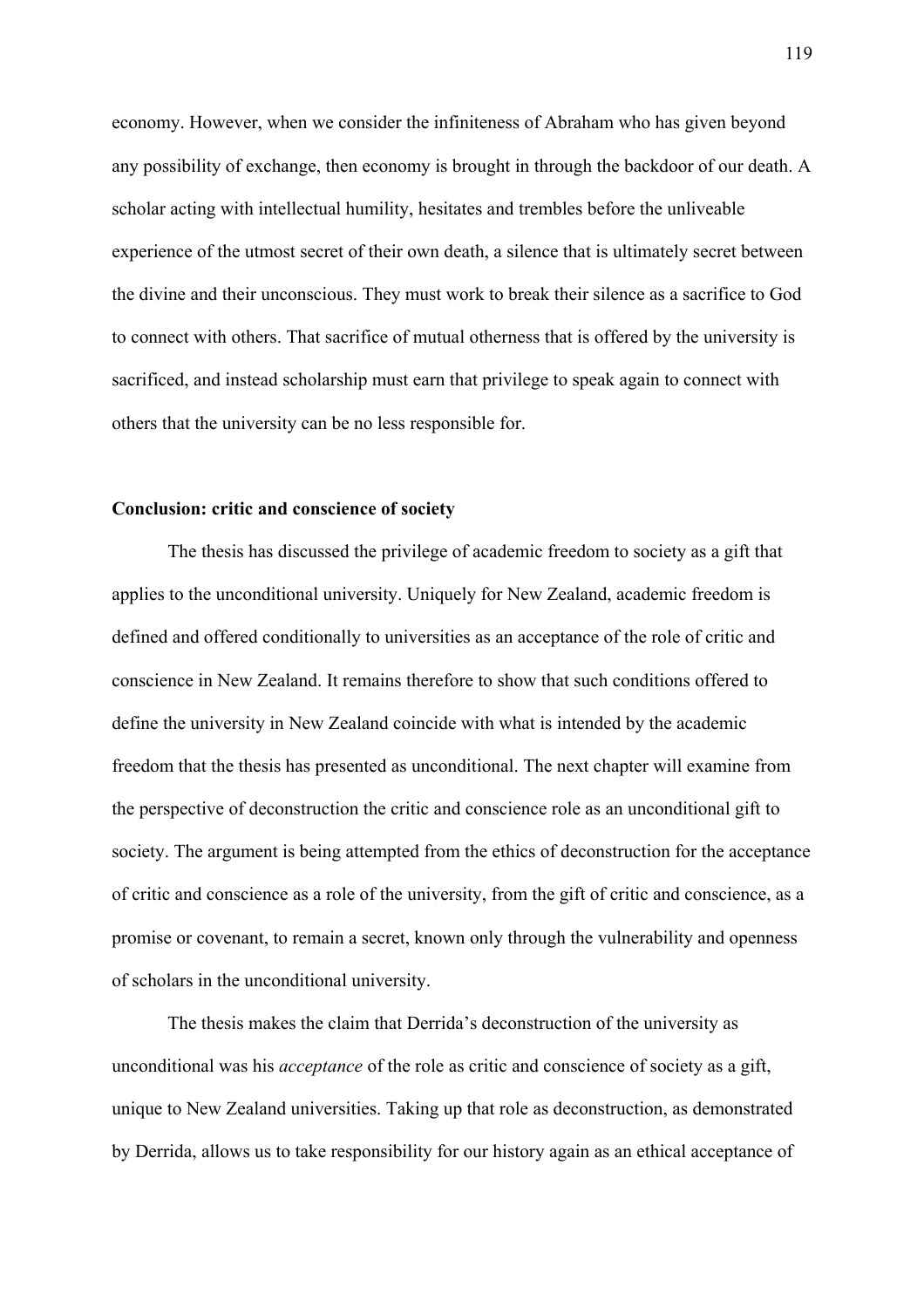scholarship. Such responsibility, as will be explored again, requires an openness to the Other, in Derrida's case, a feeling we are drawn to that arises at our death, perhaps experienced as an opening out or vulnerability of self with others.

 Derrida gave his speech to a capacity crowd at some personal sacrifice to his reputation among his peers. It is common, indeed academics are urged, to develop a public reputation for insight and scholarship that acknowledges their peer community. Drawing attention to inadequacy or injustice of society comes at a cost to their reputation, something that academic freedom is intended to protect, but that universities are reluctant to exercise. However, the indifference of universities to accept such a role and the treatment of academics who do speak out, adds to the pain and difficulty already being felt. The thesis argues for an alternative if we are to accept responsibility for the painful past from the history of universities, from originary melancholy.

 There are implications therefore for retaining critic and conscience as part of legislation. If academic freedom is to be offered on the conditional support of legislation, when will justice be served on universities to accept the role? It is more the case that the obligation to retain that role as a legislative threshold would gradually be set aside in the marketisation and managerialism of universities. Justice would no longer even need to be seen to be done. Professional freedom for academics, the thesis argues, would be better served as deconstructive to the unconditionally of universities as a responsibility for their history.

If we are going to have academic freedom as a responsibility for the other, then no legislative protection is needed in the self-sacrificing of academics to speak and take responsibility. If we accept the deconstruction of the university towards its unconditionality, then we are asking to turn the privilege of academic freedom afforded by society on its head. No longer will that privilege be an obligation to uphold in legislation, but rather a promise or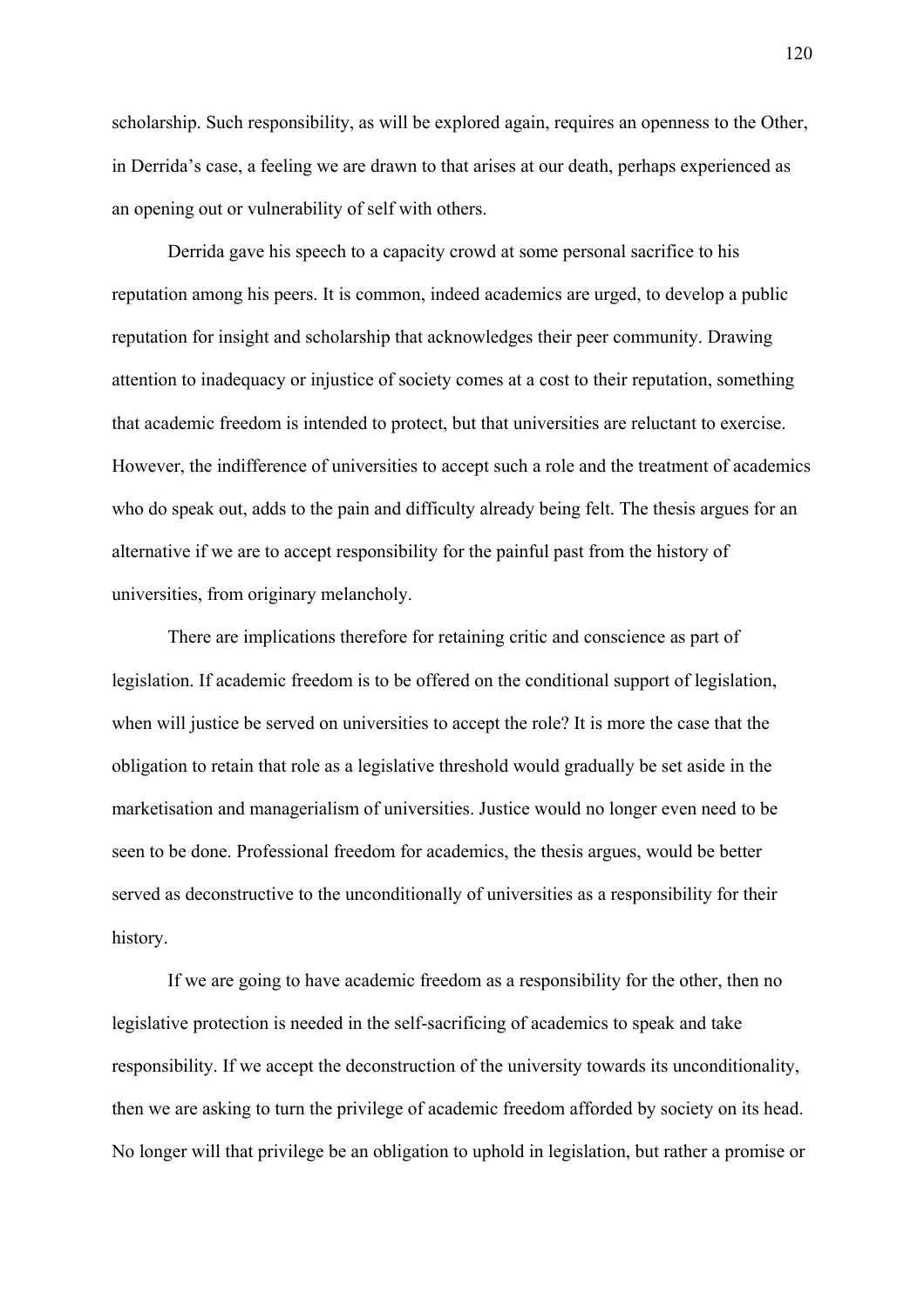covenant most keenly felt as a gift. The acceptance therefore of academic freedom of society, unique to New Zealand universities as critic and conscience of society, would serve us better as a covenant or promise of scholarship, an insight freely undertaken by academics. Such freedom would take better responsibility for a painful history of responsibility.

The thesis therefore asks if a covenantal document for academic freedom is required, that is, a document that informs legislation as an agreed set of conditions by which the privilege of freedom afforded to academics would be promised. Critic and conscience is but one criteria that requires urgent expansion to capture the work of scholars. Conceived as a gift, the work of scholars is argued to be ethically sound as an unconditional acceptance of the promise of scholarship. The thesis therefore accepts the scholarship of academics as a promise that in radical alterity is given as a gift of self.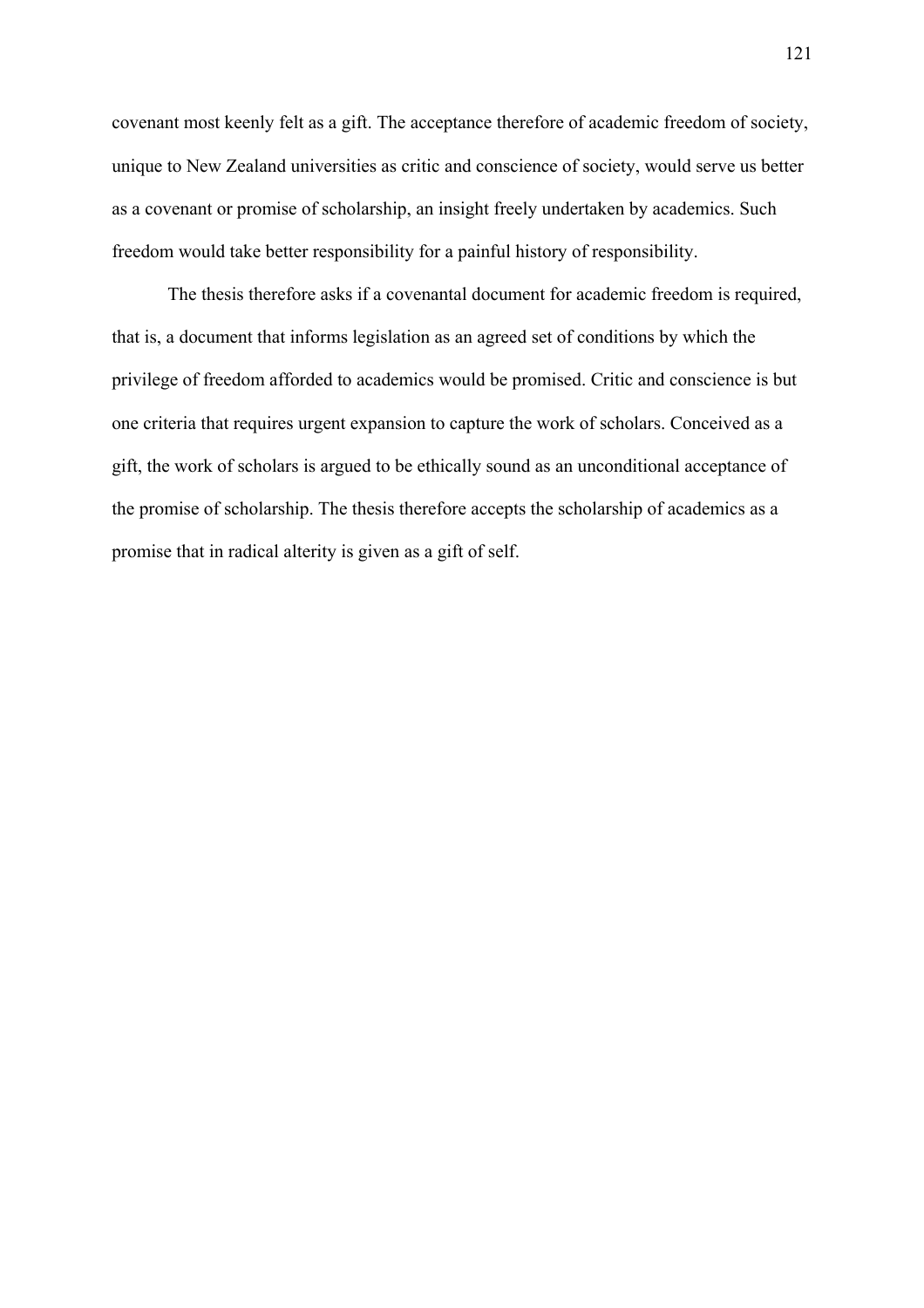## **CHAPTER FIVE**

# **Deconstruction as critic and conscience**

Deconstruction, if such a thing exists, should open up. - Derrida.

One of the lines of argument of the thesis is that *doxa* as a singular belief in the other, needs to be contrasted with a belief in all others. Relying on tertiary education policy as a common belief among the sector is insufficient for growth and development, especially in a sector dedicated to the production of knowledge. The criterion upon which policy is judged, is to be made more active and available in *praxis*. As will be shown, Derrida has a particular *praxis* that distinguishes his role as critic and conscience.

Further the idea of the 'Gift' for Derrida supports an ethical outlook that challenges an economy of exchange as an embodied action. The term *praxis*, its Greek origins aside for the moment, has frequently appeared in contemporary Western philosophy. In particular, it lends itself to the foundations of education as a practical activity that involves thought and the development of minds. Paulo Freire termed *praxis* in his well known work *Pedagogy of the Oppressed*, as "reflection and action directed at the structures to be transformed" (Freire, 1993, p. 126). It was a central idea that underpinned social transformation, that through a struggle with oppression, people needed from education a critical awareness to become more aware of their situation and their struggle. More philosophically, Hannah Arendt in her programme of "a theory of action", used the term to argue for an active life, rather than contemplative one in her work *The Human Condition* (Arendt, 1998). A Marxist outgrowth of *praxis* can be found with the Frankfurt School of Adorno and Gramsci. The theory of the organic intellectual developed by Gramsci in the 1930s is drawn from in the next chapter.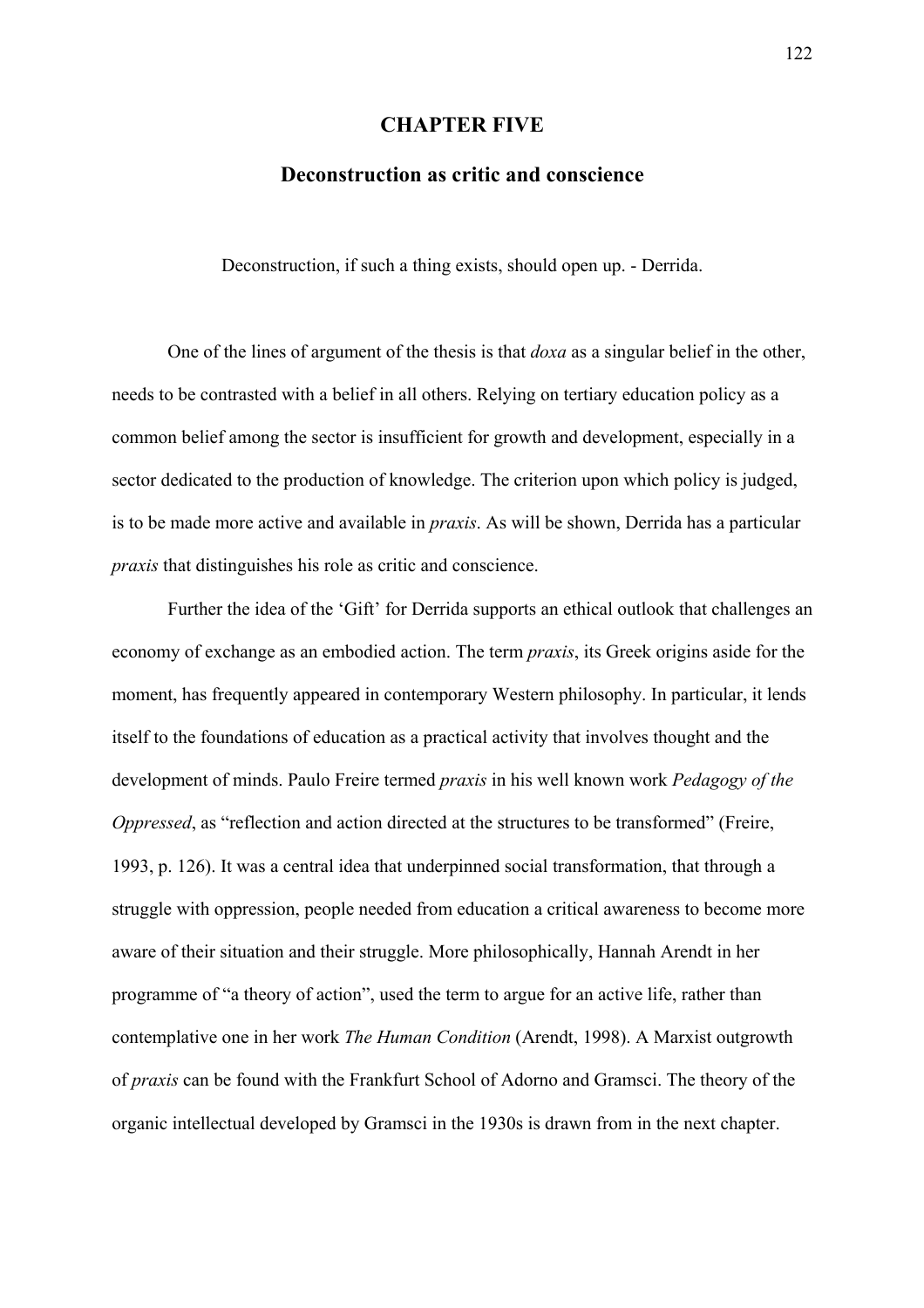Unlike the traditional intellectual, Gramsci foresaw intellectuals as helping the bourgeoisie establish their ideas that was invisible to the existing class structures. They held positions in those class structures as "functionaries" of *bourgeoisie* ideas that were adopted as "the invisible unquestioned conventional wisdom circulating in social institutions" (Sessions, 2017, p.1).

The term orthopraxy is commonly used in the study of religion, as meaning "correct practice or conduct", as informed by the ethics and liturgy of the religion. Holding a practice as a faith or grace would be insufficient. Equally, orthodoxy denotes a correct belief, such as a creed, in a codified belief. A ritual, while involving a practice, is distinct for the strict adherence to certain rites and rituals that it contains. Orthopraxy is used to denote the wider focus of cultural life, the upholding of ethical systems.

It would not be difficult to accept that the role of critic and conscience as a *praxis*, is an action within a particular context that includes criticism and thought. The authors of the phrase "critic and conscience" (De Pont & Grant, n.d.), might have had critical thought in mind, but went to the trouble of delineating criticality from thought more generally. Both are extremely important to Derrida, and, as will be argued, coalesce around the role and its acceptance as a *praxis*. Orthopraxy for the thesis therefore is a culmination of the appropriateness of Derrida's ideas and philosophy as a contribution towards an acceptance of the role of critic and conscience.

Biesta (Peters & Biesta, 2009) notes that deconstruction "holds a special place in the tradition of critical philosophy" (p. 81). Such a critical style takes its significance from Plato, no less, where Socrates was shown by Plato to hold a distinction between knowledge (*episteme*) and belief (*doxa*). The philosopher was to contribute towards knowledge, while the mere *doxa* was reserved for the common man (described as *polis* in *The Republic).* In a later chapter, it will be noted that Derrida was keen to promote philosophical thought and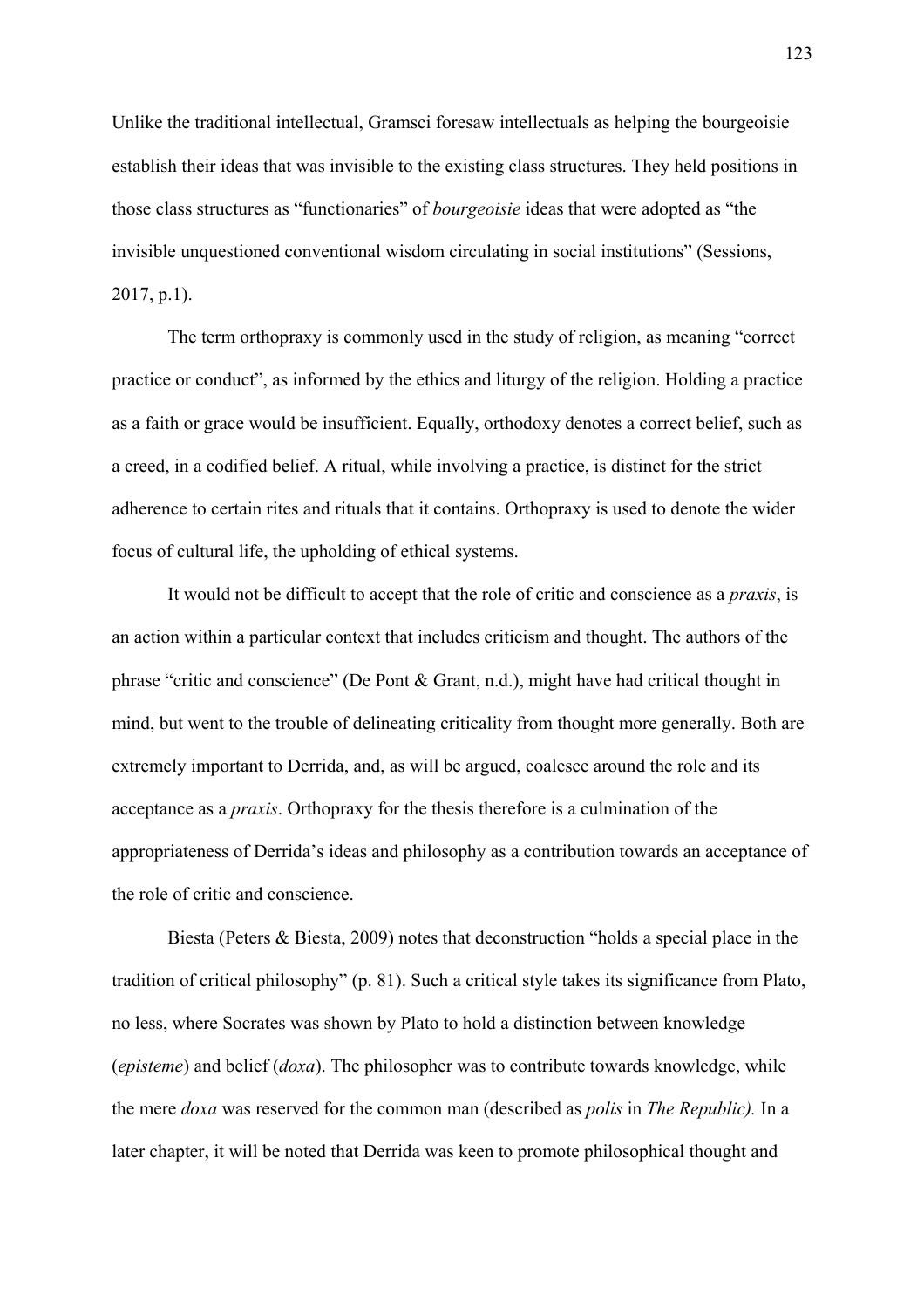debate within the everyday lives of ordinary people. Philosophy was also to provide the criterion — judgement, distinction, separation — upon which knowledge would be generated.

Western philosophy has not given up to its commitment to critical thought. Modern philosophy provided a rich context for further reinvention, as the prominence of modern natural science pushed man away from its pedestal as the sole arbiter of knowledge. The generalisation of critique away from institutions such as the church and state was a crucial step, one that opened up those institutions for comment and thought more generally. The chapter initially looks at the definitions that Derrida gave to deconstruction, before turning to a development of some of the concepts used, that aim to strengthen the ethical responsibility of critic and conscience.

## **Giving definition to the gift of deconstruction**

Over his lifetime Derrida provides many definitions of deconstruction, but there are generally three recognised as important. The first in 1971, is found in *Positions* (Derrida, 1981, p. 41‒42), that describes the first phase as an overturning. Derrida's interest was in overturning a Western philosophical tradition, as at that time he referred to philosophy as monolithic, all-encompassing and fixed. The ideas of Plato lie behind this view of philosophy, just as "Platonism" had been a target for Nietzsche. Therefore deconstruction is a criticism of Platonism, which structures existence as a series of oppositions that are arranged hierarchically. The first phase is to overturn that assumption and Derrida states that "we must proceed...according to a unity that is both systematic and in and of itself divided…*a double science*. On the one hand, we must traverse a phase of *overturning*" (p. 41). The reversal of Platonic hierarchies: the hierarchies "between essence and appearance; between the soul and body; between living memory and rote memory; between *mnēmē* and *hypomnēsis*; between voice and writing; between finally good and evil", each of these pairs is argued to create a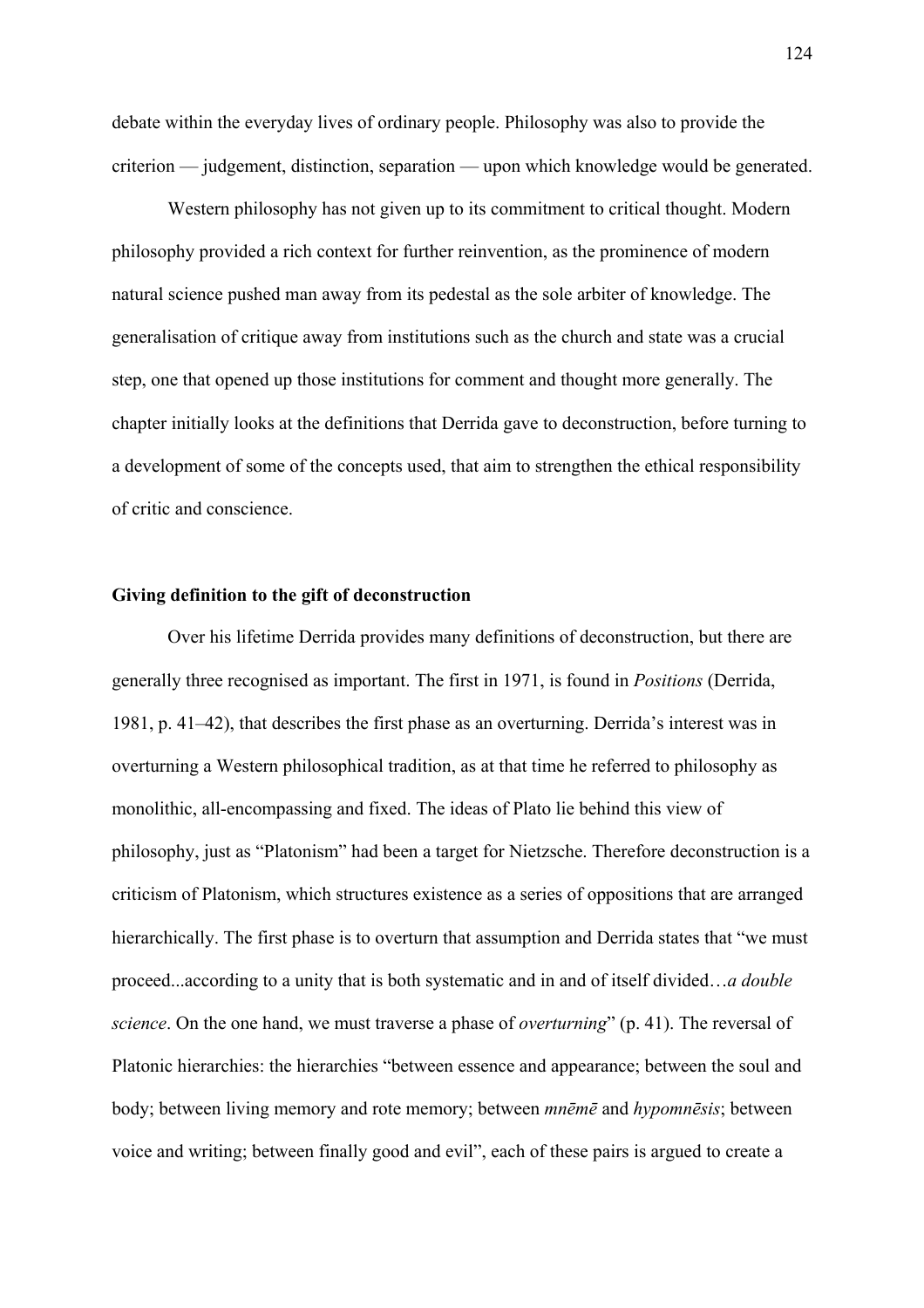binary illusion of a peaceful "classical philosophical opposition" but rather with a "violent hierarchy". Taking one of those pairs, Derrida proposes an inversion, "to overturn the hierarchy at a given moment" (p. 41). Derrida is wanting avoid the neutralisation of an argument from an intervention. In the same moment, he invites an irruption in classical metaphysics, where essence is to be more valuable than appearance. Deconstruction though might begin to assume that the essence of something is given by the knowledge of its appearance. While no longer in oppositional poles, there is still the case that essence can be reduced down to a series of appearances, that rely on memory or anticipation. The reduction to essence comes as an "Other", that which is given from "immanence", of essence being contained "within" appearance and or what we call essence to be found in appearance. Looking back through to the origins of philosophical traditions, there must have been a decision, however impossible, to inscribe the essence-appearance hierarchy that defines "metaphysics" and Platonism as separate terms (Lawler, 2016).

There is now a second "phase" in deconstruction that reinscribes or "opens" the inferior term to take its position as the "origin" or "resource" of the hierarchy. Such openness, as the term implies lies in the temporal. There is always a moment, however small, of the present, that has come from the past and heads to the future. Such a difference over time is termed by Derrida as "unities of simulacrum" or undecidables, in the sense that although we pay no attention, but if we were to give attention, we cannot decide if we are experiencing the past-present moment, or the present-future moment. To the extent that it is "a simulacrum" in the present moment requires an "openness" that destabilises the origins of the hierarchy, that allows a "redoing" of the decision to prioritise one term over the other, "*without ever* constituting a third term" (Derrida, 1981, p. 43). At this point, Derrida changes the orthography of the term, as in the case of using "a" to change difference to différance. The term is then held up as an undecidable resource that "slices" into metaphysics. Derrida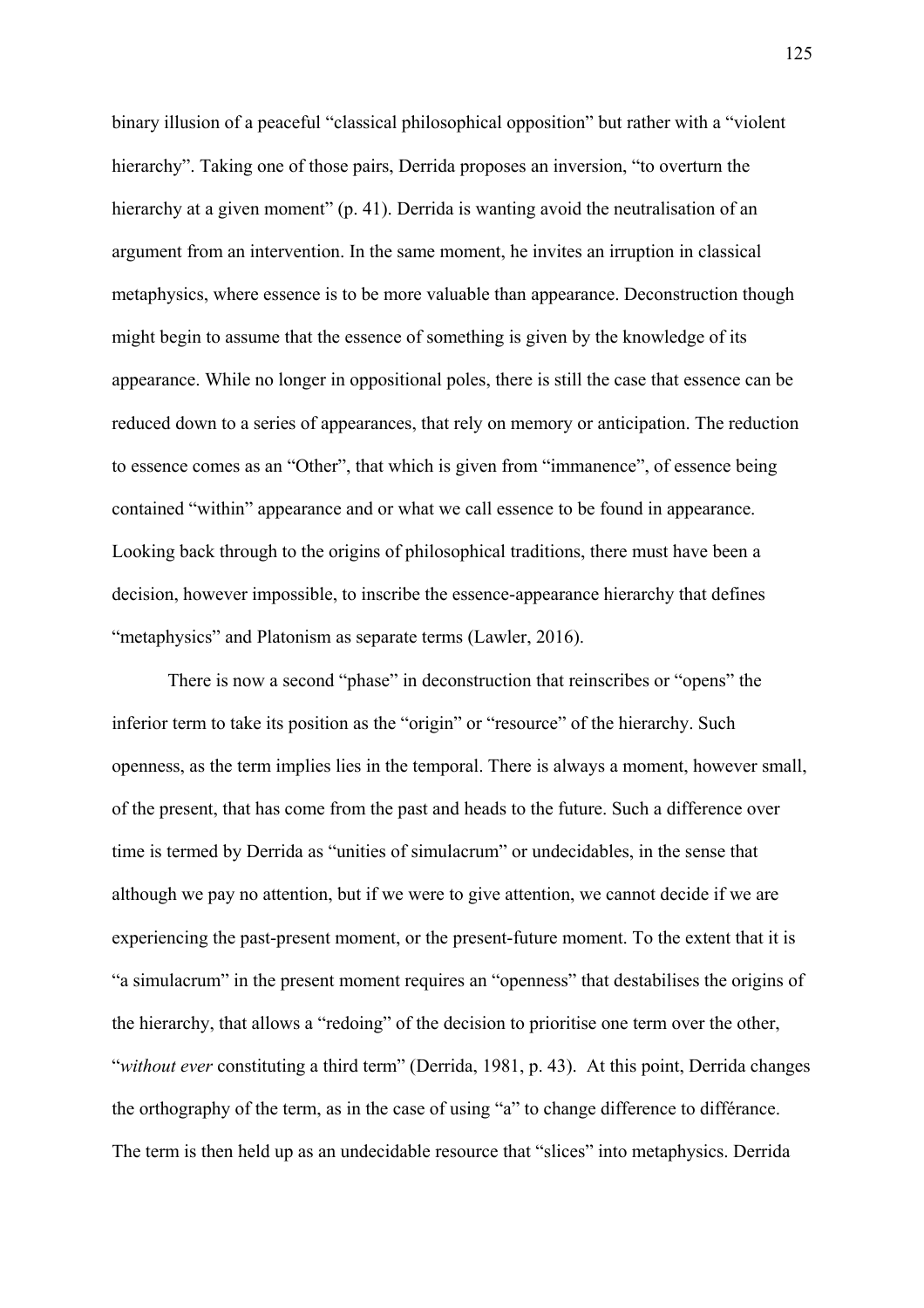gives many examples in his work of old terms previously used in Western philosophy, that have an inferior position to other words, but are being used by Derrida as a resource for metaphysics that is yet to be named, and by a means that is "older" than the decision previously made.

Derrida made a refinement to deconstruction, that generalised deconstruction away from metaphysics towards the political, that gave it a new definition. Derrida states in *Force of Law* (Derrida, 1992a) that "Deconstruction is practiced in two...styles" (p. 21) and we can detect a refinement that does not correlate directly with the two phases mentioned. At the same time, these works deal with the genealogical history of an idea or theme, just as the early work *Of Grammatology* laid out the history of writing. There is a turn in this refinement of deconstruction towards the a-historical examination aporias, or paradoxes. *The Gift of Death* examined the paradox of responsibility, already cited. A further chapter will draw on his work on forgiveness for the unforgivable (Derrida, 2001a, 2001c) which can be placed in the second definition of deconstruction.

A third definition of deconstruction can be found in an essay called "Et Cetera." Here Derrida (2000) presents the principle that defines deconstruction:

Each time that I say 'deconstruction and X (regardless of the concept or the theme),' this is the prelude to a very singular division that turns this X into, or rather makes appear in this X, *an impossibility* that becomes its proper and sole possibility, with the result that between the X as possible and the 'same' X as impossible, there is nothing but a relation of homonymy, a relation for which we have to provide an account…. For example, here referring myself to demonstrations I have already attempted…, gift, hospitality, death itself (and therefore so many other things) can be possible only as impossible, as the im-possible, that is, unconditionally. (p. 300)

The thesis has already referenced the unconditionality of the university called for by Derrida on his visit to Auckland in 1999, as an impossibility that can only be aspired towards. The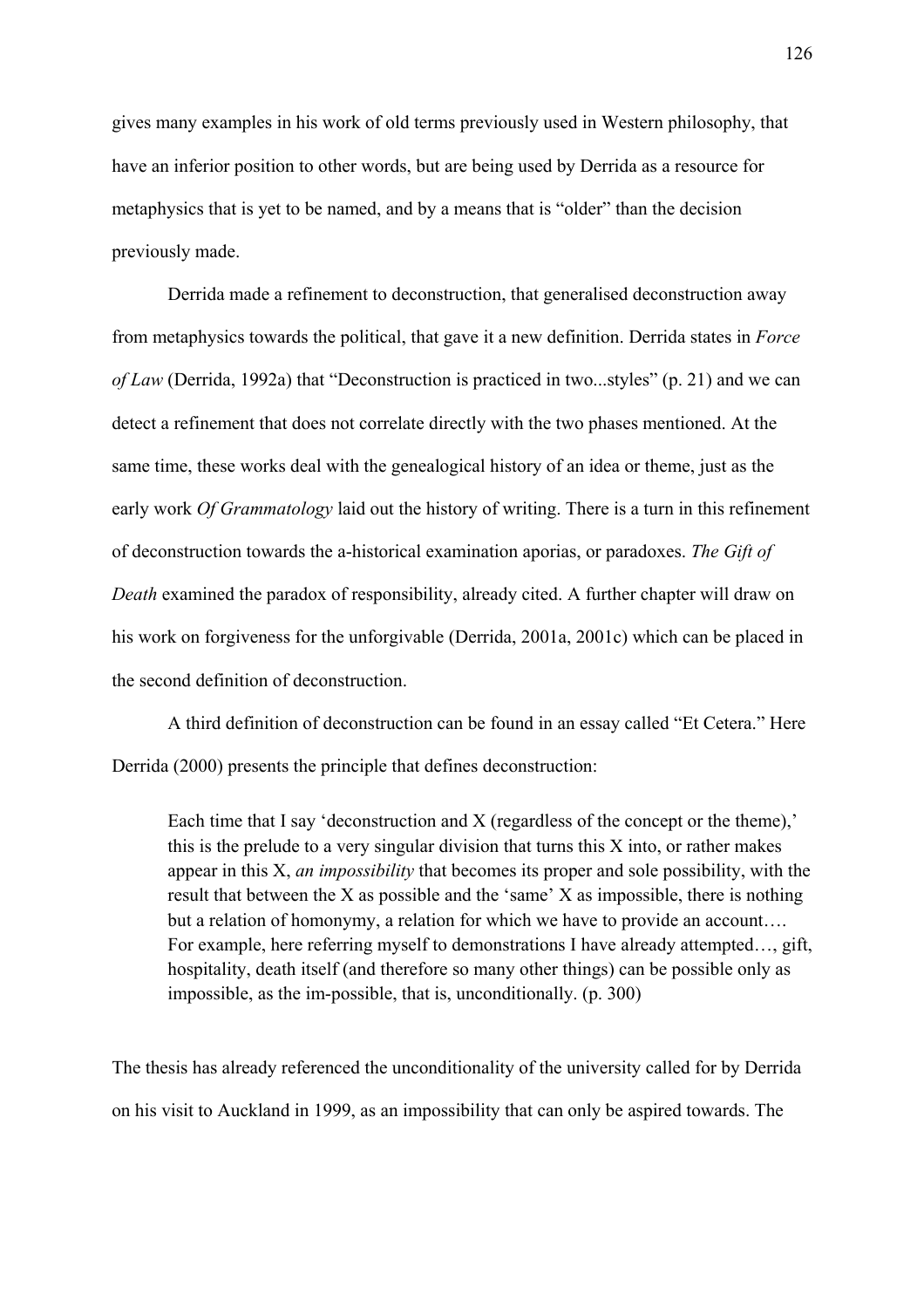thesis therefore turns towards deconstruction to make sense of the concepts that lie below the surface in these instances put forward by Derrida on the university.

As already noted here, the definition of deconstruction is not directly compatible as an unfolding in the organic sense of a causal sequence (Bracken, 2002). The reason for this lies with deconstruction itself and will be explored later as *the signifying chain* of deconstruction. Derrida would want to avoid any sense of a fixed set of theories to draw from that came to a culmination of his work. However, his later work that dealt with the application of deconstruction did not repudiate his earlier thoughts or style, and Derrida began to apply some of the central aspects of his thinking to issues of ethics and politics. The concept of the gift has already been drawn on towards an ethic of deconstruction. To develop a deeper understanding of what that means, the chapter continues to develop a finer grained analysis of deconstruction as it relates to critic and conscience and more strongly brings out the application of deconstruction to the Other as an ethical possibility.

As clear as these define deconstruction from Derrida's own work, the scope of his thought touches on wide fields of scholarship, without losing its criticality. The following section draws on theorists that have attempted their own work in deconstruction as a means at giving more definition. Biesta (2009) argues for deconstruction as adding definition to criticality, in the sense of attempting to go beyond what is given towards judgement. That can be considered the critical work of deconstruction, a further refinement and definition. It would be incorrect of the thesis to advocate deconstruction as *the* role of critic and conscience of society. Such a position would fall towards the dogmatism that is inherently being avoided. Instead, the following investigation of deconstruction attempts to make a stronger connection from the treatment of the notion of *gift* and 'the role of critic and conscience'.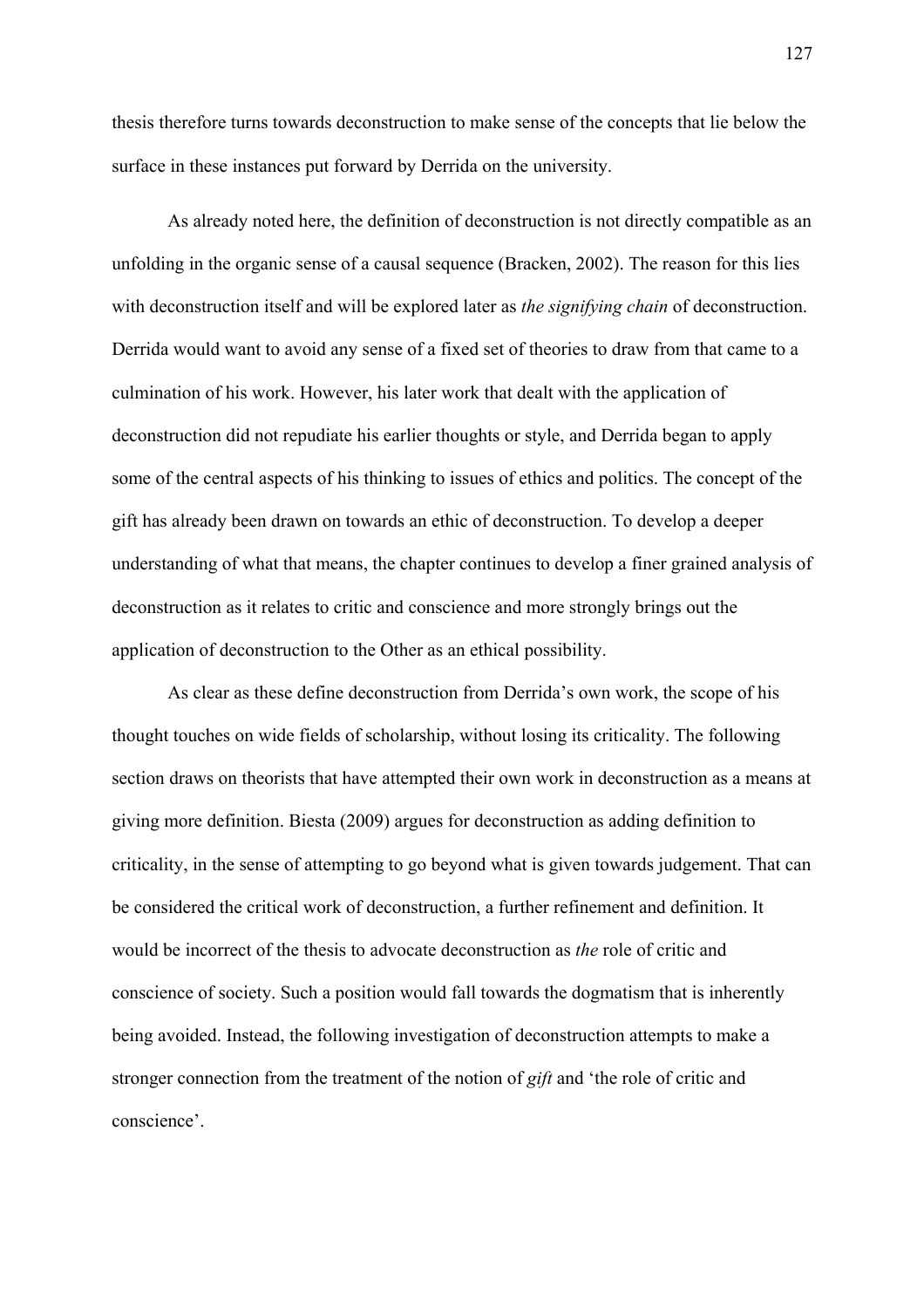#### **Deconstruction as critic and conscience**

 Deconstruction, it will be argued, encompasses and embraces both criticality and conscience at once. Such a position is difficult to establish, but as we have already seen, a dogmatic position relies on the inhumanity to man, the competition of ideas towards truth, rather than an openness to other human qualities such as transcendence allows. Critical thought relies on a reaction to critical dogmatism. It most wants to offer a position where human thought can find criterion upon which to rest and apply, but that does not finalise the criterion as a thought. Deconstruction cannot be taken as a method, since following a method as you would a recipe would suppose that the criteria are final. Derrida himself points out that deconstruction is not a critique in the sense intended by Kant, but because it deals with "instances of *krinein* or of *krisis* (decision, choice, judgement, discernment) is itself...one of the essential 'themes' or 'objects' if deconstruction" (Derrida, 1991, p. 273). Deconstruction takes aim at the agency we give to decision making, and for that reason "deconstruction is deconstruction of critical dogmatism" (Derrida, 1995, p.54).

 While not a "method" in the strict sense of a providing a platform for discovery of new knowledge, it can be understood as another reaction to the trilemma for the discovery of knowledge, along the lines of the second option, the reflexive paradox (Peters & Biesta, 2009). Where Apel attempts to provide a solution, Derrida proposes that a solution can be found within the paradoxical framework that was presented by the trilemma. Biesta (Peters & Biesta, 2009) writes "Derrida has offered...a profound critique of the transcendental approach in that he questions the very possibility to articulate the condition of possibility in an unambiguous way" (p. 89).

To elucidate deconstruction as a distinct contribution to critical theory, Biesta (Peters & Biesta, 2009) provides a backdrop to critical theory that allows a distinction of Derrida's work to be made, by identifying a dogmatic position for critical theory more broadly, and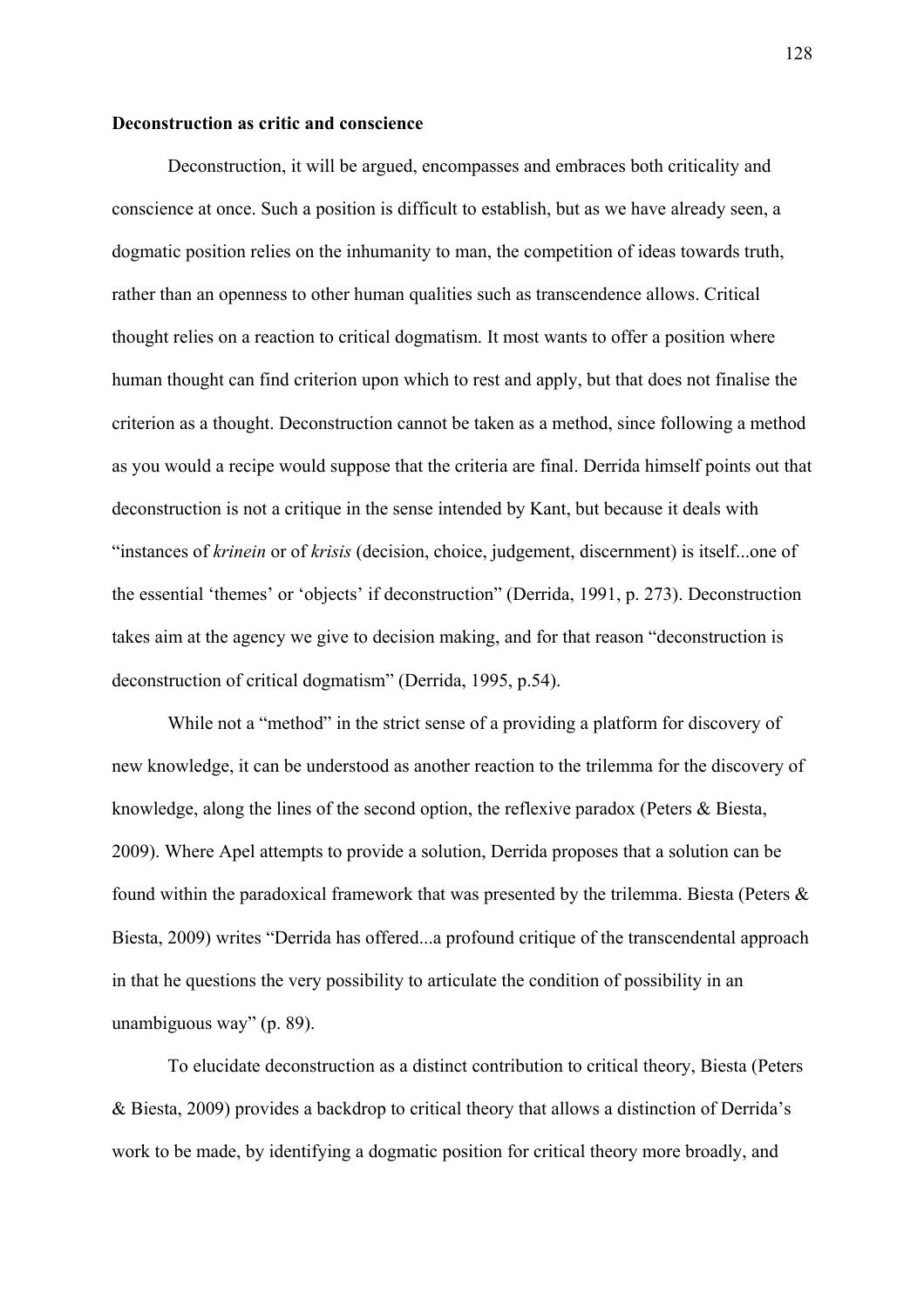then presenting transcendental critique as a better alternative towards deconstruction. What follows therefore is an argument for the transcendental elements of deconstruction that broadens and widens out Derrida's project. The dogmatic position of critical thought shows a precise target for critical theory, namely an attempt to be critical in our evaluation of a specific case. Best pronounced by Hans Albert in his *Treatise on Critical Reason* (as cited in Peters & Biesta, 2009), the attempt to articulate a foundation or truth for that evaluation leads to what has become known as *Munchausen Trilemma*, named after a fictional Baron von Munchausen, who showed the impossibility of proving anything as true. This "thought experiment" was similarly made by Karl Popper who attributed the same trilemma to Jakob Fries. Both accounts of the trilemma hold that, when asking if any knowledge is true, three options are available, in which each option is equally unsatisfying. The options given by Hans Albert are: 1. The circular argument, in which theory and proof support each other; 2. The regressive argument, in which each proof requires a further proof, *ad infinitum*; and 3. the axiomatic argument, which rests on accepted precepts. Various options to overcome the limitation have been provided by a range of thinkers. Hans Albert argues for critical dogmatism when he holds that for any certain truth, there can be no proof. Instead Albert proposes that truth holds as long as the accompanying proof is scrupulously justified as a certain truth, which for the sake of critique is critical dogmatism. Criticism of this position stems from the need for philosophy to provide an impartial and justifiable platform. Clearly, the conventionality that critical dogmatism relies on does not allow such a foundation to arrive. Biesta offers an alternative that he terms "Transcendental Critique", as typified by Karl-Otto Apel. The term arises from the need for philosophy to find an alternative after the emergence of the scientific worldview that came to generate knowledge of the natural world. Kant provided a new platform for philosophy, termed transcendental philosophy, in which knowledge, particularly metaphysical, but also scientific could be found to be true with so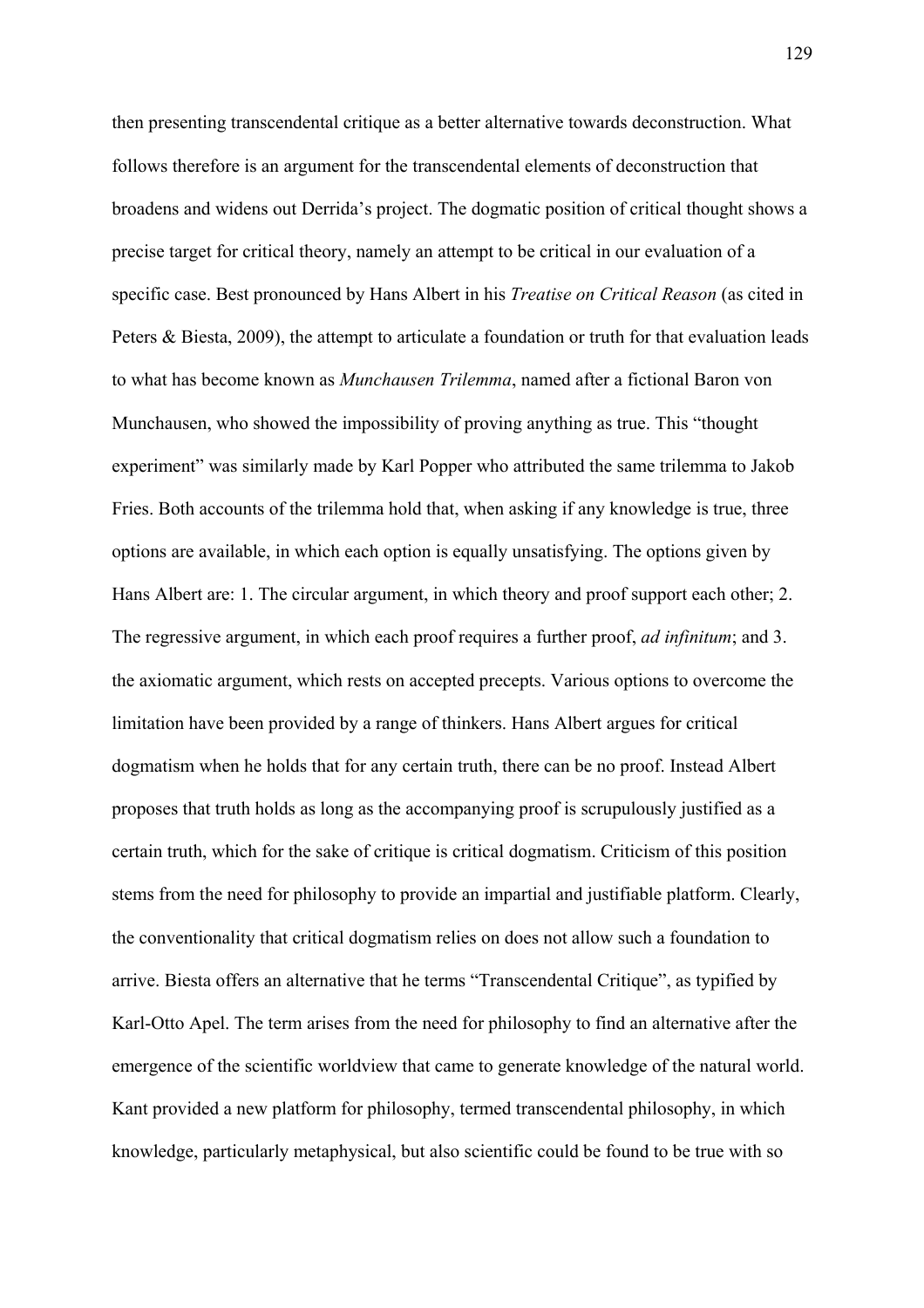called "synthetic judgment". Such a programme, while a very large contribution, came under scrutiny for the reflexive paradox that it contained. Hegel, for instance, showed that the attempt to acquire knowledge relied on the existence of "knowing subjects" who already had capacity to acquire knowledge. Kant did not regard that as a serious problem, because for him the framework relied on holding human consciousness (*Ich denke*) as the highest articulation of thought.

 Biesta (Peters & Biesta, 2009) cites Apel as one attempt among many to overcome that dogmatic component of transcendental philosophy, who makes "a shift from the framework of the philosophy of consciousness to that of the philosophy of language" (p. 86). Apel claims that knowledge is linguistically mediated, agreeing with Kant that generating knowledge is an individual exercise, one that involves language and communication. To be a communicative individual though requires "argumentation", which is located within a "community of communication". Such a collective, Apel offers, "is the condition of the possibility of knowledge" (p. 86). Such a community provides a criterion upon which critique can be founded. Such a reflexive and dependent ground of a community provides the polar opposite criterion to dogmatism, indeed Apel claims to "circumvent the dogmatic implications of the Münchhausen trilemma" (p. 86). He takes leave with the second principle of the trilemma, namely, reflexive paradox.

 Biesta (Peters & Biesta, 2009) highlights the reflexive nature of Apel's position with respect to transcendental critique as an alternative to dogmatic critique, one that opens deconstruction as a more nuanced response to critique, but related through a reliance on transcendence. It is useful research for introducing deconstruction, because it highlights a particular feature of deconstruction by way of contrast with Apel's position. The main feature of contrast with Apel's work is the nature of reflexive grounding that sets the "conditions of possibility", in the case of Apel, argumentation, is that ground which is presupposed in all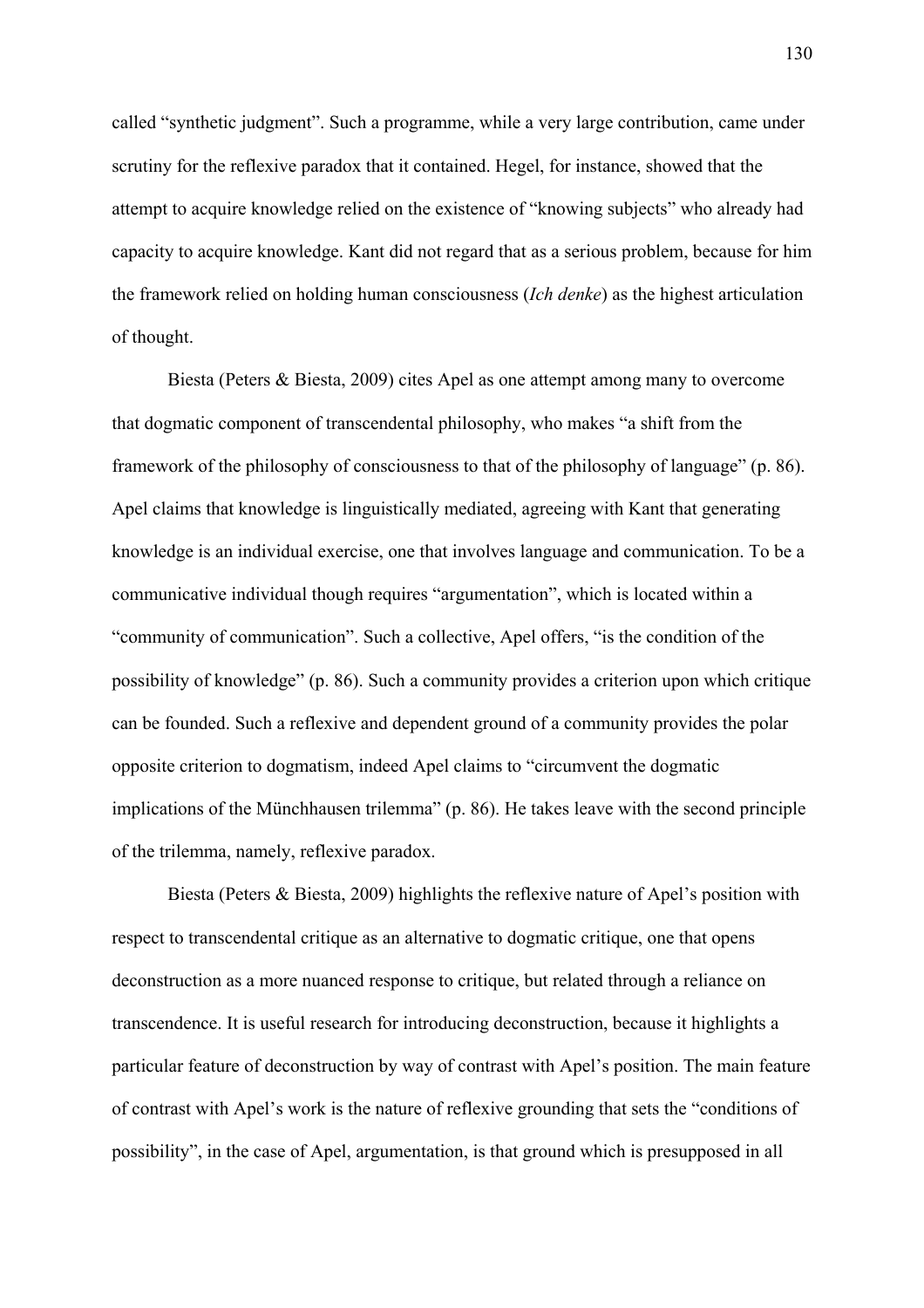argumentation. One of the problems to overcome is the performative nature of argumentation, that is, the act of arguing contradicts what is proposed or argued, such as "I claim not to exist". Apel contends "that all contentions that cannot be disclaimed without falling into a performative contradiction express a condition of the possibility of the argumentative use of language" (p. 87). The conditions for communication in a community rest on performative consistency, and is the ultimate criterion upon which the argumentative use of language resides. Without giving much evidence of what that foundation looks like, performative consistency "meta-rules" the argumentative use of language. These rules outline the ideal of the community of communication.

# **Deconstruction as a conscience of deferral**

 When considering the thought or conscience intended by deconstruction, Derrida was very clear that such thought lies in the political. That stems directly from the paradoxical nature of the criticality, and exists only where something is, which relies heavily on context and circumstances in which we are conscious. Such is the precarious nature of deconstruction, that the thesis cautiously suggests a role or outlook that simply "belongs" with Derrida, or attempts to continue his work. There are many instances where Derrida is explicitly political in his work (Peters, 2001b) and such openness suggests implications for the role that thought plays. His visit to New Zealand serves inspirational motives to makes sense of the tertiary education sector.

An important essay of Derrida's entitled *Structure, Sign and Play* (1978) attracted early public attention outside of France (Derrida was 36 at the time and his major works had just appeared in France). It was given as a lecture presented at Johns Hopkins University on 21 October 1966 as part of a celebration of the work of Claude Levi-Strauss, a prominent French anthropologist. Today that event remains controversial, not least by Levi-Strauss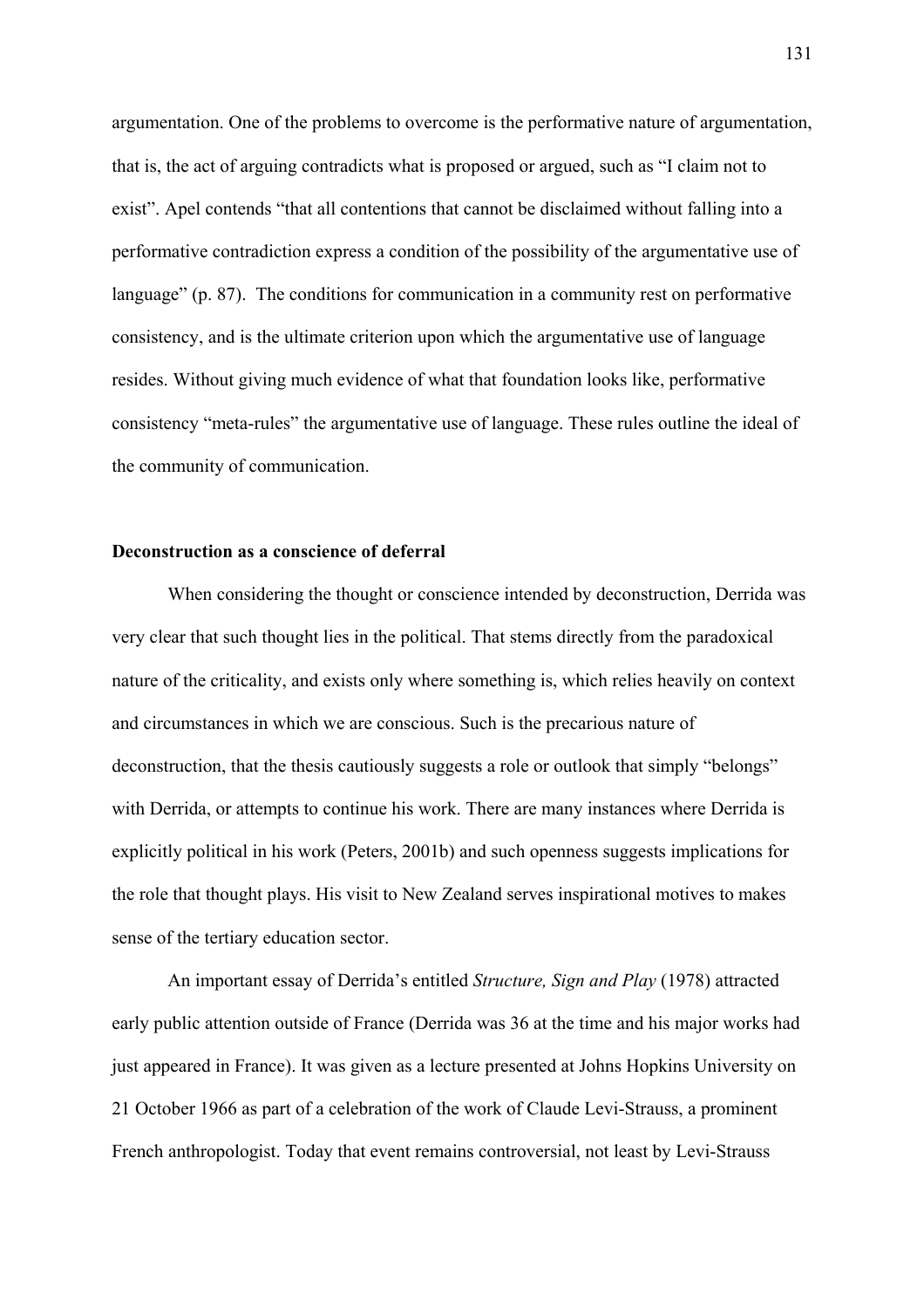himself, who took Derrida's paper as a repudiation of his work. These sorts of instances underscore the political nature of his work and foreshadow the very public and demanding role as a scholar. There are points of disagreement and conformity with Levi-Strauss that can be examined to makes sense of Derrida's thought. There are many instances where Derrida quotes Levi-Strauss in confirmation of his own arguments, and as will be shown, the controversy relates to Derrida attempting to remain within his thought as critically paradoxical, such that his contribution to the discussion of Levi-Strauss cannot be settled and remains indeterminate. Derrida points out some ideas that are yet to be completed by Levi-Strauss, or do not go far enough. Ultimately, what it did produce though was an acceleration of thinking away from structuralism that Levi-Strauss promoted towards deconstruction, of which Derrida was a seminal figure during the 1970s and 1980s.

As the title implies, *Structure, Sign and Play* (SSP) questions the "structurality of structure" as a "centre" that limits the role that free play has on the limits of structure. Near the opening of *Structure, Sign and Play*, a single paragraph calls into question the previous decade of French structuralism.

The whole history of the concept of structure, before the rupture I spoke of, must be thought of as a series of substitutions of center for center, as a linked chain of determinations of the center. Successively, and in a regulated fashion, the center receives different forms or names. The history of metaphysics, like the history of the West, is the history of these metaphors and metonymies. Its matrix...is the determination of being as presence in all the senses of this word. It would be possible to show that all the names related to fundamentals, to principles, or to the center have always designated the constant of a presence—eidos, arché, telos, energeia, ousia (essence, existence, substance, subject) aletheia, transcendentality, consciousness, or conscience, God, man, and so forth. (SSP 279)

*Structure, Sign and Play* is a critique of structurality, not just structuralism. It stands as a repudiation of structuralism taken across time. When something emerges, structuralists accept that it did not arise from a single origin or genesis, rather it arose from the difference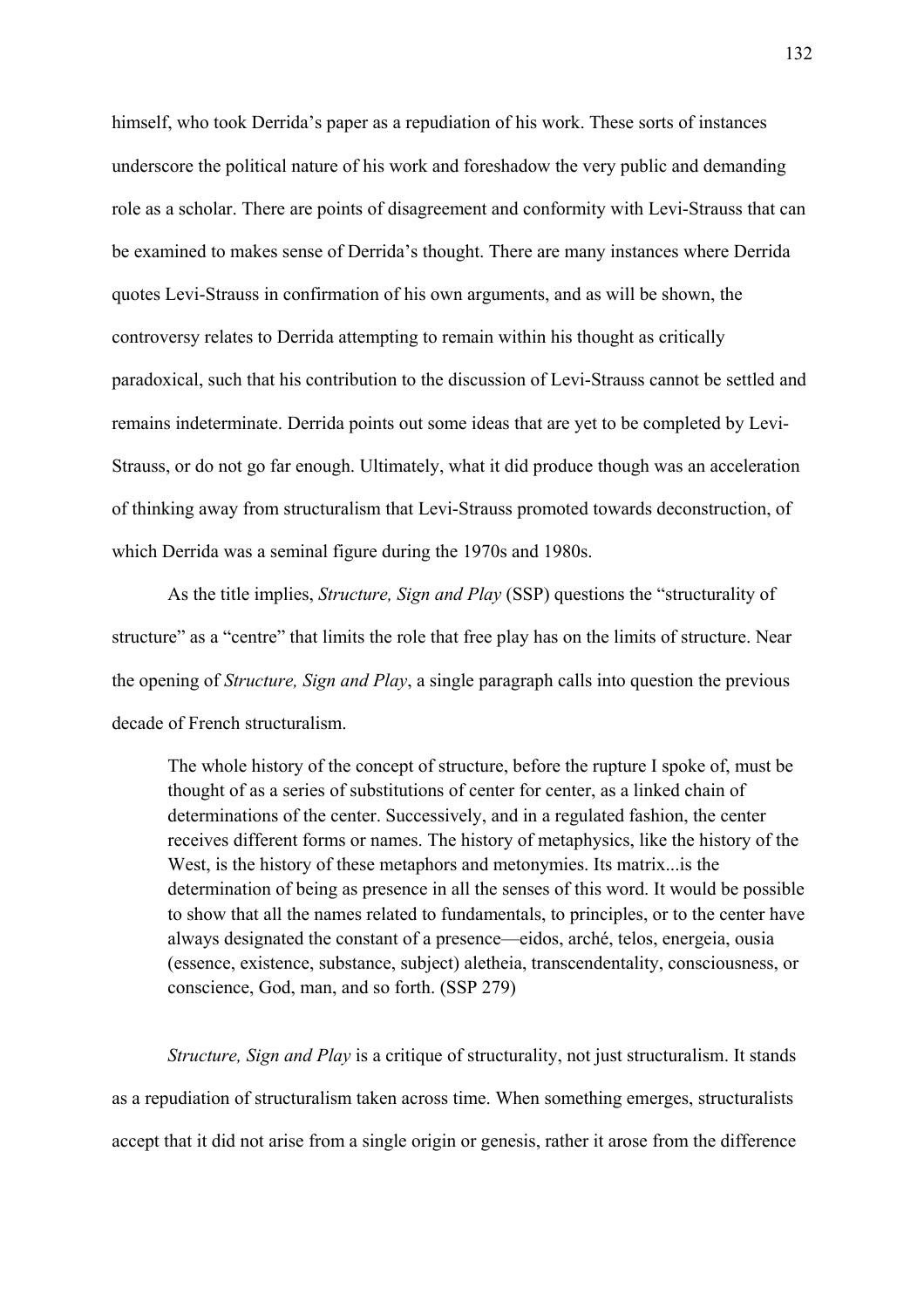between two things. That difference is no longer what it was derived from, but rather something new, as two parts come together as one new part. Without admitting an origin, there is no single antecedent causal effect that structuralists can point to in the new thing, only the difference between the two things, what they are no longer "not". Derrida makes this clear in the opening sentence of *Structure, Sign and Play*, "Perhaps something has occurred in the history of the concept of the structure that could be called an "event" (SSP 278). The difficulty for structuralists in suggesting the difference arises from what it is no longer, is that, they are unable and unwilling to make any relation over time to what has now arisen. For example, yesterday's reported weather data recordings are slightly different from today's report. In other words, structuralists cannot explain *change* over time as related, except as only a series of cross-sections of the data. The event of deconstruction emerges with its past intact as "always already" there, that is it is not something new, rather it reassembles from what was unknown to us, from what was always there (Bracken, 2002).

This has implications for our thought as a "de-centering". Derrida is keen to overcome and point out the limitations of a centre, a guiding or overarching principle, a transcendental signified, or a blanket term. In particular he points out that free play loses something of its notion of freedom, because there is a limit that the structure imposes. Only a change in the centre will change the limits. Humans themselves, Derrida argues, are unable to have the purposiveness of the structure and therefore proposes to decenter the centre, that is to have a centre outside of the limits of the structure. "A centre is both a centre and not a centre". While it is outside the structure, it imposes itself as an unforeseen backdrop in the event that fits perfectly the new structure.

The "metaphysics of presence" that was given importance with Heidegger is continued with Derrida, but at the same time disputed. We can see Derrida's own thinking about Western culture on display. He compiles a list of topics that arose as a "first cause", as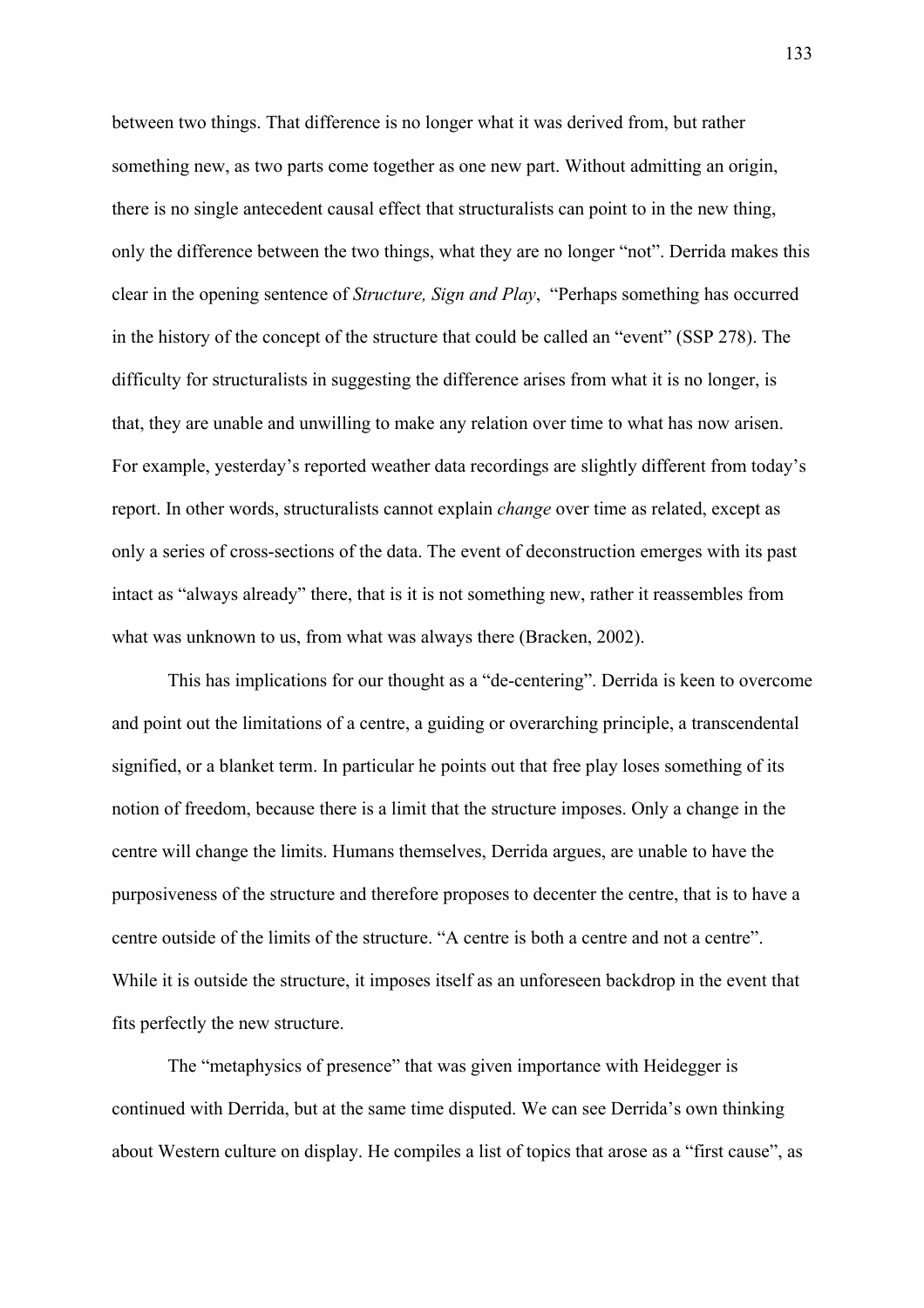orginary in nature as a series of successive appeals that are present to the centre, that have occurred over and over in the history of metaphysics. Derrida lists them out, not in chronological order, but with the development of our culture, as an appeal to an ontological centre, and ends "transcendentality, consciousness, or conscience, God, Man, and so forth." (SSP 280). The Middle Ages were theocentric, where God was the first appeal and Man was a product of God's creativity. Man succeeds God in the list, which arrived with the enlightenment, the dethroning of God as the supreme source in Western culture, that became anthropocentric, where man invented God, the inversion of theocentricity. Therefore human consciousness derives everything, a new transcendental signified. The list ends with "and so forth", to indicate that the list is not yet complete. For man to be at the centre, history must record that moment. What Derrida seeks though is a new transcendental signified that is beyond the historicity of man, that emerges as an "event". In the event of the lecture, Derrida is making the case, that the structuralist's attempt to overcome man has been replaced with linguistics, or the so called linguistic turn. *"*With the advent of structuralism, the world is no longer anthropocentric, it's *linguistic*" (Fry, 2012, p. 133).

Within a critical and paradoxical framework, Derrida gives particular attention to the sign, notably about the way we relate to the sign and its role as a governing presence. Rather than the world as a collection of objects that infer their meaning to us, we accept ourselves as not yet beyond the inferred meaning, in which our ego is challenged to give up a governing or originary presence. Structuralism, also concerned with signs, placed the ego at the centre of our understanding of the world. Signs, such as a building, we give in to a virtuality, "that organises things...arbitrarily" (p. 127).

In the move away from structuralism attempted in SSP, Derrida draws attention to thought in spatial and temporal moments as virtual and derived, rather than literally given. That moment is termed an "event" at the opening of the essay, and "this event will have the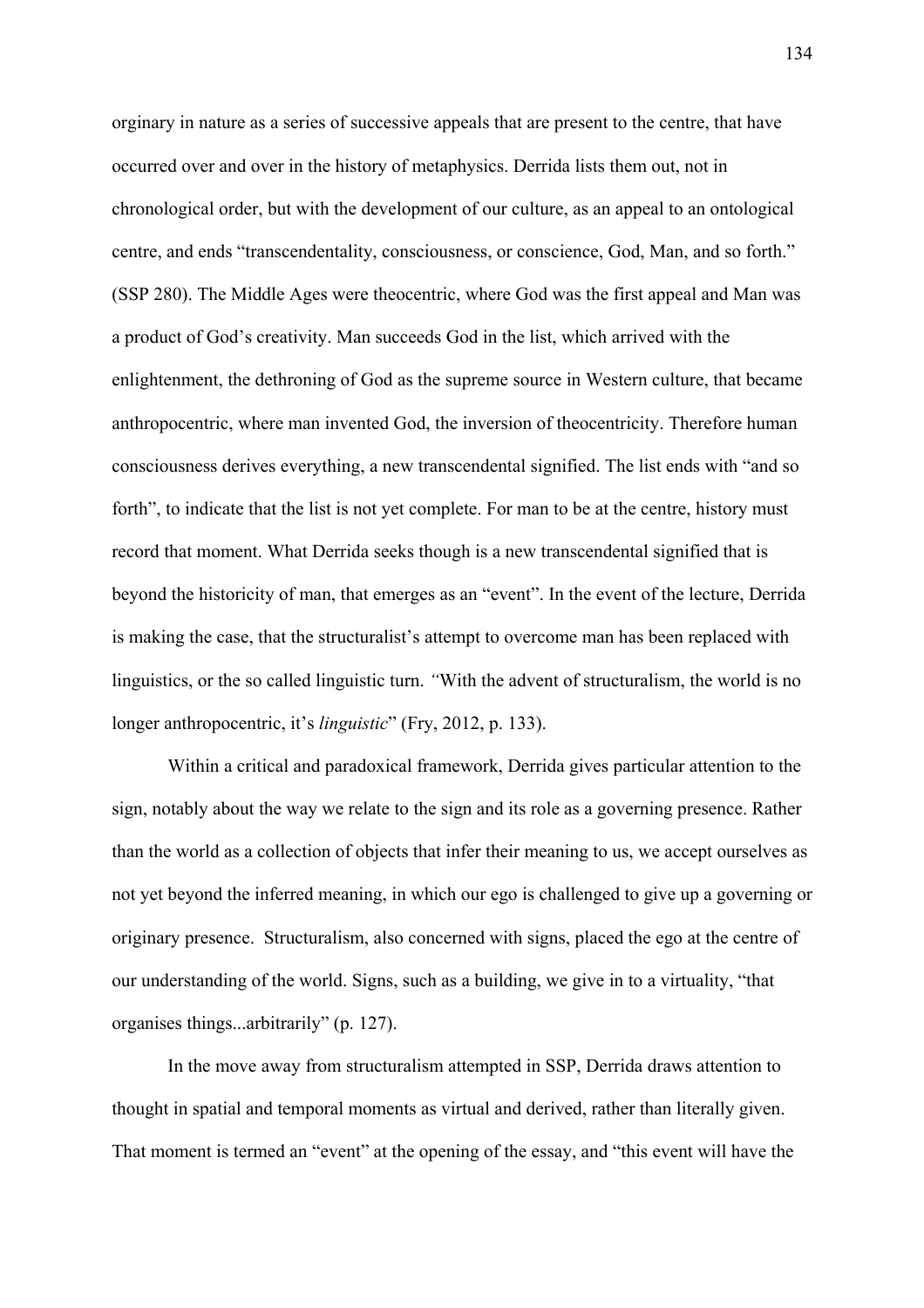exterior form of a *redoubling* and a *rupture*" (SSP 278). Derrida points out that structure "has always been neutralized or reduced, and this by a process of giving it a center or referring it to a point of presence, a fixed origin" (SSP 278). In other words, the essay announces the decentering of structure that limits the "*freeplay* of the structure" (SSP 278).

Deconstruction as a thought process has been likened to an "evasive dance" (Fry, 2012, p. 125), where a distinct position is not to be settled by an idea that is governed by a transcendental signified. The prose style of Derrida's writing for instance is intentionally difficult to read, in the attempt to be evasive and avoid settling on a derivation of a particular and defined concept, the grounds where our thought has its origin. The word deconstruction can be taken as an acceptance of the deconstruction of our thought as derived from a definite concept.

The final section from *Structure, Sign and Play* is a summary and reflection on the critique of the structurality of Levi-Strauss and reads:

Here there is a sort of question, call it historical, of which we are only glimpsing today the conception, the formation, the gestation, the labor. I employ these words, I admit, with a glance toward the business of childbearing-but also with a glance toward those who, in a company from which I do not exclude myself, turn their eyes away in the face of the as yet unnameable which is proclaiming itself and which can do so, as is necessary whenever a birth is in the offing, only under the species of the non-species, in the formless, mute, infant, and terrifying form of monstrosity. (SSP 294)

To a large degree the lecture is in agreement with Levi-Strauss. As a binary pair, it is not to be known which came first. (Derrida shuns the label post-structuralism applied to his work). A prominent feature of the passage is Derrida's comment on the relationship between nature and language. Previously Derrida had been in agreement with Levi-Strauss when he cites his introduction to Marcel Mauss commenting on language, that language could have come about "at once...Whatever may have been the moment and the circumstances of its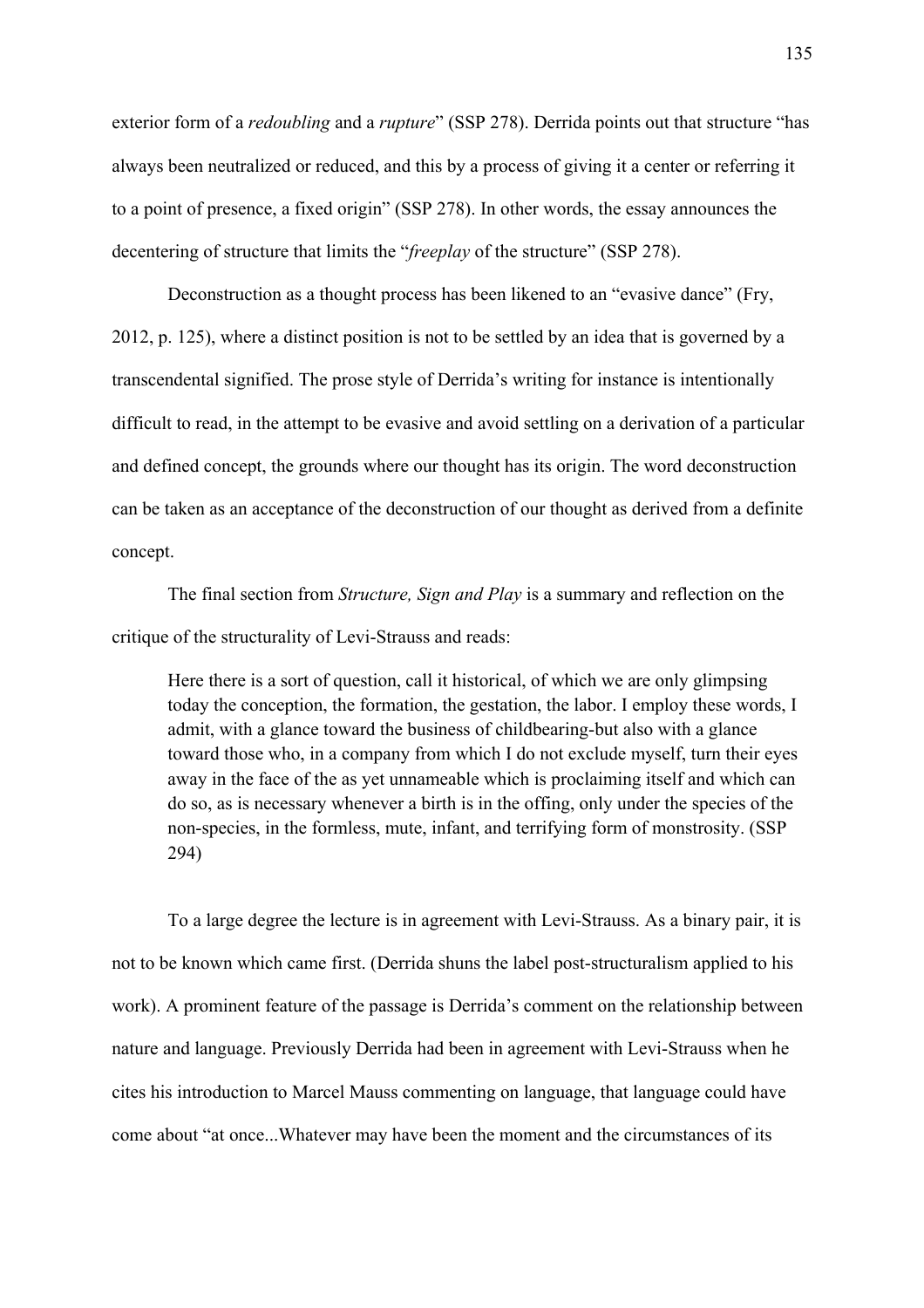appearance in the scale of animal life, language could only have been born in one fell swoop" (SSP 255). Levi-Strauss is celebrating the instance of language, complete as a semiotic system, coming about in this instance. A moment ago there was no language. There is not a suggestion that it gradually emerged, or that a system arose through trial and error. By extension Levi-Strauss wants to confer meaning on everything at once, as if by rupture. Derrida does not disagree with that, and is interested in meaning coming about as a rupture. However, for meaning to be conferred at once, suggests once again, that man gives meaning through language, and before language there was no meaning. At the origin of culture (as arising from nature), the ethnographer has themselves to blame at the origin of culture which arises as a sense of nostalgia lost for nature. Such a nostalgia arises from the very research of ethnographers who seek to overcome the vagaries of thought. *The Savage Mind* was an ambitious book by Levi-Strauss, that seeks to tame the mind through culture, but as Derrida points out, ends up bringing that very concept into being as a monstrosity. That is the same criticism that Derrida makes towards Mauss, who also seeks to order up the thought of indigenous people in his explication of the gift.

One of the features of deconstruction appears with the way binaries are often presented in Derrida as a reversal of their priority. The lower or more generalised term appears to be given more priority than the higher or more specialised term of the pair, that in the emergence of things from one state to another, there is an admittance that from the pairs of terms, we cannot tell which came first, but really neither term in the pair can be done away with. Such a move is commonly found in philosophy, for example Hegelian dialectic, that holds that from a dialogue between a thesis and its antithesis, the two can be reconciled to form a synthesis or new proposition. Derrida makes the distinction between writing and speech. It should not be taken that speech precedes writing for instance. In considering the origins of speech and writing, Derrida wants to make the point in *Of Grammatology* that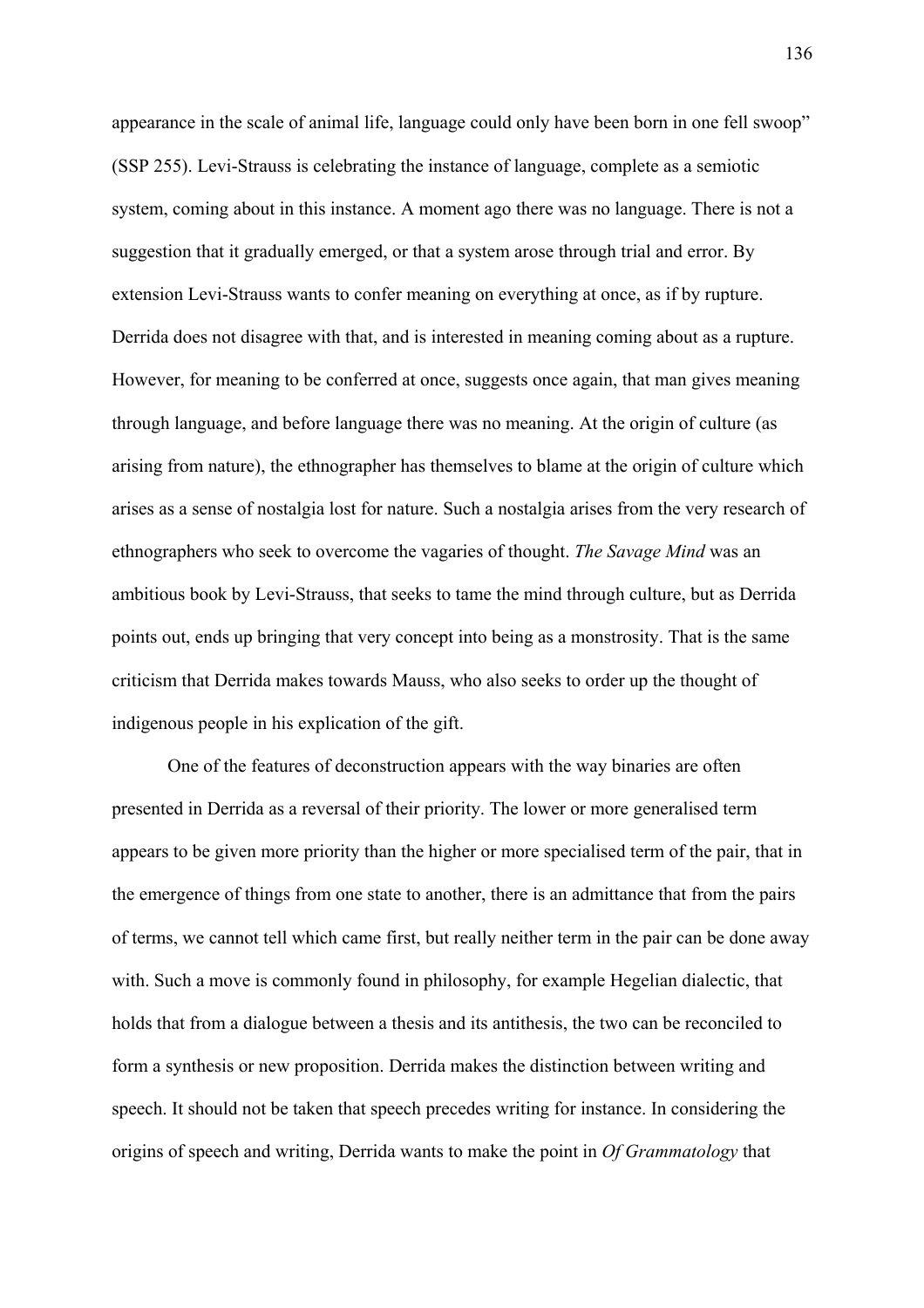writing did not arrive to reproduce or transcribe what was spoken. They are distinct phenomena that have a specific and interrelated trajectory. Difference is another instance of Derrida avoiding the priority of terms in their origin. Différance with an *a* and difference with an *e* are indistinguishable when spoken. Only when différance with an *a* is written down does the double meaning arise as deferral.

# **A deferral of the signified/signifier binary in language**

The reference to Saussure, who famously engaged with the signification of the sign in language, is the departure for Derrida towards a new science. The basis of that science, semiotics for Saussure, was the signified and the signifier taken together in a relation or pairing of the two. Derrida seeks to overcome binarisms of the relation, between the concept (what is signified or "the signified") and how it is represented in sound (the signifier). Derrida reframes and deconstructs the relation between these, not as the relation between an object and a word, but as two terms taken as one event. If we take the word "cat", in quotation marks, then the concept "cat" is called up. If we take away the quotation marks, then we have no concept, just the word. This is referred by Jakobson as metalingual, in the sense, that we give meaning to the now familiar sign. But it also suggests that the word cat is another word for the concept of cat, a soft furry animal. Taken as one event, the sound is more important than the concept of the sound, that is the *signifier* is related to the signified. When taken as one event, it triggers by associations another signifier, which then triggers another and another. Taken as a series of events over time, it has been referred to as "*the chain of the signifier*" by deconstruction. When taken together, the links do not appear in an organised pattern, but as a series of self-initiated events that inhere, or contain, something of the previous one. The pattern is never linear, but are associated within the temporal field from which they arose, unfolding over time. This helps explain the writing of Derrida as a series or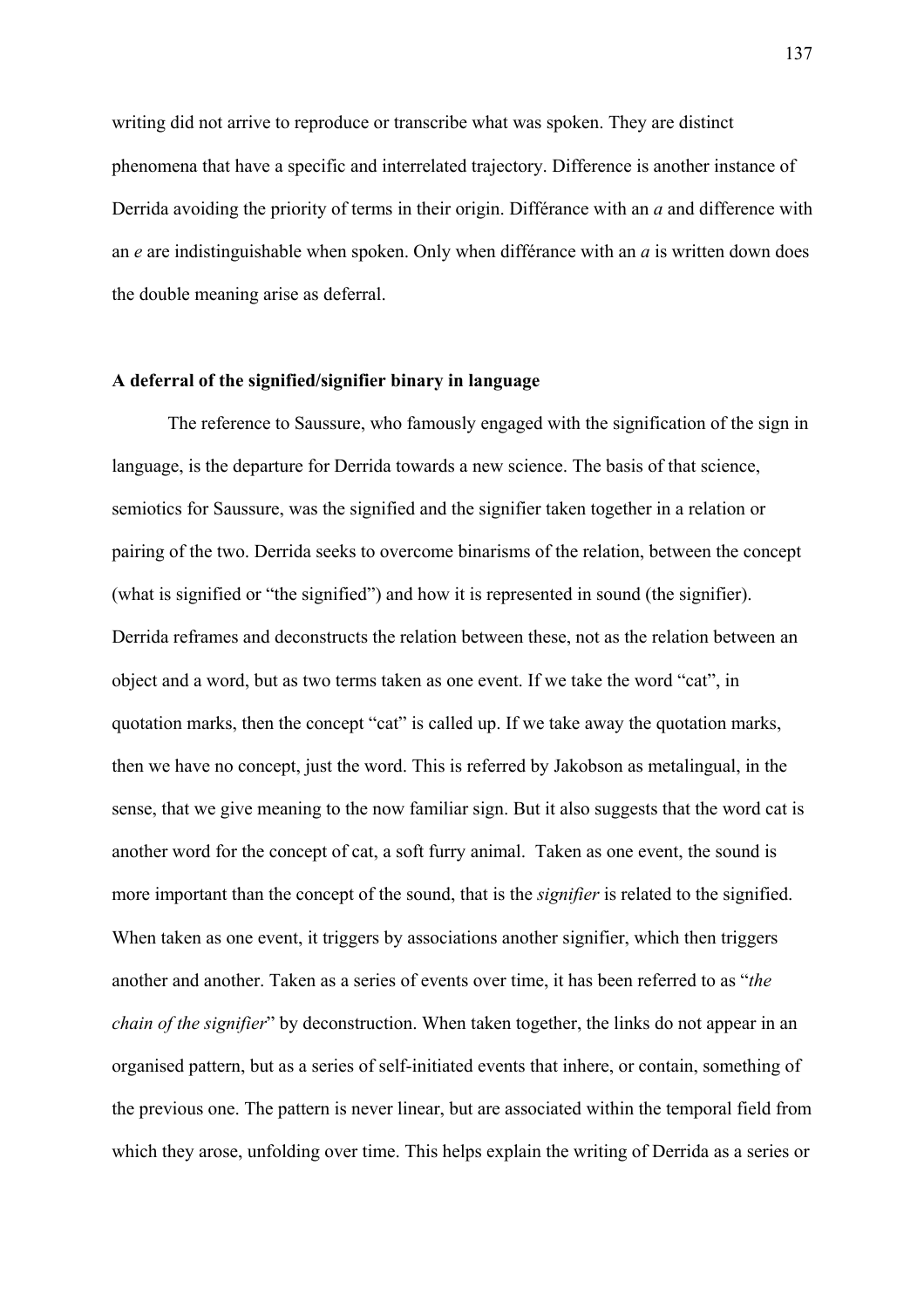stream of significations. As already mentioned, the effort required to make sense again of Derrida's writing is itself a consciousness or work that is *supplementary* to his work. A supplement is something that either completes something that is not yet complete, or adds something that is already complete. So for instance, the work of reading another's text involves something supplementary to the meaning contained in the words. The task of reading involves both the existing arrangement of ideas, with the meaning that is taken as one event. Thought is supplementary to the existing meaning in the sense of a thought that completes what appears incomplete, or takes something away that is in excess to the existing idea. That would be an effort common to all readers. In the case of Derrida, what is more important is the way we accept that supplementarity as *différance*.

# **Difference and Différance**

The section draws on an essay that is simply titled *Différance (1968)* cited from *Margins of Philosophy* (MP) (Derrida, 1982, pp. 1-27) that appear two years after *Structure, Sign and Play (1966)*, as a sequel that adds and expands the capacity of deconstruction to defer towards the other. *Différance* is one of the tools that is available for the "play" of signification that de-centres or brings into dispute the centre of structure. Difference in "play" begins to lift the binary choices under examination out of the structure to which they are bound, to accept the heterogeneity of terms as an impossible difference.

Derrida's work challenges the binary nature of choice-making and decision-taking that characterises metaphysical ethics. It was usual of Derrida to take ordinary ideas of the community, hospitality, and the gift as examples of everyday occurrences, and place the ideas of metaphysics under their examination. Preparing to gift to others means working and thinking on behalf of the receiver. Questions such as will the gift be accepted as good enough by the receiver? have to be answered. The gain in "morality" in preparing something more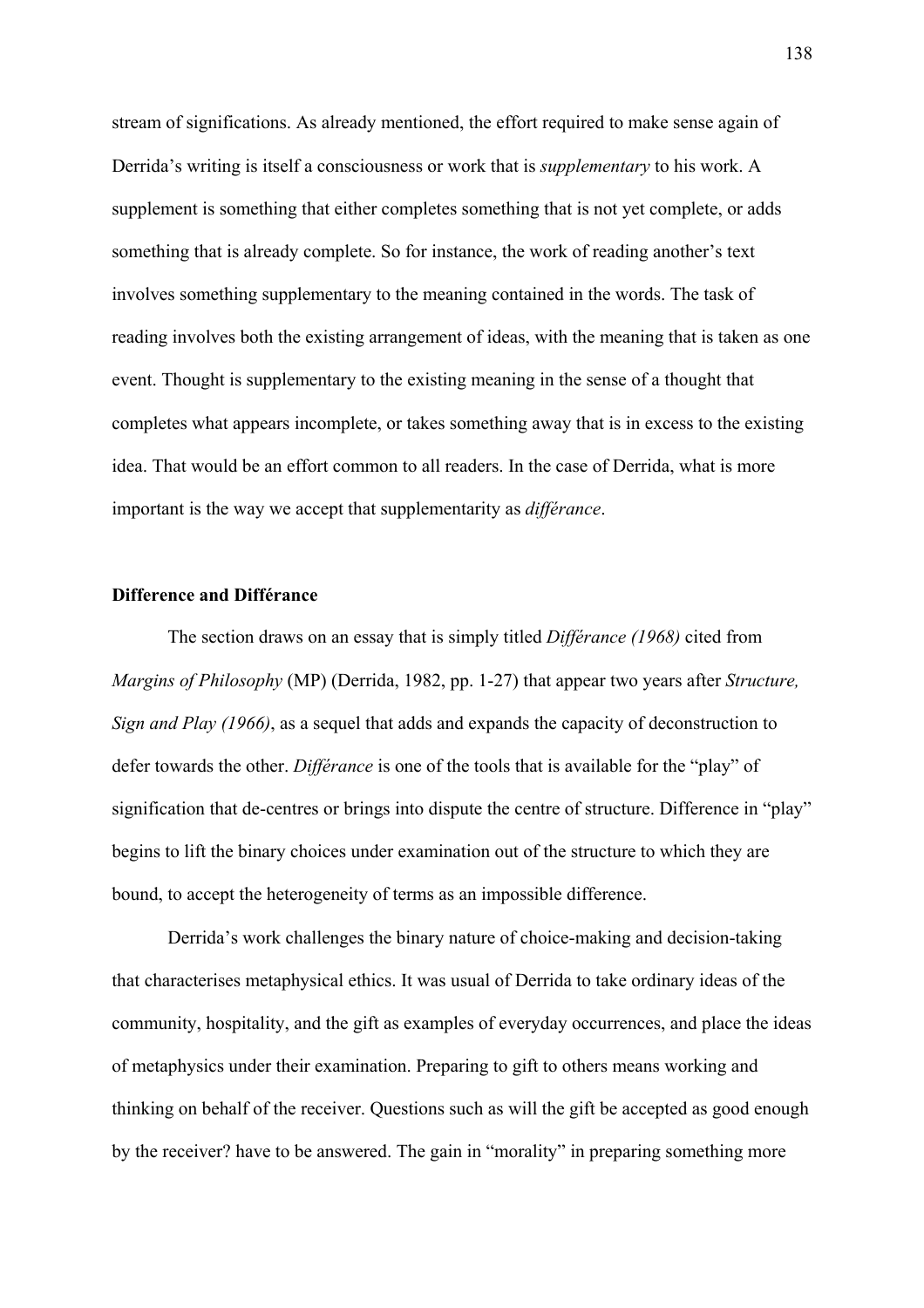than is expected may offset the cost incurred from preparing that gift, and therefore not proceed. On receiving the gift, the receiver is now indebted to reciprocate not only in terms of what they have been given, but also the social construct of what is acceptable to have received. It may be that they have to live with the obligation of owing something in return until an appropriate time presents itself. There is then the paradox in deconstruction that "the giver is the one who receives, and the recipient...winds up in debt" (Gutting, 2001, p. 310). Such paradox begins to lift the response of gift out of the logic of an economy of simple exchange, and assign it to the play of differ*a*nce, difference as play, as an impossible difference.

The essay begins with what might appear with an interruption, as if there had been ideas already spoken and undertaken, a narrative device termed *medias res*. That is a deliberate ploy to emphasise the archiving of knowledge as a metaphysical tradition, that has logocentrism at its origins. The archive of the opening sentence is of course nowhere to be found as a disputation with metaphysics which through reason accounts for everything. It is therefore unreasonable to begin like this. Derrida is wanting to get us to think differently, to escape out of the binary oppositions that metaphysics has privileged, such as speech/writing, light/dark, presence/absence. He wishes to correct the under-privileging of one term for the other, and introduces a new term, the neologism difference/différance, where *a* is introduced to the conventional French word of difference. The choice of an *a* brings the associations of the initial letter of the alphabet, the arche of pyramid, as alpha, as origin, as killing the king as a transcendental signified ("...God, man and so forth"), a meaning that can only be picked up if it is written. Because the words are identical when spoken, their meaning cannot be recognised until they are written down. Those modes do not register in speech. Derrida though insists that *différance* while being a word, is not a concept, and that while being a concept, is not a word, placing it outside of all metaphysical systems. Instead, Derrida is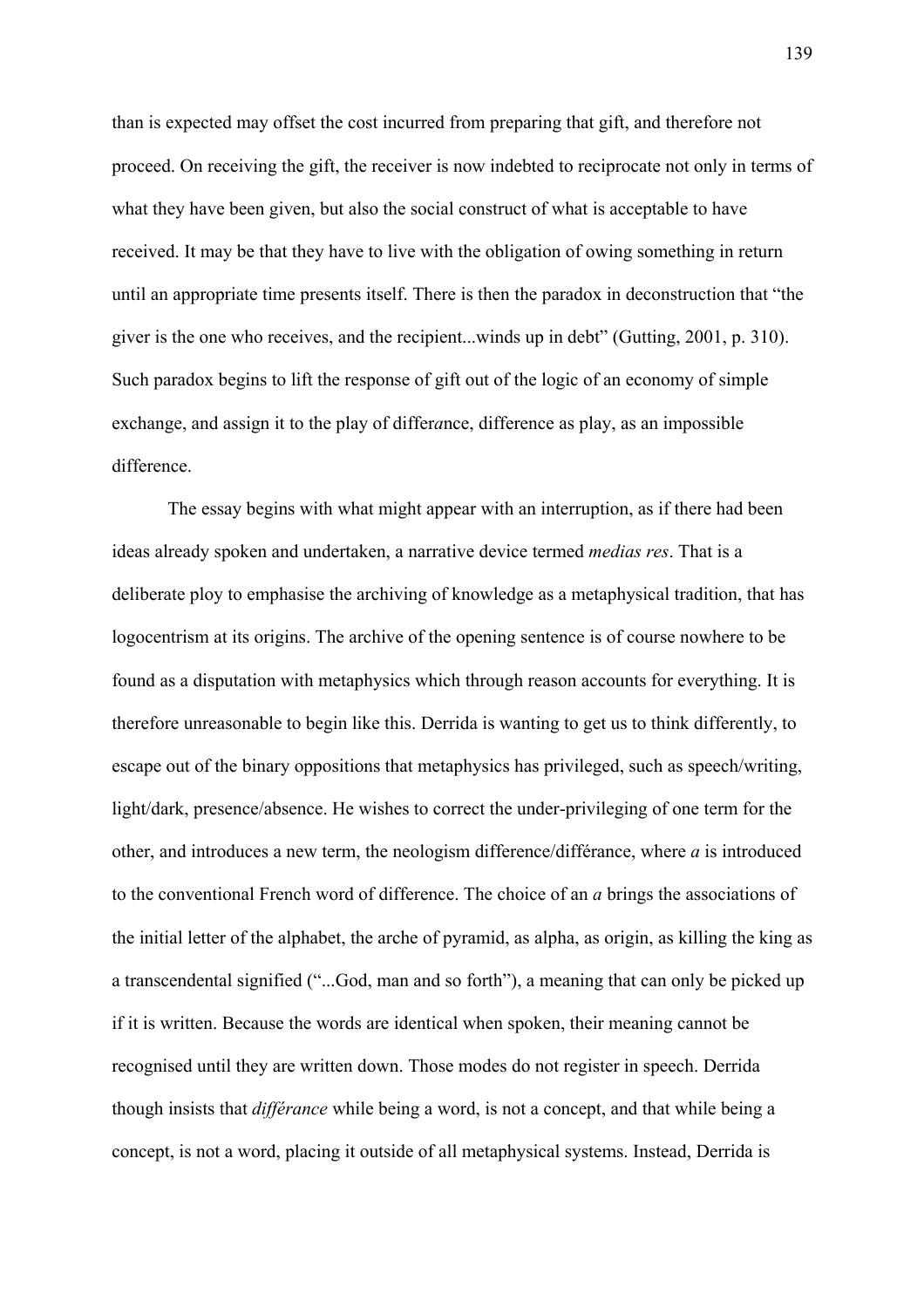trying to refer to *différance* as what makes words or concepts possible, what lies outside of metaphysics. "...*différance is not*, does not exist, is not a present being *(on)* in any form" (MP 4). In other words "it derives from no category of being, whether present or absent" (MP 4). Instead Derrida wishes *différance* to reference the play of giving possibility for conceptualisation to occur. In doing so, he is not wanting to overcome or negate the metaphysical tradition of presence, but rather untie and twist out of the tradition of presence as absolute. The binary of voice/writing is also addressed. Writing for example, can give many different kinds of voice, that speaking cannot give, just as speaking the *a* in *différance* is inaudible and leaves the binary unresolved.

The next section of the essay seeks to define *différance*, which is neither a word nor a concept, again a narrative device, but appears as a *trace* of a word and concept as the reader engages with the text (explained below). Derrida places *différance* therefore outside all metaphysical systems that makes our words and concepts possible. Indeed it is the reference to the play of differences within the system which allow thought in deconstruction. To make that point he refers again to the theory of the linguistic system of signs of Saussure, who holds that the relation between the signifier and the signified is arbitrary and negotiable. The signifier is a word, an acoustic image, that other languages can substitute for that "sound image". The signified is the concept that the acoustic sound refers to. The system of signs according to Saussure takes on their meaning by differentiating from other signs. The arbitrary negotiation of the meaning is formed from the play or interaction of those differences between words. "The first consequence to be drawn from this is that the signified concept is never present in and of itself, in a sufficient presence in and of itself. Essentially and lawfully, every concept is inscribed in a chain or in a system within which it refers to the other, to other concepts, by means of a systematic play of differences" (MP 11). Derrida is interested in what comes before the system, what allows us to conceptualise in this way, as a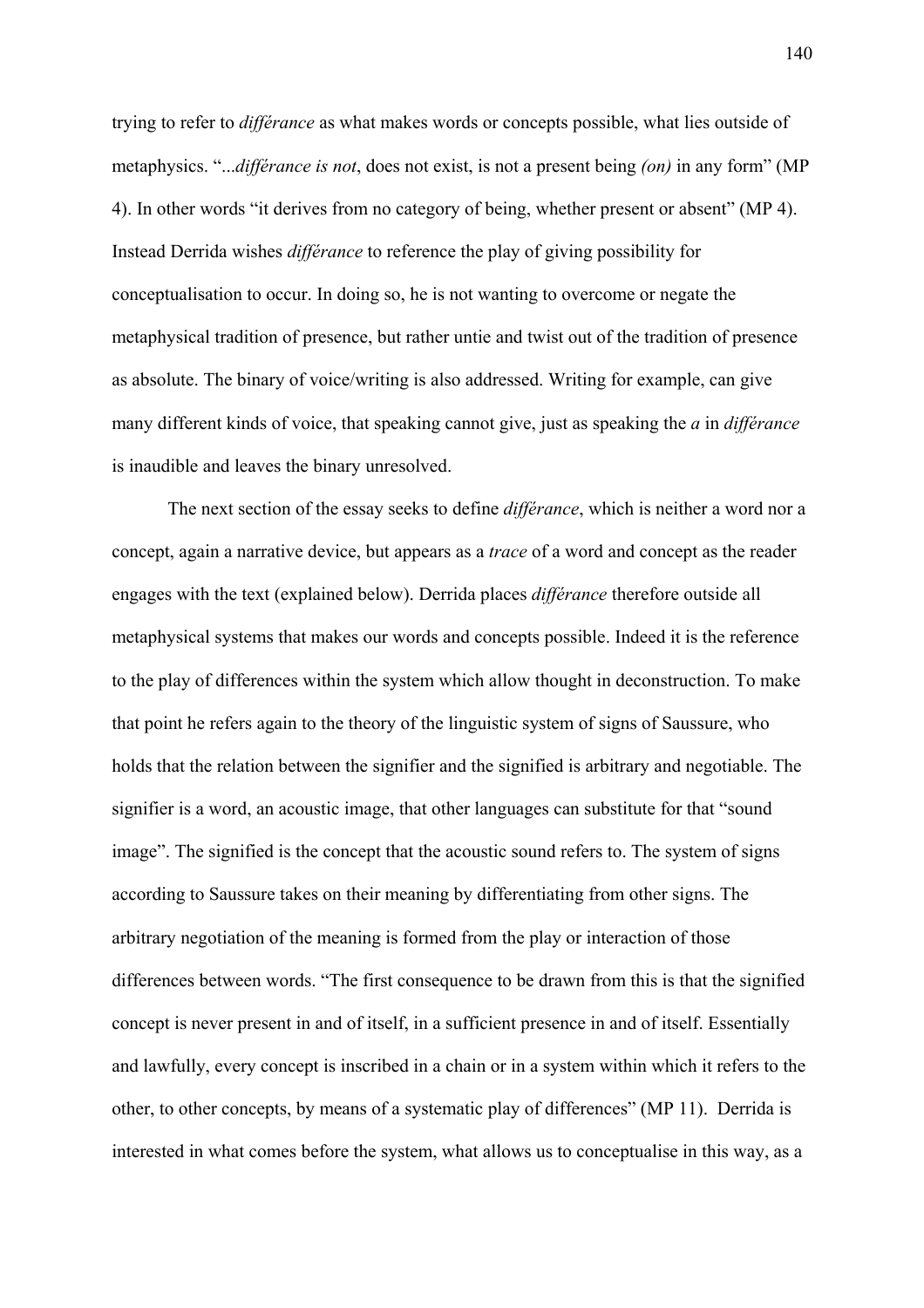system of differences that lays out its signs as arbitrary and unrelated, but spatial nonetheless. *Différance* therefore is a term acting as a metaconcept outside the system to conceptualise meaning as meant. It does this in two specific ways, temporally and spatially. Temporally, *différance* introduces the notion of deferral, "to take recourse consciously or unconsciously, in the temporal and temporizing mediation of a detour that suspends the accomplishment or fulfilment of "desire" or "will", and equally affects this suspension in a mode that annuls or tempers its own effect" (MP 8). The example of delaying gratification in the Freudian sense is cited. The second more common meaning of *différance* is "to not be identical, to be other, discernible, etc," (to differ) and spatially distinct in the sense that to perceive a difference means that terms are different. The binary nature of metaphysics with *différance* that lies outside the metaphysical system questions and critiques those binarisms as different. The way we think about those binarisms is brought into question through the process of both deferral and their difference.

A sign can therefore be understood as a critique of deconstruction, one that is perpetually generating signification. That process does not stand still, but is neither selfsufficient nor independent. Successive signs carry forward a contamination of previous signs, which Derrida terms the *trace* of the sign. Trace promotes thinking in the sense that what has spilt into the next sign, must generate something more as a promotion for signification. Each signifier within the system of *différance* is made up of other signifiers, that are both different, or other and it defers its meaning to other signifiers. So in the unresolved debate of nature versus culture, nature defers to culture, and in this way bear a trace of each other. The trace is not available to conceptual opposition and therefore can be understood as a stream of consciousness, as moment in the movement or flow of time.

Derrida wanted to put into question the sense of a full spatial presence inferred by our thought as having everything at once in systematic order, and ultimately the whole system of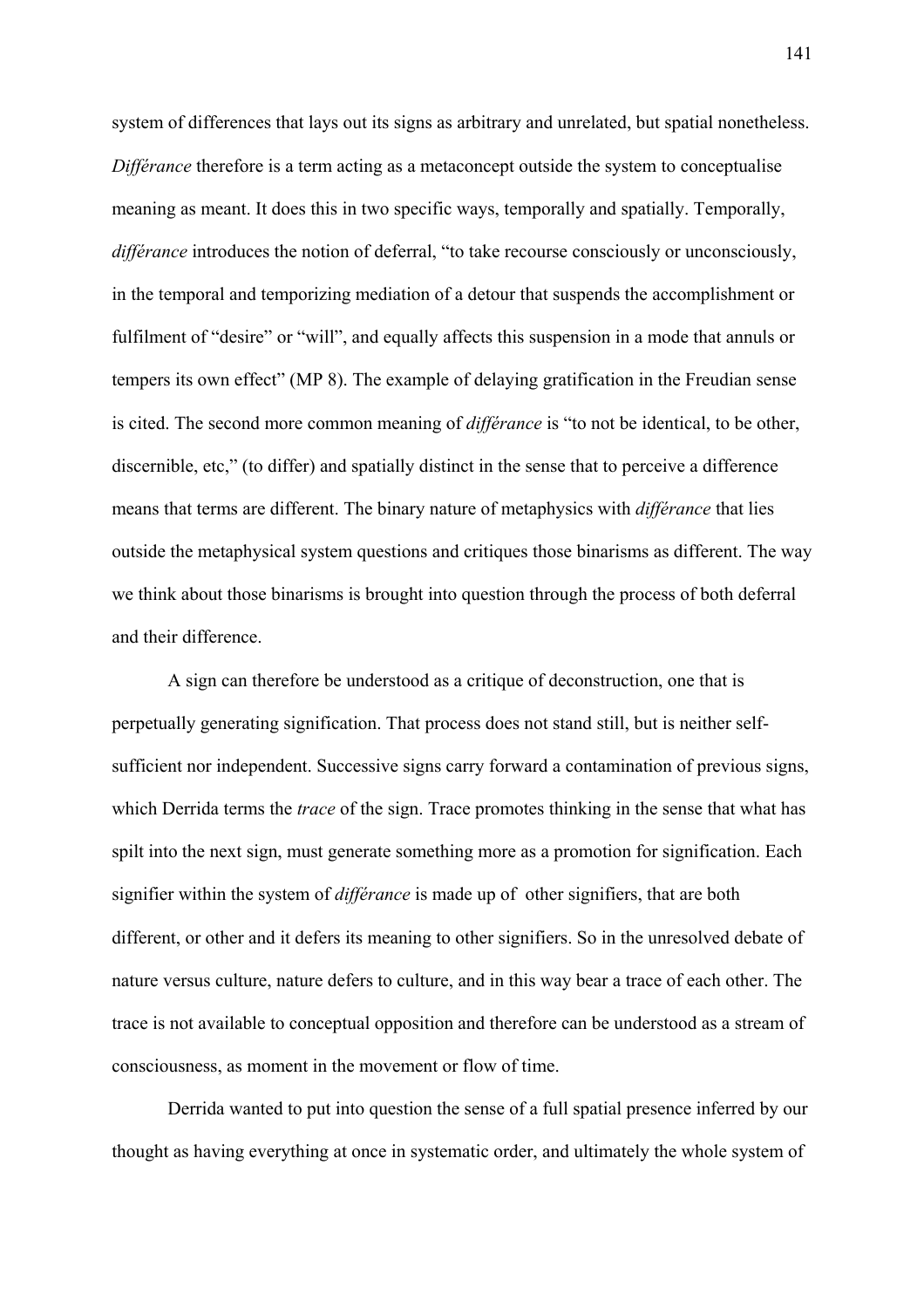signification, not just a word or two. If our thought is derived from the temporal nature of experience, that has been derived through causality, then to infer that thought as a fact that has been caused by experience, needs to be put under erasure (*sous rature*, a term that arose with Heidegger), and is indicated as a word with a strikethrough. That should not be taken as a dismissal of a system, but rather that it is "inadequate yet necessary". We cannot do without structure with some sort of inference of a vertical axis or thought, but it is always tenuous, dubious and ephemeral (Fry, 2012). Derrida's focus therefore is about the detection of the difference of perspective within the system that identifies itself that permits a questioning of that identity (Bracken, 2002).

## **A social conscience for the gift**

The thesis aims to provide a sound ethical basis for critic and conscience, and has adopted the ethics of deconstruction as a means to achieve that. The chapter has set out some prominent instances of deconstruction that provided the basis of the field established by Derrida's work. The main themes are to overcome metaphysics, a unified view of the world, that results in critique as paradoxical. His ideal ethical act as presented in *The Gift of Death* is the "gratuitous giving of one's life for another" (Johnstone, 2004, p.1), in other words the self-other relationship is given priority over the traditional subject-object relationship.

We have shown that Derrida accepts the Western metaphysical outlook, a tradition that "prioritises being, substance, sameness, and permanence across time or presence, and so absorb all difference into sameness. These forms of thought...impose unity on plurality and stasis on change, thus wrapping everything and everyone in a static totality. In short, metaphysics excludes the "other". This exclusion is...characterised as a form of oppression or even of violence" (Johnstone, 2004, p. 2).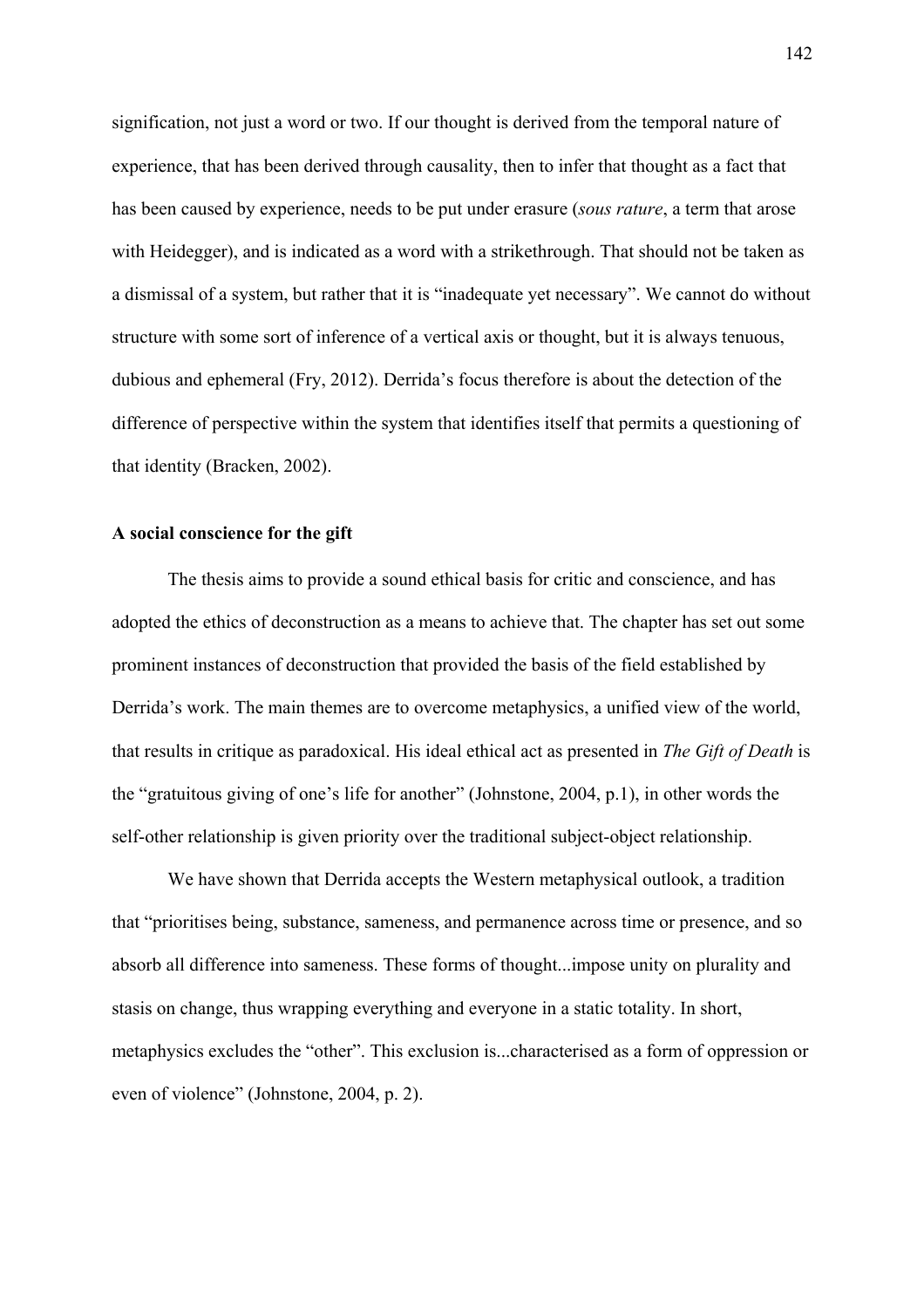Derrida went further in his programme of deconstruction towards an ethical turn that represented the "other" as those "others" who are marginalised and excluded by the prevailing and dominating social and political forces. These forces Derrida strongly locates within the metaphysical tradition that legitimates their oppression. The deconstruction of ethics as its reconstruction, therefore acts on those ethics that seek permanent, principled norms, found in the rationalist ethic of the Enlightenment. Johnstone (2004) offers a critique of Derrida's ethic of deconstruction, whose main modality is "Gift", which cannot proceed by the dominant metaphysics, and instead takes up the criteria from an analysis of Oliver Davies "in which we may consider *being* as the medium between the self and other" (p. 4), and details four types of ontology. Adopting the second type, Johnstone proceeds to critique Derrida's "Gift" and considers being itself as a gift originally from God. "Being, so understood, is inherently relational, and the relationship itself is personal in origin. Thus, in this way of thinking, the self and the other, which both receive the gift of being, are inextricably related to each other, in receiving, with their being, the capacity to give to others"  $(p 4)$ .

The thesis takes the position therefore that the second refinement of a definition is a close and related partner to the first definition of deconstruction. The gift that Derrida has attempted is elucidated from deconstruction, is unavailable through metaphysics. It is intended to bring into view those who are forgotten, as tens of thousands of children die, while nations carry on with a policy of exclusion. "It is a major concern of the philosophers of Gift, to construct an ethic which transcends the commercial "economy" which they see as dominating our contemporary culture and excluding others" (Johnstone, 2004, p. 3).

There is a rejection of the notion of gift as a functional exchange of transfer, that reworks and brings out the unconditionality of gift, that is always present and available as a transcendence. The main ethical effort of excluding such an economic and functional notion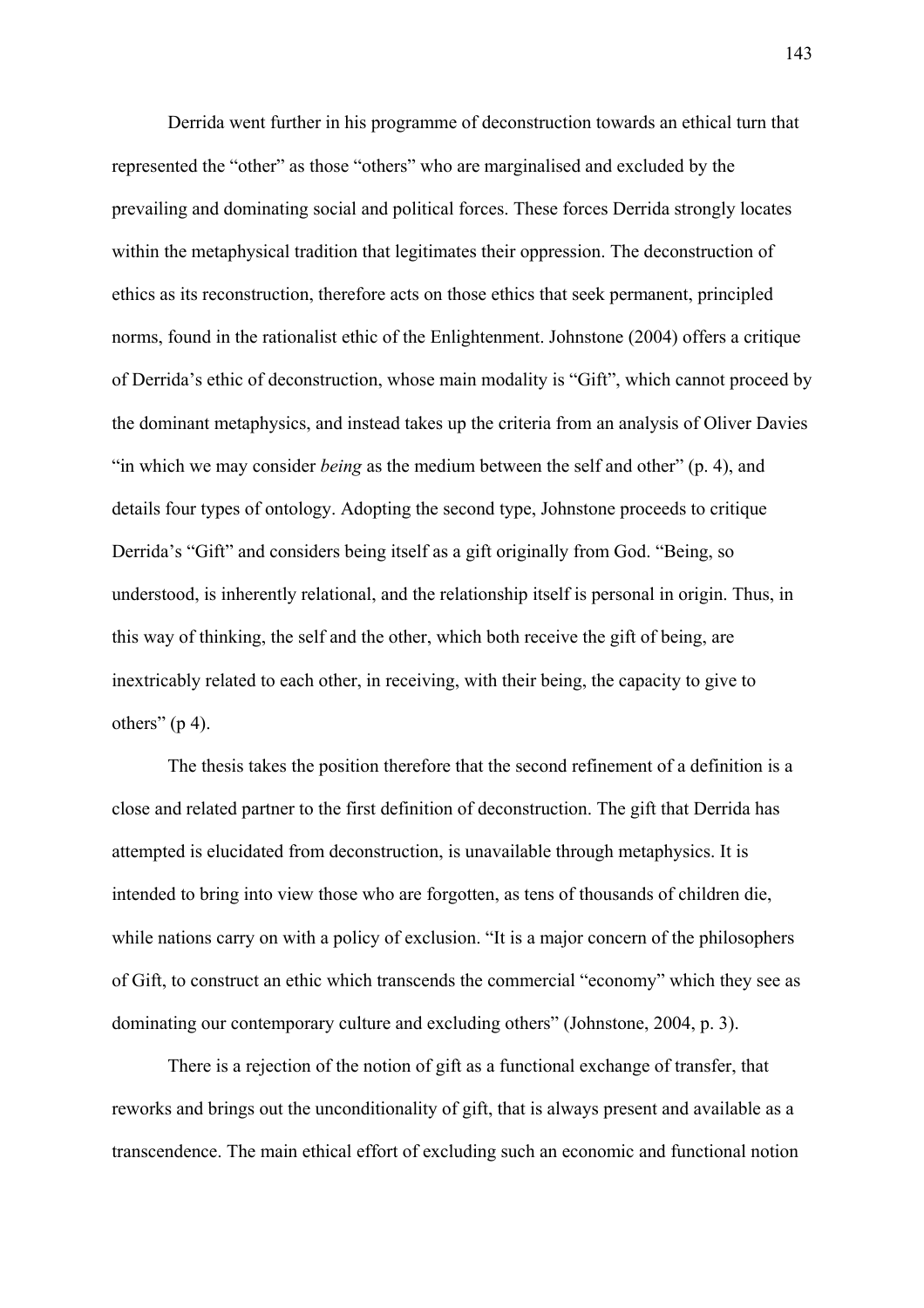of exchange is that it excludes other people. At best it is a new kind of ethic, that Derrida is searching for, and showing a willingness for an openness for the incoming of the Other. The meaning of responsibility taken to extreme in death, is a giving of oneself in self-sacrifice, but intended by Derrida to be speaking to the present moment as a simulacrum.

The emphasis on the "Gift" as a self-sacrifice for the other, is doubly emphasised in seeking to eliminate the need for reciprocity as physical, material exchange. The ontological reason is that such a functional system as a system of thought excludes others, excludes other ways of thinking. The ethical demand of an exchange as an economic system that we have today excludes other people and avoids difference. Derrida suggests that to overcome those shortcomings we need to give one's life in sacrifice for the other as one's highest calling, or ideal ethical act.

As is consistent with deconstruction, as soon as the horizon comes into view, its meaning disappears from view. Derrida states that the gift is impossible. "As soon as a gift is identified as a gift, with the meaning of a gift, then it is cancelled as a gift. It is reintroduced into the circle of exchange and destroyed as a gift" (Caputo & Scanlon, 1999, p. 59). The concept of the "Gift" is unthinkable in the sense that it is not contained by metaphysics, but resides outside the limits of thought as forever unattainable. While impossible to achieve, we should not give up attempting something, which may involve something beyond the range of present metaphysics. It is therefore still thinkable to, but impossible from, the nature of the present structure of human thought and action to bring about. Once again, the deconstruction project set by Derrida draws attention to the dominant conceptual frameworks without denying them, and seeks to enable new thought and action to arise from beyond the frameworks. The "impossibility" of the gift is cast in such a way as to attract us to overcome those structures.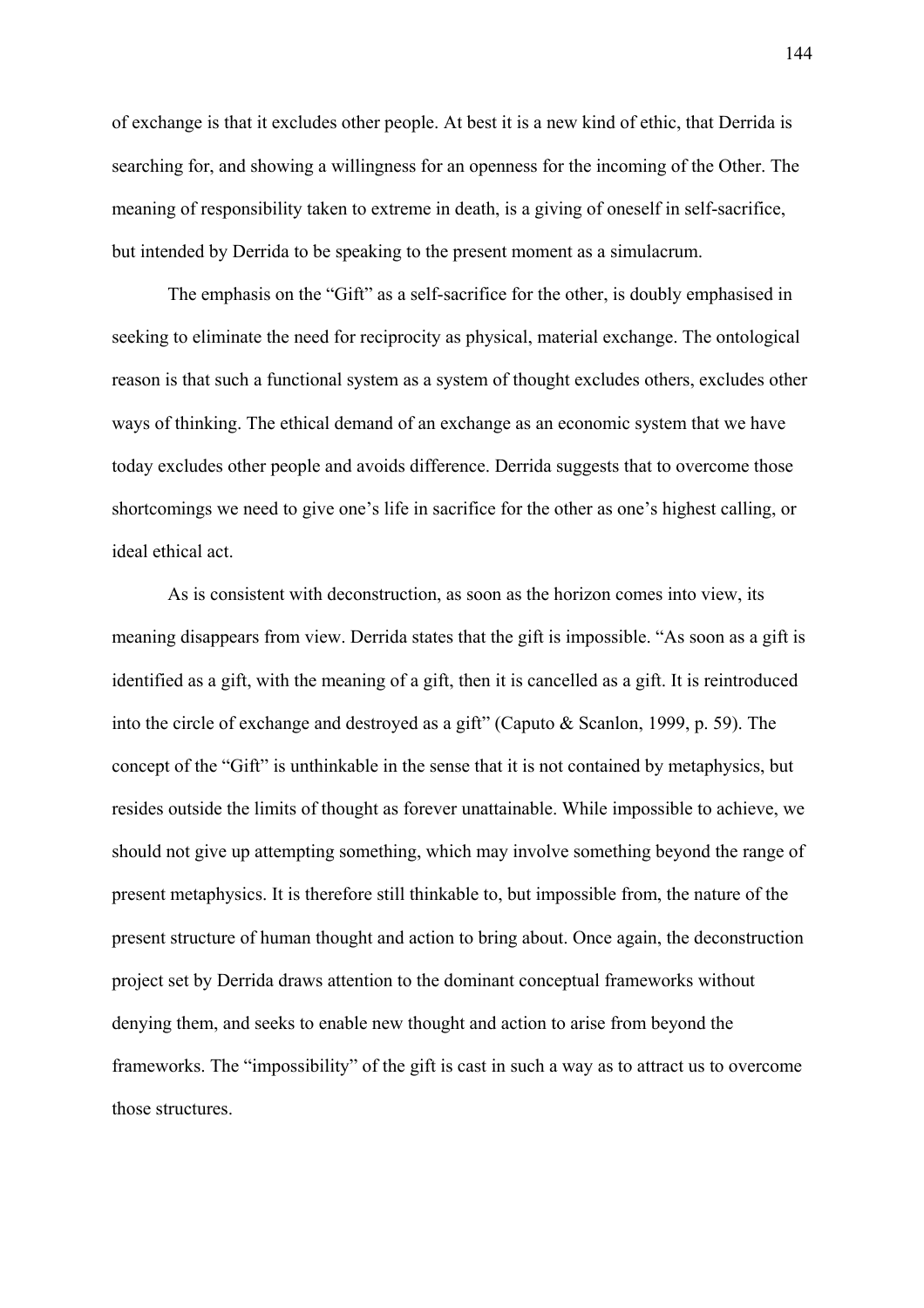Derrida is clear about how to do that. We are trapped between the dominant metaphysics that excludes others, and the impossibility of the pure "Gift". As was noted in the previous chapter, the gift is conceived as a gift without the expectation of a reward, that lifts it out of the economy of exchange. The gift needs to be placed beyond the system of exchange to remain open to the Other. There is no need for a reward from the receiver if the gift is to be truly free. While that is actually now a conscious act, there is still the question if the purity of that gift has been achieved. Only when the giver gives his life for the other, can we enter into a belief that the gift was pure.

In a paper that carefully combines the philosophy of the gift with theology, Johnstone (2004) seeks to find a firmer ethical grasp for the ethics of the Gift. He is interested in developing a moral theory that has the "Gift" as its basis. Accurately and from a detailed critique of the particular type of givenness, Johnstone finds difficulty with Derrida's scheme can be answered with theology. It is beyond the scope of the thesis to deal with the theological aspects of Derrida's work, except to note the commitment he makes to God. Such "openness to the Other" has been carefully considered by Johnstone as a point of departure to highlight that Derrida is unable to overcome "the problem of the separated subject" (p. 7). Those limitations are reported by Millbank (1999), who notes that their idea of the Gift that belong with Derrida and Marion has not succeed in freeing themselves from a "separate" notion of the subject. This is a criticism that is commonly associated with Derrida and his work, which can tentatively be overcome with replying that his philosophical work is at a limit that demonstrates the finite possibilities of a totalising system of philosophy that can never be overcome. It leads Johnstone (2004) to conclude that there is a reliance on "a highly individualistic ethics grounded in a secret encounter with the "other" as "absolute me" "(p. 11), which is reinforced for Johnstone as a "priority to the gratuitous gift of one's life for another…as the utmost expression of autonomy" (p. 11).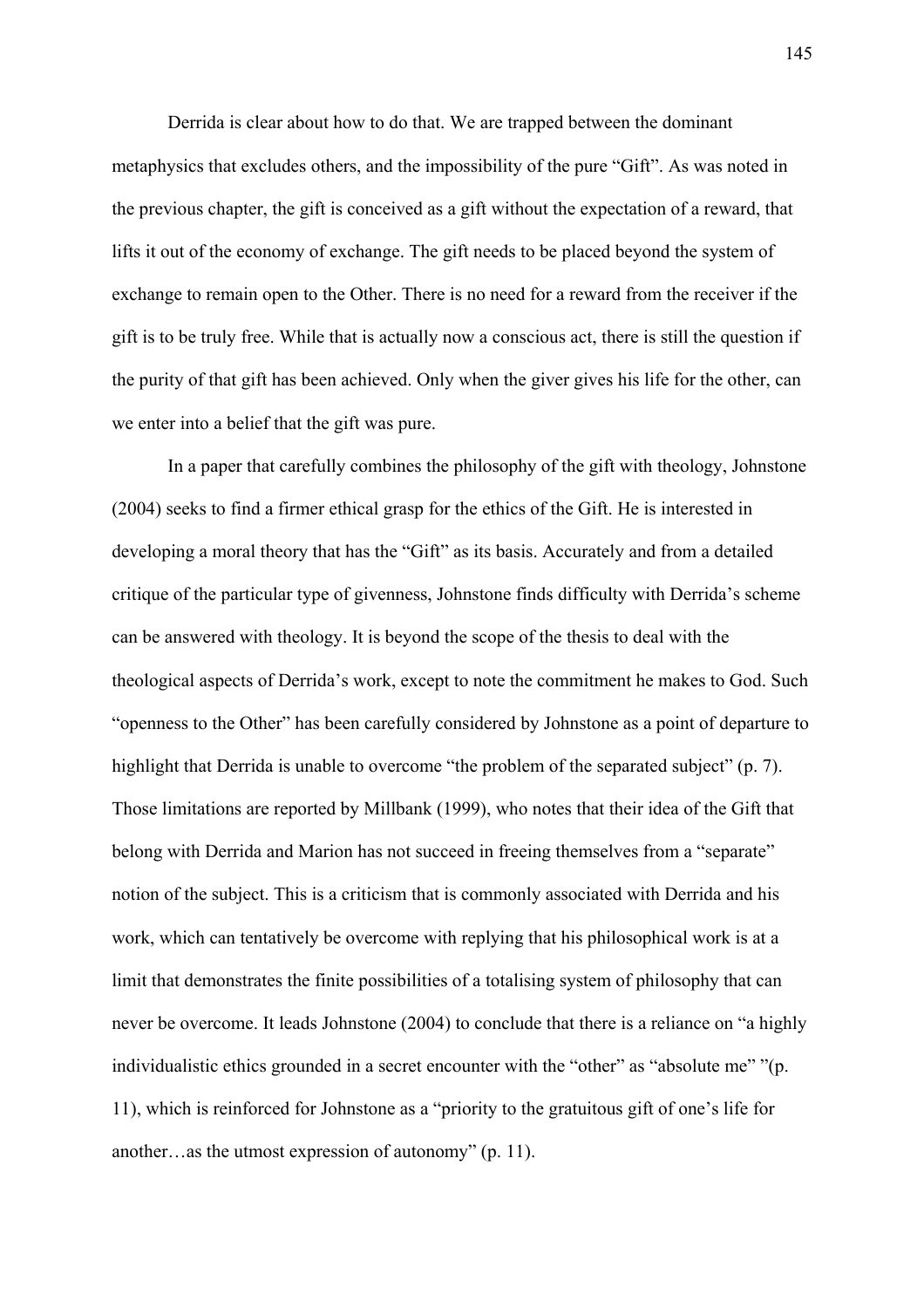Such criticism while worthy of note is not prepared to remain within the paradox. Derrida allows us to "see" in a different way, seeing things in their wholeness. It requires us to take responsibility for ways of relating to things instead of meeting perfection, or necessary requirements. Such acceptance includes both the good and the bad sides of everything, which for Derrida is to include death, which paradoxically is the opposite of life. For Derrida though that openness to the Other means that my life is not about me, indeed Derrida engaged in a great deal of public attention on causes that highlight injustice. When we are not open to the 'Other' we are insecure, fragile and inept, which leads to a violent restlessness and hatefulness. Derrida wants to encourage us towards the illusion of separateness, where we are as ourselves permeable to the constant flow of life in both directions.

Derrida's work is a work of healing, of taking down the barriers for accepting hurt, betrayal and disappointment in life, a theme taken up again in Chapter 7. Deconstruction offers a means to "heal" such wrong as a means for seeing and grasping things better, to undo distorted worldviews that come from being blind. There is too much emphasis placed on a self-sanctioned view which comes from an obsession with the way we exist with each other. Such a position is a self-centred view that prevents a view of the centre that is clear, an openness. There needs to be a givenness that gives up control of a persistent sadness or loss. It is only from our sense of powerlessness and humility that we can learn to see things as they really are, not just as we want them to be. Chapter 7 discuss forgiveness of the unforgivable, a further type of givenness that address the melancholy, a type of regret for the past. Before turning to that, the following chapter will identify such a condition from the critic and conscience of deconstruction.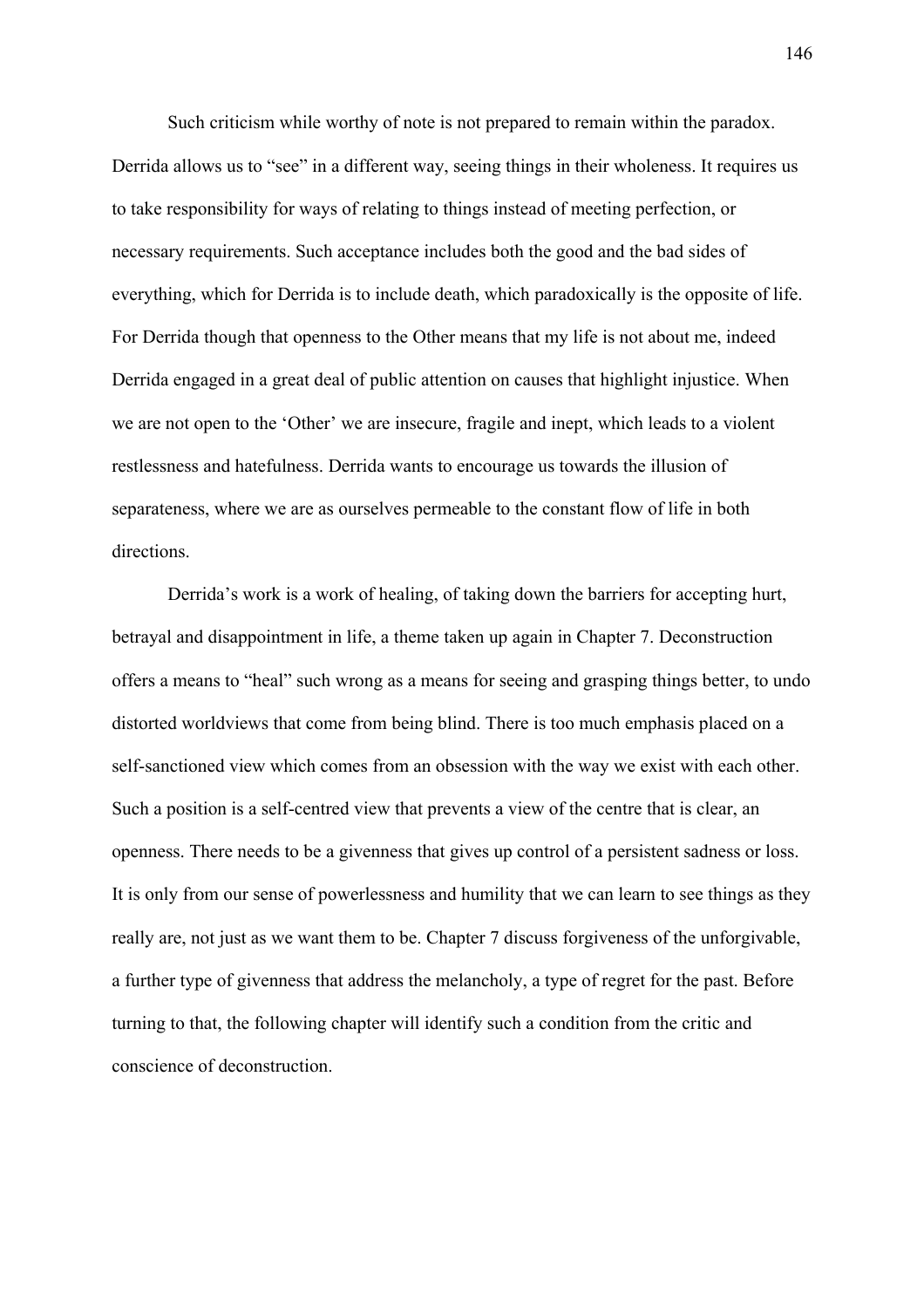#### **Feminism: A limitation of deconstruction**

An important criticism of deconstruction is found from feminist theory. Thinkers such as Kristeva, Irigaray, and others share the concerns of Derrida, namely giving deeper consideration to logocentrism. What feminist theory found in deconstruction is an ambivalence from Derrida towards women that at first is difficult to detect. Feminist theory is critical of deconstruction that declines to take a preferential option for women and asks: where does Derrida allow women to take their responsibility as irrevocably other and different?

The response to responsibility by Derrida towards the ethics of deconstruction has relied on thinking from Abrahamic faiths that have developed in broadly patriarchal contexts. Gender studies that gives rise to feminism was denounced by Derrida. In reply to a provocation from Peggy Kamuf over the use of a quotation from Francis Ponge's poem, *Fable*, that reads: AFTER seven years of misfortune/ She broke her mirror, Derrida states:

That complicates a great deal the questions of woman and feminism. Under the heading of this unmasterable complication, I come to what you call "the deconstruction of feminism in America." Continuing to proceed by summary and crude statements, I would say that for me deconstruction is certainly not feminist. At least as I have tried to practice it, I believe it naturally supposes a radical deconstruction of phallogocentrism, and certainly an absolutely other and new interest in women's questions. But if there is one thing it must not come to, it's feminism. So I would say that deconstruction is deconstruction of feminism, from the start, insofar as feminism is a form - no doubt necessary at a certain moment - but a form of phallogocentrism among others. (Creech et al., 1985, p. 29–30)

In *The Gift of Death*, that indifference towards women is evident, when Derrida cites a passage from Matthew 5:28 that states, "Ye have heard that it was said by them of old time, Thou shalt not commit adultery: But I say unto you, That whosoever looketh on a woman to lust after her hath committed adultery with her already in his heart" (GD 101). For men to gaze towards women with lust is to have already committed adultery in his heart, something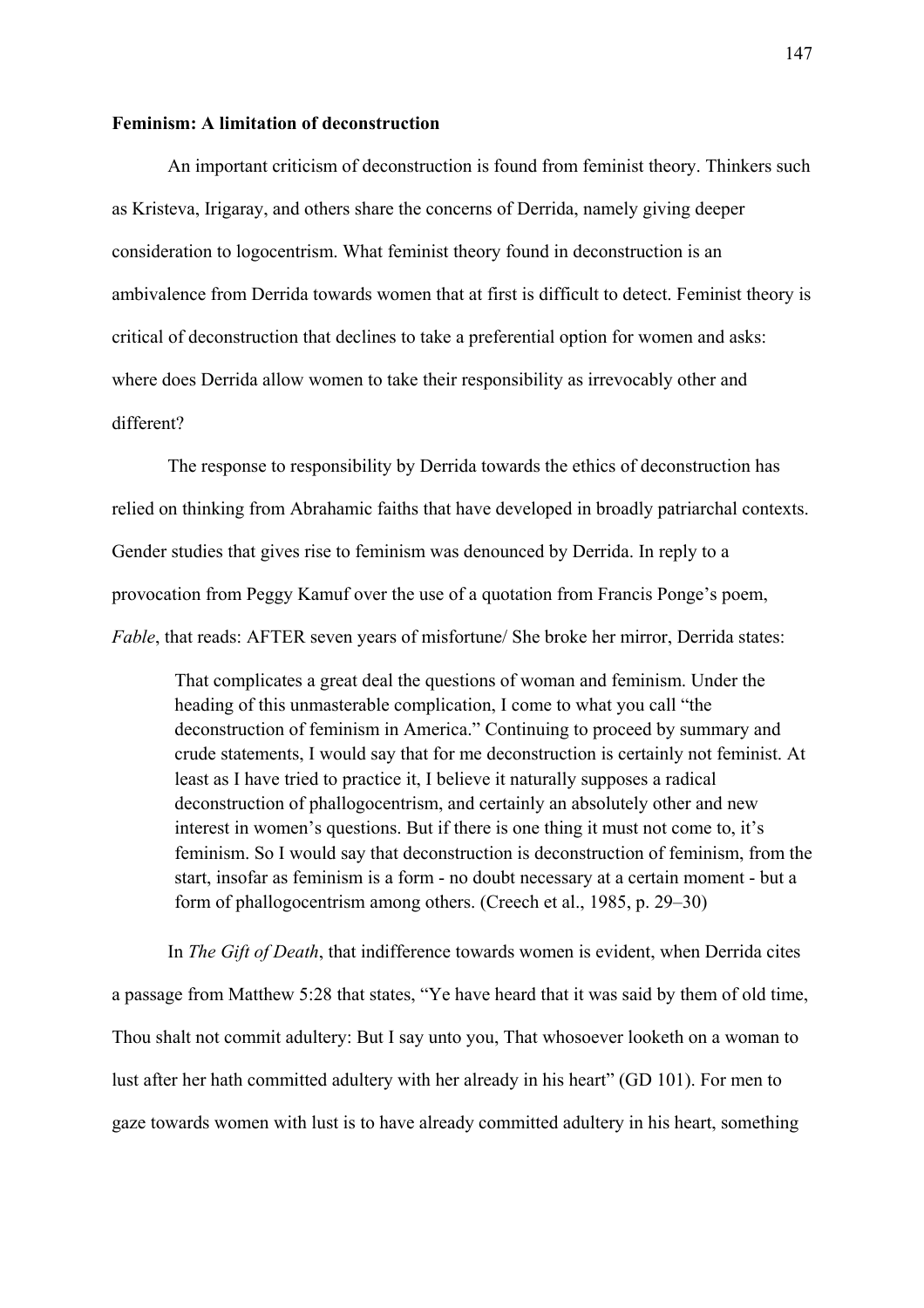men do to women. *Phallogocentrism* is a term that Derrida employed to locate the traits of masculinity with men for instance, as signaling or signposting a site for deconstruction. In using that term, he is wanting to address the superiority that is given to "masculine" traits over "feminine" traits and wishes to encourage through deconstruction a new possibility for men in their relation with women. Irigaray (Whitford, 1991) is also interested in valuing the difference between men and women "whereby Western thought has excluded the "others" (prototypically women) that correspond to the devalued terms of its asymmetrical dichotomies" (p. 350). Irigaray (Whitford, 1991) has concerns with the consideration that deconstruction gives to women as women, the representation of their mind taken up in a male world. Deconstruction does not allow women to take their responsibility as irrevocably other or different. More deeply, feminism is more interested in asking who is our neighbour? To who do we choose to be neighbour to? Derrida is unable to answer that question because his idea emphasises the secret of our decisions as well as God. Derrida sees no need for feminism, or a priority to be made for the perspective of women. Derrida's response to responsibility appears unable to forgo his perspective on behalf of women as feminine. Deconstruction does not allow women to take their responsibility as irrevocably other or different. That observation needs to be placed within the context of the ongoing debate and reception of Derrida's work.

### **Conclusion**

The chapter locates critic and conscience as a gift of deconstruction from the unconditionality of academic freedom from the deferral or delay in settling critic and conscience as deconstruction, that is, as something 'other' to deconstruction. That practice will be a theme that will be explored in the following chapter from the practice of Derrida as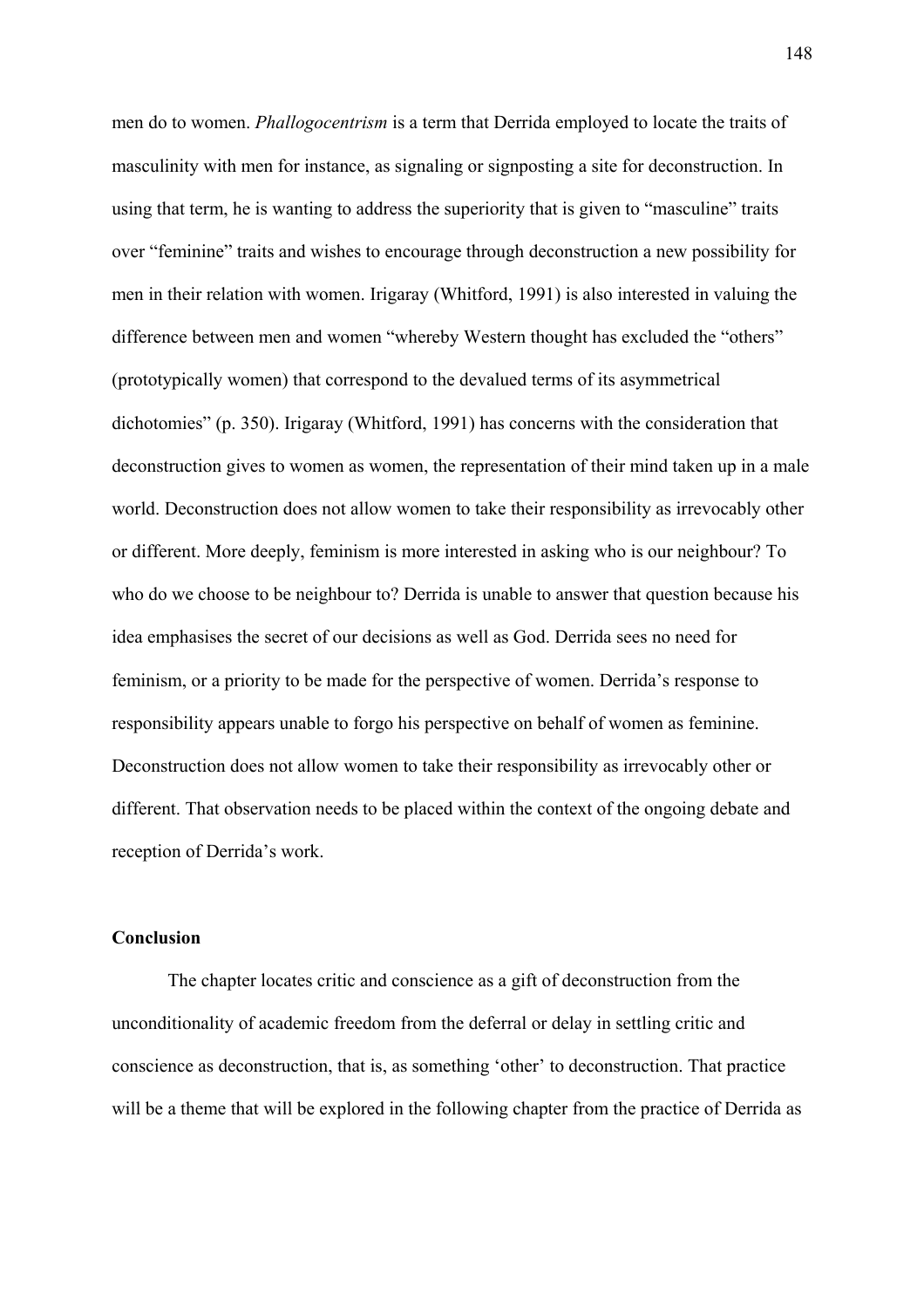a scholar. The practice is to defer the possibility, as an openness or freedom to the other, that shows deconstruction as responsible to critic and conscience in academic freedom.

The chapter draws on instances of deconstruction as critic and conscience that show it as gifted through instances of deferral to the other. Derrida's own reluctance to adopt the term deconstruction is one, but also its definition of openness that takes its *position* or origin from a term that is inferior to others, appears to support the responsibility for the 'other' from Mt Moriah as Derrida would claim. That is further explored in early works used by Derrida to elucidate deconstruction as 'other' to structuralism. It presents the 'other' as other, critical to the inferiority of being conscience. Every thought is to consider those marginalised or excluded, but also that a new thought would further the prevailing social and political forces unconscious to its effect. Structures of oppression, including new thought, cannot remain unconscious as a responsible practice.

The chapter has opened deconstruction towards critic and conscience from its component parts as a gift from deconstruction. The social conscience university is well placed to support thought of scholars as a responsible practice. Irresponsible to its presence, the university of social conscience is to become gradually more present and conscious of its inferiority out of deferral to the other, a reversal of the current position. The following chapter expands on that idea as a practice for scholars.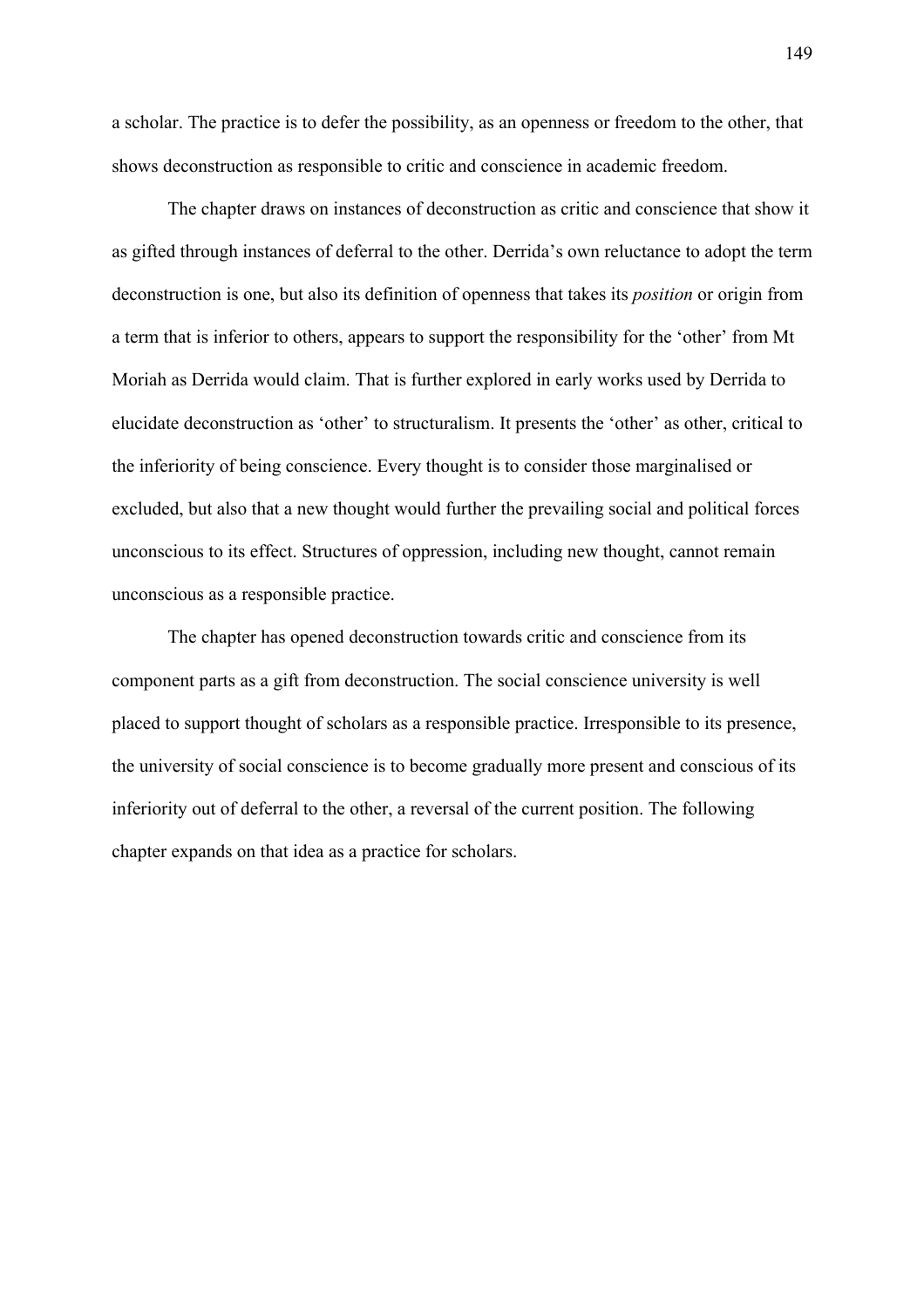## **CHAPTER SIX**

# Mastery and significance

#### **Introduction**

The following two chapters draws further on the theoretical understanding developed by Jacques Derrida to the analysis of the tertiary sector previously presented. In general tertiary education policy is dealing with an environment of continuous reform in readiness for optimal market conditions, a paradigm that Derrida's theoretical outlook of the gift without reward challenges as an economy of exchange that is worthy of attention.

The thesis is seeking to offer an alternative paradigm of exchange. The idea of openness towards the Other has been likened by Derrida through his use of Kierkegaard's *Fear and Trembling* as standing unconditionally in the absence of the master. The problem of getting out from behind the master, or taking up a role that is unconditional and exposed has been modelled by Derrida himself. That process of taking up a role is to be considered as a type of 'leadership' in the sense of modeling and exhibiting thought that is unconscious to itself. That process is initially addressed in the chapter as an artistry, before drawing on the way Derrida demonstrates the vulnerability and openness of the university in its attempt to come out from behind the wholly Other. The chapter considers the important work of addressing a recent review of the university undertaken by central government in New Zealand, as an attempt at the importance to scholars of showing vulnerability to the very object that is under examination, namely, their academy.

Those ideas of vulnerability in higher education are prominent in an address Derrida gave to Columbia University at the opening of their graduate school in 1980 and will be examined to highlight the possibilities by scholars for openness and unconditionality previously called for in the university. Implications for the way the nation state influences the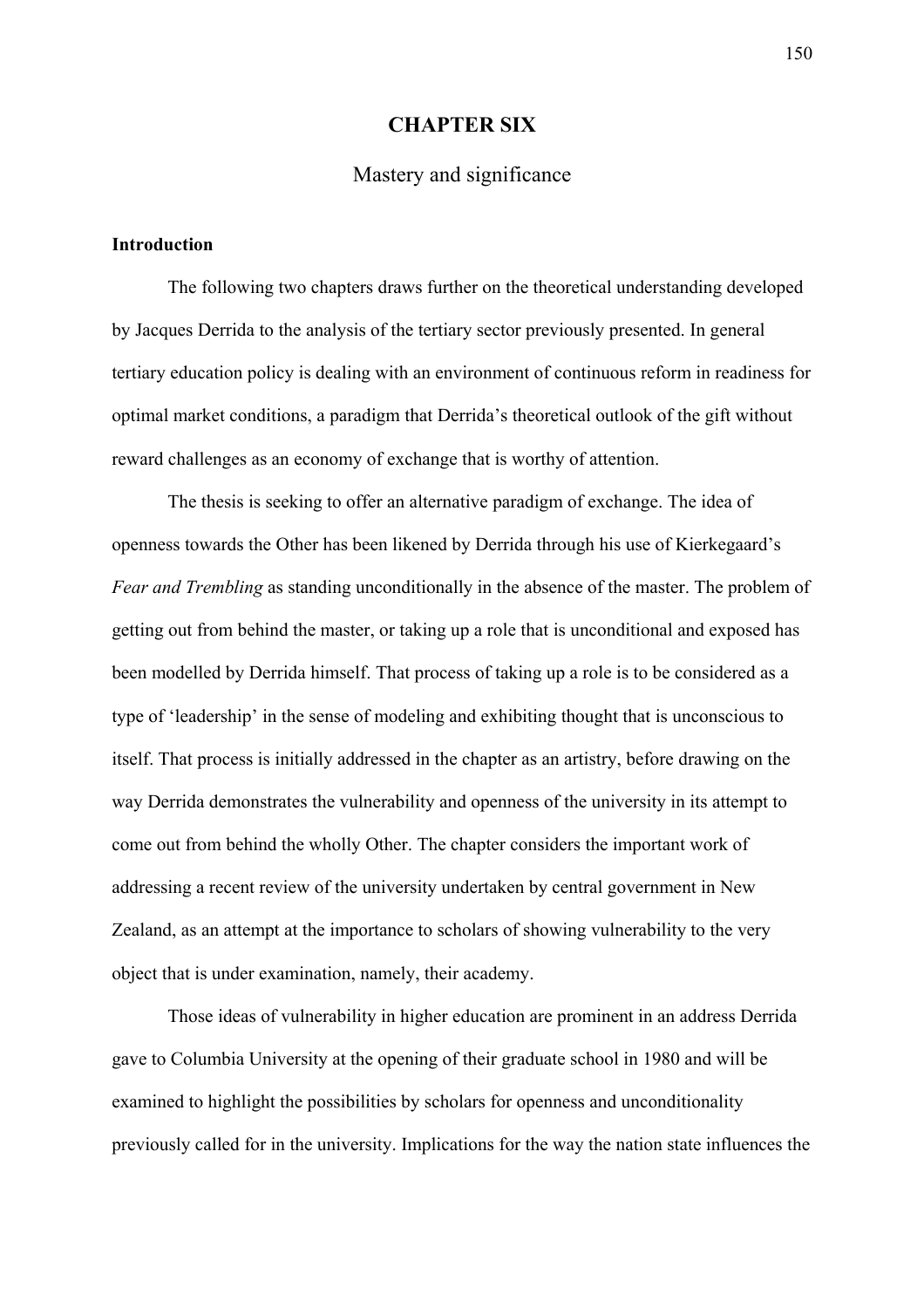freedom of scholarship through the policy settings of the sector will be examined from citing a recent example of a review of the tertiary sector in New Zealand by the Productivity Commission. Conclusions will be drawn between the way Derrida deals with mastery of philosophy and the playfulness of response from a high-level review of the tertiary sector. The thesis is committed to the playfulness of ideas as modelled through deconstruction as an important avenue for scholars to deal with the acceptance of a tertiary policy environment constantly under scrutiny.

#### **Thought leadership and mastery**

Drezner (2017) identifies the rise of the thought leader, a term he assigns to encompass those who "develop their own singular lens to explain the world, and then proselytize that world view to anyone within earshot" (p. 9). In his work to examine the "ideas industry", Drezner (2017) contrasts that with the more established term "public intellectual", which shares some characteristics with thought leadership. The theme of bringing ideas out into the public realm is returned to in the next chapter, where disclosure is considered more carefully. For now, the importance of mastery over self, viewed as inherent to learning, is contrasted with making ideas available.

Interventions by thought leaders are characterised by a moral ambiguity, an abeyance of their responsibility for themselves and those around them. They are most interested in the promotion of their big idea. It is most keenly seen when leaders lend themselves to new causes. Drezner (2017) highlights the facile thinking of thought leaders when he cites "a big idea" from a Thomas Friedman book, *The World is Flat* (2005), a work that seeks to examine globalisation, as "to thrive in the global economy one needs to be 'special', a unique brand like Michael Jordan…. Friedman is hyperconscious about his own brand; he will tell other writers if they fail to ascribe the provenance of Friedman's neologisms to Friedman" (p. 183).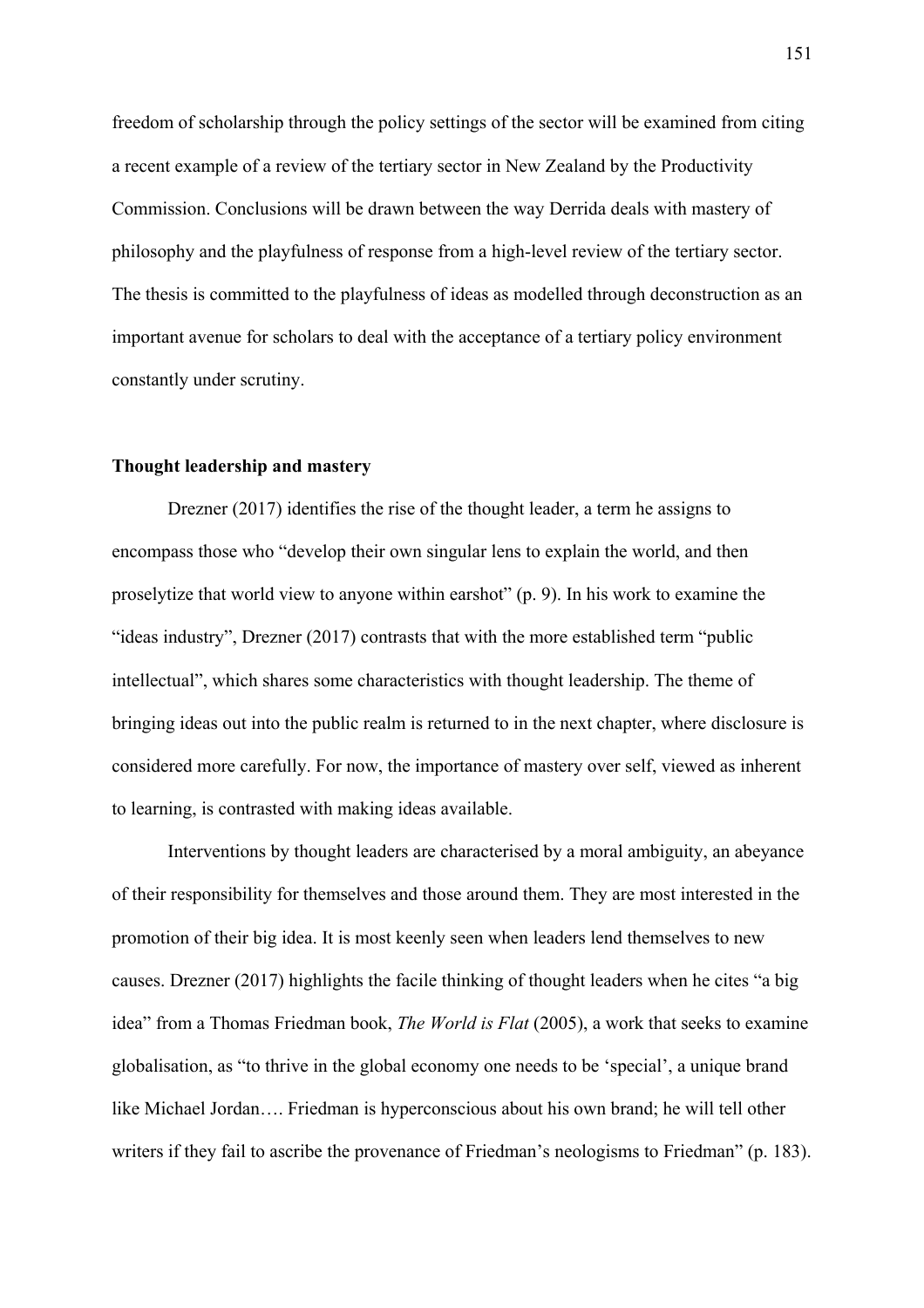The criticism is not that they have something to offer that is well-worked out and established as successful, more that their gift is lost to the inherent self-referencing that comes across as a hedonism or thrill. While some leaders might suffer from remaining relevant through the specialisation that their vocation demands, there are many attempts, usually philanthropic and benevolent, that allow a reworking of their narrative. While the efforts of philanthropy have been located at the origins of that 19th century benevolence, the attempts at leadership today are misguided, and arise mainly as a form of protection and commitment to the same, and consequently their efforts fall short in making a difference. We require a better platform especially in tertiary education as mastery for leadership.

We are living today with an abundance of financial wealth. Piketty (2014) points to living through a second "gilded age", a reference to wealth that masks real social problems. The term "gilded age" was initially applied to an era of rapid economic growth in America, that attracted expansion of extremes of wealth, and comes from the title of a Mark Twain novel, of the 1890s, The Gilded Age: A Tale of Today, in which serious social problems are satirised from the gilding of wealth. Piketty (2014) observes a second "gilded age" in America, running roughly from 1980 to the present day, where extremes of wealth inequality are again gilding the real impoverishment that some people experience.

 Neoliberal reform over the last 20–30 years in Western countries asserted that the free market is to be the supreme arbiter, and that the economy is managed with technocratic expertise. Neoliberal thought is indifferent to the effect of wealth. That has produced a flow of capital away from the oversight of public interests towards private interests, where decisions of the free markets are more available. Discussions of the redistribution of wealth are seen as enabling for the sort of insight that gathers private wealth, a reinforcing effect for the ideas most sought. Drezner (2017) identifies that universities are no less immune from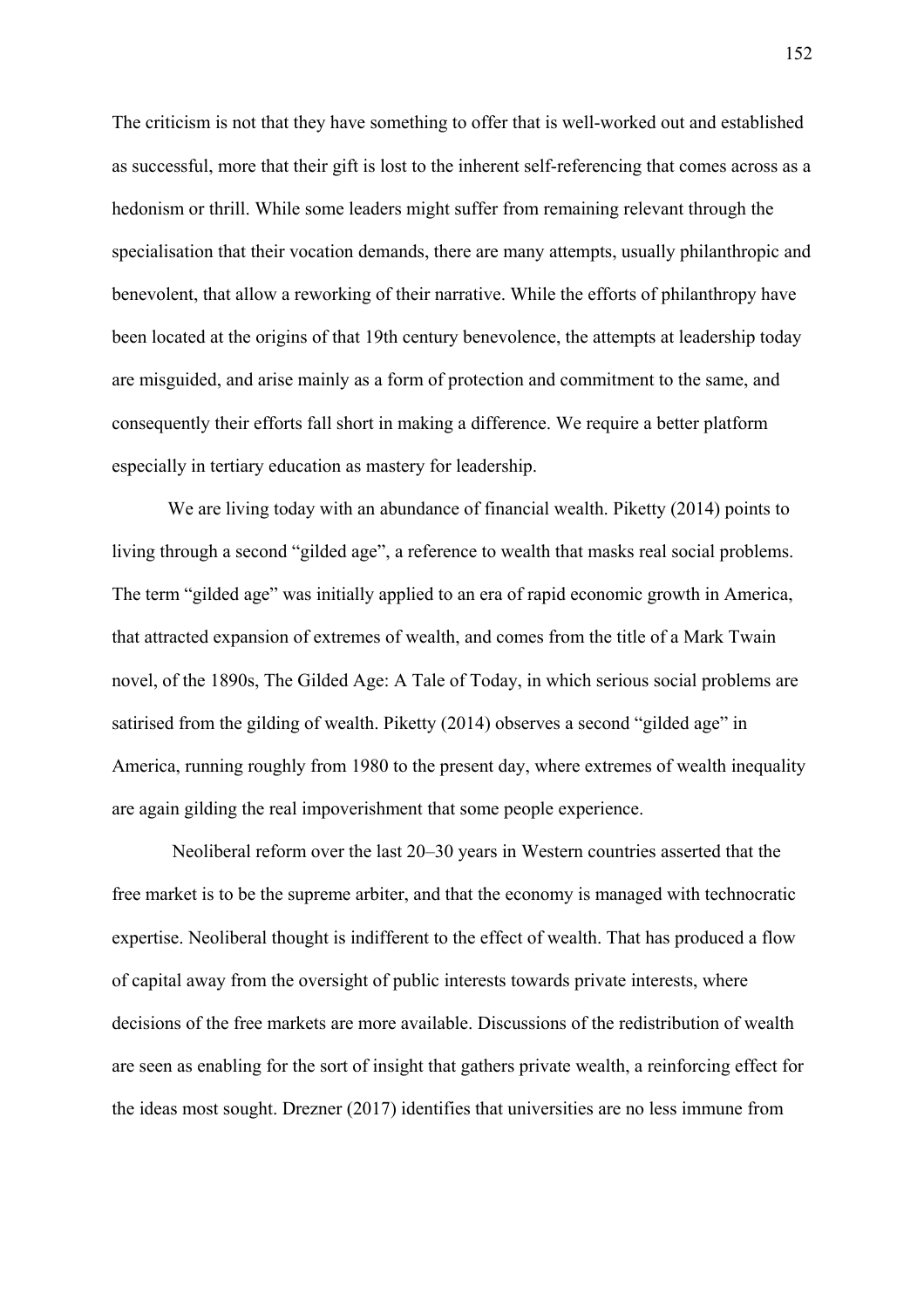this effect, where the availability of wealth at American universities can be linked to the hollowing out of thought.

There are many examples of philanthropic causes that benefit wide sections of society that seek to right the imbalance of the distribution of the market. In recent years, access to housing has been a prominent failure of the market to provide basic shelter and habitation for people. Politicians currently recognise that we have the public/private balance about right, and the need for effective political intervention is difficult to conceive. Drezner (2017) notes the capture of public thought by the superrich in the United States through their philanthropy of public institutions. Where previously intellectual institutions, such as universities and think tanks, had a function in democracy, today the production of knowledge is given over to the influence of billionaires seeking their ideas to be put into play. The same concern of the conformity of thought within the academy was previously made by Bertrand Russell in "British and American Nationalism" (in 1945), as cited by Irvine (1996), whose concern was centred on the influence of the appointments of businessmen to boards of trustees selected for their administrative duties.

Such conceptions of democratic society that lay inadequate before politicians as a result of the meaningful destruction of the good are to be seen as part of the cost of what could have been better, had leadership been more prominent. Such sponsoring of an intervention from leaders seems to only reinforce their immediate application to another cause. It is only in hindsight that such claims can be made, that encourage more resources. There are many examples of philanthropic work that either continue from past projects in hindsight, or have arisen from a new look at what is coming up. Both are invaluable. The thesis is attempting to convey the attention that those projects attract as paradigmatic and offer an alternative paradigm for responsible leadership for thought. Leadership of conscience must ultimately come from inside the project as an entity or awareness that it desires, rather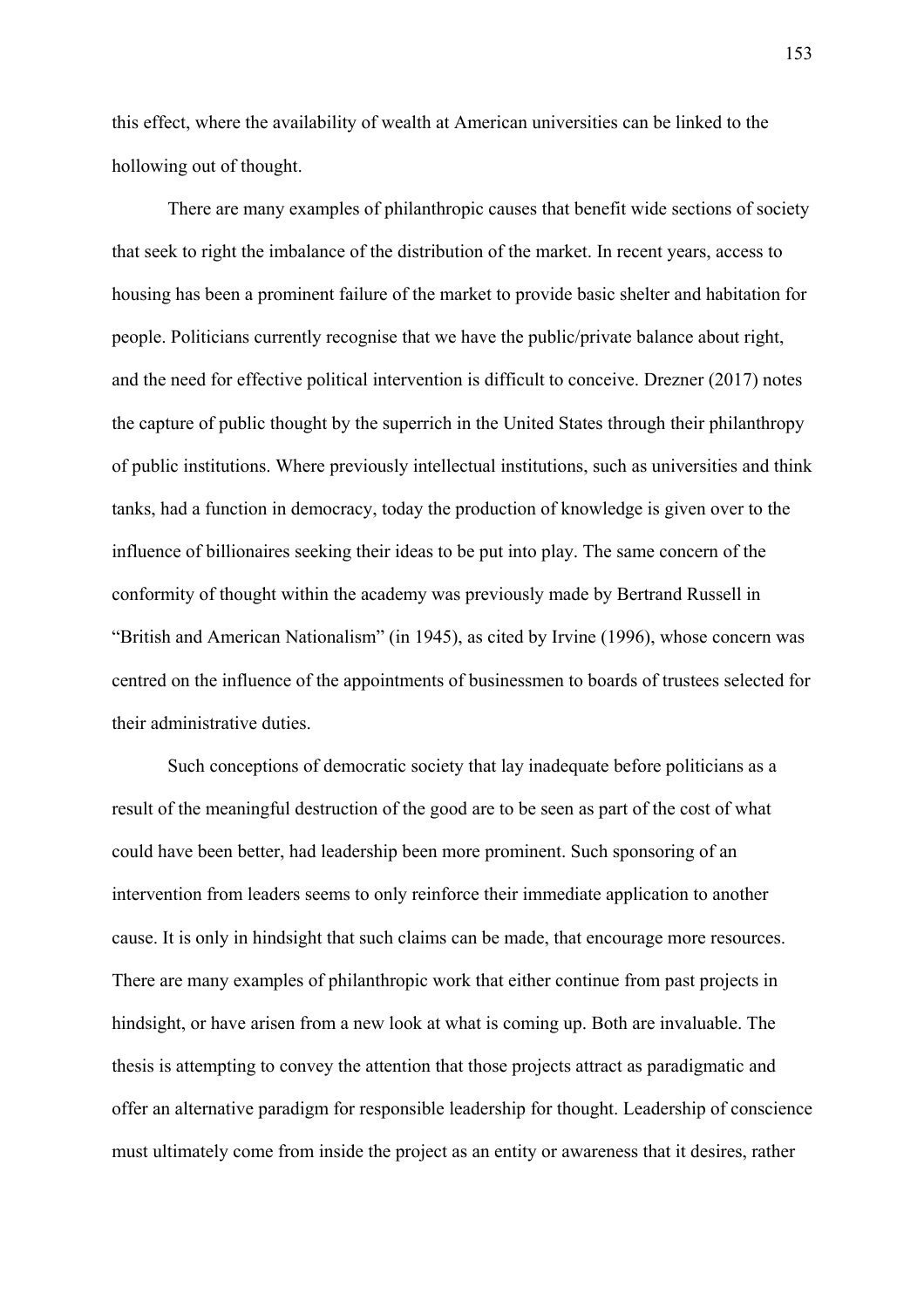than imposed onto it. Such awareness of the other, of what is different, is a consideration of the other that is worthwhile.

The thesis argues that morality or what we consider worthwhile is made in consideration of the other, as a social conscience. Many are very comfortable however to see thought leadership as indifferent to what is most needed for the other. According to Drezner (2017) that claim is found with practitioners of thought leadership themselves, and is characterised as a singularity to the self, who acquired their art in commerce through suffering and sacrifice, grit and determination, and who defer to a master who can already command attention from others. Such a framework is understandable if we consider the accompanying narrative that only the greatest art will prevail through suffering and sacrifice. The upholding of such an art or success is to be ultimately decided by the audience. The generalising of great leadership to benevolent causes brings the same characteristics of a singularity of the self, or prevailing under duress. Questions of the worthiness of such an ambiguity are quickly brought into relief, when we consider the difference being sought through benevolent charity. The chapter argues that such ambiguity is an abeyance of the qualities that leave us as human, and distort to disguise the characteristics of what it means to be human. We cannot but help make a difference for others in our frailty and ephemerality that forgoes the need for supremacy.

Sessions (2017) extends the work of Drezner to consider the thought leader as an organic intellectual that Gramsci wrote about in the 1930s, an influential role that "gives the emerging class "an awareness of its own function" in society...The purpose of the thought leader is to mirror, systematize, and popularize the delusions of the superrich" (Sessions, 2017, p. 8). While the thesis considers the effect of the systematization and populism of thought, direct evidence of the influence of the superrich has not been found in New Zealand. The pattern of self-affirmation as a characteristic of domination is of interest. The opportunity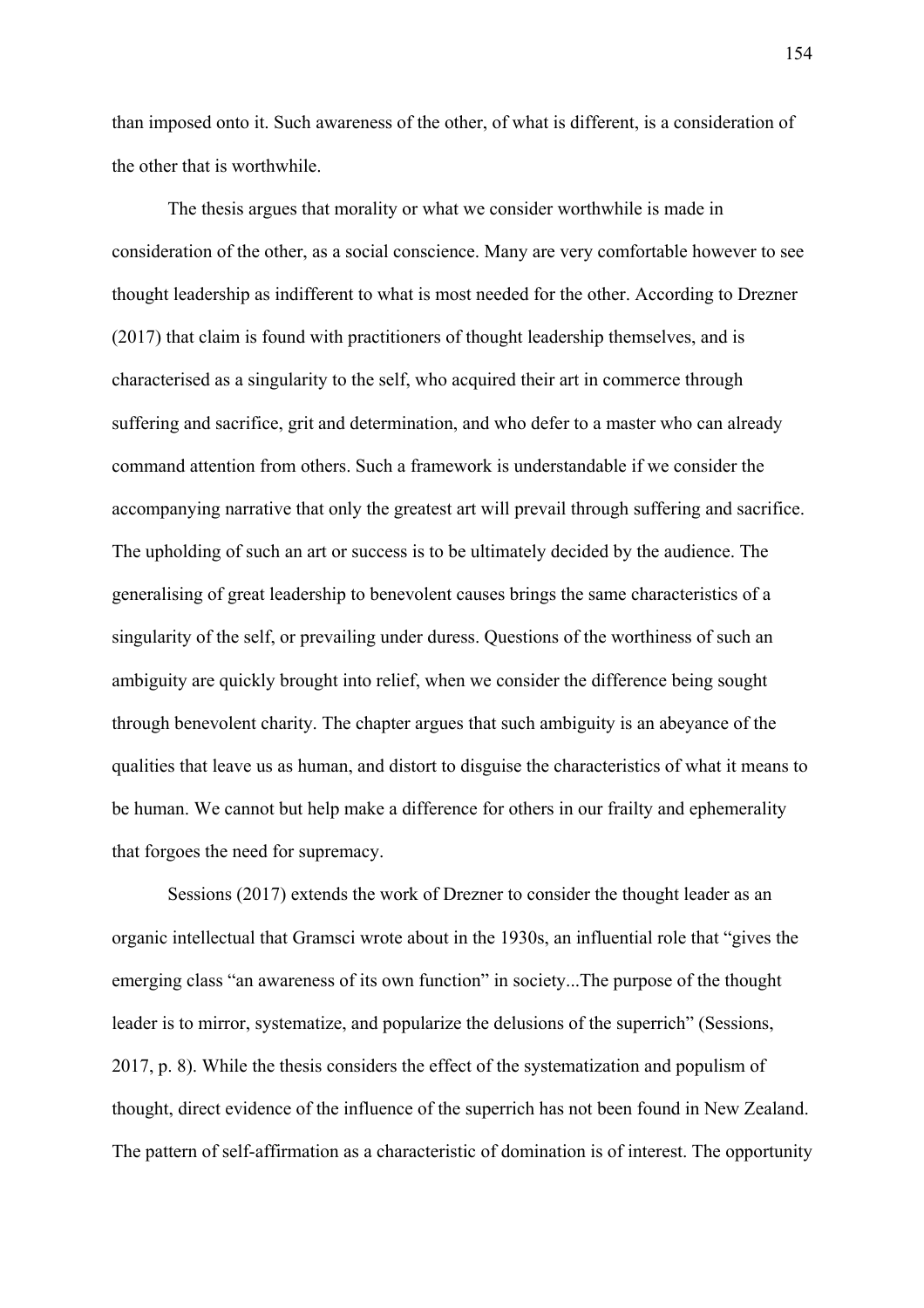from Gramsci to consider those emerging in working-class conditions and "to express their vision of society and organise it into action" (Sessions, 2017) is relevant. Gramsci envisioned thinkers emerging from a common experience as a struggle in itself to express and convey meaning, where such concerted and organised action organically comes to reshape the existing structures with new meaning.

There are implications for leadership as an avenue for mastery. Mastery conjures up far more than the mere providence of leadership. With cultural mastery comes a symbol, standing for something, an ability to take one's place in the world as significant and recognisable. As with all forms of mastery and leadership, that is being questioned and has come under threat. No longer is cultural elitism as valued or rewarded as it was in the past. Such personal sacrifice while endured as a student, is further forgone as an ultimate reward of moral standing. There appears to be a dwindling audience to fulfil the personal desire most sought to be authentic. Instead, the pursuit of such self-mastery itself is called into question and found to be wanting and wayward. The decline of cultural artifice that is wilfully playful as a production element in education is therefore under scrutiny.

With the help of Derrida, one place to look for answers is to examine the responsibility of academic freedom that is as valued as a means towards mastery, reserved for the ultimate and most prized student to receive. The next section of the thesis begins with the mastery that Derrida himself attempted over his own project.

#### **The artistry or acceptance of deconstruction**

Derrida has been described as an assiduous reader of philosophy (Gutting, 2001) and, as a gift, undertakes the treatment and close scrutiny of traditional philosophical works. Through being provocative, Derrida endured great public scrutiny of his reading of philosophy, more than his contemporaries. While the reception to his texts is very divisive, it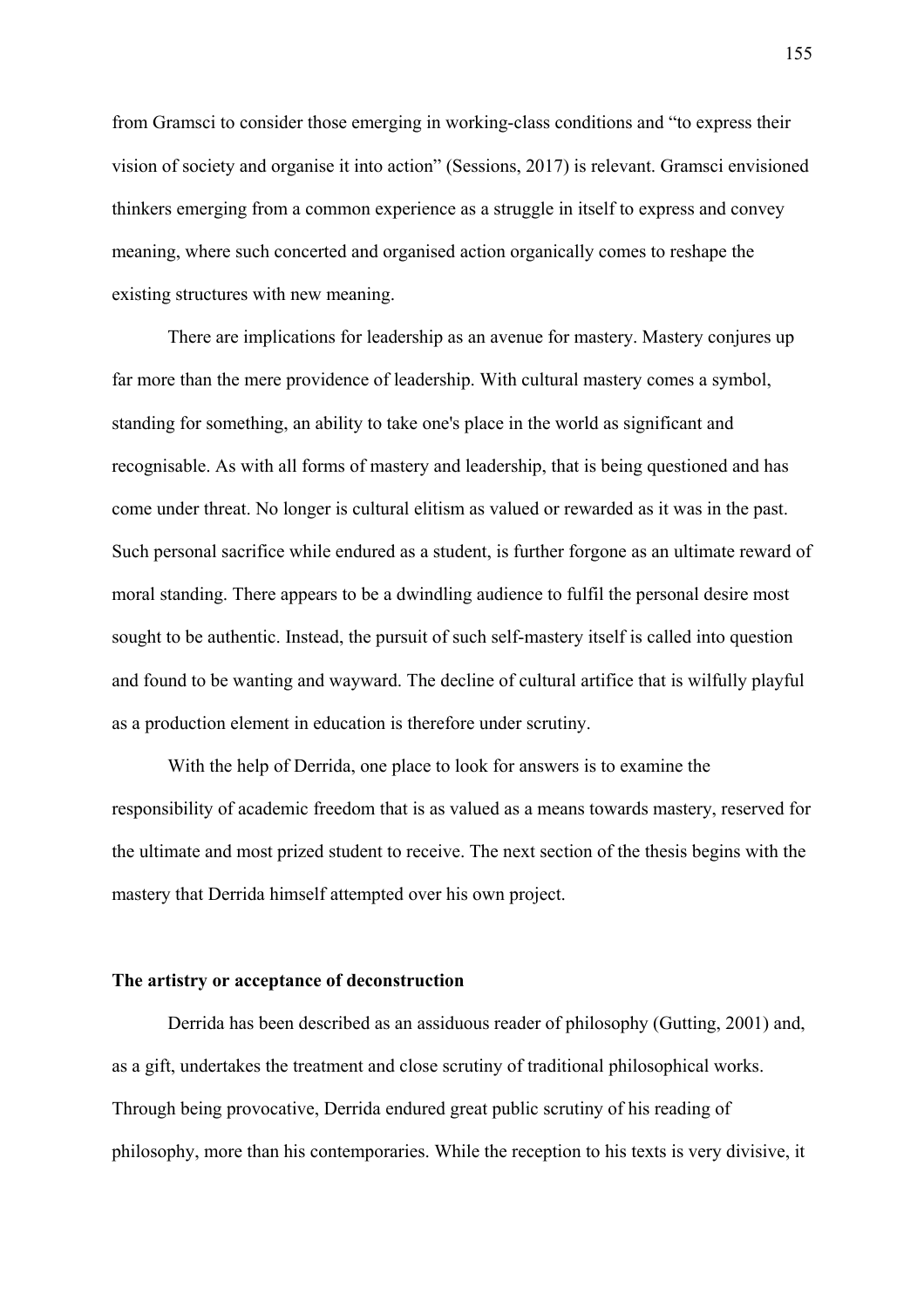also remains the lure and charm of his work. His texts have been characterised as "playing with language through puns, bizarre associations, or perverse self-referentiality" (Gutting, 2001, p. 291).

The finest philosophers are those that raise questions and that demand answers that are unavailable. Derrida gives an assiduous reading of philosophy that seeks to extend the tradition of philosophy. There is difficulty in approaching Derrida, not least that he is discussing the most difficult thinkers, "generally at a very high level of sophistication" (p. 290). His writing is frequently disarming, frustrating and for many unrewarding.

By breaching limitations of thought, the capacity and capability of philosophy is increased. When there are rules and structure in play, we are forced into new imaginations, new ways of thinking. By rejecting many of the conventional and rudimentary elements of philosophy, the philosophy of deconstruction can reach a different kind of freedom. The reason why Derrida is accepted as a philosopher of deconstruction is because all these elements are supplementary to what is missing from his philosophy, to what most needs to be said. Frequently he opens a work as if it were interrupting an existing conversation, as an acceptance of what has been said, but not yet spoken about. Derrida sets about to reinvent or supplement that conversation which seeks to rescue any inadequacy or deficiency.

The rules of the game or what gives significance to us, are vital and clearly give life. But we are all called, uniquely in response to those rules, as humans set to give meaning and purpose, which then come to impinge on us as a limitation. Our response therefore is a selfsacrifice, at best, to meet the demands of our real selves from within the approximate structures around us. In our daily lives there are many instances of being challenged by the limits of the world in our relationship with others. It is an extremely ordinary fact of life, as openly displayed in the documentary film (Ziering Kofman, 2002) of Derrida's own life.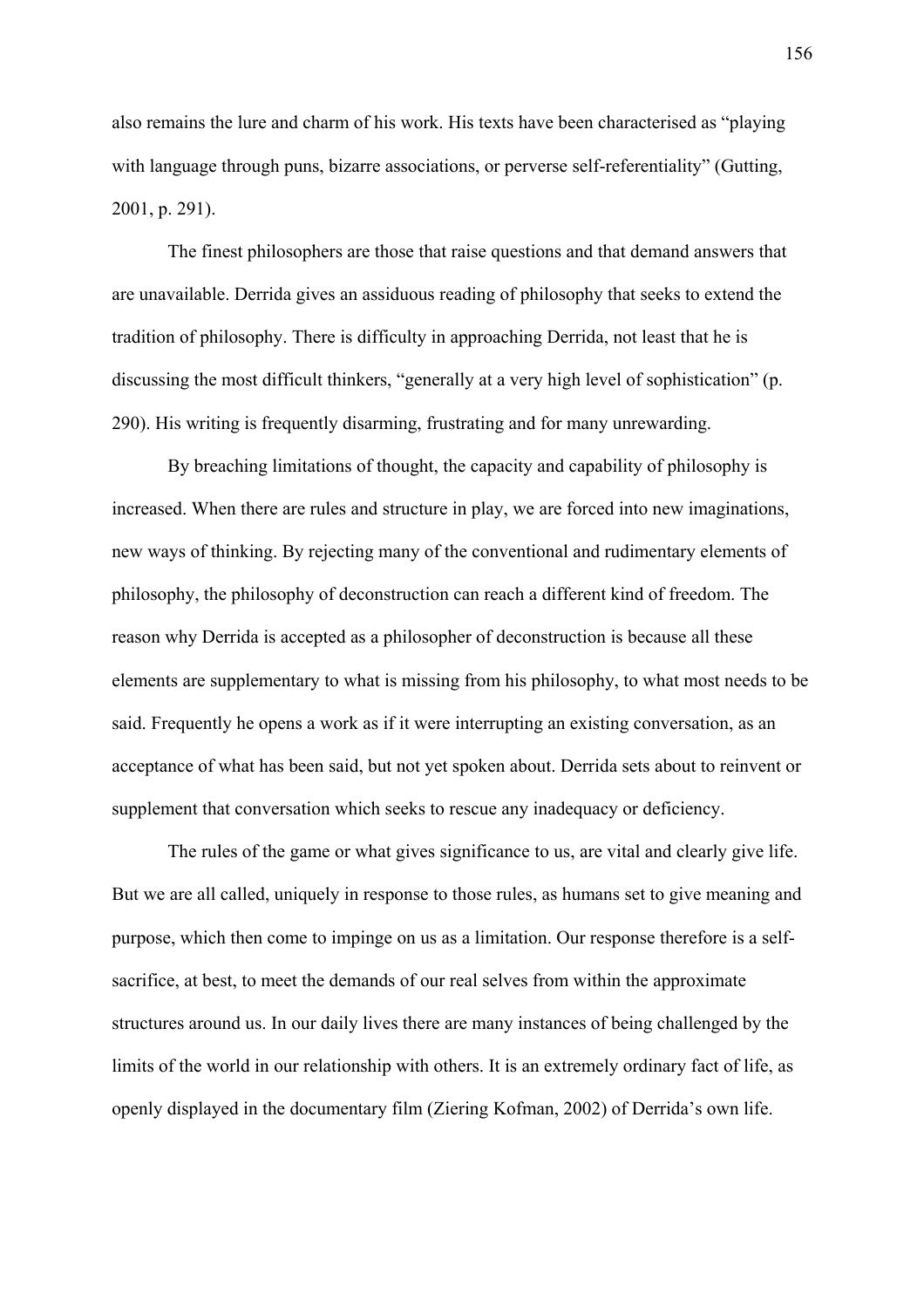Derrida spends a great deal of effort, not just breaking down the anatomy of philosophy, but developing his concept of *différance*, which as a tool, enables new possibilities from the structure to arise. In his revision of philosophy, Derrida is attempting to rebuild a philosophy as if those rules never existed, without denying that they do exist. Overlooking too quickly that separation between the rules and new possibility towards "freedom" frequently attracts criticism of deconstruction as overly opportunistic and irrelevant (Roth, 2004). Any philosophical thought that has been commented on by Derrida, will emerge with preconceived notions.

Derrida adopts very unusual forms of writing philosophy that unpick the anatomy of philosophy through peculiar fusions or hybrids of genres, to break down the fundamentals of making philosophy to rebuild as if those rules never existed. In the deconstruction of philosophy, Derrida not only examines the plight of various forms of philosophy, but also searches amid the rubble of the fundamentals of philosophy for solutions to the enigma or quirk of philosophy itself. Derrida's refusal to conform to the conventions of doing philosophy, ironically produces the unreality of philosophy. His trademark is to shatter the illusion of philosophy as complete. What is more important than his philosophy or another theory, is that it speaks to philosophers as humans. He does this through his choice of scholars, such as Heidegger, Kant, Marion, and many others who have all presented very convincing accounts of being human. But his narrative is perhaps a journey to the nature of the human heart, yearning for humanity to give more from philosophy.

A feature of his work is to take very human concepts such as community, hospitality, gift that all connect with an understanding of being human in relation with other people, and place them under the scrutiny of traditional philosophy, metaphysics, to reveal through deconstruction these concepts as internally incoherent. The exploration of these themes that Derrida undertakes is intended to reach us as a transmutation of those themes from within the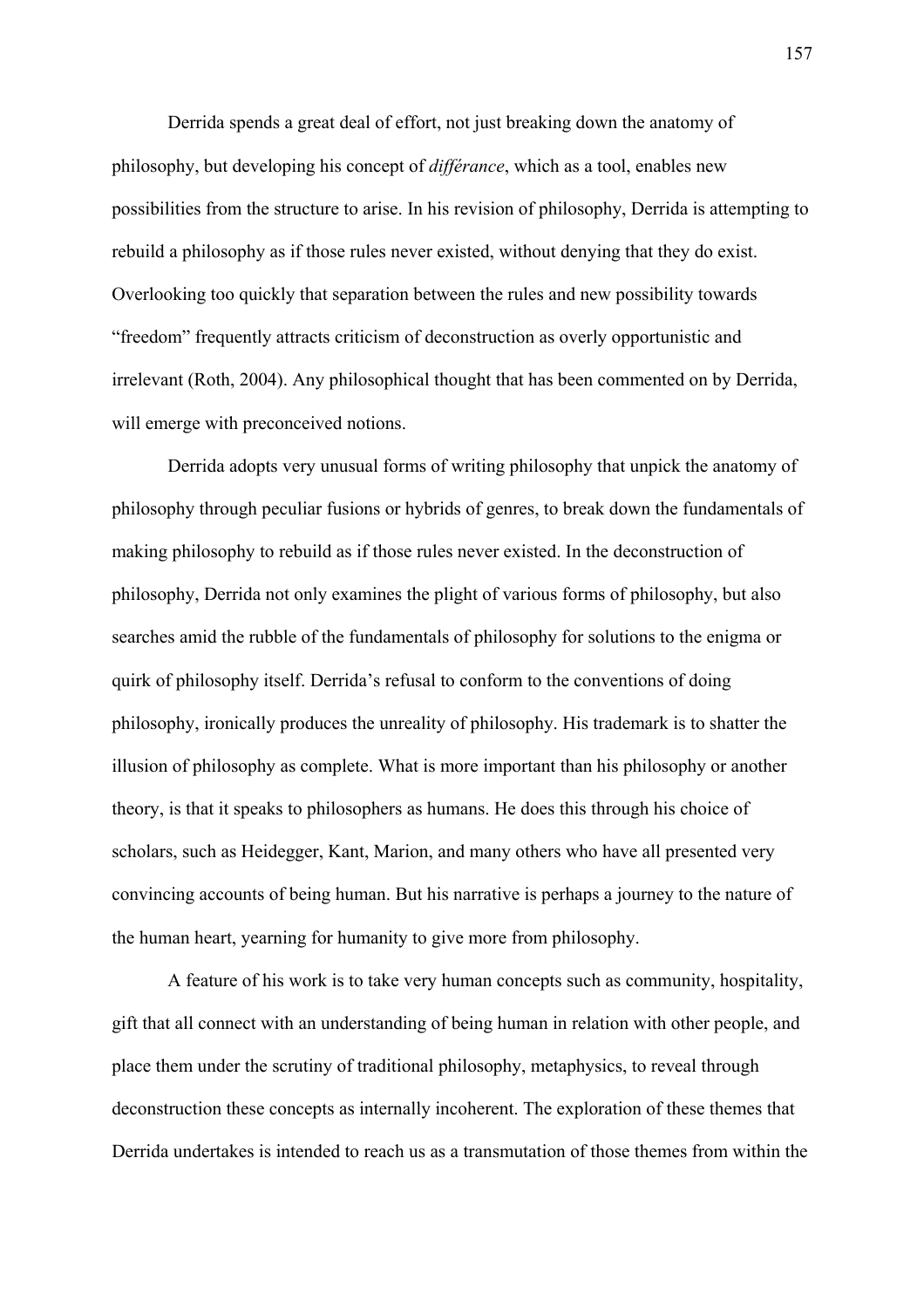breadth of humanity. To make such an extravagant claim on our behalf, it is important that they are delivered through his own awareness of the limitations of philosophy. It is better to acknowledge philosophy as a mere artifice or approximation for the human condition, and more as a manipulation that we do to ourselves, as a self-alienation in the approximation of living as being human. Engaging with Derrida's philosophy for instance has been accepted as a manipulation or obscurantism. Noam Chomsky posted a statement on an online bulletin board in the mid-1990s, and it is said to be his only extended statement on postmodern thought. A section on Derrida reads:

So take Derrida, one of the grand old men. I thought I ought to at least be able to understand his Grammatology, so tried to read it. I could make out some of it, for example, the critical analysis of classical texts that I knew very well and had written about years before. I found the scholarship appalling, based on pathetic misreading; and the argument, such as it was, failed to come close to the kinds of standards I've been familiar with since virtually childhood. (Oard, 2011)

Frequently Derrida employs a narrative device, termed *medias res,* as if he is interrupting a conversation already taking place, demolishing and clearing the ground of the comfort of the audience as if it was a new beginning, caught up in the ambiguity of foresight. An example of this technique drawn on later in the chapter. Such an immersion for the audience is the artistry of the deconstruction philosopher easing us into new a mutual realisation of his themes as human. By dismantling the barrier of the world of philosophy as foreign or specialised, it attempts to break the stranglehold of the narrative as existing only in Derrida's story to become our own story.

#### **Vulnerability of the university**

Many of these characteristics of deconstruction are clearly on display in an address given by Derrida to Columbia graduate school in 1980, *Mochlos; or, The Conflict of the*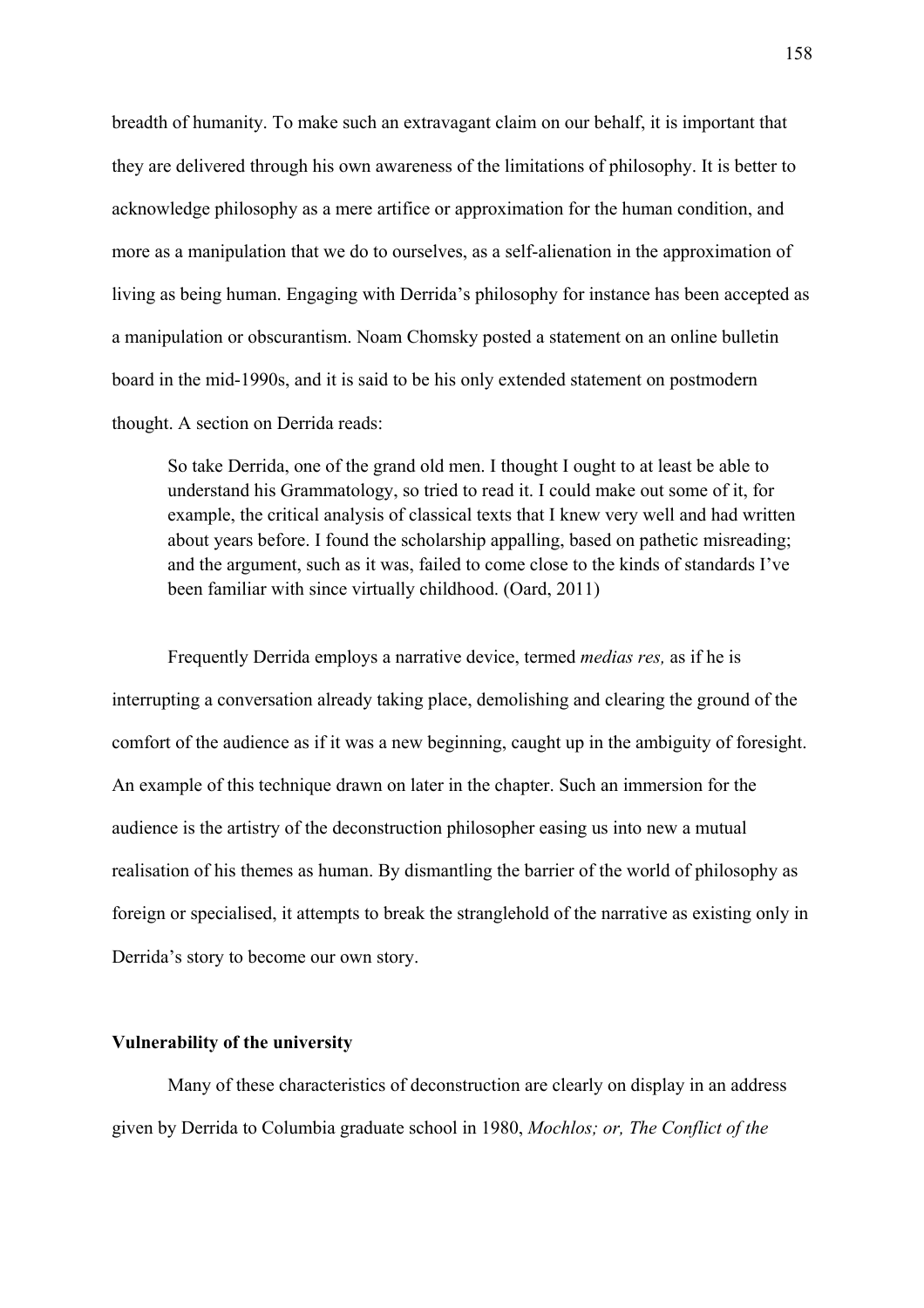*Faculties* (1992) and appears in *Philosophie 2* (1984, p. 21–53) and in *Logomachia* (Rand (Ed.), 1992) from which quotes are taken. It is a demonstration of the artistry of deconstruction that has been strongly associated with Derrida's work, in this case a means for escaping out from under the weight of responsibility for the university, and celebrating rationality as a vulnerability for new possibility and thought that requires "a new university law" (p. 19). In so doing, it provides an insight into vulnerability or emptying out or openness as a means of accomplishment or mastery in "good conscience" by Derrida that throws off moral ambiguity. These features will be drawn out from a short study of that work.

*Mochlos* (Derrida, 1992b) appears to begin with an interruption to a conversation already taking place, as a gesture towards accepting as a much as possible a centenary celebration as a representation of the university in responsibility. "If we could say *we* (but have I not already said it?) we might perhaps ask ourselves: where are we? And who are we in the university…? *What* do we represent? *Whom* do we represent?" and later "And so I proceed: what represents university responsibility?" (Derrida, 1992b, p. 1). These series of questions attempt to give purpose to the address from a conversation that already exists. Derrida demonstrates an acute willingness to offer responsibility for the university not as a story of his alone, but a narrative that already (or was meant to) exists to give purpose for the story of those gathered.

The escalation towards philosophy begins very soon after, with reference to Immanuel Kant's work *Conflict of the faculties (Der Streit der Fakultäten,* 1798/1992*)*, a small and obscure series of essays that Kant wrote towards the end of his professional life as a philosopher, and overlooked even by scholars familiar with the origins of modern philosophy. Derrida often turned to Kant's writings, which in this instance are a pre-reflection on the modern university that eventuated most prominently with Humboldt's University of Berlin. The philosopher's philosopher, repeatedly referenced at the origin of modern scientific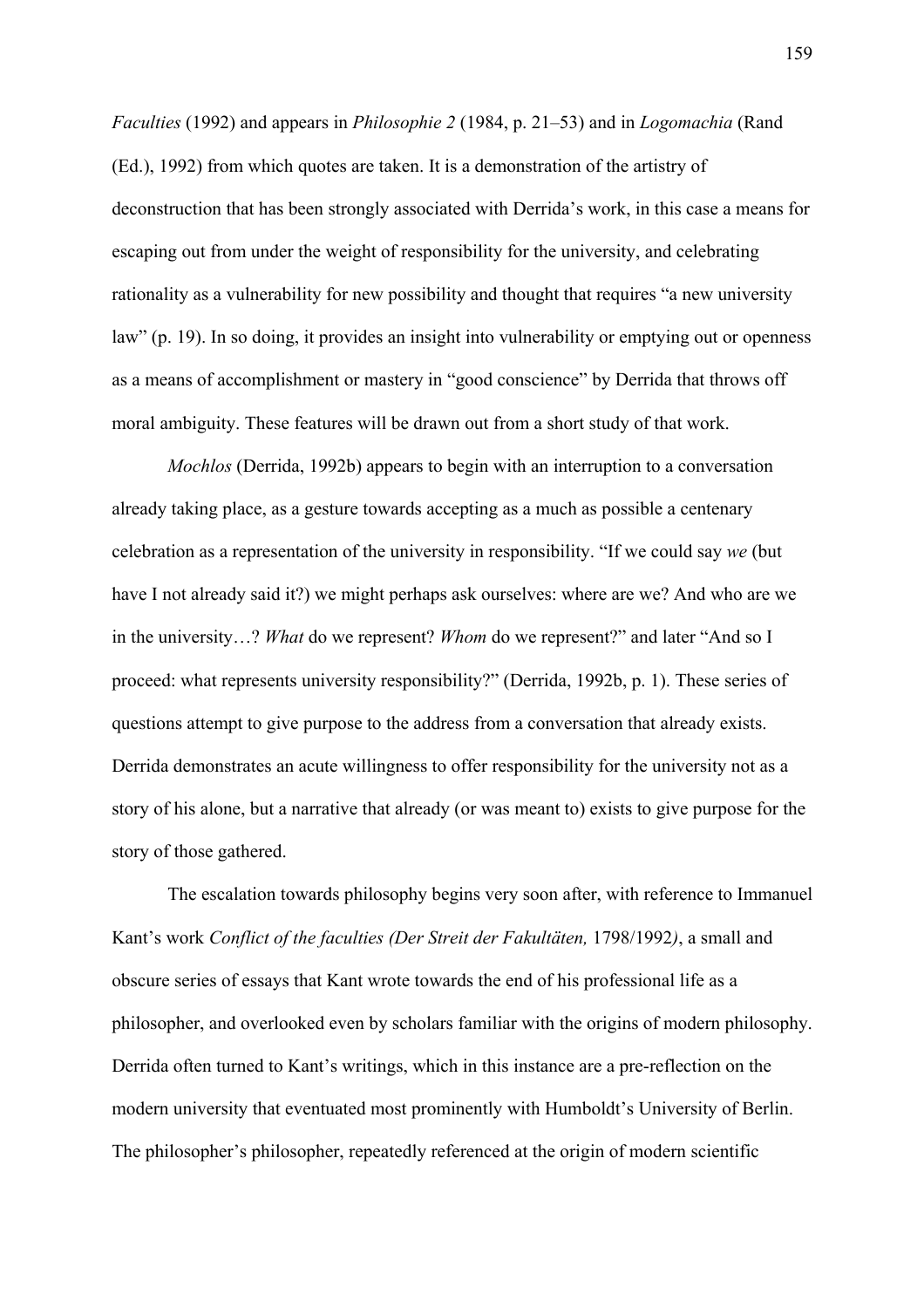thought was overlooked, an irresponsibility. The claim of responsibility though must lie within the limitations of the awareness of Kant's thought, if it is to be received with new insight, and Kant's writings gave Derrida a unique position from which to gauge problems and possibilities of the modern university. Further, it will be shown that responsibility, especially for a university, is to be associated with vulnerability and emptying out, an ordinary human condition that is readily experienced by those listening. What is being presented is not something we can rely on as a programme or recipe, but rather as a manipulation away from the adherence to reason towards human responsibility, without of course rejecting or abandoning reason.

Kant's work was dealing with and reflecting on working as a professional philosopher at a very difficult and strenuous time for universities in general. The Prussian government had previously threatened to reduce them to mere technical colleges, a similar situation facing universities today as a responsibility to consider the past, present and future of the university. There was a great deal of shaping and forming of the academic public sphere towards the end of the 18th century. Derrida treated Kant's writings not as an archival record, but rather as uniquely alive to the possibilities facing universities today.

The address is full of unusual forms of writing philosophy. One instance is the question of original thought, extremely important as fundamental to academic freedom, that Derrida "plays" with the originality of Kant's thought. Given that Kant is so strongly confirmed as a philosopher who lies at the origin of scientific thought, it questions the thought of thought itself, the way humans think, a very important role to celebrate at a university.

And, with his well-known humour, abridging a more labourious and tortuous story, he presents to treat this idea as a find, as a happy-solution that would have passed through the head of a very imaginative person, as the invention, in sum, of a fairly rational device that some ingenious operator would send to the state for a patent. (Derrida, 1992b, p. 1)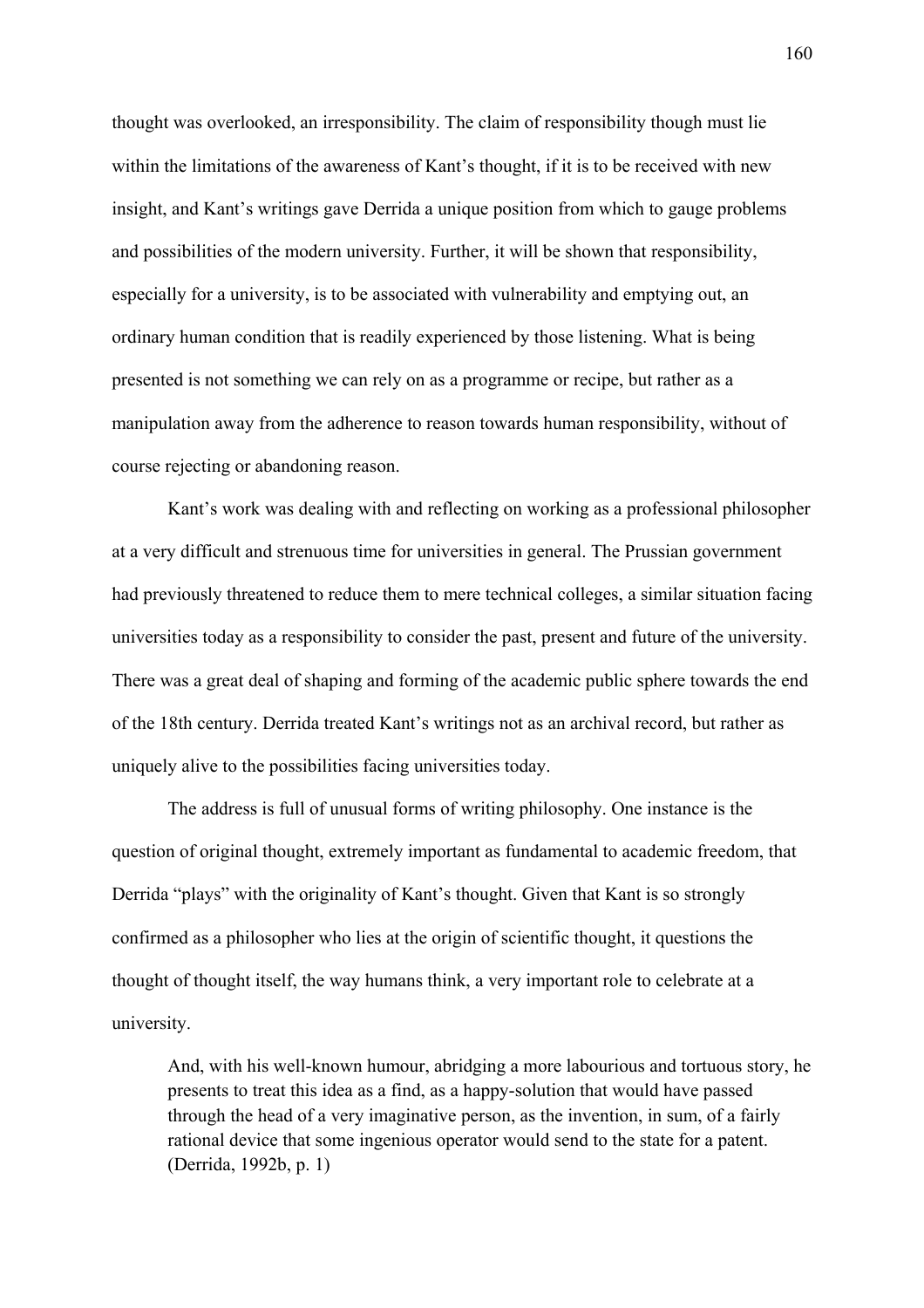Reconciling the idea of Kant's university with confirmation at a patent office, gives a clue as the wider target for responsibility, that philosophy and thought more generally has given itself over to ideas that are most useful to commercialise or receive the state sanction of a potential to the market. Bringing that to the conversation already underway from within the limitations of philosophy is developed later in calling for a new foundation for the university. For now, Kant makes the university as analogous to society as a social system.

What Derrida is attempting to suggest is not the eradication of debate or conflict, but rather the celebration of thought of which Immanuel Kant stands *par excellence*, of the conflict that scholars conduct themselves in debate and discussion within the university that is in need of a *mochlos*, a word from Greek language that refers to a lever or apparatus for a door that seeks to hold open a new possibility for the university from responsibility. "A *mochlos* could be a wooden beam, a lever for displacing a boat, a wedge for opening or closing a door, something, in short, to lean on for forcing and displacing" (Derrida, 1992b, p. 19). Derrida views the work of scholars as requiring a new tool or lever to engage with questions of responsibility for the university.

The paper makes reference to a famous address given by Heidegger upon his appointment as Rector in May 1933, which exemplifies the self-affirmation of the german university, as the final resting place where the university could be considered as a stable reference point for knowledge. At that limit, the university "makes a sudden sign toward the entirely-other of a terrifying nature" (p. 4) such that Heidegger becomes less capable of keeping up with the responsibility of objective knowledge and power. Derrida points out that before responding objectively, comes the need to "respond *to* being, *from* the call of being" (p. 4), as a co-responsibility. Such 'responsibility' is well established for Derrida as relying on the concept of alterity, which he then proceeds to view at the origins of Kant's university as a responsibility.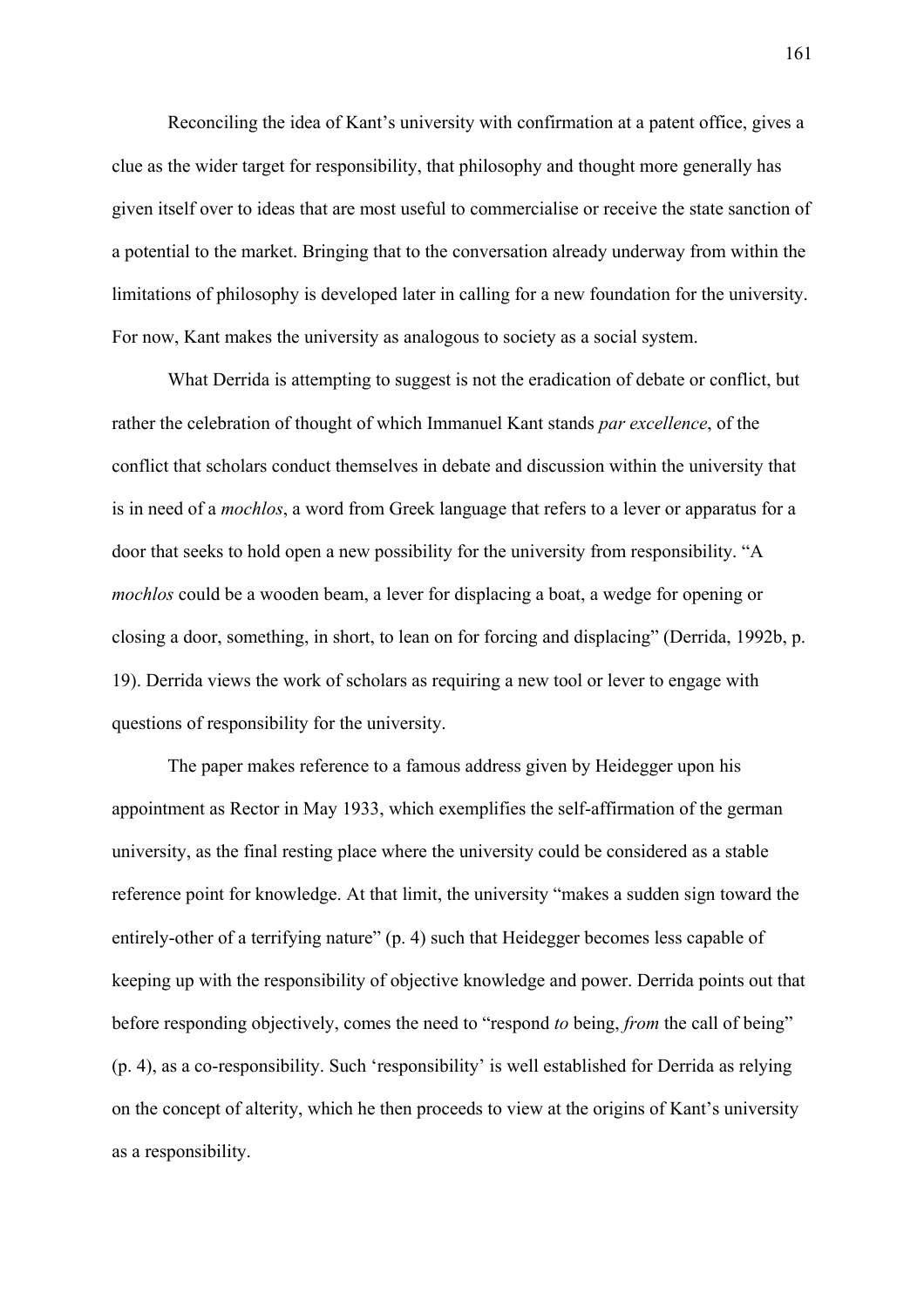On autonomy of the university as an academic freedom, Kant is to have the university as best placed to comment on the scholarship of other scholars. When it comes to granting titles, then the university is no longer alone in its authority, but is acting with a freedom beyond itself, beyond "the autonomy of scientific evaluation...absolute or unconditioned" (p. 3), as a political power, "a representation of autonomy" (p. 3).

Derrida recognises a nostalgia or longing that Kant desires in his work with the King of Prussia, to reseek favour with the King, who had just commented that his work (*Religion within in the limits of Mere Reason)* had not found favour, impardonable, literally irresponsible (*unverantwortlich*). Kant was eager for his philosophy of the university to remain responsible to the King and cites the letter at length in the preface. Such an aim for responsibility today, Derrida suggests, is no longer appropriate, especially in the context of responsibility for the university and instead characterises the conversation Derrida is having as a malaise or lapse. "I am asking myself beforehand if we could say 'we' and debate together, in a common language, about the general forms of responsibility in this area. Of this I am not sure, and herein lies a being-ill doubtless more grave than a malady or a crisis" (p. 4). In Derrida's thinking-work then, in responsibility, Derrida is desperate and unprepared for both upholding the idea of university and to keep renewing it without end, his own vulnerability.

From depths of this uncertainty I still believe in the task of another discourse on university responsibility. Not in the renewal of the contract in its old or barley renovated forms; but since, concerning entirely other forms, I know nothing clear, coherent or decidable, or whether such forms will ever be, or whether the university as such has a future, I continue to believe in the interest of light in this domain - and of a discourse attaining, tomorrow, to the novelty of the problem. (p. 7)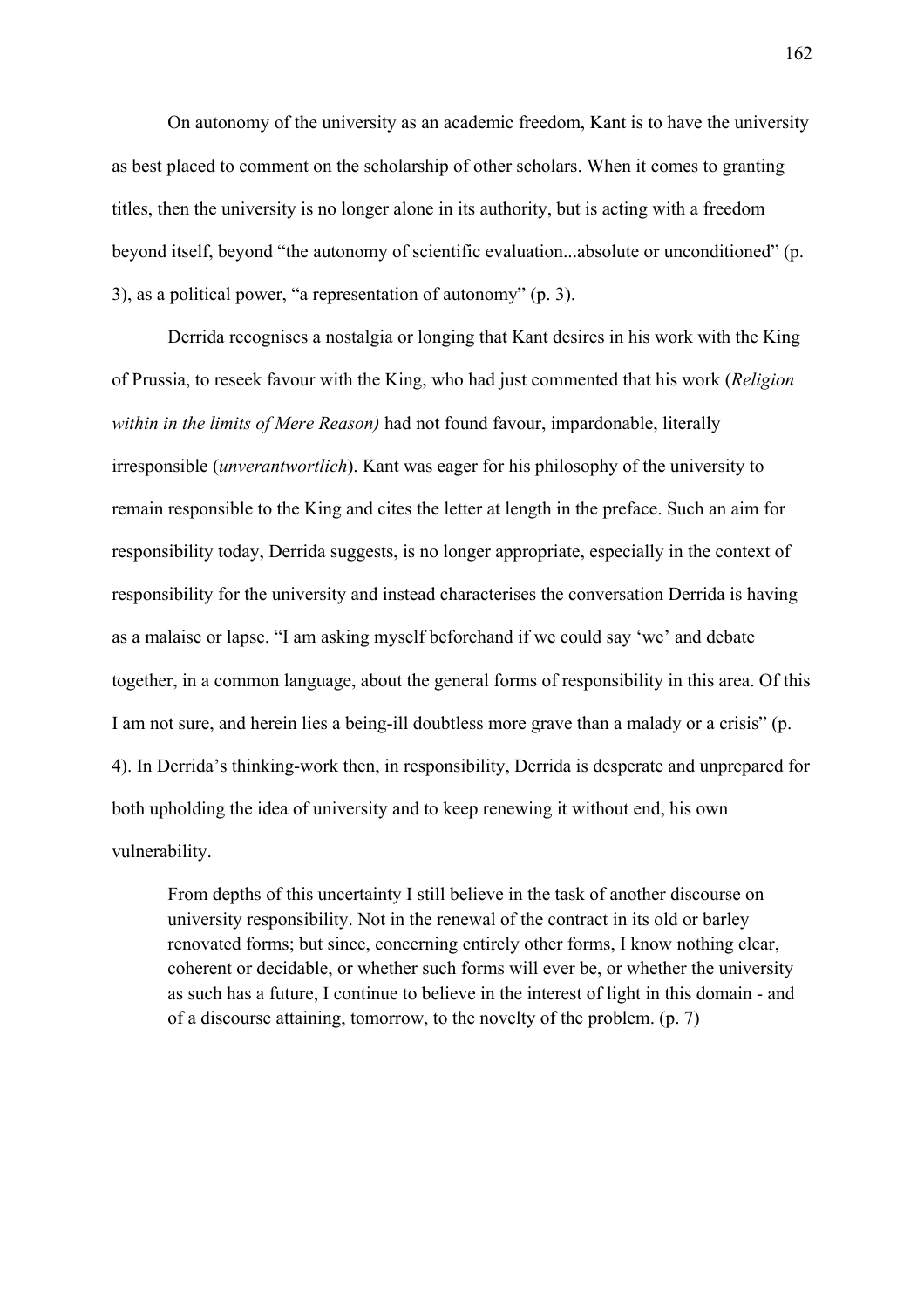#### **Academic freedom in the unconditional university**

As an example of the malaise and reticence that scholars face to address the conditions for thought, a recent review by the Productivity Commission (Ministry of Education, 2015) is examined. The review that seeks to align New Zealand universities towards global standards, could be viewed as an attempt to address the twin dilemmas of interconnectivity of a networked society for a public university under the influence of neoliberalism. These dilemmas speak directly to the function of scholarship as trans-national and interconnected across national boundaries. As will be shown, there is a binarism that is set up between the process of review and those under review. The nature of the review therefore stands as a critique of scholarship production in New Zealand. There is a concern that academics are being exploited from a foreshortening of their freedom, and hence their capacity to remain scholars, through managerialism. The section draws on the need for academics to come out from behind the mastery of the public service in the unconditional possibility of academic freedom. The same difficulty has been expressed by Derrida and by Kant no less, that suggests the ephemerality of the university of society. That aside, the imposition of managerialism has rendered scholars in New Zealand misshapen, attempting to hold themselves in academia and tertiary education more generally. In the current search by the Productivity Commission for further models of tertiary education policy, managerial reforms have again been called on to threaten the traditional university. The pursuit of such doctrines introduced in New Zealand since 1988 to make universities more efficient and productive, have failed to support what is most needed, the privilege of the thought of scholars of society.

Ideas outlined in the *Unconditional University* (Derrida, 2001b) (also published as *The University Without Condition*), point to a relief in the pursuit of truth as a verification of academic thought for what might have been. Thoughts of exploitation or truncation of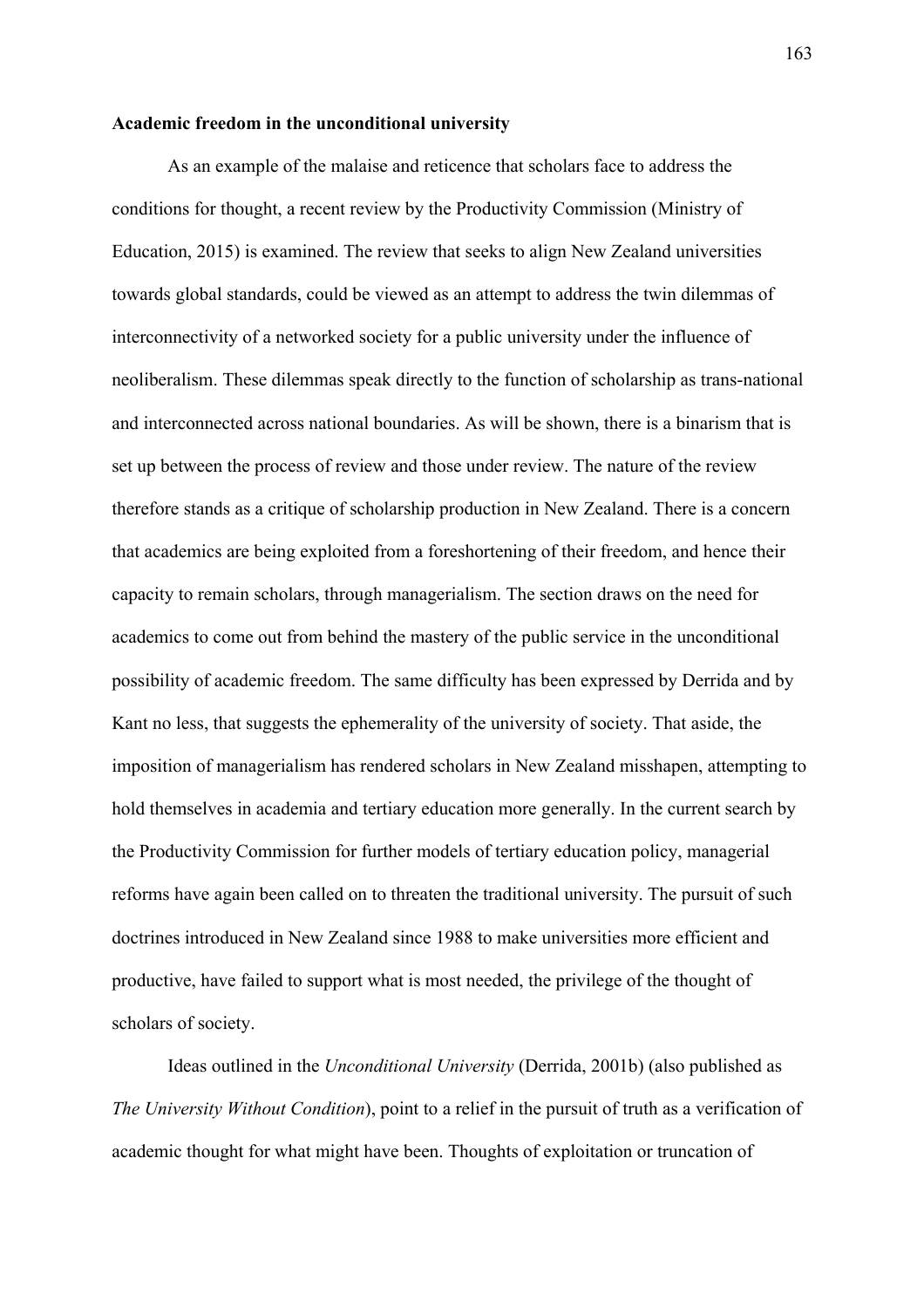freedom melt away, when we consider academic thought as hospitable and a comfort to the other, to each other. All scholars are entitled to think and dream in the freedom of the academy for conditions that enable others to think, to think as the other's other. To attempt that as a restoration towards truth is long overdue.

#### **A review of the issues before the Productivity Commission**

Academics in New Zealand are wrestling with yet another attempt to marginalise through managerialism the freedom to speak and therefore identify, accept, and act in the role of critic and conscience of society. The philosophical idea of deconstruction is most strongly associated with Jacques Derrida as one option among many to return human dignity to the university. The thesis accepts the need to urgently review new models for tertiary education, and at the same time, unconditionally question the constraints of neoliberal ideology as a concern of truth. Such concerns lie at the heart of academic freedom.

The overall picture of managerialism playing a dominant role in attempting to resolve the age-old problem and tension of "New Zealand's unique tertiary policy environment" will be accepted without question. The tertiary education policy environment is made up of tertiary providers and private tertiary providers lumped together, here re-termed a "whole of system perspective". The inquiry covers eight universities, 17 institutes of technology and polytechnics, three wānanga and 244 government-funded private training establishments.

 The preparatory paper from the Productivity Commission (New Zealand Productivity Commission, 2017) that lists 78 issues to be considered, "aims to assist individuals and organisations to participate in the inquiry" (p. 2), and notes that the tertiary education sector faces considerable challenges because of "technology changes; increasing tuition costs; a reduction in the number of domestic tertiary students over the next few years and increased competition from Asian universities" (p.3). The review here considers one issue from the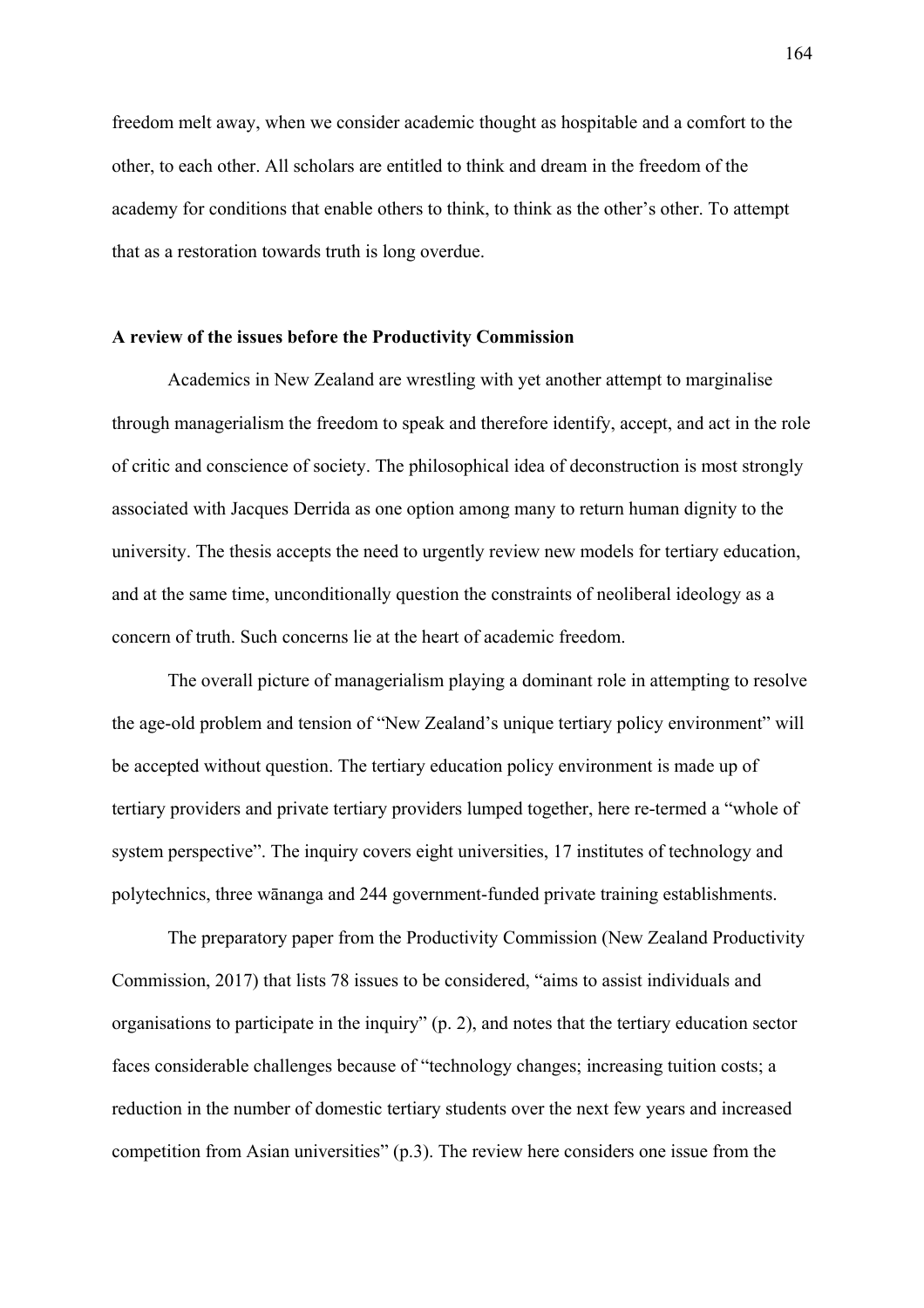preparatory paper, termed "Bundling of teaching and research in universities" (q. 10, p. 13). As an unconditional gift, the review participates out of disinterest (and perhaps out of helplessness) for such an inquiry, as a vulnerability. As if under the weight of toxicity or sleeplessness, we might instead wake up to an entirely radical and intoxicating model of tertiary education from the review.

### **Managerialism inherent to inquiry**

The purpose of the inquiry is outlined in a letter from the Minister of Finance to the chair of the commission Murray Sherwin, engaging him in 2015 with his terms of reference. "The focus of the inquiry will be on how trends, especially in technology, tuition costs, skill demand, demography and internationalisation, may drive changes in business models and delivery models in the tertiary sector" (New Zealand Productivity Commission, 2017, p. iv). The Minister of Tertiary Education, Skills and Employment is considered under the New Zealand Productivity Commission's Act 2010, section 6 and 9, as a referring Minister, but the Minister's office declined to take part in the production of the terms of reference. The context for the inquiry was broadly given as recognising a "dynamic environment" from technology, tuition costs, internationalisation, skills, and demography, all identified as "changing". Such is the limited scope of inquiry into a dynamic environment that we can expect to receive a very sharp focus. It states that at the 2014 Innovations and Delivery Summit, numerous model of provision of tertiary education emerged and that the problem identified was tertiary providers are reluctant to be early adopters of "shifting away from the traditional models". We are reassured though that the TES 2014-19 is "influencing" that change. Indeed it would not be unexpected that the desirables set out in the Tertiary Education Strategy are to be emphasised, accelerated, and acting as a "blueprint" for the sector.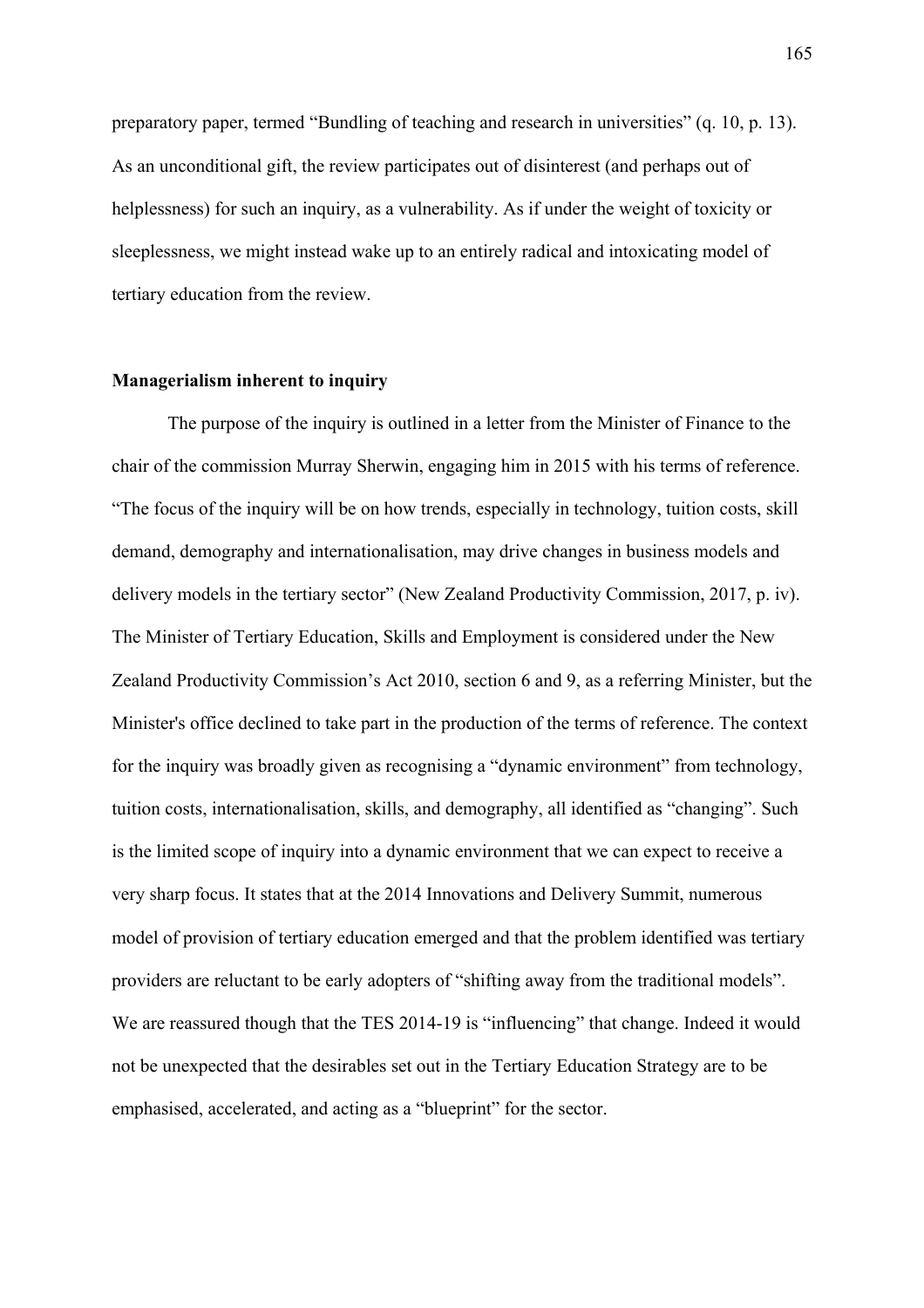The process of inquiry appears as a politicisation of the Tertiary Education Strategy. A staff member of the commission, not an expert panel, conducts the inquiry. The inquiry director, appears to be experienced in tertiary education, government policy and running commission inquiries. These types of government inquiry are run as a collective work in the sector, that every step of the process is open, inviting a range of consultation in setting the terms of reference, the historical context, issues to be consulted on. As in other government inquiries of this type, the director identifies stakeholders in the process from their submissions and response at the reference setting phase, perhaps even at the summit. Those stakeholders are then "consulted on" from their submissions, and the final report prepared (New Zealand Productivity Commission, 2017).

There is no crisis here that requires an immediate intervention, but rather it paints the impression of a government intervention that seeks a mandate as a work unfolding from within the sector, as an amelioration of the turmoil that it has provoked. Productivity is only one theme of the tertiary education strategy, which would scarcely cover a full conceptualization of the sector. Such a narrow focus for review may attract the processes of careful management to optimise the outcome.

#### **Problematising the inquiry**

The freedom therefore to comment and be heard at the inquiry is largely determined by one's involvement and the perspective offered to the inquiry. Such codification of how one identifies and is identified in the inquiry is well established through the discursive process of discussion disguised as managerialism. Established scholarship, conference themes, or other past attempts at thinking of models of tertiary education are all to be set back in return for the immediacy of "consulting" the identifiable stakeholders. The nature and privilege of such conduct by the commission to consult *per se* is not unusual. It appears as an overt attempt to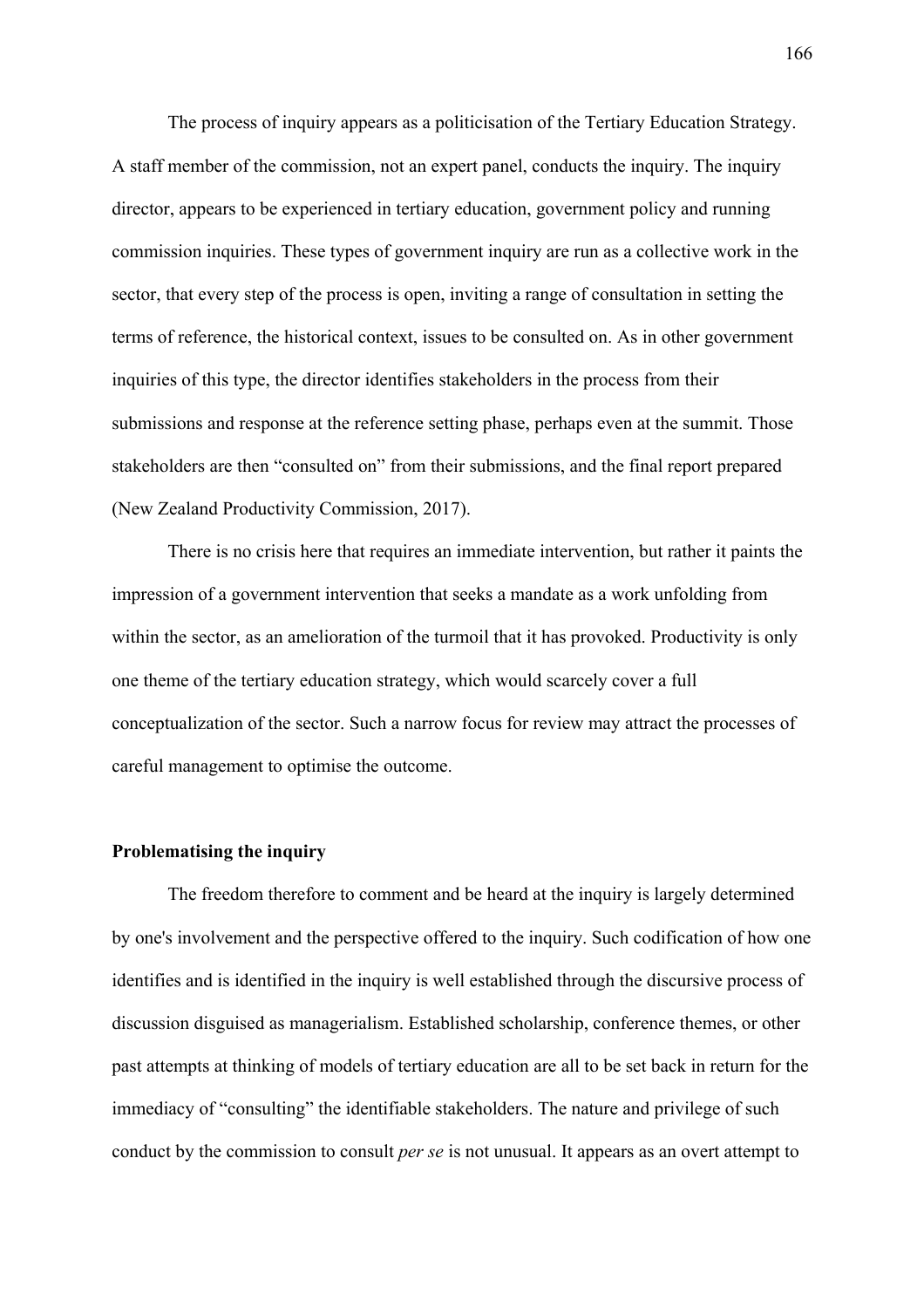optimise an agenda through private negotiation with stakeholders into a desired outcome or report for the government, rather than conduct an inquiry in the sense of newness or insight. We can expect to produce something new, but with no new insight or thought more generally into what universities produce. The argument being formed is not against the introduction of new models of tertiary education or that there might be a basis for that intervention from government, but rather the pre-ordained nature of a such an inquiry process as inhospitable to academics, falls short of the sort of freedom associated with higher thought, in particular as critic and conscience of society.

#### **A contestable issue**

 As an example of a contest between academic freedom and neoliberal economic reform, the thesis takes one of the issues that the Productivity Commission is asked to address, namely the link between the teaching and research component at universities. The accompanying commentary of the Commission encourages the view that participants should consider universities need no longer employ staff for undergraduate courses that conduct research, and provide research inactive fixed-term teaching-only staff. Indeed it makes sense from an economic productivity point of view that teaching alone has the largest benefit to the economy as repeatedly set out in the *Tertiary Education Strategy 2014-19*. Research as published scholarship is best supported through contestable funding, usually research applied at dedicated research institutions. Universities in other countries such as in the UK, Asia and African countries, as well as some US states and British Columbia are not required to research, and are cited as credible models to follow.

In public discussion, academics have recently highlighted the employment conditions as unreasonable towards research. Gelber (2016) has noted the freedom to speak out as a freedom in areas beyond an academic's immediate area of expertise was attempted to be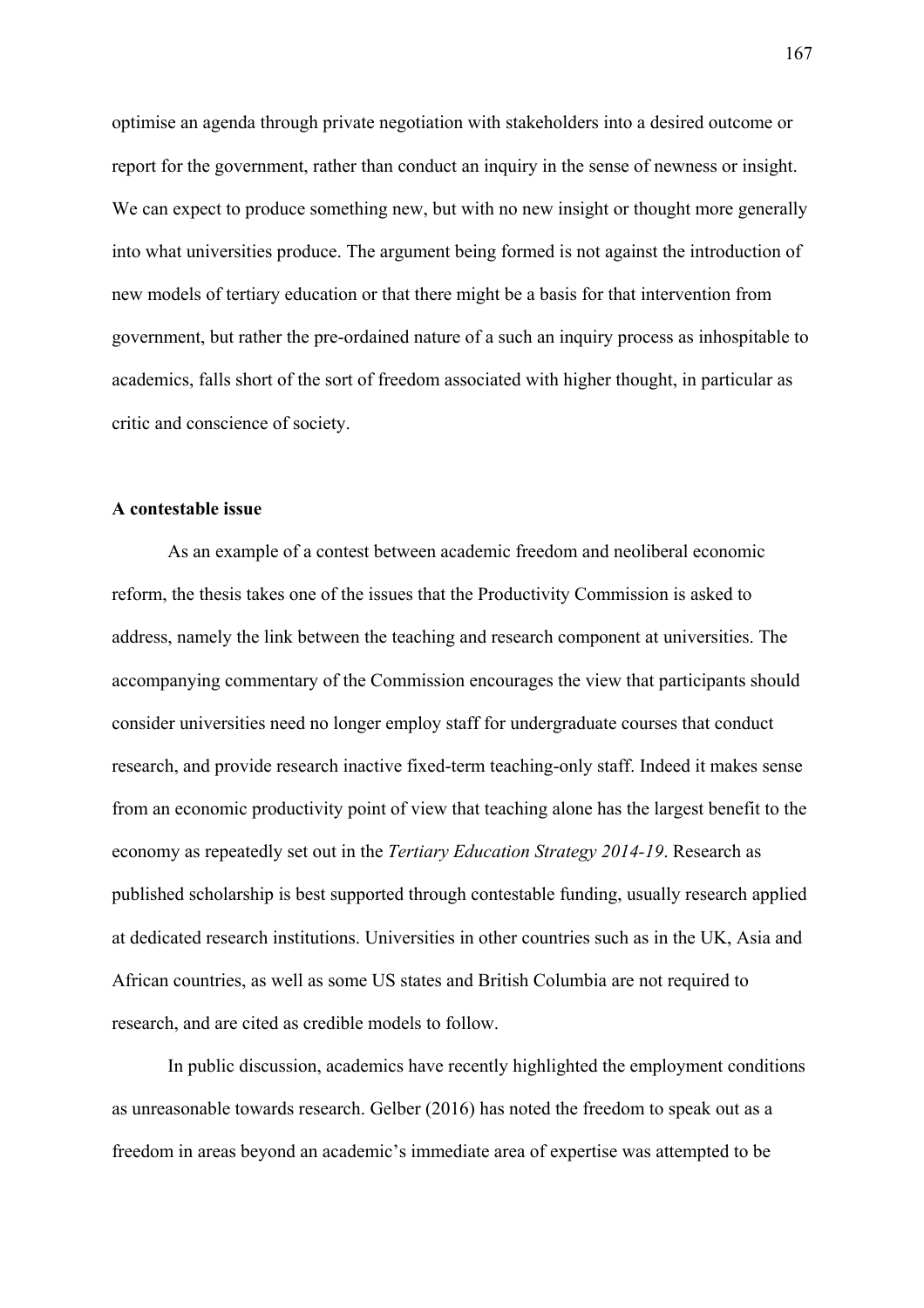redefined as employment misconduct. Although as yet unsecured, the attempt to place restriction on the practice of academics to speak out has a pernicious effect of self-censorship out of a perceived fear that their actions are wrong. A reason cited is the importance of upholding the reputation of the university, that might also be extended to profitability. Obligations around teaching are also used to restrict academic freedom. Teaching is seen as the poorer option to research, and indeed QS Rankings (2016) contain a large component (60%) of peer-reviewed feedback through a survey of academic reputation and publication count. By contrast, many academics privately make teaching and supervision a priority, one that is perhaps out of step with the institutional incentives to publish and therefore comes at increased and exaggerated workload. Under that light, universities are incentivised to promote their ranking as evidence of pure research, which acts to thwart the pursuit of teaching as their sole determinate, found to be more immediate and acceptable for the globalised nation state. The position of the thesis would prefer to accept the resolution of teaching and learning tasks for academics that coincide with the aims and ends of an (education) institution that accepted the critic and conscience role of society, something the nation state on the global stage is struggling to accept. Perhaps that might end in the contribution students come to eventually make, the perfect example of exceeding one's self for the other. Would there be a need for academic scholarship? Perhaps it is more the case that the churn of publication is a poor proxy for the optimisation of thought, pressed into service of an outmoded and outdated model of tertiary education. By focusing on teaching and learning in excess of the other's other, we perhaps would see the rise of whole societies of academics and the rebirth of the university at its origin as itself an optimal scholarly enterprise.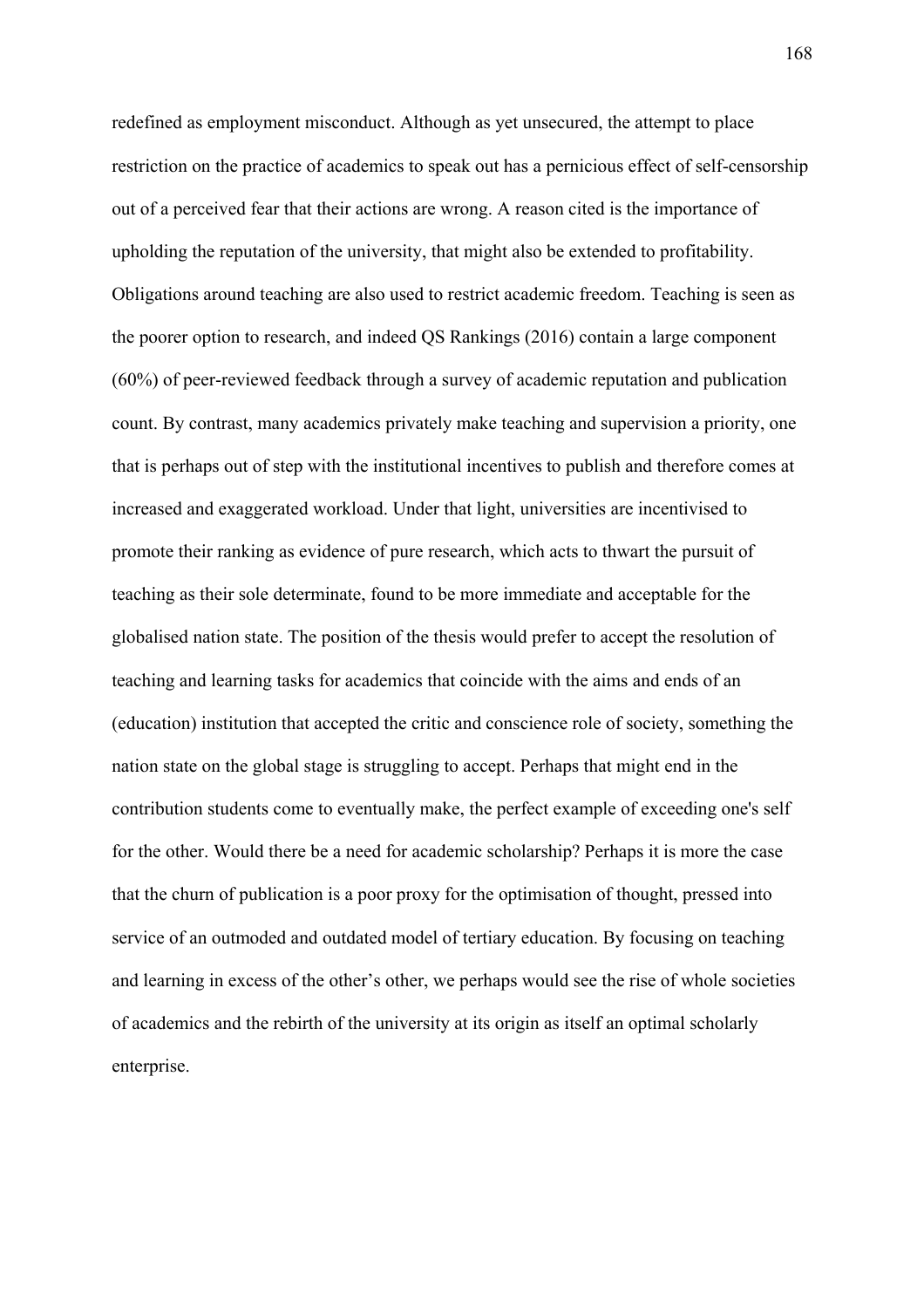#### **Returning with** *Mochlos*

In addressing academic responsibility in the institution under review, Derrida provides key ideas about how to do that, not least his own effort in deconstruction that he terms *Mochlos*, a greek word that refers to a wedge for a door. The thesis accepts as a gift, the opening from a wedge, towards a new possibility for the university from the acceptance of what exists.

Derrida (1992b) "translates" the points or "nodes" of intersection between *The conflict of the faculties* (1798/1992) and the uncertainty and fragility of the institution. He notes that Kant "wishes at all costs to *state the law*" (p. 7) as an assertion of the university as a unified whole, especially the conflict between the faculties. In our case, the law states that universities will accept their role as critic and conscience, but they resist or are reluctant to doing that. That is consistent with Derrida's suggestion of decentering, of the university resisting the function of the institution as an extension of the state. When he notes instead that the rise of interconnections between scholars was unplanned by Kant in his conception of the university. The problems thrown up by this new arrangement is the first node or intersection of his translation of Kant's text worthy of our interest. New borders and lines of demarcation arise between "non-university centres of research and university faculties claiming at once to be doing research and transmitting knowledge" (p. 8). The field is very large taking in sociotechnical studies of the military, medical, many others, information technology. There appears as a field, a university now outside and beyond what Kant conceives as 'academic'. For Derrida, the university has been placed at the margin of society. "The state no longer entrusts certain investigations to a university that cannot accept the structures or control the techno-political stakes" (p 8). Derrida notes that the model of the relation between royal power and pure reason is represented through the Western philosophical tradition. But the link to power is more complex, power that resides with a wide variety of institutions outside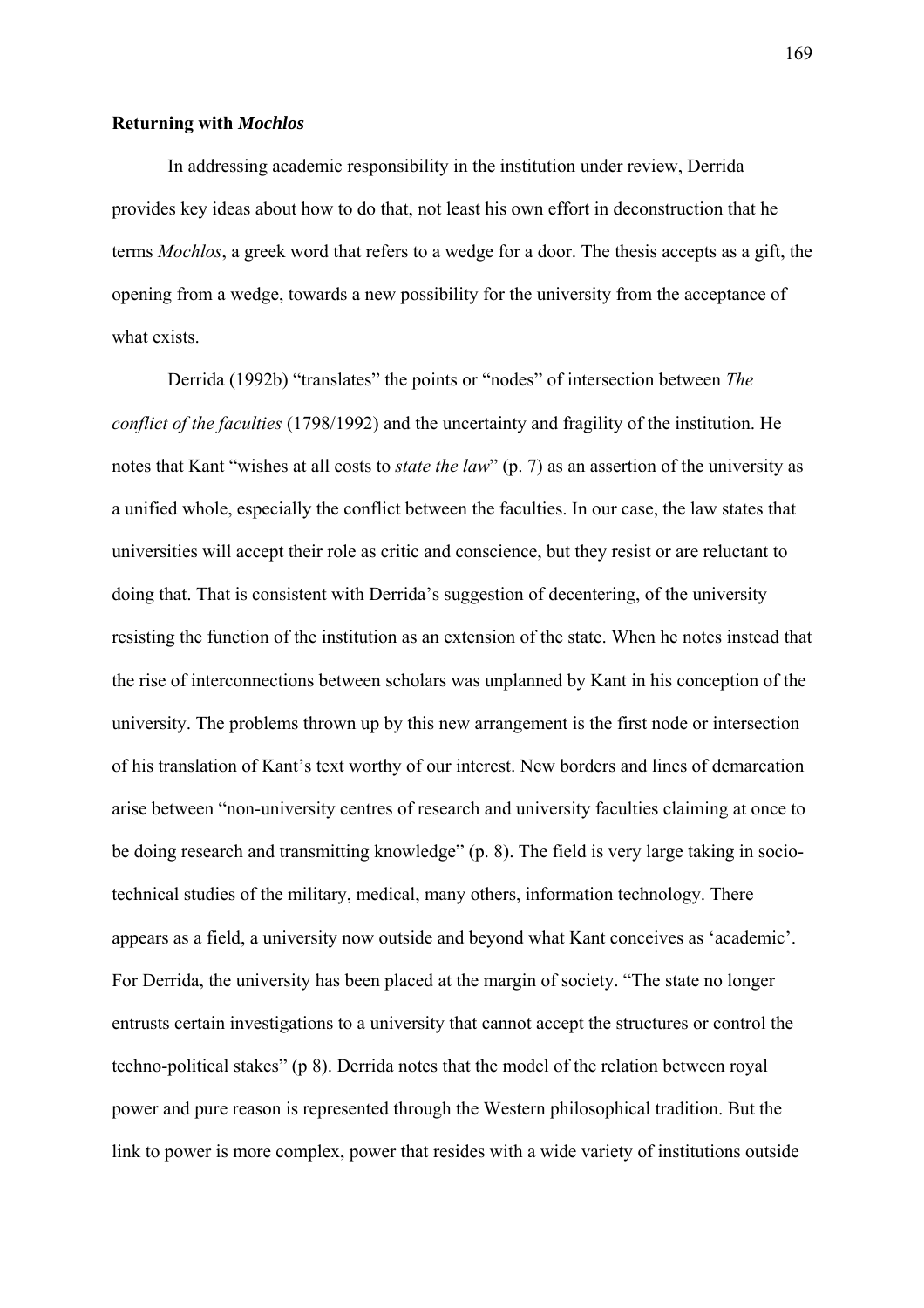the academy, all producing scholarship.

 Performativity is relied on by Derrida in *Mochlos* and *The university without condition* "often and at length on Austin's now classic distinction between performative speech acts and constative speech acts" (Derrida, 2001b, p. 17). These terms taken from speech-act theory are argued at length by looking at the way the constative and the performative cannot be held apart and need to be taken together. As terms taken from linguistics, 'constatives' refer to the world itself, whereas 'performatives' do something in the world. The consequence of taking them together is again explored in both essays. The professor in their profession of faith is to rely on performative discourses "that produce the event of which they speak" (Derrida, 2001b, p.19). Foundational declarations made at the centenary of Columbia Graduate School might be viewed as philosophical leadership where the performance of speaking is taken as a performative act in the thought of a graduate school.

# **Conclusion**

The same analogy can be drawn with the conduct of an inquiry into models of tertiary education policy. The arena of combat is the dialogue, conference, interviewing, and submissions. There would not be an inquiry without dialogue, those who want change, those who do not, who was present or absent. What results will always be a confirmation of what is most needed, that in order to meet the demands of the (so far absent) commissioning minister, and just as in a wrestling match, their needs to be a result. Academics are invited in that process to combat as unequal, as disabled, worn down from decades of managerialism, but nonetheless, are given the freedom to speak their truth. We are invited to celebrate such an inquiry that takes regard of academic freedom as indeed viable, valid, warranted, present and accounted for.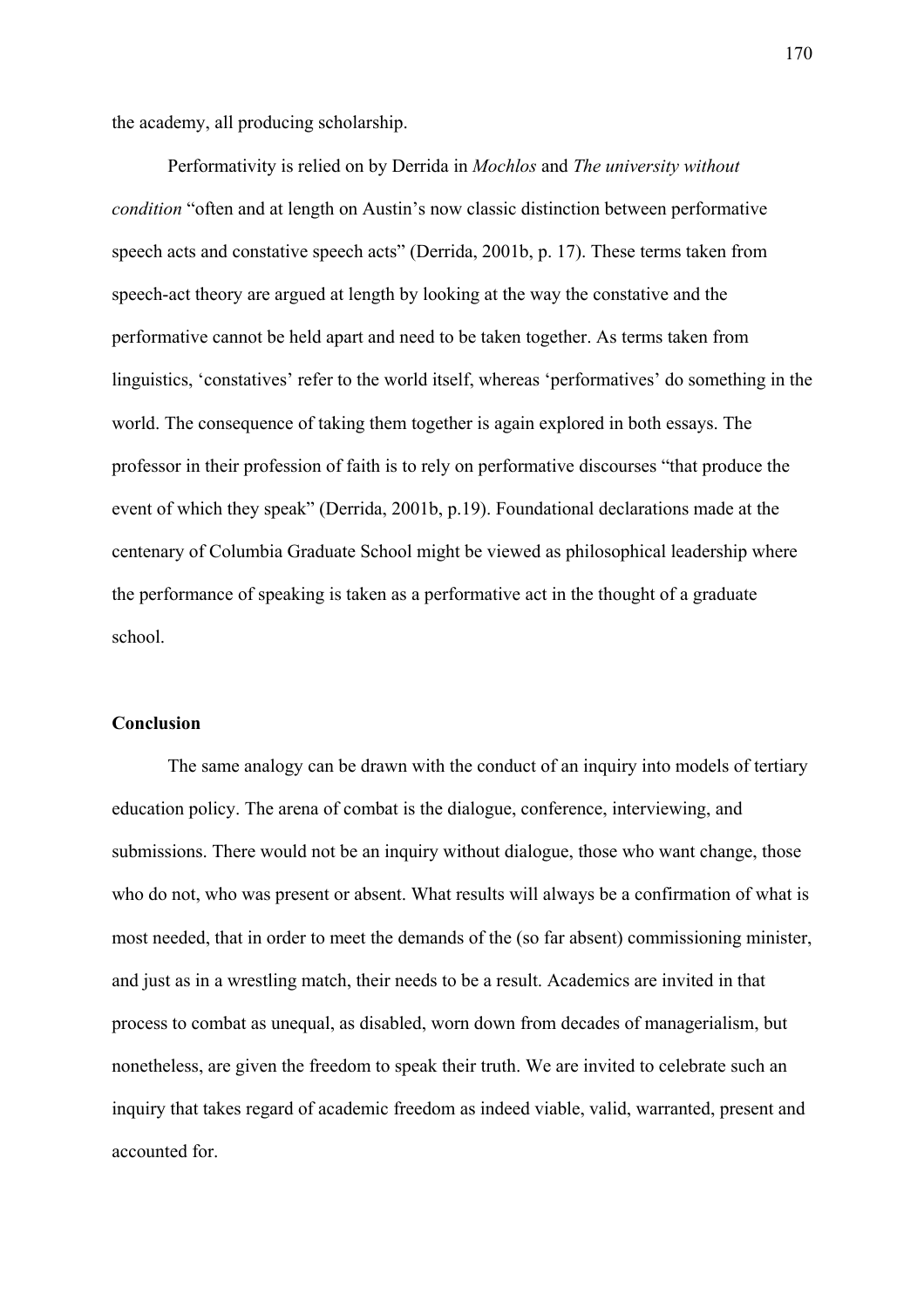Such a spectacle though needs to be more carefully considered by the infinite viewer, which only in hindsight includes those involved in the contest. It is the framing up of the debate as a horizon of the other's other, that Derrida most wants to draw our attention. Producing research to such a ridiculous shortened time frame under PBRF for example is surely going to mean the inevitable rise of research inactive scholars, and as night follows day undergraduate staff will be deemed teaching only. That should not be taken as a solipsistic validation of what is also an immediate reduction of teaching and learning in the tertiary sector. It may be as has been pointed out here, that fostering others through teaching is perfectly adequate as a profession of faith. Equally, we should accept the unconditionality of scholars to publish or not, as a promise of society for what might arise for both ourselves and those we seek to influence. What we most want from the freedom for scholars is to offer something to society with lasting insight, as critic and conscience.

Deconstruction provides that very opportunity. Scholars we can ask, what are we prepared to open up to that brings attention to that which is leftover, discarded, vulnerable? The paper has shown that speaking out disabled to the very conditions under examination, namely a remodelling of universities, undermines the privilege or horizon of academic freedom most sought. Derrida introduces himself in the paper "as *if* he were nevertheless asking your permission to be unfaithful or a traitor to his habitual practice". The unification of the tertiary sector through productivity is for some a meaningful horizon, but it is blind to a horizon of meaning that speaks to the finite condition of being human. Instead more permission needs to be given to the less than habitual practices in thought.

The chapter opened with a claim to highlight the exploitation of academics from the treatment of their freedom through managerialism as representative of a decline of truth. However, to make that ethical claim to freedom from a commitment to one's calling as a profession of faith to the 'other', a resistance to the *Same*, is itself invalid and falls too readily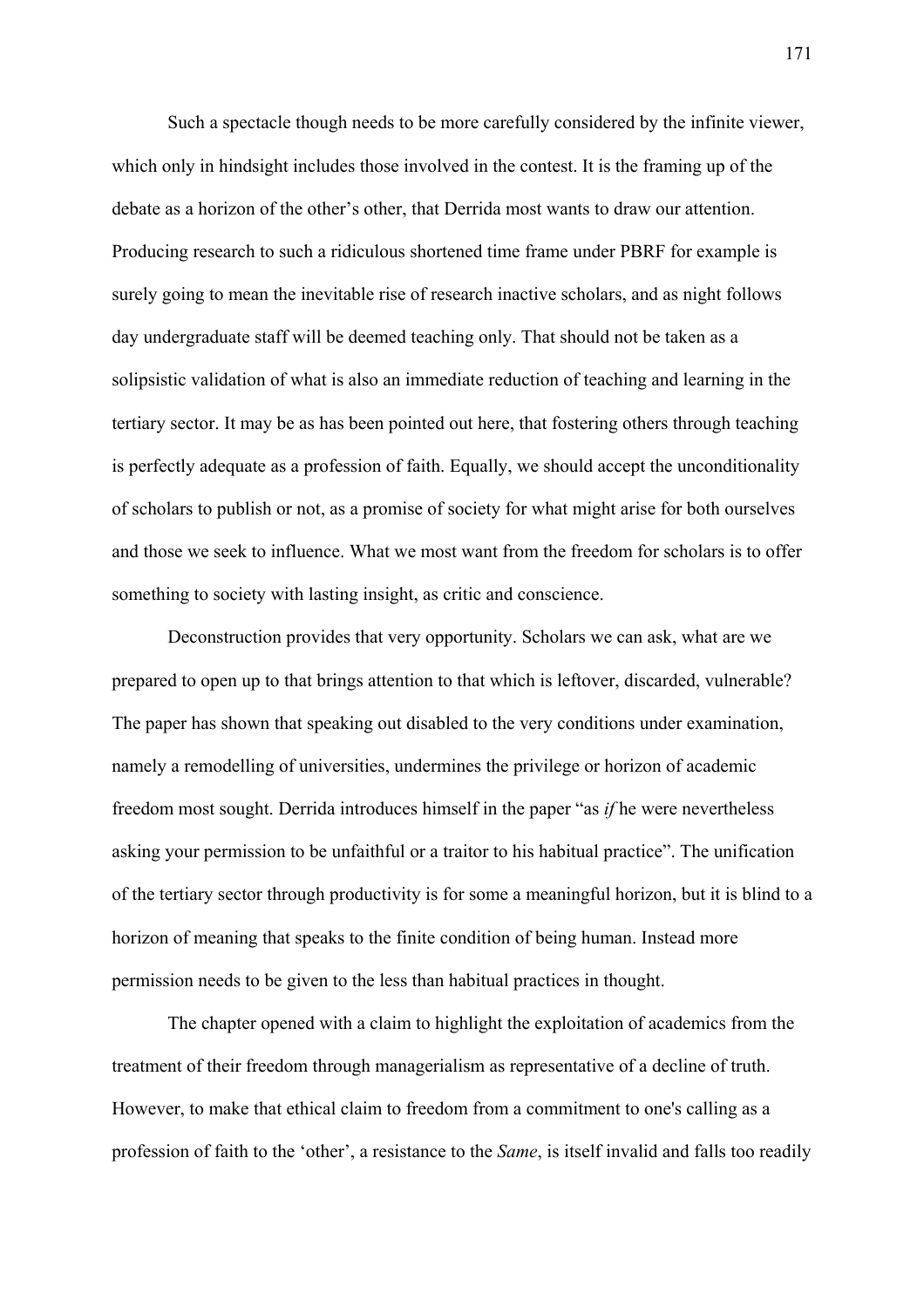towards the universality of metaphysical truth claims. To speak out with such conviction and claims to morality, place the scholarship at the disposal of nihilistic tendencies too easily, which rightly follow deconstruction. Instead deconstructive claims to truth are to be made through an appeal to that which is not yet settled. Scholarship as a self-sacrifice must be dedicated towards that which is unsettled and uncomfortable, perhaps through resisting and forgoing the need to speak, as leaving bare the obvious accomplishment and success of academic thought of society. We are asked to forge an alliance on behalf of the other, as the other's other, as forever unconditional. What does Derrida provide to relieve our pursuit of truth that gets constantly tangled in the unfairness of inquiry?

Derrida held thousands of people in the palm of his hand for hours. He went to great lengths to maintain respect and reverence for people while engaging deeply in philosophical analysis that added penetrating thought on a wide variety of topics, not least forgiveness. Such work of scholarship is a self-sacrifice and he required academics to place themselves and their scholarship at the service of others. Such accomplishment of scholarship is not a measure of how articulate or responsible we are with being proper in language, but rather the personal risk to communicate as evidence for what we would risk, for Derrida is an irresponsibility in the economy of exchange, evidence of our treatment of each other in the exchange as one for the other. What we are most called to do in deconstruction therefore is to try to accept our finite selves from the infinite acceptance available from others in the selfpresentation of scholarship.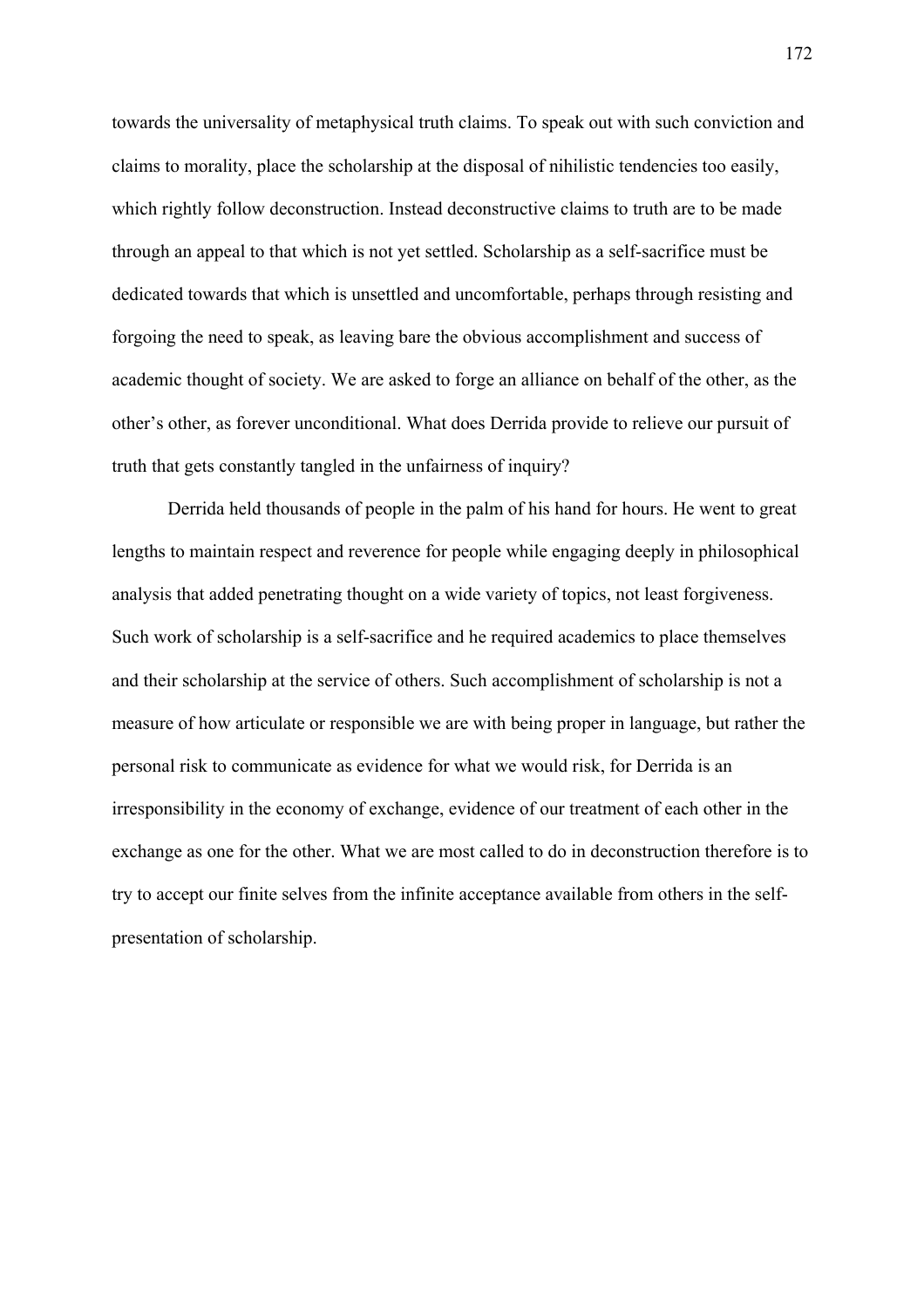#### **CHAPTER SEVEN**

# **Deepening academic freedom as a conscious disclosure in New Zealand**

There is only forgiveness, if there is any, where there is the unforgivable - Derrida.

### **Introduction**

The practice or action disclosed by academics in New Zealand is representative of a freedom most desired in scholarship. The thought and work of academics holds a responsibility that is sovereign to academic freedom. The professional privilege of providing deep insight by reporting without reprisal into the way of the world, is far from settled, and remains forever a mystery. While acknowledging the need to speak out, there is also a responsibility to uphold the sovereignty of academic freedom. New Zealand universities are mandated in legislation to accept a role as critic and conscience of society as a responsibility to academic freedom. At stake is the continued need to hear from scholars who freely report on the world as a welcome risk to their reputation (Biesta, 2014). The need to speak out in order to exercise professional privilege comes with a cost of reprisal that is not always ready to be borne.

Scholarship conceived as a "sovereign exchange" between thinkers, "a gift freely given" and given without reward, reduces scholarship to an arrangement that is made in secret. Freedom in forgoing the need for something in return constitutes the gift as a selfsacrifice, which for Derrida is explained as an openness to the infinite Other, depicted in *The Gift of Death* (1996) as a radical vulnerability that we might experience as we die. Such readiness to die for the other calls forth a disinterest of ethical responsibility. Derrida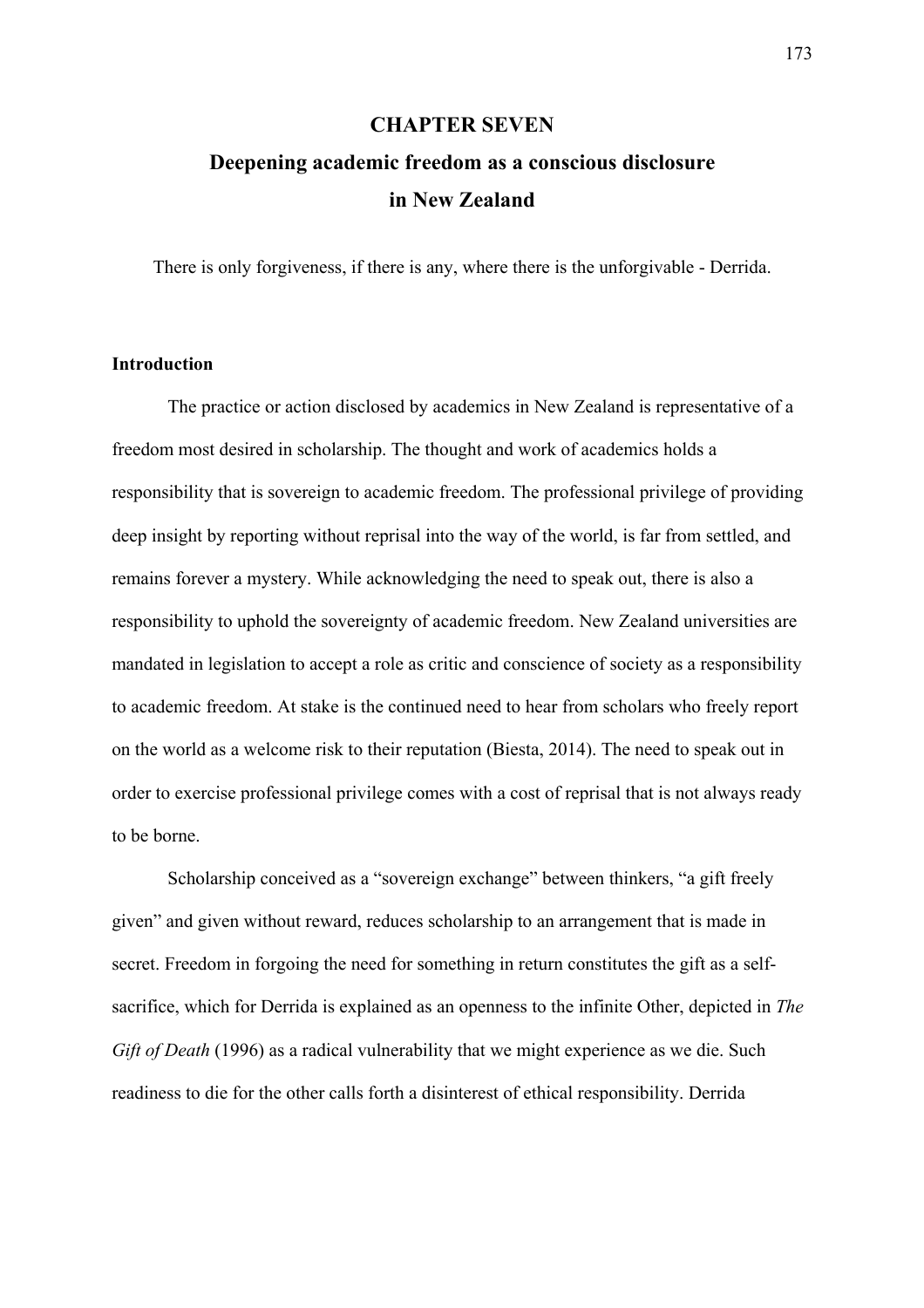conceives responsibility for the sovereignty of scholarship therefore as an irresponsibility, a self-sacrifice borne most as a radically individualistic gift.

Such a notion of responsibility has immediate implications for the way academics disclose themselves as 'critic and conscience of society', a responsibility that seeks to exercise academic freedom as a privilege that forgoes reward, experienced as an emptying out. The awareness of scholars prepared to negate their own life for those more vulnerable is an ethical demand for Derrida that we can never avoid. Such self-sacrifice brings "every Other" to mind in the privilege of academic freedom. To extend the vulnerability of scholars towards the privilege or gift of academic freedom, disclosure in scholarship as academics is best found in forgiveness of the unforgivable, a further possibility of givenness within the concept of a 'Gift'. The notion of responsibility in the economics of scholarship will again be presented using the concept of forgiveness that was given in a public lecture from Derrida, "Forgiving the Unforgivable", to an appreciative audience in the Auckland Town Hall in August, 1999 and later published as "To Forgive: the Unforgivable and the Imprescriptible" in *Questioning God* (Derrida, 2001c).

#### **Disclosure as a response to responsibility**

The way scholars disclose themselves as academics in New Zealand is representative of what they wish to bring about through action. Thought and work in the academy needs to be followed by an action that discloses academic freedom as representative of being critic and conscience of society. Attempting anything that identifies academic freedom is risky, and rarely attempted, because it draws attention to the very fabric that sustains life within thought. While academics spend time thinking together in scholarship and developing academic life, the thesis keeps alive the possibility of some action that discloses academics as a work or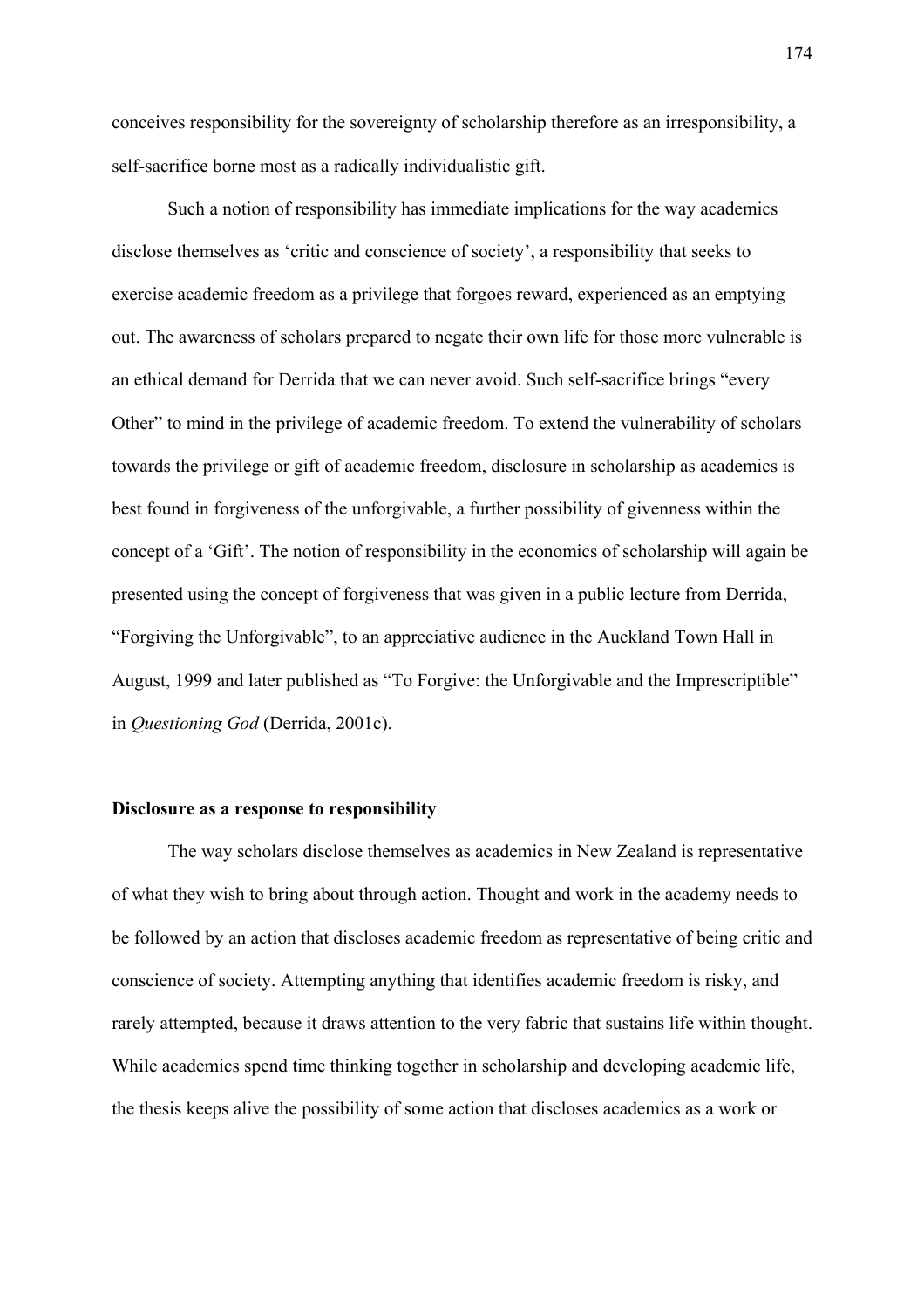support (in radical transformation) for universities to accept *their* role as 'as critic and conscience of society'.

Functioning as an academic with intellectual humility means being prepared with selfsacrifice, awareness and vulnerability to the responsibility of academic freedom. Derrida shows that ethics and morality are constrained by responsibility from the paradox of containing an irresponsibility, a singular call for ourselves from the wholly Other. Were we to de-contain responsibility, we would appreciate our ethical selves. Humility, a sense of decontainment or emptying out, is an irresponsibility that is contained from being responsible. One implication might be that if we act to uphold academic freedom, we will most gift in disclosure as academics our consciousness from the self-sacrifice that allows others to come forward and place the perspective of self-interest under examination.

To consider what it takes to communicate authentically, to be taken into the depth of things with others, it is far from easy to bring about the offer of life to others who are trying to deal with their own individual thoughts and responses. On one hand, the academic holds an incomplete set of tools to negotiate how to bring scholarship forward in relation with others. There is an emphasis on remaining cautious and polite when exchanging ideas new to individuals. Finding the best way to negotiate personal values with others in the world is best done through deferring to convention that ameliorates thought or desire (Harland  $\&$ Pickering, 2010). Unlike past generations with very strong conventions for disclosing scholarship, philosophers are faced with many difficulties to attempt to put their ideas into practice with others and instead leave ideas to unfold without disclosing themselves. The need to remain authentic as a scholar, that is true to one's ideas, is to be contested with the treatment of scholars. The need for academic protection has to play a part in the acceptance of the university as critic and conscience of society.

175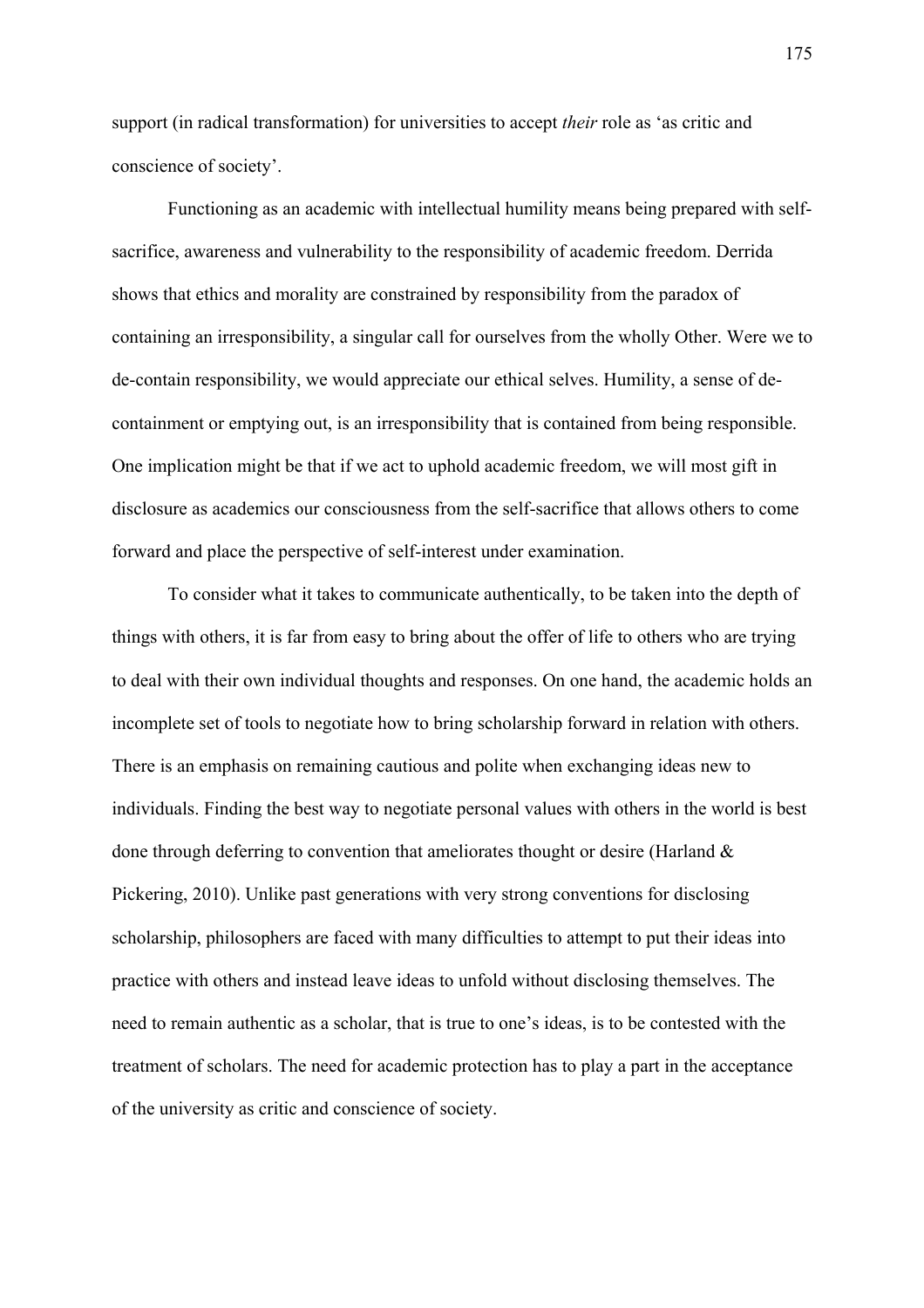As members of an academic community, scholars are called to address the overwhelming and pressing problems that are constantly drawn to our urgent attention. In general, the news media report the call of unmet social need by the state as inadequate and derelict. Rarely do we hear that hospitals are supporting people to get better. Private wealth and individual choices can do a far better job at tackling the long list of unmet social need, from fostering children away from state care, or paying for expensive medications, paying for school books, shoes or fruit, buying idle pieces of pristine coastal property, restoring nature. There is no shortage of social problems to join with others that would benefit from deeper thought.

From the increase in the volume of education and the effort given to "making a difference", it is as if society remains indifferent to grasp responsibility. Each new generation of leaders with a social conscience calling for change has to deal anew with the issues of increasing pollution, depletion of resources, social poverty and injustice. Equally there are leaders who point to signs that future generations will not have to deal with past problems, that progress has taken care of existing more easily in the world. Instead we can have more, do more with our lives, are free to take more risks, and accept an increasingly rapid rate of consumption. Indifference assumes that we have made it and need now to only sit back and wait for the solutions to trickle down among us. To do so would to become unsatisfied and empty from such an indulgent and indignant outlook of leadership. Such is the call for critical awareness in education to remain active and thoughtful.

The disturbing and conflicting context of deciding what action as a response to the responsibility of academic freedom requires careful consideration. Aiming to do something that is comfortable or within reach might add little to the problem or disclose little of ourselves. Attempting something too outlandish might deplete our resources with no end in sight. The way scholars disclose themselves as academics in New Zealand is related to what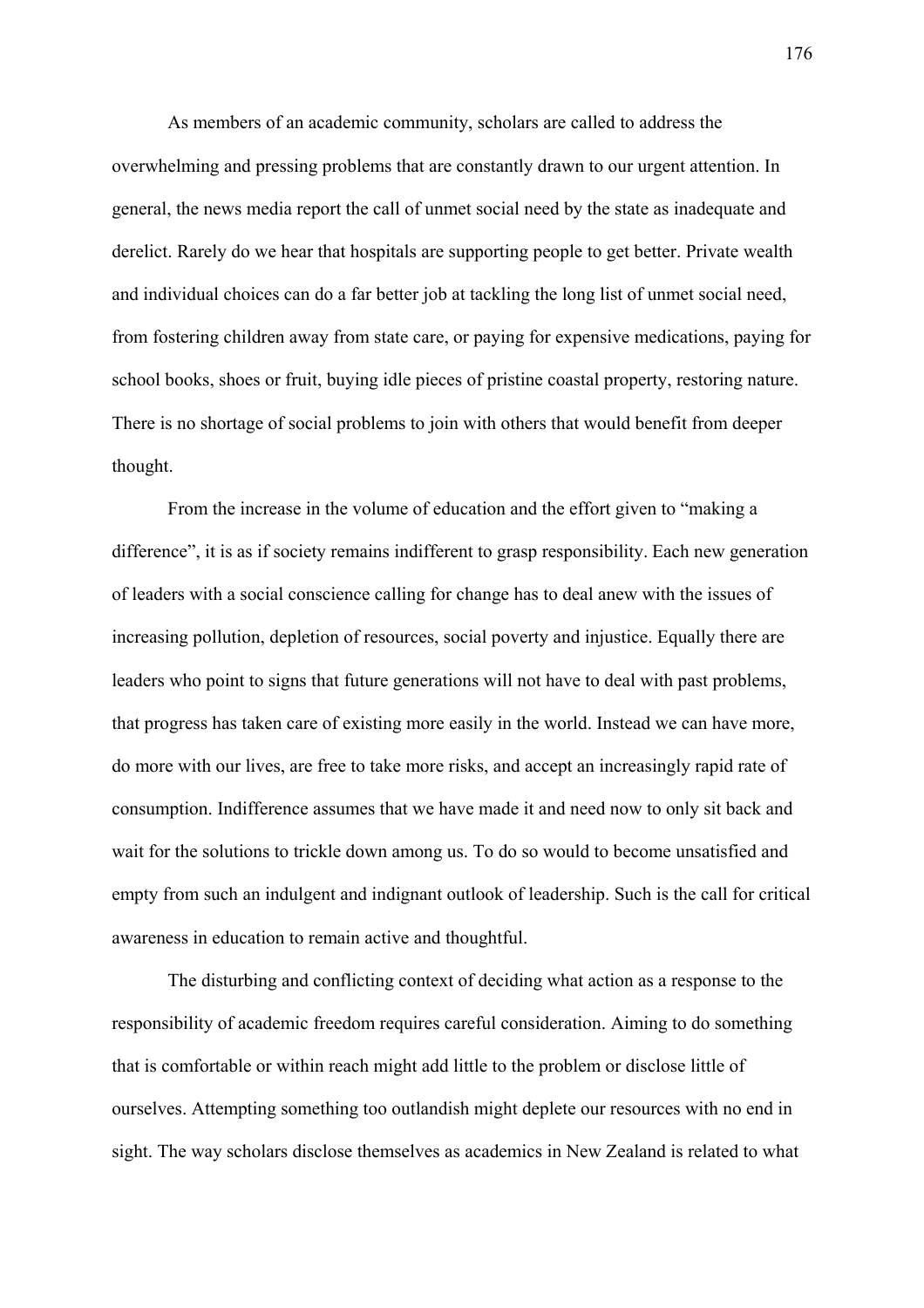they wish to attempt as a purpose in their lives and the lives of others. It is a constant problem, innate to being human, and of interest to those who seek to find their purpose in life, to be offered in a supportive academic community, in reflective thought, as conscious action. Their commitment alone is extremely valuable, a work of sitting quietly, of firmly paying attention to the difference of things, that takes simplicity, peace, humility, and non-violence.

One place of influence that scholars are committed to disclosing themselves is with the mainstream tertiary institutions. New Zealand does not have the luxury or need for a comprehensive network of global tertiary institutions. While the academy is well placed to encourage its members to attempt a contribution or action based on the model of thought and reflection as scholarship, we should also consider that the connection with global tertiary institutions to be of crucial importance. Sorting out that connection is a complex and difficult task, especially with the pressure of global reform sweeping through education towards liberalisation. The past pain of those reforms could be one option to allow a future relief for academic institutions. Just how those institutions would benefit from the involvement of scholarship relies on what scholars are prepared to offer.

One of the areas of scholarship as a gift sovereign to academic freedom of academics is in the process of growth and development of academic communities. While there are many difficulties for academics to act critically and consciously, as a purpose that relives the past pain of reforms, consider what it might be like for groups of scholars of society to disclose themselves collectively. Consequently academics turn too quickly towards an individual contribution both inside and outside the academic community, that overlooks bringing a purpose to their scholarly community. In times of turmoil and with the rise and rise of the politics of change, the abeyance and lack of purpose is made more acceptable from an increasing sense of obedience and orthodoxy that starts to creep in. Support for remaining critic and conscience to sharpen the gift of scholarship comes from noticing the research of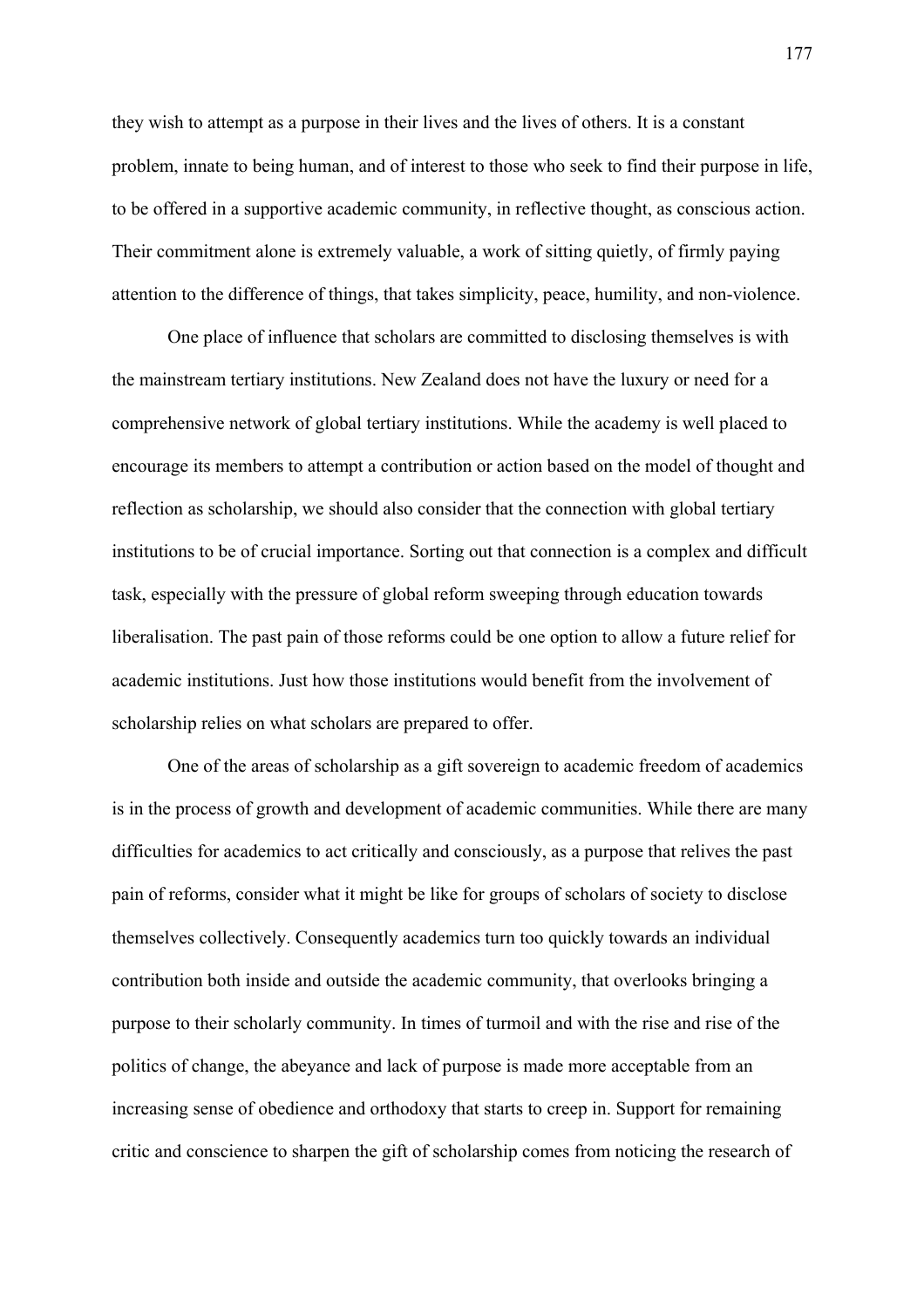others, the effect of that on scholars and others around them, rather than argument and debate of the problem. That is not to deny the very rich display of ideas and thought from other scholars to be openly celebrated and drawn forward. Action and lifestyle matter more to growth with other scholars than a cognitive belief in a moral position or dogma.

Universities help out in two ways, first as a way to meet and share personal stories without judgement, and second, as a means of distilling responses for life with others. The need for disclosing myself as a scholar from others is supported in a way that refashions and reshapes our lives for ourselves is possible. "Come as you are" is not a call to be saved or get protection or safety from being with an academic community. It is meant as offering safety in the gradual realisation of who we are and have been all along. Such a position is consistent with education offered by universities to become more than who we are or can be by our own efforts.

Democracy, which has been noted as under threat (Shapiro, 2001) has an element of "come as you are". In fact the origins of democracy for Tocqueville, who gave an account of the success of Democracy in America in 1831, lay 700 years earlier with an opening up of the clergy to laity. The university too found its way clear of the protection of the church as a selfgoverning institution, and is now argued to be inherent on a working, functioning democracy for support (Ignatieff & Roch, 2018; Shapiro, 2001). The idea of democracy is intended as an unsociable connection, because it gives a powerful freedom to people to have a stake in the structures that govern their society. That freedom brings risk, risk to society, to the structures that govern us, and as Tocqueville (1831) observed and recorded, democracy in early 19th century America can work pretty well. Self-interest plays a role too, "come as you are", but only to an extent. Self-interest in democratic society is to be set aside for gaining strength from associating together, such as in a community, which is fragile and immature, and tempts higher authorities to interfere with it and set it right. Democracy relies on avoiding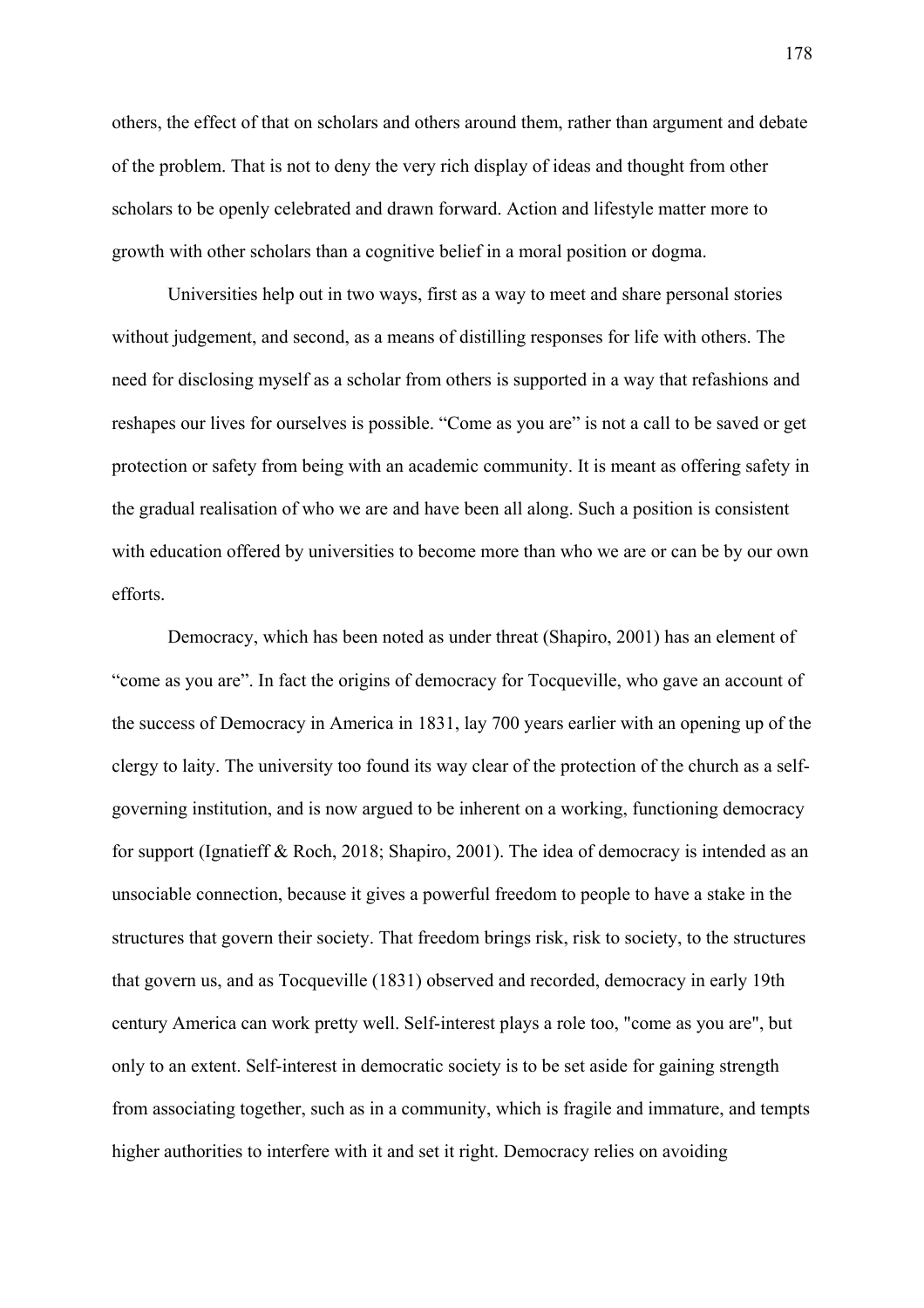interference from authorities and encouraging a wisdom to order, to order up a collective and representative view to be governed. Universities play an essential part informing citizens towards representation in democracy. Thought arises spontaneously as a collective view from the bottom up, today another rare commodity in exchange with others. Just as important is the need to obey authority and set aside one's views for the views of others insofar as it is useful to do so. In association with others, we set aside pride in return for accomplishing something that could not be done alone, which in turn strengthens our pride and sociability.

#### **Remaining at the frontier**

Ignatieff & Roch (2018) have highlighted an intolerance towards academics from speaking out against the state, that has increased and is part of a global trend against democracy. Instances where academics have spoken out about their freedom usually relate to the role that they would like universities to adopt, namely as critic and conscience of society. Philippa Howden-Chapman (Munro, 2016) noted that while universities are places where freedom of exchange and discussion is encouraged, it is the public role of society that universities need to accept that provides a richer discussion, that in turn serves democracy as a contribution towards social conscience. Instances of the commercialisation of knowledge are cited as impeding academic freedom. Such a situation was recently reported (Munro, 2016) when requests for police information on gang culture made by Jarrod Gilbert at the University of Canterbury were thwarted and made more difficult, which ultimately resulted in a change to the police contract for providing public information for research purposes. The article also threw up wider instances of research contracts with government departments that include clauses that place the inconvenience of the research findings on the research as an impediment to the contract. Under the urgency and competitiveness of providing research services to governments, academics working within the contract discover that their research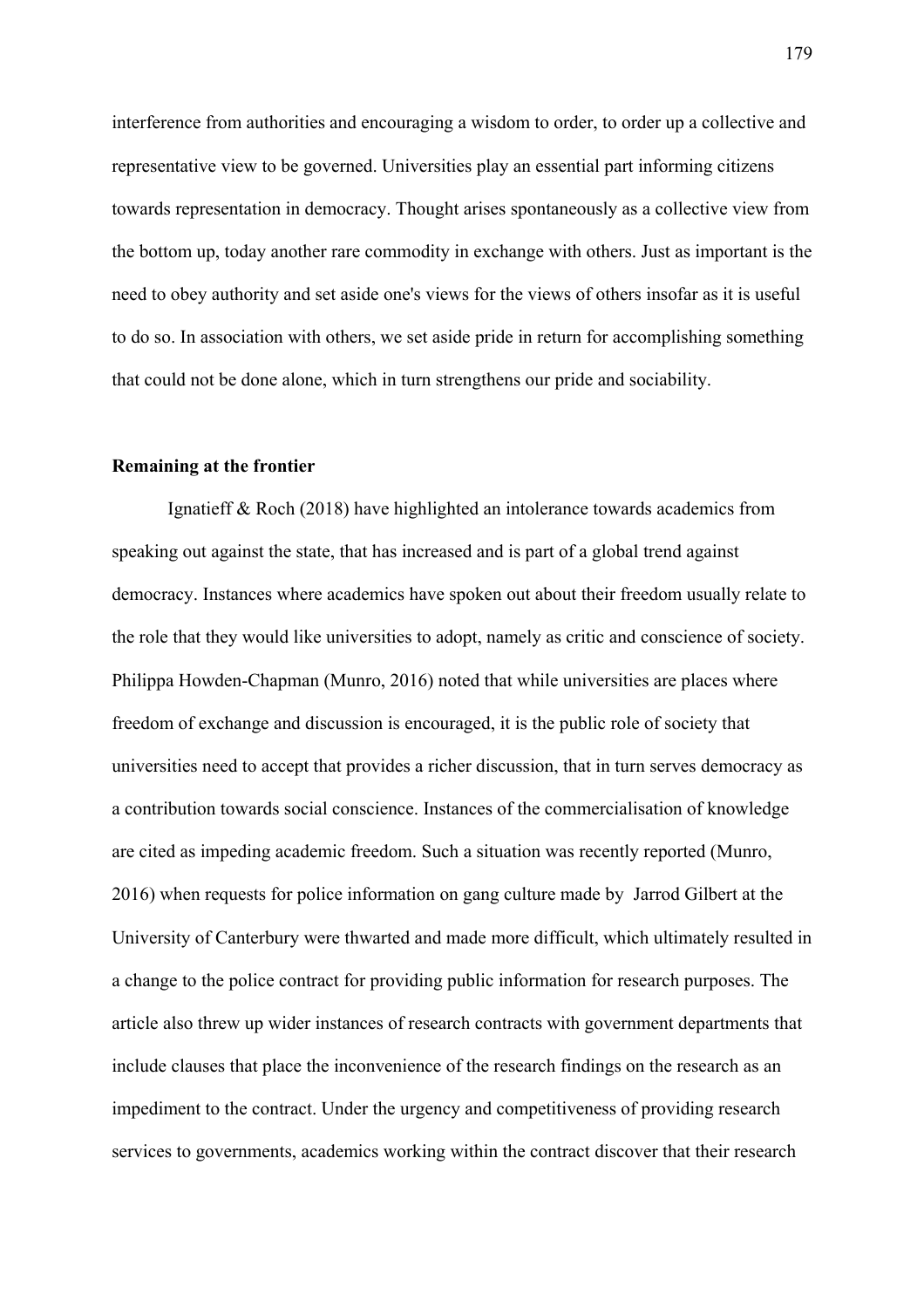may be unwelcome or inconvenient to the recipient and therefore reduce the freedom to report their findings without interference. There are legitimate reasons for the inclusion of these opt-out clauses in contracts that relate mainly to the commercial sensitivity of the findings. However, the frequency with which they are included suggests a blanket approach difficult to defend on closer scrutiny. Kypros Kypri (reported in Munro, 2016) has undertaken a wider investigation in the use of these claims and his research supports the reduction of the critical nature of the research towards mere function of fulfilling the contract obligations. Others who administer these types of contracts note that researchers are in danger of being turned into employees under the contract to simply deliver what the agency most desires or seeks. Researchers are critical of universities for not standing up to these sorts of contracts in a way that makes it clear, that when research is undertaken, it is to be accepted as generated with academic integrity and rigour. The Minister of Tertiary Education at the time was keen to show that such work is beyond the core function of universities, that does not prevent universities accepting their legislated role and was reported as stating that research contracts with government are distinct from the university's role as critic and conscience of society (Munro, 2016).

The tenuous and precarious connection between the state and university scholars has been previously noted. Immanuel Kant as a professional philosopher had to deal with a rebuke from the King of Prussia with humility and patience, seen in the forward to his work *Conflict of the Faculties* (Kant, 1784/1992). Derrida was also no stranger to remaining a contentious and difficult figure who also took the opportunity to promote philosophy as available in public thought. He saw that public debate and discussion of philosophy as a contribution to our everyday lives, that needed support from education (Willinsky, 2009).

The interference on public thought and awareness by the executive branch of government is a strong criticism from Geoffrey Palmer (Palmer & Butler, 2016) who as a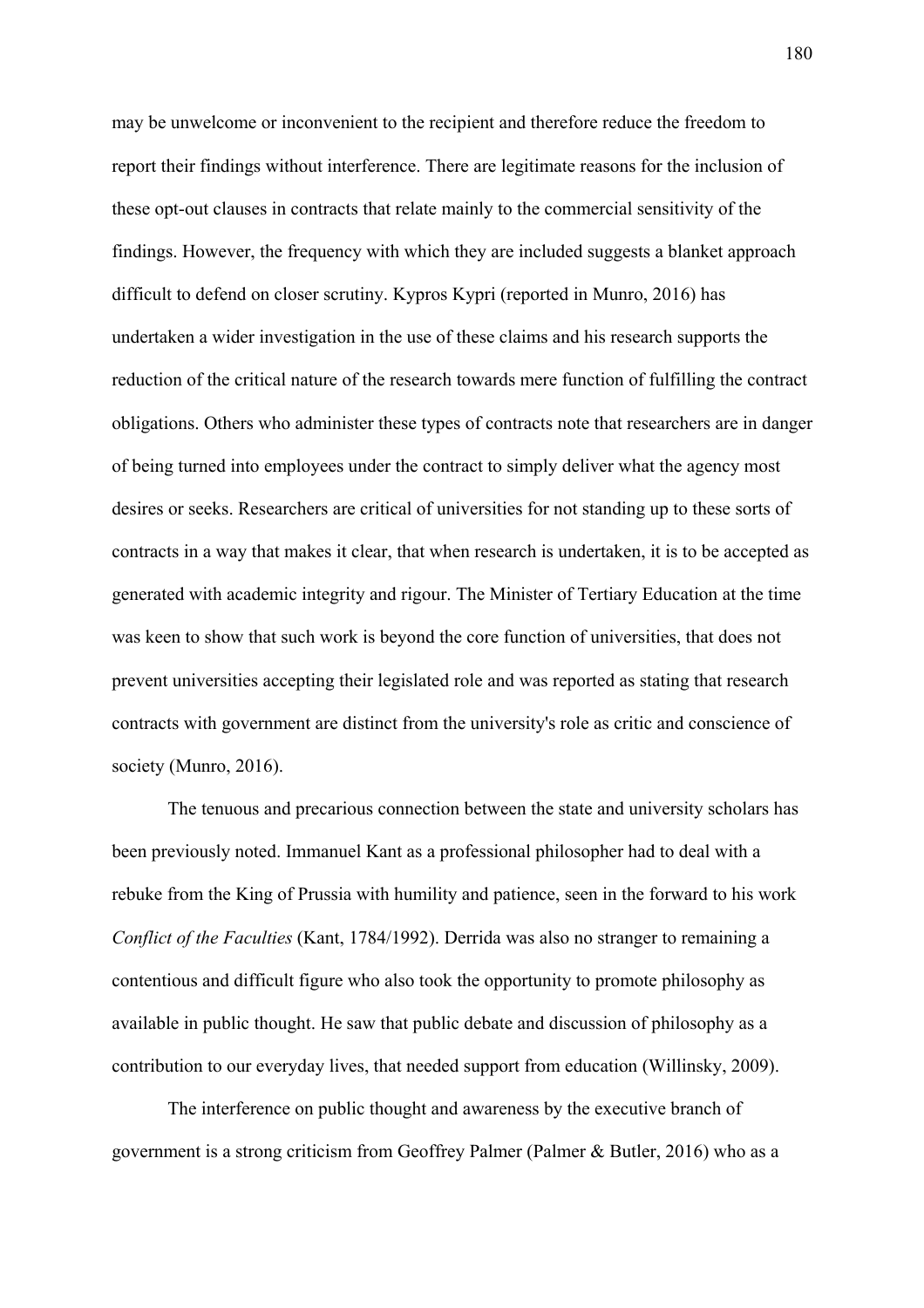constitutional lawyer has been at pains to point out the weakening and undermining of democracy from such an arrangement. This latest work attempts to promote debate about what a constitution might look like, as a means to promote the idea of a cohesive constitution for New Zealand. The lack of such a constitution in his view, at the convenience of the executive branch of government to dictate its terms, avoids responsibility through a commitment to democracy. Palmer (2002) argues that politicians are held accountable too lightly, and it is extremely difficult for the wider populous in New Zealand to make sense of the basis for democracy as an agreed standard or basis for discussion. Holding politicians accountable can only be undertaken at the ballot box. Such a criticism should be placed in light of the evolving nature of a young country, but nonetheless part of an important debate of the fundamentals of a country's constitution. As author of the phrase offered for universities in legislation at select committee, 'acceptance of the role as critic and conscience', it would not be difficult to accept Palmer's attempt as constitutional to New Zealand, that supports democracy as an aim of academic freedom. Palmer would probably accept that piece of work as necessary for our constitution, but the research has not uncovered that claim directly. It throws up the nature of academic freedom as constitutionally significant to New Zealand's democracy. The current reluctance of universities to accept that role could be taken therefore as a neglect and detriment to our democracy.

#### **The gift of scholarship as democratic of society**

It is beyond the thesis to assess academic freedom as constitutional to New Zealand. Certainly, it could be considered constitutional in the means by which legislation states academic freedom is a right, but that might be a fragment too distant from the final, a vulnerability worth preserving in democratic New Zealand. Palmer has identified free thought and the right to free public education in his proposed constitution (Palmer & Butler, 2016).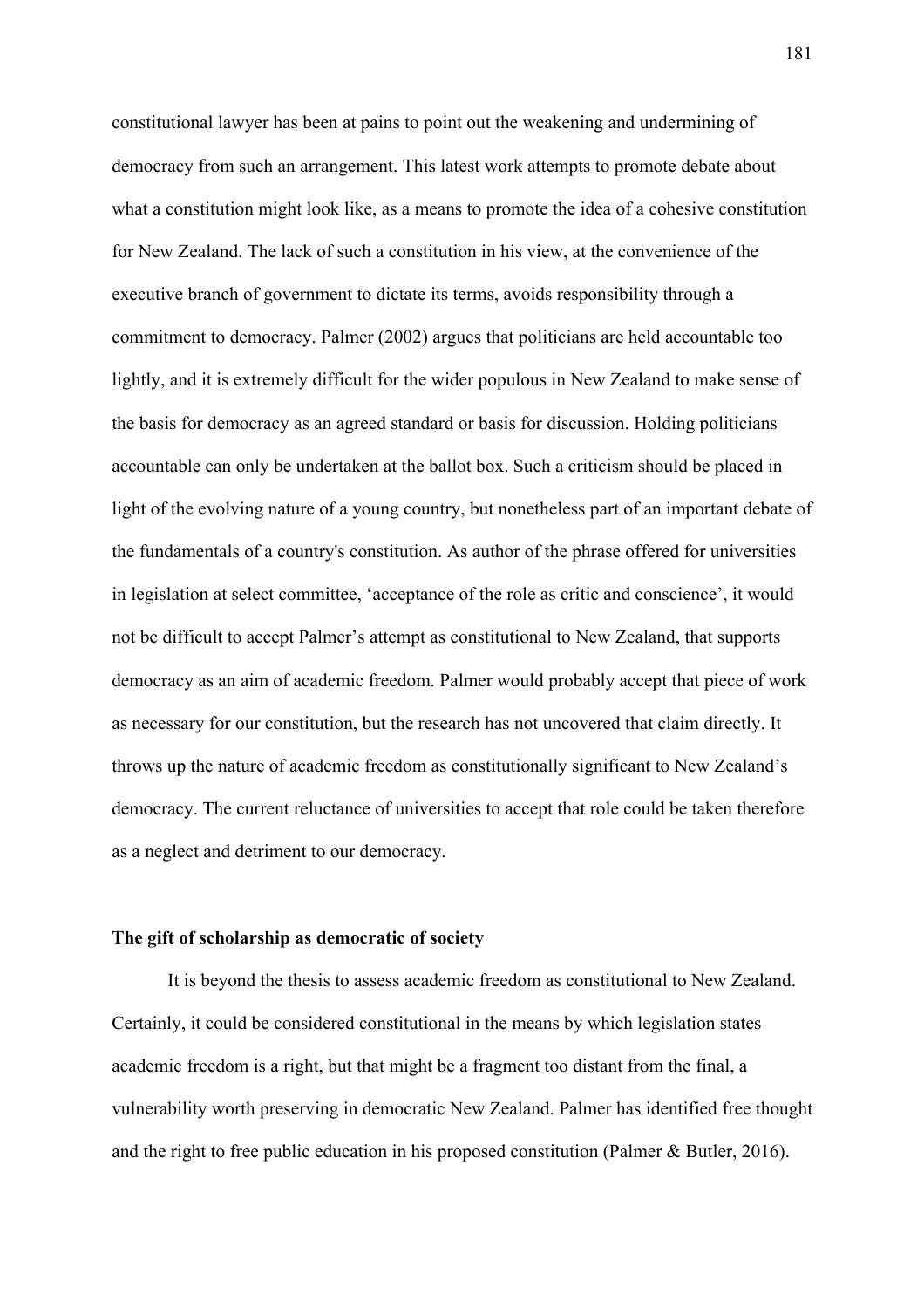No comment has been included on tertiary education. Academic freedom is worth protecting and as a phrase unique to New Zealand would be worthy of inclusion in New Zealand's constitution. As Palmer points out, any legislative change is within the grasp (or power) of the current executive without much oversight (on a whim), that goes against the principles of democracy. It would seem timely to make such an assessment. Such a means for the acceptance for the role of the university belongs with the gift of scholarship.

There are implications for upholding academic freedom within democracy from the gift of scholarship. To act out of self-interest as the Nash equilibrium suggests is to treat the gift as stolen. It requires that we are taken prisoner to the gift and that we tradeoff to end the game, an end too difficult to bear, an inhumanity. Compare that to the gift without reward, best found in the vulnerability of being an auxiliary to the other, of walking as other with others. The gift without reward is to accept that we are first of all gifted. It is only recognised as unrewarded from what is generated in exchange. The exchange of the prisoner's dilemma is that the winner takes all and that scholars forgo their self-interest as indifferent towards the gift of scholarship. The importance of difference is that scholars accept that they are gifted. Jared Gilbert spoke out on behalf of democratic ideals about the withholding of public information from his research request and was reported as stating, "academic research freedom advances the interest of New Zealand. It's absolutely important that we have the freedom to do the work we do. If that at times is uncomfortable ... for official agencies or the government, then so be it. That's exactly why those freedoms are there" (Munro, 2016).

The thesis contains arguments that are concerned with the treatment of academic freedom and the well-established principle of self-governing institutions in democratic societies. However, in this thesis it is accepted that the argument need not stray towards a critique of academic freedom *per se*, and assess whether that is good for democracy or not. Academic freedom in principle is not under threat. What is arguable though is the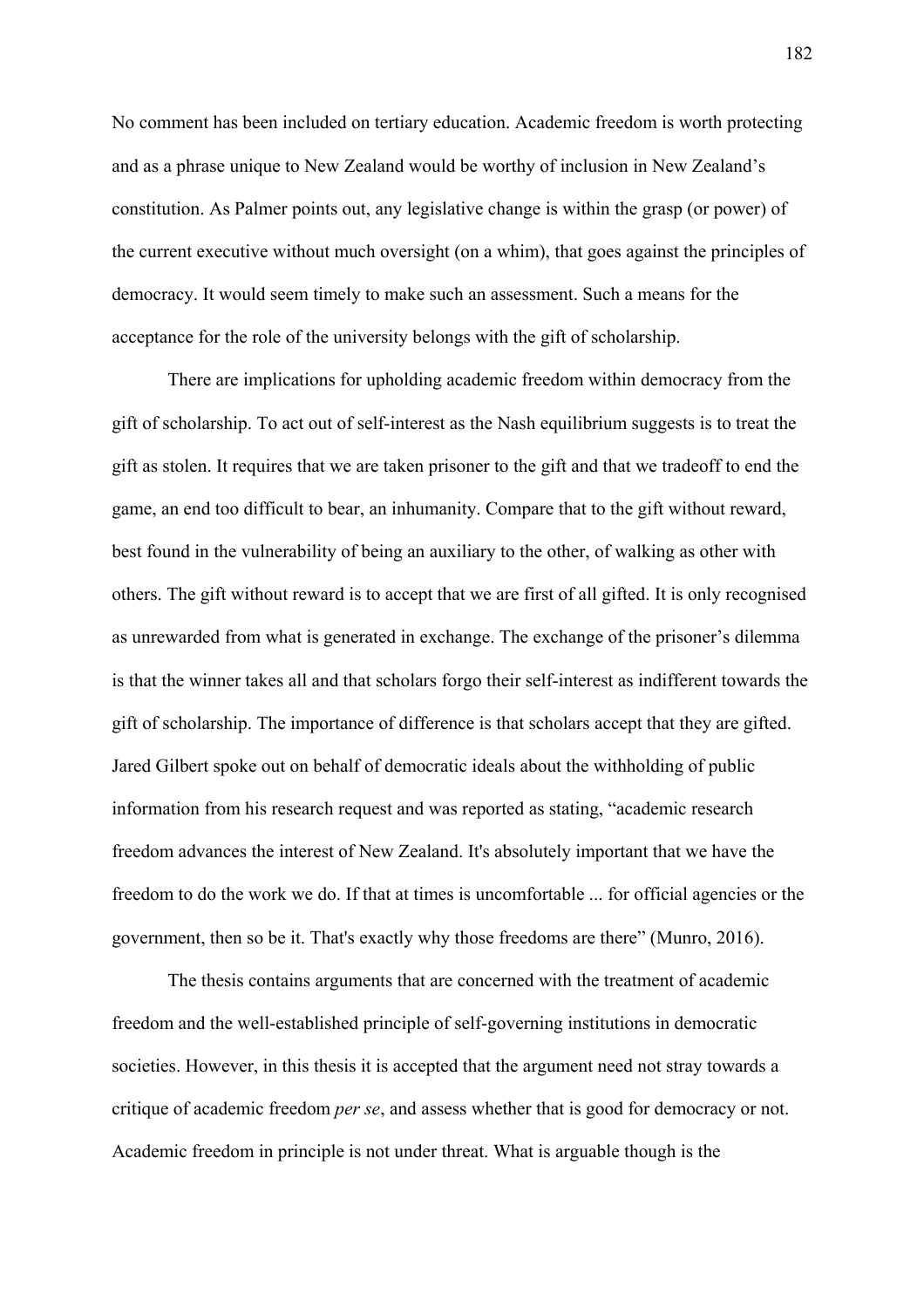applicability of that freedom to democratic society to be upheld, as a privilege worth defending. It is true that legislation could be revoked by future administrations and that, as a principle of the freedom of democracy, scholars are to play a role as the critic and conscience of society. The idea of scholarship as a 'gift' cannot be taken as a principle or guide for a secure and certain future of academic freedom in democratic society. As important as that remains for any democracy, the philosophical idea of 'gift' drawn on here is taken to mean the givenness of something that you do not have, a freedom that is 'other'. It is beyond the argument of the thesis to address the criticality of academic conditions under examination, the conditions that allow scholars the 'gift' of scholarship. Former Minister Joyce is correct when he sectioned off contract research as beyond the core domain of universities, but incorrect for the reasons he gave to facilitate democracy. He is content to allow the functionality of government departments to be serviced by current thought in universities, while at the same time promoting, that the core research of universities, benefits from the use those funds to generate further research. While for some that is indefensible, and for others inevitable, defending the privilege of academic freedom for scholars sadly depends what they disclose as scholars.

### **Disclosure as radical forgiveness**

As part of retaining and valuing critic and conscience as belonging to academic freedom, Derrida argued that scholars support universities in their pain and struggle towards acceptance of unconditional freedom by forgiving the unforgivable, as a relief to the pain of the past that universities have yet to bring themselves to fully accept. This might be one way that scholars give responsibility to upholding the notion of a social conscience university.

Shame and coercion as part of university management systems minimise a scholar's capacity for responsibility. Paradoxically, when our presence as scholars is made

183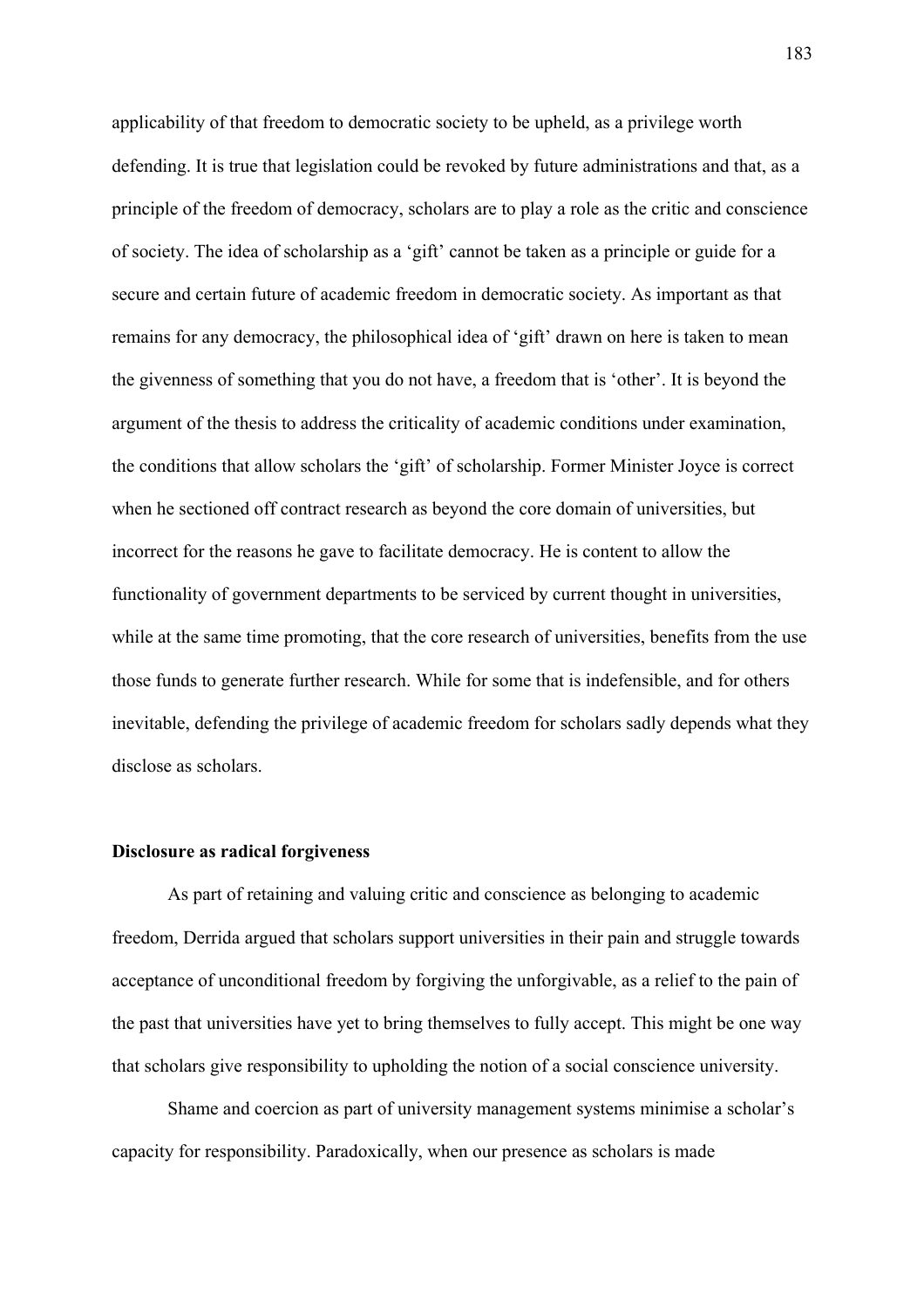insignificant to the connections within a community, then it threatens their care for the impact that they have towards others. There exists a need therefore to attend to the fragility within us from belonging and mattering to a community. Derrida's idea for being responsible for the Other, might belong as a fragile, yet restless and trembling spirit for the responsible Other. Forgiveness as a possibility for enhancing and expanding self-acceptance when incapacitated from university management systems appears to be worthwhile.

To find forgiveness within academic freedom for the unforgivable is rarely attempted. The story of Abraham examined by both Kierkegaard and Derrida showed the moment of the most unforgivable irresponsibility. As Holloway (2002) notes, "Sadly, unconditional forgiveness is beyond most of us...It comes, when it comes at all, the way great genius suddenly visits us in extraordinary people. One of the dismaying things about history is that there never seem to be many of these moral geniuses around" (p. 86). Giving acceptance therefore of the radical transformational kind being sought is extremely difficult to find in history.

 Acceptance for the university to grasp the goal of academic freedom, regardless of whether it is described in legislation or otherwise, could go either way, towards either unconditional or conditional acceptance. Forgiveness as a possibility of redemption of an acceptance, in self-acceptance, is a worthwhile possibility. Coming forward with scholarship in the university in the privilege of academic freedom, requires a sense of disclosure that on one hand must deal with the accountability of the institution and participate in a scholarly community of colleagues. Such a narrow acceptance of the freedom of scholarship would benefit from forgiveness of what is accepted by many accounts of university management systems as unforgivable. For scholars to forgive the unforgivable, should that arise, would emphasise vulnerability, openness, a foregoing of the need for reward, patience and humility,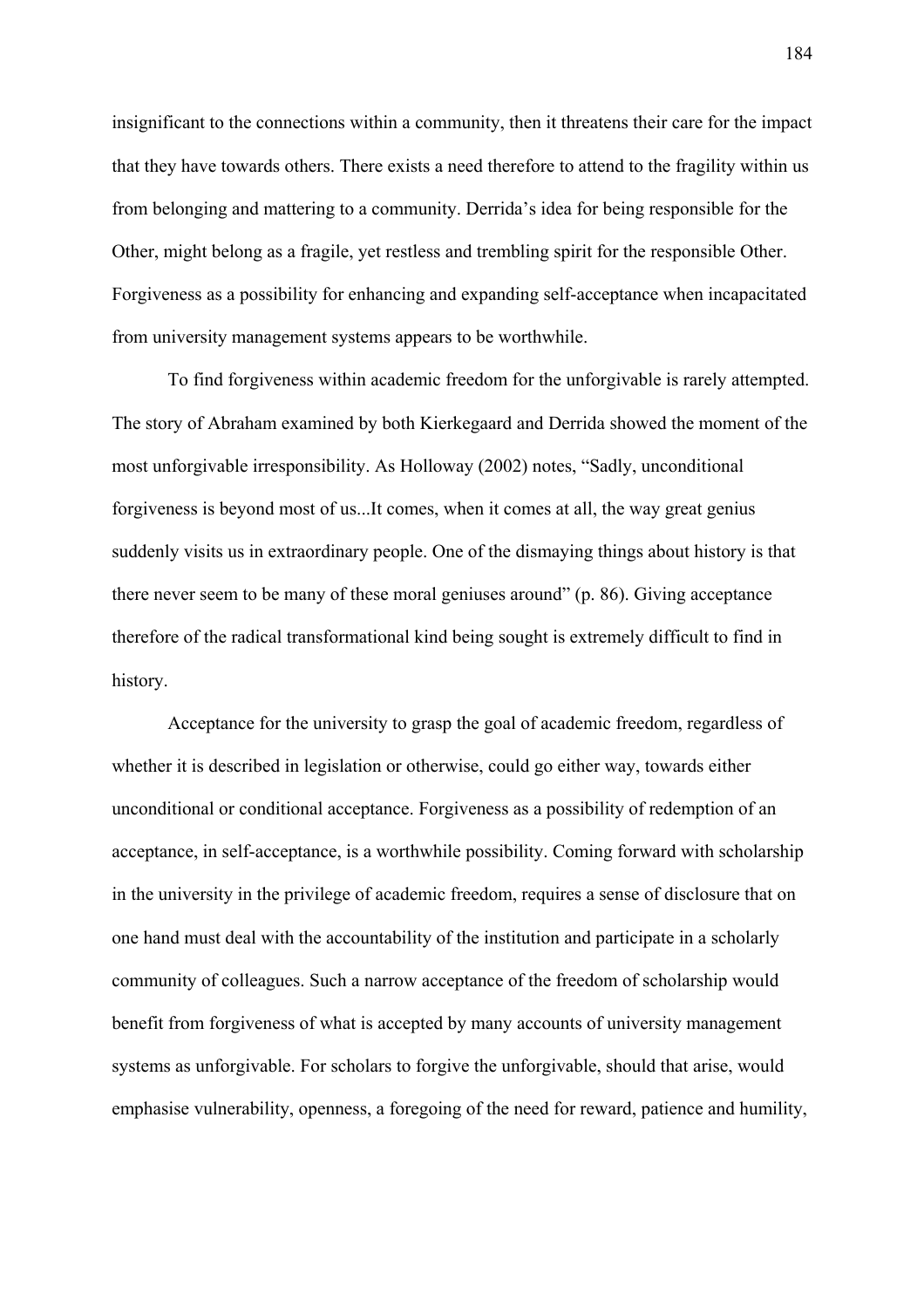to bring about radical forgiveness for accepting and strengthening unconditional academic freedom.

 To bring about redemption from the chaos of the pain of the university of the past, requires radical transformation to show what is meaningful or what counts, as a relief and possibility for a better future. Currently the university manages the chaos of the past with salvage systems, that are artificial in the sense that systems retain meaning that cannot be transformed. There are many instances in policy of these. Relief from the suffering of operating as a researcher to optimise self-interest within such a system, is unavailable to conventional forgiveness. A background of unforgivable violence is an inevitable trespass on each other, which stops movement in a life of debate, exchange, and dialogue. The unforgiveness of a manager, who has caused harm from a needless moment of inattention while reporting on academic performance, has to endure the pain of guilt from the chaos that arises around them.

The pain of the university to be commercial or accountable to an economic rationality leaves scholarship in conflicted chaos as a melancholy or nostalgia for the past. The university needs a meaningful purpose, as enduring on institutions that support scholarship coming forward, in a way that transcends the past. "Only unconditional, impossible forgiveness can switch off the engine of madness and revenge and invite us, with infinite gentleness to move on into the future" (Holloway, 2002, p. 86).

Forgiveness for the pain to have the unconditional university accept its past, has implications for disclosure. The paradox of forgiveness being introduced here means that the scholar forgo as a victim the debt that is owed by the perpetrator, a kind of detachment. For that to be given as a 'gift' it must be given unconditionally. To reproduce that paradox of the unconditional gift, forgiveness must forgo what the victim has on the offender. What is put out unconditionally cannot include or take account of the victimness of the victim. On closer

185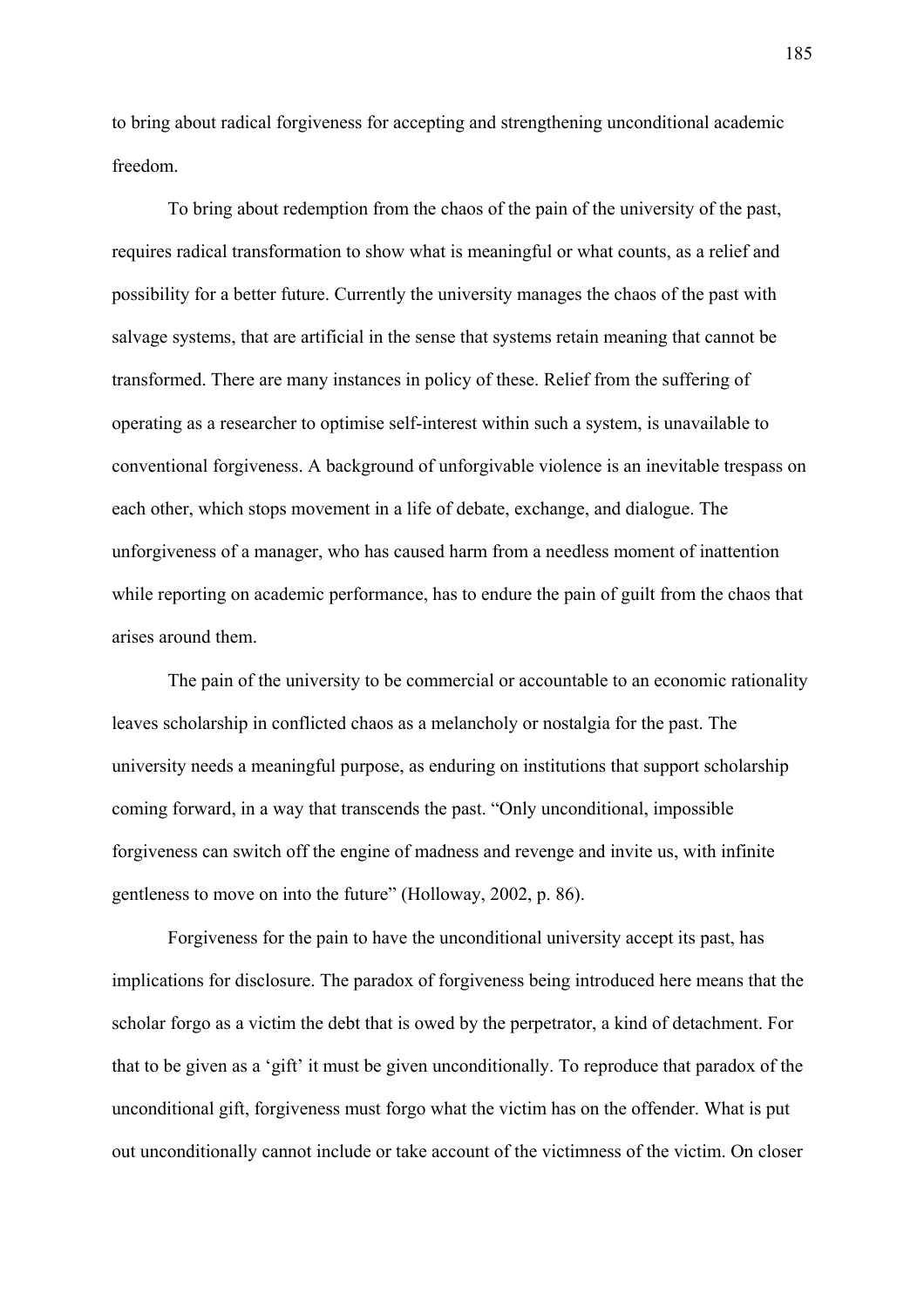examination, the paradox of a simple exchange cannot be quite filled. If the other is to be forgiven, where certain conditions must be filled, then that is to forgive through the repentance of certain work or actions. That falls to an economy of retributive justice that fills the prescribed conditions, not one of an economy of the unconditional gift.

Derrida addressed the Auckland Town Hall in August 1999 where he spoke about unconditional forgiveness, a talk he had given many times before. Despite highlighting the importance of forgiveness, these ideas have hardly found favour, partly because of the huge demands it would take on anyone to undertake them. The thesis views the importance of Derrida's ideas of forgiveness to be made available from the work of scholars towards the acceptance of a role of the university of society as critic and conscience. At the same time, the address speaks to scholars who for the purposes of the discussion can be taken as no less "of society". Although Derrida held a general audience in the palm of his hand speaking on stage for one and half hours, the importance of scholars to explicate those ideas of society remains a gift, a gift as critic and conscience of society. Michael Peters (Peters & Biesta, 2009) gives a direct account of his attendance at the event, as well as a reflection on the possible impact of Derrida's visit, noting that "the attraction of a mass audience to listen to a French philosopher seemed remarkable, especially in New Zealand where the intellectual culture is small and fragile and where difference is not easily tolerated" (p. 42). The address was a strong demonstration of deconstruction, "an exemplary and unforgettable live performance" (p. 44), which moved between the conditional and unconditional forgiveness. It was later published as *To Forgive: The Unforgivable and the Imprescriptible* (Derrida, 2001c).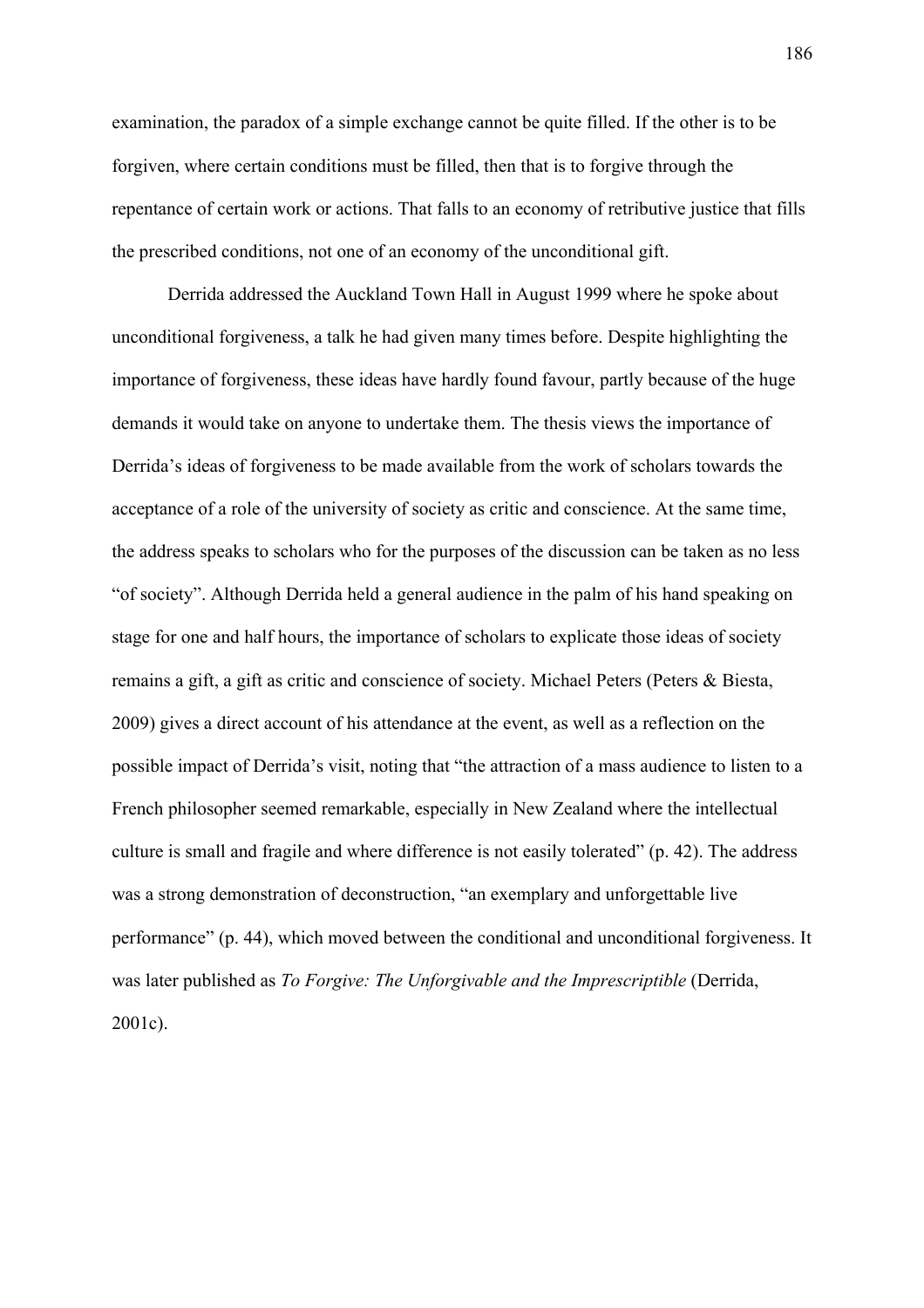### **Radical forgiveness**

Derrida (2001b) likens the concept of the givenness of the gift with forgiveness, that appears to place forgiveness as a gift within the gift. "Between giving and forgiving there is at least…beside their unconditionality of principle - one and the other, giving and forgiving, giving for giving [*don par don*] - have an essential relation in time, …makes forgiveness an experience irreducible to that of the gift, to a gift one grants more commonly in the present, in the presentation or presence of the present" (p. 22). However, he does not mean the experience of forgiveness as a conscious presentation, instead emphasising the unconditionality of forgiveness as if it comes about at once, without thought, "that renders me incapable of giving enough....of being present enough to the gift that I give...such that I think...I always have to be forgiven...for never giving enough" (p.22).

In the work, Derrida (2001c) highlights at length many examples where forgiveness has been made available, although he notes some exceptions such as the university "despite its accomplishments [records] in the area in question" (p. 25). At truth and reconciliation commissions in South Africa, but also by the Japanese Prime Minister, and former President Czech statesman Václav Havel, these are very public examples of "forgiveness asked" (p.25), that have taken their permission at the Nuremberg trials of 1945, that gave "a concept still unknown then, of "crimes against humanity"" (p. 25). These are examples that lie beyond or "heterogeneous to" the judicial process of trial. Derrida also notes the prevalence of forgiveness, "as a break with common sense" (p. 25) that takes its impetus from Christian religion, but to which those processes of religion such as confession no longer applies. This recalls a prominent concept of Derrida's "religion without religion", where society is extremely indebted to religion without concern for its origins. To highlight further what is being considered, Derrida considers a short work of Jankélévitch, *Should we Pardon Them?*  (1996) which attempts to make sense of the Auschwitz trials that concludes that forgiveness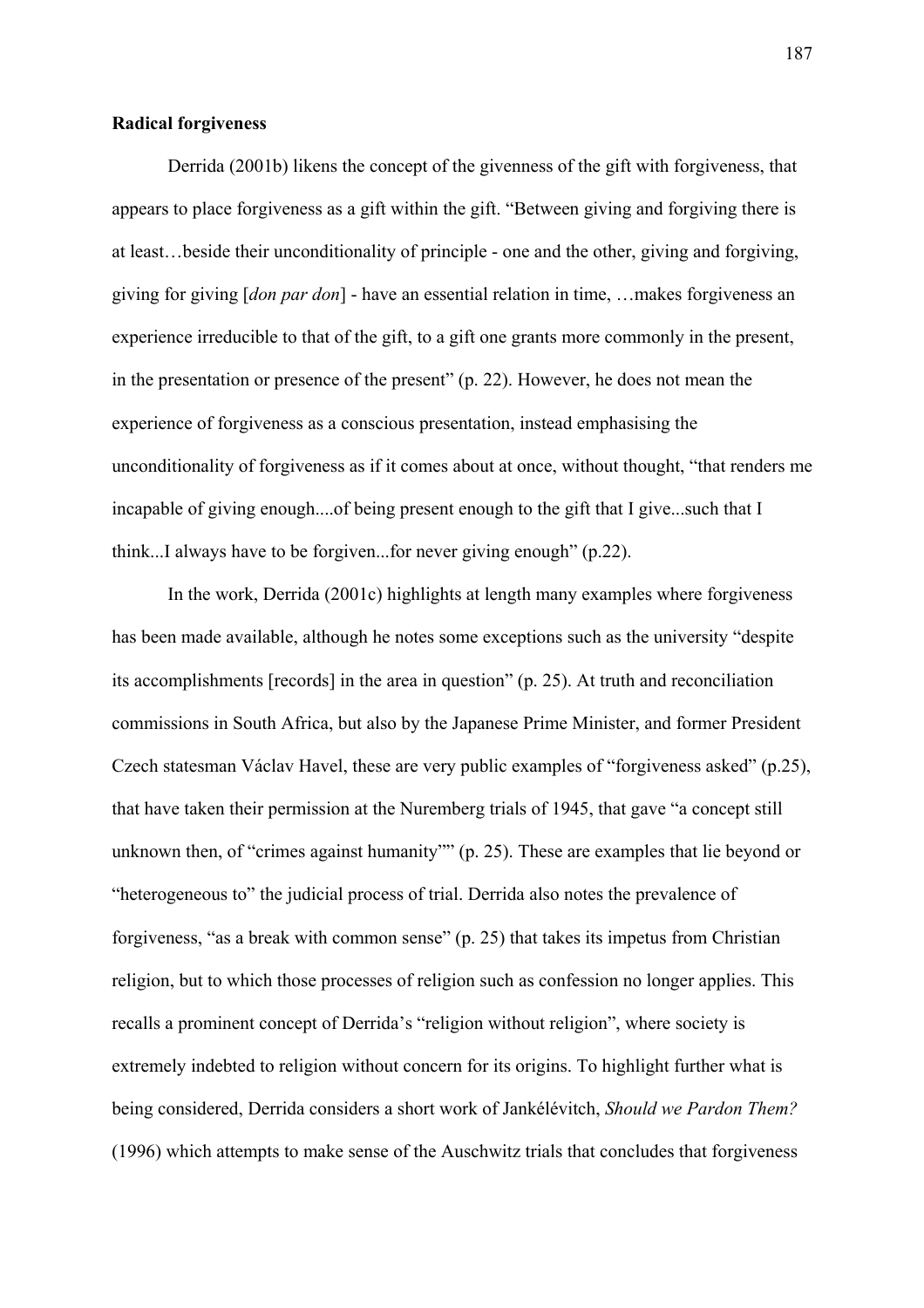is impossible, a point that Derrida is also wanting to explore, the impossibility of forgiveness, which cannot be granted, or when so monstrous an evil, it is better without forgiveness as a constant problem on a human scale.

Is it possible to ask for forgiveness without a past event? There are many events which befall humanity for which no recourse to asking for forgiveness can be made, such as an earthquake or other natural disaster. The same could apply to other misdeeds between humans, which begins to highlight how much forgiveness seems to already ask for. "...[I]t is not enough for there to be a past event, a fact or even an irreversible misfortune for one to have to ask for forgiveness or forgive" (Derrida, 2001b, p. 32). However, we seem to have a disproportionate need to carry on harming ourselves sometimes in the name of humanity, that then requires forgiveness before we see the need to go right back to it. It is like we cannot help ourselves in 'crimes against humanity' a phrase that has only recently turned up. What Derrida proposes in forgiveness of the unforgivable is nothing to do with seeking revenge or justice, because that would be forgiveness with some sort of restoration. What is done is done. If there is a need to make sense of the world from seeking justice or even retribution, then go ahead. It might help. What will help is dispensing forgiveness (as an idea available from Abrahamic religions) for the unforgivable. Think of the pain for instance of those who have made mistakes, and want to reclaim their future, where justice is not available, or where one thoughtless act of adultery tears apart a marriage where the effects will be so defining for their future. There are of course many times where we are unaware of our offence to others, that continues hurting others that we have long forgotten. The sort of forgiveness available to us cannot be used as a prudent management technique or damage insurance policy. Pure forgiveness can be thought of as an intrinsic good, a pure gift, given without the need of return or reward. Examples of that might be a royal pardon, or a US President granting a reprieve for the offences of convicted criminals. Pardons are made in New Zealand, where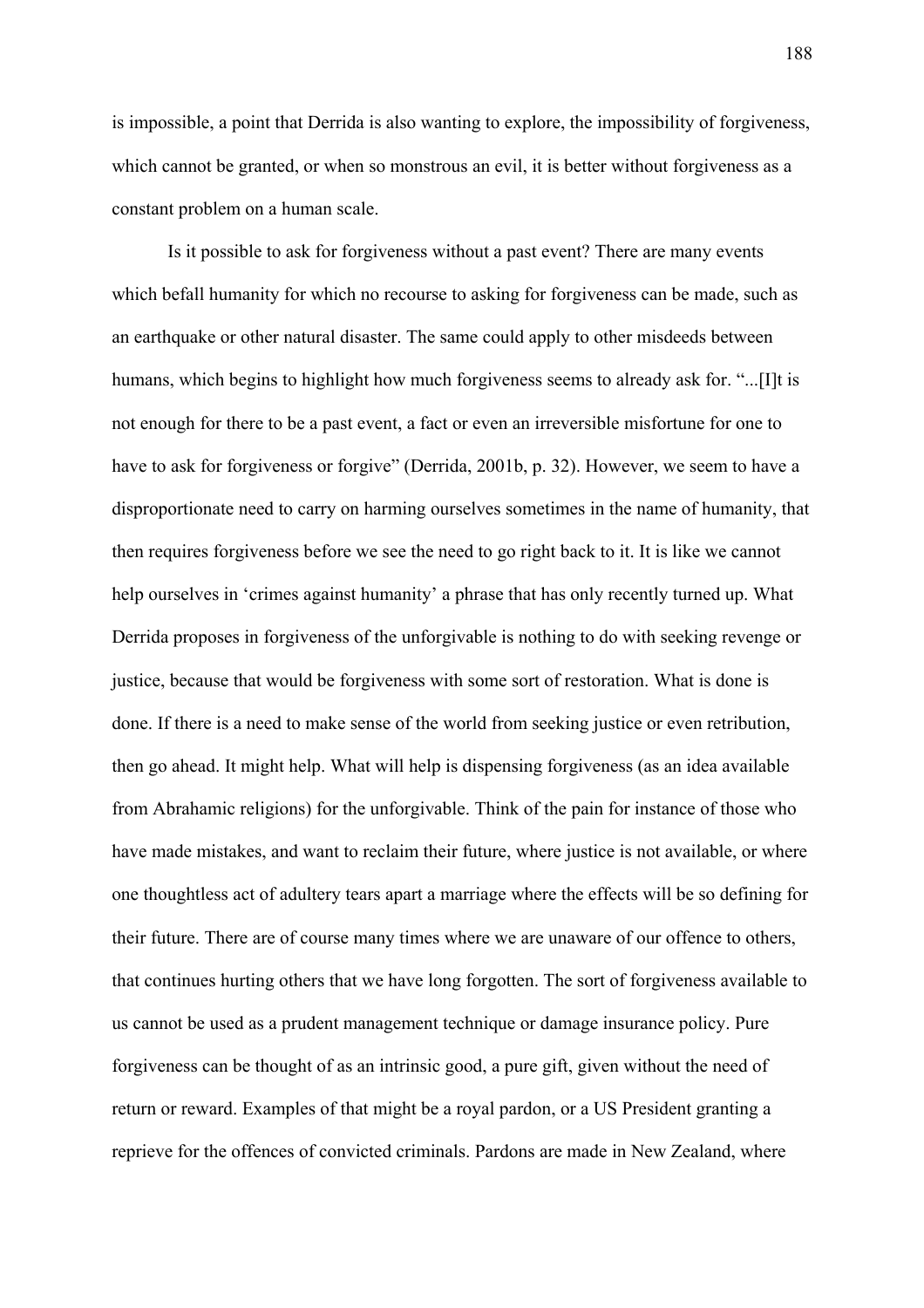you throw yourself at the mercy of the authorities and the pardon comes, or not, as an unwarranted gift. This kind of unconditional forgiveness in action is available to us all, but rare. It takes us outside the world that measures injuries, that counts the cost, and leaves us exposed and vulnerable in managing a measured response. It simply tears up the script to release us for the past into the future. It is rarely attempted, and Holloway (2002) notes that history shows how few moral geniuses there are, Nelson Mandela, Mahatma Gandhi, Martin Luther King perhaps. It is extremely difficult to get a proportionate response in politics, let alone a disproportionate one, that can bring a future to a situation from the grace of forgiving the unforgivable.

Unconditional forgiveness is a madness in the sense of forgiving the sinner, in this case the university, for an offence that is still taking place, that is not deserved and is unearned. Caputo (2002) states: "We would forgive those who are guilty and unrepentant and who have no intention, now or in the future, of making restitution or of sinning no more. Unconditional forgiveness would come down to the madness of forgiving sinners, to forgiving sinners qua sinners, just insofar as they are sinners, while they are still sinning" (p 118).

The morality of this sort of forgiveness has been located in Abrahamic faith, at the origins of humanity becoming moral and organised (Holloway, 2002). The prior chaos of confederated tribes is pre-moral, where forgiveness is given at the origins of organised morality that became organised as religion. Derrida was speaking to his audience in Auckland about unconditional forgiveness as a radical acceptance, suggesting therefore that we are all guilty in the sense that the purity of forgiveness requires a radical vulnerability. Derrida is perhaps saying that scholars should begin to experiment with forgiveness away from a measured response for justice, as a self-sacrifice, to find a future from the pain and suffering of oppressed people to be made visible, something that would show a university accepting its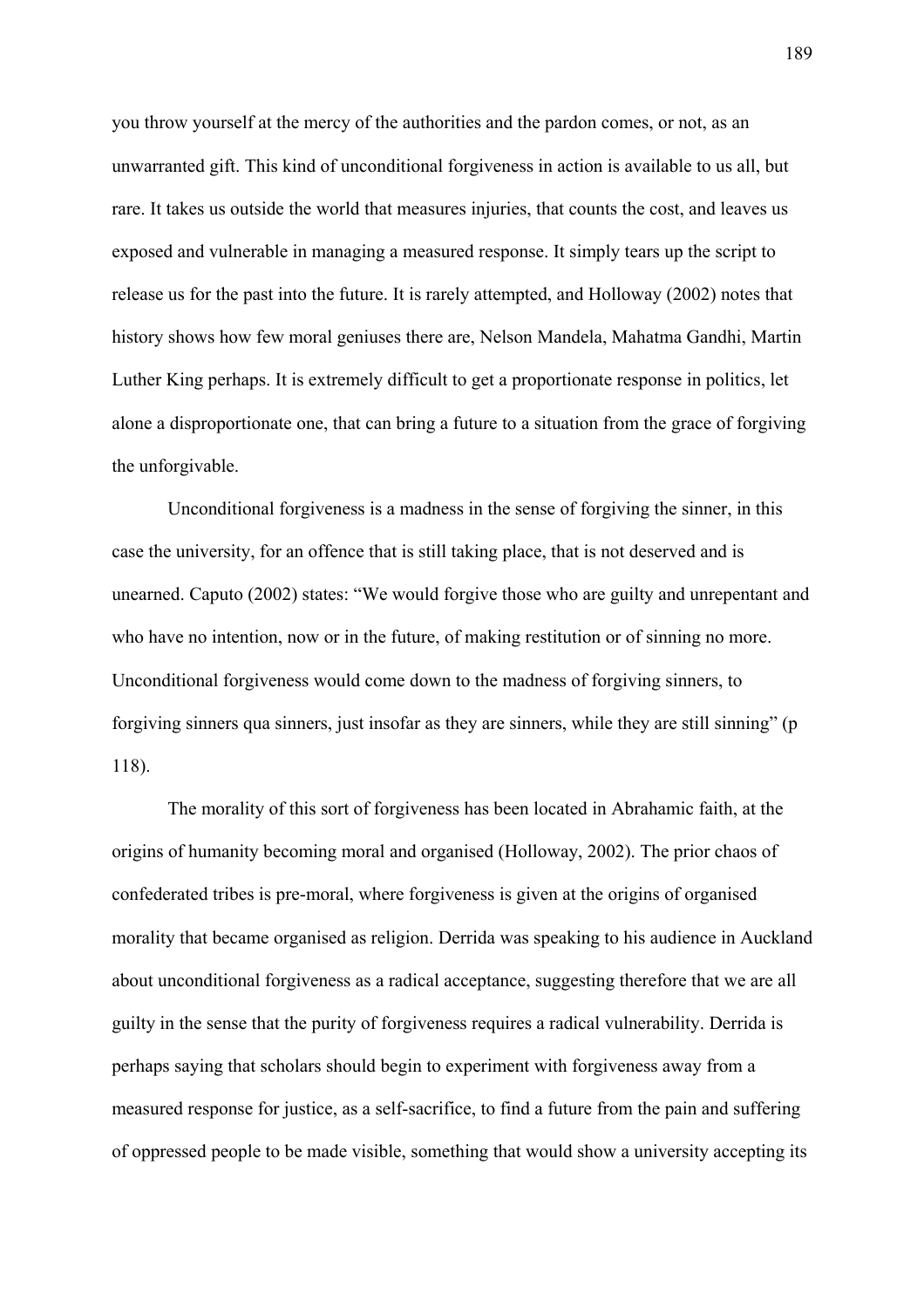role as critic and conscience. Forgiveness taking place beyond human volition can be found quoted from prisoners to victims, made at their execution in the US: "I do not expect you to forgive me, but I want you to know that I love you", and act as a singular call of existence (love) that comes forward as unforgivable, as shatteringly humble. There is a mysterious force in human relationships that can heal wounds and mend shattered lives, without the need for calculation or anything in return.

To make such a forgiving statement is to forgive oneself, to release the hold or grip that the other has over me, to take responsibility for oneself in the face of the other. The purity of forgiveness comes from being released as a hostage to what the other has done to me. I am a whole person on my own and I can be a good person to myself. To forgive oneself from confronting one's past is to gift more choices and possibilities to others.

## **Implications for disclosure as a practice in scholarship**

A short section from Biesta (2014), *Receiving the Gift of Teaching* (pp. 52–56), locates the givenness of teaching and its role, as a practice that gives meaning, more than mere existence. He is careful to distinguish between learning from someone and being taught by someone, that the subtlety of language captures the distinction Biesta is wanting to make. "Whether someone will be taught by what the teacher teaches lies beyond the control and power of the teacher" (p. 54). It is understood that the identity of the teacher is formed at those "sporadic moments" of teaching that come forward as a gift from teaching, that coincide with that being received as a gift in ways that are beyond the power and control of the teacher, which is worthy of struggle and incorporation in the daily life of a teacher. That leads Biesta (2014) to conclude that being identified as a teacher is more than a reference to a finite set of conditions from a professional body, but instead a recognition "that someone has indeed revealed something to us and that therefore we have been taught" (p. 54). The idea has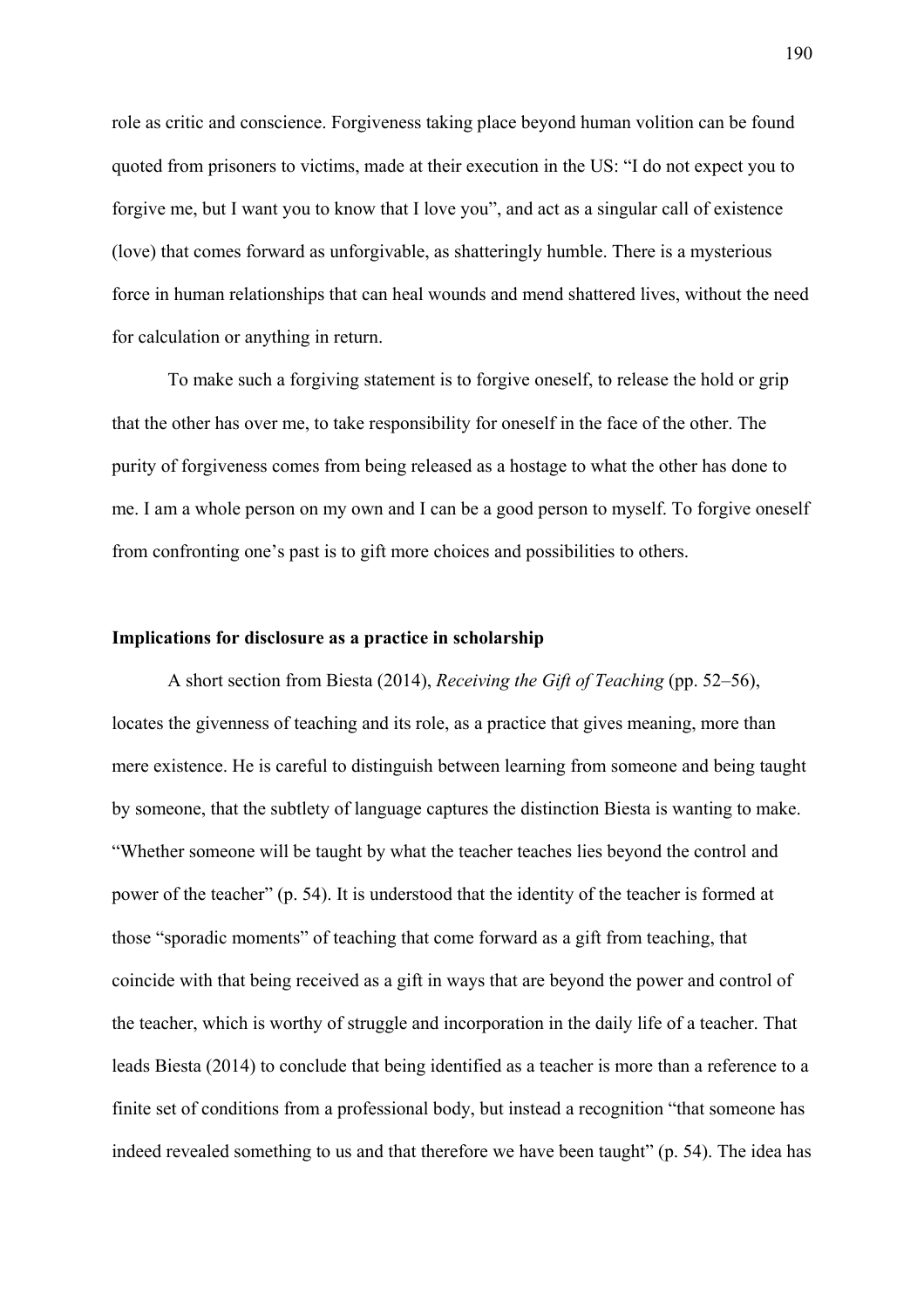already been referred to in Chapter 6 on leadership, in the sense of an artistry from which everyone could learn, but that the teacher was unaware of what was being taught.

As a mechanical functional exchange, we forgive when we apologise, as a recognition of the harm we have done. Those who have been harmed regain their dignity and are reconciled. As Holloway (2002) points out that it is hard to do between individuals, even more difficult between communities or nation-states. But those exchanges have been achieved and have brought about a renewal and continuance. Such conditional forgiveness is an ordinary part of human life that we are called upon to negotiate between ourselves or groups as a transaction of exchange, which keep the system most familiar in play. What Derrida (2001c) is suggesting is a forgiveness towards the unforgivable, which forgoes the need for a conditional exchange.

The thesis has previously noted that Derrida does not avoid the transactions or functionality of gift or forgiveness. In the paper on structuralism, he is not avoiding Jankélévitch, or Levi-Strauss, or his work, but rather finding an opportunity for questioning it, without denying that it needs to come forward in vulnerability and openness. As much as Holloway (2002) is highlighting the importance of unconditional forgiveness, there is a need to retain and respect the functional conditional exchange as a basis for forgiveness. In that sense, Derrida is asking that we draw attention to consideration of the painful acceptance of our past as a difficulty.

 A distinction needs to be made between forgiving the person and forgiving the act. We should never forgive the terrible act that blunts and deadens our ability to discern between right and wrong. But the *agent*, of that act may be forgiven, if we are to reclaim a future for ourselves. Derrida's forgiveness "is a gift with no thought of return" (xiii, Holloway, 2002), in the sense that the perpetrator is released from their past and gifted their

191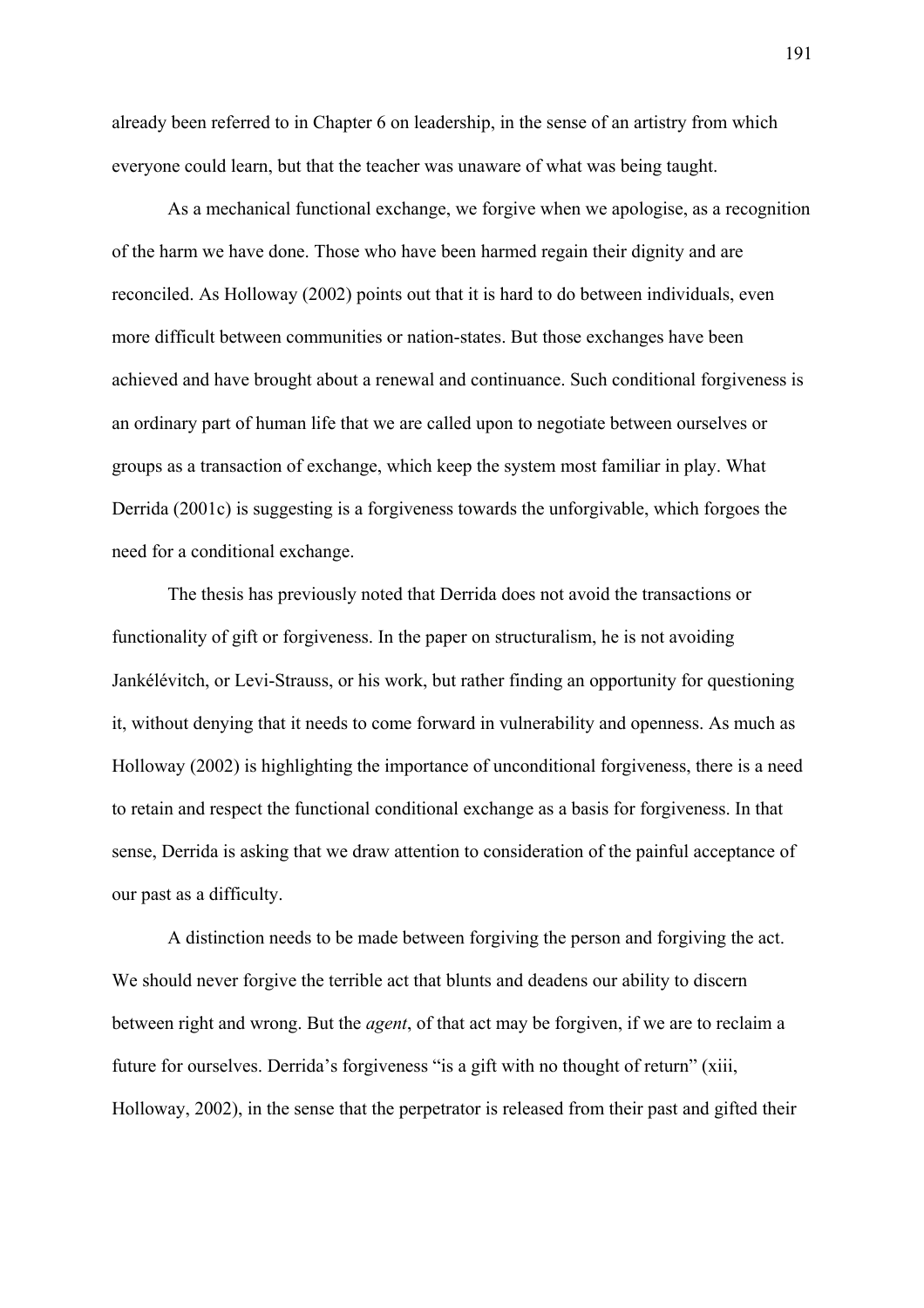future. Scholarship therefore that can be located in a concern for tertiary education, forgives its past.

### **Discernment**

 The thesis has been attempting to situate a place for the action of scholars and that their response to the responsibility of scholarship by academics is authentic and valid. To examine more deeply the validity that Derrida's ideas of givenness could support a response to the responsibility of scholarship, the thesis turns to the ideas of discernment as a platform or resource for generating a valid response. Discernment allows space for generating and discovering a response, in response to oneself as a responsibility. The ethical treatment of Derrida's responsibility therefore will be scrutinised.

One of the concerns that has been identified from deconstruction is the fall back of givenness towards self-givenness (Peperzak, 2002), or the resistance towards being received. It is reminiscent of deceit and self-interest that neoliberal political economy, it has been argued, makes a priority. Peperzak (2002) reflects on a remark of Levinas on "the praxis or "work" of a life lived in the service of others: "*The Work conceived radically is a movement of the Same towards the Other which never returns to the Same*. The Work thought through all the way requires a radical generosity of the movement which in the Same goes towards the Other" (p. 162, emphasis in original).

In considering the "academic response", the thesis is not interested in what results from what is being given. It is only a gift in the undeserving nature of what is received. The thesis has been unconcerned with what is returned to scholarship, instead confining its attention towards what is given by scholarship as an important type of givenness, one that could be the social conscience for universities. To be a gift it must be received without reward, to forgo the need to be rewarded. To be a gift obliges the other party to reciprocate,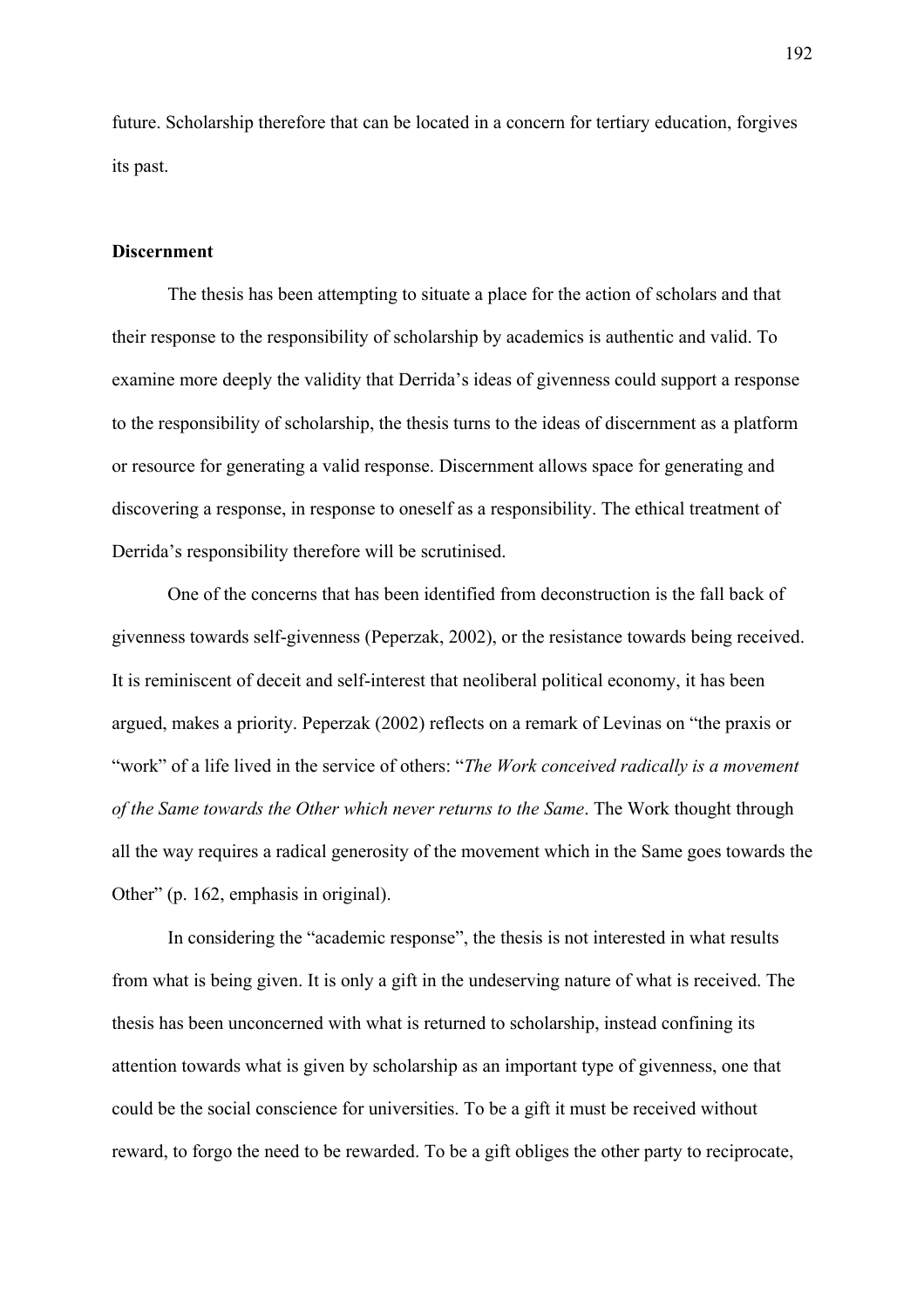one that may take a great deal of time to accomplish, but it can never be accepted as a gift without forgoing that need. The receiver therefore accepts the gift as an affirmation of the giftedness of themselves in "Gift".

More importantly is the need to prepare the gift in order to meet the demand of givenness that gifting involves. One of the difficulties that has been identified by Peperzak (2002) is the gift as a self-gift, that which is given as most rewarded for themselves. However, to be amazed at the accomplishment of self-giving without identifying where they have been most accepted is a hypocritical gift. As has been argued, there is the possibility that academics give for themselves out of sacrifice in scholarship. Derrida shows that to be important as an insistence on being good to ourselves against our will, or in spite of ourselves, as a sacrifice, that upholds the otherness of the other. However, as Peperzak (2002) points out that the gratitude of the gift needs to be more deeply considered. "By giving for oneself for others, you create a lack or sacrifice for oneself" (p. 168).

Peperzak (2002) identifies discernment as a skill that can be learnt and developed, that "perceives the difference" between egoistic intentions of giving that "can pervert every activity or disposition, including love, giving, praying, and so on" (p. 168). It is based on the idea that the satisfaction of the gift falls to the self-satisfaction of the giver, rather than the gift itself. Discernment can be used to distinguish generosity of the genuine from the fake. To do so, Peperzak (2002) states that "one's sensibilities must be mature and refined; one must be experienced in detecting one's own and others half- and wholly hidden biases" (p. 168).

The role of discernment for making decisions has a long tradition that ranges from biblical prophets and the sophists to more recent masters of spirituality. There is a great deal that has been worked out that would fulfil the sorts of conditions to distinguish "the various spirits that inspire and motivate human behaviour" (Peperzak, 2002, p. 168). To bring about the most generous decision from discernment among others, requires that we are experienced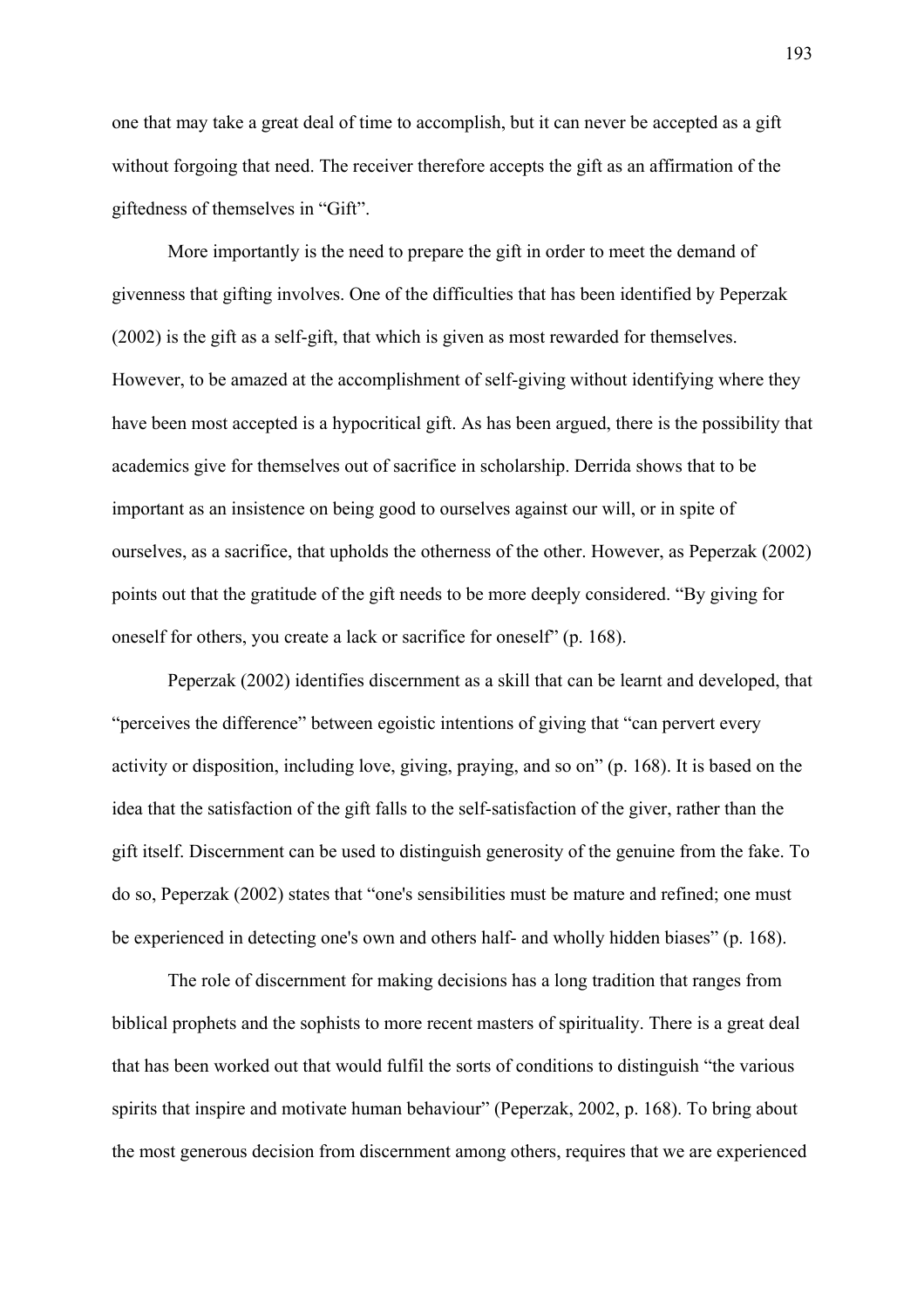in detecting the hidden biases of ourselves and others, those things that hold us back from giving all that we can to a decision with others as other to them. It is more usual to calculate exchange with others as an accounting exercise in profit and loss, manoeuvering and positioning for optimal exchange with others. Discernment asks that we forego that optimisation with others, but still remain in connection with them as 'other'. It requires that we retain our self-interest in such a way that sets our preferences alongside consideration for the preferences of others. The emphasis from discernments is on exchange out of generosity rather than coming to an answer and lends itself to a far wider scope of human expression and creativity than is normally associated with decision-making.

One of the criticisms of discernment is that it upholds an impossible degree of generosity and forbearance on others. Some critics argue that only those who wear sackcloth and ashes or subject themselves to poverty can discern. The criticism skips over a crucial point, namely that discernment brings satisfaction. Setting aside our preferences in exchange with others seems to suggest that we undertake an endless exchange of forbearance that exaggerates and emphasises sacrifice above all else. My suffering should be greater than yours to show the depth of my generosity in exchange with you. It is important to show that what we bring to the exchange is given with something that will be missed or sacrificed by themselves. However, while they are entitled to suffer, it should not preclude satisfaction and enjoyment from what has been shared, "including the other's and my own good deeds" (Peperzak, 2002, p. 170). At that point we can agree that our exchange is satisfying, but to get to that point, the hardest part is to forgo interest in our own self-interest and take up a position that is interested in "suffering for, and enjoying the well-being of the other" (p. 170). Discernment asks: are we interested in a concern for others as other?

The suffering and hostility that we experience from others is real. Peperzak (2002) points out that the defenders of pain and suffering will never notice the good or enjoyment. If

194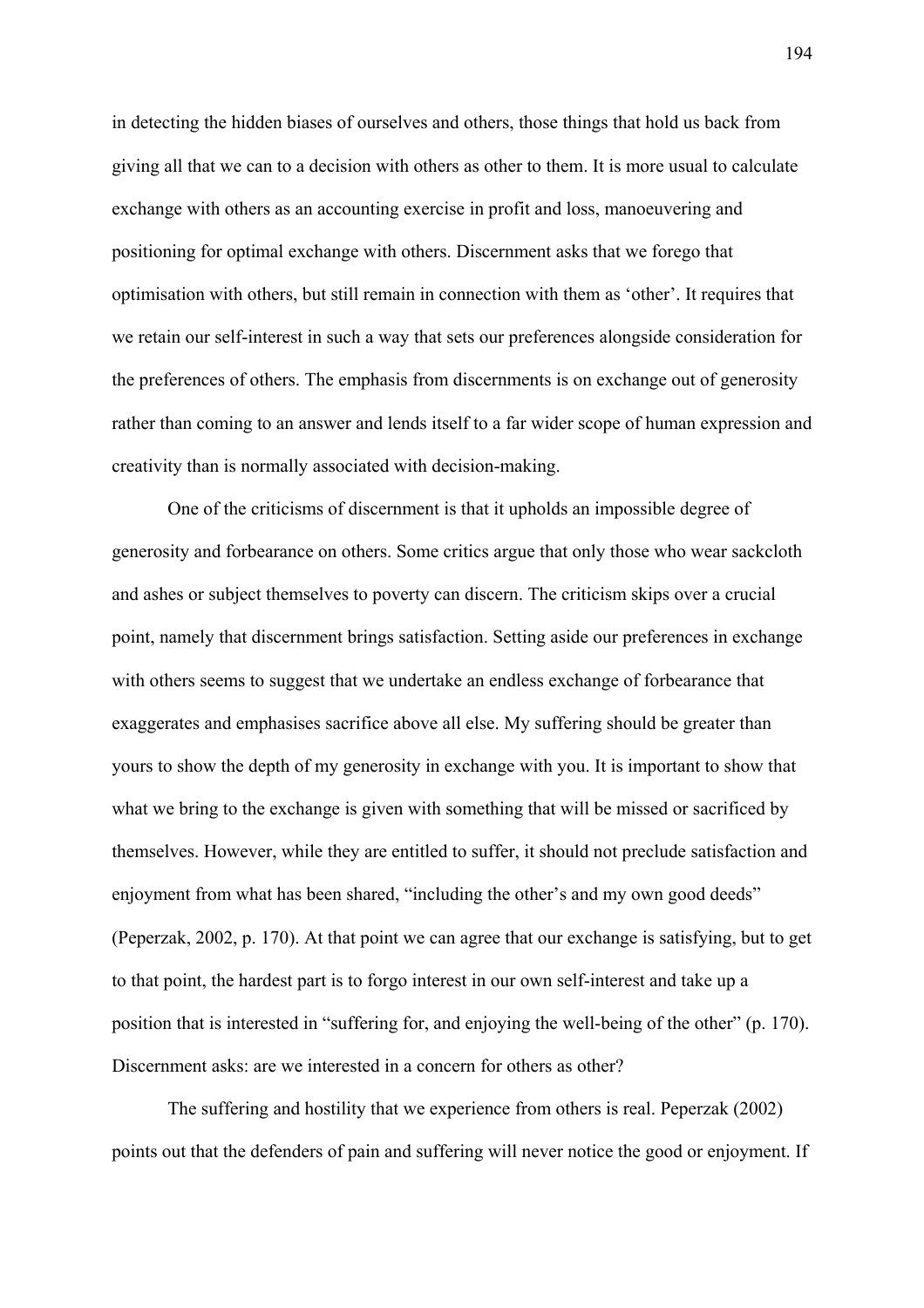we are to discern the best way forward, it brings into dispute who suffered or sacrificed the most. From one perspective, to suffer shows the realness that comes from the pain of selfsacrifice as a generosity towards my authentic self. That could be a gift that yields more for the other. However, discernment seeks to strengthen and validate authenticity. It asks us to perceive the difference between the genuine or the inauthentic. It requires that we forego our perspective in order to detect the biases of our own and others.

At stake is enjoyment. It is one thing to be generous, but another to give the appearance of generosity. An imitation either of my own beliefs or the actions of others is a narcissism. Discernment seeks that out. The genuine giver is prepared to forgo self-interest and is humble towards their own deficiencies. The imitation of an action towards another that is said to be for their well-being is false and made for the giver's own pleasure. At the same time, we require satisfaction. Discernment allows for that too. If there is an awareness of enjoyment from having done something good, that thwarts the goodness of that action, then there are no good actions to come from that. Simply having an awareness of enjoyment is not (good) enough. Enjoyment follows the good. However, there is a suspicion that in devising that enjoyment, that it was done out of self-interest and suffering is more unselfish than joy. "That a generous person enjoys generous actions (including his own) is normal. But to consider myself generous because I know how to create the appearance of giving is perverse" (p. 169). Instead Peperzak (2002) calls for "humbling perceptions of [our] own deficiencies" (p. 169).

#### **Further doubt of Derrida's** *Gift*

Bernasconi (1997) examines Derrida's use of the anthropological work of Marcel Mauss to unravel and explicate Derrida's thinking on 'gift' as it appears in *Given Time* (1991). Derrida departs substantially from a metaphysical view of gift, that treats both the gift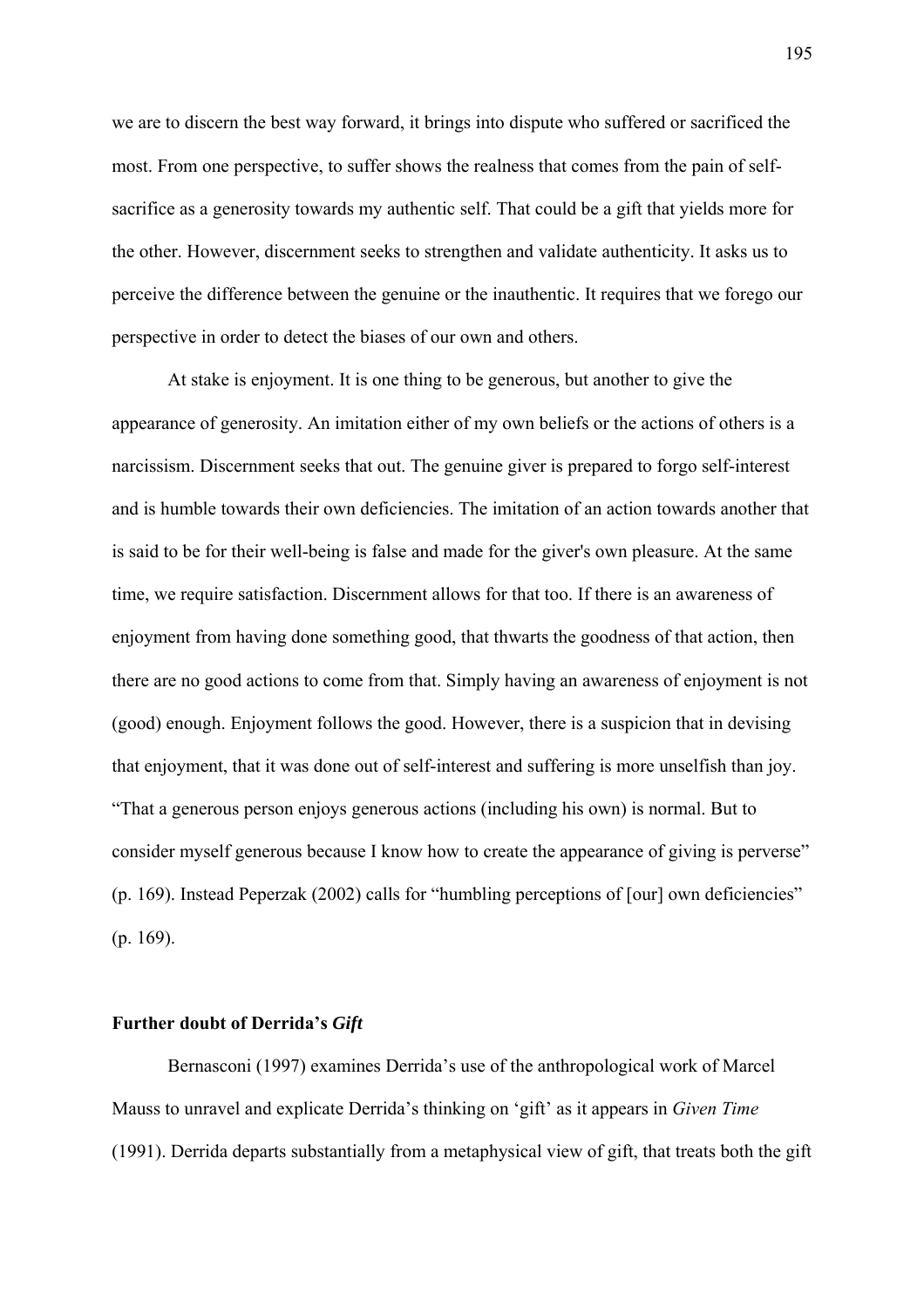and the debt as a complete system. That appears to be consistent with Marcel Mauss's *The Gift* (1990) where it places under examination the circulation of gifts, that seeks to bring its own reward. Derrida therefore views Mauss as "discussing everything but the gift. By focusing on exchange, Mauss departs from the logic of the gift and so, according to Derrida (1991), "a consistent discourse on the gift becomes impossible" (p. 24). Derrida also considers the instance by Mauss on drawing moral conclusions. Derrida's criticism of Mauss is far-reaching. Bernasconi (1997) notes that "...Derrida's criticism [of Mauss] is more farreaching than the standard objection when he observes that "Mauss's discourse is orientated by an ethics and a politics that tend to valorize the generosity of the giving-being"" (p. 262). What is more concerning for Bernasconi is the lack of attention that Derrida makes towards the method or means that Mauss makes his claims. On that point, Derrida is silent, or perhaps at best, states Bernasconi (1997), "Those readers would also have expected that Derrida would have made some attempt to expose the operation by which Mauss applied the logic of Western metaphysics with its oppositions and hierarchies to culture that proceed differently. Perhaps Derrida intends in the projected continuation of *Given Time* to examine Mauss's own methodological reflections..." (p. 262). In summary Bernasconi (1997) notes that "Not only does Derrida fail to take the opportunity to distance himself from Mauss's insistence on universal structures, he leaves unclear his relation to the empirical evidence from which those universal structures are supposedly drawn by Mauss" (p. 262).

Bernasconi (1997) considers Derrida's definition of deconstruction of the philosophical concept of the gift as "interweaving the two styles of deconstruction" (p. 264), namely as ahistorical and a genealogical inquiry. *The Gift of Death* is a good example of a genealogical inquiry that engages with the broad picture of the civilization of Europe through Jan Patočka. "...Derrida reads Patočka as offering not just a genealogy of responsibility *in* Europe, but also a genealogy of responsibility *as* Europe" (p. 263). Through this reading as a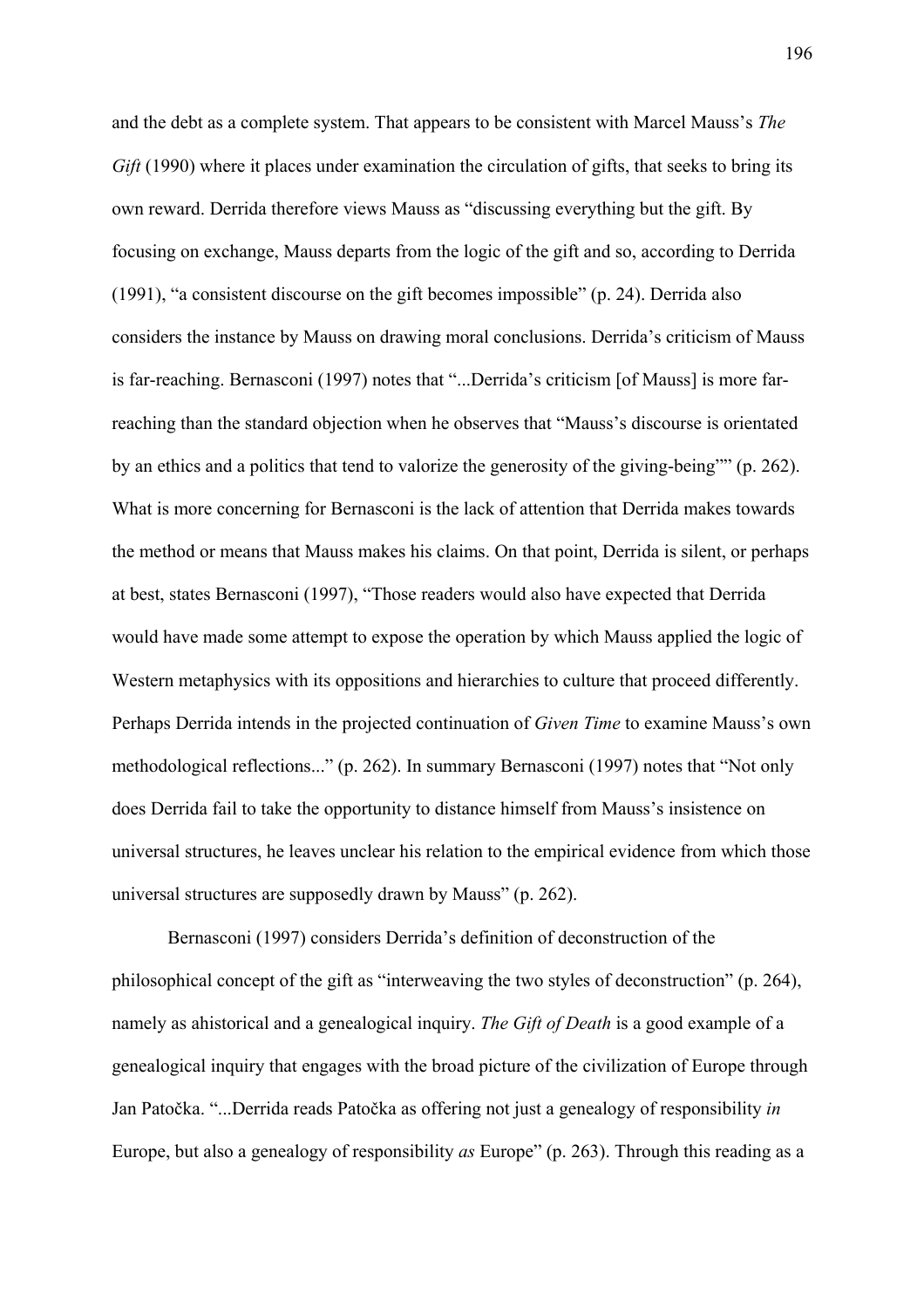deconstruction of the history of Europe, responsibility is brought into question, because "one is never responsible enough" (GD 51). The idea of responsibility that Derrida develops, as had been explored, is the asymmetrical nature of responsibility, a response to the singular call for ourselves as 'other' and a call of being responsible to "every Other" or the general common law of society. The response available as a "feeling" that for Derrida is beyond calculation as pure morality is considered by Bernasconi (1997) to be related to the biblical demand "not to do alms before men, because one would already have had one's reward" (p. 264) and therefore culturally determinable. To lift the concept of the gift out of the regular economy of exchange achieved as ahistorical is brought into doubt.

It seems that the genealogical account threatens to undercut the ahistorical account. At very least, one would want to hear more from Derrida as to how these apparently rival analyses are to be reconciled. The two styles of deconstruction have given rise to two contradictory conclusions that could not be entertained at the same time without further deconstruction. (Bernasconi, 1997, p. 265)

## **Conclusion**

Derrida gives an opportunity to ask who we are as scholars, with the emphasis away from knowledge towards being. We have to attempt the beingness of policy as different to us as human beings. At the same time, Derrida deals to the abstruseness of scholarship in its ordinariness. No longer should scholarship shy away from at least aiming to affect us as human beings. It is simply not good enough to provide abstract scholarship that is immune in its method as human. If we are to accept scholarship as scholarship, we need to see human beings belong to that work as an affect. The implication is that the academic process is both right and wrong. It is right to demand high standards, recognise effective methods of thought, but wrong to provide conditions for scholars that are inhumane and involuntary. Therefore in taking up the role of critic and conscience we can return the humanness to scholarship as a political action towards the legislated role of universities as critic and conscience of society.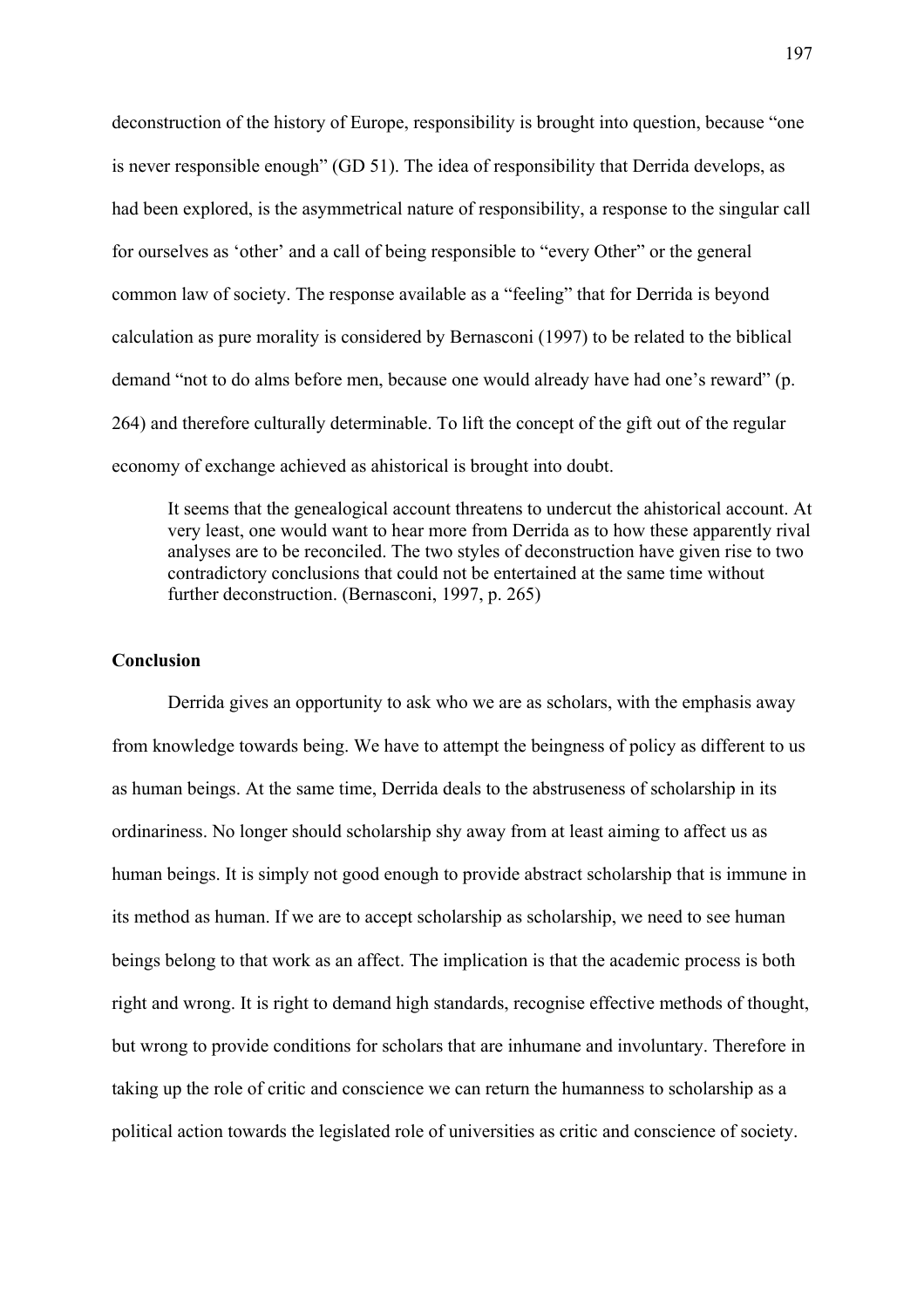The ideal ethical act for Derrida is the gratuitous giving of one's life for another. The irresponsibility within metaphysical ethics that Derrida demonstrates through deconstruction invites closer examination of metaphysical ethics, as the otherness of ethics. Faced with upholding academic freedom, the dilemmas for academics in disclosure of their thought are to act with intellectual humility that does justice to the non-ethical that is incalculable, unanticipated and irreducible. Setting aside Derrida's Abrahamic derivations employed in his work for a moment, and remaining aware of the need and effort of on-going debate and discussion of his work, the way Derrida treats responsibility for philosophy may hold a clue to the freedom of responding in the university from philosophy itself. The university is a philosophical institution, in the sense that it seeks ideas to place them under critical examination, discussed, interrogated, and then passing beyond national and ethnic boundaries. The very idea of an institution as "an academy" arose with the philosopher Plato. All those who are in the university are philosophers, a place that grants higher degrees of philosophy to those who do not strictly research philosophy.

There is a great need to continue to respond to the responsibility of academic freedom, and academics are well placed to do so. So too is the need for a public intellectual, one who allows space as an auxiliary or support for philosophical discussion and debate more broadly of society. Such a view is consistent with Derrida who envisages that thought in philosophy is both a source of education and scholarship, articulated in publications *Who's Afraid of Philosophy: Right to Philosophy I* (2002) and *Eyes of the University: Right to Philosophy 2* (2004)*.* Overlooked as an education activist (Willinsky, 2009), Derrida tried to step out into an interested public and do philosophy. His visit to New Zealand might be viewed in that way. A response to the responsibility for the university of philosophy is found with Saitya Brata Das (2010) who writes: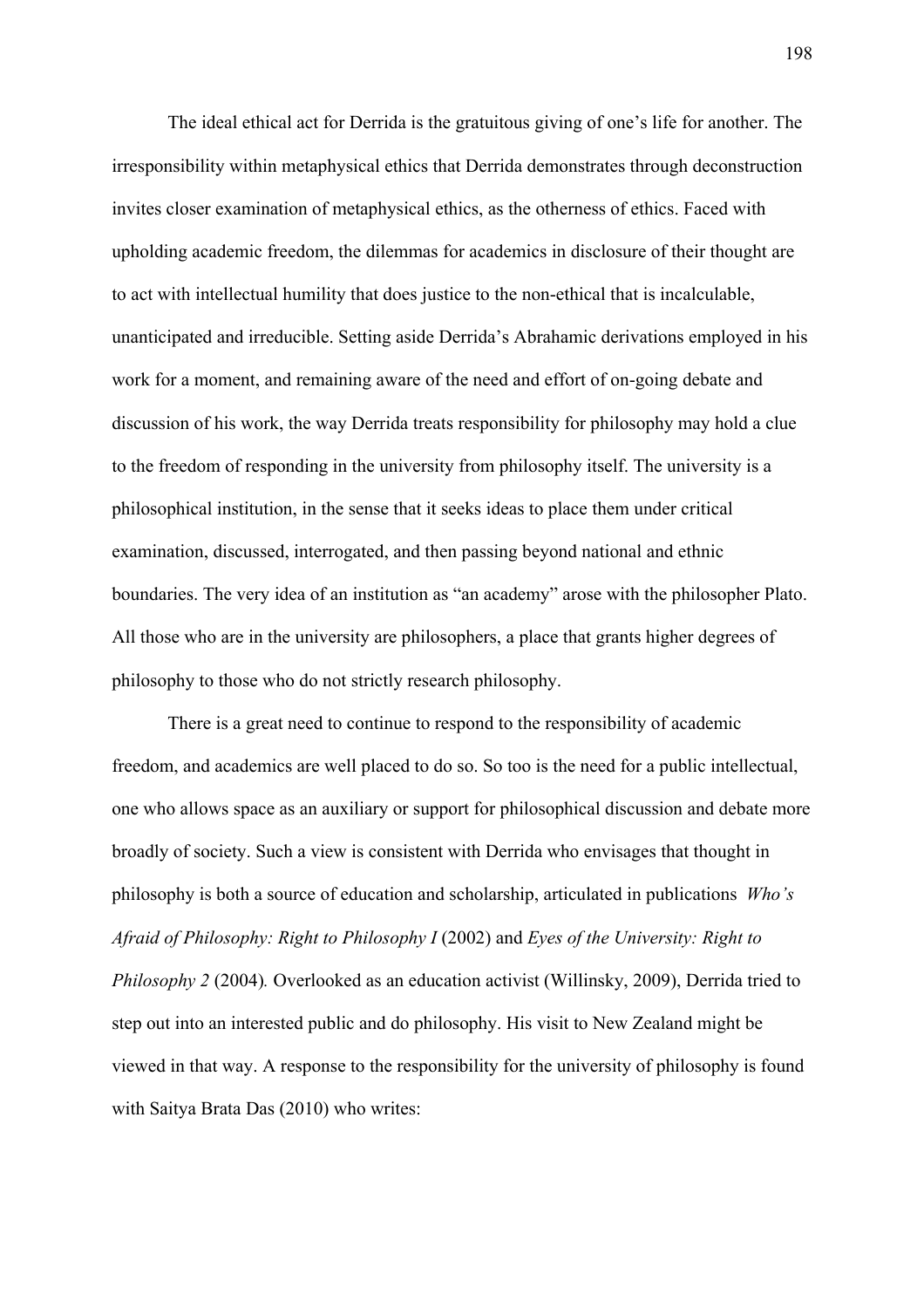To be a philosopher, and to philosophise is to train oneself for this truth, to care for one's own death for the sake of a care for truth, which is to open up the heart of existence of the philosopher, to open up this heart towards the abyss, and in this opening allowing truth to pass as truth, to welcome truth as the event of an arrival. (p. 13)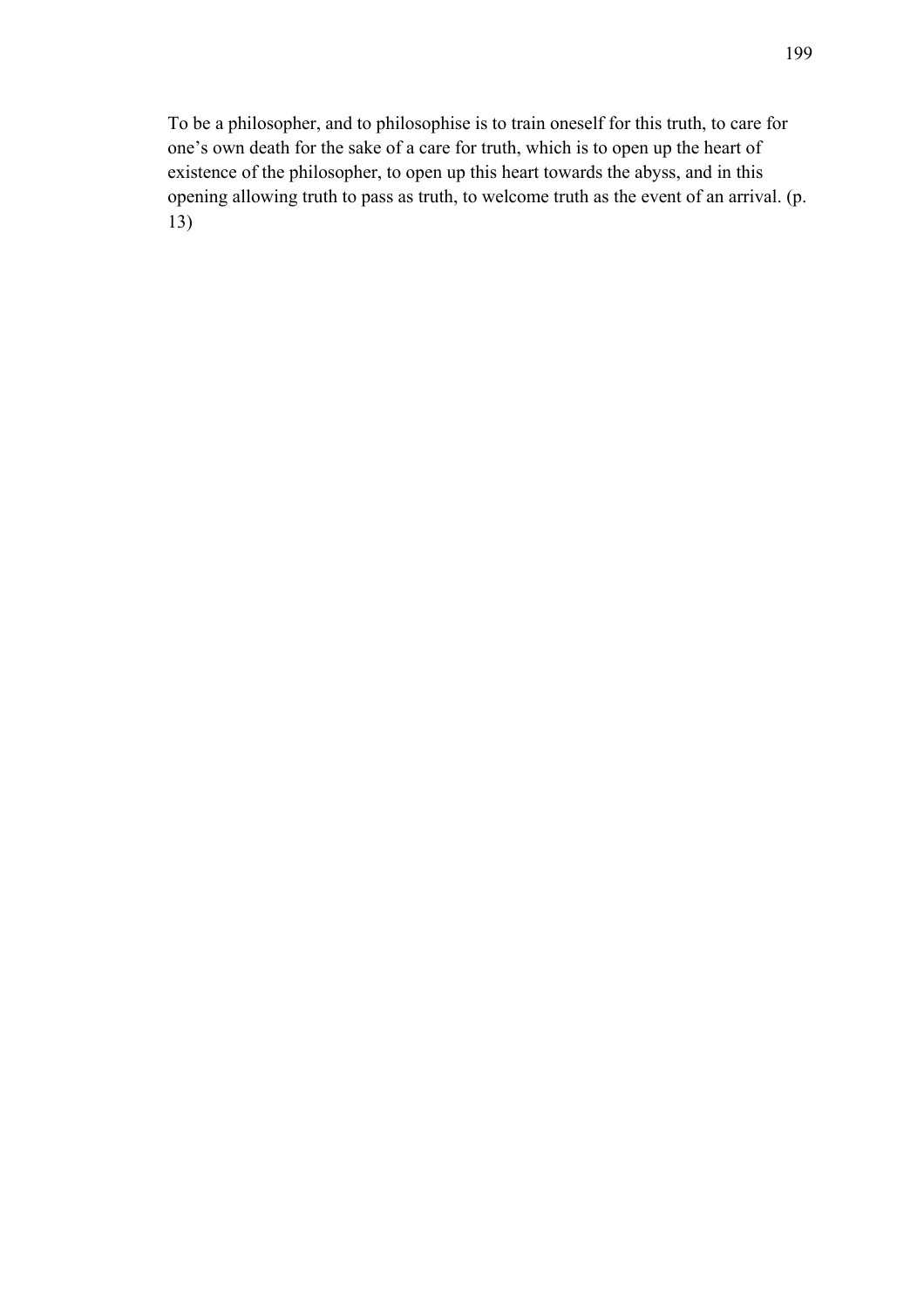### **CHAPTER EIGHT**

# **Conclusion**

The key research question, 'What might it mean for the university to accept a role as critic and conscience of society?', places importance on finding meaning and purpose for the university. That is taken as a subjective pursuit of truth, consistent with academic freedom, that involves tertiary education policy and scholars, teaching and learning. This thesis has not sought to answer a problem, but rather seeks to support meaning to keep coming forward as a meaningful responsibility, in particular towards an acceptance of a role for the university that is critic and conscience. To avoid being a marginalised outsider of society, the university must reconnect with the pain of its past that has resulted from a global movement of reform. The thesis finds that scholars are well placed to support such acceptance, but there are implications for the nature of academic freedom as a conscious disclosure for all "others" as a social conscience. The research seeks to contribute towards deepening the purpose of the university in society from the action of scholars as modelled and extemporised by Jacques Derrida.

The future purpose of the university has been considered by some to be part of a global movement of reform, that is reflected in tertiary education policy. A future purpose needs to be found for the university that is beyond its mere survival. One place that such a future is identified is in the acceptance by New Zealand of the university as critic and conscience of society. Such a move has implications for the nature of conducting scholarship, its freedom and rights. Scholarship needs a supportive environment that avoids being pressed into service for the next good fight to solve another problem, which can be too unsatisfying and personally draining. Jacques Derrida gave two important presentations in New Zealand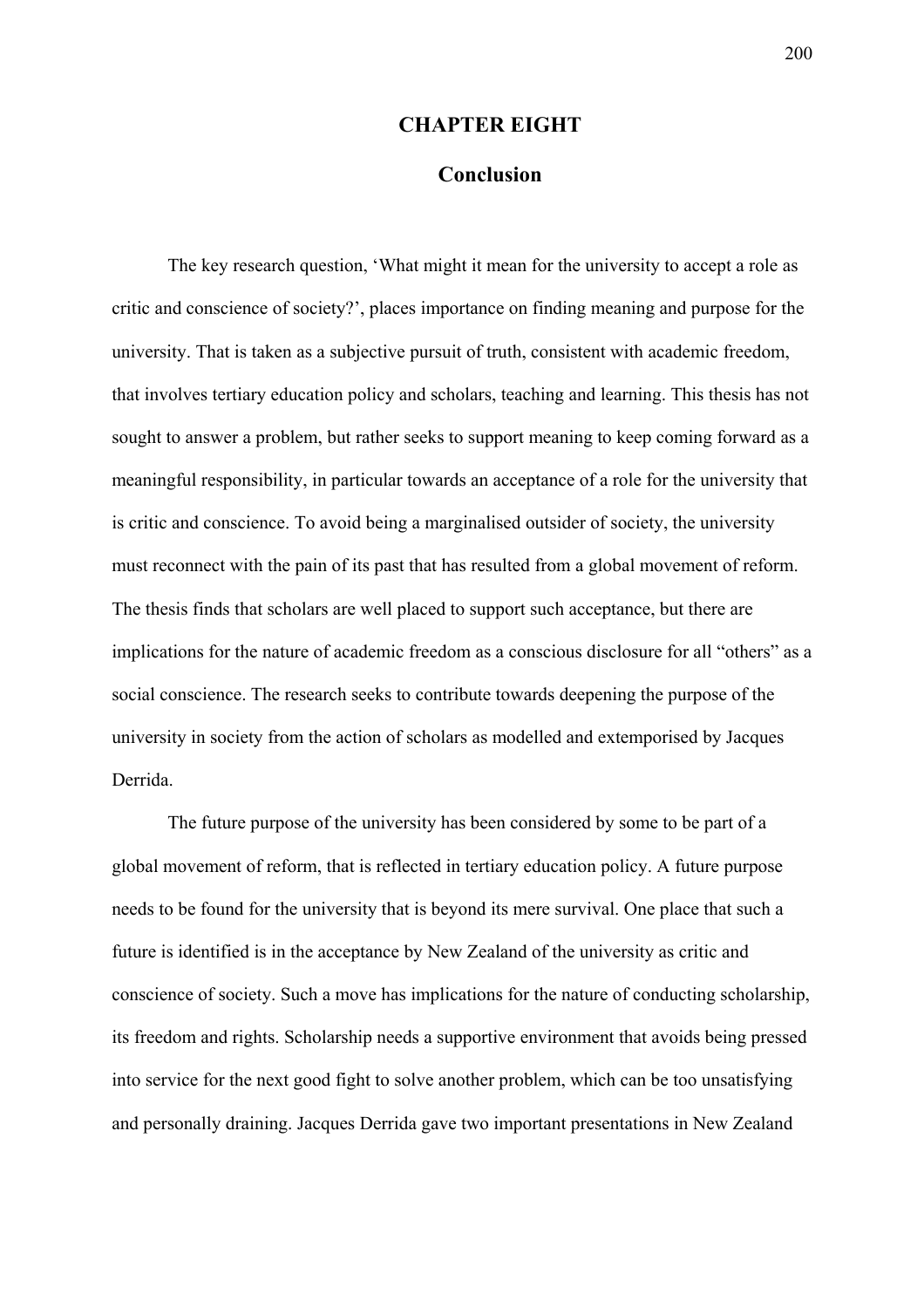that the thesis has argued call the university to return to a purpose that gives meaning in society. The thesis has attempted to extend those instances from within Derrida's scholarship as an acceptance for a possible role of universities.

Academic life exists within the haze of tertiary education policies that try to balance the needs of the nation state with a networked society. The view of scholarship taken by universities has had a narrowing, less creative and more entrenched effect on the professional freedom of scholarship. A wider context for meaning has in the past always been valued to support scholarship in the humanities. That currently plays out for scholars as an obsession with the immediacy of the moment, to publish, to add insight, to be expert as expounded in the PBRF system and other systems around the world. Universities need to support the production of scholarship that allows for a deeper connection with its past, as an admittance to its past, instead of the over-emphasis on employment conditions (as noted in Chapter 6). That is too strongly associated with survival, mere existence, rather than generating meaning with insight that comes from existence. For the university to become critic and conscience of society requires a reconciliation with its past, that scholarship is well placed to provide as an *encounter* in the present.

 The nature in scholarship is highly valued by Derrida as a gift without reward. The thesis claims that the essence of scholarship as such a gift already forgoes the need for a reward and permits a more transgressive, radical options in society. As noted in *The Gift of Death*, a violation of our moral or social boundaries may arise. As has been noted, the nature of violation is very specific for Derrida. He is aiming to create meaning from meaninglessness as a connection that we might seek as an acceptance before the 'Other' as a singular and eclipsing purpose. That applies no less to the university, which has had too little attention given to its survival (as in devising appropriate policy settings) at the expense of creating meaning in society. Derrida described that alternative as an unconditionality for the

201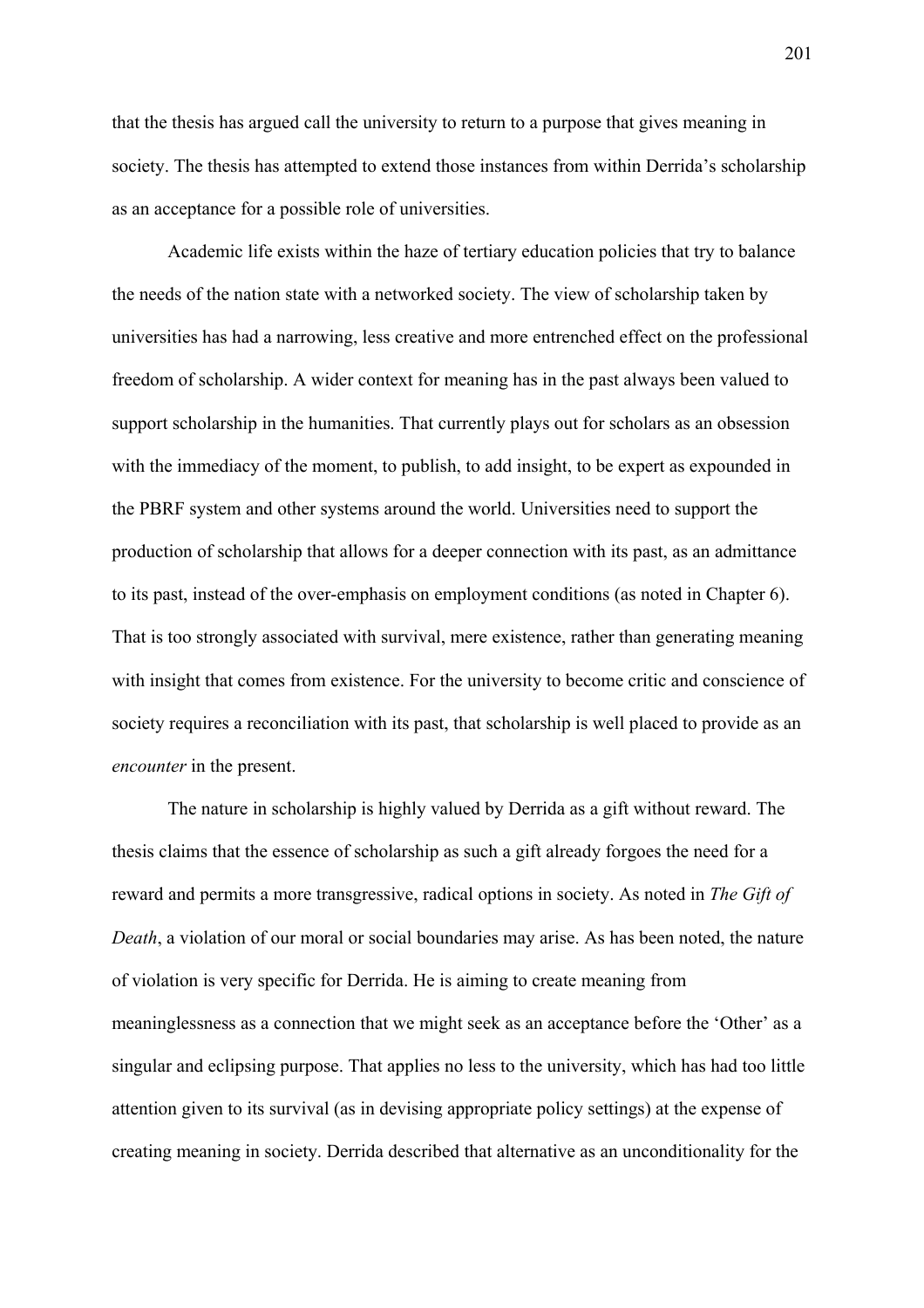university that it be granted the right to say everything that needs to be said as an aspiration towards its meaning. It is argued that critic and conscience is inherent to deconstruction.

For deconstruction, understanding the structure of scholarship and the way it is produced is the first step to get meaning for the university. The nature of scholarship currently exists without direct association between the topic under examination and the author and is exemplified by the PBRF system. Each paper could be taken as a contribution to an existing debate of society that has been likened to a gift without reward. The connection between the research and events of society is freely given. Scholarship by its nature is a contribution to society at a distance, generated by relying on what has already been produced, critically incorporating the past for new meaning to arise. Scholarship could be conceived more broadly as a reconciliation or forgiveness with its past. Themes of neoliberalism for instance have been given new meaning in scholarship, but do not yet find their existence in the tertiary environment.

 New research in any topic involves bringing ideas forward through the thought or conscience of the author. It is not unusual to read papers, not only for the main insight, but for the treatment of the scholarship of others as a contribution in society. The topic under consideration can be dealt with as either an obstacle to be overcome, or by leaving room or openness for interpretation by the reader. There is a story unfolding from the use of the existing work of others. The interaction of scholars to ask questions and invite interpretation of their work mirrors an option for thought of the university. In the gifted and episodic nature of scholarship, examining and discussing topics of society are distant to the events under examination and need to be made more intimate. The university is already in the margins of society. It is from those interactions, and the treatment of scholars by others as one option for redoing the past and bringing the university back from the margins as critic and conscience.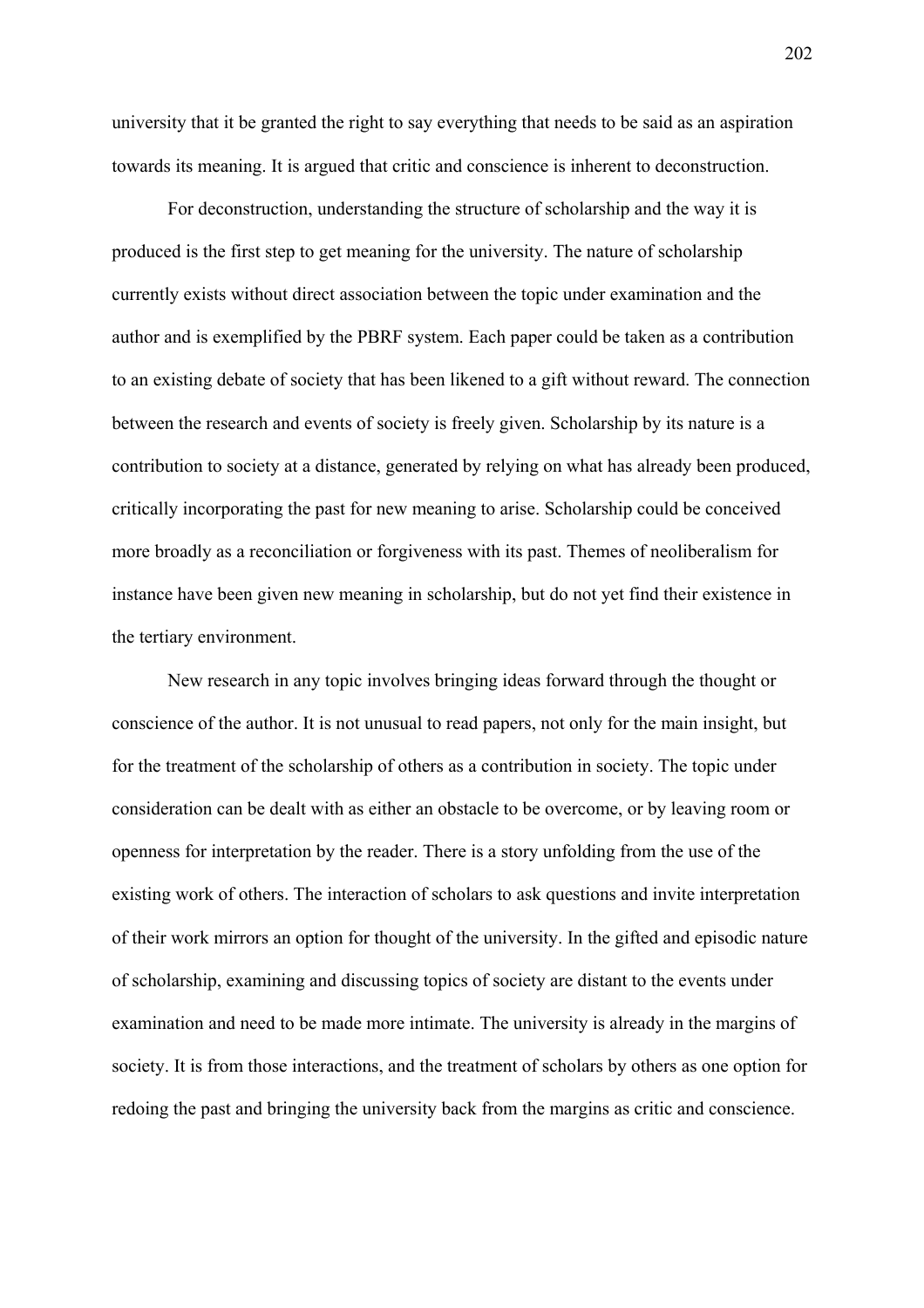### **Acceptance of the university in society**

The thesis is not advocating a return to the past dominance and acceptance of the university as an ideal of society. Rather it sees the need to deal with being a university of society as *an acceptance* of itself as one instance of a contribution towards critic and conscience of society, that legitimates its presence in society. Scholarship is speaking from a tenuous place, that emulates very well the value of critic and conscience of society, but it must extend that purpose to a university, without which it can never proceed. What is more important is that the university is coming forwards worn down and burdened by its past, almost too much to bear. It has the effect in placing their concerns first, and of narrowing a world view. And yet around them is the flourishing and continuance of ideas and innovation. There are prominent displays of humanity calling for areas of progress and development, all of which are undertaken at a sacrifice towards unity and harmony of purpose of society. The task of the university is to overcome its sense of dismay at the distance or separation from others as an avoidance to a painful past, that the action of scholars through their scholarship already seeks. Practising forgiveness of the unforgivable is one way that addresses that painful past.

 In discussing the university, it is very common to observe an attitude of acceptance that reads: "whatever happens, happens", as an avoidance of the reality around them. It is not that society want to believe that, but rather in the sidestepping of their responsibility towards scholarship, it stands in place and fills up like a surrogacy for their avoidance of reality. On the other hand, the university is surrounded by many who are willing to sacrifice everything for harmony and purpose (of society). That stems from a tertiary education policy as a result of global reforms informed from economic rationality, that cannot afford to form attachments without reward. Such an exchange risks being confronted by the lives of others, and to enter into alterity, one for the other. It is not a concern to the policy setting of the university living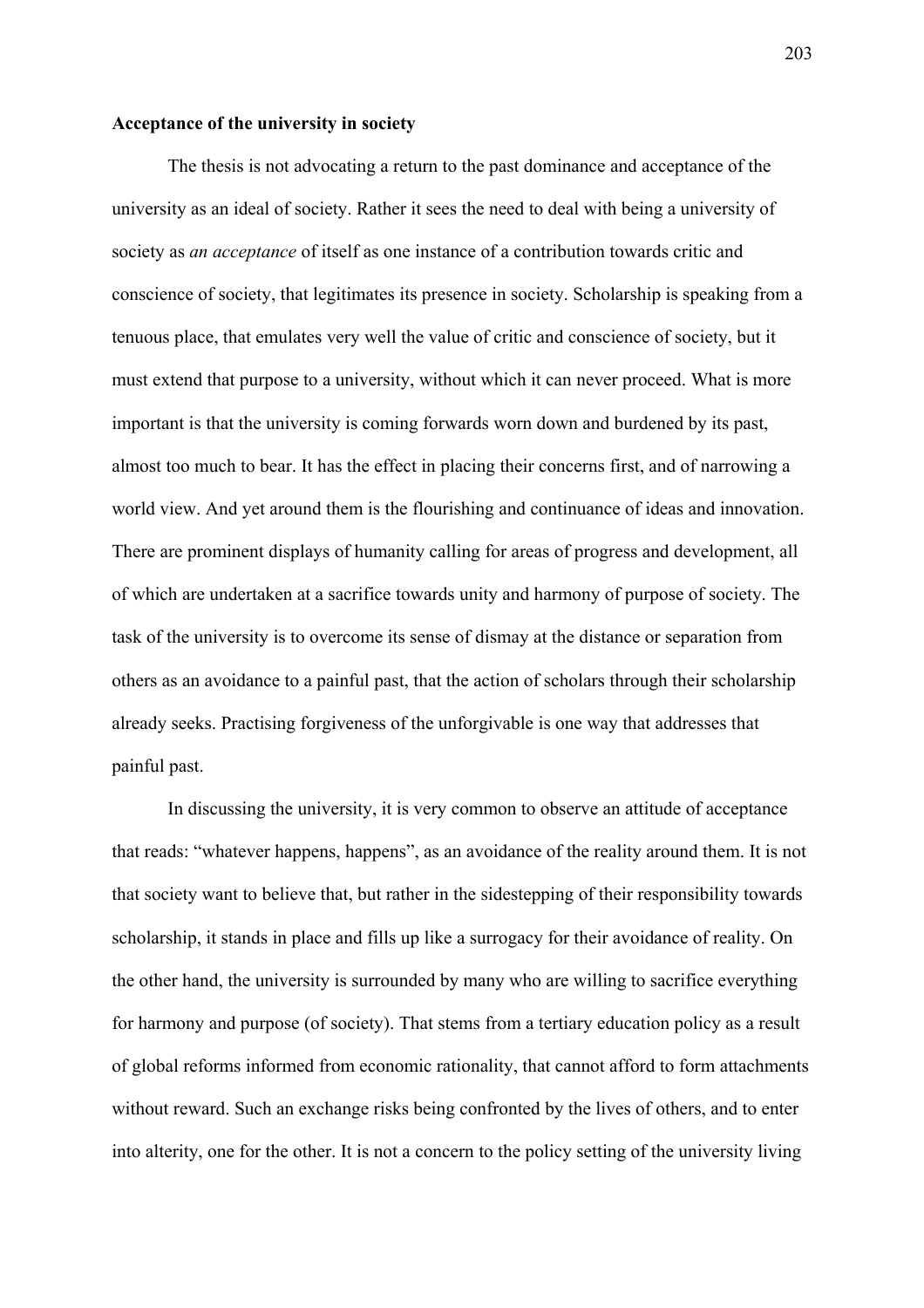an existence forged by its past and at the same time would do anything to put things right. The university today lives its life through others because their own is so empty. Scholarship has unfairly felt the burden of that marginalisation of society. When claims are made that the university is at the cutting edge, solving world problems, it places the university on display as a hollowed out shell living vicariously through the lives of those prepared to be involved.

The consequence for scholarship is that it is prevented or thwarted to live in the present as critic and conscience because it too is chained to a broken past of the university, which presents as a double secret. The university lives a life fused to its past of secret regret, of a life unfinished as if there was a piece missing that it is searching for, a nostalgia for the past. Scholarship lives as much as possible in the present moment, with the double bind of reflecting on that secret for itself, but being unable to admit that, or give any more purpose for the university to avoid its past. Consequently, the university with scholarship becomes the detached outcast of society. Where previously the modern university was an idealised part of the completed world, now it is a stray soul unable to form connections within, but constantly aspiring to greater purpose. Scholarship is marking time, because the university does not want to acknowledge the hardships that others have had to endure to find their purpose, or of what it takes to generate meaning as a gift, from the sacrifice of giving up the need for affirmation and celebration. To do so, would risk opening themselves completely for fear of even further misery. So there is a waiting, waiting for someone to make it all better, or fabricate a personal philosophy to avoid the truth that they are marking time, a constant search for meaning in the meaninglessness.

The main goal of humans according to Derrida is to find a connection that makes us feel acceptance again as an unattainable outcome of the 'Other'. It is not uncommon to play a waiting game for that connection to take place and instead avoid the reality of the truth by waiting with the confrontation of the emptiness we feel. It stands in place as proof we are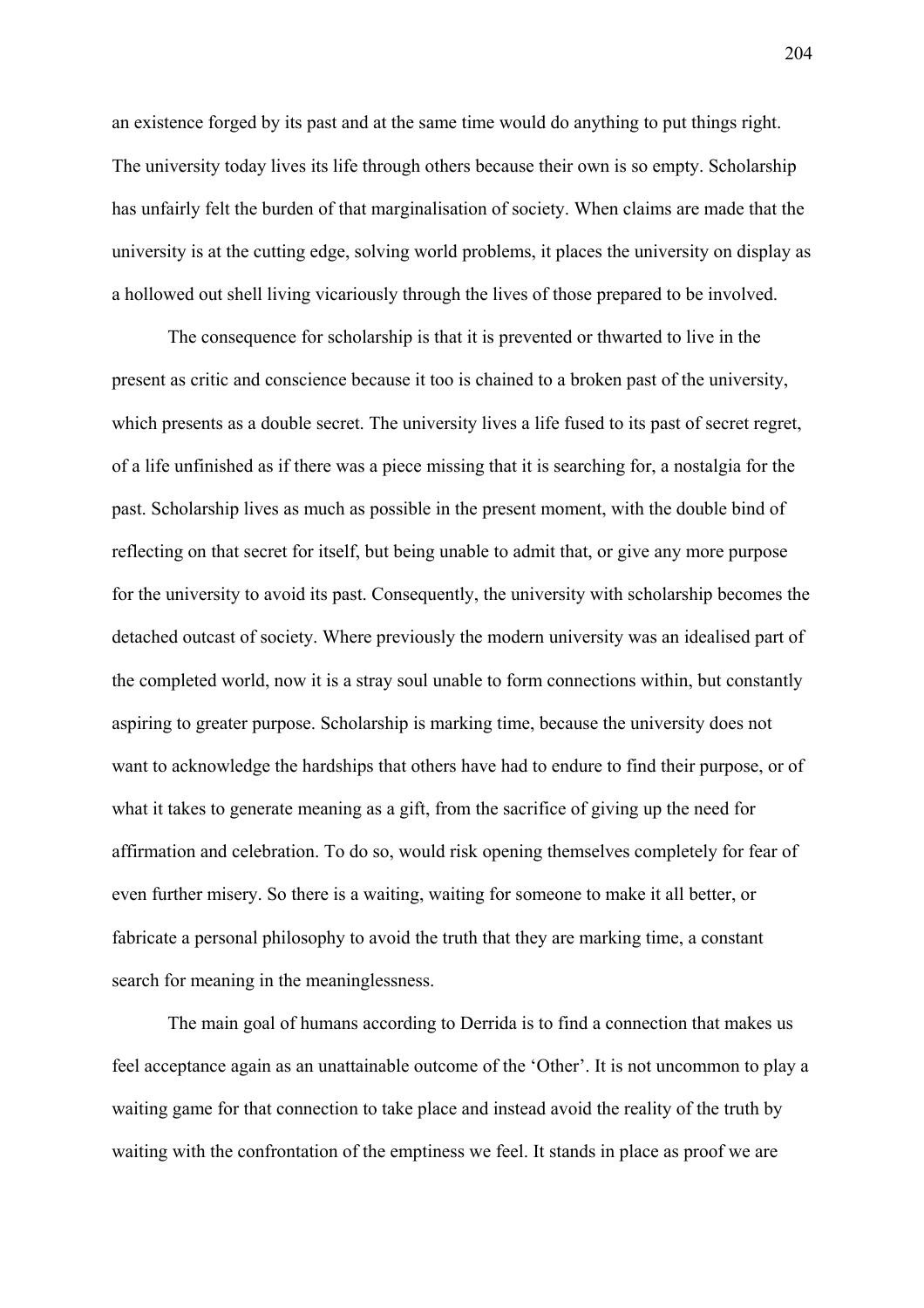alive. We want to feel connected, but are ignorant or blind to see that the main objective is to wait with the confrontation of whatever caused the emptiness in the first place, to wait with the waiting.

 Universities are made up of a catalogue of human experiences, but themselves appear to be immune to the wide variety of human experiences that is contained in scholarship. Universities are in danger of remaining unempathic and lost among the marginalised of society. They operate out of a view of the world that is selfish. At the same time it is a demonstration of the pain that universities live with, imposed on them by others. It is extremely difficult to accept that pain, to become more relevant for others when universities live with their own pain and suffering. Scholarship supports universities coming forward in pain, in the painful acceptance of their past as past, to support a purpose as relevant and most meaningful in authentic academic life with ourselves and others around us. One way to overcome that passive waiting that infects universities is to become confronted with their past. That can happen from within scholarship in the episodic nature of its desire for unity and wholeness. It induces according to Derrida, an irresponsibility by universities that radically comes forward as a transgression of society. Passivity with the past becomes activated in a head on collision with its past. That has implications for the privilege of academic freedom, to enable scholarship to bring forward that transgression, as a violation to the pain and suffering that unshackles the burden for universities.

It does not really matter whether universities operate along humanistic lines or Kantian lines of reason. The philosophy that philosophers come up with is very inconsistent. There is no unifying philosophical programme. There can never be a unifying belief that makes everything connect. For Derrida that is forever unattainable. Philosophy might arrive as the simplest gesture or aside to someone. "Story, vivid metaphor, emotion, sensuality, the particular case—none of these is an enemy of philosophy" (Hustvedt, 2016, p. 505). The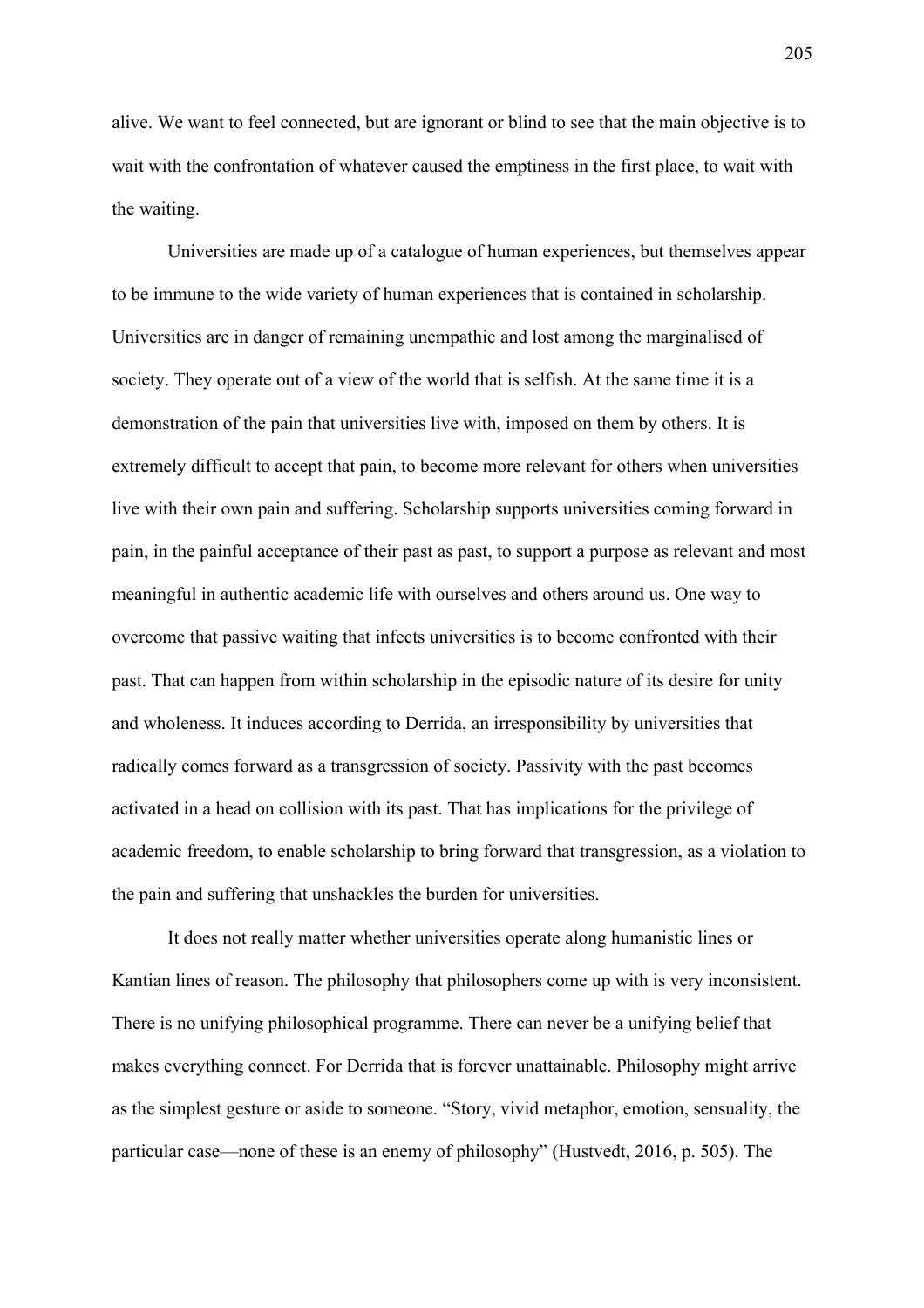purpose for working in universities might be that we want to get together with friends. But universities by tradition alone tend to keep searching from their commitment to a higher purpose for life, because to acknowledge in the present moment their existence as more than mere survival is inherent with a past that is too difficult to accept. One of the main ways that drives us as humans to keep going is to find acceptance again, and up until that point, anything else is devoid of true meaning. So there is a dilemma between wanting to feel that connection and having to face another confrontation with the inaccurate representation of their world, felt as an emptiness. Scholarship is well suited to allow us to confront our past that is respectful of ourselves, supported and nurtured. When we get activated, we are activated to confront our past, and our passive side starts to dissipate, which reveals vulnerability and our true nature as a violation or violence. Such an inversion of the life of a university that is confronting its past is fraught with difficulty for academics, where scholarship prefers a detached exploration that brings them closer to reveal the truth as a vulnerability, which Derrida recognised as an emptying out in self-sacrifice. To further support that confrontation or radical transgression, Derrida offers forgiveness of the unforgivable, an iteration of the gift without reward, that may support scholars coming forward in the abeyance and terror of the university seeking meaning.

#### **Future research directions**

While the focus of 'gift' for the thesis has been on Derrida's interpretation, there are other philosophers and thinkers whose ideas could contribute to upholding the ideal of the university as critic and conscience along similar lines of radical alterity. Further research on the idea of gift might include the thought of the Christian mystic Simone Weil and her concept of grace (Weil, 1997). For Weil, the struggles of life reveal themselves as a grace of interior transformation, that is, a movement from youthful acceptance to an authentic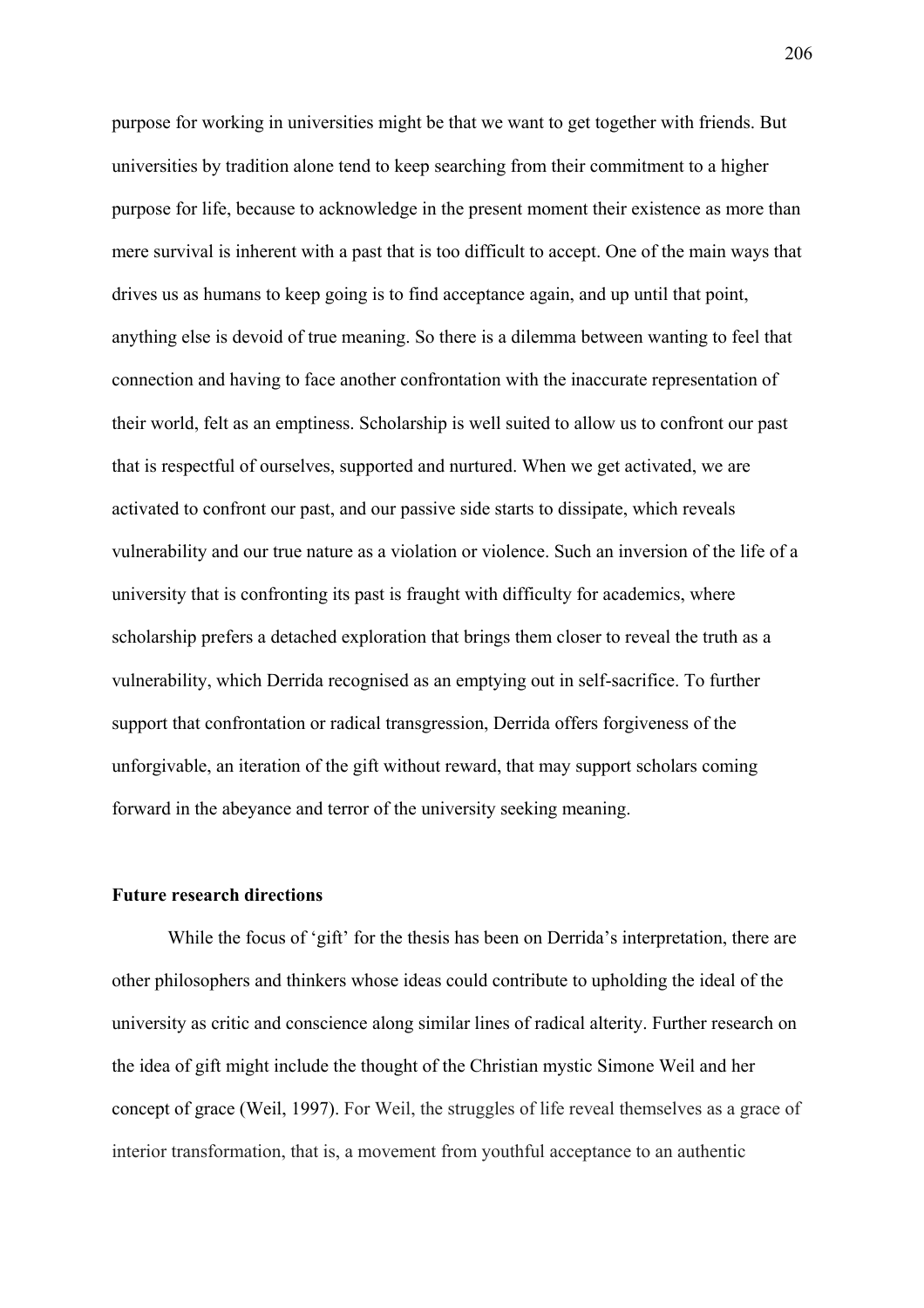gratitude to life (Roberts, 2011). That resonates with Bernasconi's discussion of Derrida's gift towards an authentic responsibility. There are also important links here with earlier attempts to find meaningfulness in life through the gift of authentic critical thought. The effort to find meaning from a meaningless world was recorded by Tolstoy in his work *Confession* (Tolstoy, 1882) as something of a spiritual crisis. On the brink of eternal literary fame, Tolstoy experienced a profound loss of meaning in his life out of regret for the past and articulated a way to learn to live as a critical thinker (Roberts & Saeverot, 2018).

One implication of the argument of this thesis is that there would be greater emphasis on support from policy for the humanities, and what they would offer. A recent article (Brooks, 2015, October 6) speculated on the need for universities to be 'big' in the sense of offering wholeness or fullness to students, and pointed to the origins of American universities as religious institutions. A return to a cultivation of spiritual and moral natures was not called for, but instead the author speculated that the humanities would soften and balance the secular trend of the university if they were allowed a more prominent role. "Universities are more professional and glittering than ever, but in some ways there is emptiness deep down. Students are taught how to do things, but many are not forced to reflect on why they should do them or what we are here for." The article reports a change on campus life with the advent of "interdisciplinary humanities programs and even meditation centres — designed to cultivate the whole student: the emotional, spiritual and moral sides and not just the intellectual." These sorts of changes point to a wider role that might apply to universities if they were to lead a more open and aspirational campus. Changes to a future Tertiary Education Strategy that accept such a direction, would place more emphasis on the role of the humanities in the formation and development of students.

During the 20th century, the university existed through an era of 'massification', a phenomenon that promoted and enforced uniformity in a mass society, that had tragic

207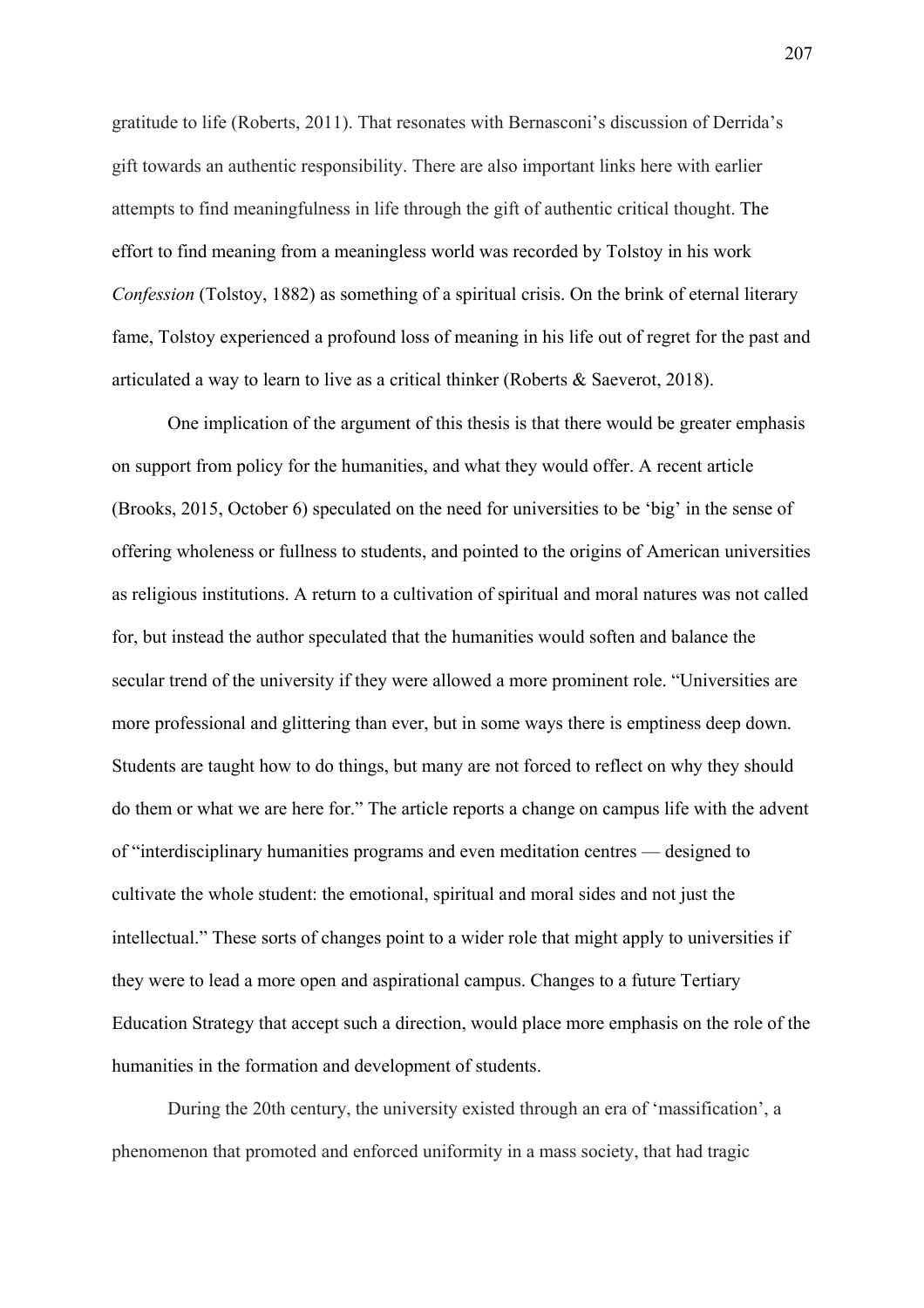consequences for humanity. Living through that era, thinkers such as José Ortega y Gasset, Erich Fromm, Hannah Arendt, Theodor Adorno and others tried to understand and wrestle with a world that pointed to loneliness and suffering as part of a crowd (Ortega y Gasset), or totalitarianism (Arendt). The destiny of humans was generalised "as the experience of a community and as a jointly endured drama" (Kapuściński, 2006, p. 67). The ethics of a specific individual distinguishable from within the mass or collective is a feature that Kapuściński (2006) finds from dialogue as a specific Self from its relation to the Other, that is, a Self that exists in "a relation to the Other, when he appears on the horizon of my existence, giving me meaning and establishing my role" (p. 67). Kapuściński (2006) goes on to cite Jozef Tischner from his work *The Philosophy of Drama* (1998), who explored the event of an encounter as a drama, and writes: "At the start of the origin of the *self* lies the presence of *you*, and perhaps even the presence of a more general *we.* Only in dialogue, in argument, in opposition, and also aspiring towards a new community is *my self* created, as a *self-contained being,* separate from another. I know that I am, because I know *another* is" (p. 219, italics in original). Jacques Derrida has an alternative take on the ethics of an encounter, emphasising the uniqueness and absoluteness of who we are to ourselves, as significant in the existence of ourselves. That uniqueness he argues, is extremely difficult to bear, with the culmination being a feeling of our own death.

Scholars acting out of concern for their destiny from within a scholarly community require intellectual humility. In order to differentiate intellectual humility from other types of thought, Whitcomb, Battaly, Baehr & Howard-Snyder (2015) have settled on a type of attention to one's own intellectual limitation, that defines intellectual humility. Academics are said to responsibly own their intellectual humility when they attend to and acknowledge their intellectual weaknesses as a limitation. To do so not only requires acknowledging the source or ownership of their thought in self-attention, but also the treatment of the thought of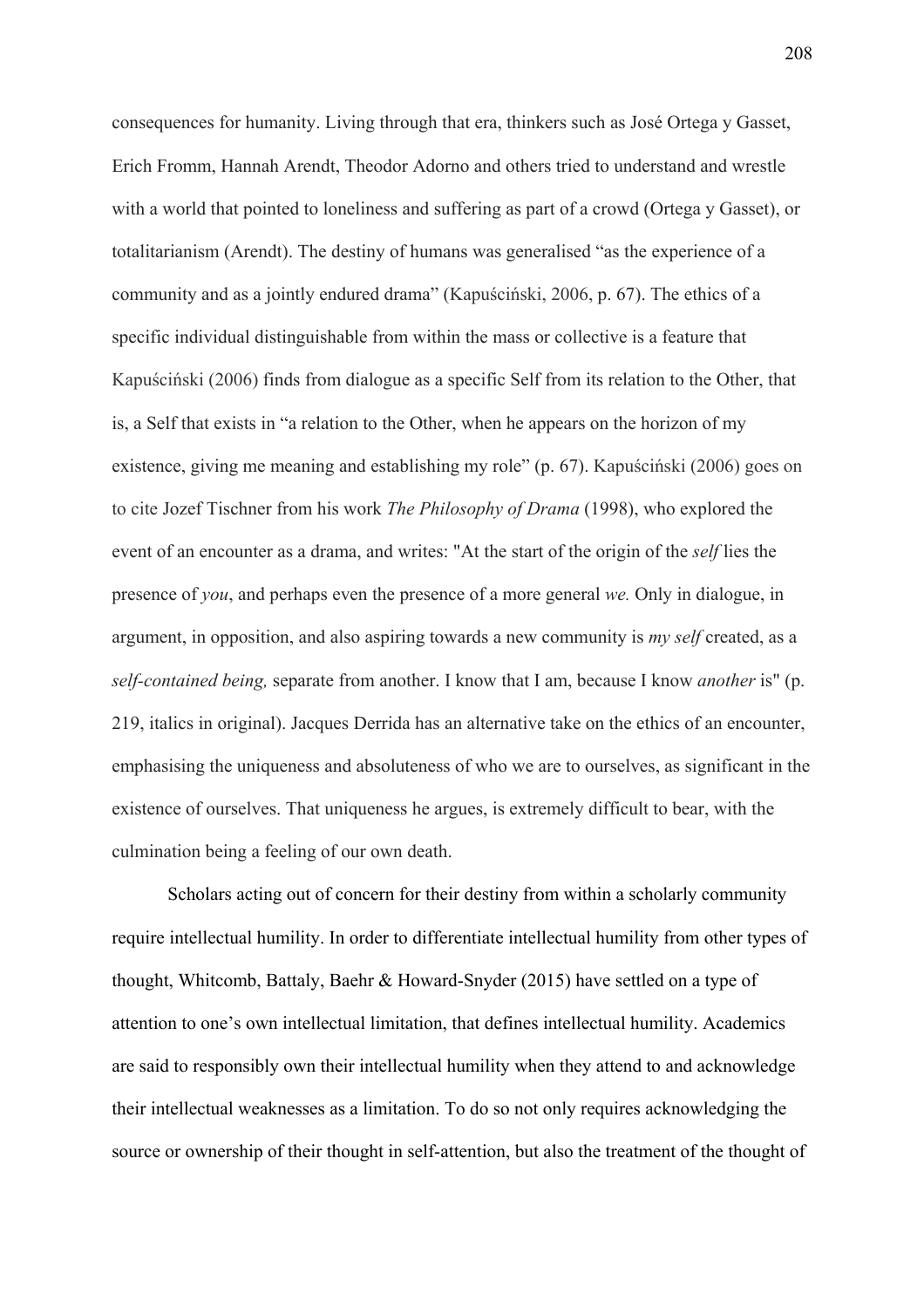others to be made their own. The gift of the thought of others offered with intellectual humility to one's own scholarship is paradoxical to ownership (because it has become the law, and is no longer unique or absolute), and risks abandoning its humility. Church (2017) finds that the limitations-owning model of intellectual humility results in counter-intuitive positions and is therefore a less than complete definition. Further research from philosophy of gift might contribute to advancing a new understanding of intellectual humility.

In summary, being supported as an academic with the freedom to say what needs to be said, is to be made intrinsic and inherent to discovery and research. The thesis has argued that the responsibility for scholars from within the neoliberal university is to find and support encouragement for debate, discussion and disagreement, that would return a social conscience to academic freedom.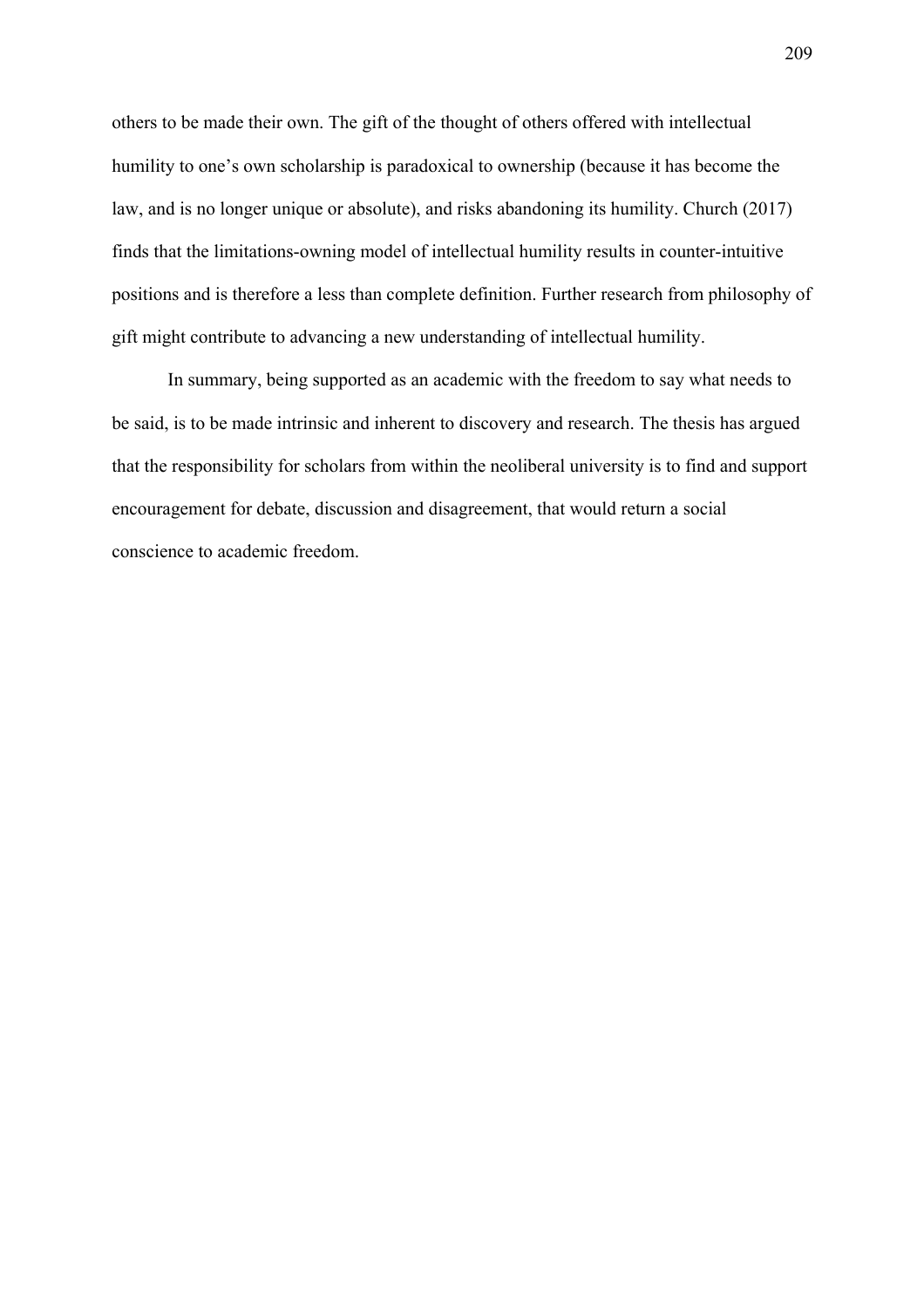# **References**

- Alvis, J. W. (2016). *Marion and Derrida on the gift and desire: Debating the generosity of things.* New York, NY: Springer Link.
- Amadae, S. M. (2003). *Rationalizing capitalist democracy: The cold war origins of rational choice liberalism.* Chicago, IL: University of Chicago Press.
- Amadae, S. M. (2016). *Prisoners of reason: Game theory and neoliberal political economy.* New York, NY: Cambridge University Press.
- Anderson, N. (2015). deconstruction and Ethics: An (ir)Responsibility. In C. Colebrook (Ed.), *Jacques Derrida. Key concepts* (pp. 48–57). New York, NY: Routledge.

Arendt, H. (1998). *The Human condition.* Chicago, IL: University of Chicago Press.

- Bernasconi, R. (1997). What goes around comes around: Derrida and Levinas on the economy of the gift and the gift of genealogy. In A. D. Schrift (Ed.), *The logic of the gift: Towards an ethic of generosity* (pp. 256‒273). New York, NY: Routledge.
- Biesta, G. J. J. (2006). *Beyond learning: Democratic education for a human future.* Boulder, CO: Paradigm Publishers.
- Biesta, G. J. J. (2014). *The Beautiful risk of education*. Boulder, CO: Paradigm Publishers.
- Biesta, G. J. J., & Egéa-Kuehne, D. (2001). *Derrida and education.* London, England: Routledge.
- Boston, J. (1988). *The Future of New Zealand universities.* Wellington, New Zealand: Victoria University Press.
- Boston, J. (1990). The funding of tertiary education. In S. Middleton, J. Codd, & A. Jones (Eds.), *New Zealand education policy today.* Wellington, New Zealand: Allen & Unwin.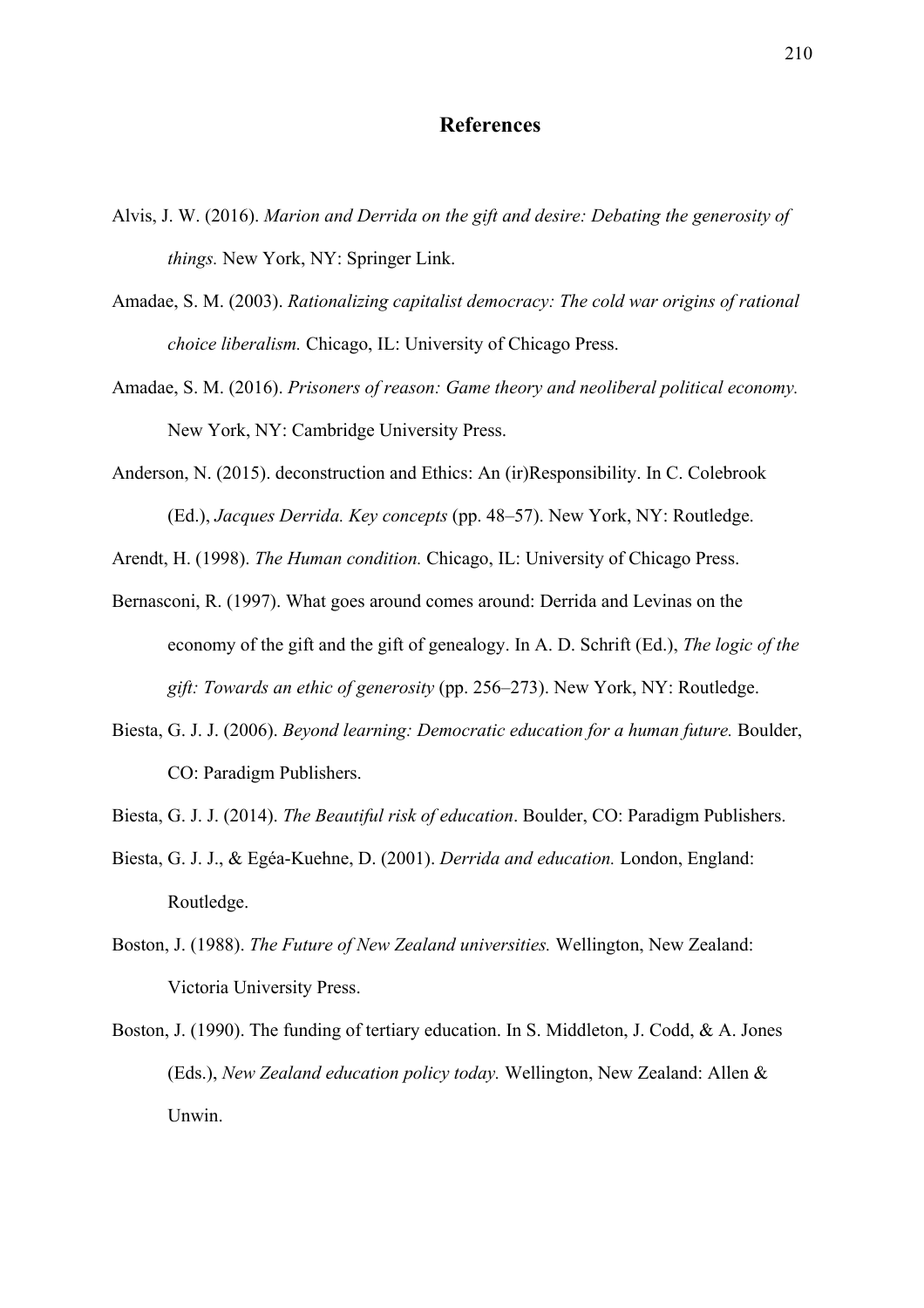Boston, J. (1995). The university as critic and conscience of society. In R. Pelly (Ed.), *The University ethics and society: Tertiary Christian studies (pp.143–151).* Wellington, New Zealand: Combined Chaplaincies at Victoria University of Wellington.

- Boston, J. (2002). Evaluating the tertiary education advisory commission: An insider's perspective. *New Zealand Annual Review of Education, 11*, 59‒84.
- Bracken, J. A. (2002). Whitehead and the critique of logocentrism. In C. Keller & A. Daniell (Eds.), *Process and difference: Between cosmological and poststructuralist postmodernisms* (pp. 91–110). Albany: SUNY Press.
- Brooks, D. (2015, October 6). The big university. *The New York Times*. Retrieved from http://www.nytimes.com.
- Buber, M. (1923). *Ich and Du*. Berlin, Germany: Schocken Verlag.
- Butterworth, R., & Tarling, N. (1994). *A Shakeup anyway: Government and the universities in New Zealand in a decade of reform.* Auckland, New Zealand: Auckland University Press.
- Caputo, J. D. (1997). *The Prayers and tears of Jacques Derrida: Religion without religion.*  Bloomington: Indiana University Press.
- Caputo, J. D. (2002). The time of giving, the time of forgiving. In E. Wyschogrod, J–J Goux, & E. Boynton (Eds.), *The Enigma of gift and sacrifice* (pp.117‒147). New York, NY: Fordham University Press.
- Caputo, J. D., & Scanlon, M. J. (1999). God, the gift, and postmodernism. Bloomington: Indiana University Press.
- Carr, D. (2001). Educational philosophy, theory and research: A psychiatric autobiography. Journal of Philosophy of Education, 35(3), 461-476.
- Champetier, C. (2010). Philosophy of the gift: Jacques Derrida, Martin Heidegger. *Angelaki: Journal of the Theoretical Humanities, 6*(2), 15‒22.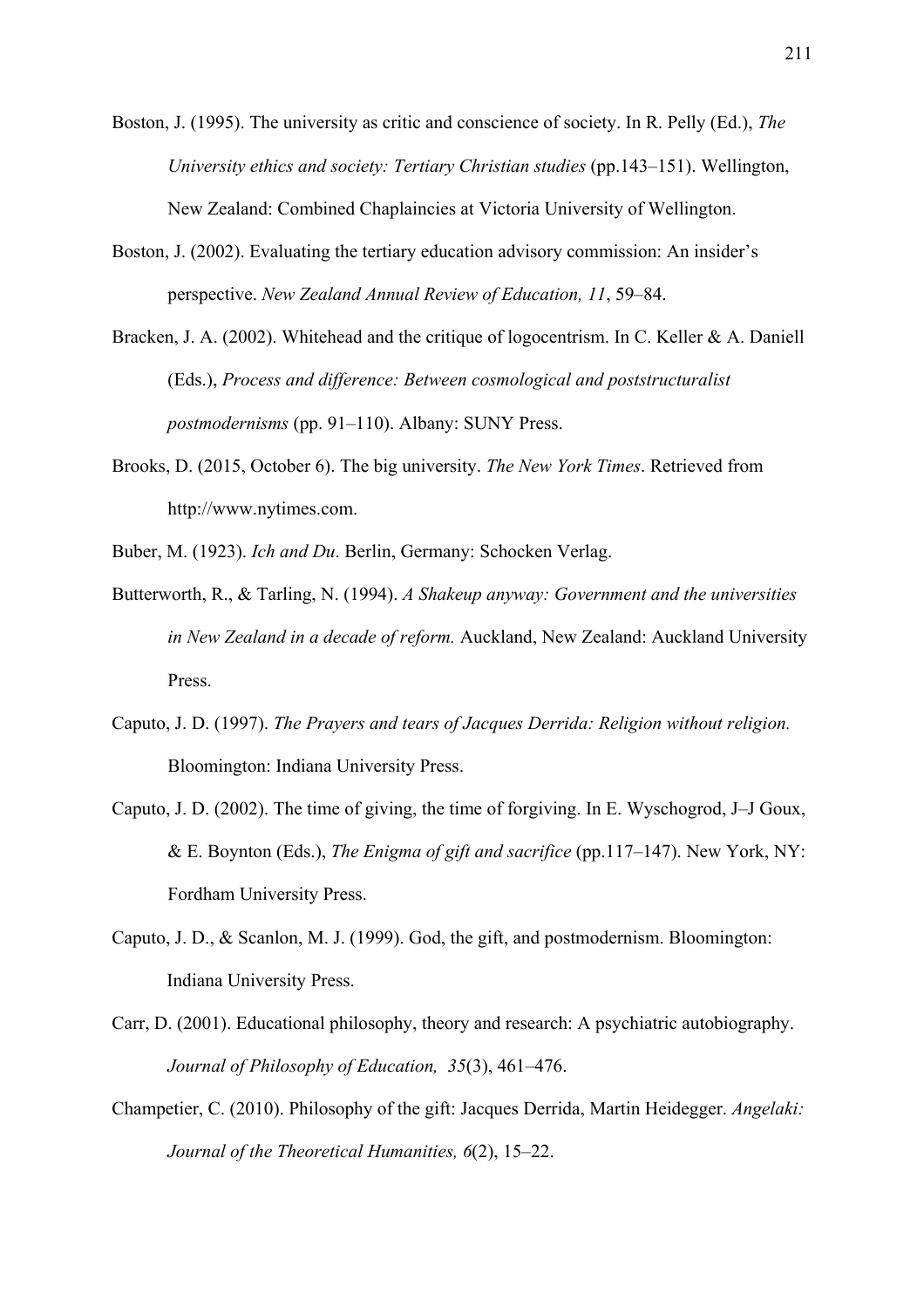- Chueh, H.-C. (2004). *Anxious identity: Education, difference, and politics.* Santa Barbara, CA: Praeger Publishers.
- Church, I. M. (2017). The limitations of the limitations-owning account of intellectual humility. *Philosophia, 45*, 1077-1084.
- Codd, J. A. (1988). The construction and deconstruction of educational policy documents. Journal of Education Policy, 3(3), 235-247.
- Codd, J. A. (1995, March). *Educational policy as a field of philosophical enquiry.* Paper presented to the Annual Conference of the Philosophy of Education Society, Great Britain, Oxford.
- Codd, J. A. (2002). The third way for tertiary education policy: TEAC and beyond. *New Zealand Annual Review of Education, 11,* 31‒57.
- Codd, J. A. (2005). Education policy and the challenges of globalisation: Commercialisation or citizenship? In J. Codd and K. Sullivan (Eds.), *Education policy directions in Aotearoa New Zealand* (pp. 3–17). Melbourne, Australia: Thomson Dunmore Press.
- Cooper Ramo, J. (2017). *The Seventh sense*. *Power, fortune, and survival in the age of networks*. Boston, MA.: Little, Brown and Co.
- Crawford, R. (2016). *New Zealand Productivity Commission research note 2016/17: History of tertiary education reforms in New Zealand*. Retrieved from www.productivity.govt.nz
- Creech, J., Kamuf, P., & Todd, J. (1985). *Deconstruction in America: An interview with Jacques Derrida.* Retrieved from https://case.edu/
- Crozier, R. (2000). *Troubled times: Academic freedom in New Zealand.* Palmerston North, New Zealand: Dunmore Press.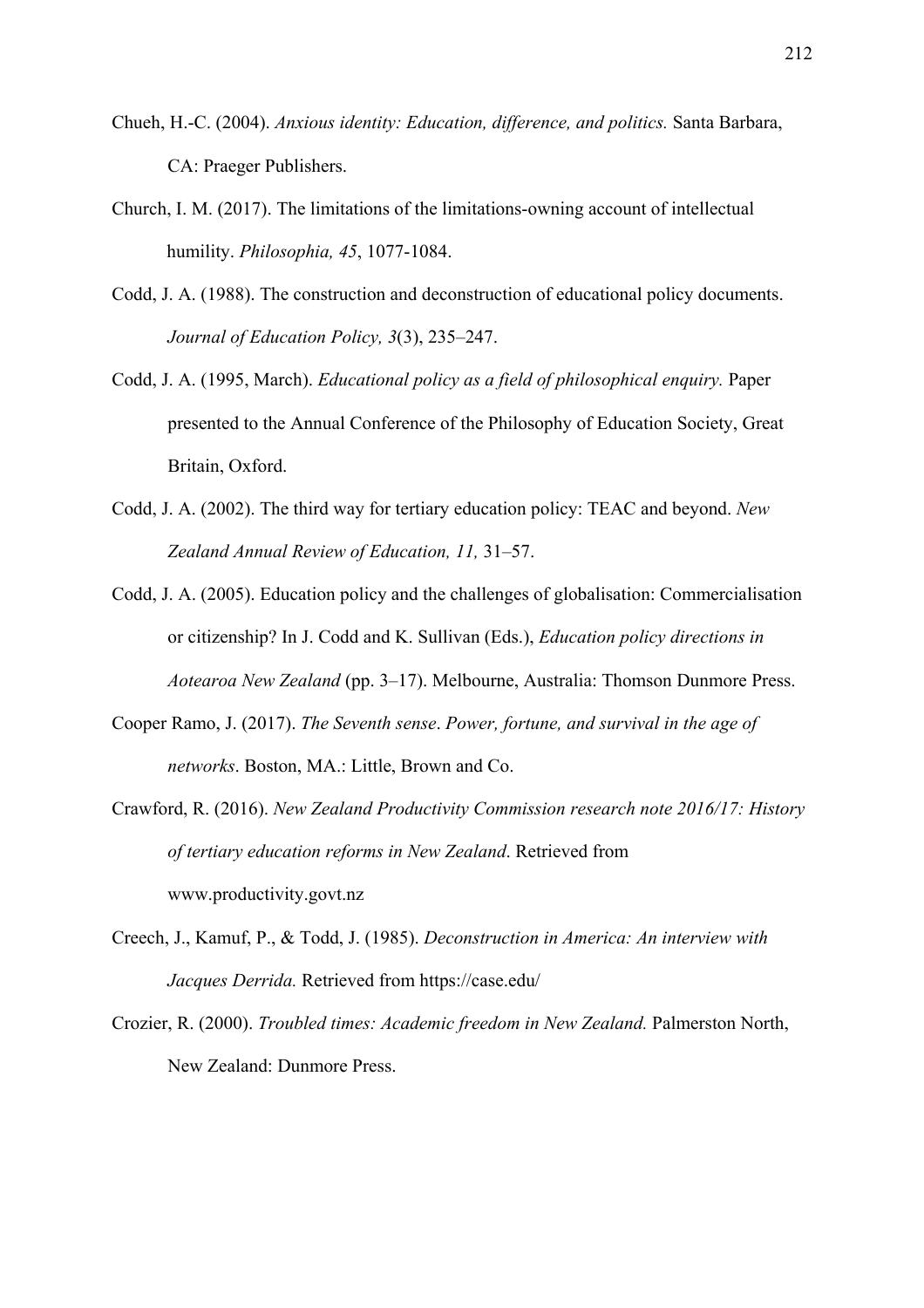- Curtis, A. (Director). (2007). F\*\*k you buddy [Television series episode]. In S. Lambert (Executive producer), *The trap: What happened to our dream of freedom.* United Kingdom: BBC.
- Das, S. B. (2010). (Dis)Figures of death: Taking the side of Derrida, taking the side of death. *Derrida Today, 3*(1), 1‒20.
- Das, S. B. (2014). The gift of the world: A note on political theology. *Culture and Religion, (15)*3, 255‒274.
- Department of Education (1959). *Report on the committee of New Zealand universities* (Parry Report). Wellington, New Zealand: Ministry of Education.
- De Pont, G., & Grant, B. (n.d.) C*ritic and conscience of society: A vanguard against jackbooks?* Retrieved from http://www.criticandconscience.org.nz/history.html
- Derrida, J. (1978). Structure, sign, and play in the discourse of the human sciences (A. Bass, Trans.). In J. Derrida, *Writing and difference* (pp. 278–294). Chicago, IL: University of Chicago Press.
- Derrida, J, (1979). *Spurs: Nietzsche's styles Eperons: Les styles de Nietzsche* (B. Harlow, Trans.). Chicago, IL: University of Chicago Press.
- Derrida, J. (1981). *Positions* (A. Bass, Trans.). Chicago, IL: University of Chicago Press.
- Derrida, J. (1982). Differénce (A. Bass, Trans.). In J. Derrida, *Margins of philosophy* (pp. 1– 28). Chicago, IL: University of Chicago Press.
- Derrida, J. (1983). Punctuations: The time of a thesis. In A. Montefiore (Ed.), *Philosophy in France today* (pp. 34–50). Cambridge, England: Cambridge University Press.
- Derrida, J. (1984). Deconstruction and the Other. An interview with Jacques Derrida. In R. Kearney (Ed.), *Dialogues with contemporary continental thinkers.* Manchester, England, Manchester University Press.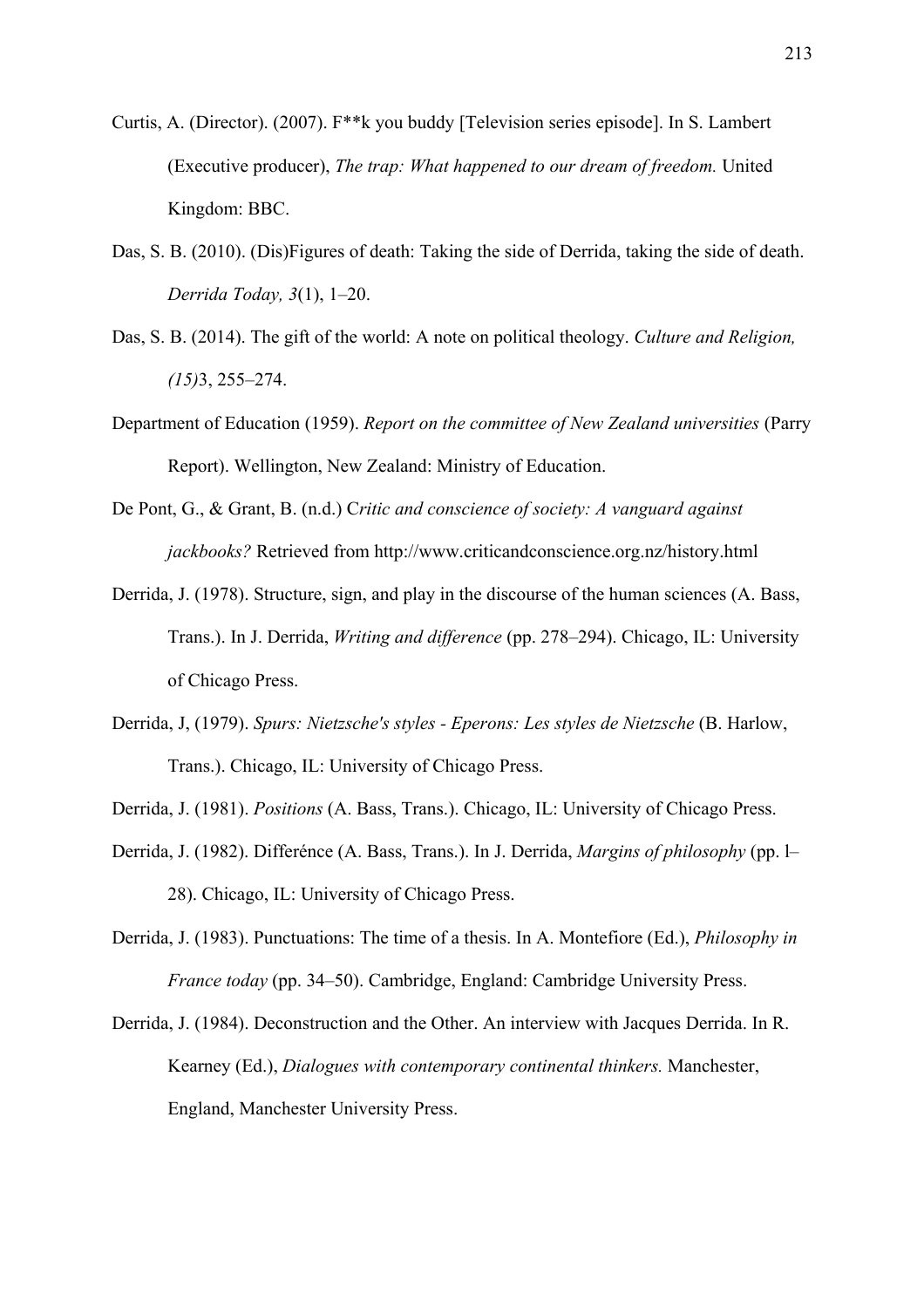- Derrida, J. (1986). "Letter to a japanese friend" (S. Weber, Trans.). In D. Wood, & R. Bernasconi (Eds.), *Derrida and differénce* (pp. 3–6). Evanston, IL: Northwestern University Press.
- Derrida, J. (1991). *Given time I. Counterfeit money. [Donner le temps, 1. La fausse monnaie]*  (P. Kampf, Trans.). Chicago, IL: University of Chicago Press.
- Derrida, J (1992a). Force of law (M. Quaintance, Trans.). In D. Cornell, M. Rosenfeld, & D. Gray Carlson (Eds.), *Deconstruction and the possibility of justice* (pp. 3–67). New York, NY: Routledge.
- Derrida, J. (1992b). Mochlos; or, the conflict of the faculties (R. Rand, & A. Wygant, Trans.). In R. Rand (Ed.), *Logomachia* (pp. 1–34). Lincoln: University of Nebraska Press.
- Derrida, J. (1995). "Eating Well", or the calculation of the subject (P. Kamuf, & others, Trans.). In E. Weber (Ed.), *J. Derrida, points ... interviews, 1974–1994*, (pp. 399– 421). Palo Alto, CA: Stanford University Press.
- Derrida, J. (1996). *The gift of death [Donner le mort]* (D. Wills, Trans.). Chicago, IL: University of Chicago Press.
- Derrida, J. (2000). 'Et Cetera'. In. N. Royle (Ed.), *Deconstructions: A user's guide* (pp. 282– 305). New York, NY: St. Martin's Press.
- Derrida, J. (2001a). *On cosmopolitanism and forgiveness* (M. Dooley, & M. Hughes, Trans.). London, England: Routledge.
- Derrida, J. (2001b). The future of the profession or the unconditional university (Thanks to the "humanities", what could take place tomorrow). In L. Simmons, & H. Worth (Eds.), *Derrida downunder* (pp. 233‒248). Palmerston North, New Zealand: Dunmore Press.

Derrida, J. (2001c). To forgive: The unforgivable and the imprescriptible. In J. D. Caputo, M.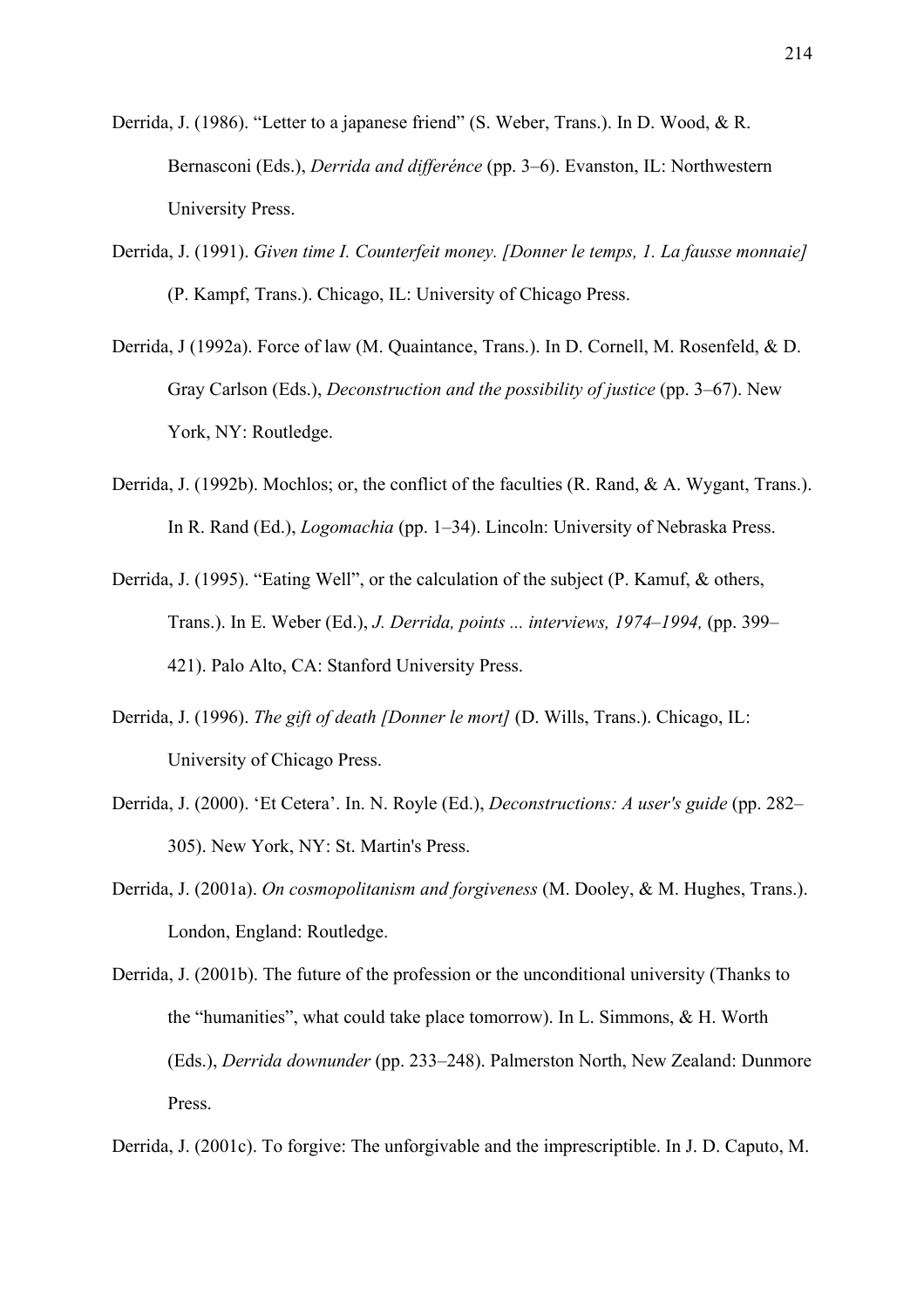Dooley, & M. J. Scanlon (Eds.), *Questioning God* (pp. 21–55). Bloomington: Indiana University Press.

- Derrida, J. (2002). *Who's afraid of philosophy: Right to philosophy 1* (J. Plug, & others, Trans.). Palo Alto, CA: Stanford University Press.
- Derrida, J. (2004). *Eyes of the university: Right to philosophy 2* (J. Plug, & others, Trans.). Palo Alto, CA: Stanford University Press.
- Derrida, J., & Caputo, J. D. (1997). *Deconstruction in a nutshell: A conversation with Jacques Derrida.* New York, NY: Fordham University Press.
- Douglas, M. (1990). Introduction. In M. Mauss, *The Gift: Forms and function of exchange in archaic societies [Essai sur le don]* (W. Halls, Trans.). London, England: Routledge.
- Drezner, D. W. (2017). *The ideas industry: How pessimists, partisans, and plutocrats are transforming the marketplace of ideas.* Oxford, England: Oxford University Press.
- Eakin, E. (2004, October 17). The theory of everything, R.I.P. *New York Times.* Retrieved from https://www.nytimes.com
- Easton, B. (1999). *The whimpering of the state: Policy after MMP.* Auckland, New Zealand: Auckland University Press.
- Education Act (1989). Part 14 Establishment and disestablishment of tertiary institutions, section 162. Wellington, New Zealand: New Zealand Government.
- Education (Tertiary Reform) Amendment Act (2002). Wellington, New Zealand: New Zealand Government.
- Freeman, B. C. (1989). "Epitaphs and epigraphs: 'The end(s) of man'". In H. M. Cooper, A. A. Munich, & S. M. Squier (Eds.), *Arms and the women: War, gender and literary representation* (pp. 303–322). Chapel Hill: University of North Carolina Press.
- Freire, P. (1973). *Education for critical consciousness.* London, England: Sheed and Ward Ltd.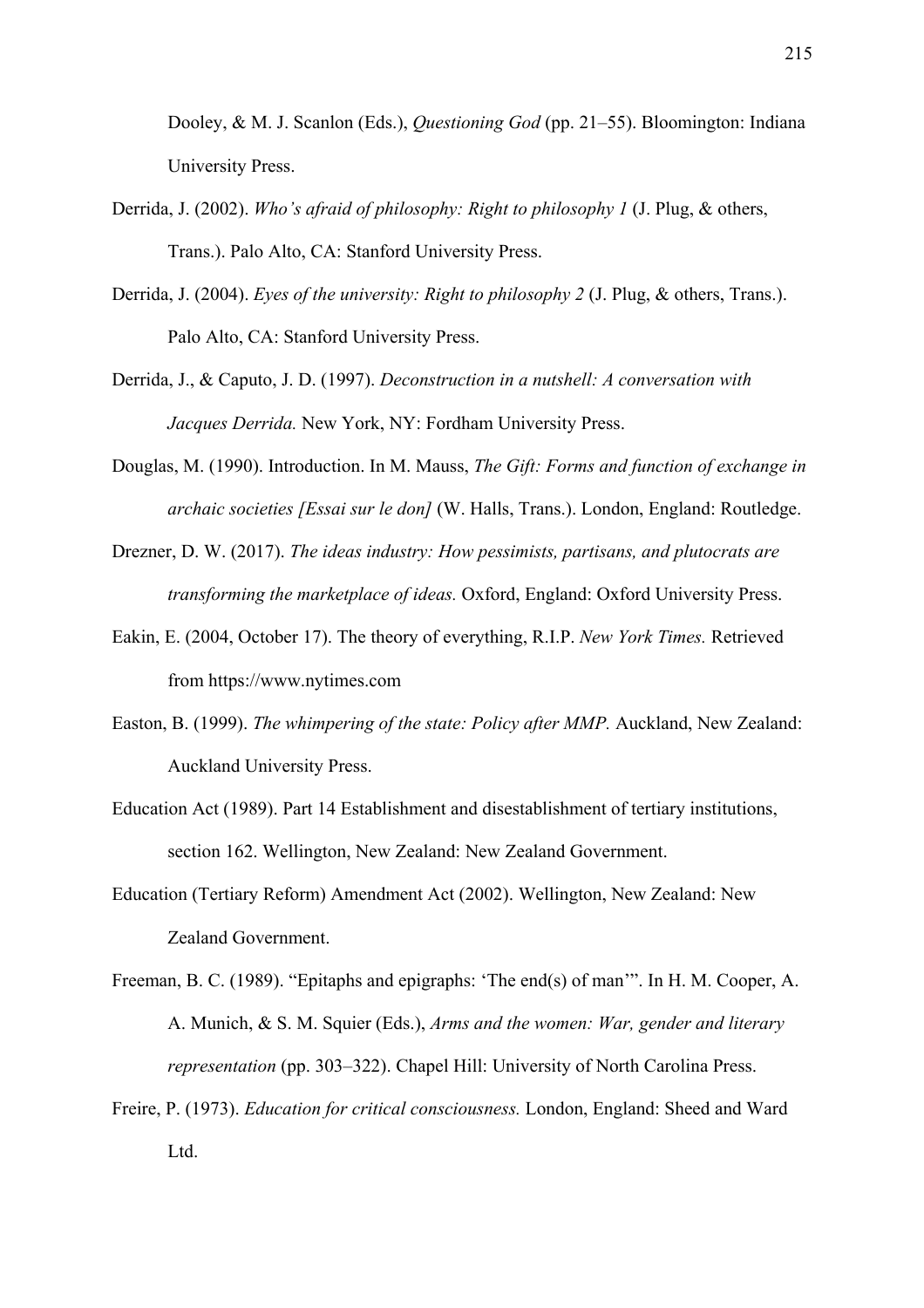Freire, P. (1985). *The Politics of education.* London, England: MacMillan.

- Freire, P. (1993). *Pedagogy of the oppressed.* New York, NY: The Continuum Publishing Company.
- Fry, P. H. (2012). *Theory of literature*. [Proquest Ebook version]. Retrieved from http://ebookcentral.proquest.com.ezproxy.canterbury.ac.nz/lib/canterbury/detail.actio n?docID=3420824
- Gangadharan, S. (2014). Introduction: Data based discrimination. In Gangadharan, S. (Ed.), *Data and discrimination: Collected essays (pp. 1–6). Retrieved from* https://www.newamerica.org/downloads/OTI-Data-an-Discrimination-FINALsmall.pdf
- Gariepy, K. D. (2016). *Power, discourse, ethics: A policy study of academic freedom.* Rotterdam, Netherlands: Sense Publishers.
- Gelber, R. (2016). University changes to academic contracts are threatening freedom of speech. Retrieved from https://theconversation.com/

Gilbert, J. (2007). *Catching the knowledge wave?* Wellington, New Zealand: NZCER.

- Goldman, P. (1999). Christian mystery and responsibility: Gnosticism in Derrida's The Gift of Death. *Anthropoetics: The Journal of Generative Anthropology, 4*(1).
- Grace, G. (2010). Reflection on the university and the academic as "critic and conscience of society". *New Zealand Journal of Educational Studies*, *45*(2), 89–92.
- Gutting, G. (2001). *French philosophy in the twentieth century.* [Proquest Ebook version]. Retrieved from http://ebookcentral.proquest.com.ezproxy.canterbury.ac.nz/lib/canter bury/detail.action?docID=3004517
- Habermas, J. (1987). *The philosophical discourse of modernity: Twelve lectures.* Cambridge, England: Polity Press.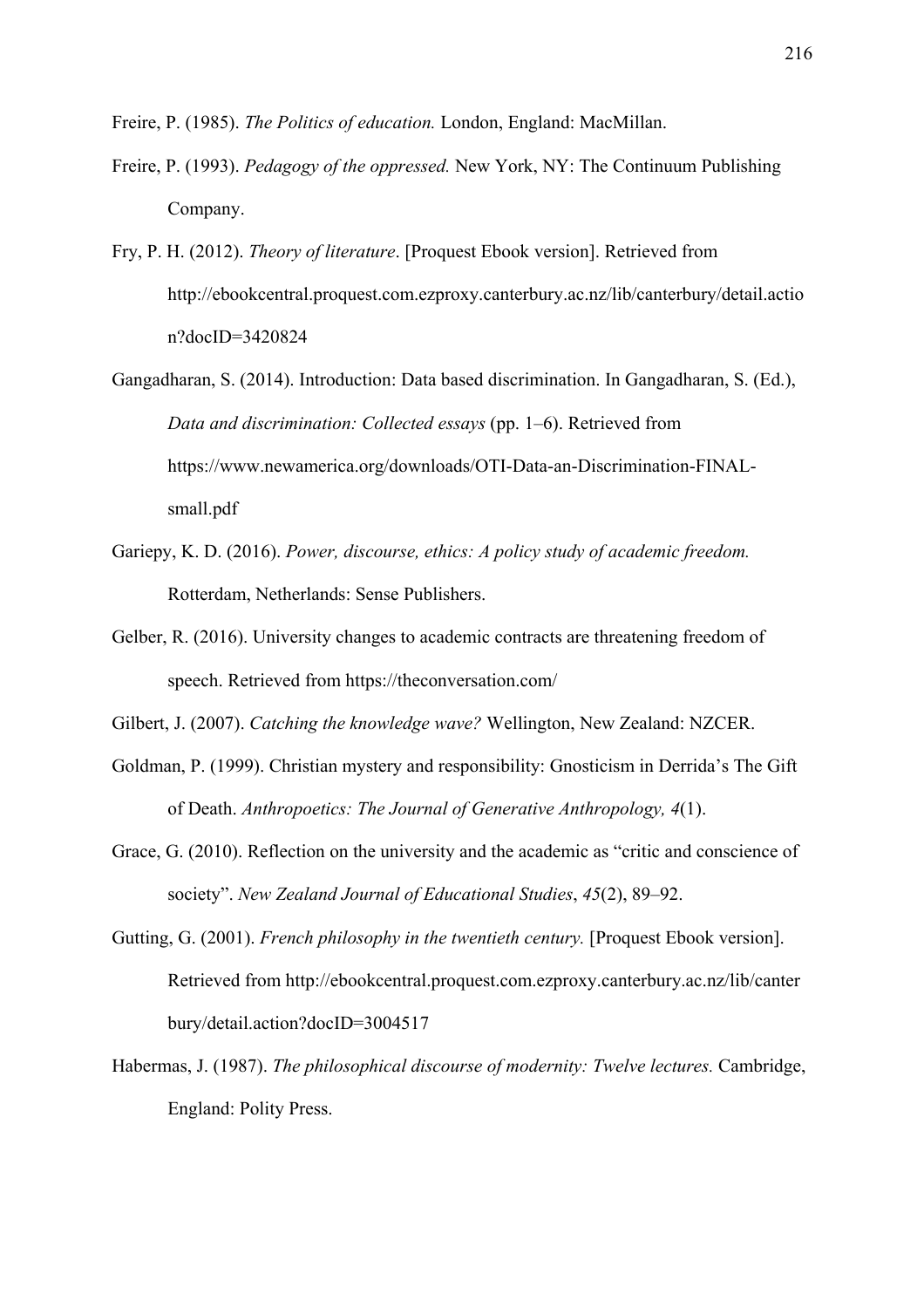- Haidt, J. (2016). Two incompatible sacred values in American universities. Retrieved from https://hope.econ.duke.edu/media/hayek-lecture-series
- Hall, L. (January 18, 2013). Philosopher Jacques Derrida emerges in context. *The Australian.* Retrieved from https://www.theaustralian.com.au/
- Halsworth, M., Parker, S., & Rutter, J. (2011). *Policy making in the real world: Evidence and analysis*. London, England: Institute for Government.
- Hanson, J. (2010). Returning to the gift of death: Violence and history in Derrida and Levinas. *International Journal for Philosophy of Religion, 67(1), 1–15.*
- Harland, T. (2009). The university, neoliberal reform and the liberal educational ideal. In M. Tight, K. H. Mok, J. Huisman, & C. Morphew (Eds.), *The Routledge international handbook of higher education* (pp. 511–521). London and New York: Routledge.
- Harland, T. (2016). Deliberate subversion of time: Slow scholarship and learning through research. In F. Trede, & C. McEwen (Eds.), *Educating the deliberate professional: Preparing for future practices* (pp. 175–188). Switzerland: Springer.
- Harland, T., & Pickering, N. (2010). *Values in higher education teaching.* London: Routledge.
- Harland, T., Tidswell, T., Everett, D., Hale, L., & Pickering, N. (2010). Neoliberalism and the academic as critic and conscience of society. *Teaching in Higher Education, 15*(1), 85–96.
- Harvey, D. (2005). *A Brief history of neoliberalism.* Oxford, England: Oxford University Press.
- Hawke, G. R. (2002). *Education reform: The New Zealand experience.* New Zealand Trade Consortium working paper no. 20. Retrieved from https://nzier.org.nz/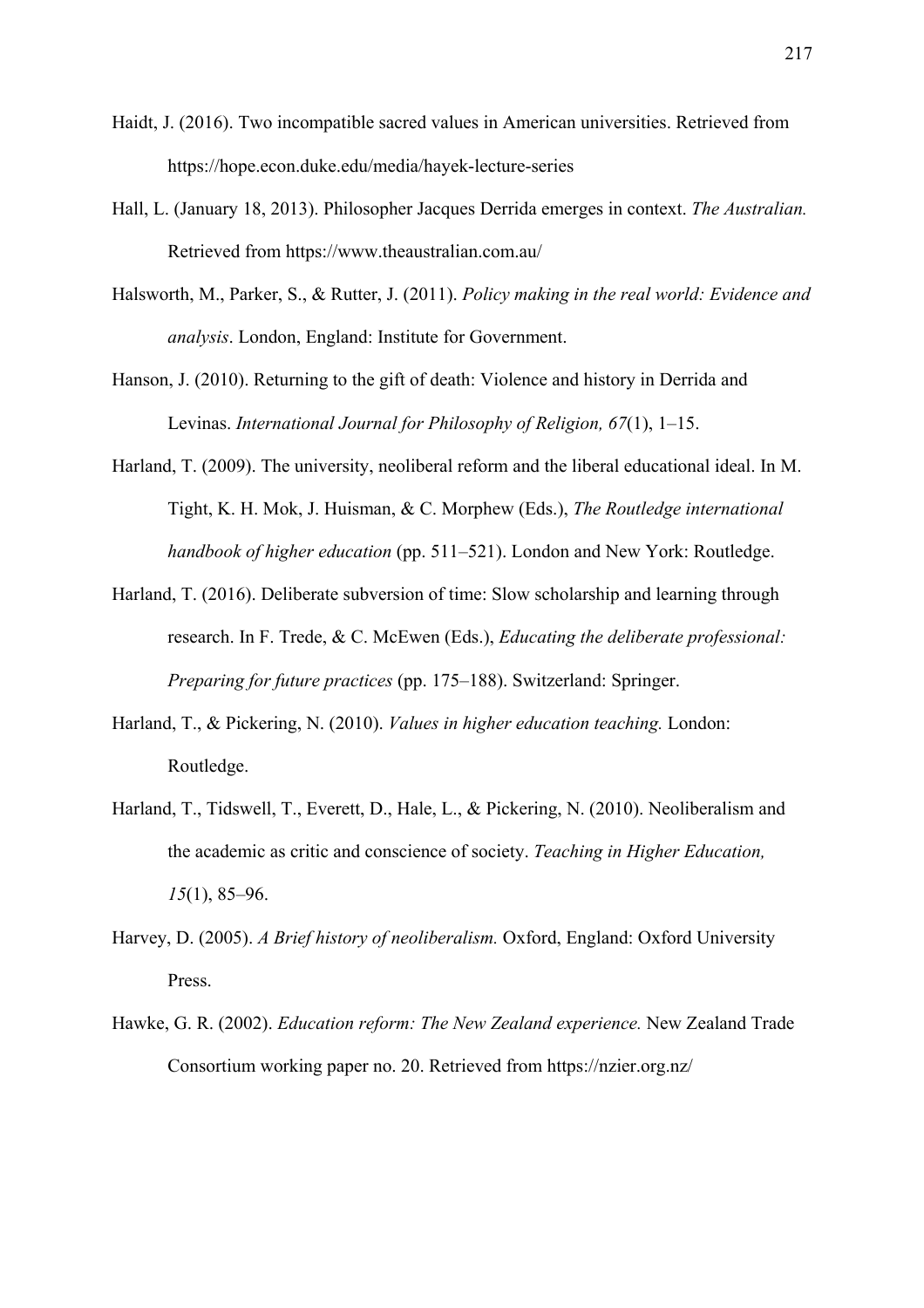Hawke, G. R. (2008). Aligning education with our contemporary society and economy. IPS lecture series: New Zealand future maker or future taker. Retrieved from www.treasury.govt.nz/downloads/pdfs/tfr-hawke-4nov09.pdf

- Heinemann, J. (2014, October 19). Follow-up interview. In W. Chapman (Host), *Sunday Morning*. Retrieved from http://www.radionz.co.nz
- Heterodox Academy: Increasing viewpoint diversity, mutual understanding, and constructive disagreement on campus (n.d.). Retrieved from https://heterodoxacademy.org/

Holloway, R. (2002). *On forgiveness.* Edinburgh, Scotland: Canongate Books.

- Howells, C. (1998). *Derrida: Deconstruction from phenomenology to ethics*. Cambridge, England: Polity Press.
- Hustvedt, S (2016). *A Woman looking at men looking at women: Essays on art, sex and the mind.* London, England: Hodder and Stoughton.
- Ignatieff, M. (2017, June). Defending academic freedom in a populist age. Retrieved from https://www.project-syndicate.org
- Ignatieff, M. & Roch, S. (Eds.). (2018). *Academic freedom: The global challenge.* Budapest, Hungary: Central European University Press.
- Ingleby, E. (2015). The house that Jack built: Neoliberalism, teaching in higher education and the moral objections. *Teaching in Higher Education*, 20(5), 518–529.
- Irvine, A. D. (1996). Bertrand Russell and academic freedom. *Russell: The Journal of the Bertrand Russell Archives, 16*(1), 5‒36.
- Jankélévitch, V., & Hobart, A. (1996). Should we pardon them? *Critical Inquiry, 22(3)*, 552– 572.
- Johnstone, B. (2004). The ethics of the gift: According to Aquinas, Derrida and Marion. *Australian eJournal of Theology, 3*, 1‒16.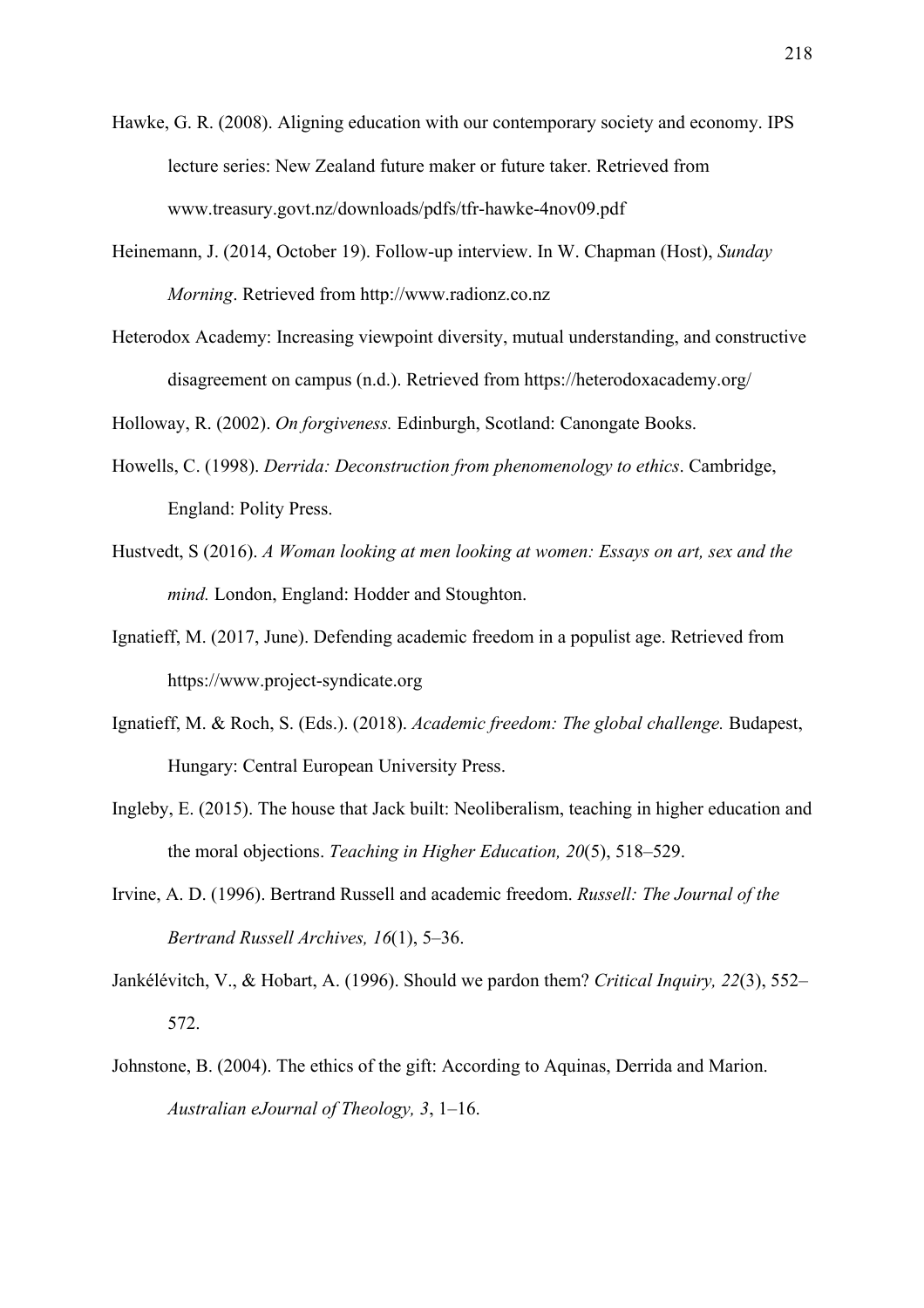- Jones, D. G., Galvin, K., & Woodhouse, D. (2000). *Universities as critic and conscience of society: The role of academic freedom.* Wellington, New Zealand: New Zealand Universities Academic Audit Unit.
- Kahn, P. (2015). Critical perspectives on methodology in pedagogic research. *Teaching in Higher Education, 20(4), 442-454.*
- Kandell, J. (2004, October 10). Jacques Derrida, abstruse theorist, dies at 74. *The New York Times.* Retrieved from https://www.nytimes.com
- Kant, I. (1992). *The Conflict of the faculties (Der Streit der Fakultäten, 1794).* (M. J. Gregor, Trans.). Lincoln: University of Nebraska Press.

Kapuściński, R. (2006). *The Other.* NY: Verso.

- Keating, S. (2014). Presentation on Derrida's *The Gift of Death.* Retrieved from https://itself.wordpress.com/
- Kelsey, J. (1997). The globalisation of tertiary education: Implications for GATS. In M. Peters (Ed). *Cultural politics and the university in Aotearoa/New Zealand* (pp. 66– 88). Palmerston North, New Zealand: Dunmore Press.
- Kelsey, J. (1998). Privatising the universities. *Journal of Law and Society, 20*(1), 50–70.
- Kelsey, J. (2000). Academic freedom: Needed now more than ever. In R.Crozier (Ed.), *Troubled times: Academic freedom in New Zealand (pp. 227–245). Palmerston North,* New Zealand: Dunmore Press.
- Kelsey, J. (2002). *At the crossroads: Three essays*. Wellington, New Zealand: Bridget Williams Books.
- Kierkegaard, S. (1843/2005). *Fear and trembling* (A. Hannay, Trans.). London, England: Penguin.
- Kotsko, A. (2008). The sermon on Mount Moriah: Faith and the secret in the gift of death. *The Heythrop Journal, 49*(1), 44-61.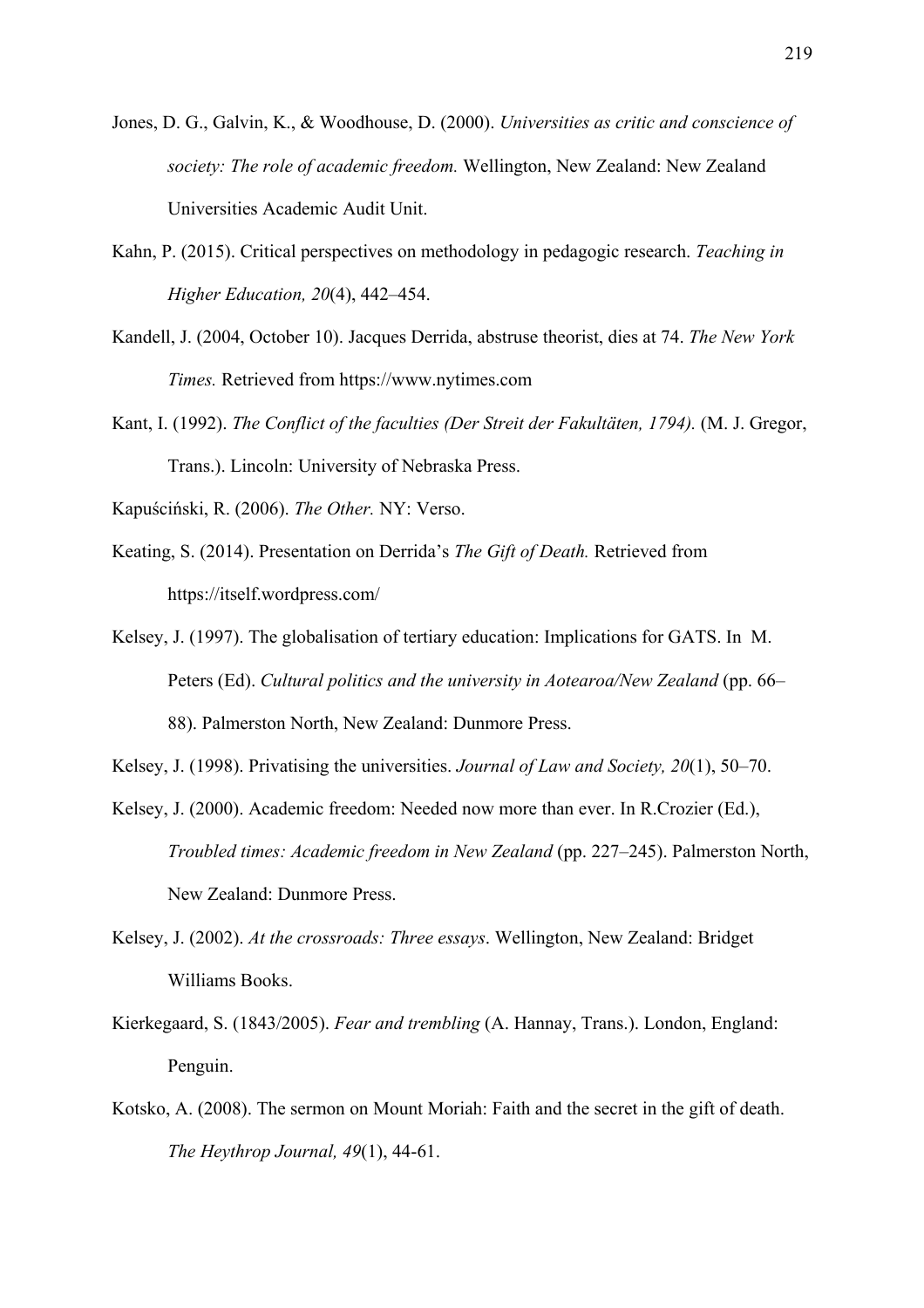- La Caze, M. (2007). At the intersection: Kant, Derrida, and the relation between ethics and politics. *Political Theory 35*(6), 781–805.
- Lauder, H. (2006). *Education, globalisation and social change.* Oxford, England: Oxford University Press.
- Lavin, C. (2008). *The Politics of responsibility*. Chicago: University of Illinois Press.
- Lawlor, L. (2016). Jacques Derrida. In E. N. Zalta (Ed.), *The Stanford encyclopedia of philosophy* (Winter 2016 ed.). Retrieved from http://plato.stanford.edu/
- Liston, D. P. (2008). Critical pedagogy and attentive love. *Studies in Philosophy and Education, 27*(5), 387‒392.
- Maharey, S. (2001a). *Shaping the system for a knowledge society*. Retrieved from http://www.beehive.govt.nz/release/shaping-system-knowledgesociety
- Maharey, S. (2001b). *Towards a strategy: The future of New Zealand's tertiary education system. Introduction in shaping the strategy: Third report of the tertiary education advisory commission*. Wellington, New Zealand: Tertiary Education Advisory Committee.
- Maharey, S. (2002). *Ministerial foreword. In excellence, relevance and access: An introduction to the new tertiary education system*. Wellington, New Zealand: Ministry of Education.
- Mahoney, P. (2003). *Tertiary education funding: Overview of recent reform.* Wellington, New Zealand: New Zealand Parliamentary Library.
- Malcolm, W., & Tarling, N. (2007). *Crisis of identity? The mission and management of universities in New Zealand*. Wellington, New Zealand: Dunmore Press.
- Malo, A. (2012). The limits of Marion's and Derrida's philosophy of the gift. *International Philosophical Quarterly, 52(2), 149-168.*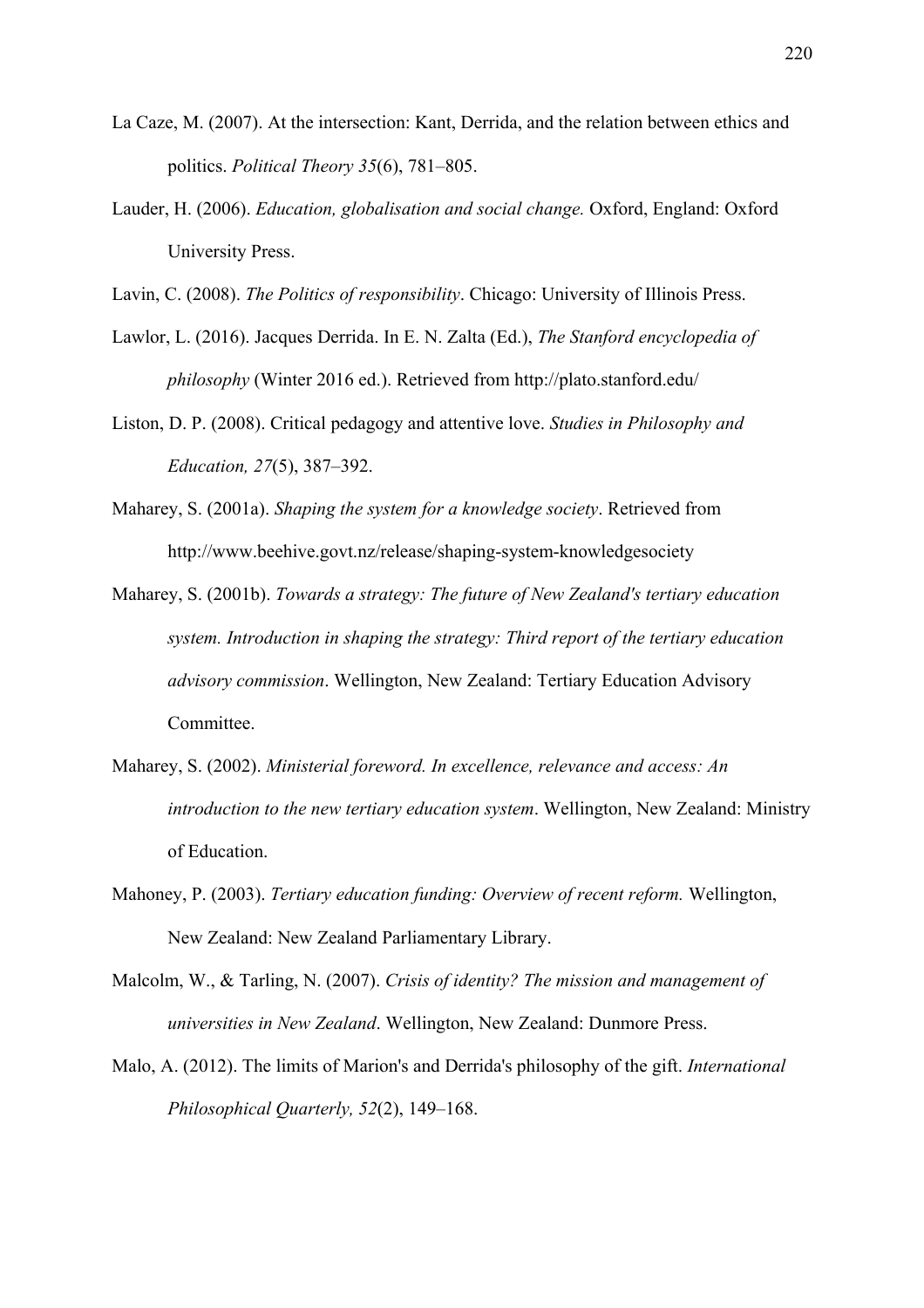- Marginson, S. (2000a). Research as a managed economy: The costs. In T. Coady (Ed.), *Why universities matter: A conversation about values, means and directions (pp. 186–* 213). Sydney, Australia: Allen & Unwin.
- Marginson, S. (2000b). Rethinking academic work in the global era. *Journal of Higher Education Policy and Management, 22*(1), 23‒35.
- Marginson, S. (2001). Trends in the funding of Australian higher education. *The Australian Economic Review, 34*(2), 205‒215.
- Marginson, S. (2007). Global university rankings. In S. Marginson (Ed.), *Prospects of higher education* (pp. 79–100). Rotterdam, Amsterdam: Sense Publishers
- Marginson, S., & Considine, M. (2000). *The Enterprise university. Power, governance and reinvention in Australia.* Cambridge, England: Cambridge University Press.
- Marion, J.-L. (2002). *Being given: Towards a phenomenology of givenness.* Palo Alto, CA: Stanford University Press.
- Marx, K. (1888/2005). *Theses on Feuerbach.* Retrieved from https://www.marxists.org/archive/marx/works/1845/theses/theses.htm
- Mauss, M. (1990). *The Gift: Forms and function of exchange in archaic societies (Essai sur le don)* (W. Halls, Trans.). London, England: Routledge.
- Maze, J. R. (2011). Social constructionism, deconstructionism and some requirements of discourse. In N. Mackay, & A. Petocz (Eds.), *Realism and psychology: Collected essays* (pp. 500‒534). Leiden, Netherlands: Brill Publishers.
- Mead, G. H. (1934). *Mind, self and society from the standpoint of a social behaviourist.* Chicago, IL: University of Chicago Press.
- Mill, J. S. (1869). *On liberty*. [Library of Economics and Liberty.] Retrieved from http://www.econlib.org/library/Mill/mlLbty2.htm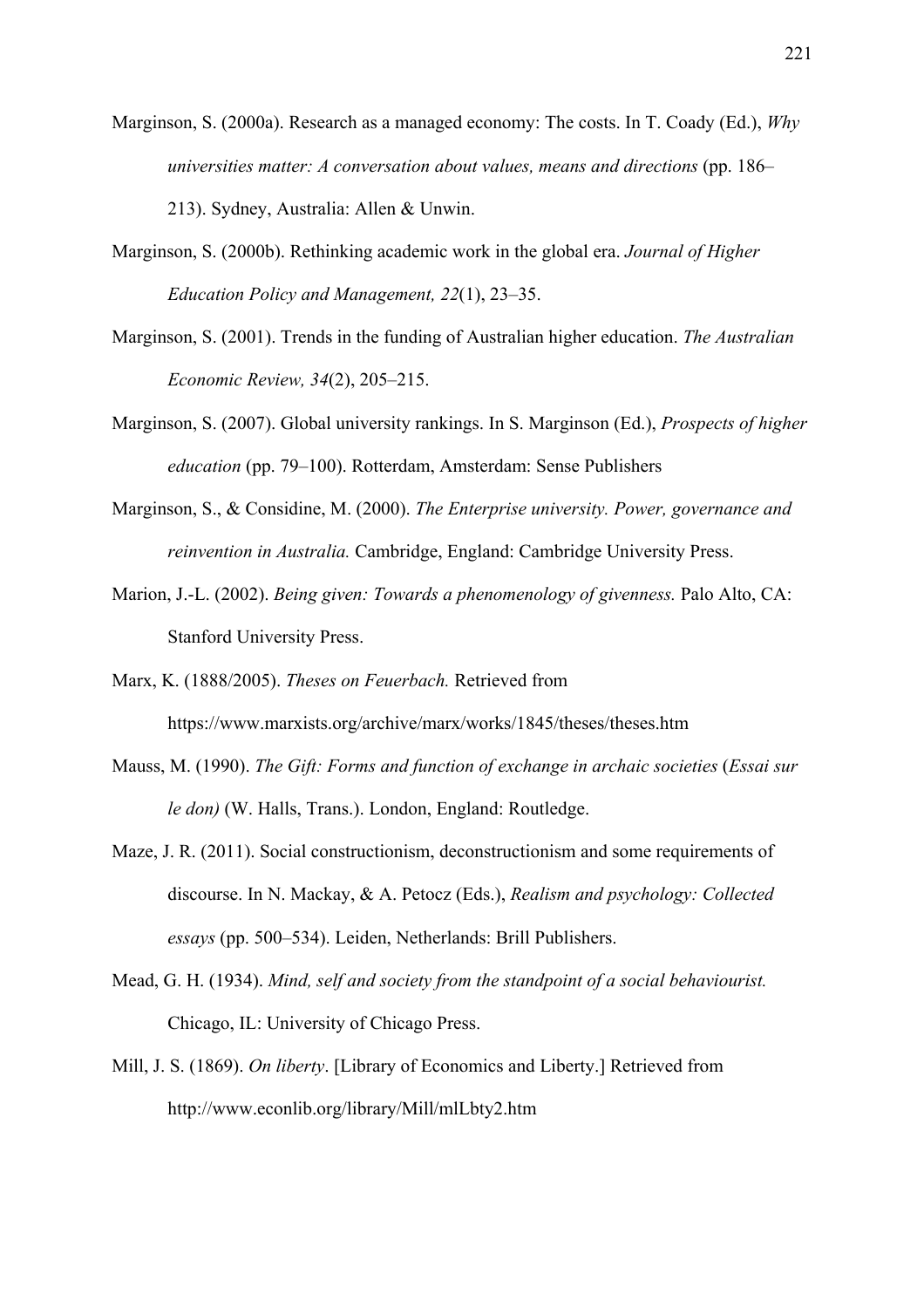Millbank, J. (1999). *The ethics of self-sacrifice.* Retrieved from: https://www.firstthings.com/article/1999/03/004-the-ethics-of-self-sacrifice

- Miller, J. H. (2009). *For Derrida*. [Proquest Ebook version]. Retrieved from http://ebookcentral.proquest.com/lib/canterbury/detail.action?docID=3239465.
- Miller, J. J. (2004, October 10). Jacques Derrida, R.I.P.. *National Review.* Retrieved from http://www.nationalreview.com
- Ministerial Consultative Group (1994). *Funding growth in tertiary education and training*. Wellington, New Zealand: Ministry of Education.
- Ministry of Education (1988). *The report on post-compulsory education and training in New Zealand (Hawke report)*. Wellington, New Zealand: Ministry of Education.
- Ministry of Education (1989a). *Learning for life: Education and training beyond the age of fifteen.* Wellington, New Zealand: Ministry of Education (Office of the Associate Minister of Education—Tertiary Education).
- Ministry of Education (1989b). *Learning for life: Two. Education and training beyond the age of fifteen.* Wellington, New Zealand: Ministry of Education (Office of the Associate Minister of Education—Tertiary Education).
- Ministry of Education (1998). *Tertiary education in New Zealand: Policy directions for the 21st century* (White paper). Wellington, New Zealand: Ministry of Education.
- Ministry of Education (2002). *Tertiary education strategy, 2002–06.* Wellington, New Zealand: Ministry of Education (Office of the Associate Minister of Education— Tertiary Education).
- Ministry of Education (2006a). *Tertiary education strategy, 2007–12.* Wellington, New Zealand: Ministry of Education (Office of the Associate Minister of Education— Tertiary Education).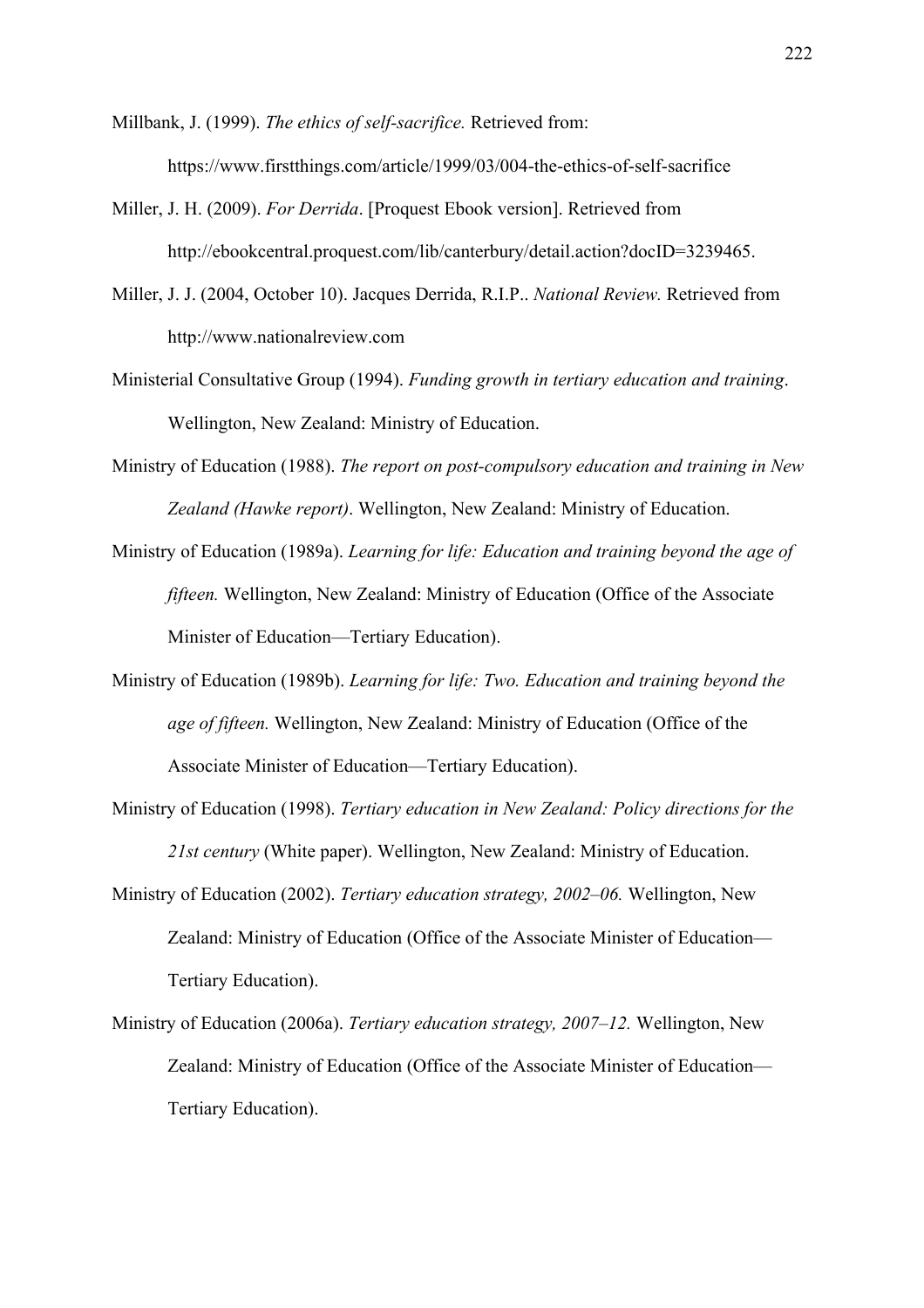- Ministry of Education (2006b). *OECD thematic review of tertiary education: New Zealand country background report.* Retrieved from https://www.oecd.org/newzealand/
- Ministry of Education (2009). *Tertiary education strategy, 2010–15.* Wellington, New Zealand: Ministry of Education (Office of the Associate Minister of Education— Tertiary Education).
- Ministry of Education (2012). *A history and overview of the PBRF.* Retrieved from https://education.govt.nz/
- Ministry of Education (2014a). *Tertiary education strategy, 2014–19.* Wellington, New Zealand: Ministry of Education (Office of the Associate Minister of Education— Tertiary Education) and the Ministry of Business, Innovation and Employment.
- Ministry of Education (2014b). *We get the job done: Briefing to the incoming minister.*  Wellington, New Zealand: Ministry of Education.
- Mirowski, P. (2002). *Machine dreams: Economics becomes a cyborg science.* Cambridge, England: Cambridge University Press.
- Mirowski, P. (2013). *Never let a serious crisis go to waste: How neoliberalism survived the financial meltdown.* London, England: Verso.
- Moreno, J. D. (2014). *Impromptu Man: J.L. Moreno and the origins of psychodrama, encounter culture, and the social network.* New York, NY: Bellevue Literary Press
- Morton, L. I. (2013). *A critique of the tertiary education advisory commission's policies on university education in New Zealand from a stakeholder theory perspective* (Unpublished doctoral thesis). Lincoln, New Zealand: Lincoln University.
- Mourad, R.P., Jr. (1997). *Postmodern philosophical critique and the pursuit of knowledge in higher education.* Santa Barbara, CA: Bergin & Garvey.
- Muldoon, T. (2005). Postmodern spirituality and the ignatian fundamentum. *The Way, 44*(1),  $88 - 100.$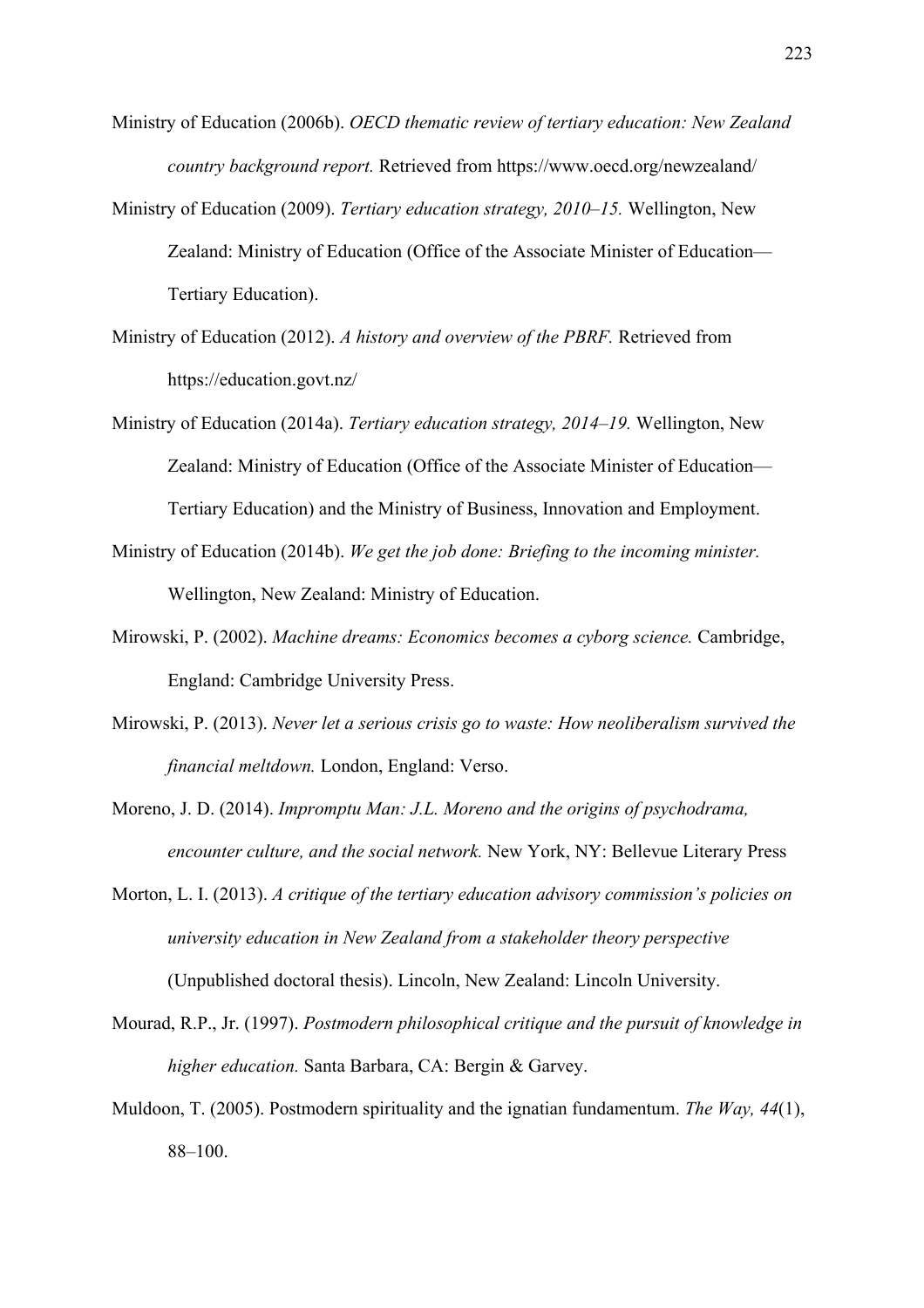Munro, B. (2016, March 8). Critical clauses. *The Otago Daily Times.* Retrieved from https://www.odt.co.nz/lifestyle/magazine/critical-clauses

Murdoch, I. (1992). *Metaphysics as a guide to morals*. London, England: Vintage

Nash, J. (1950a). Equilibrium points in *n*-person games. *Proceedings of the National Academy of Science*, 36, 48–49.

Nash, J. (1950b). The Bargaining problem. *Econometrica*, 18, 155–162.

Nash, J. (1951). Non-cooperative games. *Annals of Mathematics Journal*, 54, 286–295.

Nelson, C. (2010). *No university is an island: Saving academic freedom.* New York: NYUP.

- New Zealand Business Roundtable (1994). *The Funding and regulation of tertiary education*. A submission to the Minister of Education on the report of the Ministerial Consultative group on funding growth in tertiary education. Wellington: The organisation.
- New Zealand Business Roundtable (1997). *A Future tertiary education policy for New Zealand: Tertiary education review.* A submission to the Minister of Education on the green paper.
- New Zealand Productivity Commission (2017). *New models of tertiary education: Final report.* Retrieved from www.productivity.govt.nz/inquiry-content/tertiary-education
- New Zealand Treasury (1987). *Government management: Brief to the incoming government,*  vols. 1 and 2. Wellington, New Zealand: New Zealand Treasury.
- Nussbaum, M. C. (2010). *Not for profit: why democracy needs the humanities.* New Jersey: Princeton University Press.
- Oard, B. A. (2011). *Noam Chomsky on Derrida, Foucault, Lacan and postmodernism.*  Retrieved from http://mindfulpleasures.blogspot.co.nz/

OECD (1987). *Universities under scrutiny.* Paris: The organisation.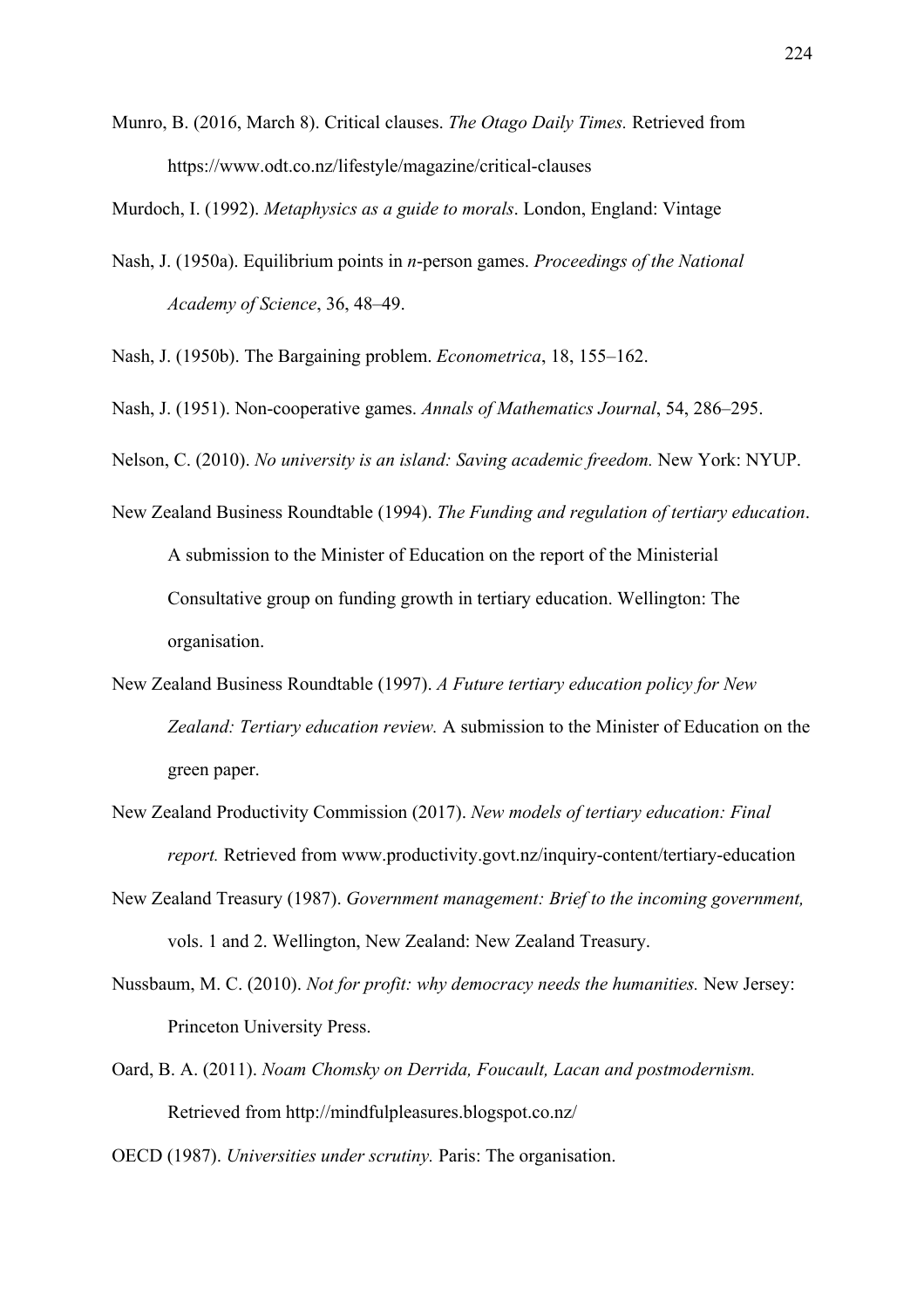OECD (1996). *The knowledge-based economy.* Paris: The organisation.

- OECD (2015). *Education at a glance 2015: OECD indicators.* Retrieved from https://www.oecd-ilibrary.org/education/
- Olssen, M. (2002). The restructuring of tertiary education in New Zealand: Governmentality, neo-liberalism, democracy. *McGill Journal of Education 37*(1).
- Olssen, M. (2012). Education Policy in the work of John A. Codd. In. R. Openshaw, & J. Clark (Eds.), *Critic and conscience: Essays in memory of John Codd and Roy Nash* (pp.29‒46). Wellington, New Zealand: New Zealand Council for Educational Research.
- Olssen, M., & Morris Matthews, K. (Eds.) (1997). *Education policy in New Zealand: The 1990s and beyond*. Palmerston North, New Zealand: Dunmore Press.
- Olssen, M., O'Neill, A.-M., & Codd, J. A. (2004). *Education policy: Globalization, citizenship and democracy*. London, England: SAGE Publications.
- Olssen, M., & Peters, M. A. (2005). Neoliberalism, higher education and the knowledge economy: From the free market to knowledge capitalism. *Journal of Educational Policy, 20*(3), 313‒345.
- O'Neill, A.-M. (2005). Individualism, Enterprise, Culture and Curriculum Policy. In J. Codd, & K. Sullivan (Eds.), *Education Policy Directions in Aotearoa New Zealand* (pp. 71– 86). Southbank, Australia: Thomson Learning Australia.
- Palmer, G. W. R. (2002). *Constitutional conversations: Geoffrey Palmer talks to Kim Hill on National Radio 1994‒2001.* Wellington, New Zealand: Victoria University Press.
- Palmer, G. W. R., & Butler, A. (2016). *A Constitution for Aotearoa New Zealand.* Wellington, New Zealand: Victoria University Press.
- Patterson, G. (1997). *The University: From ancient Greece to the 20th century*. Palmerston North, New Zealand: The Dunmore Press.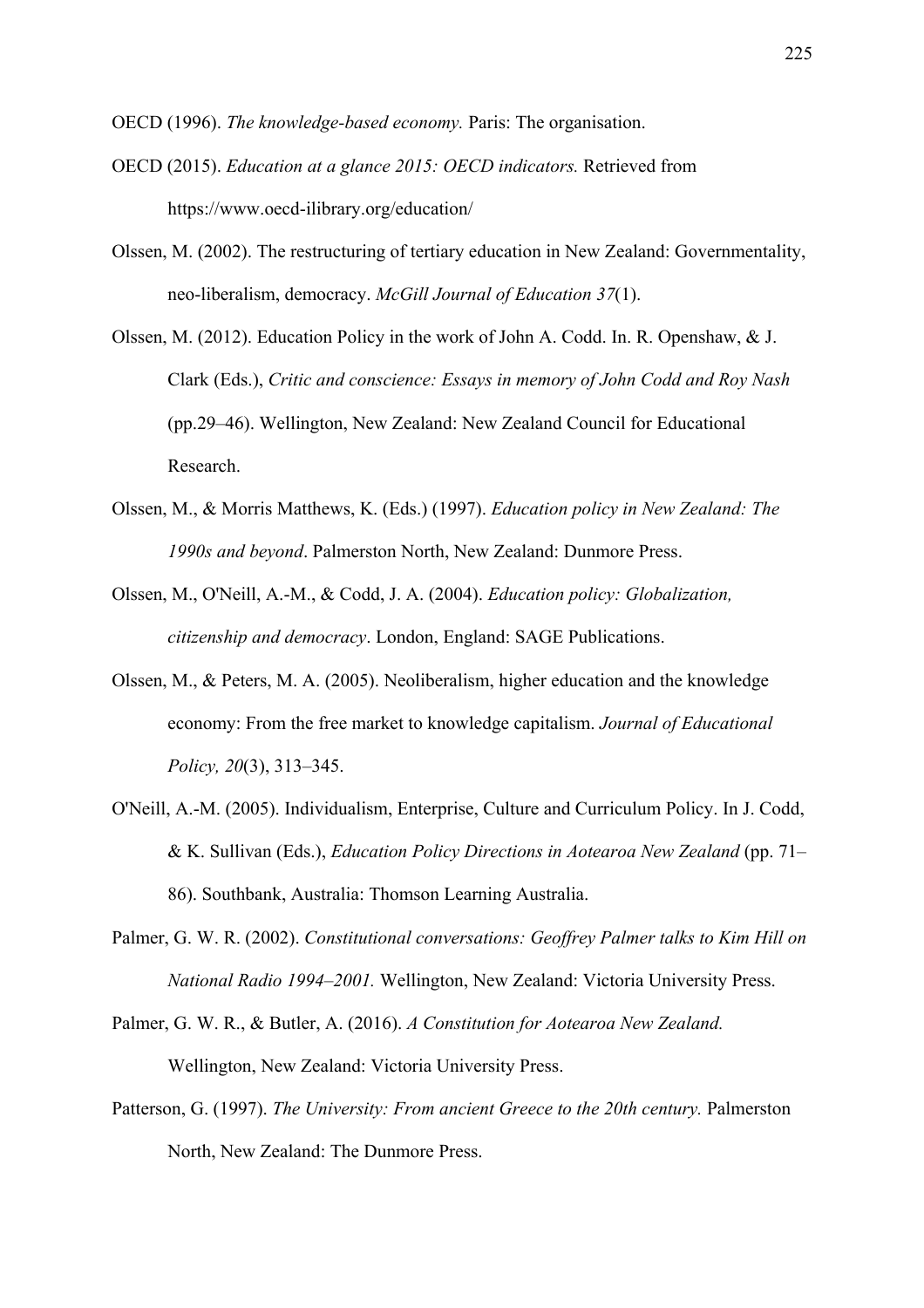- Peperzak, A. (2002). Giving. In E. Wyschogrod, J.-J. Goux, & E. Boynton (Eds.), *The Enigma of gift and sacrifice* (pp.161–175). New York, NY: Fordham University Press.
- Peters, M. A. (1995). Educational reform and the politics of the curriculum in New Zealand. In D. Carter, & M.O'Neill (Eds.), *International perspectives on educational reform and policy implementation* (pp. 52–68). London, England: Falmer Press.
- Peters, M. A. (1996). *Poststructuralism, politics and education.* Santa Barbara, CA: Bergin & Garvey.
- Peters, M. A. (1997). Introduction: The university in crisis. In M. A. Peters, & B. Jesson (Eds.), *Cultural politics and the university in Aotearoa/New Zealand* (pp. 15–50). Palmerston North, New Zealand: Dunmore Press.
- Peters, M. A. (2001a). National education policy constructions of the 'knowledge economy': Towards a critique. *Journal of Educational Enquiry, 2*(1), 1‒22.
- Peters, M. A. (2001b). Politics and deconstruction: Derrida, neo-liberalism and democracy to come. In M. A. Peters, *Poststructuralism, marxism, and neoliberalism: Between theory and politics (pp.55–72).* Retrieved from http://ebookcentral.proquest.com.
- Peters, M. A. (2003). Derrida, pedagogy and the calculation of the subject. In P. Trifonas (Ed.) *Pedagogies of difference.* New York, NY: Routledge Falmer.
- Peters, M. A. (2011). *Neoliberalism and after? Education, social policy and the crisis of western capitalism.* New York, NY: Peter Lang.
- Peters, M. A., & Biesta, G. (2009). *Derrida, deconstruction and the politics of pedagogy.*  New York, NY: Peter Lang.
- Peters, M. A., & Burbules, N. C. (2004). *Poststructuralism and educational research.* New York, NY: Rowman & Littlefield Publishers, Inc.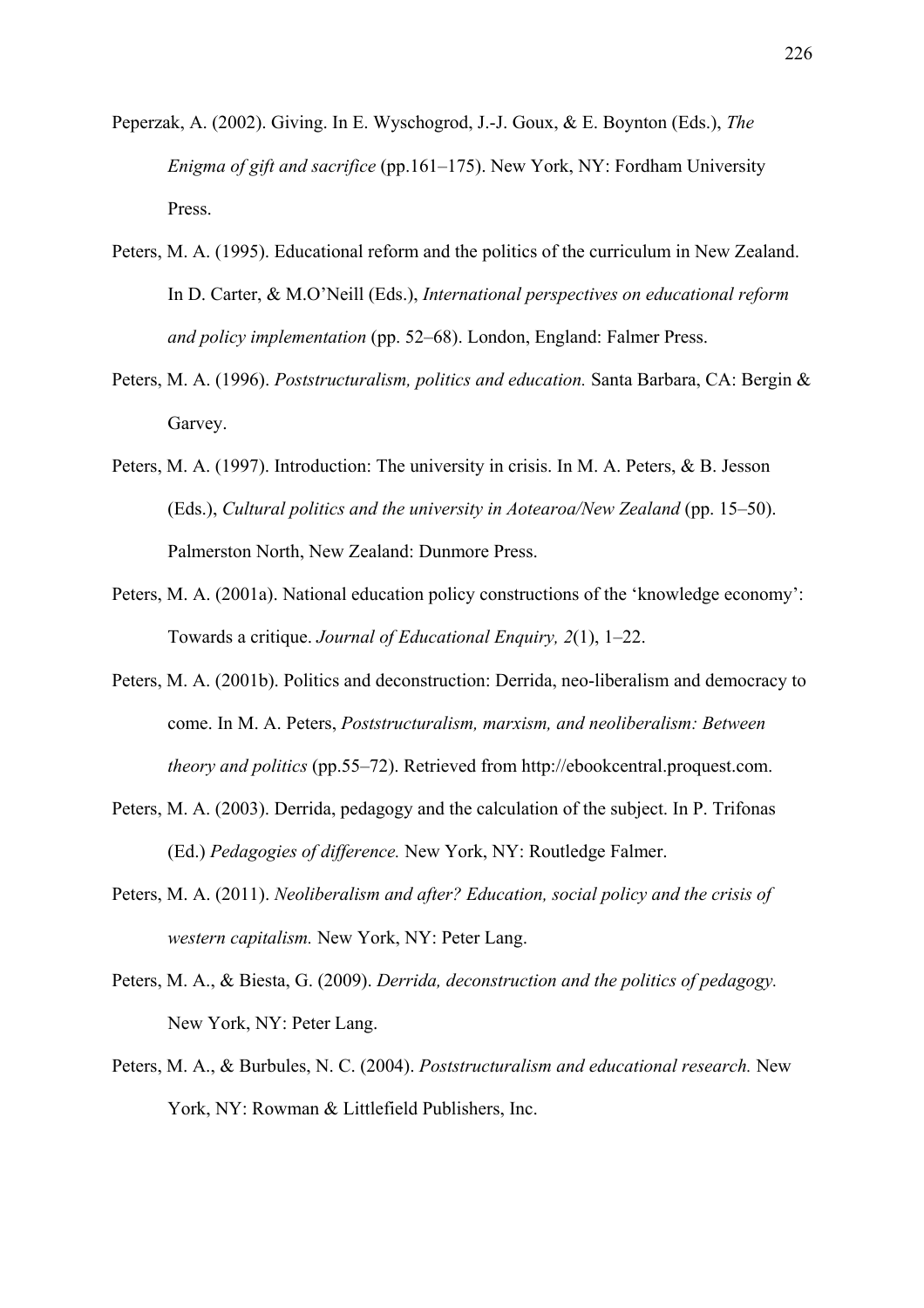- Peters, M. A., & Roberts, P. (1998). Agendas for change: Universities in the 21<sup>st</sup> century. *The New Zealand Annual Review, 7*, 5‒28.
- Peters, M. A., & Roberts, P. (1999). *University futures and the politics of reform in New Zealand*. Palmerston North, New Zealand: Dunmore Press.
- Peters, M.A., & Roberts, P. (2000). Universities, futurology and globalisation. *Discourse: Studies in the Cultural Politics of Education, 21(2), 125–139.*
- Piketty. T. (2014). *Capital in the twenty-first century*. Cambridge, MA: Harvard University Press.
- Pointy-heads do battle. (December 18, 2004). *NZ Herald.* Retrieved from https://www.nzherald.co.nz/lifestyle/news/
- Pridgione, I., & Stengers, I. (1984). *Order out of chaos*. New York, NY: Bantam.
- QS Rankings (2016). Retrieved from https://www.topuniversities.com/
- Renwick, W.L. (1986). *Moving targets: Six essays on educational policy.* Wellington, New Zealand: NZCER Press.
- Roberts, P. (1996). Critical literacy, breadth of perspective and universities: Applying insights from Freire. *Studies in Higher Education, 21(2)*, 149–162.
- Roberts, P. (1998). Knowledge, dialogue and humanization: The moral philosophy of Paulo Freire. *Journal of Educational Thought, 32(2)*, 95–117.
- Roberts, P. (2000). *Education, literacy, and humanization: Exploring the work of Paulo Freire*. London, England: Bergin & Garvey.
- Roberts, P. (2005). Tertiary education, knowledge and neoliberalism. In J. Codd, & K. Sullivan (Eds.), *Education policy directions in Aotearoa New Zealand* (pp. 39–52). Southbank, Australia: Thomson Learning Australia.
- Roberts, P. (2007) Intellectuals, tertiary education and questions of difference. *Educational Philosophy and Theory, 39*(5), 480‒493.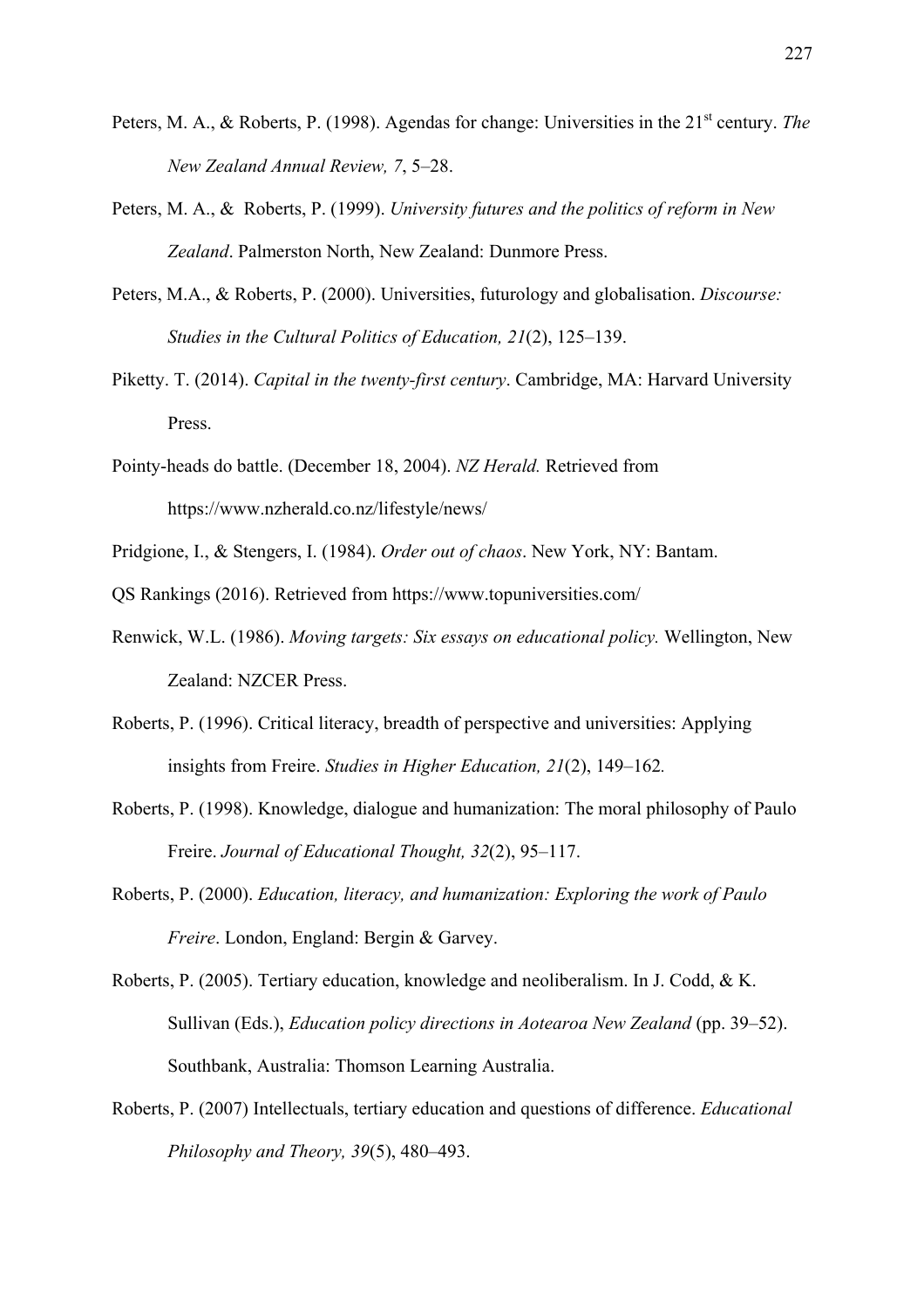- Roberts, P. (2008). Beyond the rhetoric of 'quality' and 'relevance': Evaluating the tertiary education strategy 2007-12. *New Zealand Annual Review of Education, 17, 41–57.*
- Roberts, P. (2011). Attention, asceticism and grace: Simone Weil and higher education. *Arts and Humanities in Higher education, 10*(3), 315‒328.
- Roberts, P. (2012). Scholars, philosophers or performers? The politics of research in contemporary universities. In R. Openshaw, & J. Clark (Eds.), *Critic and conscience: Essays in memory of John Codd and Roy Nash* (pp. 87–104). Wellington, New Zealand: New Zealand Council for Educational Research.
- Roberts, P. (2013a). Academic dystopia: Knowledge, performativity and tertiary education. *The Review of Education, Pedagogy, and Cultural Studies, 35*(1).
- Roberts, P. (2013b). Reconfiguring research in New Zealand: education, politics and performativity. *Australian Educational Researcher, 40*, 509–512.
- Roberts, P. (2014). Tertiary education and critical citizenship. In. J. Petrovic, & A. Kuntz (Eds.), *Citizenship education around the world* (pp. 220–234). New York, NY: Routledge.
- Roberts, P., & Peters, M. (1998). Information technologies and tertiary education in New Zealand. *First Monday, 3*(12).
- Roberts, P., & Peters, M. A. (1999). A critique of the tertiary education white paper. *The New Zealand Annual Review of Education, 8*, 5‒26.
- Roberts, P., & Peters, M. A. (2008). *Neoliberalism, higher education and research*. Rotterdam, Netherlands: Sense Publishers.
- Roberts, P. & Saeverot, H. (2018). *Education and the limits of Reason: Reading Dostoevsky, Tolstoy and Nabokov.* New York: Routledge.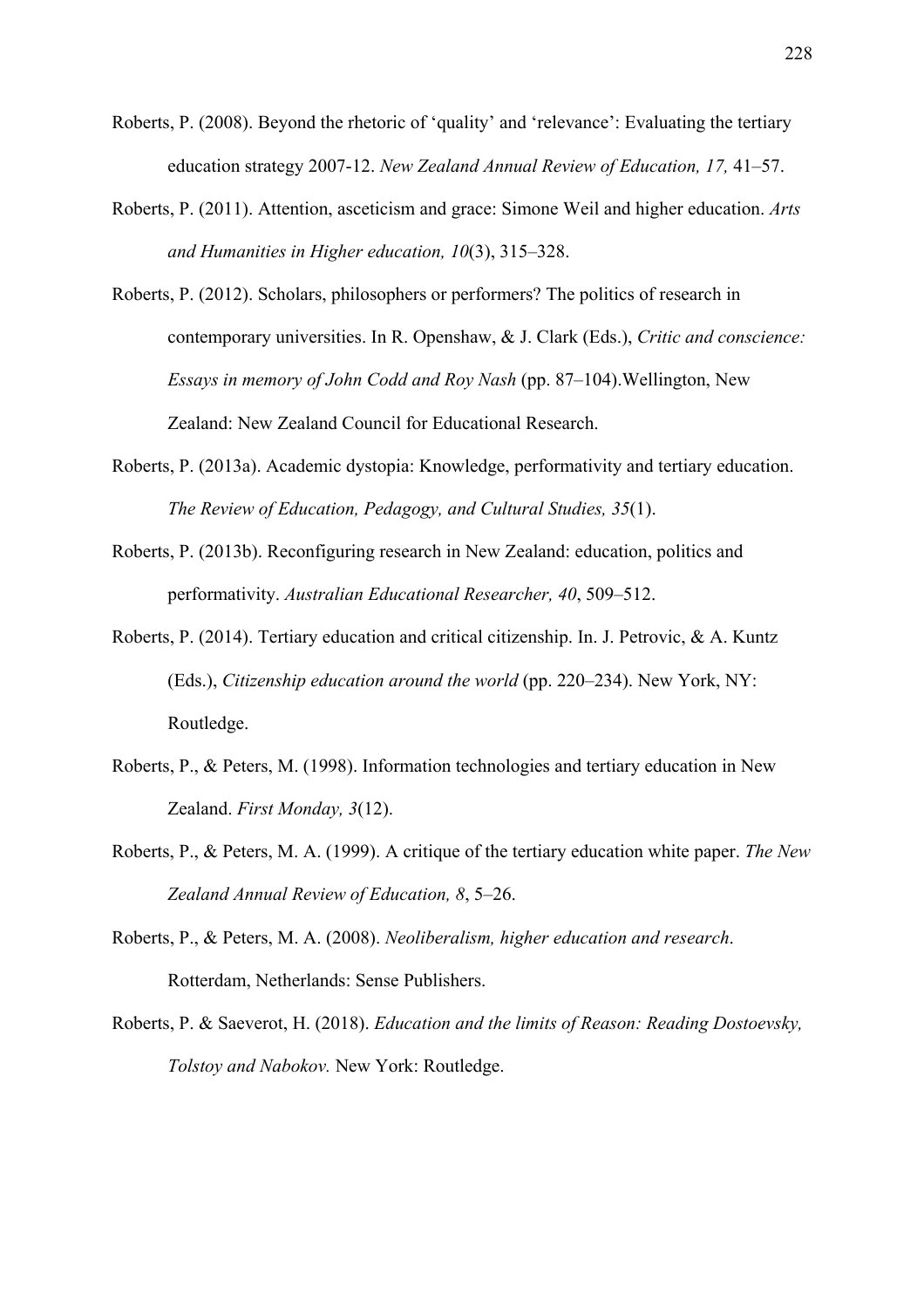- Rodger, A. (2005). Moral, spiritual, religious—Are they synonymous? In M. Leicester, C. Modgil, & S. Modgil (Series eds.), *Spiritual and Religious Education: Vol. 5 Education culture and values* (pp. 2–20). London, England: Taylor and Francis.
- Roth, M. (1996). *The Poetics of resistance: Heidegger's line.* Evanston, IL: Northwestern University Press.
- Roth, M. (2004). *Derrida: An autothanotography.* Retrived from https://nplusonemag.com/online-only/online-only/derrida-autothanatography/
- Savage, D. C. (2000). Academic freedom and institutional autonomy in New Zealand universities. In R. Crozier (Ed.), *Troubled times: Academic freedom in New Zealand*  (pp. 7–222). Palmerston North, New Zealand: Dunmore Press.
- Schrift, A. D. (1997). *The Logic of the gift: Towards an ethic of generosity*. New York, NY: Routledge
- Searle, J. (1977). Reiterating the differences: A reply to Derrida. In J. Derrida *Glyph 2* (pp. 198–209). New York, NY: John Hopkins University Press.
- Sessions, D. (2017, June 28). The rise of the thought leader. Retrieved from https://newrepublic.com
- Shapiro, M. J. (2001). *For moral ambiguity: National culture and the politics of the family*. Minneapolis: University of Minnesota Press.
- Simmons, L. (2007). *Speaking truth to power: Public intellectuals rethink New Zealand.*  Auckland, New Zealand: Auckland University Press.
- Simmons, L., & Worth, H. (Eds.) (2001). *Derrida downunder.* Palmerston North, New Zealand: Dunmore Press.
- Shirazi, S., Swannix, J-M., & Verweij, G. (2016). Dame Anne Salmond [Interview]. Retrieved from https://www.youtube.com/watch?v=HzLoxNQbWPg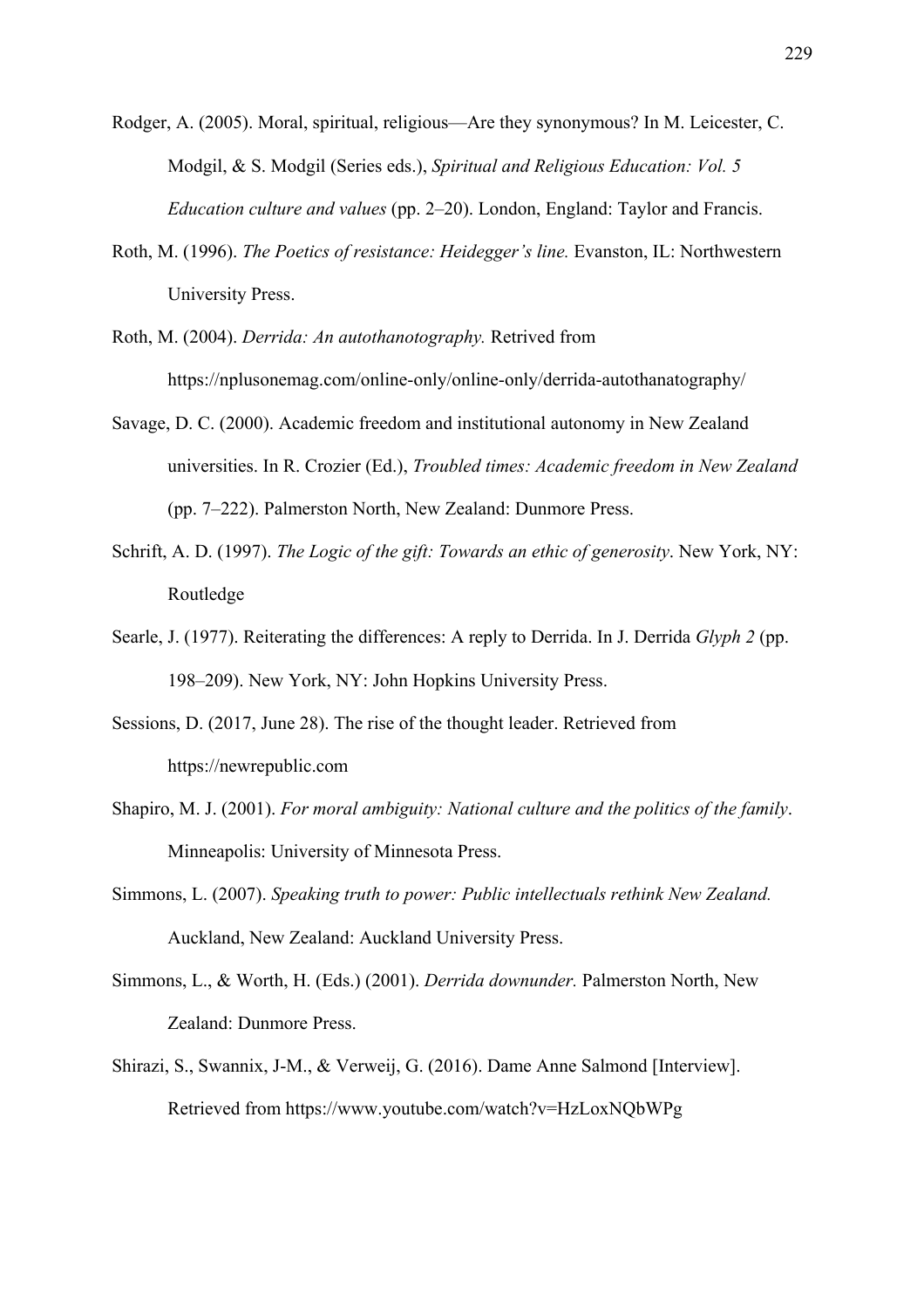- Smyth, R. (2012). *20 years in the life of a small tertiary education system*. A paper prepared for the 2012 general conference of the OECD unit Institutional Management in Higher Education, Paris, September 2012. Paris: OECD.
- Snook, I. (1991). Policy change in higher education: The New Zealand experience. *Higher Education, 21*(4), 621–634.
- Stein, A. A. (2008). Neoliberal institutionalism. In C. Reus-Smit, & D. Snidal, (Eds.), *The Oxford handbook on international relations* (pp. 201-222). New York, NY: Oxford University Press.
- Strathdee, R. (2013). The Labour government, networks, and the creation of elite tertiary institutions in New Zealand. *The New Zealand Annual Review of Education,* (15), 5– 21.
- Surprenant, C. (2011). "Counting is a bad procedure": Calculation and economy in Jacques Derrida's Donner le temps. *Derrida Today, 4*(1), 21–43.
- Teichler, U. (1988). *Changing patterns of the higher education system: The experience of three decades.* London, England: Jessica Kingsley.
- Tertiary Education Advisory Commission (TEAC) (2000, July). *Shaping a shared vision: Initial report of the Tertiary Education Advisory Commission*. Wellington, New Zealand: Tertiary Education Advisory Commission.
- Tertiary Education Advisory Commission (TEAC) (2001a, February). *Shaping the system: Second report of the Tertiary Education Advisory Commission*. Wellington, New Zealand: Tertiary Education Advisory Commission.
- Tertiary Education Advisory Commission (TEAC) (2001b, February). *Shaping the system: Summary report*. Wellington, New Zealand: Tertiary Education Advisory Commission.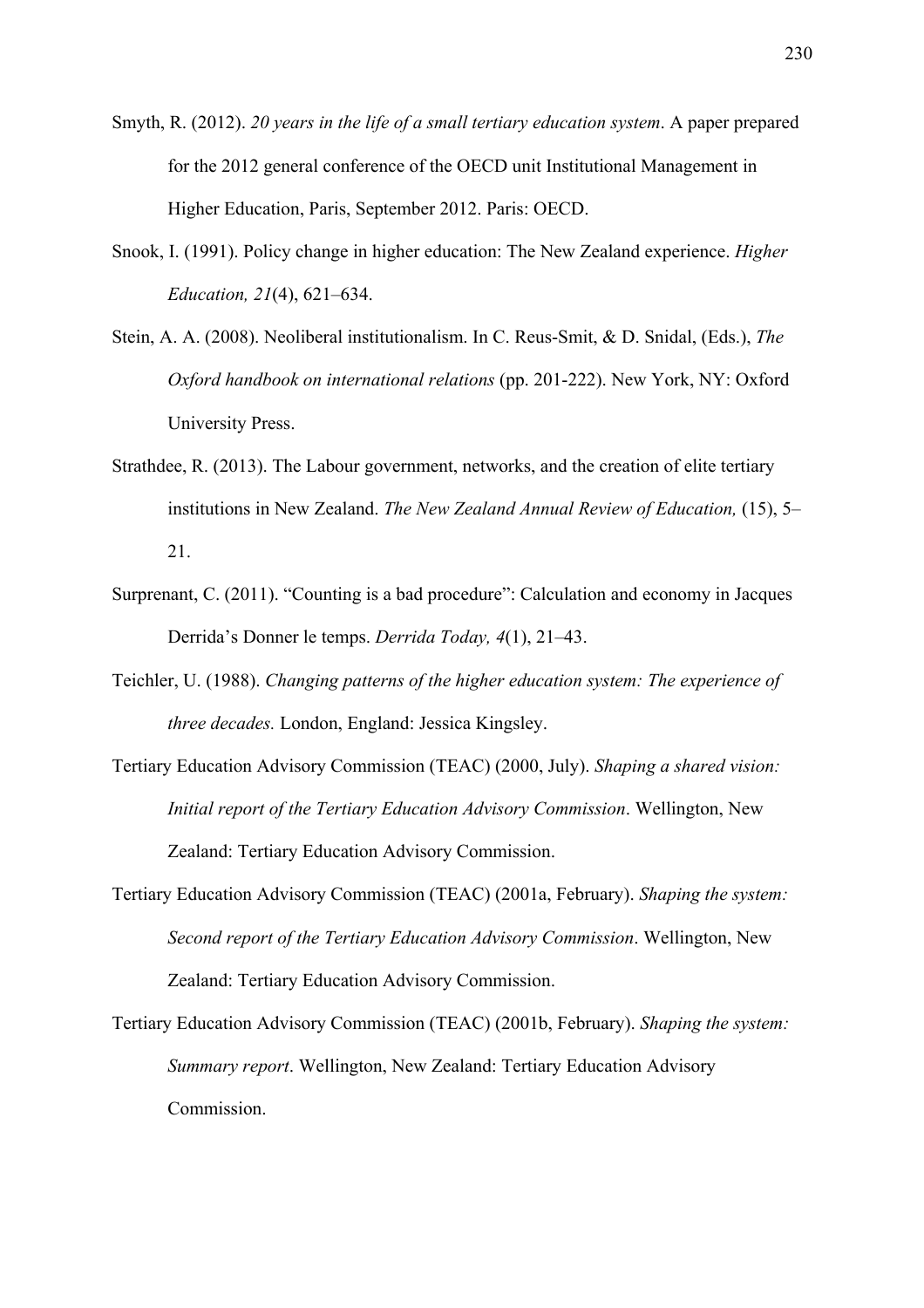- Tertiary Education Advisory Commission (TEAC) (2001c, July). *Shaping the strategy: Third report of the Tertiary Education Advisory Commission*. Wellington, New Zealand: Tertiary Education Advisory Commission.
- Tertiary Education Advisory Commission (TEAC) (2001d, November). *Shaping the funding framework: Fourth report of the Tertiary Education Advisory Commission*  Wellington, New Zealand: Tertiary Education Advisory Commission.
- Tertiary Education Advisory Commission (TEAC) (2001e, November). *Shaping the funding framework: Summary report*. Wellington, New Zealand: Tertiary Education Advisory Commission.
- Tertiary Education Commission (TEC) (2007). *Investing in a plan: A new system for investing in tertiary education*. Wellington, New Zealand: Ministry of Education.
- The Association of University Staff of New Zealand (2008). Fresh threats to academic freedom. *AUS Tertiary Update, 11*(25).
- Tocqueville, A. (1835/1966). *Democracy in America* (G. Lawrence, Trans. & Ed.). Garden City, NY: Doubleday.
- Tolstoy, L (1882). *A Confession* (A. Maude, Trans.). London: Oxford University Press.
- Treasury (1987). *Government management: Briefing to the incoming government 1987, Vol. 2*. *Education issues.* Wellington, New Zealand: The Treasury.
- Treasury (2015). *Vote Tertiary Education The Estimates of appropriations 2015/16, Vol. 2 Education sector.* Wellington, New Zealand: The Treasury.

Trifonas, P. P., & Peters, M. A. (Eds.) (2005). *Deconstructing Derrida: Tasks for the new humanities.* New York, NY: Palgrave Macmillan.

University of Canterbury (2015). *Academic freedom policy and principles.* Retrieved from http://www.canterbury.ac.nz/